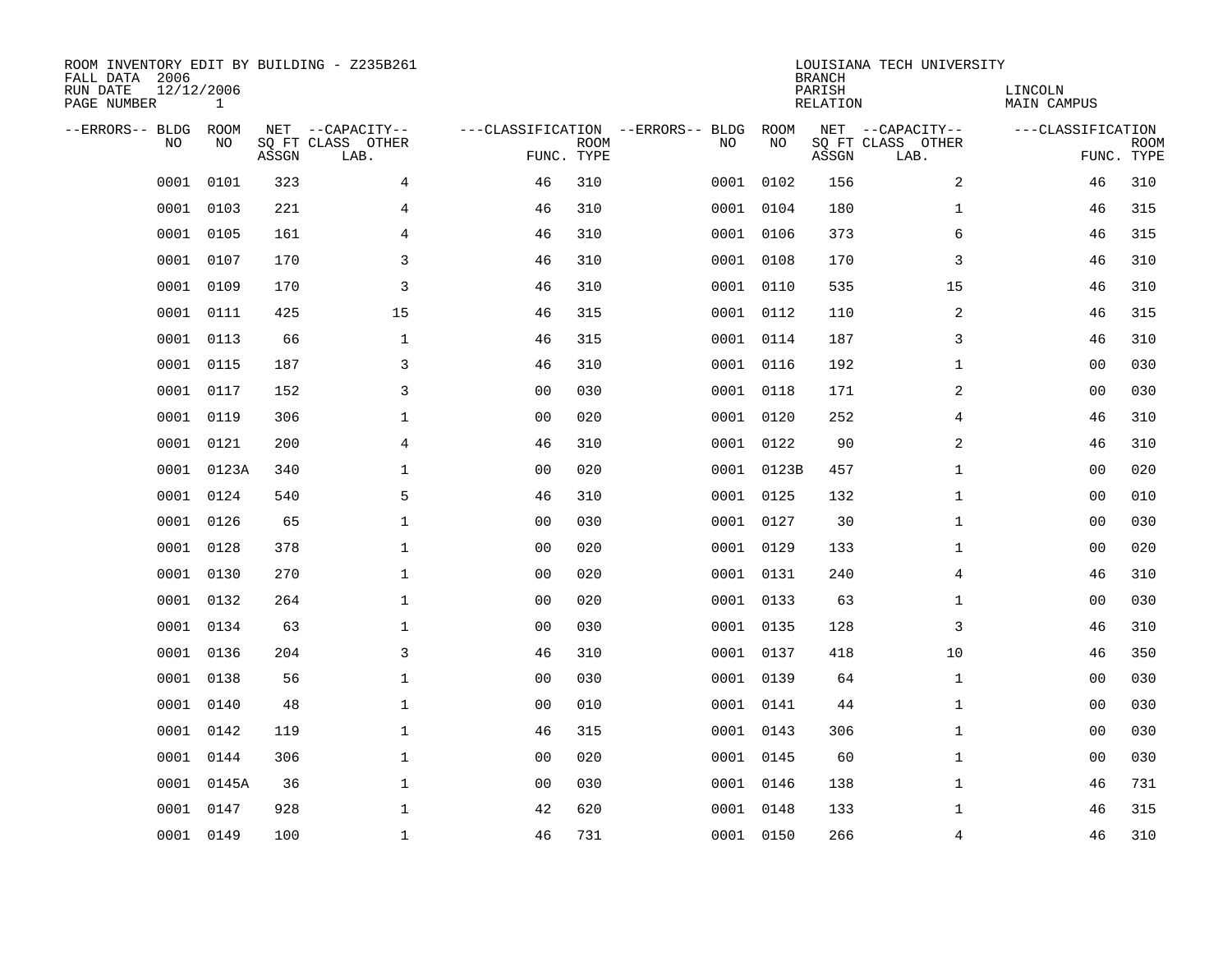| ROOM INVENTORY EDIT BY BUILDING - Z235B261<br>FALL DATA 2006<br>RUN DATE<br>PAGE NUMBER | 12/12/2006<br>2    |       |                                               |                |             |                                         |            | <b>BRANCH</b><br>PARISH<br><b>RELATION</b> | LOUISIANA TECH UNIVERSITY                     | LINCOLN<br><b>MAIN CAMPUS</b>   |             |
|-----------------------------------------------------------------------------------------|--------------------|-------|-----------------------------------------------|----------------|-------------|-----------------------------------------|------------|--------------------------------------------|-----------------------------------------------|---------------------------------|-------------|
| --ERRORS-- BLDG<br>N <sub>O</sub>                                                       | <b>ROOM</b><br>NO. | ASSGN | NET --CAPACITY--<br>SQ FT CLASS OTHER<br>LAB. | FUNC. TYPE     | <b>ROOM</b> | ---CLASSIFICATION --ERRORS-- BLDG<br>NO | ROOM<br>NO | ASSGN                                      | NET --CAPACITY--<br>SQ FT CLASS OTHER<br>LAB. | ---CLASSIFICATION<br>FUNC. TYPE | <b>ROOM</b> |
| 0001                                                                                    | 0151               | 24    | $\mathbf{1}$                                  | 0 <sub>0</sub> | 020         | 0001                                    | 0201       | 4365                                       | 115                                           | 11                              | 210         |
| 0001                                                                                    | 0202               | 405   | $\mathbf{1}$                                  | 46             | 731         | 0001                                    | 0203       | 272                                        | $\mathbf{1}$                                  | 0 <sub>0</sub>                  | 020         |
| 0001                                                                                    | 0204               | 273   | 7                                             | 11             | 220         |                                         | 0001 0204A | 132                                        | 3                                             | 11                              | 215         |
| 0001                                                                                    | 0204B              | 84    | $\overline{2}$                                | 11             | 215         |                                         | 0001 0205  | 32                                         | $\mathbf{1}$                                  | 0 <sub>0</sub>                  | 010         |
| 0001                                                                                    | 0206               | 33    | $\mathbf{1}$                                  | 0 <sub>0</sub> | 030         |                                         | 0001 0207  | 116                                        | 2                                             | 00                              | 030         |
| 0001                                                                                    | 0208               | 176   | $\overline{3}$                                | 0 <sub>0</sub> | 030         |                                         | 0001 0209  | 640                                        | $\mathbf{1}$                                  | 00                              | 030         |
| 0001                                                                                    | 0210               | 153   | 4                                             | 11             | 250         |                                         | 0001 0211  | 192                                        | 5                                             | 11                              | 250         |
| 0001                                                                                    | 0212               | 135   | $\overline{4}$                                | 11             | 255         |                                         | 0001 0213  | 163                                        | 2                                             | 46                              | 310         |
| 0001                                                                                    | 0214               | 213   | 2                                             | 46             | 310         |                                         | 0001 0215  | 221                                        | 2                                             | 46                              | 310         |
| 0001                                                                                    | 0216               | 272   | $\mathbf 1$                                   | 0 <sub>0</sub> | 020         |                                         | 0001 0217  | 56                                         | $\mathbf{1}$                                  | 00                              | 030         |
| 0001                                                                                    | 0218               | 132   | $\mathbf{1}$                                  | 51             | 630         | 0001                                    | 0219       | 192                                        | 2                                             | 46                              | 310         |
| 0001                                                                                    | 0220               | 378   | 20                                            | 46             | 350         |                                         | 0001 0221  | 176                                        | 2                                             | 46                              | 310         |
| 0001                                                                                    | 0222               | 157   | 2                                             | 46             | 310         |                                         | 0001 0223  | 171                                        | 2                                             | 46                              | 310         |
| 0001                                                                                    | 0224               | 234   | 2                                             | 46             | 310         |                                         | 0001 0225  | 272                                        |                                               | 0 <sub>0</sub>                  | 020         |
| 0001                                                                                    | 0226               | 221   | 2                                             | 46             | 310         |                                         | 0001 0227  | 153                                        | 2                                             | 46                              | 310         |
| 0001                                                                                    | 0228               | 228   | 2                                             | 46             | 310         |                                         | 0001 0301  | 6816                                       | 179                                           | 11                              | 210         |
| 0001                                                                                    | 0302               | 440   | $\mathbf 1$                                   | 11             | 115         |                                         | 0001 0303  | 272                                        | $\mathbf{1}$                                  | 00                              | 020         |
| 0001                                                                                    | 0304               | 130   | $\mathbf{1}$                                  | 46             | 315         |                                         | 0001 0305  | 112                                        | $\mathbf{1}$                                  | 11                              | 115         |
| 0001                                                                                    | 0306               | 35    | $\mathbf 1$                                   | 0 <sub>0</sub> | 010         |                                         | 0001 0307  | 49                                         | $\mathbf{1}$                                  | 00                              | 030         |
| 0001                                                                                    | 0308               | 157   | 3                                             | 0 <sub>0</sub> | 030         |                                         | 0001 0309  | 157                                        | 3                                             | 00                              | 030         |
| 0001                                                                                    | 0310               | 347   | $\mathbf{1}$                                  | 0 <sub>0</sub> | 030         |                                         | 0001 0311  | 98                                         | $\mathbf{1}$                                  | 46                              | 310         |
| 0001                                                                                    | 0312               | 96    | $\mathbf 1$                                   | 46             | 310         |                                         | 0001 0313  | 272                                        | 18                                            | 11                              | 110         |
| 0001                                                                                    | 0314               | 272   |                                               | 0 <sub>0</sub> | 020         |                                         | 0001 0315  | 88                                         |                                               | 00                              | 030         |
| 0001                                                                                    | 0316               | 357   | 24                                            | 11             | 110         |                                         | 0001 0317  | 160                                        | $\mathbf{1}$                                  | 46                              | 310         |
| 0001                                                                                    | 0318               | 1008  | 67                                            | 11             | 110         |                                         | 0001 0319  | 272                                        |                                               | 0 <sub>0</sub>                  | 020         |
| 0001                                                                                    | 0320               | 168   |                                               | 46             | 731         |                                         |            |                                            | TOTAL NET ASSIGN SQ. FT. IN ROOM FILE         | 25,225                          |             |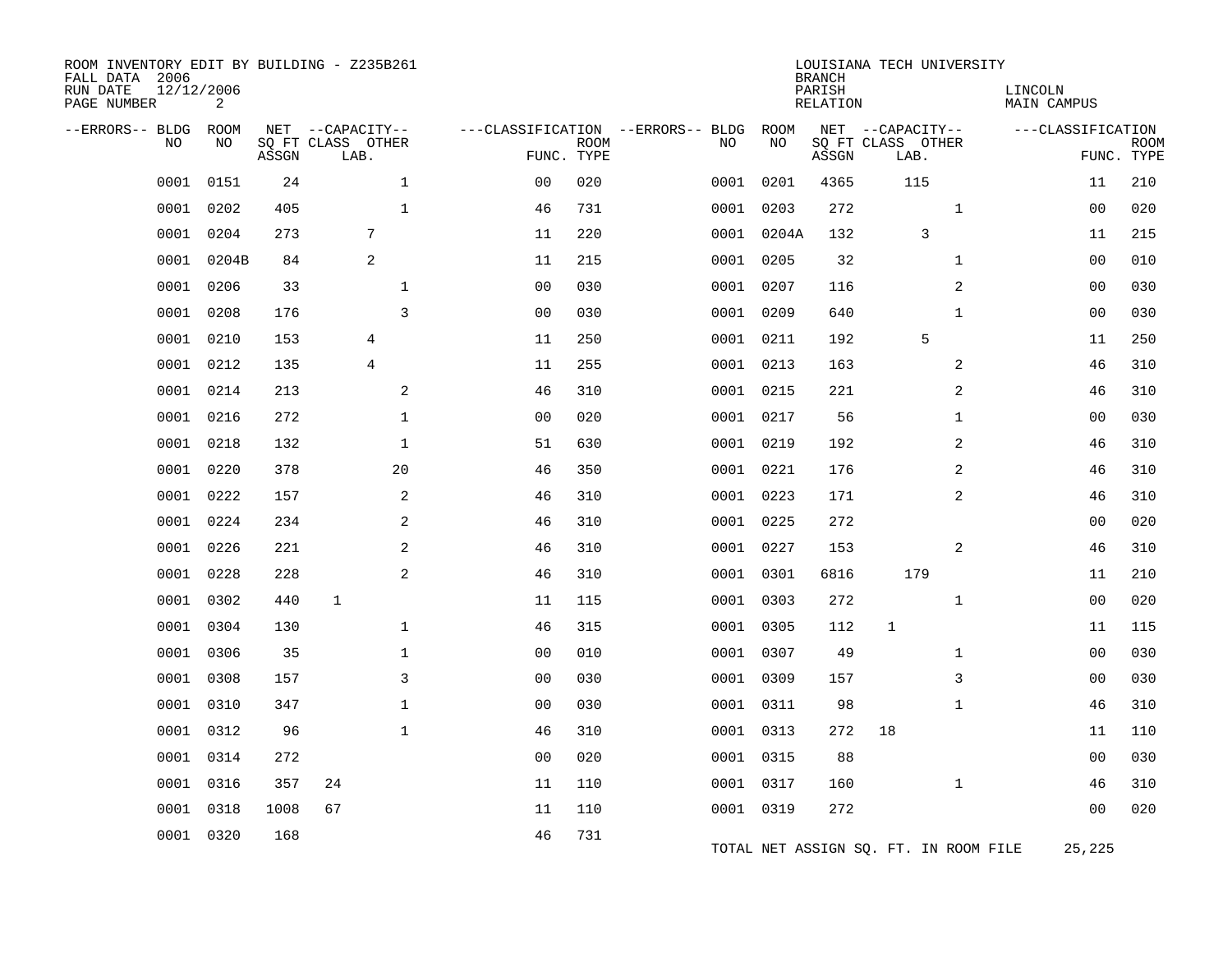| ROOM INVENTORY EDIT BY BUILDING - Z235B261<br>FALL DATA 2006 |                 |       |                                       |                                                          |      |           |            | <b>BRANCH</b>                                             | LOUISIANA TECH UNIVERSITY                                              |                                     |             |
|--------------------------------------------------------------|-----------------|-------|---------------------------------------|----------------------------------------------------------|------|-----------|------------|-----------------------------------------------------------|------------------------------------------------------------------------|-------------------------------------|-------------|
| RUN DATE<br>PAGE NUMBER                                      | 12/12/2006<br>3 |       |                                       |                                                          |      |           |            | PARISH<br>RELATION                                        |                                                                        | LINCOLN<br><b>MAIN CAMPUS</b>       |             |
| --ERRORS-- BLDG ROOM<br>NO                                   | NO              |       | NET --CAPACITY--<br>SQ FT CLASS OTHER | ---CLASSIFICATION --ERRORS-- BLDG ROOM  NET --CAPACITY-- | ROOM | NO        | NO         |                                                           | SQ FT CLASS OTHER                                                      | ---CLASSIFICATION                   | <b>ROOM</b> |
|                                                              |                 | ASSGN | LAB.                                  | FUNC. TYPE                                               |      |           |            | ASSGN<br>TOTAL NUMBER CLASSROOMS<br>TOTAL NUMBER LABS 210 | LAB.<br>TOTAL NUMBER SPECIAL LABS 220                                  | 3<br>$\overline{2}$<br>$\mathbf{1}$ | FUNC. TYPE  |
|                                                              | 0002 0101       | 1813  | $\mathbf 1$                           | 45                                                       | 720  |           | 0002 0101A | 216                                                       | $\mathbf{1}$                                                           | 45                                  | 720         |
|                                                              | 0002 0102       | 1942  | 1                                     | 45                                                       | 730  |           | 0002 0102A | 120                                                       | $\mathbf{1}$                                                           | 45                                  | 720         |
|                                                              | 0002 0103       | 782   | $\mathbf{1}$                          | 45                                                       | 720  |           | 0002 0103A | 239                                                       | $\mathbf{1}$                                                           | 45                                  | 720         |
|                                                              | 0002 0104       | 3919  | $\mathbf 1$                           | 45                                                       | 720  |           |            | TOTAL NUMBER CLASSROOMS<br>TOTAL NUMBER LABS 210          | TOTAL NET ASSIGN SQ. FT. IN ROOM FILE<br>TOTAL NUMBER SPECIAL LABS 220 | 9,031                               |             |
|                                                              | 0003 0103       | 667   | 30                                    | 45                                                       | 680  | 0003 0104 |            | 542                                                       | $\mathbf{1}$                                                           | 00                                  | 020         |
|                                                              | 0003 0105       | 775   | 50                                    | 51                                                       | 630  | 0003 0106 |            | 146                                                       | $\mathbf{1}$                                                           | 0 <sub>0</sub>                      | 020         |
|                                                              | 0003 0107       | 33    | $\mathbf{1}$                          | 0 <sub>0</sub>                                           | 010  | 0003 0108 |            | 131                                                       | 3                                                                      | 00                                  | 030         |
|                                                              | 0003 0109       | 131   | 2                                     | 0 <sub>0</sub>                                           | 030  | 0003 0110 |            | 206                                                       | 5                                                                      | 51                                  | 635         |
|                                                              | 0003 0111       | 333   | 10                                    | 51                                                       | 630  | 0003 0112 |            | 94                                                        | $\mathbf{1}$                                                           | 63                                  | 731         |
|                                                              | 0003 0113       | 345   | 8                                     | 45                                                       | 650  | 0003      | 0200       | 288                                                       | 3                                                                      | 0 <sub>0</sub>                      | 020         |
|                                                              | 0003 0201       | 342   | 2                                     | 91                                                       | 910  | 0003 0202 |            | 72                                                        | $\mathbf{1}$                                                           | 91                                  | 919         |
|                                                              | 0003 0203       | 175   | $\mathbf{1}$                          | 0 <sub>0</sub>                                           | 020  | 0003 0204 |            | 288                                                       | 2                                                                      | 91                                  | 910         |
|                                                              | 0003 0205       | 85    | $\mathbf 1$                           | 91                                                       | 919  | 0003 0206 |            | 238                                                       | 10                                                                     | 45                                  | 680         |
|                                                              | 0003 0207       | 175   | $\mathbf{1}$                          | 0 <sub>0</sub>                                           | 020  | 0003 0208 |            | 60                                                        | $\mathbf{1}$                                                           | 0 <sub>0</sub>                      | 010         |
|                                                              | 0003 0209       | 305   | 2                                     | 91                                                       | 910  | 0003 0210 |            | 85                                                        | $\mathbf{1}$                                                           | 91                                  | 919         |
|                                                              | 0003 B1000      | 1621  | $\mathbf{1}$                          | 45                                                       | 731  |           |            | TOTAL NUMBER CLASSROOMS<br>TOTAL NUMBER LABS 210          | TOTAL NET ASSIGN SQ. FT. IN ROOM FILE<br>TOTAL NUMBER SPECIAL LABS 220 | 5,456                               |             |
|                                                              | 0004 0100       | 8148  | $\mathbf{1}$                          | 45                                                       | 730  |           |            | TOTAL NUMBER CLASSROOMS<br>TOTAL NUMBER LABS 210          | TOTAL NET ASSIGN SQ. FT. IN ROOM FILE<br>TOTAL NUMBER SPECIAL LABS 220 | 8,148                               |             |
|                                                              | 0005 0102       | 64    | $\mathbf 1$                           | 00                                                       | 020  |           | 0005 0102A | 56                                                        | $\mathbf{1}$                                                           | 00 <sub>o</sub>                     | 030         |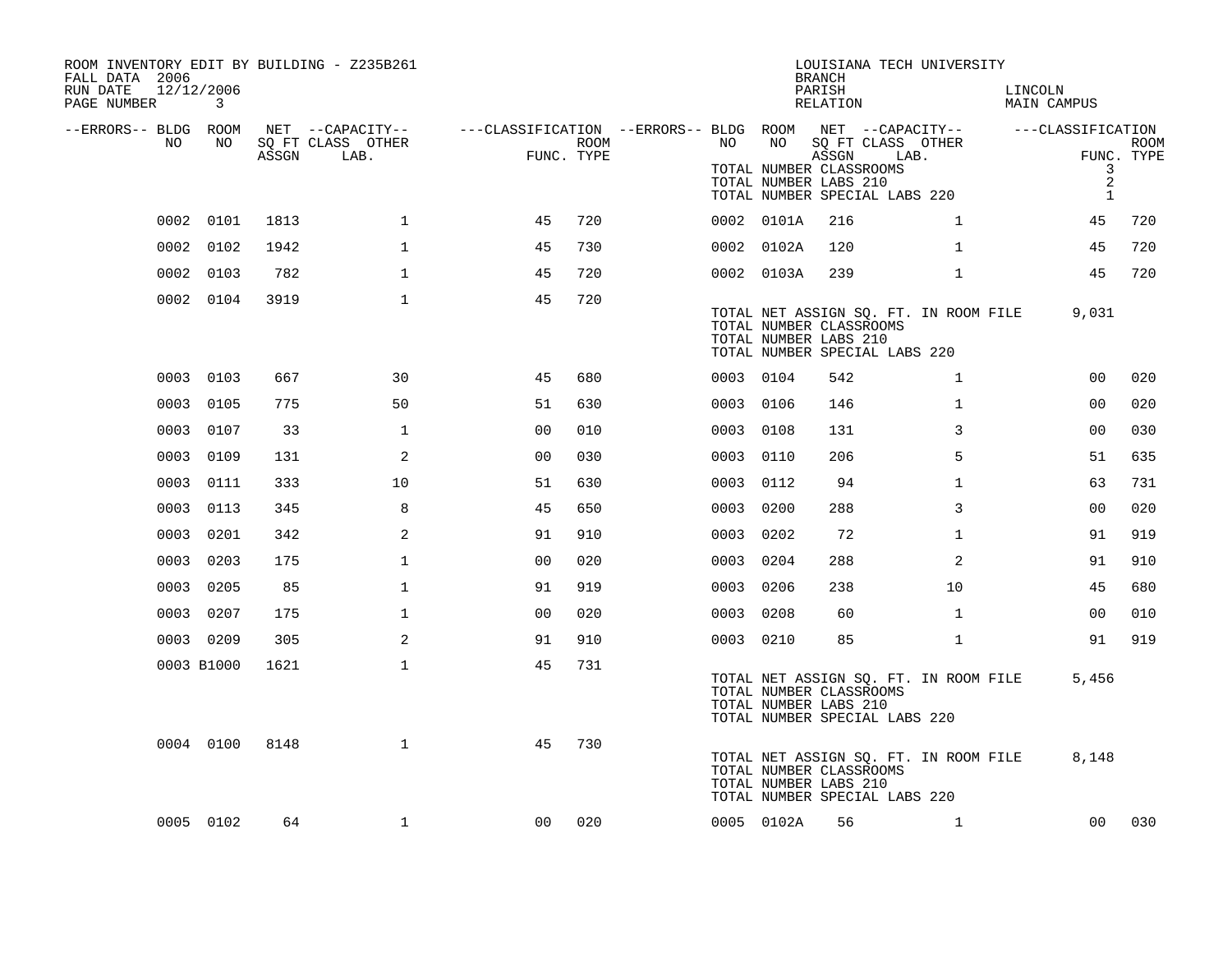| ROOM INVENTORY EDIT BY BUILDING - Z235B261<br>FALL DATA 2006<br>RUN DATE<br>PAGE NUMBER | 12/12/2006<br>4 |       |                                               |                                                 |             |   |      |            | <b>BRANCH</b><br>PARISH<br><b>RELATION</b> | LOUISIANA TECH UNIVERSITY                     | LINCOLN<br><b>MAIN CAMPUS</b> |                           |
|-----------------------------------------------------------------------------------------|-----------------|-------|-----------------------------------------------|-------------------------------------------------|-------------|---|------|------------|--------------------------------------------|-----------------------------------------------|-------------------------------|---------------------------|
| --ERRORS-- BLDG<br>NO                                                                   | ROOM<br>NO      | ASSGN | NET --CAPACITY--<br>SQ FT CLASS OTHER<br>LAB. | ---CLASSIFICATION --ERRORS-- BLDG<br>FUNC. TYPE | <b>ROOM</b> |   | NO   | ROOM<br>NO | ASSGN                                      | NET --CAPACITY--<br>SQ FT CLASS OTHER<br>LAB. | ---CLASSIFICATION             | <b>ROOM</b><br>FUNC. TYPE |
| 0005                                                                                    | 0103            | 109   | $\mathbf 1$                                   | 0 <sub>0</sub>                                  | 030         |   | 0005 | 0104       | 184                                        | $\mathbf{1}$                                  | 0 <sub>0</sub>                | 030                       |
| 0005                                                                                    | 0105            | 96    | $\mathbf 1$                                   | 0 <sub>0</sub>                                  | 030         |   | 0005 | 0106       | 88                                         | $\mathbf{1}$                                  | 00                            | 010                       |
| 0005                                                                                    | 0107            | 38    | $\mathbf 1$                                   | 0 <sub>0</sub>                                  | 010         | 9 | 0005 | 0111       | 109                                        | 2                                             | 74                            | 110                       |
| 0005                                                                                    | 0112            | 108   | 22                                            | 0 <sub>0</sub>                                  | 030         |   | 0005 | 0113       | 1071                                       | $\mathbf{1}$                                  | 00                            | 020                       |
| 0005                                                                                    | 0114            | 1846  | $\mathbf{1}$                                  | 0 <sub>0</sub>                                  | 020         |   | 0005 | 0115       | 9                                          | $\mathbf{1}$                                  | 0 <sub>0</sub>                | 010                       |
| 0005                                                                                    | 0116            | 585   | $\mathbf 1$                                   | 64                                              | 310         |   | 0005 | 0119       | 122                                        | $\mathbf{1}$                                  | 64                            | 310                       |
| 0005                                                                                    | 0120            | 198   | $\mathbf{1}$                                  | 64                                              | 310         |   | 0005 | 0121       | 135                                        | $\mathbf{1}$                                  | 64                            | 310                       |
| 0005                                                                                    | 0122            | 135   | $\mathbf{1}$                                  | 64                                              | 310         |   | 0005 | 0123       | 100                                        | $\mathbf{1}$                                  | 64                            | 315                       |
| 0005                                                                                    | 0124            | 135   | $\mathbf{1}$                                  | 64                                              | 310         |   | 0005 | 0125       | 446                                        | $\mathbf{1}$                                  | 64                            | 350                       |
| 0005                                                                                    | 0127            | 28    | $\mathbf{1}$                                  | 64                                              | 355         |   | 0005 | 0128       | 639                                        | $\mathbf{1}$                                  | 64                            | 315                       |
| 0005                                                                                    | 0128A           | 127   | $\mathbf 1$                                   | 64                                              | 310         |   | 0005 | 0128B      | 124                                        | $\mathbf{1}$                                  | 64                            | 310                       |
| 0005                                                                                    | 0128C           | 134   | $\mathbf 1$                                   | 64                                              | 310         |   | 0005 | 0130       | 109                                        | $\mathbf{1}$                                  | 64                            | 310                       |
| 0005                                                                                    | 0131            | 113   | $\mathbf{1}$                                  | 64                                              | 310         |   | 0005 | 0132       | 113                                        | $\mathbf{1}$                                  | 64                            | 310                       |
| 0005                                                                                    | 0133            | 110   | $\mathbf 1$                                   | 64                                              | 310         |   | 0005 | 0134       | 66                                         | $\mathbf{1}$                                  | 00                            | 020                       |
| 0005                                                                                    | 0134A           | 345   | $\mathbf{1}$                                  | 64                                              | 350         |   | 0005 | 0134B      | 258                                        | $\mathbf{1}$                                  | 64                            | 310                       |
| 0005                                                                                    | 0135            | 414   | $\mathbf{1}$                                  | 64                                              | 310         |   | 0005 | 0136       | 254                                        | $\mathbf{1}$                                  | 64                            | 350                       |
| 0005                                                                                    | 0137            | 66    | $\mathbf{1}$                                  | 64                                              | 310         |   | 0005 | 0138       | 67                                         | $\mathbf{1}$                                  | 64                            | 310                       |
| 0005                                                                                    | 0139            | 61    | $\mathbf 1$                                   | 64                                              | 310         |   | 0005 | 0140       | 61                                         | $\mathbf{1}$                                  | 64                            | 310                       |
| 0005                                                                                    | 0141            | 61    | $\mathbf 1$                                   | 64                                              | 310         |   | 0005 | 0146       | 625                                        | $\mathbf{1}$                                  | 64                            | 731                       |
| 0005                                                                                    | 0147            | 88    | $\mathbf{1}$                                  | 0 <sub>0</sub>                                  | 030         |   | 0005 | 0148       | 242                                        | $\mathbf{1}$                                  | 44                            | 715                       |
| 0005                                                                                    | 0148A           | 169   | $\mathbf{1}$                                  | 44                                              | 710         |   | 0005 | 0149       | 137                                        | $\mathbf{1}$                                  | 64                            | 310                       |
| 0005                                                                                    | 0150            | 200   | $\mathbf{1}$                                  | 64                                              | 310         |   | 0005 | 0151       | 1928                                       | $\mathbf{1}$                                  | 44                            | 710                       |
| 0005                                                                                    | 0152            | 1436  | $\mathbf{1}$                                  | 44                                              | 710         |   |      | 0005 0154  | 807                                        | $\mathbf{1}$                                  | 64                            | 310                       |
| 0005                                                                                    | 0155            | 295   | $\mathbf 1$                                   | 64                                              | 310         |   | 0005 | 0155A      | 147                                        | $\mathbf{1}$                                  | 64                            | 310                       |
| 0005                                                                                    | 0158            | 116   | $\mathbf{1}$                                  | 64                                              | 315         |   | 0005 | 0202       | 352                                        | $\mathbf{1}$                                  | 82                            | 082                       |
|                                                                                         | 0005 0203       | 59    | $\mathbf 1$                                   | 82                                              | 082         |   |      | 0005 0204  | 68                                         | $\mathbf{1}$                                  | 82                            | 082                       |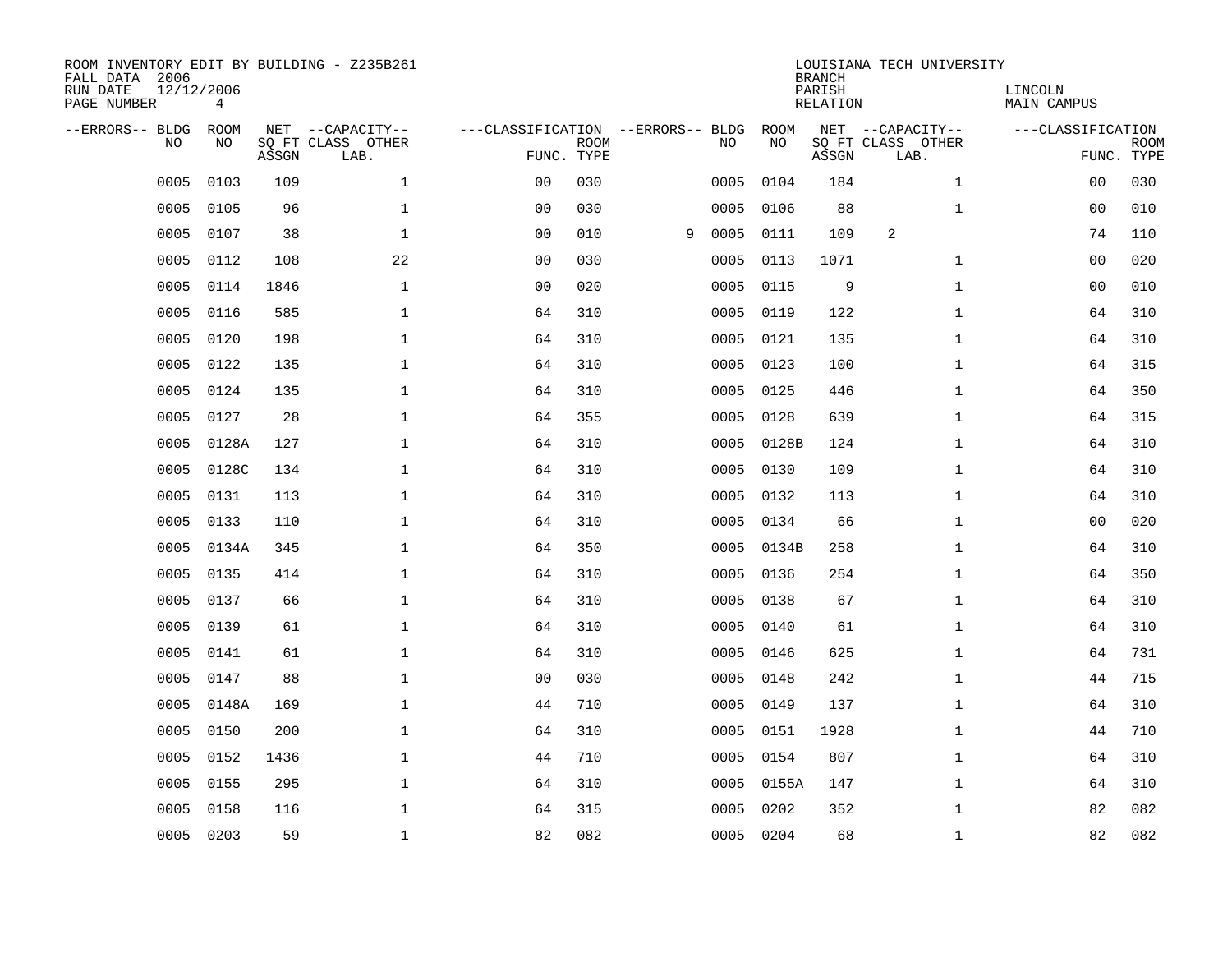| ROOM INVENTORY EDIT BY BUILDING - Z235B261<br>FALL DATA 2006<br>RUN DATE<br>PAGE NUMBER | 12/12/2006<br>5   |       |                                               |                |             |                                   |      |            | <b>BRANCH</b><br>PARISH<br><b>RELATION</b> | LOUISIANA TECH UNIVERSITY                     | LINCOLN<br>MAIN CAMPUS |                           |
|-----------------------------------------------------------------------------------------|-------------------|-------|-----------------------------------------------|----------------|-------------|-----------------------------------|------|------------|--------------------------------------------|-----------------------------------------------|------------------------|---------------------------|
| --ERRORS-- BLDG<br>NO                                                                   | <b>ROOM</b><br>NO | ASSGN | NET --CAPACITY--<br>SQ FT CLASS OTHER<br>LAB. | FUNC. TYPE     | <b>ROOM</b> | ---CLASSIFICATION --ERRORS-- BLDG | NO   | ROOM<br>NO | ASSGN                                      | NET --CAPACITY--<br>SQ FT CLASS OTHER<br>LAB. | ---CLASSIFICATION      | <b>ROOM</b><br>FUNC. TYPE |
| 0005                                                                                    | 0205              | 96    | 2                                             | 82             | 082         |                                   | 0005 | 0206       | 88                                         | $\mathbf{1}$                                  | 82                     | 082                       |
| 0005                                                                                    | 0207              | 42    | $\mathbf 1$                                   | 82             | 082         |                                   | 0005 | 0208       | 192                                        | $\mathbf{1}$                                  | 82                     | 082                       |
| 0005                                                                                    | 0211              | 132   | 4                                             | 82             | 082         |                                   | 0005 | 0212       | 154                                        | 3                                             | 82                     | 082                       |
| 0005                                                                                    | 0213              | 1626  | $\mathbf 1$                                   | 82             | 082         |                                   | 0005 | 0214       | 120                                        | $\mathbf{1}$                                  | 82                     | 082                       |
| 0005                                                                                    | 0215              | 48    | $\mathbf 1$                                   | 82             | 082         |                                   | 0005 | 0216       | 160                                        | $\mathbf{1}$                                  | 82                     | 082                       |
| 0005                                                                                    | 0217              | 131   | $\mathbf{1}$                                  | 82             | 082         |                                   | 0005 | 0218       | 131                                        | $\mathbf{1}$                                  | 82                     | 082                       |
| 0005                                                                                    | 0221              | 700   | $\mathbf{1}$                                  | 82             | 082         |                                   | 0005 | 0221A      | 111                                        | $\mathbf{1}$                                  | 82                     | 082                       |
| 0005                                                                                    | 0222              | 123   | $\mathbf{1}$                                  | 82             | 082         |                                   | 0005 | 0222A      | 92                                         | $\mathbf{1}$                                  | 82                     | 082                       |
| 0005                                                                                    | 0222B             | 110   | $\mathbf{1}$                                  | 82             | 082         |                                   | 0005 | 0222C      | 160                                        | $\mathbf{1}$                                  | 82                     | 082                       |
| 0005                                                                                    | 0222D             | 172   | $\mathbf 1$                                   | 82             | 082         |                                   | 0005 | 0222E      | 93                                         | $\mathbf{1}$                                  | 82                     | 082                       |
| 0005                                                                                    | 0223              | 150   | $\mathbf{1}$                                  | 82             | 082         |                                   | 0005 | 0223A      | 319                                        | $\mathbf{1}$                                  | 82                     | 082                       |
| 0005                                                                                    | 0223B             | 119   | $\mathbf{1}$                                  | 82             | 082         |                                   | 0005 | 0224       | 292                                        | $\mathbf{1}$                                  | 82                     | 082                       |
| 0005                                                                                    | 0225              | 271   | $\mathbf{1}$                                  | 82             | 082         |                                   | 0005 | 0225A      | 216                                        | $\mathbf{1}$                                  | 82                     | 082                       |
| 0005                                                                                    | 0225B             | 138   | $\mathbf 1$                                   | 82             | 082         |                                   | 0005 | 0225C      | 127                                        | $\mathbf{1}$                                  | 82                     | 082                       |
| 0005                                                                                    | 0225D             | 62    | 1                                             | 82             | 082         |                                   | 0005 | 0226       | 9484                                       | $\mathbf{1}$                                  | 82                     | 082                       |
| 0005                                                                                    | 0226A             | 85    | $\mathbf 1$                                   | 82             | 082         |                                   | 0005 | 0227       | 182                                        | $\mathbf{1}$                                  | 82                     | 082                       |
| 0005                                                                                    | 0228              | 93    | $\mathbf 1$                                   | 82             | 082         |                                   | 0005 | 0229       | 121                                        | $\mathbf{1}$                                  | 82                     | 082                       |
| 0005                                                                                    | 0230              | 74    | $\mathbf 1$                                   | 82             | 082         |                                   | 0005 | 0231       | 223                                        | $\mathbf{1}$                                  | 82                     | 082                       |
| 0005                                                                                    | 0232              | 224   | $\mathbf 1$                                   | 82             | 082         |                                   | 0005 | 0233       | 106                                        | $\mathbf{1}$                                  | 82                     | 082                       |
| 0005                                                                                    | 0234              | 56    | $\mathbf 1$                                   | 82             | 082         |                                   | 0005 | 0235       | 110                                        | $\mathbf{1}$                                  | 82                     | 082                       |
| 0005                                                                                    | 0236              | 188   | $\mathbf{1}$                                  | 82             | 082         |                                   | 0005 | 0241       | 312                                        | $\mathbf{1}$                                  | 82                     | 082                       |
| 0005                                                                                    | 0242              | 131   | $\mathbf 1$                                   | 82             | 082         |                                   | 0005 | 0243       | 85                                         | $\mathbf{1}$                                  | 82                     | 082                       |
| 0005                                                                                    | 0244              | 2012  | 134                                           | 82             | 082         |                                   | 0005 | 0245       | 17                                         | $\mathbf{1}$                                  | 82                     | 082                       |
| 0005                                                                                    | 0247              | 80    | $\mathbf 1$                                   | 82             | 082         |                                   | 0005 | 0303       | 59                                         | $\mathbf{1}$                                  | 0 <sub>0</sub>         | 020                       |
| 0005                                                                                    | 0304              | 68    | 2                                             | 0 <sub>0</sub> | 030         |                                   | 0005 | 0305       | 96                                         | $\mathbf{1}$                                  | 0 <sub>0</sub>         | 030                       |
|                                                                                         | 0005 0306         | 88    | $\mathbf 1$                                   | 00             | 020         |                                   |      | 0005 0307  | 42                                         | $\mathbf{1}$                                  | 00                     | 010                       |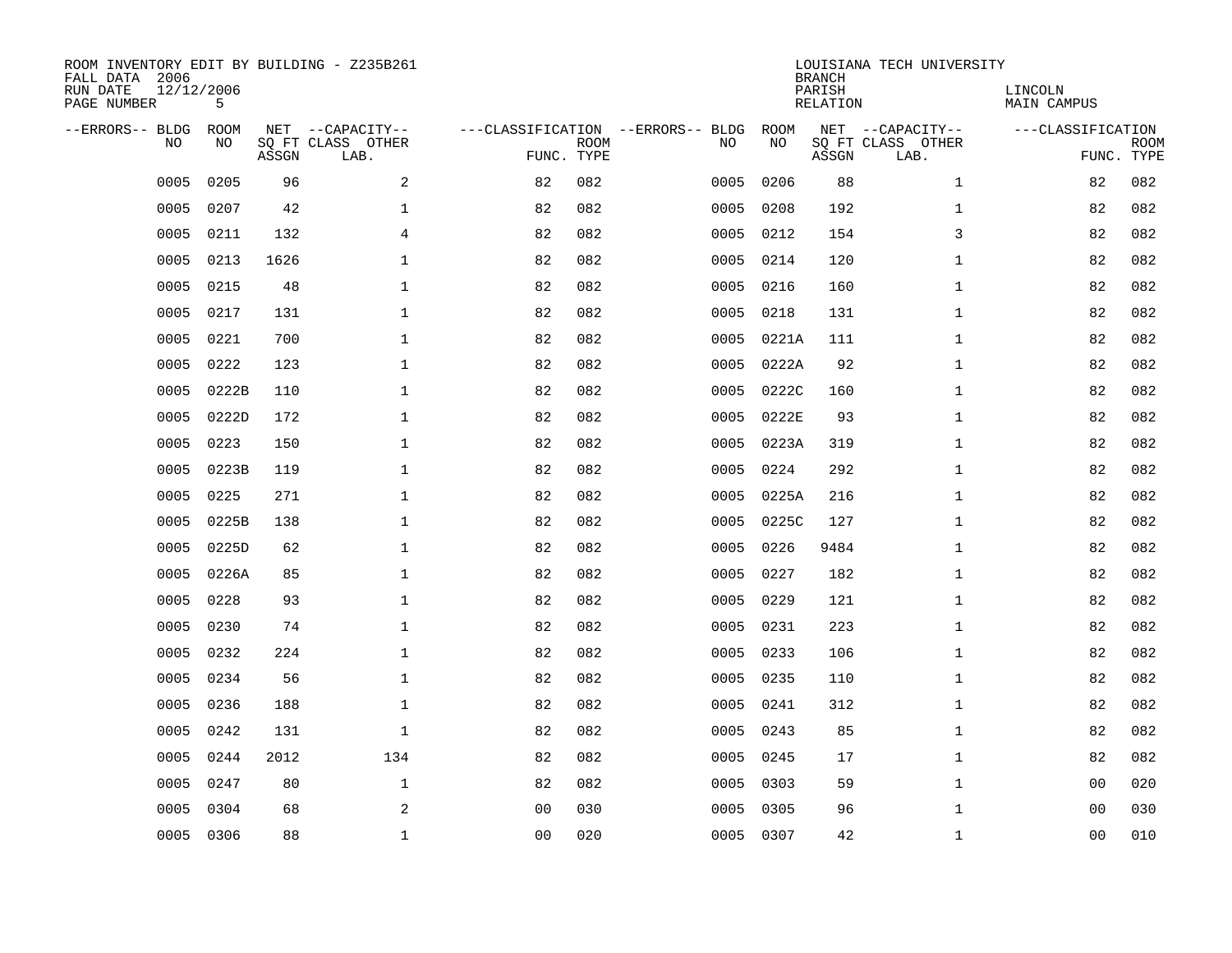| ROOM INVENTORY EDIT BY BUILDING - Z235B261<br>FALL DATA 2006<br>RUN DATE<br>PAGE NUMBER | 12/12/2006<br>6 |       |                                               |                |             |                                         |            | <b>BRANCH</b><br>PARISH<br><b>RELATION</b> | LOUISIANA TECH UNIVERSITY                     | LINCOLN<br><b>MAIN CAMPUS</b> |                           |
|-----------------------------------------------------------------------------------------|-----------------|-------|-----------------------------------------------|----------------|-------------|-----------------------------------------|------------|--------------------------------------------|-----------------------------------------------|-------------------------------|---------------------------|
| --ERRORS-- BLDG<br>NO                                                                   | ROOM<br>NO      | ASSGN | NET --CAPACITY--<br>SQ FT CLASS OTHER<br>LAB. | FUNC. TYPE     | <b>ROOM</b> | ---CLASSIFICATION --ERRORS-- BLDG<br>NO | ROOM<br>NO | ASSGN                                      | NET --CAPACITY--<br>SQ FT CLASS OTHER<br>LAB. | ---CLASSIFICATION             | <b>ROOM</b><br>FUNC. TYPE |
| 0005                                                                                    | 0311            | 128   | $\overline{4}$                                | 0 <sub>0</sub> | 030         | 0005                                    | 0312       | 140                                        | 3                                             | 00                            | 030                       |
| 0005                                                                                    | 0314            | 1215  | 32                                            | 44             | 240         | 0005                                    | 0316       | 135                                        | $\mathbf{1}$                                  | 00                            | 010                       |
| 0005                                                                                    | 0317            | 62    | $\mathbf 1$                                   | 0 <sub>0</sub> | 010         | 0005                                    | 0318       | 1546                                       | $\mathbf{1}$                                  | 44                            | 710                       |
| 0005                                                                                    | 0318A           | 200   | $\mathbf 1$                                   | 45             | 310         | 0005                                    | 0319       | 327                                        | $\mathbf{1}$                                  | 51                            | 310                       |
| 0005                                                                                    | 0320            | 270   | $\mathbf{1}$                                  | 51             | 310         | 0005                                    | 0321       | 43                                         | $\mathbf{1}$                                  | 0 <sub>0</sub>                | 020                       |
| 0005                                                                                    | 0322            | 102   | $\mathbf{1}$                                  | 45             | 315         | 0005                                    | 0323       | 849                                        | $\mathbf{1}$                                  | 45                            | 310                       |
| 0005                                                                                    | 0324            | 823   | $\mathbf{1}$                                  | 51             | 310         | 0005                                    | 0325       | 284                                        | $\mathbf{1}$                                  | 45                            | 310                       |
| 0005                                                                                    | 0326            | 7     | $\mathbf{1}$                                  | 45             | 315         | 0005                                    | 0327       | 7                                          | $\mathbf{1}$                                  | 45                            | 315                       |
| 0005                                                                                    | 0328            | 91    | $\mathbf{1}$                                  | 45             | 310         | 0005                                    | 0329       | 93                                         | $\mathbf{1}$                                  | 45                            | 310                       |
| 0005                                                                                    | 0330            | 429   | $\mathbf 1$                                   | 45             | 310         | 0005                                    | 0331       | 31                                         | $\mathbf{1}$                                  | 45                            | 315                       |
| 0005                                                                                    | 0332            | 892   | $\mathbf{1}$                                  | 41             | 420         | 0005                                    | 0333       | 4674                                       | $\mathbf{1}$                                  | 41                            | 420                       |
| 0005                                                                                    | 0334            | 933   | $\mathbf{1}$                                  | 41             | 350         | 0005                                    | 0335       | 124                                        | $\mathbf{1}$                                  | 41                            | 420                       |
| 0005                                                                                    | 0336            | 128   | $\mathbf 1$                                   | 41             | 420         | 0005                                    | 0337       | 186                                        | $\mathbf{1}$                                  | 41                            | 420                       |
| 0005                                                                                    | 0338            | 90    | $\mathbf 1$                                   | 41             | 420         | 0005                                    | 0339       | 137                                        | $\mathbf{1}$                                  | 00                            | 030                       |
| 0005                                                                                    | 0340            | 86    | $\mathbf 1$                                   | 0 <sub>0</sub> | 020         | 0005                                    | 0341       | 112                                        | $\mathbf{1}$                                  | 41                            | 310                       |
| 0005                                                                                    | 0342            | 3407  | $\mathbf{1}$                                  | 41             | 420         | 0005                                    | 0343       | 72                                         | $\mathbf{1}$                                  | 41                            | 315                       |
| 0005                                                                                    | 0344            | 197   | $\mathbf 1$                                   | 41             | 310         | 0005                                    | 0345       | 117                                        |                                               | 41                            | 315                       |
| 0005                                                                                    | 0347            | 112   | $\mathbf{1}$                                  | 0 <sub>0</sub> | 030         | 0005                                    | 0348       | 112                                        | $\mathbf{1}$                                  | 41                            | 315                       |
| 0005                                                                                    | 0403            | 64    | $\mathbf{1}$                                  | 0 <sub>0</sub> | 020         | 0005                                    | 0404       | 75                                         | 2                                             | 0 <sub>0</sub>                | 030                       |
| 0005                                                                                    | 0405            | 96    | 2                                             | 0 <sub>0</sub> | 030         | 0005                                    | 0406       | 88                                         | $\mathbf{1}$                                  | 00                            | 020                       |
| 0005                                                                                    | 0409            | 1704  | $\mathbf 1$                                   | 42             | 620         | 0005                                    | 0410       | 135                                        | $\mathbf{1}$                                  | 41                            | 310                       |
| 0005                                                                                    | 0411            | 127   | $\mathbf{1}$                                  | 41             | 731         | 0005                                    | 0412       | 94                                         | $\mathbf{1}$                                  | 00                            | 030                       |
| 0005                                                                                    | 0413            | 2732  | $\mathbf{1}$                                  | 42             | 620         | 0005                                    | 0414       | 1337                                       | $\mathbf{1}$                                  | 42                            | 625                       |
| 0005                                                                                    | 0415            | 576   | $\mathbf{1}$                                  | 0 <sub>0</sub> | 020         | 0005                                    | 0416       | 539                                        | $\mathbf{1}$                                  | 42                            | 310                       |
| 0005                                                                                    | 0503            | 64    | $\mathbf 1$                                   | 0 <sub>0</sub> | 020         | 0005                                    | 0504       | 75                                         | 2                                             | 00                            | 030                       |
|                                                                                         | 0005 0505       | 96    | $\sqrt{2}$                                    | 0 <sub>0</sub> | 030         |                                         | 0005 0506  | 88                                         | $\mathbf{1}$                                  | 0 <sub>0</sub>                | 020                       |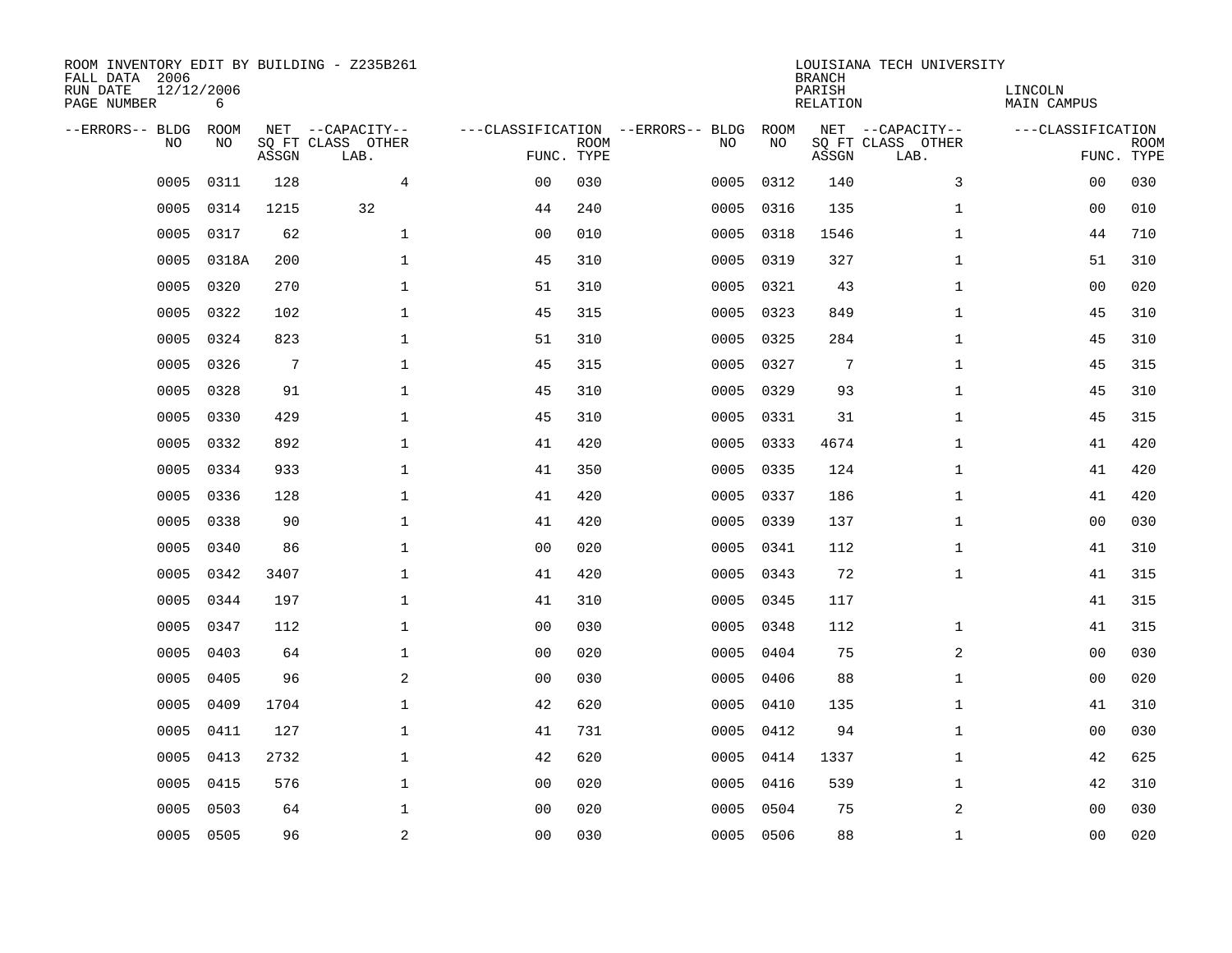| ROOM INVENTORY EDIT BY BUILDING - Z235B261<br>FALL DATA 2006<br>RUN DATE<br>PAGE NUMBER | 12/12/2006<br>7 |       |                                               |                                                 |             |   |      |            | <b>BRANCH</b><br>PARISH<br><b>RELATION</b> | LOUISIANA TECH UNIVERSITY                     | LINCOLN<br><b>MAIN CAMPUS</b> |                           |
|-----------------------------------------------------------------------------------------|-----------------|-------|-----------------------------------------------|-------------------------------------------------|-------------|---|------|------------|--------------------------------------------|-----------------------------------------------|-------------------------------|---------------------------|
| --ERRORS-- BLDG<br>NO                                                                   | ROOM<br>NO      | ASSGN | NET --CAPACITY--<br>SQ FT CLASS OTHER<br>LAB. | ---CLASSIFICATION --ERRORS-- BLDG<br>FUNC. TYPE | <b>ROOM</b> |   | NO   | ROOM<br>NO | ASSGN                                      | NET --CAPACITY--<br>SQ FT CLASS OTHER<br>LAB. | ---CLASSIFICATION             | <b>ROOM</b><br>FUNC. TYPE |
| 0005                                                                                    | 0507            | 38    | $\mathbf{1}$                                  | 0 <sub>0</sub>                                  | 010         |   | 0005 | 0509       | 6968                                       | $\mathbf{1}$                                  | 41                            | 420                       |
| 0005                                                                                    | 0510            | 135   | $\mathbf 1$                                   | 41                                              | 310         |   | 0005 | 0511       | 127                                        | $\mathbf{1}$                                  | 41                            | 455                       |
| 0005                                                                                    | 0512            | 94    | $\mathbf{1}$                                  | 0 <sub>0</sub>                                  | 030         |   | 0005 | 0603       | 64                                         | $\mathbf{1}$                                  | 0 <sub>0</sub>                | 020                       |
| 0005                                                                                    | 0604            | 75    | 2                                             | 0 <sub>0</sub>                                  | 030         |   | 0005 | 0605       | 96                                         | 2                                             | 0 <sub>0</sub>                | 030                       |
| 0005                                                                                    | 0606            | 88    | $\mathbf{1}$                                  | 0 <sub>0</sub>                                  | 020         |   | 0005 | 0607       | 38                                         | $\mathbf{1}$                                  | 0 <sub>0</sub>                | 010                       |
| 0005                                                                                    | 0609            | 6938  | $\mathbf{1}$                                  | 41                                              | 420         | 9 | 0005 | 0610       | 135                                        | $\mathbf{1}$                                  | 51                            | 410                       |
| 0005                                                                                    | 0611            | 127   | $\mathbf 1$                                   | 41                                              | 455         |   | 0005 | 0612       | 94                                         | $\mathbf{1}$                                  | 00                            | 030                       |
| 0005                                                                                    | 0703            | 64    | $\mathbf 1$                                   | 0 <sub>0</sub>                                  | 020         |   | 0005 | 0704       | 75                                         | 2                                             | 00                            | 030                       |
| 0005                                                                                    | 0705            | 96    | 2                                             | 0 <sub>0</sub>                                  | 030         |   | 0005 | 0706       | 88                                         | $\mathbf{1}$                                  | 0 <sub>0</sub>                | 020                       |
| 0005                                                                                    | 0707            | 38    | $\mathbf 1$                                   | 0 <sub>0</sub>                                  | 010         |   | 0005 | 0709       | 6968                                       | $\mathbf{1}$                                  | 41                            | 420                       |
| 0005                                                                                    | 0711            | 127   | $\mathbf{1}$                                  | 41                                              | 455         |   | 0005 | 0712       | 94                                         | $\mathbf{1}$                                  | 00                            | 030                       |
| 0005                                                                                    | 0803            | 64    | $\mathbf{1}$                                  | 0 <sub>0</sub>                                  | 020         |   | 0005 | 0804       | 75                                         | 2                                             | 0 <sub>0</sub>                | 030                       |
| 0005                                                                                    | 0805            | 96    | 2                                             | 0 <sub>0</sub>                                  | 030         |   | 0005 | 0806       | 88                                         | $\mathbf{1}$                                  | 0 <sub>0</sub>                | 020                       |
| 0005                                                                                    | 0807            | 38    | $\mathbf 1$                                   | 0 <sub>0</sub>                                  | 010         |   | 0005 | 0809       | 6968                                       | $\mathbf{1}$                                  | 41                            | 420                       |
| 0005                                                                                    | 0811            | 127   | $\mathbf{1}$                                  | 41                                              | 455         |   | 0005 | 0812       | 94                                         | $\mathbf{1}$                                  | 00                            | 030                       |
| 0005                                                                                    | 0903            | 64    | $\mathbf 1$                                   | 0 <sub>0</sub>                                  | 020         |   | 0005 | 0904       | 75                                         | 2                                             | 0 <sub>0</sub>                | 030                       |
| 0005                                                                                    | 0905            | 96    | 2                                             | 0 <sub>0</sub>                                  | 030         |   | 0005 | 0906       | 88                                         | $\mathbf{1}$                                  | 0 <sub>0</sub>                | 010                       |
| 0005                                                                                    | 0907            | 38    | $\mathbf 1$                                   | 0 <sub>0</sub>                                  | 010         |   | 0005 | 0909       | 5187                                       | $\mathbf{1}$                                  | 41                            | 420                       |
| 0005                                                                                    | 0910            | 135   | 1                                             | 41                                              | 731         |   | 0005 | 0911       | 127                                        | $\mathbf{1}$                                  | 41                            | 731                       |
| 0005                                                                                    | 0912            | 94    | $\mathbf{1}$                                  | 41                                              | 731         |   | 0005 | 0913       | 512                                        | $\mathbf{1}$                                  | 41                            | 310                       |
| 0005                                                                                    | 0914            | 95    | $\mathbf{1}$                                  | 41                                              | 310         |   | 0005 | 0915       | 109                                        | $\mathbf{1}$                                  | 41                            | 310                       |
| 0005                                                                                    | 0916            | 569   | $\mathbf 1$                                   | 45                                              | 350         |   | 0005 | 0917       | 413                                        | $\mathbf{1}$                                  | 41                            | 310                       |
| 0005                                                                                    | 0918            | 7     | $\mathbf 1$                                   | 41                                              | 315         |   | 0005 | 1003       | 64                                         | $\mathbf{1}$                                  | 0 <sub>0</sub>                | 020                       |
| 0005                                                                                    | 1004            | 75    | 2                                             | 0 <sub>0</sub>                                  | 030         |   | 0005 | 1005       | 96                                         | 2                                             | 00                            | 030                       |
| 0005                                                                                    | 1006            | 88    | $\mathbf{1}$                                  | 0 <sub>0</sub>                                  | 020         |   | 0005 | 1007       | 38                                         | $\mathbf{1}$                                  | 00                            | 010                       |
|                                                                                         | 0005 1009       | 2878  | 76                                            | 11                                              | 240         |   |      | 0005 1009A | 174                                        | $\mathbf{1}$                                  | 46                            | 315                       |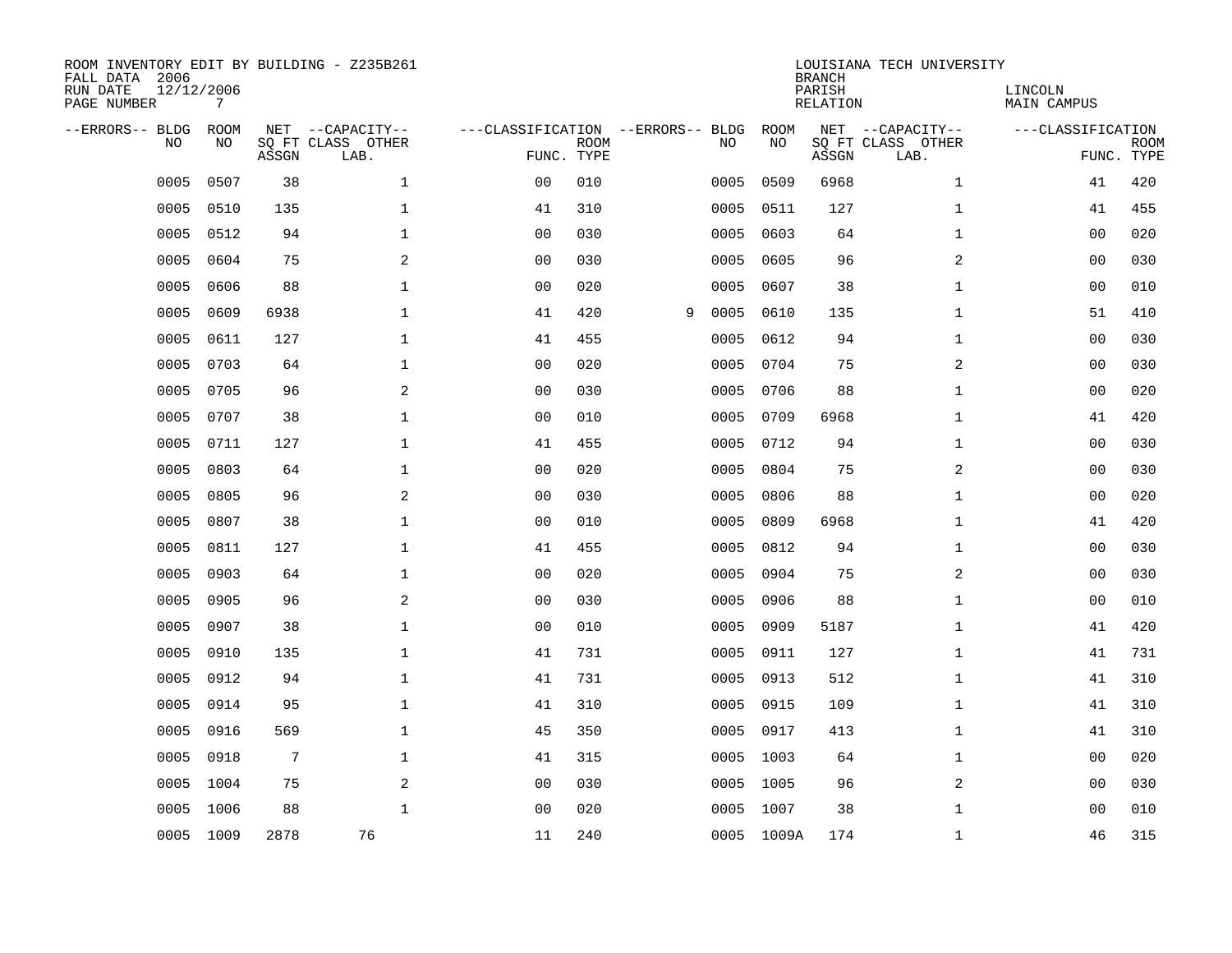| ROOM INVENTORY EDIT BY BUILDING - Z235B261<br>FALL DATA 2006<br>RUN DATE<br>PAGE NUMBER | 12/12/2006<br>8 |       |                                               |                                                 |             |      |            | <b>BRANCH</b><br>PARISH<br><b>RELATION</b> | LOUISIANA TECH UNIVERSITY                     | LINCOLN<br><b>MAIN CAMPUS</b> |                           |
|-----------------------------------------------------------------------------------------|-----------------|-------|-----------------------------------------------|-------------------------------------------------|-------------|------|------------|--------------------------------------------|-----------------------------------------------|-------------------------------|---------------------------|
| --ERRORS-- BLDG<br>NO                                                                   | ROOM<br>NO      | ASSGN | NET --CAPACITY--<br>SQ FT CLASS OTHER<br>LAB. | ---CLASSIFICATION --ERRORS-- BLDG<br>FUNC. TYPE | <b>ROOM</b> | NO   | ROOM<br>NO | ASSGN                                      | NET --CAPACITY--<br>SQ FT CLASS OTHER<br>LAB. | ---CLASSIFICATION             | <b>ROOM</b><br>FUNC. TYPE |
| 0005                                                                                    | 1010            | 177   | 5                                             | 46                                              | 315         | 0005 | 1011       | 595                                        | $\mathbf{1}$                                  | 45                            | 310                       |
| 0005                                                                                    | 1013            | 620   | $\mathbf 1$                                   | 46                                              | 310         |      | 0005 1013B | 788                                        | $\mathbf{1}$                                  | 46                            | 310                       |
| 0005                                                                                    | 1014            | 1175  | $\mathbf 1$                                   | 45                                              | 310         | 0005 | 1015       | 843                                        | 56                                            | 11                            | 110                       |
| 0005                                                                                    | 1103            | 31    | $\mathbf{1}$                                  | 0 <sub>0</sub>                                  | 010         | 0005 | 1104       | 548                                        | $\mathbf{1}$                                  | 0 <sub>0</sub>                | 030                       |
| 0005                                                                                    | 1109            | 947   | 63                                            | 11                                              | 115         | 0005 | 1111       | 911                                        | 61                                            | 11                            | 110                       |
| 0005                                                                                    | 1112            | 350   | 9                                             | 21                                              | 250         |      | 0005 1113  | 166                                        | $\mathbf{1}$                                  | 46                            | 310                       |
| 0005                                                                                    | 1114            | 230   | $\mathbf{1}$                                  | 46                                              | 310         | 0005 | 1115       | 164                                        | $\mathbf{1}$                                  | 46                            | 310                       |
| 0005                                                                                    | 1116            | 6     | $\mathbf 1$                                   | 46                                              | 315         | 0005 | 1117       | 152                                        | $\mathbf{1}$                                  | 46                            | 315                       |
| 0005                                                                                    | 1118            | 153   | $\mathbf{1}$                                  | 46                                              | 310         | 0005 | 1119       | 156                                        | $\mathbf{1}$                                  | 46                            | 310                       |
| 0005                                                                                    | 1120            | 153   | $\mathbf 1$                                   | 46                                              | 310         |      | 0005 1121  | 94                                         | $\mathbf{1}$                                  | 46                            | 310                       |
| 0005                                                                                    | 1122            | 92    | $\mathbf 1$                                   | 46                                              | 310         |      | 0005 1123  | 111                                        | $\mathbf{1}$                                  | 46                            | 310                       |
| 0005                                                                                    | 1124            | 147   | $\mathbf{1}$                                  | 46                                              | 310         |      | 0005 1125  | 136                                        | $\mathbf{1}$                                  | 46                            | 310                       |
| 0005                                                                                    | 1126            | 143   | $\mathbf 1$                                   | 46                                              | 310         | 0005 | 1127       | 155                                        | $\mathbf{1}$                                  | 46                            | 310                       |
| 0005                                                                                    | 1128            | 860   | 57                                            | 11                                              | 110         |      | 0005 1129  | 905                                        | 60                                            | 46                            | 310                       |
| 0005                                                                                    | 1203            | 64    | $\mathbf 1$                                   | 82                                              | 082         | 0005 | 1204       | 75                                         | 2                                             | 82                            | 082                       |
| 0005                                                                                    | 1205            | 97    | $\mathbf{1}$                                  | 82                                              | 082         | 0005 | 1206       | 88                                         | $\mathbf{1}$                                  | 82                            | 082                       |
| 0005                                                                                    | 1207            | 38    | $\mathbf 1$                                   | 82                                              | 082         | 0005 | 1209       | 1815                                       | 121                                           | 82                            | 082                       |
| 0005                                                                                    | 1210            | 48    | $\mathbf{1}$                                  | 82                                              | 082         |      | 0005 1211  | 48                                         | $\mathbf{1}$                                  | 82                            | 082                       |
|                                                                                         | 0005 1212       | 348   | $\mathbf{1}$                                  | 82                                              | 082         |      | 0005 1213  | 157                                        | $\mathbf{1}$                                  | 82                            | 082                       |
| 0005                                                                                    | 1214            | 227   | $\mathbf 1$                                   | 82                                              | 082         |      | 0005 1215  | 162                                        | $\mathbf{1}$                                  | 82                            | 082                       |
|                                                                                         | 0005 1216       | 5     | $\mathbf 1$                                   | 82                                              | 082         |      | 0005 1217  | 150                                        | $\mathbf{1}$                                  | 82                            | 082                       |
| 0005                                                                                    | 1218            | 151   | $\mathbf{1}$                                  | 82                                              | 082         |      | 0005 1219  | 154                                        | $\mathbf{1}$                                  | 82                            | 082                       |
|                                                                                         | 0005 1220       | 151   | $\mathbf 1$                                   | 82                                              | 082         |      | 0005 1226  | 154                                        | $\mathbf{1}$                                  | 82                            | 082                       |
| 0005                                                                                    | 1227            | 860   | 57                                            | 82                                              | 082         |      | 0005 1228  | 1802                                       | $\mathbf{1}$                                  | 82                            | 082                       |
| 0005                                                                                    | 1229            | 148   | $\mathbf 1$                                   | 82                                              | 082         |      | 0005 1303  | 64                                         | $\mathbf{1}$                                  | 00                            | 020                       |
|                                                                                         | 0005 1304       | 75    | $\sqrt{2}$                                    | 0 <sub>0</sub>                                  | 030         |      | 0005 1305  | 97                                         | $\mathbf 2$                                   | 0 <sub>0</sub>                | 030                       |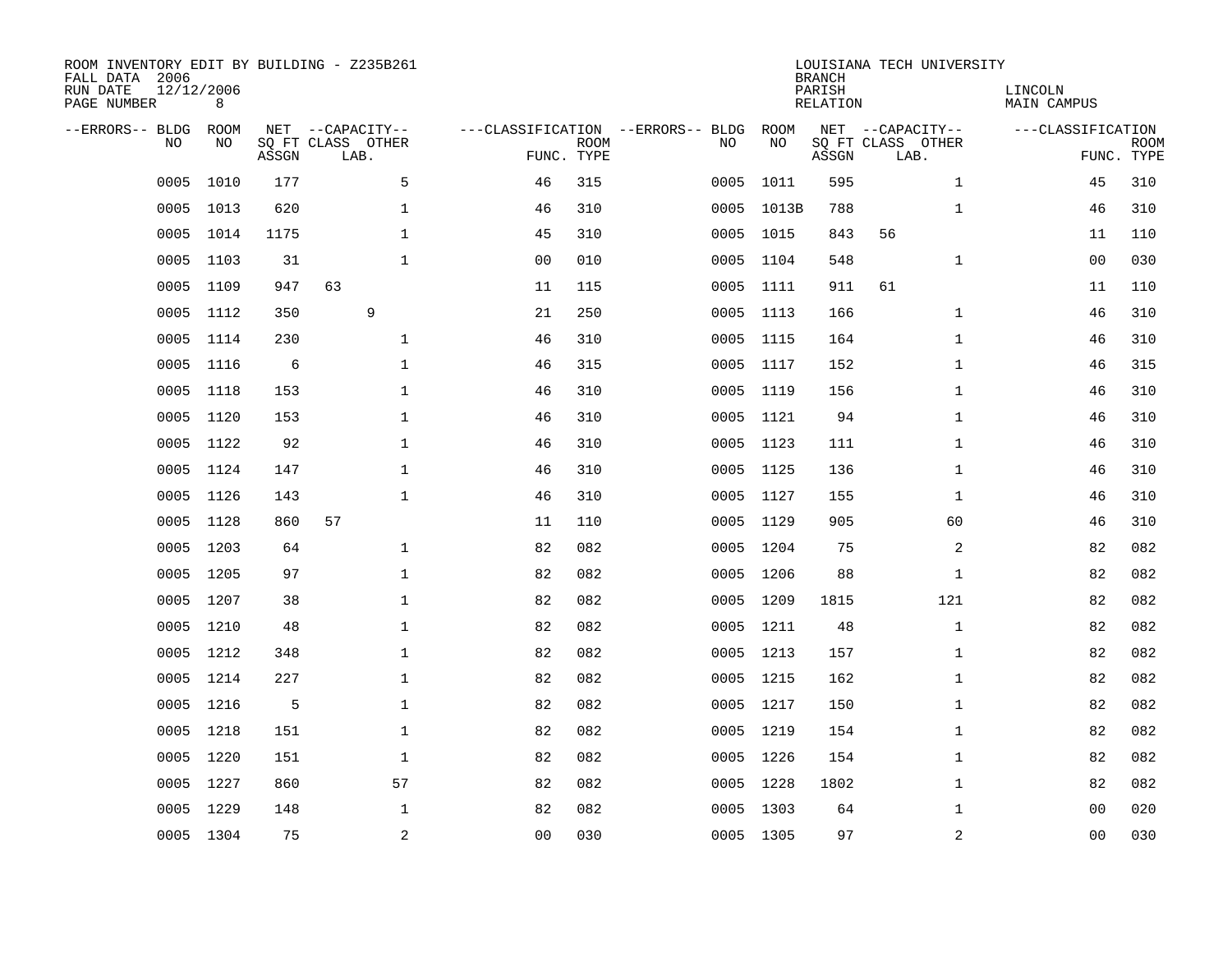| ROOM INVENTORY EDIT BY BUILDING - Z235B261<br>FALL DATA 2006 |                 |       |                           | LOUISIANA TECH UNIVERSITY<br><b>BRANCH</b> |             |   |      |            |                    |                           |                        |                           |
|--------------------------------------------------------------|-----------------|-------|---------------------------|--------------------------------------------|-------------|---|------|------------|--------------------|---------------------------|------------------------|---------------------------|
| RUN DATE<br>PAGE NUMBER                                      | 12/12/2006<br>9 |       |                           |                                            |             |   |      |            | PARISH<br>RELATION |                           | LINCOLN<br>MAIN CAMPUS |                           |
| --ERRORS-- BLDG ROOM                                         |                 |       | NET --CAPACITY--          | ---CLASSIFICATION --ERRORS-- BLDG          |             |   |      | ROOM       |                    | NET --CAPACITY--          | ---CLASSIFICATION      |                           |
| NO.                                                          | NO.             | ASSGN | SQ FT CLASS OTHER<br>LAB. | FUNC. TYPE                                 | <b>ROOM</b> |   | NO.  | NO         | ASSGN              | SQ FT CLASS OTHER<br>LAB. |                        | <b>ROOM</b><br>FUNC. TYPE |
| 0005                                                         | 1306            | 88    | $\mathbf{1}$              | 0 <sub>0</sub>                             | 010         |   | 0005 | 1307       | 38                 | $\mathbf{1}$              | 0 <sub>0</sub>         | 030                       |
| 0005                                                         | 1309            | 938   | 63                        | 11                                         | 110         |   |      | 0005 1310  | 76                 | $\mathbf{1}$              | 11                     | 115                       |
| 0005                                                         | 1311            | 48    | $\mathbf{1}$              | 11                                         | 115         |   |      | 0005 1312  | 47                 | $\mathbf{1}$              | 46                     | 315                       |
|                                                              | 0005 1313       | 161   | $\mathbf{1}$              | 46                                         | 310         |   |      | 0005 1314  | 124                | $\mathbf{1}$              | 46                     | 310                       |
| 0005                                                         | 1315            | 198   | $\mathbf 1$               | 46                                         | 315         | 9 |      | 0005 1316  | 213                | $\mathbf{1}$              | 51                     | 410                       |
|                                                              | 0005 1318       | 510   | $\mathbf 1$               | 42                                         | 620         |   |      | 0005 1319  | 136                | $\mathbf{1}$              | 46                     | 315                       |
| 0005                                                         | 1328            | 123   | $\mathbf 1$               | 46                                         | 310         |   | 0005 | 1329       | 3793               | 100                       | 11                     | 210                       |
| 0005                                                         | 1403            | 64    | $\mathbf{1}$              | 0 <sub>0</sub>                             | 020         |   |      | 0005 1404  | 75                 | 2                         | 0 <sub>0</sub>         | 030                       |
| 0005                                                         | 1405            | 96    | 2                         | 0 <sub>0</sub>                             | 030         |   |      | 0005 1406  | 88                 | $\mathbf{1}$              | 0 <sub>0</sub>         | 020                       |
| 0005                                                         | 1407            | 38    | $\mathbf 1$               | 0 <sub>0</sub>                             | 010         |   |      | 0005 1409  | 553                | 15                        | 21                     | 220                       |
| 0005                                                         | 1410            | 186   | 5                         | 21                                         | 225         |   |      | 0005 1411  | 908                | 61                        | 11                     | 110                       |
| 0005                                                         | 1412            | 150   | $\mathbf 1$               | 46                                         | 310         |   |      | 0005 1413  | 152                | $\mathbf{1}$              | 46                     | 310                       |
| 0005<br>9                                                    | 1414            | 149   | $\mathbf{1}$              | 51                                         | 410         |   |      | 0005 1415  | 343                | $\mathbf{1}$              | 45                     | 350                       |
| 0005                                                         | 1416            | 150   | $\mathbf{1}$              | 46                                         | 310         |   |      | 0005 1417  | 128                | $\mathbf{1}$              | 46                     | 310                       |
| 0005                                                         | 1418            | 127   | $\mathbf 1$               | 46                                         | 310         |   |      | 0005 1419  | 312                | $\mathbf{1}$              | 46                     | 310                       |
| 0005                                                         | 1420            | 153   | $\mathbf 1$               | 46                                         | 310         |   |      | 0005 1421  | 208                | $\mathbf{1}$              | 46                     | 310                       |
| 0005                                                         | 1422            | 531   | $\mathbf 1$               | 46                                         | 310         |   |      | 0005 1423  | 807                | 54                        | 11                     | 110                       |
|                                                              | 0005 1424       | 109   | $\mathbf 1$               | 51                                         | 630         |   |      | 0005 1425  | 489                | $\mathbf{1}$              | 46                     | 310                       |
|                                                              | 0005 1426       | 143   | $\mathbf{1}$              | 46                                         | 310         |   |      | 0005 1426A | 677                | $\mathbf{1}$              | 45                     | 510                       |
| 0005                                                         | 1503            | 64    | $\mathbf{1}$              | 82                                         | 082         |   |      | 0005 1504  | 75                 | 2                         | 82                     | 082                       |
|                                                              | 0005 1505       | 96    | 2                         | 82                                         | 082         |   |      | 0005 1506  | 88                 | $\mathbf{1}$              | 82                     | 082                       |
|                                                              | 0005 1507       | 38    | $\mathbf 1$               | 82                                         | 082         |   |      | 0005 1509  | 942                | 63                        | 82                     | 082                       |
|                                                              | 0005 1510       | 200   | $\mathbf{1}$              | 82                                         | 082         |   |      | 0005 1512  | 916                | 61                        | 82                     | 082                       |
| 0005                                                         | 1513            | 164   | $\mathbf 1$               | 82                                         | 082         |   |      | 0005 1513B | 169                | $\mathbf{1}$              | 82                     | 082                       |
|                                                              | 0005 1514       | 175   | $\mathbf{1}$              | 82                                         | 082         |   |      | 0005 1515  | 227                | $\mathbf{1}$              | 82                     | 082                       |
|                                                              | 0005 1516       | 151   | $\mathbf{1}$              | 82                                         | 082         |   |      | 0005 1517  | 5                  | $\mathbf{1}$              | 82                     | 082                       |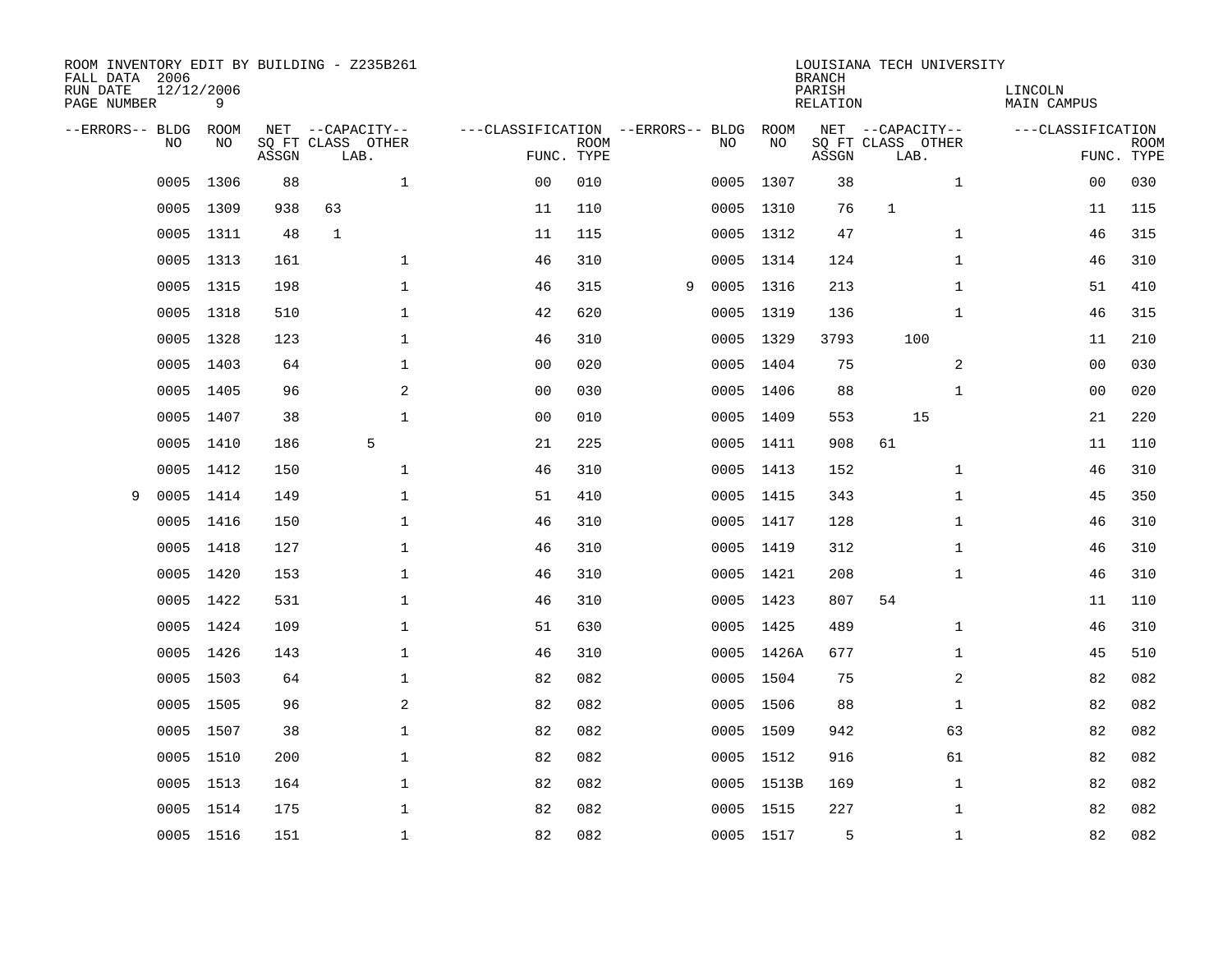| ROOM INVENTORY EDIT BY BUILDING - Z235B261<br>FALL DATA 2006<br>RUN DATE<br>PAGE NUMBER | 12/12/2006<br>10 |       |                                               |                |             |                                         |            | <b>BRANCH</b><br>PARISH<br><b>RELATION</b> | LOUISIANA TECH UNIVERSITY                     | LINCOLN<br><b>MAIN CAMPUS</b> |                           |
|-----------------------------------------------------------------------------------------|------------------|-------|-----------------------------------------------|----------------|-------------|-----------------------------------------|------------|--------------------------------------------|-----------------------------------------------|-------------------------------|---------------------------|
| --ERRORS-- BLDG<br>NO                                                                   | ROOM<br>NO       | ASSGN | NET --CAPACITY--<br>SQ FT CLASS OTHER<br>LAB. | FUNC. TYPE     | <b>ROOM</b> | ---CLASSIFICATION --ERRORS-- BLDG<br>NO | ROOM<br>NO | ASSGN                                      | NET --CAPACITY--<br>SQ FT CLASS OTHER<br>LAB. | ---CLASSIFICATION             | <b>ROOM</b><br>FUNC. TYPE |
| 0005                                                                                    | 1518             | 109   | $\mathbf 1$                                   | 82             | 082         |                                         | 0005 1519  | 138                                        | $\mathbf{1}$                                  | 82                            | 082                       |
|                                                                                         | 0005 1520        | 174   | $\mathbf 1$                                   | 82             | 082         |                                         | 0005 1521  | 138                                        | $\mathbf{1}$                                  | 82                            | 082                       |
| 0005                                                                                    | 1522             | 181   | $\mathbf 1$                                   | 82             | 082         |                                         | 0005 1523  | 825                                        | 55                                            | 82                            | 082                       |
|                                                                                         | 0005 1524        | 870   | 58                                            | 82             | 082         |                                         | 0005 1525  | 909                                        | 61                                            | 82                            | 082                       |
| 0005                                                                                    | 1604             | 71    | 2                                             | 0 <sub>0</sub> | 030         |                                         | 0005 1605  | 60                                         | $\mathbf{1}$                                  | 0 <sub>0</sub>                | 030                       |
| 0005                                                                                    | 1606             | 141   | $\mathbf 1$                                   | 51             | 630         |                                         | 0005 1606A | 28                                         | $\mathbf{1}$                                  | 51                            | 635                       |
| 0005                                                                                    | 1607             | 23    | $\mathbf{1}$                                  | 0 <sub>0</sub> | 010         |                                         | 0005 1609  | 77                                         | $\mathbf{1}$                                  | 51                            | 630                       |
| 0005                                                                                    | 1611             | 291   | $\mathbf{1}$                                  | 45             | 650         |                                         | 0005 1613  | 242                                        | $\mathbf{1}$                                  | 61                            | 310                       |
| 0005                                                                                    | 1614             | 74    | $\mathbf{1}$                                  | 61             | 310         | 0005                                    | 1615       | 149                                        | $\mathbf{1}$                                  | 61                            | 315                       |
| 0005                                                                                    | 1616             | 6     | $\mathbf{1}$                                  | 61             | 315         |                                         | 0005 1617  | 6                                          | $\mathbf{1}$                                  | 61                            | 315                       |
| 0005                                                                                    | 1618             | 532   | $\mathbf 1$                                   | 61             | 310         |                                         | 0005 1619  | 20                                         | $\mathbf{1}$                                  | 00                            | 020                       |
|                                                                                         | 0005 1620        | 229   | $\mathbf 1$                                   | 61             | 310         |                                         | 0005 1620A | 67                                         | $\mathbf{1}$                                  | 00                            | 020                       |
| 0005                                                                                    | 1621             | 151   | $\mathbf{1}$                                  | 61             | 315         |                                         | 0005 1622  | 10                                         | $\mathbf{1}$                                  | 61                            | 315                       |
|                                                                                         | 0005 1623        | 14    | $\mathbf 1$                                   | 61             | 315         |                                         | 0005 1624  | 14                                         | $\mathbf{1}$                                  | 45                            | 355                       |
| 0005                                                                                    | 1625             | 608   | $\mathbf{1}$                                  | 45             | 350         |                                         | 0005 1626  | 22                                         | $\mathbf{1}$                                  | 45                            | 355                       |
|                                                                                         | 0005 1628        | 25    | $\mathbf 1$                                   | 00             | 020         |                                         | 0005 1629  | 353                                        | $\mathbf{1}$                                  | 61                            | 310                       |
| 0005                                                                                    | 1630             | 4     | $\mathbf{1}$                                  | 61             | 315         |                                         | 0005 1633  | 102                                        | $\mathbf{1}$                                  | 61                            | 310                       |
| 0005                                                                                    | 1634             | 203   | $\mathbf 1$                                   | 61             | 310         |                                         | 0005 1635  | 161                                        | $\mathbf{1}$                                  | 61                            | 315                       |
|                                                                                         | 0005 1638        | 9     | $\mathbf 1$                                   | 61             | 315         |                                         | 0005 1639  | 191                                        | $\mathbf{1}$                                  | 61                            | 310                       |
| 0005                                                                                    | 1640             | 73    | $\mathbf 1$                                   | 61             | 315         |                                         | 0005 1641  | 227                                        | $\mathbf{1}$                                  | 61                            | 310                       |
|                                                                                         | 0005 1642        | 537   | $\mathbf{1}$                                  | 61             | 310         |                                         | 0005 1643  | 61                                         | $\mathbf{1}$                                  | 61                            | 315                       |
| 0005                                                                                    | 1644             | 5     | $\mathbf{1}$                                  | 61             | 315         |                                         | 0005 1645  | 179                                        | $\mathbf{1}$                                  | 61                            | 310                       |
|                                                                                         | 0005 1646        | 334   | $\mathbf{1}$                                  | 61             | 310         |                                         | 0005 1647  | 409                                        | $\mathbf{1}$                                  | 45                            | 350                       |
| 0005                                                                                    | 1648             | 154   | $\mathbf 1$                                   | 61             | 310         |                                         | 0005 1649  | $7\phantom{.0}$                            | $\mathbf{1}$                                  | 61                            | 315                       |
|                                                                                         | 0005 1652        | 362   | $\mathbf{1}$                                  | 61             | 310         |                                         | 0005 1653  | 257                                        | $\mathbf{1}$                                  | 61                            | 310                       |
|                                                                                         | 0005 1654        | 5     | $\mathbf 1$                                   | 61             | 315         |                                         | 0005 1655  | 215                                        | $\mathbf{1}$                                  | 61                            | 315                       |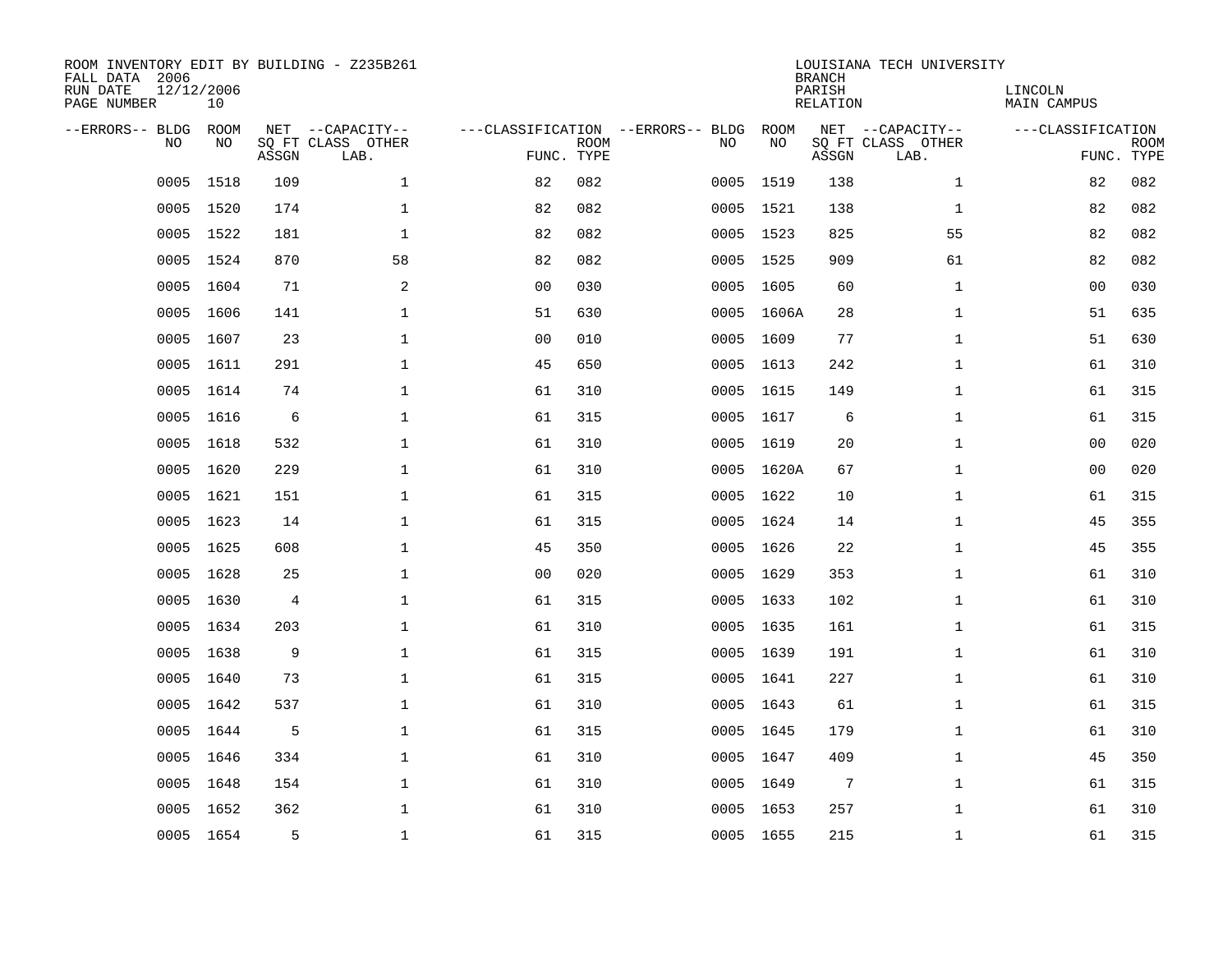| ROOM INVENTORY EDIT BY BUILDING - Z235B261<br>FALL DATA 2006 |                  |       |                           |                                        |      |      |            | <b>BRANCH</b>                                    | LOUISIANA TECH UNIVERSITY                                              |                                              |                           |
|--------------------------------------------------------------|------------------|-------|---------------------------|----------------------------------------|------|------|------------|--------------------------------------------------|------------------------------------------------------------------------|----------------------------------------------|---------------------------|
| RUN DATE<br>PAGE NUMBER                                      | 12/12/2006<br>11 |       |                           |                                        |      |      |            | PARISH<br>RELATION                               |                                                                        | LINCOLN<br>MAIN CAMPUS                       |                           |
| --ERRORS-- BLDG ROOM                                         |                  |       | NET --CAPACITY--          | ---CLASSIFICATION --ERRORS-- BLDG ROOM |      |      |            |                                                  | NET --CAPACITY--                                                       | ---CLASSIFICATION                            |                           |
| NO.                                                          | NO               | ASSGN | SQ FT CLASS OTHER<br>LAB. | FUNC. TYPE                             | ROOM | NO.  | NO         | ASSGN                                            | SQ FT CLASS OTHER<br>LAB.                                              |                                              | <b>ROOM</b><br>FUNC. TYPE |
|                                                              | 0005 C0159       | 193   | $\mathbf{1}$              | 0 <sup>0</sup>                         | 020  |      | 0005 C0220 | 750                                              | $\mathbf{1}$                                                           | 82                                           | 082                       |
|                                                              | 0005 C0313       | 1561  | $\mathbf{1}$              | 0 <sup>0</sup>                         | 020  |      | 0005 C1108 | 1218                                             | $\mathbf{1}$                                                           | 0 <sub>0</sub>                               | 020                       |
|                                                              | 0005 C1208       | 1045  | $\mathbf{1}$              | 82                                     | 082  |      | 0005 C1308 | 1022                                             | $\mathbf{1}$                                                           | 0 <sub>0</sub>                               | 020                       |
|                                                              | 0005 C1408       | 1079  | $\mathbf 1$               | 0 <sub>0</sub>                         | 020  |      | 0005 C1508 | 1133                                             | $\mathbf{1}$                                                           | 82                                           | 082                       |
|                                                              | 0005 C1603       | 225   | $\mathbf 1$               | 00                                     | 020  |      | 0005 C1610 | 792                                              | $\mathbf{1}$                                                           | 00                                           | 020                       |
|                                                              | 0005 M0156       | 34    | $\mathbf 1$               | 0 <sub>0</sub>                         | 030  |      | 0005 M0157 | 1773                                             | $\mathbf{1}$                                                           | 00                                           | 030                       |
|                                                              | 0005 S0100       | 141   | $\mathbf{1}$              | 0 <sub>0</sub>                         | 020  |      | 0005 S0101 | 141                                              | $\mathbf{1}$                                                           | 0 <sub>0</sub>                               | 020                       |
|                                                              | 0005 S0109       | 335   | $\mathbf{1}$              | 0 <sub>0</sub>                         | 020  |      | 0005 S0110 | 188                                              | $\mathbf{1}$                                                           | 0 <sub>0</sub>                               | 020                       |
|                                                              | 0005 Z0101       | 70    | 2                         | 21                                     | 250  |      |            | TOTAL NUMBER CLASSROOMS<br>TOTAL NUMBER LABS 210 | TOTAL NET ASSIGN SQ. FT. IN ROOM FILE<br>TOTAL NUMBER SPECIAL LABS 220 | 139,907<br>7<br>$\mathbf{1}$<br>$\mathbf{1}$ |                           |
| 0008                                                         | 0100             | 77    |                           | 82                                     | 082  |      | 0008 0101  | 99                                               |                                                                        | 82                                           | 082                       |
| 0008                                                         | 0102             | 1316  |                           | 82                                     | 082  | 0008 | 0103       | 541                                              |                                                                        | 82                                           | 082                       |
| 0008                                                         | 0104             | 112   |                           | 82                                     | 082  |      | 0008 0105  | 448                                              |                                                                        | 82                                           | 082                       |
| 0008                                                         | 0105A            | 46    |                           | 82                                     | 082  | 0008 | 0105B      | 74                                               |                                                                        | 82                                           | 082                       |
| 0008                                                         | 0106             | 1948  |                           | 82                                     | 082  | 0008 | 0107       | 873                                              |                                                                        | 82                                           | 082                       |
| 0008                                                         | 0108             | 264   |                           | 82                                     | 082  | 0008 | 0110       | 122                                              |                                                                        | 82                                           | 082                       |
| 0008                                                         | 0111             | 112   |                           | 82                                     | 082  | 0008 | 0112       | 60                                               |                                                                        | 82                                           | 082                       |
| 0008                                                         | 0113             | 75    |                           | 82                                     | 082  | 0008 | 0114       | 899                                              |                                                                        | 82                                           | 082                       |
| 0008                                                         | 0115             | 125   |                           | 82                                     | 082  | 0008 | 0200       | 227                                              |                                                                        | 82                                           | 082                       |
| 0008                                                         | 0201             | 125   |                           | 82                                     | 082  | 0008 | 0202       | 1249                                             |                                                                        | 82                                           | 082                       |
| 0008                                                         | 0203             | 57    |                           | 82                                     | 082  | 0008 | 0203A      | 29                                               |                                                                        | 82                                           | 082                       |
| 0008                                                         | 0204             | 335   |                           | 82                                     | 082  | 0008 | 0204A      | 144                                              |                                                                        | 82                                           | 082                       |
| 0008                                                         | 0204B            | 160   |                           | 82                                     | 082  | 0008 | 0204C      | 72                                               |                                                                        | 82                                           | 082                       |
| 0008                                                         | 0205             | 802   |                           | 82                                     | 082  | 0008 | 0206       | 159                                              |                                                                        | 82                                           | 082                       |
|                                                              | 0008 0207        | 201   |                           | 82                                     | 082  |      | 0008 0208  | 116                                              |                                                                        | 82                                           | 082                       |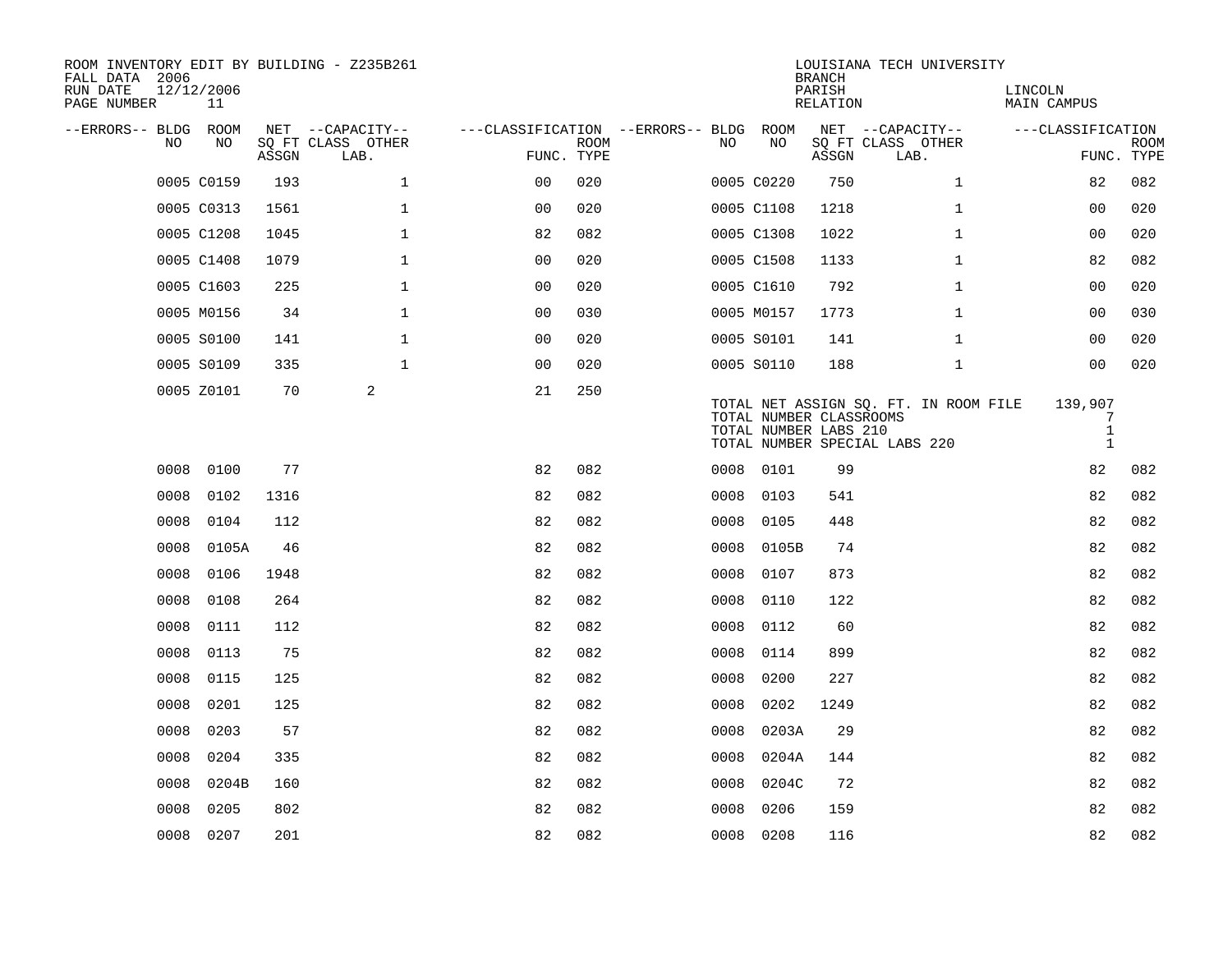| ROOM INVENTORY EDIT BY BUILDING - Z235B261<br>FALL DATA 2006 |            |       |                           |            |      |                                        |                                                  | <b>BRANCH</b>      | LOUISIANA TECH UNIVERSITY                                              |                               |                           |
|--------------------------------------------------------------|------------|-------|---------------------------|------------|------|----------------------------------------|--------------------------------------------------|--------------------|------------------------------------------------------------------------|-------------------------------|---------------------------|
| RUN DATE<br>12/12/2006<br>PAGE NUMBER                        | 12         |       |                           |            |      |                                        |                                                  | PARISH<br>RELATION |                                                                        | LINCOLN<br><b>MAIN CAMPUS</b> |                           |
| --ERRORS-- BLDG ROOM                                         |            |       | NET --CAPACITY--          |            |      | ---CLASSIFICATION --ERRORS-- BLDG ROOM |                                                  |                    | NET --CAPACITY-- ---CLASSIFICATION                                     |                               |                           |
| NO                                                           | NO.        | ASSGN | SQ FT CLASS OTHER<br>LAB. | FUNC. TYPE | ROOM | NO                                     | NO                                               | ASSGN              | SQ FT CLASS OTHER<br>LAB.                                              |                               | <b>ROOM</b><br>FUNC. TYPE |
| 0008                                                         | 0209       | 464   |                           | 82         | 082  | 0008                                   | 0210                                             | 862                |                                                                        | 82                            | 082                       |
| 0008                                                         | 0211       | 74    |                           | 82         | 082  |                                        | 0008 0212                                        | 295                |                                                                        | 82                            | 082                       |
| 0008                                                         | 0213       | 59    |                           | 82         | 082  |                                        | 0008 0214                                        | 72                 |                                                                        | 82                            | 082                       |
| 0008                                                         | 0215       | 65    |                           | 82         | 082  |                                        | 0008 0215A                                       | 133                |                                                                        | 82                            | 082                       |
| 0008                                                         | 0215B      | 10    |                           | 82         | 082  | 0008                                   | 0216                                             | 194                |                                                                        | 82                            | 082                       |
| 0008                                                         | 0217       | 56    |                           | 82         | 082  |                                        | 0008 0217A                                       | 48                 |                                                                        | 82                            | 082                       |
| 0008                                                         | 0218       | 64    |                           | 82         | 082  | 0008                                   | 0219                                             | 69                 |                                                                        | 82                            | 082                       |
| 0008                                                         | 0219A      | 10    |                           | 82         | 082  | 0008                                   | 0220                                             | 188                |                                                                        | 82                            | 082                       |
| 0008                                                         | 0221       | 186   |                           | 82         | 082  | 0008                                   | 0222                                             | 368                |                                                                        | 82                            | 082                       |
| 0008                                                         | 0222A      | 60    |                           | 82         | 082  |                                        | 0008 0223                                        | 597                |                                                                        | 82                            | 082                       |
| 0008                                                         | 0223A      | 98    |                           | 82         | 082  |                                        | 0008 0224                                        | 112                |                                                                        | 82                            | 082                       |
| 0008                                                         | 0301       | 1545  |                           | 82         | 082  |                                        | 0008 0302                                        | 889                |                                                                        | 82                            | 082                       |
| 0008                                                         | 0303       | 104   |                           | 82         | 082  | 0008                                   | 0304                                             | 104                |                                                                        | 82                            | 082                       |
| 0008                                                         | 0305       | 21    |                           | 82         | 082  |                                        | 0008 0306                                        | 170                |                                                                        | 82                            | 082                       |
| 0008                                                         | 0307       | 224   |                           | 82         | 082  |                                        | 0008 0308                                        | 61                 |                                                                        | 82                            | 082                       |
| 0008                                                         | 0309       | 67    |                           | 82         | 082  |                                        | 0008 0310                                        | 70                 |                                                                        | 82                            | 082                       |
|                                                              | 0008 0311  | 26    |                           | 82         | 082  |                                        | TOTAL NUMBER CLASSROOMS<br>TOTAL NUMBER LABS 210 |                    | TOTAL NET ASSIGN SQ. FT. IN ROOM FILE<br>TOTAL NUMBER SPECIAL LABS 220 | 18,232                        |                           |
|                                                              | 0009 Z0101 | 2426  | 64                        | 21         | 250  |                                        | 0009 Z0102                                       | 537                | 14                                                                     |                               | 21 255                    |
|                                                              | 0009 Z0103 | 42    | $\mathbf{1}$              | 21         | 255  |                                        | TOTAL NUMBER CLASSROOMS<br>TOTAL NUMBER LABS 210 |                    | TOTAL NET ASSIGN SQ. FT. IN ROOM FILE<br>TOTAL NUMBER SPECIAL LABS 220 | 3,005                         |                           |
|                                                              | 0010 0101  | 296   | $\mathbf{1}$              | 45         | 735  |                                        | 0010 0102                                        | 55                 | $\mathbf{1}$                                                           | 45                            | 735                       |
|                                                              | 0010 0103  | 165   | $\mathbf{1}$              | 46         | 735  |                                        | 0010 0104                                        | 1585               | 42                                                                     | 11                            | 210                       |
|                                                              | 0010 0105  | 13    | $\mathbf 1$               | 45         | 735  |                                        | 0010 0106                                        | 13                 | $\mathbf{1}$                                                           | 45                            | 735                       |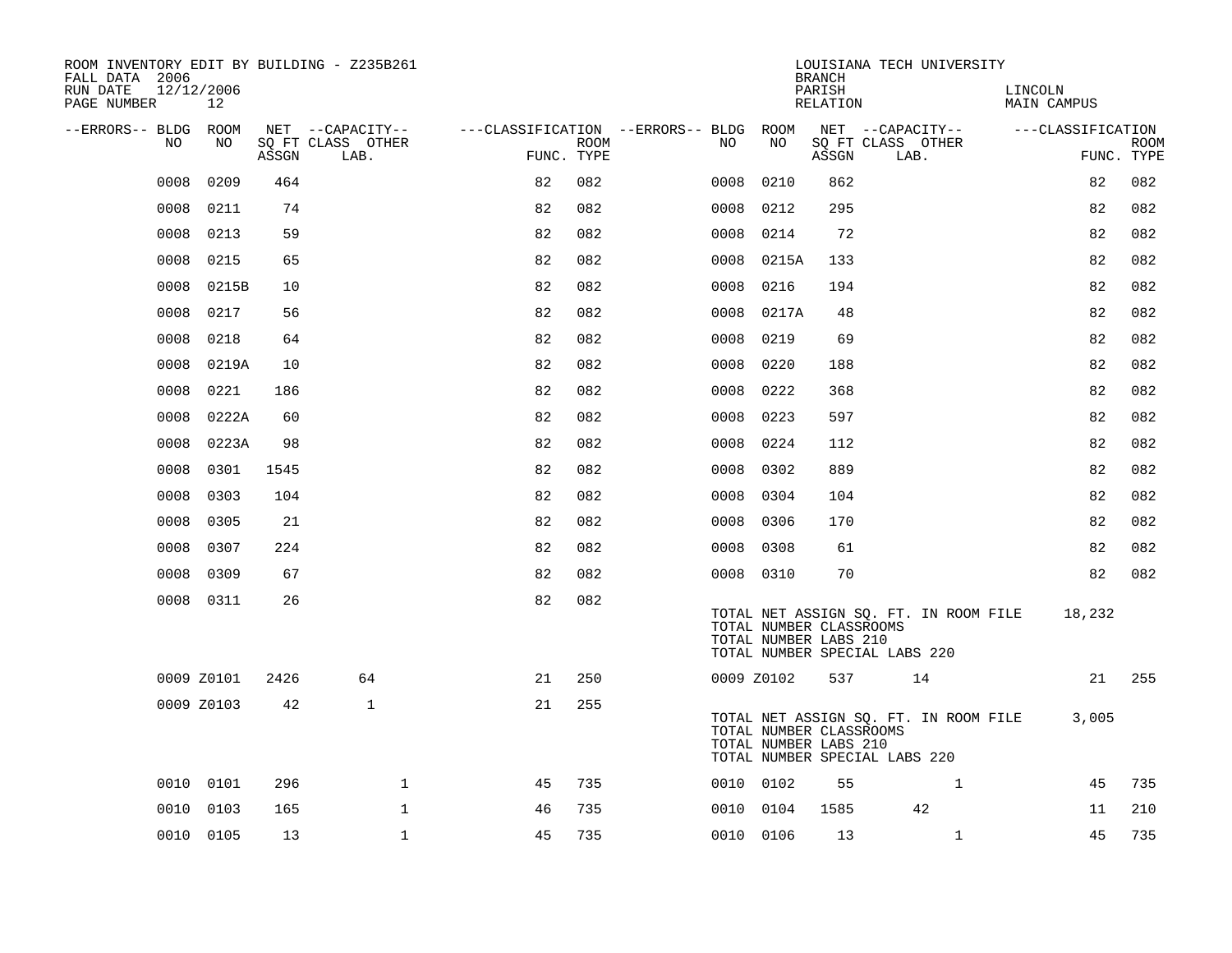| ROOM INVENTORY EDIT BY BUILDING - Z235B261<br>FALL DATA 2006<br>RUN DATE<br>PAGE NUMBER | 12/12/2006<br>13 |       |                           |                |                           |                                   |           | <b>BRANCH</b><br>PARISH<br>RELATION              | LOUISIANA TECH UNIVERSITY                                              | LINCOLN<br>MAIN CAMPUS |                           |
|-----------------------------------------------------------------------------------------|------------------|-------|---------------------------|----------------|---------------------------|-----------------------------------|-----------|--------------------------------------------------|------------------------------------------------------------------------|------------------------|---------------------------|
| --ERRORS-- BLDG                                                                         | ROOM             |       | NET --CAPACITY--          |                |                           | ---CLASSIFICATION --ERRORS-- BLDG | ROOM      |                                                  | NET --CAPACITY--                                                       | ---CLASSIFICATION      |                           |
| N <sub>O</sub>                                                                          | NO.              | ASSGN | SO FT CLASS OTHER<br>LAB. |                | <b>ROOM</b><br>FUNC. TYPE | NO.                               | NO        | ASSGN                                            | SQ FT CLASS OTHER<br>LAB.                                              |                        | <b>ROOM</b><br>FUNC. TYPE |
| 0010                                                                                    | 0107             | 30    | $\mathbf{1}$              | 11             | 215                       | 0010                              | 0108      | 6                                                | $\mathbf{1}$                                                           | 45                     | 735                       |
| 0010                                                                                    | 0109             | 587   | 15                        | 11             | 215                       | 0010                              | 0110      | 174                                              | 5                                                                      | 11                     | 215                       |
| 0010                                                                                    | 0111             | 141   | $\mathbf{1}$              | 0 <sub>0</sub> | 020                       | 0010                              | 0112      | 104                                              | $\mathbf{1}$                                                           | 0 <sub>0</sub>         | 030                       |
| 0010                                                                                    | 0113             | 104   | $\mathbf{1}$              | 0 <sub>0</sub> | 030                       | 0010                              | 0114      | 677                                              | 18                                                                     | 11                     | 215                       |
| 0010                                                                                    | 0115             | 138   | 4                         | 11             | 215                       | 0010                              | 0116      | 99                                               | 3                                                                      | 11                     | 215                       |
| 0010                                                                                    | 0117             | 230   | 6                         | 45             | 215                       |                                   | 0010 0118 | 99                                               | 3                                                                      | 46                     | 215                       |
| 0010                                                                                    | 0119             | 2157  | 57                        | 11             | 440                       | 0010                              | 0120      | 151                                              | $\overline{4}$                                                         | 11                     | 215                       |
| 0010                                                                                    | 0121             | 271   | $\mathbf{1}$              | 45             | 735                       |                                   | 0010 0122 | 50                                               | $\mathbf{1}$                                                           | 11                     | 215                       |
| 0010                                                                                    | 0123             | 99    | 3                         | 11             | 215                       | 0010                              | 0124      | 95                                               | 3                                                                      | 11                     | 310                       |
|                                                                                         | 0010 0125        | 52    | $\mathbf{1}$              | 11             | 215                       |                                   |           | TOTAL NUMBER CLASSROOMS<br>TOTAL NUMBER LABS 210 | TOTAL NET ASSIGN SQ. FT. IN ROOM FILE<br>TOTAL NUMBER SPECIAL LABS 220 | 7,042<br>$\mathbf{1}$  |                           |
|                                                                                         | 0011 0103        | 165   | 4                         | 21             | 220                       |                                   | 0011 0104 | 122                                              | 3                                                                      | 21                     | 220                       |
|                                                                                         | 0011 0105        | 119   | 3                         | 21             | 220                       |                                   | 0011 0106 | 117                                              | 3                                                                      | 21                     | 220                       |
| 0011                                                                                    | 0107             | 117   | 3                         | 21             | 220                       |                                   | 0011 0108 | 123                                              | 3                                                                      | 21                     | 220                       |
|                                                                                         | 0011 0109        | 123   | 3                         | 21             | 220                       |                                   | 0011 0110 | 106                                              | 3                                                                      | 21                     | 225                       |
| 0011                                                                                    | 0111             | 145   | 4                         | 21             | 220                       |                                   | 0011 0112 | 154                                              | 4                                                                      | 21                     | 220                       |
| 0011                                                                                    | 0113             | 172   | 5                         | 21             | 220                       |                                   | 0011 0114 | 145                                              | 4                                                                      | 21                     | 225                       |
| 0011                                                                                    | 0115             | 118   | 3                         | 21             | 225                       |                                   | 0011 0116 | 151                                              | 4                                                                      | 21                     | 225                       |
|                                                                                         | 0011 0117        | 164   | $\mathbf{1}$              | 46             | 310                       |                                   | 0011 0118 | 171                                              | 5                                                                      | 21                     | 220                       |
|                                                                                         | 0011 0122        | 114   | 3                         | 21             | 225                       |                                   | 0011 0125 | 14                                               | $\mathbf{1}$                                                           | 00                     | 030                       |
|                                                                                         | 0011 0136        | 1187  | $\mathbf 1$               | 45             | 720                       |                                   | 0011 0200 | 144                                              | $\mathbf{1}$                                                           | 46                     | 310                       |
|                                                                                         | 0011 0201        | 185   | $\mathbf{1}$              | 46             | 310                       |                                   | 0011 0202 | 203                                              | $\mathbf{1}$                                                           | 46                     | 310                       |
|                                                                                         | 0011 0203        | 182   | $\mathbf{1}$              | 46             | 310                       |                                   | 0011 0204 | 114                                              | $\mathbf{1}$                                                           | 46                     | 310                       |
| 0011                                                                                    | 0205             | 144   | 4                         | 21             | 250                       |                                   | 0011 0206 | 381                                              | 10                                                                     | 21                     | 250                       |
|                                                                                         | 0011 0207        | 134   | $\overline{4}$            | 21             | 250                       |                                   | 0011 0209 | 183                                              | 5                                                                      | 21                     | 250                       |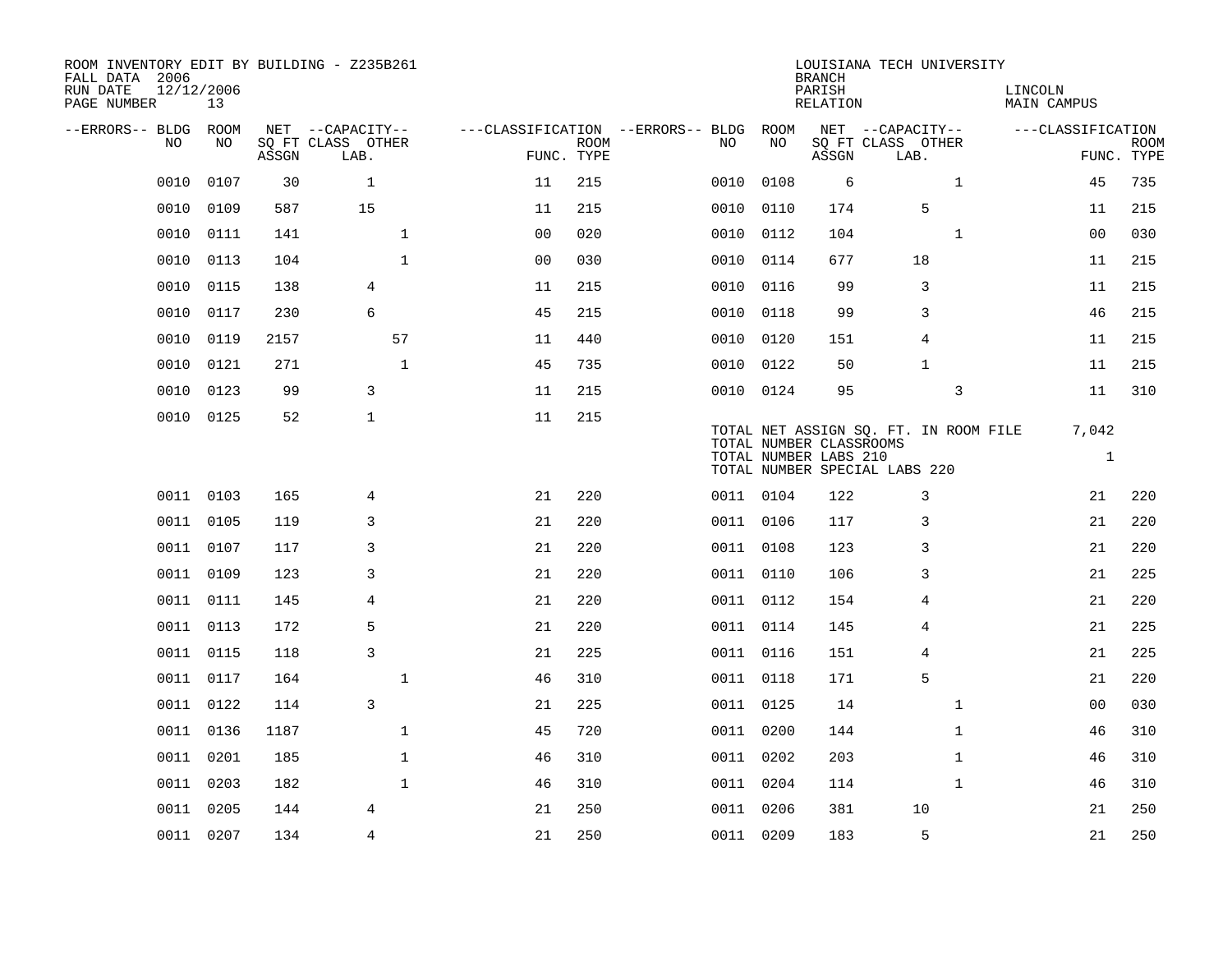| ROOM INVENTORY EDIT BY BUILDING - Z235B261<br>FALL DATA 2006<br>RUN DATE<br>PAGE NUMBER | 12/12/2006<br>14 |       |                                               |                                                 |             |    |             | <b>BRANCH</b><br>PARISH<br><b>RELATION</b> | LOUISIANA TECH UNIVERSITY                     | LINCOLN<br>MAIN CAMPUS |                           |
|-----------------------------------------------------------------------------------------|------------------|-------|-----------------------------------------------|-------------------------------------------------|-------------|----|-------------|--------------------------------------------|-----------------------------------------------|------------------------|---------------------------|
| --ERRORS-- BLDG<br>NO                                                                   | ROOM<br>NO       | ASSGN | NET --CAPACITY--<br>SQ FT CLASS OTHER<br>LAB. | ---CLASSIFICATION --ERRORS-- BLDG<br>FUNC. TYPE | <b>ROOM</b> | NO | ROOM<br>NO  | ASSGN                                      | NET --CAPACITY--<br>SQ FT CLASS OTHER<br>LAB. | ---CLASSIFICATION      | <b>ROOM</b><br>FUNC. TYPE |
| 0011                                                                                    | 0210             | 223   | 6                                             | 21                                              | 250         |    | 0011 0211   | 131                                        | 3                                             | 21                     | 250                       |
| 0011                                                                                    | 0212             | 478   | 13                                            | 46                                              | 315         |    | 0011 0213   | 125                                        | $\mathbf{1}$                                  | 46                     | 310                       |
| 0011                                                                                    | 0214             | 119   | 8                                             | 46                                              | 310         |    | 0011 0215   | 142                                        | $\mathbf{1}$                                  | 46                     | 310                       |
|                                                                                         | 0011 0216        | 122   | $\mathbf 1$                                   | 46                                              | 310         |    | 0011 0218   | 110                                        | $\mathbf{1}$                                  | 46                     | 315                       |
| 0011                                                                                    | 0223             | 76    | $\mathbf 1$                                   | 44                                              | 715         |    | 0011 0225   | 15                                         | $\mathbf{1}$                                  | 46                     | 315                       |
|                                                                                         | 0011 0300        | 153   | $\mathbf 1$                                   | 46                                              | 310         |    | 0011 0301   | 185                                        | $\mathbf{1}$                                  | 46                     | 310                       |
| 0011                                                                                    | 0302             | 209   | $\mathbf{1}$                                  | 46                                              | 310         |    | 0011 0304   | 182                                        | $\mathbf{1}$                                  | 45                     | 731                       |
|                                                                                         | 0011 0305        | 446   | 12                                            | 45                                              | 530         |    | 0011 0307   | 931                                        | 25                                            | 11                     | 210                       |
| 0011                                                                                    | 0308             | 110   | $\mathbf{1}$                                  | 46                                              | 310         |    | 0011 0311   | 73                                         | $\mathbf{1}$                                  | 46                     | 310                       |
|                                                                                         | 0011 0312        | 70    | $\mathbf{1}$                                  | 46                                              | 310         |    | 0011 0313   | 132                                        | 3                                             | 21                     | 250                       |
| 0011                                                                                    | 0314             | 343   | 9                                             | 21                                              | 250         |    | 0011 0315   | 130                                        | 3                                             | 21                     | 250                       |
|                                                                                         | 0011 0316        | 156   | 4                                             | 21                                              | 250         |    | 0011 0317   | 175                                        | 5                                             | 21                     | 250                       |
|                                                                                         | 0011 0319        | 150   | 4                                             | 21                                              | 250         |    | 0011 P0001  | 88                                         | $\mathbf{1}$                                  | 00                     | 030                       |
|                                                                                         | 0011 Z0100       | 343   | 1                                             | 0 <sub>0</sub>                                  | 020         |    | 0011 Z0100A | 13                                         |                                               | 11                     | 215                       |
|                                                                                         | 0011 Z0100B      | 10    |                                               | 11                                              | 215         |    | 0011 Z0101  | 62                                         | $\mathbf{1}$                                  | 00                     | 030                       |
|                                                                                         | 0011 Z0102       | 62    | 2                                             | 11                                              | 215         |    | 0011 Z0103A | 6                                          |                                               | 11                     | 215                       |
|                                                                                         | 0011 Z0103B      | 6     |                                               | 11                                              | 215         |    | 0011 Z0104A | 6                                          |                                               | 11                     | 215                       |
|                                                                                         | 0011 Z0105A      | 6     |                                               | 11                                              | 215         |    | 0011 Z0106A | 9                                          |                                               | 11                     | 215                       |
|                                                                                         | 0011 Z0107A      | 6     |                                               | 11                                              | 215         |    | 0011 Z0108A | 9                                          | $\mathbf{1}$                                  | 46                     | 315                       |
|                                                                                         | 0011 Z0109A      | 6     | $\mathbf 1$                                   | 46                                              | 315         |    | 0011 Z0111A | 6                                          | $\mathbf{1}$                                  | 91                     | 910                       |
|                                                                                         | 0011 Z0112A      | 8     | $\mathbf 1$                                   | 91                                              | 910         |    | 0011 Z0113A | 6                                          | $\mathbf{1}$                                  | 91                     | 910                       |
|                                                                                         | 0011 Z0114A      | 8     | $\mathbf 1$                                   | 41                                              | 455         |    | 0011 Z0115A | 6                                          | $\mathbf{1}$                                  | 52                     | 665                       |
|                                                                                         | 0011 Z0116A      | 8     | $\mathbf 1$                                   | 91                                              | 910         |    | 0011 Z0117A | 6                                          | $\mathbf{1}$                                  | 46                     | 315                       |
|                                                                                         | 0011 Z0117B      | 6     | $\mathbf{1}$                                  | 46                                              | 315         |    | 0011 Z0118A | 6                                          |                                               | 11                     | 215                       |
|                                                                                         | 0011 Z0118B      | 6     |                                               | 11                                              | 215         |    | 0011 Z0119  | 215                                        | 6                                             | 21                     | 220                       |
|                                                                                         | 0011 Z0120       | 78    | $\mathbf{1}$                                  | 0 <sub>0</sub>                                  | 030         |    | 0011 Z0121  | 95                                         | $\mathbf{1}$                                  | 91                     | 935                       |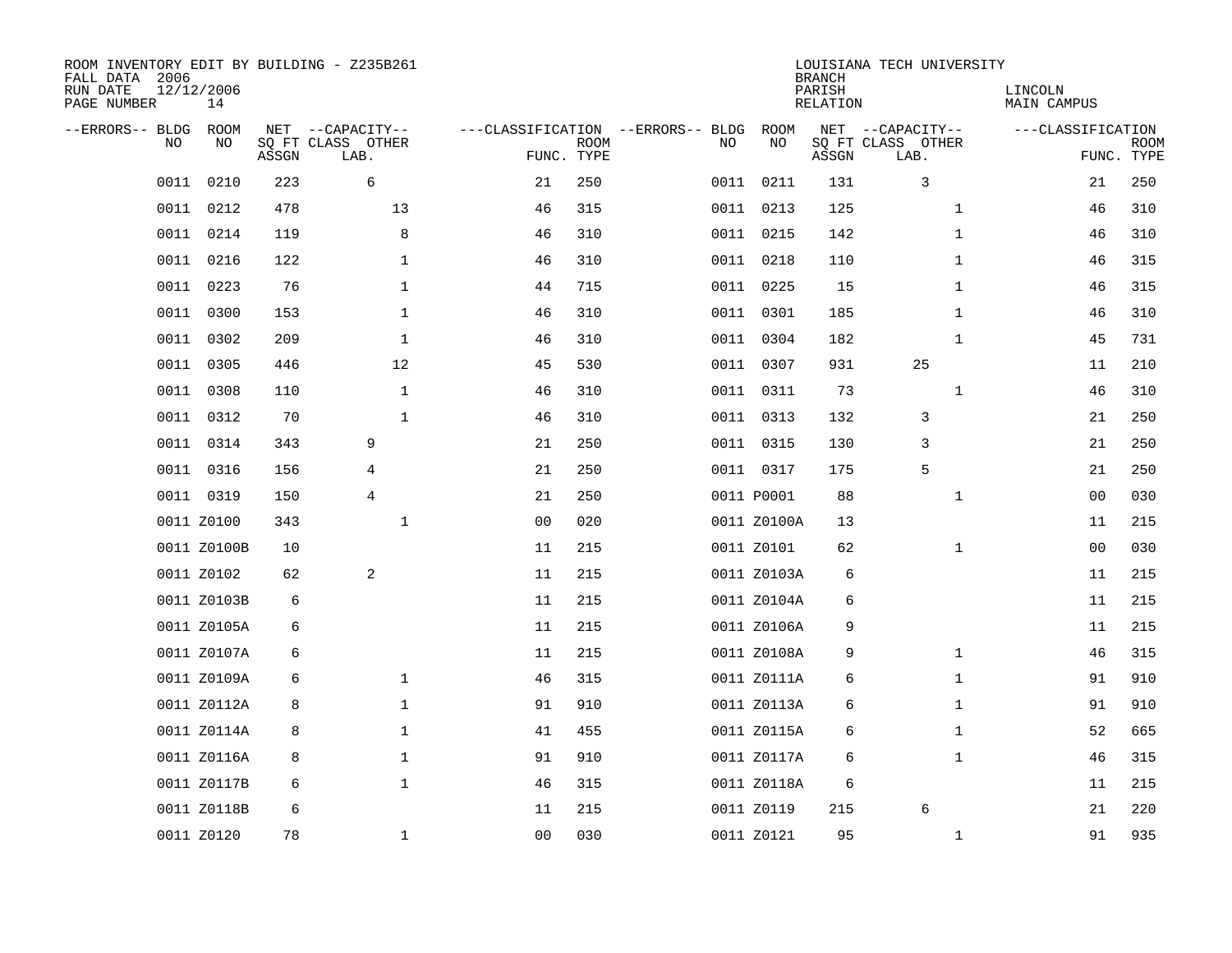| FALL DATA 2006<br>RUN DATE<br>PAGE NUMBER |     | 12/12/2006<br>15 |       | ROOM INVENTORY EDIT BY BUILDING - Z235B261    |                                                 |             |    |             | <b>BRANCH</b><br>PARISH<br>RELATION | LOUISIANA TECH UNIVERSITY                     | LINCOLN<br>MAIN CAMPUS |                           |
|-------------------------------------------|-----|------------------|-------|-----------------------------------------------|-------------------------------------------------|-------------|----|-------------|-------------------------------------|-----------------------------------------------|------------------------|---------------------------|
| --ERRORS-- BLDG                           | NO. | ROOM<br>NO       | ASSGN | NET --CAPACITY--<br>SQ FT CLASS OTHER<br>LAB. | ---CLASSIFICATION --ERRORS-- BLDG<br>FUNC. TYPE | <b>ROOM</b> | NO | ROOM<br>NO  | ASSGN                               | NET --CAPACITY--<br>SQ FT CLASS OTHER<br>LAB. | ---CLASSIFICATION      | <b>ROOM</b><br>FUNC. TYPE |
|                                           |     | 0011 Z0123       | 43    | $\mathbf{1}$                                  | 46                                              | 315         |    | 0011 Z0124  | 78                                  | $\mathbf{1}$                                  | 91                     | 919                       |
|                                           |     | 0011 Z0126       | 43    | $\mathbf 1$                                   | 0 <sub>0</sub>                                  | 030         |    | 0011 Z0127  | 73                                  | $\mathbf{1}$                                  | 91                     | 919                       |
|                                           |     | 0011 Z0128       | 121   | $\mathbf 1$                                   | 46                                              | 315         |    | 0011 Z0130  | 44                                  | $\mathbf{1}$                                  | 0 <sub>0</sub>         | 030                       |
|                                           |     | 0011 Z0131       | 96    | $\mathbf{1}$                                  | 45                                              | 725         |    | 0011 Z0132  | 31                                  | $\mathbf{1}$                                  | 45                     | 725                       |
|                                           |     | 0011 Z0133       | 307   | $\mathbf{1}$                                  | 45                                              | 720         |    | 0011 Z0133A | 11                                  | $\mathbf{1}$                                  | 45                     | 725                       |
|                                           |     | 0011 Z0134       | 129   | $\mathbf{1}$                                  | 45                                              | 725         |    | 0011 Z0135  | 367                                 | $\mathbf{1}$                                  | 45                     | 720                       |
|                                           |     | 0011 Z0137       | 104   | $\mathbf{1}$                                  | 46                                              | 310         |    | 0011 Z0138  | 421                                 | $\mathbf{1}$                                  | 0 <sub>0</sub>         | 020                       |
|                                           |     | 0011 Z0139       | 507   | $\mathbf 1$                                   | 0 <sub>0</sub>                                  | 020         |    | 0011 Z0140  | 76                                  | $\mathbf{1}$                                  | 0 <sub>0</sub>         | 020                       |
|                                           |     | 0011 Z0141       | 115   | $\mathbf 1$                                   | 0 <sub>0</sub>                                  | 020         |    | 0011 Z0142  | 130                                 | $\mathbf{1}$                                  | 0 <sub>0</sub>         | 030                       |
|                                           |     | 0011 Z0143       | 135   | $\mathbf 1$                                   | 0 <sub>0</sub>                                  | 030         |    | 0011 Z0150  | 70                                  | $\mathbf{1}$                                  | 0 <sub>0</sub>         | 020                       |
|                                           |     | 0011 Z0202A      | 5     | $\mathbf 1$                                   | 46                                              | 315         |    | 0011 Z0208  | 57                                  | $\mathbf{1}$                                  | 46                     | 315                       |
|                                           |     | 0011 Z0217       | 80    | 2                                             | 21                                              | 250         |    | 0011 Z0219  | 46                                  | $\mathbf{1}$                                  | 00                     | 030                       |
|                                           |     | 0011 Z0220       | 103   | $\mathbf 1$                                   | 46                                              | 310         |    | 0011 Z0221  | 46                                  | $\mathbf{1}$                                  | 00                     | 030                       |
|                                           |     | 0011 Z0222       | 111   | 1                                             | 46                                              | 315         |    | 0011 Z0224  | 271                                 | $\mathbf{1}$                                  | 45                     | 350                       |
|                                           |     | 0011 Z0226       | 91    | $\mathbf 1$                                   | 46                                              | 315         |    | 0011 Z0230  | 963                                 | $\mathbf{1}$                                  | 0 <sub>0</sub>         | 020                       |
|                                           |     | 0011 Z0231       | 478   | $\mathbf 1$                                   | 0 <sub>0</sub>                                  | 020         |    | 0011 Z0240  | 116                                 | $\mathbf{1}$                                  | 00                     | 020                       |
|                                           |     | 0011 Z0241       | 115   | $\mathbf 1$                                   | 0 <sub>0</sub>                                  | 020         |    | 0011 Z0250  | 70                                  | $\mathbf{1}$                                  | 0 <sub>0</sub>         | 020                       |
|                                           |     | 0011 Z0303       | 46    | $\mathbf{1}$                                  | 0 <sub>0</sub>                                  | 030         |    | 0011 Z0305A | 110                                 | 3                                             | 11                     | 215                       |
|                                           |     | 0011 Z0306       | 90    | $\mathbf{1}$                                  | 46                                              | 310         |    | 0011 Z0307A | 53                                  | $\mathbf{1}$                                  | 11                     | 215                       |
|                                           |     | 0011 Z0309       | 169   | $\mathbf 1$                                   | 46                                              | 315         |    | 0011 Z0309A | 6                                   | $\mathbf{1}$                                  | 46                     | 315                       |
|                                           |     | 0011 Z0310       | 98    | $\mathbf{1}$                                  | 46                                              | 315         |    | 0011 Z0313A | 9                                   | $\mathbf{1}$                                  | 46                     | 315                       |
|                                           |     | 0011 Z0315       | 9     | $\mathbf{1}$                                  | 46                                              | 315         |    | 0011 Z0316A | 8                                   | $\mathbf{1}$                                  | 46                     | 315                       |
|                                           |     | 0011 Z0317A      | 10    | $\mathbf 1$                                   | 46                                              | 315         |    | 0011 Z0317B | 9                                   | $\mathbf{1}$                                  | 46                     | 315                       |
|                                           |     | 0011 Z0318       | 83    | $\mathbf{1}$                                  | 00                                              | 030         |    | 0011 Z0320  | 57                                  | $\mathbf{1}$                                  | 46                     | 315                       |
|                                           |     | 0011 Z0321       | 99    | 3                                             | 21                                              | 250         |    | 0011 Z0322  | 450                                 | $\mathbf{1}$                                  | 00                     | 030                       |
|                                           |     | 0011 Z0323       | 8     | 1                                             | 46                                              | 315         |    | 0011 Z0330  | 710                                 | $\mathbf{1}$                                  | 00                     | 020                       |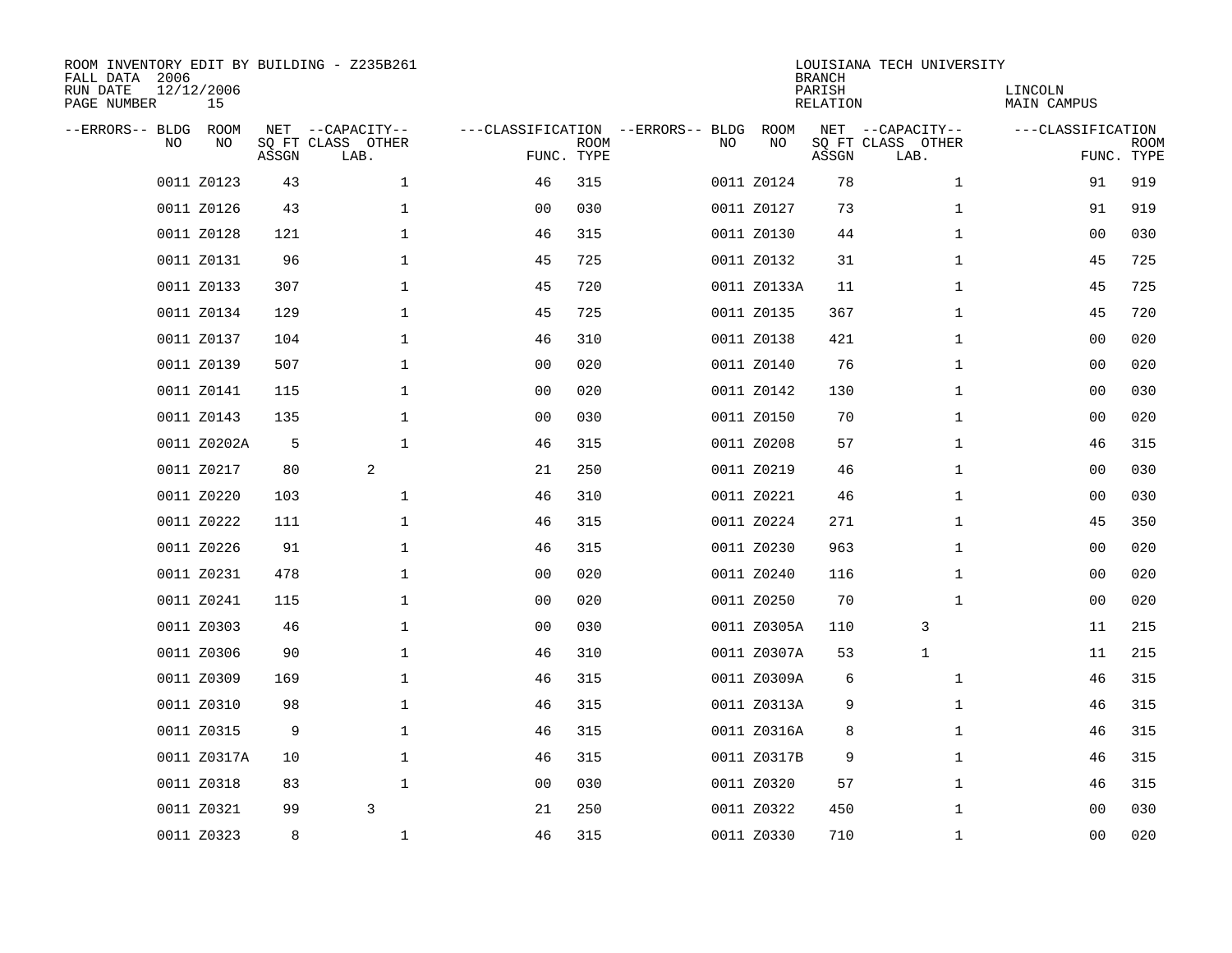| ROOM INVENTORY EDIT BY BUILDING - Z235B261<br>FALL DATA 2006<br>RUN DATE | 12/12/2006  |                 |                           |                                        |             |     |                         | <b>BRANCH</b><br>PARISH | LOUISIANA TECH UNIVERSITY             | LINCOLN            |                           |
|--------------------------------------------------------------------------|-------------|-----------------|---------------------------|----------------------------------------|-------------|-----|-------------------------|-------------------------|---------------------------------------|--------------------|---------------------------|
| PAGE NUMBER                                                              | 16          |                 |                           |                                        |             |     |                         | RELATION                |                                       | MAIN CAMPUS        |                           |
| --ERRORS-- BLDG ROOM<br>NO.                                              | NO.         |                 | NET --CAPACITY--          | ---CLASSIFICATION --ERRORS-- BLDG ROOM | <b>ROOM</b> | NO. | NO                      |                         | NET --CAPACITY--                      | ---CLASSIFICATION  |                           |
|                                                                          |             | ASSGN           | SQ FT CLASS OTHER<br>LAB. | FUNC. TYPE                             |             |     |                         | ASSGN                   | SQ FT CLASS OTHER<br>LAB.             |                    | <b>ROOM</b><br>FUNC. TYPE |
|                                                                          | 0011 Z0331  | 507             | $\mathbf{1}$              | 0 <sup>0</sup>                         | 020         |     | 0011 Z0340              | 116                     | $\mathbf{1}$                          | 0 <sub>0</sub>     | 020                       |
|                                                                          | 0011 Z0341  | 115             | $\mathbf{1}$              | 0 <sub>0</sub>                         | 020         |     | 0011 Z0350              | 71                      | $\mathbf{1}$                          | 0 <sub>0</sub>     | 020                       |
|                                                                          | 0011 Z0400  | 105             | 1                         | 0 <sub>0</sub>                         | 020         |     | 0011 Z0400A             | 88                      | $\mathbf{1}$                          | 0 <sub>0</sub>     | 030                       |
|                                                                          | 0011 Z0401  | 546             | 14                        | 21                                     | 250         |     | 0011 Z0402              | 214                     | 6                                     | 21                 | 250                       |
|                                                                          | 0011 Z0403  | 146             | 4                         | 21                                     | 250         |     | 0011 Z0404              | 68                      | $\mathbf{1}$                          | 46                 | 310                       |
|                                                                          | 0011 Z0404A | 41              | $\mathbf 1$               | 46                                     | 315         |     | 0011 Z0440              | 64                      | $\mathbf{1}$                          | 0 <sub>0</sub>     | 020                       |
|                                                                          | 0011 Z0450  | 70              | $\mathbf{1}$              | 0 <sub>0</sub>                         | 020         |     | TOTAL NUMBER CLASSROOMS |                         | TOTAL NET ASSIGN SQ. FT. IN ROOM FILE | 14,512             |                           |
|                                                                          |             |                 |                           |                                        |             |     | TOTAL NUMBER LABS 210   |                         | TOTAL NUMBER SPECIAL LABS 220         | <sup>1</sup><br>12 |                           |
|                                                                          | 0012 0101   | 63              | $\mathbf{1}$              | 62                                     | 315         |     | 0012 0101A              | 63                      | $\mathbf{1}$                          | 62                 | 315                       |
|                                                                          | 0012 0103   | 2598            | $\mathbf{1}$              | 62                                     | 310         |     | 0012 0108               | 46                      | $\mathbf{1}$                          | 62                 | 315                       |
|                                                                          | 0012 0109   | 39              | $\mathbf 1$               | 0 <sub>0</sub>                         | 030         |     | 0012 0111               | 234                     | $\mathbf{1}$                          | 62                 | 315                       |
| 0012                                                                     | 0112        | 320             | $\mathbf{1}$              | 62                                     | 310         |     | 0012 0113               | 309                     | $\mathbf{1}$                          | 62                 | 350                       |
|                                                                          | 0012 0114   | 328             | $\mathbf 1$               | 61                                     | 310         |     | 0012 0115               | 354                     | $\mathbf{1}$                          | 61                 | 310                       |
| 0012                                                                     | 0116        | 48              | $\mathbf 1$               | 0 <sub>0</sub>                         | 020         |     | 0012 0117               | 184                     | $\mathbf{1}$                          | 00                 | 020                       |
|                                                                          | 0012 0119   | $7\phantom{.0}$ | $\mathbf{1}$              | 45                                     | 315         |     | 0012 0120               | 263                     | $\mathbf{1}$                          | 61                 | 310                       |
| 0012                                                                     | 0121        | 167             | $\mathbf 1$               | 61                                     | 310         |     | 0012 0122               | 169                     | $\mathbf{1}$                          | 61                 | 731                       |
| 0012                                                                     | 0123        | 204             | $\mathbf 1$               | 61                                     | 310         |     | 0012 0124               | 194                     | $\mathbf{1}$                          | 61                 | 310                       |
|                                                                          | 0012 0125   | 194             | $\mathbf 1$               | 61                                     | 310         |     | 0012 0126               | 267                     | $\mathbf{1}$                          | 61                 | 310                       |
|                                                                          | 0012 0127   | 418             | $\mathbf{1}$              | 61                                     | 310         |     | 0012 0128               | 466                     | $\mathbf{1}$                          | 61                 | 310                       |
|                                                                          | 0012 0129   | 600             | $\mathbf{1}$              | 61                                     | 310         |     | 0012 0131               | 119                     | $\mathbf{1}$                          | 61                 | 315                       |
| 0012                                                                     | 0133        | 151             | $\mathbf 1$               | 11                                     | 530         |     | 0012 0134               | 79                      | $\mathbf{1}$                          | 00                 | 020                       |
|                                                                          | 0012 0135   | 50              | $\mathbf 1$               | 11                                     | 535         |     | 0012 0136               | 243                     | $\mathbf{1}$                          | 65                 | 315                       |
|                                                                          | 0012 0137   | 109             | $\mathbf 1$               | 65                                     | 310         |     | 0012 0138               | 424                     | $\mathbf{1}$                          | 65                 | 310                       |
|                                                                          | 0012 0138A  | 132             | $\mathbf{1}$              | 65                                     | 310         |     | 0012 0138B              | 72                      | $\mathbf{1}$                          | 65                 | 310                       |
|                                                                          | 0012 0140   | 141             | $\mathbf{1}$              | 0 <sub>0</sub>                         | 020         |     | 0012 0141               | 201                     | $\mathbf{1}$                          | 0 <sub>0</sub>     | 010                       |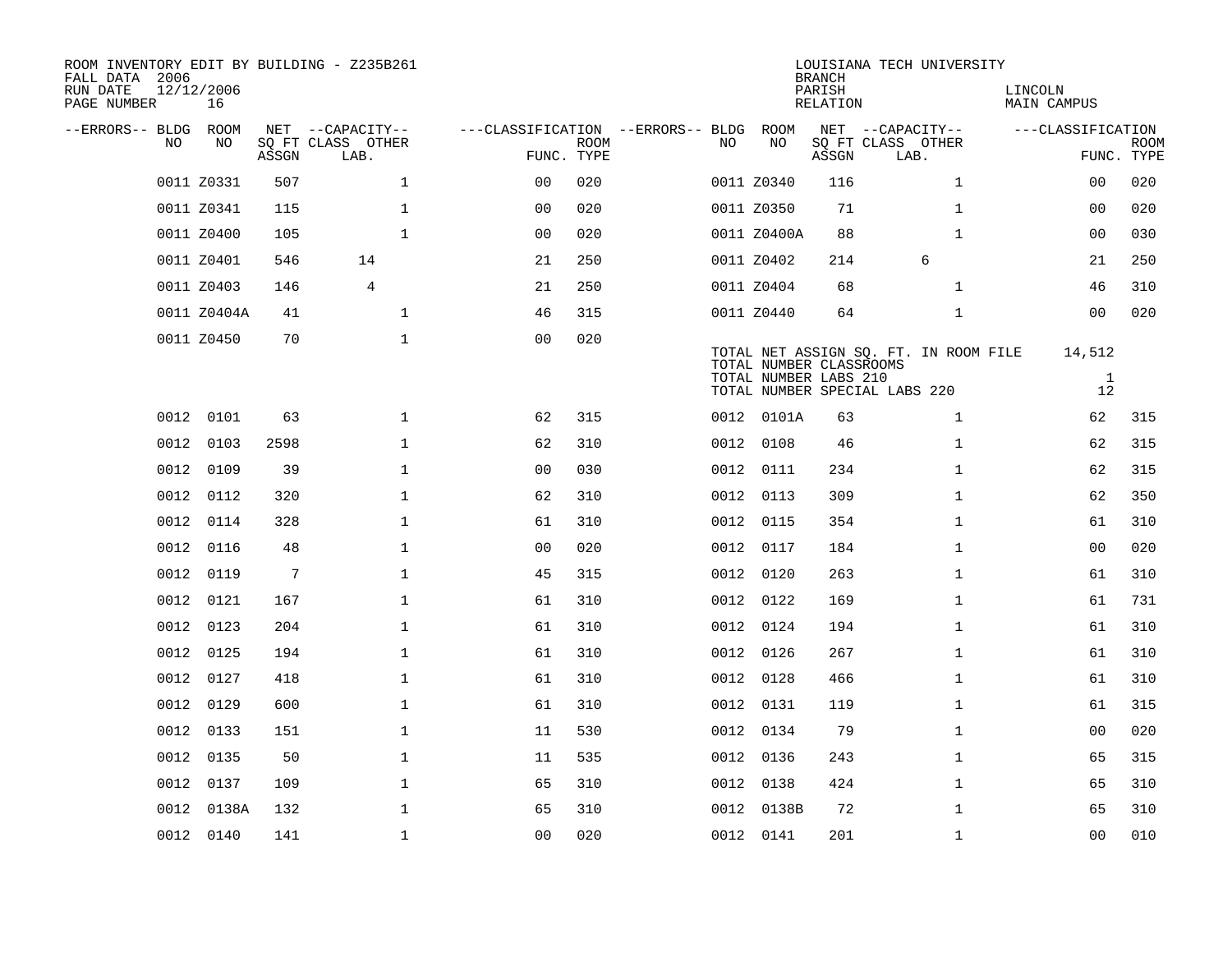| FALL DATA 2006<br>RUN DATE<br>PAGE NUMBER |           | 12/12/2006<br>17 |       | ROOM INVENTORY EDIT BY BUILDING - Z235B261    |                                                 |             |      |            | <b>BRANCH</b><br>PARISH<br>RELATION | LOUISIANA TECH UNIVERSITY                     | LINCOLN<br><b>MAIN CAMPUS</b> |                           |
|-------------------------------------------|-----------|------------------|-------|-----------------------------------------------|-------------------------------------------------|-------------|------|------------|-------------------------------------|-----------------------------------------------|-------------------------------|---------------------------|
| --ERRORS-- BLDG                           | <b>NO</b> | ROOM<br>NO       | ASSGN | NET --CAPACITY--<br>SO FT CLASS OTHER<br>LAB. | ---CLASSIFICATION --ERRORS-- BLDG<br>FUNC. TYPE | <b>ROOM</b> | NO   | ROOM<br>NO | ASSGN                               | NET --CAPACITY--<br>SQ FT CLASS OTHER<br>LAB. | ---CLASSIFICATION             | <b>ROOM</b><br>FUNC. TYPE |
|                                           | 0012      | 0144             | 1612  | $\mathbf{1}$                                  | 0 <sub>0</sub>                                  | 030         | 0012 | 0145       | 100                                 | $\mathbf{1}$                                  | 65                            | 310                       |
|                                           | 0012      | 0146             | 1229  | $\mathbf 1$                                   | 44                                              | 710         |      | 0012 0147  | 340                                 | $\mathbf{1}$                                  | 65                            | 310                       |
|                                           | 0012      | 0148             | 377   | $\mathbf 1$                                   | 65                                              | 310         |      | 0012 0150  | 96                                  | $\mathbf{1}$                                  | 65                            | 315                       |
|                                           | 0012      | 0151             | 30    | $\mathbf 1$                                   | 0 <sub>0</sub>                                  | 030         |      | 0012 0152  | 517                                 | $\mathbf{1}$                                  | 65                            | 310                       |
| 9                                         | 0012      | 0153             | 223   | $\mathbf{1}$                                  | 51                                              | 410         |      | 0012 0154  | 27                                  | $\mathbf{1}$                                  | 65                            | 315                       |
|                                           | 0012      | 0155             | 8     | $\mathbf{1}$                                  | 65                                              | 315         |      | 0012 0156  | 197                                 | $\mathbf{1}$                                  | 65                            | 310                       |
|                                           | 0012      | 0157             | 163   | $\mathbf{1}$                                  | 65                                              | 310         | 0012 | 0158       | 168                                 | $\mathbf{1}$                                  | 65                            | 310                       |
|                                           | 0012      | 0159             | 47    | $\mathbf 1$                                   | 65                                              | 315         |      | 0012 0160  | 237                                 | $\mathbf{1}$                                  | 65                            | 310                       |
|                                           | 0012      | 0161             | 222   | $\mathbf{1}$                                  | 65                                              | 310         | 0012 | 0162       | 63                                  | $\mathbf{1}$                                  | 65                            | 315                       |
|                                           | 0012      | 0163             | 282   | $\mathbf 1$                                   | 0 <sub>0</sub>                                  | 020         |      | 0012 0164  | 224                                 | 3                                             | 0 <sub>0</sub>                | 030                       |
|                                           | 0012      | 0165             | 264   | 3                                             | 0 <sub>0</sub>                                  | 030         | 0012 | 0167       | 48                                  | $\mathbf{1}$                                  | 00                            | 010                       |
|                                           | 0012      | 0168             | 40    | $\mathbf 1$                                   | 0 <sub>0</sub>                                  | 020         |      | 0012 0173  | 59                                  | $\mathbf{1}$                                  | 00                            | 010                       |
|                                           | 0012      | 0200             | 625   | $\mathbf 1$                                   | 0 <sub>0</sub>                                  | 020         | 0012 | 0203       | 128                                 | $\mathbf{1}$                                  | 56                            | 315                       |
|                                           | 0012      | 0204             | 347   | $\mathbf 1$                                   | 56                                              | 310         | 0012 | 0205       | 158                                 | $\mathbf{1}$                                  | 56                            | 310                       |
|                                           | 0012      | 0207             | 733   | $\mathbf 1$                                   | 56                                              | 310         | 0012 | 0208       | 1451                                | $\mathbf{1}$                                  | 56                            | 310                       |
|                                           | 0012      | 0209             | 268   | $\mathbf 1$                                   | 0 <sub>0</sub>                                  | 020         |      | 0012 0213  | 232                                 | $\mathbf{1}$                                  | 56                            | 731                       |
|                                           | 0012      | 0214             | 639   | $\mathbf{1}$                                  | 56                                              | 310         |      | 0012 0215  | 208                                 | $\mathbf{1}$                                  | 56                            | 310                       |
|                                           | 0012      | 0216             | 236   | $\mathbf{1}$                                  | 56                                              | 310         |      | 0012 0217  | 316                                 | $\mathbf{1}$                                  | 56                            | 310                       |
|                                           | 0012      | 0218             | 147   | $\mathbf{1}$                                  | 56                                              | 310         |      | 0012 0220  | 77                                  | $\mathbf{1}$                                  | 56                            | 731                       |
|                                           | 0012      | 0221             | 13    | $\mathbf{1}$                                  | 56                                              | 315         |      | 0012 0223  | 468                                 | $\mathbf{1}$                                  | 56                            | 731                       |
|                                           | 0012      | 0225             | 125   | $\mathbf{1}$                                  | 56                                              | 310         |      | 0012 0226  | 144                                 | $\mathbf{1}$                                  | 56                            | 731                       |
|                                           | 0012      | 0227             | 223   | $\mathbf{1}$                                  | 56                                              | 310         |      | 0012 0228  | 203                                 | $\mathbf{1}$                                  | 56                            | 310                       |
|                                           | 0012      | 0229             | 235   | $\mathbf{1}$                                  | 56                                              | 310         |      | 0012 0230  | 12                                  | $\mathbf{1}$                                  | 56                            | 315                       |
|                                           | 0012      | 0231             | 12    | $\mathbf{1}$                                  | 56                                              | 315         |      | 0012 0232  | 270                                 | $\mathbf{1}$                                  | 0 <sub>0</sub>                | 020                       |
|                                           | 0012      | 0234             | 42    | 1                                             | 0 <sub>0</sub>                                  | 020         |      | 0012 0235  | 583                                 | $\mathbf{1}$                                  | 00                            | 020                       |
|                                           |           | 0012 0237        | 374   | $\mathbf 1$                                   | 64                                              | 310         |      | 0012 0238  | 332                                 | $\mathbf{1}$                                  | 64                            | 310                       |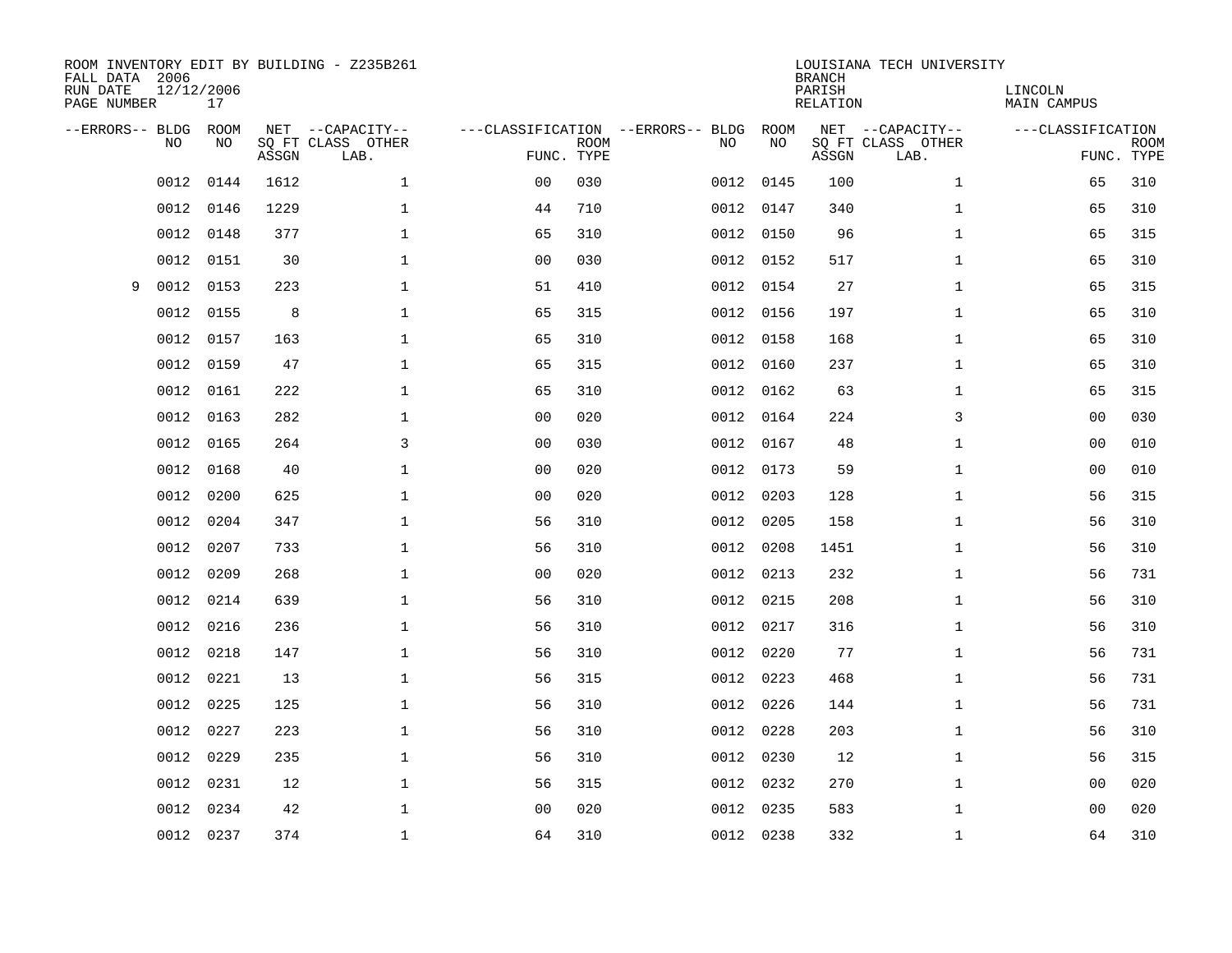| ROOM INVENTORY EDIT BY BUILDING - Z235B261<br>FALL DATA 2006<br>RUN DATE<br>PAGE NUMBER | 12/12/2006<br>18 |       |                                               |                |                           |                                         |            | <b>BRANCH</b><br>PARISH<br><b>RELATION</b> | LOUISIANA TECH UNIVERSITY                     | LINCOLN<br><b>MAIN CAMPUS</b> |                           |
|-----------------------------------------------------------------------------------------|------------------|-------|-----------------------------------------------|----------------|---------------------------|-----------------------------------------|------------|--------------------------------------------|-----------------------------------------------|-------------------------------|---------------------------|
| --ERRORS-- BLDG<br>NO.                                                                  | ROOM<br>NO       | ASSGN | NET --CAPACITY--<br>SQ FT CLASS OTHER<br>LAB. |                | <b>ROOM</b><br>FUNC. TYPE | ---CLASSIFICATION --ERRORS-- BLDG<br>NO | ROOM<br>NO | ASSGN                                      | NET --CAPACITY--<br>SQ FT CLASS OTHER<br>LAB. | ---CLASSIFICATION             | <b>ROOM</b><br>FUNC. TYPE |
| 0012                                                                                    | 0239             | 405   | $\mathbf{1}$                                  | 64             | 310                       | 0012                                    | 0240       | 1693                                       | $\mathbf{1}$                                  | 54                            | 310                       |
| 0012                                                                                    | 0241             | 100   | $\mathbf 1$                                   | 54             | 315                       |                                         | 0012 0242  | 171                                        | $\mathbf{1}$                                  | 54                            | 310                       |
| 0012                                                                                    | 0244             | 339   | $\mathbf 1$                                   | 54             | 310                       |                                         | 0012 0245  | 258                                        | $\mathbf{1}$                                  | 54                            | 310                       |
| 0012                                                                                    | 0246             | 273   | $\mathbf 1$                                   | 54             | 310                       |                                         | 0012 0247  | 240                                        | $\mathbf{1}$                                  | 54                            | 310                       |
| 0012                                                                                    | 0249             | 257   | $\mathbf 1$                                   | 54             | 310                       |                                         | 0012 0250  | 28                                         | $\mathbf{1}$                                  | 54                            | 315                       |
| 0012                                                                                    | 0251             | 257   | $\mathbf 1$                                   | 54             | 310                       |                                         | 0012 0252  | 28                                         | $\mathbf{1}$                                  | 54                            | 315                       |
| 0012                                                                                    | 0254             | 66    | $\mathbf{1}$                                  | 0 <sub>0</sub> | 030                       |                                         | 0012 0256  | 127                                        | 3                                             | 0 <sub>0</sub>                | 030                       |
| 0012                                                                                    | 0257             | 161   | 3                                             | 0 <sub>0</sub> | 030                       |                                         | 0012 0259  | 18                                         | $\mathbf{1}$                                  | 54                            | 315                       |
| 0012                                                                                    | 0260             | 51    | $\mathbf 1$                                   | 54             | 315                       | 0012                                    | 0261       | 81                                         | $\mathbf{1}$                                  | 0 <sub>0</sub>                | 020                       |
| 0012                                                                                    | 0300             | 593   | $\mathbf 1$                                   | 0 <sub>0</sub> | 020                       |                                         | 0012 0301  | 274                                        | $\mathbf{1}$                                  | 51                            | 310                       |
| 0012                                                                                    | 0302             | 152   | $\mathbf{1}$                                  | 51             | 315                       |                                         | 0012 0303  | 216                                        | $\mathbf{1}$                                  | 51                            | 310                       |
| 0012                                                                                    | 0304             | 210   | $\mathbf 1$                                   | 51             | 310                       |                                         | 0012 0305  | 416                                        | $\mathbf{1}$                                  | 0 <sub>0</sub>                | 020                       |
| 0012                                                                                    | 0306             | 180   | $\mathbf{1}$                                  | 51             | 310                       | 0012                                    | 0307       | 235                                        | $\mathbf{1}$                                  | 51                            | 310                       |
| 0012                                                                                    | 0308             | 156   | $\mathbf 1$                                   | 51             | 315                       |                                         | 0012 0309  | 283                                        | $\mathbf{1}$                                  | 00                            | 020                       |
| 0012                                                                                    | 0310             | 492   | 1                                             | 51             | 310                       |                                         | 0012 0312  | 56                                         | $\mathbf{1}$                                  | 51                            | 315                       |
| 0012                                                                                    | 0313             | 257   | $\mathbf 1$                                   | 51             | 310                       |                                         | 0012 0316  | 212                                        | $\mathbf{1}$                                  | 51                            | 310                       |
| 0012                                                                                    | 0318             | 236   | $\mathbf 1$                                   | 51             | 310                       |                                         | 0012 0319  | 230                                        | $\mathbf{1}$                                  | 51                            | 310                       |
| 0012                                                                                    | 0320             | 83    | $\mathbf 1$                                   | 45             | 315                       |                                         | 0012 0321  | 210                                        | $\mathbf{1}$                                  | 51                            | 310                       |
|                                                                                         | 0012 0324        | 366   | $\mathbf 1$                                   | 0 <sub>0</sub> | 020                       |                                         | 0012 0325  | 218                                        | $\mathbf{1}$                                  | 51                            | 310                       |
| 0012                                                                                    | 0326             | 946   | $\mathbf{1}$                                  | 41             | 420                       |                                         | 0012 0327  | 303                                        | 12                                            | 45                            | 350                       |
| 0012                                                                                    | 0328             | 263   | 10                                            | 45             | 355                       |                                         | 0012 0329  | 424                                        | $\mathbf{1}$                                  | 0 <sub>0</sub>                | 020                       |
| 0012                                                                                    | 0330             | 143   | $\mathbf{1}$                                  | 45             | 315                       |                                         | 0012 0331  | 486                                        | 25                                            | 45                            | 350                       |
| 0012                                                                                    | 0333             | 554   | $\mathbf{1}$                                  | 51             | 310                       |                                         | 0012 0334  | 111                                        | $\mathbf{1}$                                  | 51                            | 310                       |
| 0012                                                                                    | 0335             | 114   | $\mathbf 1$                                   | 51             | 310                       |                                         | 0012 0337  | 2363                                       | $\mathbf{1}$                                  | 45                            | 310                       |
| 0012                                                                                    | 0338             | 83    | $\mathbf 1$                                   | 53             | 315                       |                                         | 0012 0339  | 158                                        | $\mathbf{1}$                                  | 53                            | 310                       |
|                                                                                         | 0012 0340        | 229   | $\mathbf 1$                                   | 53             | 310                       |                                         | 0012 0341  | 284                                        | $\mathbf{1}$                                  | 00                            | 020                       |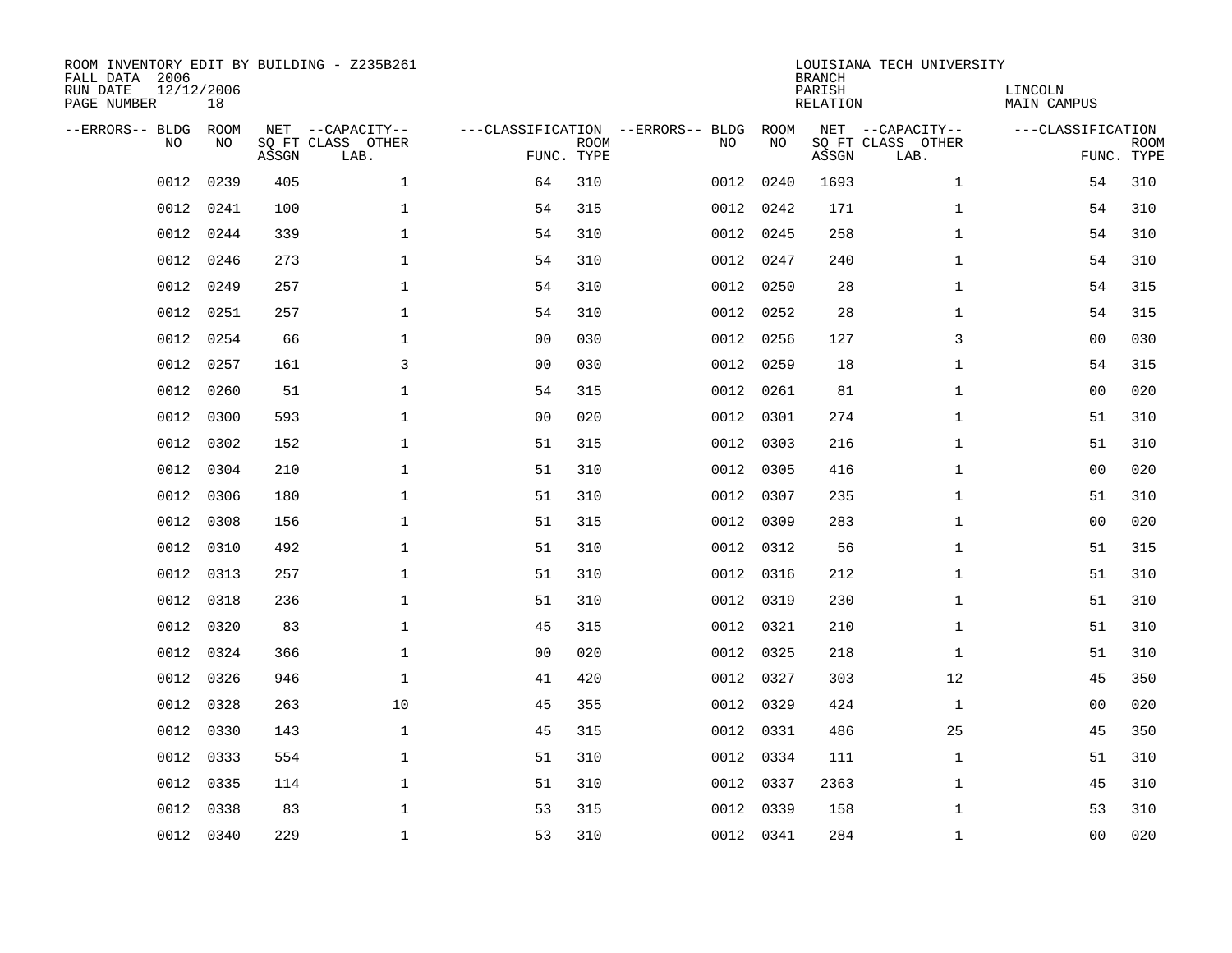| FALL DATA 2006<br>RUN DATE<br>PAGE NUMBER |           | 12/12/2006<br>19 |       | ROOM INVENTORY EDIT BY BUILDING - Z235B261    |                                                 |             |      |             | <b>BRANCH</b><br>PARISH<br>RELATION | LOUISIANA TECH UNIVERSITY                     | LINCOLN<br>MAIN CAMPUS |                           |
|-------------------------------------------|-----------|------------------|-------|-----------------------------------------------|-------------------------------------------------|-------------|------|-------------|-------------------------------------|-----------------------------------------------|------------------------|---------------------------|
| --ERRORS-- BLDG                           | <b>NO</b> | ROOM<br>NO       | ASSGN | NET --CAPACITY--<br>SQ FT CLASS OTHER<br>LAB. | ---CLASSIFICATION --ERRORS-- BLDG<br>FUNC. TYPE | <b>ROOM</b> | NO   | ROOM<br>NO  | ASSGN                               | NET --CAPACITY--<br>SQ FT CLASS OTHER<br>LAB. | ---CLASSIFICATION      | <b>ROOM</b><br>FUNC. TYPE |
|                                           | 0012      | 0343             | 102   | $\mathbf{1}$                                  | 0 <sub>0</sub>                                  | 030         | 0012 | 0346        | 140                                 | 2                                             | 00                     | 030                       |
|                                           | 0012      | 0347             | 162   | 3                                             | 0 <sub>0</sub>                                  | 030         |      | 0012 0400   | 41                                  | $\mathbf{1}$                                  | 0 <sub>0</sub>         | 020                       |
|                                           | 0012      | 0401             | 632   | $\mathbf{1}$                                  | 0 <sub>0</sub>                                  | 020         |      | 0012 0403   | 257                                 | $\mathbf{1}$                                  | 63                     | 310                       |
|                                           | 0012      | 0404             | 280   | $\mathbf{1}$                                  | 63                                              | 310         |      | 0012 0405   | 9                                   | $\mathbf{1}$                                  | 63                     | 315                       |
|                                           | 0012      | 0406             | 24    | $\mathbf 1$                                   | 63                                              | 315         | 0012 | 0407        | 216                                 | $\mathbf{1}$                                  | 63                     | 310                       |
|                                           | 0012      | 0408             | 848   | $\mathbf 1$                                   | 63                                              | 310         |      | 0012 0409   | 8                                   | $\mathbf{1}$                                  | 63                     | 315                       |
|                                           | 0012      | 0410             | 33    | $\mathbf 1$                                   | 63                                              | 315         | 0012 | 0411        | 49                                  | $\mathbf{1}$                                  | 63                     | 315                       |
|                                           | 0012      | 0412             | 195   | $\mathbf 1$                                   | 63                                              | 315         |      | 0012 0414   | 134                                 | $\mathbf{1}$                                  | 63                     | 310                       |
|                                           | 0012      | 0415             | 101   | $\mathbf 1$                                   | 63                                              | 315         | 0012 | 0416        | 134                                 | $\mathbf{1}$                                  | 63                     | 310                       |
|                                           | 0012      | 0417             | 172   | $\mathbf 1$                                   | 63                                              | 310         |      | 0012 0418   | 604                                 | $\mathbf{1}$                                  | 63                     | 310                       |
|                                           | 0012      | 0419             | 173   | $\mathbf 1$                                   | 63                                              | 310         | 0012 | 0420        | 145                                 | $\mathbf{1}$                                  | 63                     | 310                       |
|                                           | 0012      | 0423             | 242   | $\mathbf{1}$                                  | 63                                              | 310         |      | 0012 0424   | 120                                 | $\mathbf{1}$                                  | 00                     | 030                       |
|                                           | 0012      | 0425             | 56    | $\mathbf 1$                                   | 63                                              | 731         |      | 0012 0428   | 94                                  | $\mathbf{1}$                                  | 00                     | 020                       |
|                                           |           | 0012 0440        | 282   | $\mathbf{1}$                                  | 0 <sub>0</sub>                                  | 020         |      | 0012 0441   | 282                                 | $\mathbf{1}$                                  | 00                     | 020                       |
|                                           |           | 0012 z0236m      | 82    | $\mathbf 1$                                   | 52                                              | 660         |      | 0012 Z0102A | 100                                 | $\mathbf{1}$                                  | 00                     | 020                       |
|                                           |           | 0012 Z0102B      | 567   | $\mathbf 1$                                   | 0 <sub>0</sub>                                  | 020         |      | 0012 Z0102C | 633                                 | $\mathbf{1}$                                  | 00                     | 020                       |
|                                           |           | 0012 Z0103A      | 826   | $\mathbf 1$                                   | 0 <sub>0</sub>                                  | 020         |      | 0012 Z0216A | 33                                  | $\mathbf{1}$                                  | 56                     | 315                       |
|                                           |           | 0012 Z0226A      | 132   | $\mathbf 1$                                   | 56                                              | 310         |      | 0012 Z0236  | 72                                  | $\mathbf{1}$                                  | 52                     | 660                       |
|                                           |           | 0012 Z0238A      | 197   | 1                                             | 64                                              | 310         |      | 0012 Z0238B | 186                                 | $\mathbf{1}$                                  | 64                     | 310                       |
|                                           |           | 0012 Z0239A      | 132   | $\mathbf 1$                                   | 64                                              | 310         |      | 0012 Z0253  | 161                                 | $\mathbf{1}$                                  | 54                     | 310                       |
|                                           |           | 0012 Z0268       | 40    | $\mathbf 1$                                   | 0 <sub>0</sub>                                  | 020         |      | 0012 Z0322  | 485                                 | $\mathbf{1}$                                  | 00                     | 020                       |
|                                           |           | 0012 Z0326A      | 80    | $\mathbf 1$                                   | 41                                              | 420         |      | 0012 Z0336  | 562                                 | $\mathbf{1}$                                  | 00                     | 020                       |
|                                           |           | 0012 Z0336A      | 56    | $\mathbf 1$                                   | 51                                              | 315         |      | 0012 Z0336B | 57                                  | $\mathbf{1}$                                  | 51                     | 315                       |
|                                           |           | 0012 Z0336C      | 53    | $\mathbf 1$                                   | 51                                              | 315         |      | 0012 Z0336D | 61                                  | $\mathbf{1}$                                  | 51                     | 315                       |
|                                           |           | 0012 Z0336E      | 60    | $\mathbf 1$                                   | 51                                              | 315         |      | 0012 Z0336F | 59                                  | $\mathbf{1}$                                  | 51                     | 315                       |
|                                           |           | 0012 Z0336G      | 59    | $\mathbf{1}$                                  | 51                                              | 315         |      | 0012 Z0336H | 56                                  | $\mathbf{1}$                                  | 51                     | 315                       |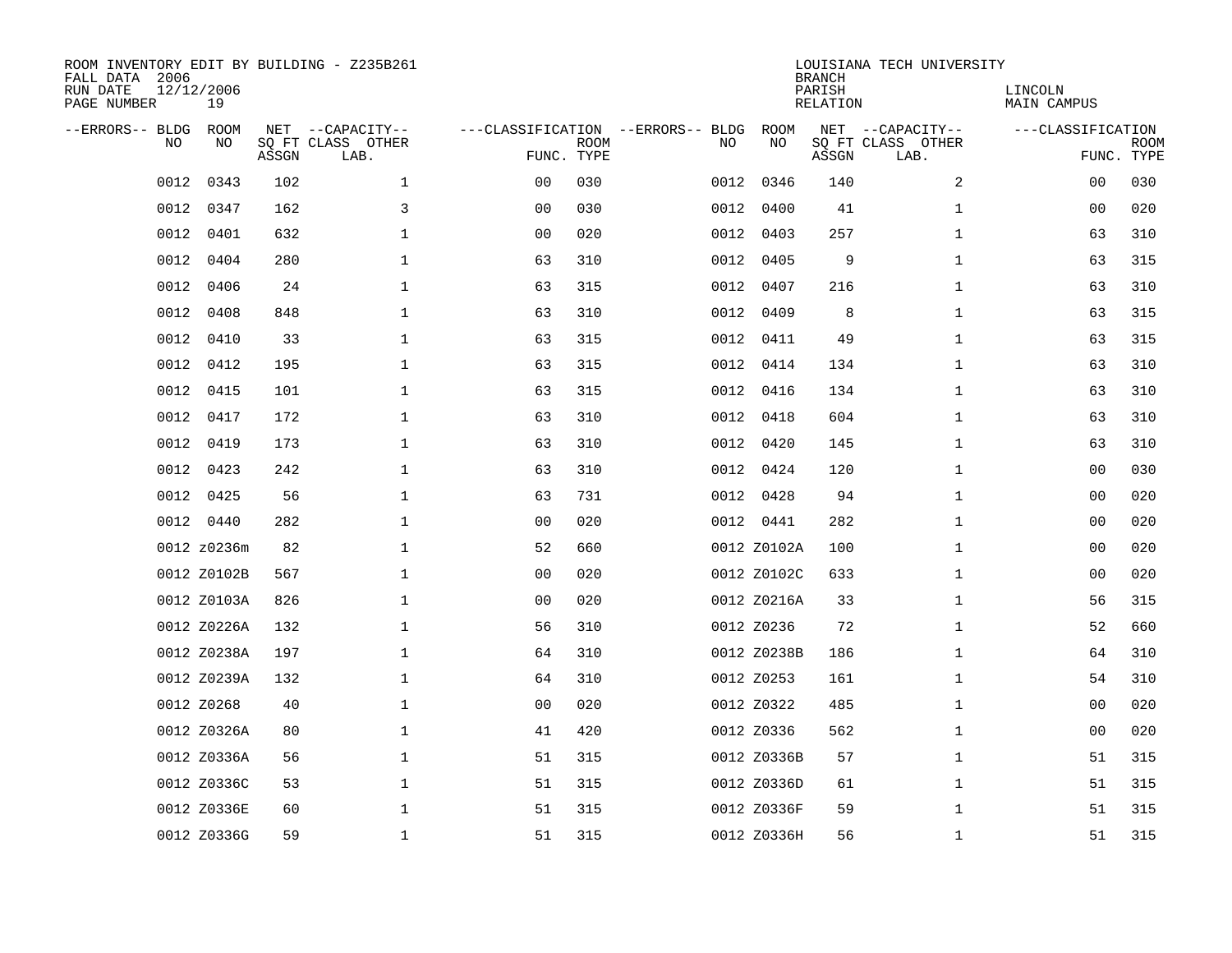| ROOM INVENTORY EDIT BY BUILDING - Z235B261<br>FALL DATA 2006<br>RUN DATE<br>PAGE NUMBER | 12/12/2006<br>20 |       |                           |                                        |             |   |      |            | <b>BRANCH</b><br>PARISH<br>RELATION              | LOUISIANA TECH UNIVERSITY                                              | LINCOLN<br>MAIN CAMPUS |                           |
|-----------------------------------------------------------------------------------------|------------------|-------|---------------------------|----------------------------------------|-------------|---|------|------------|--------------------------------------------------|------------------------------------------------------------------------|------------------------|---------------------------|
| --ERRORS-- BLDG ROOM                                                                    |                  |       | NET --CAPACITY--          | ---CLASSIFICATION --ERRORS-- BLDG ROOM |             |   |      |            |                                                  | NET --CAPACITY--                                                       | ---CLASSIFICATION      |                           |
| NO.                                                                                     | NO               | ASSGN | SQ FT CLASS OTHER<br>LAB. | FUNC. TYPE                             | <b>ROOM</b> |   | NO.  | NO         | ASSGN                                            | SQ FT CLASS OTHER<br>LAB.                                              |                        | <b>ROOM</b><br>FUNC. TYPE |
|                                                                                         | 0012 Z0342       | 243   | $\mathbf{1}$              | 53                                     | 310         |   |      | 0012 Z0344 | 70                                               | $\mathbf{1}$                                                           | 53                     | 315                       |
|                                                                                         | 0012 Z0345       | 334   | 22                        | 46                                     | 350         |   |      | 0012 Z0368 | 39                                               | $\mathbf{1}$                                                           | 00                     | 020                       |
|                                                                                         | 0012 Z0416M      | 56    | $\mathbf{1}$              | 0 <sub>0</sub>                         | 030         |   |      | 0012 Z0421 | 264                                              | $\mathbf{1}$                                                           | 63                     | 310                       |
|                                                                                         | 0012 Z0468       | 46    | $\mathbf{1}$              | 0 <sub>0</sub>                         | 020         |   |      |            | TOTAL NUMBER CLASSROOMS<br>TOTAL NUMBER LABS 210 | TOTAL NET ASSIGN SQ. FT. IN ROOM FILE<br>TOTAL NUMBER SPECIAL LABS 220 | 38,806                 |                           |
|                                                                                         | 0013 0101        | 261   | $\mathbf 1$               | 0 <sub>0</sub>                         | 010         |   |      | 0013 0102  | 97                                               | $\mathbf{1}$                                                           | 00                     | 010                       |
|                                                                                         | 0013 0103        | 154   | $\mathbf{1}$              | 0 <sub>0</sub>                         | 020         |   |      | 0013 0104  | 159                                              | $\mathbf{1}$                                                           | 0 <sub>0</sub>         | 020                       |
| 0013                                                                                    | 0105             | 1322  | $\mathbf{1}$              | 0 <sub>0</sub>                         | 020         |   |      | 0013 0106  | 46                                               | $\mathbf{1}$                                                           | 0 <sub>0</sub>         | 010                       |
|                                                                                         | 0013 0107        | 100   | 4                         | 91                                     | 935         | 9 |      | 0013 0108  | 208                                              | $\mathbf{1}$                                                           | 51                     | 410                       |
| 0013                                                                                    | 0109             | 336   | 10                        | 91                                     | 919         |   | 0013 | 0110       | 873                                              | $\mathbf{1}$                                                           | 92                     | 650                       |
|                                                                                         | 0013 0112        | 178   | $\overline{4}$            | 51                                     | 310         |   |      | 0013 0114  | 550                                              | $\overline{4}$                                                         | 91                     | 950                       |
| 0013                                                                                    | 0115             | 16    | $\mathbf{1}$              | 91                                     | 955         |   | 0013 | 0116       | 45                                               | $\mathbf{1}$                                                           | 91                     | 919                       |
| 0013                                                                                    | 0117             | 162   | 4                         | 91                                     | 955         |   |      | 0013 0118  | 65                                               | $\overline{a}$                                                         | 91                     | 950                       |
| 0013                                                                                    | 0119             | 274   | 3                         | 91                                     | 910         |   | 0013 | 0120       | 272                                              | 3                                                                      | 91                     | 910                       |
|                                                                                         | 0013 0121        | 274   | 3                         | 91                                     | 910         |   |      | 0013 0122  | 279                                              | 3                                                                      | 91                     | 910                       |
| 0013                                                                                    | 0123             | 274   | 3                         | 91                                     | 910         |   | 0013 | 0124       | 262                                              | 3                                                                      | 91                     | 910                       |
| 0013                                                                                    | 0125             | 271   | 3                         | 91                                     | 910         |   |      | 0013 0126  | 268                                              | 3                                                                      | 91                     | 910                       |
|                                                                                         | 0013 0127        | 273   | 3                         | 91                                     | 910         |   |      | 0013 0128  | 276                                              | 3                                                                      | 91                     | 910                       |
|                                                                                         | 0013 0129        | 277   | 3                         | 91                                     | 910         |   |      | 0013 0130  | 426                                              | $\mathbf{1}$                                                           | 0 <sub>0</sub>         | 020                       |
|                                                                                         | 0013 0131        | 46    | $\mathbf{1}$              | 0 <sub>0</sub>                         | 020         |   | 0013 | 0201       | 111                                              | $\mathbf{1}$                                                           | 0 <sub>0</sub>         | 010                       |
| 0013                                                                                    | 0202             | 111   | $\mathbf 1$               | 0 <sub>0</sub>                         | 010         |   | 0013 | 0203       | 155                                              | $\mathbf{1}$                                                           | 00                     | 020                       |
| 0013                                                                                    | 0204             | 276   | $\mathbf 1$               | 0 <sub>0</sub>                         | 020         |   |      | 0013 0205  | 1028                                             | $\mathbf{1}$                                                           | 00                     | 020                       |
| 0013                                                                                    | 0206             | 28    | $\mathbf{1}$              | 0 <sub>0</sub>                         | 010         |   | 0013 | 0207       | 65                                               | 4                                                                      | 91                     | 935                       |
| 0013                                                                                    | 0208             | 150   | 4                         | 51                                     | 410         |   | 0013 | 0210       | 256                                              | 2                                                                      | 91                     | 910                       |
|                                                                                         | 0013 0211        | 278   | $\overline{3}$            | 91                                     | 910         |   |      | 0013 0212  | 282                                              | 3                                                                      | 91                     | 910                       |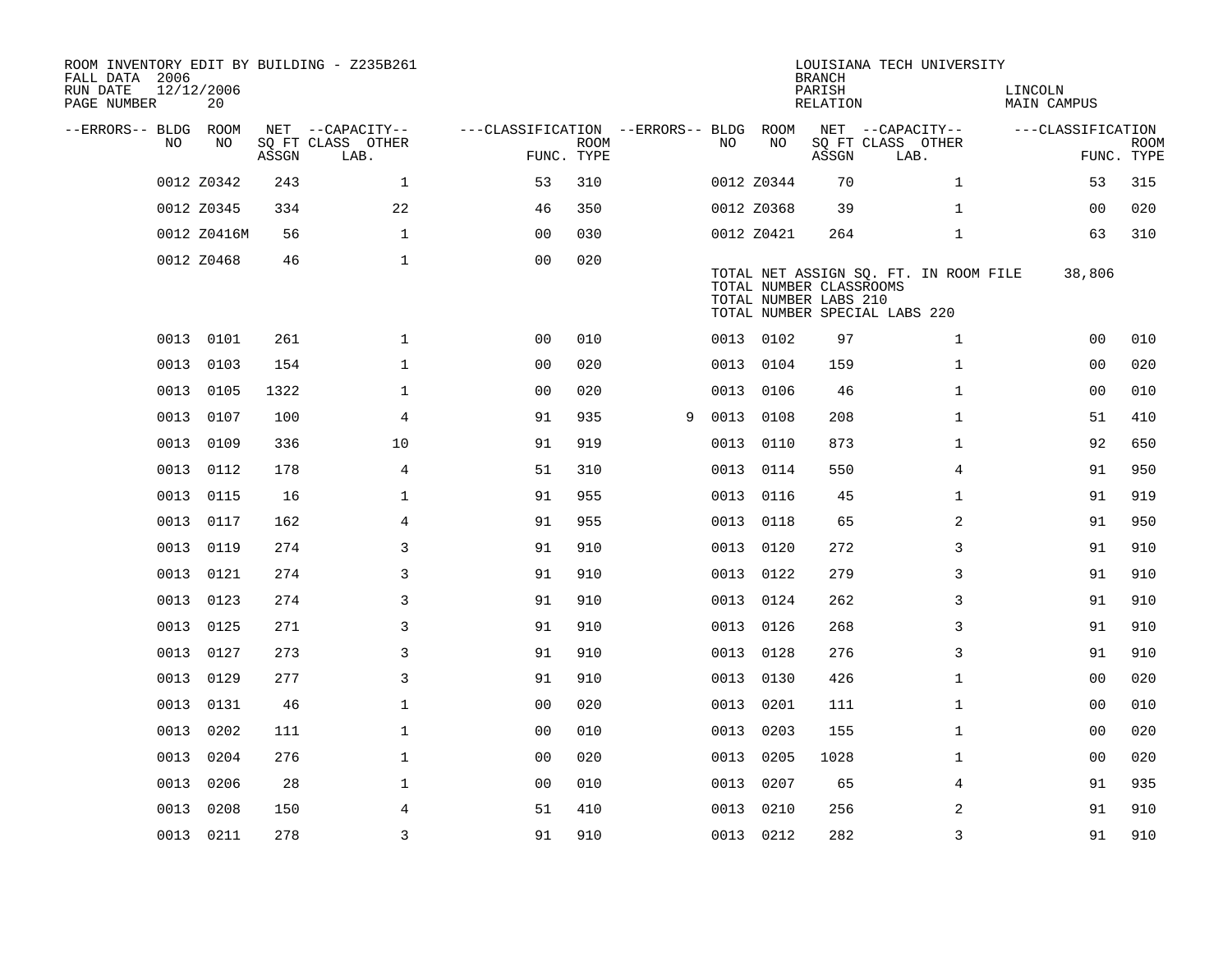| ROOM INVENTORY EDIT BY BUILDING - Z235B261<br>FALL DATA 2006<br>RUN DATE<br>PAGE NUMBER | 12/12/2006<br>21 |       |                                               |                |             |                                               |            | <b>BRANCH</b><br>PARISH<br><b>RELATION</b>              | LOUISIANA TECH UNIVERSITY                                                                | LINCOLN<br><b>MAIN CAMPUS</b> |                           |
|-----------------------------------------------------------------------------------------|------------------|-------|-----------------------------------------------|----------------|-------------|-----------------------------------------------|------------|---------------------------------------------------------|------------------------------------------------------------------------------------------|-------------------------------|---------------------------|
| --ERRORS-- BLDG<br>NO.                                                                  | ROOM<br>NO.      | ASSGN | NET --CAPACITY--<br>SO FT CLASS OTHER<br>LAB. | FUNC. TYPE     | <b>ROOM</b> | ---CLASSIFICATION --ERRORS-- BLDG ROOM<br>NO. | NO         | ASSGN                                                   | NET --CAPACITY--<br>SQ FT CLASS OTHER<br>LAB.                                            | ---CLASSIFICATION             | <b>ROOM</b><br>FUNC. TYPE |
| 0013                                                                                    | 0213             | 273   | 3                                             | 91             | 910         | 0013                                          | 0214       | 278                                                     | 3                                                                                        | 91                            | 910                       |
| 0013                                                                                    | 0215             | 275   | 3                                             | 91             | 910         | 0013                                          | 0216       | 279                                                     | 3                                                                                        | 91                            | 910                       |
| 0013                                                                                    | 0217             | 275   | 3                                             | 91             | 910         | 0013                                          | 0218       | 278                                                     | 3                                                                                        | 91                            | 910                       |
| 0013                                                                                    | 0219             | 270   | 3                                             | 91             | 910         |                                               | 0013 0220  | 241                                                     | 2                                                                                        | 91                            | 910                       |
| 0013                                                                                    | 0221             | 277   | 3                                             | 91             | 910         | 0013                                          | 0222       | 264                                                     | 3                                                                                        | 91                            | 910                       |
| 0013                                                                                    | 0223             | 271   | 3                                             | 91             | 910         |                                               | 0013 0224  | 268                                                     | 3                                                                                        | 91                            | 910                       |
| 0013                                                                                    | 0225             | 271   | 3                                             | 91             | 910         | 0013                                          | 0226       | 276                                                     | 3                                                                                        | 91                            | 910                       |
| 0013                                                                                    | 0227             | 280   | 3                                             | 91             | 910         |                                               | 0013 0301  | 112                                                     | $\mathbf{1}$                                                                             | 00                            | 010                       |
| 0013                                                                                    | 0302             | 111   | $\mathbf 1$                                   | 00             | 010         | 0013                                          | 0303       | 154                                                     | $\mathbf{1}$                                                                             | 0 <sub>0</sub>                | 020                       |
| 0013                                                                                    | 0304             | 159   | $\mathbf 1$                                   | 0 <sub>0</sub> | 020         |                                               | 0013 0305  | 1028                                                    | $\mathbf{1}$                                                                             | 00                            | 020                       |
| 0013                                                                                    | 0306             | 28    | $\mathbf 1$                                   | 91             | 935         | 0013                                          | 0307       | 65                                                      | $\mathbf{1}$                                                                             | 00                            | 010                       |
| 0013                                                                                    | 0308             | 150   | $\overline{4}$                                | 51             | 410         |                                               | 0013 0309  | 414                                                     | 11                                                                                       | 91                            | 919                       |
| 0013                                                                                    | 0310             | 256   | $\mathbf{2}$                                  | 91             | 910         | 0013                                          | 0311       | 277                                                     | 3                                                                                        | 91                            | 910                       |
|                                                                                         | 0013 0312        | 282   | 3                                             | 91             | 910         |                                               | 0013 0313  | 273                                                     | 3                                                                                        | 91                            | 910                       |
| 0013                                                                                    | 0314             | 278   | 3                                             | 91             | 910         |                                               | 0013 0315  | 275                                                     | 3                                                                                        | 91                            | 910                       |
|                                                                                         | 0013 0316        | 279   | 3                                             | 91             | 910         |                                               | 0013 0317  | 275                                                     | 3                                                                                        | 91                            | 910                       |
| 0013                                                                                    | 0318             | 278   | 3                                             | 91             | 910         | 0013                                          | 0319       | 273                                                     | 3                                                                                        | 91                            | 910                       |
| 0013                                                                                    | 0320             | 241   | 2                                             | 91             | 910         |                                               | 0013 0321  | 278                                                     | 2                                                                                        | 91                            | 910                       |
| 0013                                                                                    | 0322             | 264   | 2                                             | 91             | 910         |                                               | 0013 0323  | 271                                                     | 2                                                                                        | 91                            | 910                       |
| 0013                                                                                    | 0324             | 268   | 2                                             | 91             | 910         |                                               | 0013 0325  | 271                                                     | 2                                                                                        | 91                            | 910                       |
|                                                                                         | 0013 0326        | 276   | 2                                             | 91             | 910         |                                               | 0013 0327  | 280<br>TOTAL NUMBER CLASSROOMS<br>TOTAL NUMBER LABS 210 | $\overline{2}$<br>TOTAL NET ASSIGN SQ. FT. IN ROOM FILE<br>TOTAL NUMBER SPECIAL LABS 220 | 91<br>16,127                  | 910                       |
|                                                                                         | 0015 0101        | 140   | $\mathbf 1$                                   | 0 <sub>0</sub> | 030         |                                               | 0015 0102  | 455                                                     | 12                                                                                       | 11                            | 210                       |
| 0015                                                                                    | 0103             | 278   | 7                                             | 21             | 250         |                                               | 0015 0103A | 77                                                      | 2                                                                                        | 21                            | 255                       |
|                                                                                         | 0015 0104        | 888   | 23                                            | 11             | 210         |                                               | 0015 0104A | 57                                                      | $\mathbf{1}$                                                                             | 0 <sub>0</sub>                | 020                       |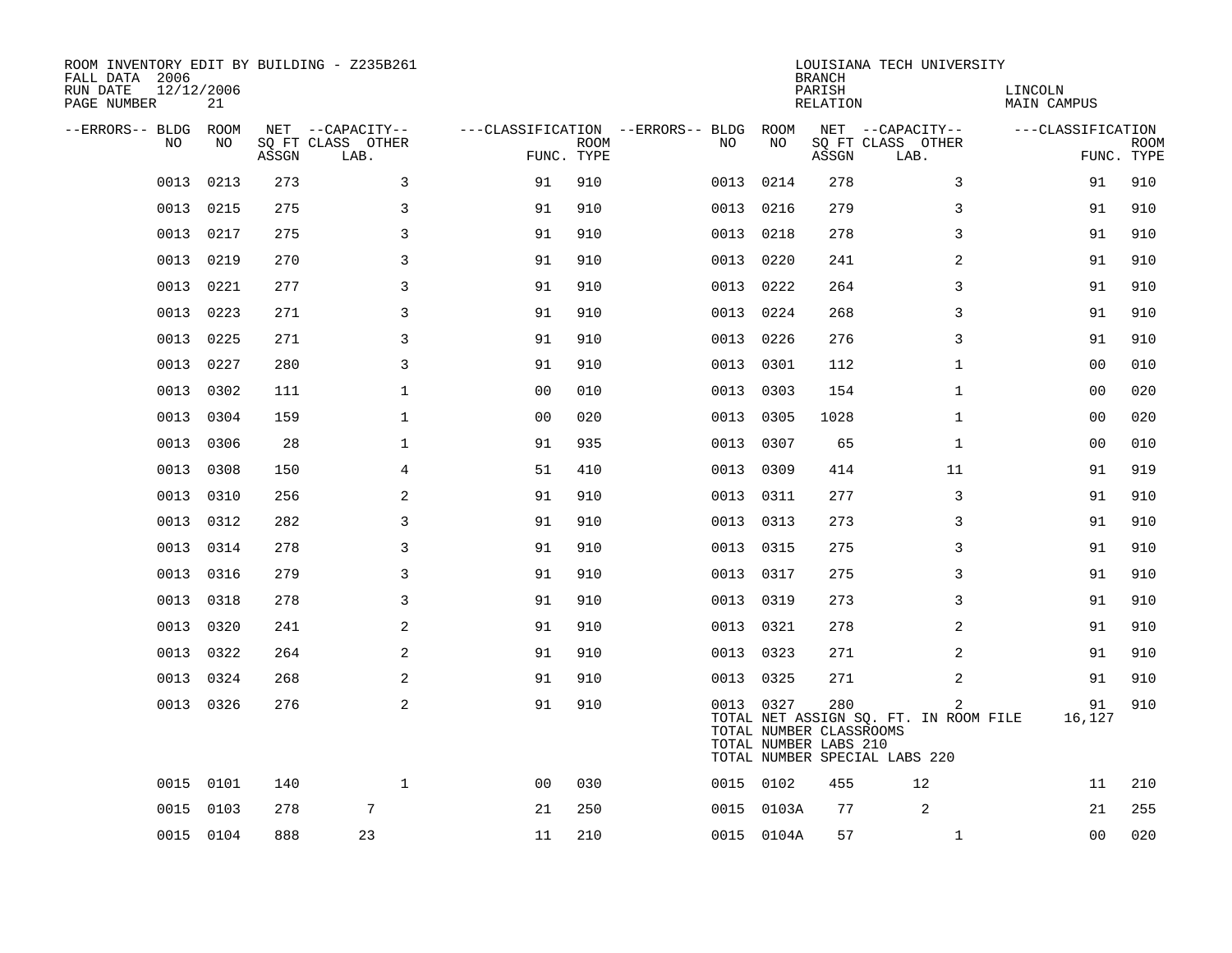| ROOM INVENTORY EDIT BY BUILDING - Z235B261<br>FALL DATA 2006<br>RUN DATE<br>PAGE NUMBER | 12/12/2006<br>22 |       |                                               |              |                                                      |             |           |            | <b>BRANCH</b><br>PARISH<br><b>RELATION</b> | LOUISIANA TECH UNIVERSITY                     |              | LINCOLN<br><b>MAIN CAMPUS</b> |                           |
|-----------------------------------------------------------------------------------------|------------------|-------|-----------------------------------------------|--------------|------------------------------------------------------|-------------|-----------|------------|--------------------------------------------|-----------------------------------------------|--------------|-------------------------------|---------------------------|
| --ERRORS-- BLDG ROOM<br>NO                                                              | NO               | ASSGN | NET --CAPACITY--<br>SQ FT CLASS OTHER<br>LAB. |              | ---CLASSIFICATION --ERRORS-- BLDG ROOM<br>FUNC. TYPE | <b>ROOM</b> | NO        | NO         | ASSGN                                      | NET --CAPACITY--<br>SQ FT CLASS OTHER<br>LAB. |              | ---CLASSIFICATION             | <b>ROOM</b><br>FUNC. TYPE |
| 0015                                                                                    | 0105             | 76    | 2                                             |              | 21                                                   | 255         | 0015      | 0106       | 895                                        | 24                                            |              | 21                            | 250                       |
| 0015                                                                                    | 0107             | 139   | 4                                             |              | 21                                                   | 250         | 0015      | 0108       | 528                                        | 14                                            |              | 21                            | 250                       |
| 0015                                                                                    | 0108A            | 237   | 6                                             |              | 21                                                   | 255         |           | 0015 0108B | 32                                         | 1                                             |              | 21                            | 255                       |
| 0015                                                                                    | 0109             | 664   | 17                                            |              | 11                                                   | 210         |           | 0015 0109A | 227                                        | 6                                             |              | 11                            | 215                       |
| 0015                                                                                    | 0109B            | 180   | 5                                             |              | 11                                                   | 215         | 0015      | 0110       | 321                                        |                                               | $\mathbf{1}$ | 00                            | 030                       |
| 0015                                                                                    | 0111             | 343   | 9                                             |              | 11                                                   | 210         | 0015 0112 |            | 235                                        |                                               | $\mathbf{1}$ | 0 <sub>0</sub>                | 030                       |
| 0015                                                                                    | 0113             | 69    |                                               | $\mathbf 1$  | 45                                                   | 725         | 0015 0114 |            | 199                                        | 5                                             |              | 11                            | 210                       |
| 0015                                                                                    | 0115             | 1039  | 27                                            |              | 21                                                   | 250         |           | 0015 0115A | 91                                         | 2                                             |              | 21                            | 255                       |
| 0015                                                                                    | 0115B            | 66    | 2                                             |              | 21                                                   | 255         | 0015      | 0116       | 2011                                       | 53                                            |              | 11                            | 210                       |
| 0015                                                                                    | 0116A            | 275   |                                               | $\mathbf{1}$ | 46                                                   | 310         |           | 0015 0116B | 164                                        | 4                                             |              | 11                            | 215                       |
| 0015                                                                                    | 0116C            | 796   | 21                                            |              | 11                                                   | 210         | 0015      | 0116D      | 125                                        | 3                                             |              | 11                            | 215                       |
| 0015                                                                                    | 0116K            | 328   | 9                                             |              | 11                                                   | 215         | 0015      | 0117       | 1206                                       | 32                                            |              | 11                            | 210                       |
| 0015                                                                                    | 0117A            | 153   | 4                                             |              | 11                                                   | 215         | 0015      | 0117E      | 281                                        |                                               | $\mathbf{1}$ | 46                            | 310                       |
| 0015                                                                                    | 0118             | 3120  | 82                                            |              | 21                                                   | 250         | 0015      | 0118A      | 820                                        | 22                                            |              | 11                            | 210                       |
| 0015                                                                                    | 0118B            | 104   | 3                                             |              | 11                                                   | 220         | 0015      | 0118C      | 364                                        | 10                                            |              | 11                            | 215                       |
| 0015                                                                                    | 0118D            | 82    | 2                                             |              | 21                                                   | 255         |           | 0015 0118E | 397                                        | 10                                            |              | 21                            | 250                       |
| 0015                                                                                    | 0119             | 181   |                                               | 12           | 0 <sub>0</sub>                                       | 010         | 0015      | 0120       | 314                                        |                                               | $\mathbf{1}$ | 46                            | 650                       |
| 0015                                                                                    | 0121             | 198   |                                               | $\mathbf{1}$ | 0 <sub>0</sub>                                       | 030         | 0015 0122 |            | 513                                        | 14                                            |              | 21                            | 250                       |
| 0015                                                                                    | 0123             | 50    |                                               | $\mathbf 1$  | 0 <sub>0</sub>                                       | 030         | 0015      | 0124       | 27                                         |                                               | $\mathbf{1}$ | 00                            | 010                       |
| 0015                                                                                    | 0125             | 182   |                                               | $\mathbf{1}$ | 46                                                   | 310         | 0015 0126 |            | 630                                        | 17                                            |              | 21                            | 250                       |
| 0015                                                                                    | 0127             | 4054  | 107                                           |              | 11                                                   | 210         | 0015      | 0127A      | 196                                        | 5                                             |              | 11                            | 215                       |
| 0015                                                                                    | 0127B            | 318   |                                               | $\mathbf{1}$ | 45                                                   | 720         | 0015      | 0127C      | 198                                        |                                               | $\mathbf{1}$ | 46                            | 310                       |
| 0015                                                                                    | 0127D            | 1117  |                                               | $\mathbf{1}$ | 45                                                   | 720         |           | 0015 0127G | 129                                        | 3                                             |              | 11                            | 215                       |
| 0015                                                                                    | 0128             | 987   | 26                                            |              | 21                                                   | 250         | 0015      | 0129       | 934                                        | 25                                            |              | 11                            | 210                       |
|                                                                                         | 0015 0129A       | 65    | 2                                             |              | 11                                                   | 215         | 0015 0130 |            | 1249                                       | 33                                            |              | 21                            | 250                       |
|                                                                                         | 0015 0130A       | 95    | 3                                             |              | 21                                                   | 255         |           | 0015 0130B | 300                                        |                                               | $\mathbf{1}$ | 46                            | 310                       |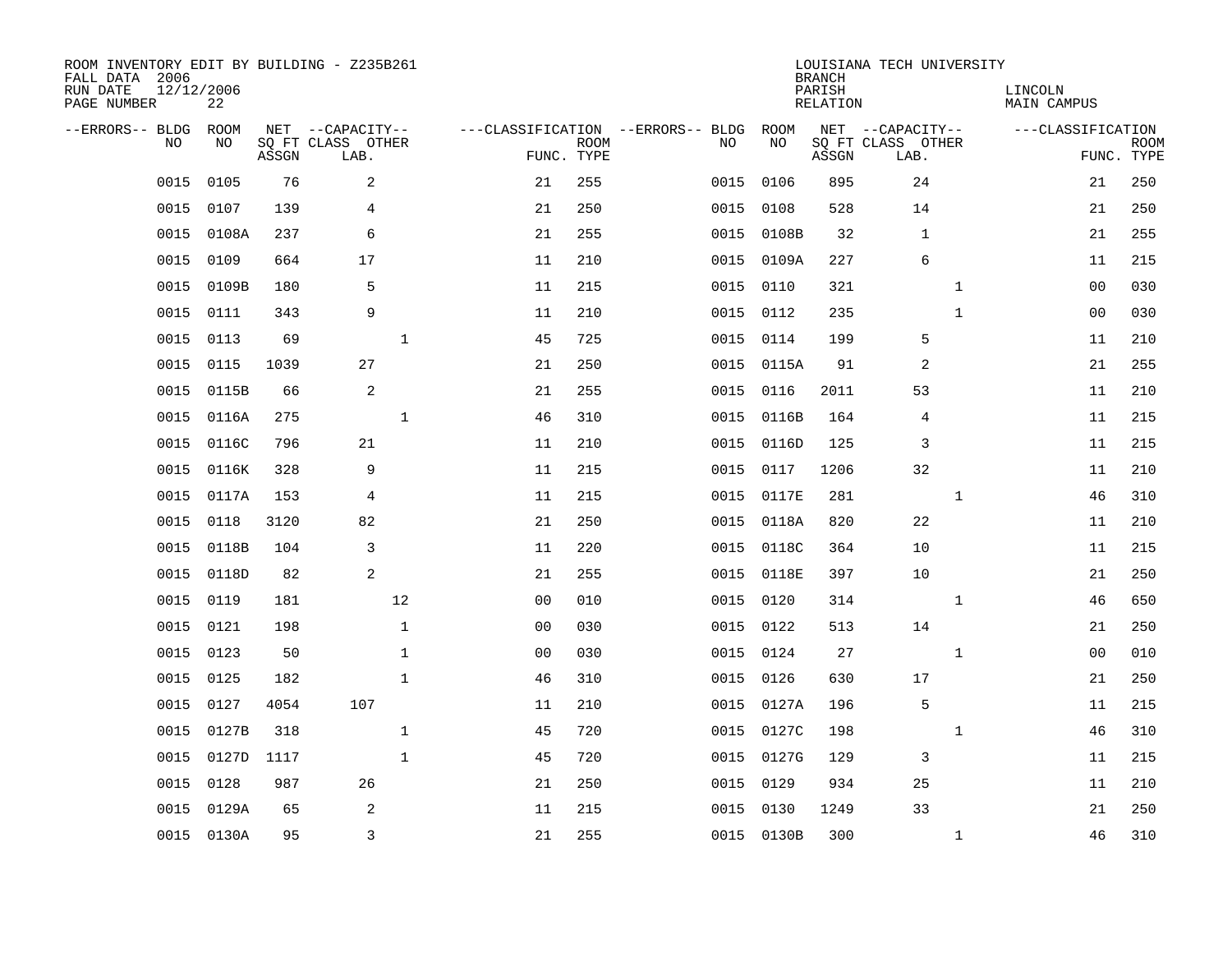| ROOM INVENTORY EDIT BY BUILDING - Z235B261<br>FALL DATA 2006<br>RUN DATE<br>PAGE NUMBER | 12/12/2006<br>23 |       |                                               |                |             |                                         |            | <b>BRANCH</b><br>PARISH<br><b>RELATION</b> | LOUISIANA TECH UNIVERSITY                     | LINCOLN<br><b>MAIN CAMPUS</b> |                           |
|-----------------------------------------------------------------------------------------|------------------|-------|-----------------------------------------------|----------------|-------------|-----------------------------------------|------------|--------------------------------------------|-----------------------------------------------|-------------------------------|---------------------------|
| --ERRORS-- BLDG<br>NO                                                                   | ROOM<br>NO       | ASSGN | NET --CAPACITY--<br>SQ FT CLASS OTHER<br>LAB. | FUNC. TYPE     | <b>ROOM</b> | ---CLASSIFICATION --ERRORS-- BLDG<br>NO | ROOM<br>NO | ASSGN                                      | NET --CAPACITY--<br>SQ FT CLASS OTHER<br>LAB. | ---CLASSIFICATION             | <b>ROOM</b><br>FUNC. TYPE |
| 0015                                                                                    | 0130C            | 368   | $\mathbf{1}$                                  | 46             | 310         | 0015                                    | 0131       | 580                                        | $\mathbf{1}$                                  | 45                            | 740                       |
| 0015                                                                                    | 0132             | 66    | $\mathbf 1$                                   | 45             | 745         | 0015                                    | 0133       | 64                                         | $\mathbf{1}$                                  | 45                            | 745                       |
| 0015                                                                                    | 0134             | 64    | $\mathbf 1$                                   | 45             | 745         | 0015                                    | 0135       | 710                                        | $\mathbf{1}$                                  | 0 <sub>0</sub>                | 030                       |
| 0015                                                                                    | 0180             | 77    | $\mathbf{1}$                                  | 0 <sub>0</sub> | 020         | 0015                                    | 0201       | 716                                        | $\mathbf{1}$                                  | 46                            | 310                       |
| 0015                                                                                    | 0201A            | 255   | $\mathbf{1}$                                  | 46             | 310         | 0015                                    | 0201C      | 173                                        | $\mathbf{1}$                                  | 46                            | 310                       |
| 0015                                                                                    | 0202             | 224   | $\mathbf 1$                                   | 46             | 310         |                                         | 0015 0202A | 28                                         | $\mathbf{1}$                                  | 46                            | 315                       |
| 0015                                                                                    | 0203             | 110   | $\mathbf{1}$                                  | 0 <sub>0</sub> | 030         | 0015                                    | 0204       | 110                                        | $\mathbf{1}$                                  | 46                            | 310                       |
| 0015                                                                                    | 0204A            | 160   | $\mathbf 1$                                   | 46             | 310         | 0015                                    | 0205       | 146                                        | $\mathbf{1}$                                  | 46                            | 310                       |
| 0015                                                                                    | 0206             | 170   | $\mathbf{1}$                                  | 46             | 310         | 0015                                    | 0207       | 275                                        | $\mathbf{1}$                                  | 46                            | 310                       |
| 0015                                                                                    | 0208             | 122   | $\mathbf 1$                                   | 46             | 310         | 0015                                    | 0208A      | 194                                        | $\mathbf{1}$                                  | 46                            | 310                       |
| 0015                                                                                    | 0208B            | 46    | $\mathbf{1}$                                  | 46             | 315         | 0015                                    | 0209       | 205                                        | $\mathbf{1}$                                  | 46                            | 315                       |
| 0015                                                                                    | 0210             | 159   | $\mathbf 1$                                   | 46             | 310         | 0015                                    | 0211       | 176                                        | $\mathbf{1}$                                  | 46                            | 310                       |
| 0015                                                                                    | 0212             | 177   | $\mathbf{1}$                                  | 46             | 310         | 0015                                    | 0213       | 178                                        | $\mathbf{1}$                                  | 46                            | 310                       |
| 0015                                                                                    | 0214             | 81    | $\mathbf{1}$                                  | 46             | 315         | 0015                                    | 0215       | 192                                        | $\mathbf{1}$                                  | 46                            | 310                       |
| 0015                                                                                    | 0216             | 134   | 1                                             | 46             | 315         | 0015                                    | 0217       | 204                                        | $\mathbf{1}$                                  | 46                            | 310                       |
| 0015                                                                                    | 0217A            | 208   | $\mathbf 1$                                   | 46             | 310         | 0015                                    | 0218       | 124                                        | $\mathbf{1}$                                  | 46                            | 315                       |
| 0015                                                                                    | 0219             | 183   | $\mathbf 1$                                   | 0 <sub>0</sub> | 030         | 0015                                    | 0220       | 183                                        | $\mathbf{1}$                                  | 00                            | 030                       |
| 0015                                                                                    | 0221             | 183   | $\mathbf 1$                                   | 0 <sub>0</sub> | 030         | 0015                                    | 0222       | 221                                        | $\mathbf{1}$                                  | 46                            | 310                       |
| 0015                                                                                    | 0223             | 45    | $\mathbf 1$                                   | 46             | 315         |                                         | 0015 0223A | 34                                         | $\mathbf{1}$                                  | 00                            | 030                       |
| 0015                                                                                    | 0224             | 156   | $\mathbf 1$                                   | 46             | 315         |                                         | 0015 0224B | 266                                        | $\mathbf{1}$                                  | 46                            | 310                       |
| 0015                                                                                    | 0225             | 250   | $\mathbf{1}$                                  | 46             | 310         |                                         | 0015 0226  | 200                                        | $\mathbf{1}$                                  | 46                            | 310                       |
| 0015                                                                                    | 0227             | 123   | $\mathbf{1}$                                  | 46             | 650         | 0015                                    | 0228       | 202                                        | $\mathbf{1}$                                  | 46                            | 310                       |
| 0015                                                                                    | 0229             | 205   | $\mathbf{1}$                                  | 46             | 310         |                                         | 0015 0230  | 259                                        | $\mathbf{1}$                                  | 46                            | 310                       |
| 0015                                                                                    | 0231             | 189   | $\mathbf 1$                                   | 46             | 310         | 0015                                    | 0232       | 72                                         | $\mathbf{1}$                                  | 00                            | 030                       |
| 0015                                                                                    | 0233             | 188   | $\mathbf 1$                                   | 46             | 310         | 0015                                    | 0234       | 150                                        | $\mathbf{1}$                                  | 46                            | 310                       |
|                                                                                         | 0015 0234A       | 225   | $\mathbf 1$                                   | 46             | 310         |                                         | 0015 0234B | 54                                         | $\mathbf{1}$                                  | 46                            | 315                       |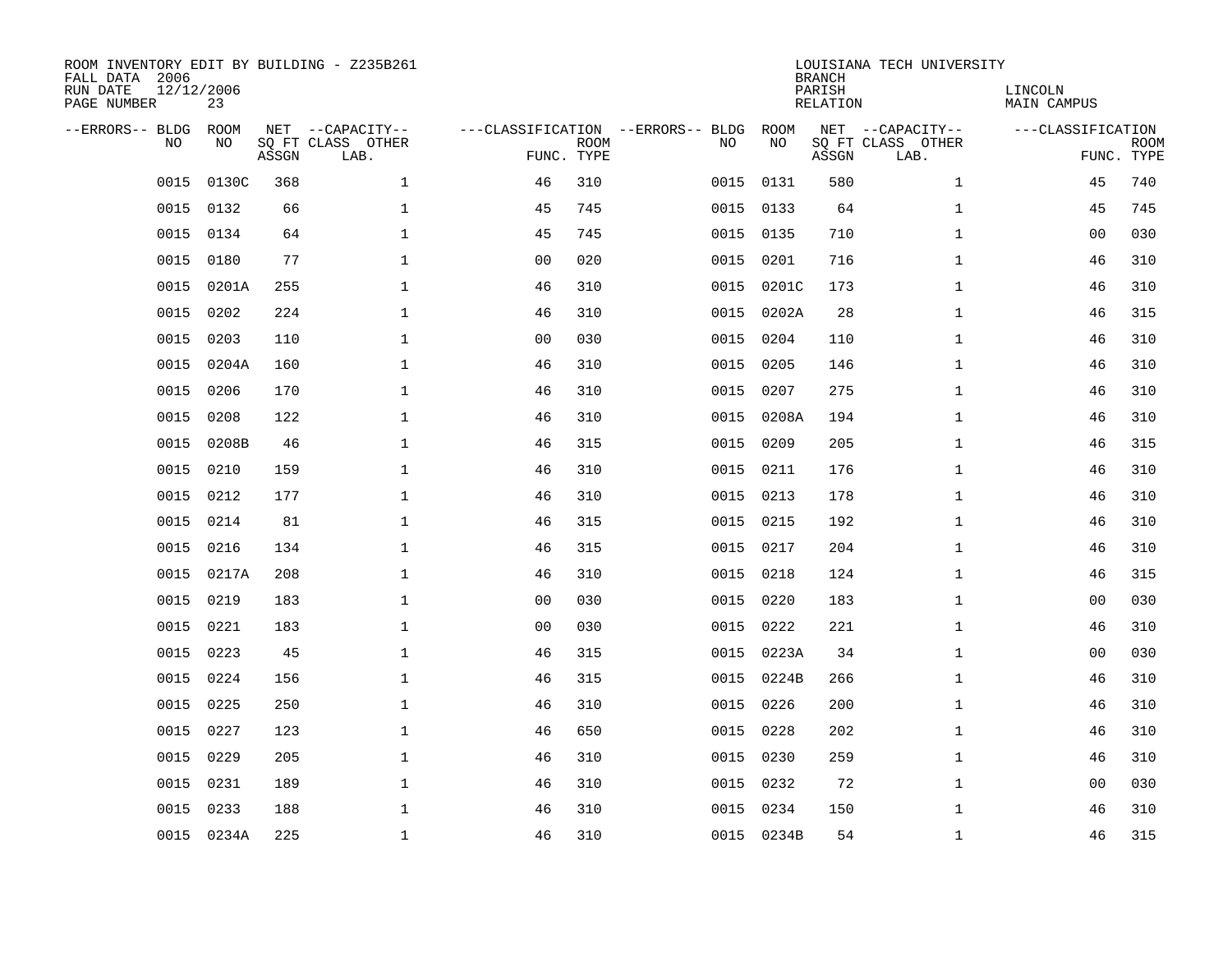| ROOM INVENTORY EDIT BY BUILDING - Z235B261<br>FALL DATA 2006<br>RUN DATE<br>PAGE NUMBER | 12/12/2006<br>24  |       |                                               |                    |                           |                                         |            | <b>BRANCH</b><br>PARISH<br><b>RELATION</b> | LOUISIANA TECH UNIVERSITY                     | LINCOLN<br><b>MAIN CAMPUS</b> |                           |
|-----------------------------------------------------------------------------------------|-------------------|-------|-----------------------------------------------|--------------------|---------------------------|-----------------------------------------|------------|--------------------------------------------|-----------------------------------------------|-------------------------------|---------------------------|
| --ERRORS-- BLDG<br>NO                                                                   | <b>ROOM</b><br>NO | ASSGN | NET --CAPACITY--<br>SQ FT CLASS OTHER<br>LAB. |                    | <b>ROOM</b><br>FUNC. TYPE | ---CLASSIFICATION --ERRORS-- BLDG<br>NO | ROOM<br>NO | ASSGN                                      | NET --CAPACITY--<br>SQ FT CLASS OTHER<br>LAB. | ---CLASSIFICATION             | <b>ROOM</b><br>FUNC. TYPE |
| 0015                                                                                    | 0235              | 65    |                                               | $\mathbf{1}$<br>00 | 030                       | 0015                                    | 0236       | 195                                        | $\mathbf{1}$                                  | 46                            | 310                       |
| 0015                                                                                    | 0237              | 193   |                                               | 1<br>46            | 310                       | 0015                                    | 0238       | 201                                        | $\mathbf{1}$                                  | 46                            | 310                       |
| 0015                                                                                    | 0239              | 222   |                                               | $\mathbf 1$<br>46  | 310                       | 0015                                    | 0240       | 155                                        | $\mathbf{1}$                                  | 46                            | 315                       |
| 0015                                                                                    | 0241              | 155   |                                               | $\mathbf 1$<br>46  | 315                       | 0015                                    | 0242       | 185                                        | $\mathbf{1}$                                  | 46                            | 310                       |
| 0015                                                                                    | 0243              | 188   |                                               | $\mathbf{1}$<br>46 | 315                       | 0015                                    | 0244       | 43                                         | $\mathbf{1}$                                  | 46                            | 315                       |
| 0015                                                                                    | 0245              | 240   |                                               | $\mathbf 1$<br>46  | 310                       | 0015                                    | 0246       | 224                                        | $\mathbf{1}$                                  | 46                            | 310                       |
| 0015                                                                                    | 0247              | 198   |                                               | $\mathbf{1}$<br>46 | 310                       | 0015                                    | 0247A      | 231                                        | $\mathbf{1}$                                  | 46                            | 310                       |
| 0015                                                                                    | 0248              | 205   |                                               | $\mathbf{1}$<br>46 | 310                       |                                         | 0015 0249  | 216                                        | $\mathbf{1}$                                  | 46                            | 310                       |
| 0015                                                                                    | 0250              | 246   |                                               | $\mathbf{1}$<br>46 | 310                       | 0015                                    | 0251       | 176                                        | $\mathbf{1}$                                  | 46                            | 315                       |
| 0015                                                                                    | 0252              | 134   |                                               | $\mathbf 1$<br>46  | 315                       | 0015                                    | 0253       | 418                                        | $\mathbf{1}$                                  | 46                            | 310                       |
| 0015                                                                                    | 0253A             | 194   |                                               | $\mathbf 1$<br>46  | 310                       | 0015                                    | 0255       | 220                                        | $\mathbf{1}$                                  | 46                            | 310                       |
| 0015                                                                                    | 0256              | 232   |                                               | $\mathbf 1$<br>46  | 310                       | 0015                                    | 0257       | 216                                        | $\mathbf{1}$                                  | 46                            | 310                       |
| 0015                                                                                    | 0258              | 249   |                                               | $\mathbf{1}$<br>46 | 315                       | 0015                                    | 0259       | 385                                        | $\mathbf{1}$                                  | 45                            | 350                       |
| 0015                                                                                    | 0301              | 836   | 22                                            | 11                 | 210                       | 0015                                    | 0302       | 420                                        | 28                                            | 11                            | 110                       |
| 0015                                                                                    | 0303              | 446   | 30                                            | 11                 | 110                       | 0015                                    | 0304       | 1831                                       | 48                                            | 11                            | 210                       |
| 0015                                                                                    | 0305              | 1902  | 50                                            | 11                 | 210                       | 0015                                    | 0309       | 218                                        | 6                                             | 21                            | 310                       |
| 0015                                                                                    | 0312              | 67    | 2                                             | 11                 | 215                       | 0015                                    | 0313       | 176                                        | $\mathbf{1}$                                  | 0 <sub>0</sub>                | 030                       |
| 0015                                                                                    | 0314              | 358   | 24                                            | 11                 | 110                       | 0015                                    | 0315       | 107                                        | $\mathbf{1}$                                  | 0 <sub>0</sub>                | 030                       |
| 0015                                                                                    | 0316              | 456   | 12                                            | 11                 | 210                       |                                         | 0015 0316A | 265                                        | 7                                             | 11                            | 215                       |
| 0015                                                                                    | 0317              | 641   | 17                                            | 11                 | 210                       | 0015                                    | 0318       | 722                                        | 48                                            | 11                            | 110                       |
| 0015                                                                                    | 0319              | 600   | 16                                            | 21                 | 250                       |                                         | 0015 0319A | 172                                        | 5                                             | 21                            | 255                       |
| 0015                                                                                    | 0320              | 197   | 5                                             | 21                 | 260                       | 0015                                    | 0321       | 85                                         | 2                                             | 21                            | 255                       |
| 0015                                                                                    | 0322              | 416   | 11                                            | 11                 | 240                       |                                         | 0015 0323  | 404                                        | 11                                            | 11                            | 240                       |
| 0015                                                                                    | 0323A             | 41    | $\mathbf{1}$                                  | 11                 | 215                       | 0015                                    | 0324       | 48                                         | $\mathbf 1$                                   | 11                            | 115                       |
| 0015                                                                                    | 0325              | 829   | 55                                            | 11                 | 110                       | 0015                                    | 0326       | 811                                        | 54                                            | 11                            | 110                       |
|                                                                                         | 0015 0326A        | 90    | 1                                             | 11                 | 115                       |                                         | 0015 0326B | 42                                         | $\mathbf 1$                                   | 11                            | 115                       |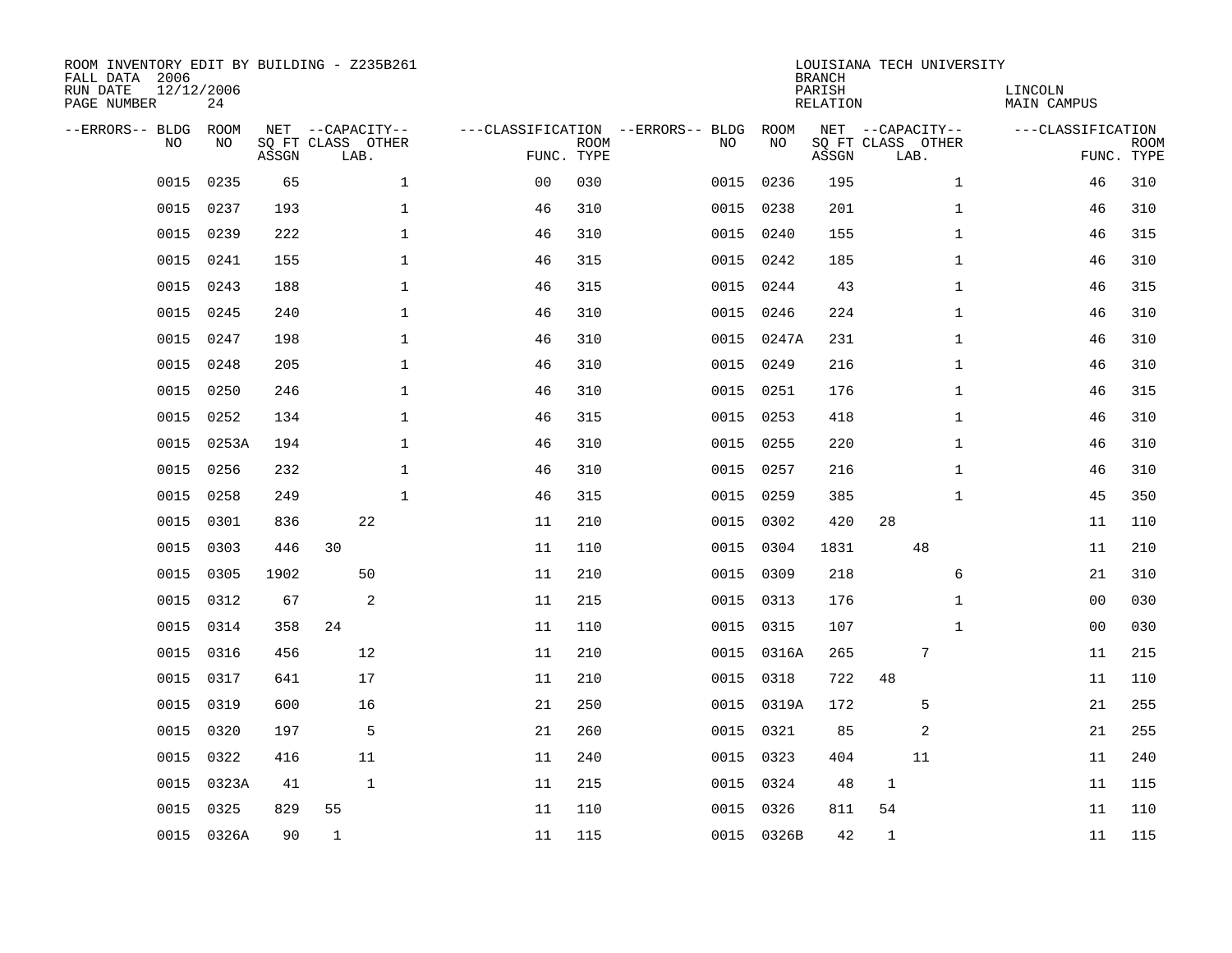| ROOM INVENTORY EDIT BY BUILDING - Z235B261<br>FALL DATA 2006<br>RUN DATE<br>PAGE NUMBER | 12/12/2006<br>25 |       |                           |                |                           |                                   |             | <b>BRANCH</b><br>PARISH<br>RELATION | LOUISIANA TECH UNIVERSITY |              | LINCOLN<br>MAIN CAMPUS |                           |
|-----------------------------------------------------------------------------------------|------------------|-------|---------------------------|----------------|---------------------------|-----------------------------------|-------------|-------------------------------------|---------------------------|--------------|------------------------|---------------------------|
| --ERRORS-- BLDG                                                                         | ROOM             |       | NET --CAPACITY--          |                |                           | ---CLASSIFICATION --ERRORS-- BLDG | ROOM        |                                     | NET --CAPACITY--          |              | ---CLASSIFICATION      |                           |
| N <sub>O</sub>                                                                          | NO.              | ASSGN | SO FT CLASS OTHER<br>LAB. |                | <b>ROOM</b><br>FUNC. TYPE | NO.                               | NO.         | ASSGN                               | SQ FT CLASS OTHER<br>LAB. |              |                        | <b>ROOM</b><br>FUNC. TYPE |
| 0015                                                                                    | 0327             | 777   | 52                        | 11             | 110                       | 0015                              | 0327A       | 44                                  | $\mathbf 1$               |              | 11                     | 115                       |
| 0015                                                                                    | 0327B            | 88    | $\mathbf 1$               | 11             | 115                       | 0015                              | 0328        | 772                                 | 51                        |              | 11                     | 110                       |
| 0015                                                                                    | 0328A            | 73    | $\overline{2}$            | 11             | 115                       | 0015                              | 0330A       | 218                                 |                           | 6            | 21                     | 310                       |
| 0015                                                                                    | 0330B            | 409   | $\mathbf{1}$              | 46             | 310                       | 0015                              | 0331        | 396                                 | 10                        |              | 21                     | 250                       |
| 0015                                                                                    | 0400A            | 340   | $\mathbf 1$               | 46             | 315                       | 0015                              | 0400B       | 1066                                |                           | $\mathbf{1}$ | 46                     | 315                       |
| 0015                                                                                    | 0401             | 941   | 1                         | 46             | 315                       |                                   | 0015 0402   | 450                                 |                           | $\mathbf{1}$ | 00                     | 030                       |
| 0015                                                                                    | 0403             | 138   | $\mathbf 1$               | 46             | 320                       | 0015                              | 0404        | 138                                 |                           | $\mathbf{1}$ | 46                     | 320                       |
| 0015                                                                                    | 0405             | 157   | $\mathbf 1$               | 46             | 320                       | 0015                              | 0406        | 432                                 |                           | $\mathbf{1}$ | 0 <sub>0</sub>         | 030                       |
| 0015                                                                                    | 0407             | 14    | $\mathbf 1$               | 0 <sub>0</sub> | 010                       | 0015                              | 0408        | 104                                 |                           | $\mathbf{1}$ | 0 <sub>0</sub>         | 030                       |
| 0015                                                                                    | 0409             | 85    | $\mathbf 1$               | 0 <sub>0</sub> | 030                       |                                   | 0015 0410   | 89                                  |                           | $\mathbf{1}$ | 46                     | 315                       |
| 0015                                                                                    | 0411             | 154   | $\mathbf 1$               | 46             | 320                       | 0015                              | 0412        | 133                                 |                           | $\mathbf{1}$ | 46                     | 320                       |
| 0015                                                                                    | 0413             | 126   | $\mathbf 1$               | 46             | 320                       |                                   | 0015 0414   | 136                                 |                           | $\mathbf{1}$ | 46                     | 320                       |
| 0015                                                                                    | 0415             | 496   | $\mathbf{1}$              | 00             | 030                       | 0015                              | 0416        | 72                                  |                           | $\mathbf{1}$ | 0 <sub>0</sub>         | 030                       |
| 0015                                                                                    | 0416A            | 286   | $\mathbf{1}$              | 0 <sub>0</sub> | 030                       |                                   | 0015 0417   | 250                                 |                           | 17           | 21                     | 310                       |
| 0015                                                                                    | 0418             | 105   | 1                         | 46             | 320                       |                                   | 0015 0419   | 14                                  |                           | 1            | 46                     | 315                       |
|                                                                                         | 0015 0420        | 372   | 25                        | 21             | 315                       |                                   | 0015 M0116E | 376                                 | 10                        |              | 21                     | 250                       |
|                                                                                         | 0015 M0116F      | 229   | 6                         | 21             | 250                       |                                   | 0015 M0116G | 376                                 | 10                        |              | 21                     | 250                       |
|                                                                                         | 0015 M0116H      | 304   | 8                         | 21             | 250                       |                                   | 0015 M0116J | 281                                 | $7\phantom{.0}$           |              | 21                     | 250                       |
|                                                                                         | 0015 M0116L      | 1294  | 34                        | 11             | 210                       |                                   | 0015 M0117B | 786                                 | 21                        |              | 11                     | 210                       |
|                                                                                         | 0015 M0117C      | 430   | 11                        | 11             | 210                       |                                   | 0015 M0118  | 1955                                | 51                        |              | 21                     | 250                       |
|                                                                                         | 0015 M0118A      | 870   | 23                        | 21             | 250                       |                                   | 0015 M0118B | 324                                 | 9                         |              | 21                     | 255                       |
|                                                                                         | 0015 M0118C      | 187   | 5                         | 21             | 310                       |                                   | 0015 M0118D | 333                                 | 9                         |              | 21                     | 250                       |
|                                                                                         | 0015 M0118F      | 171   | $\mathbf 1$               | 46             | 310                       |                                   | 0015 M0118G | 253                                 |                           | $\mathbf{1}$ | 46                     | 310                       |
|                                                                                         | 0015 M0118H      | 247   | 7                         | 21             | 310                       |                                   | 0015 M0127F | 577                                 | 15                        |              | 21                     | 250                       |
|                                                                                         | 0015 M0127G      | 413   | 11                        | 21             | 250                       |                                   | 0015 S0185A | 30                                  |                           | $\mathbf{1}$ | 00                     | 020                       |
|                                                                                         | 0015 S0281       | 180   | $\mathbf{1}$              | 0 <sub>0</sub> | 020                       |                                   | 0015 S0282  | 180                                 |                           | $\mathbf{1}$ | 0 <sub>0</sub>         | 020                       |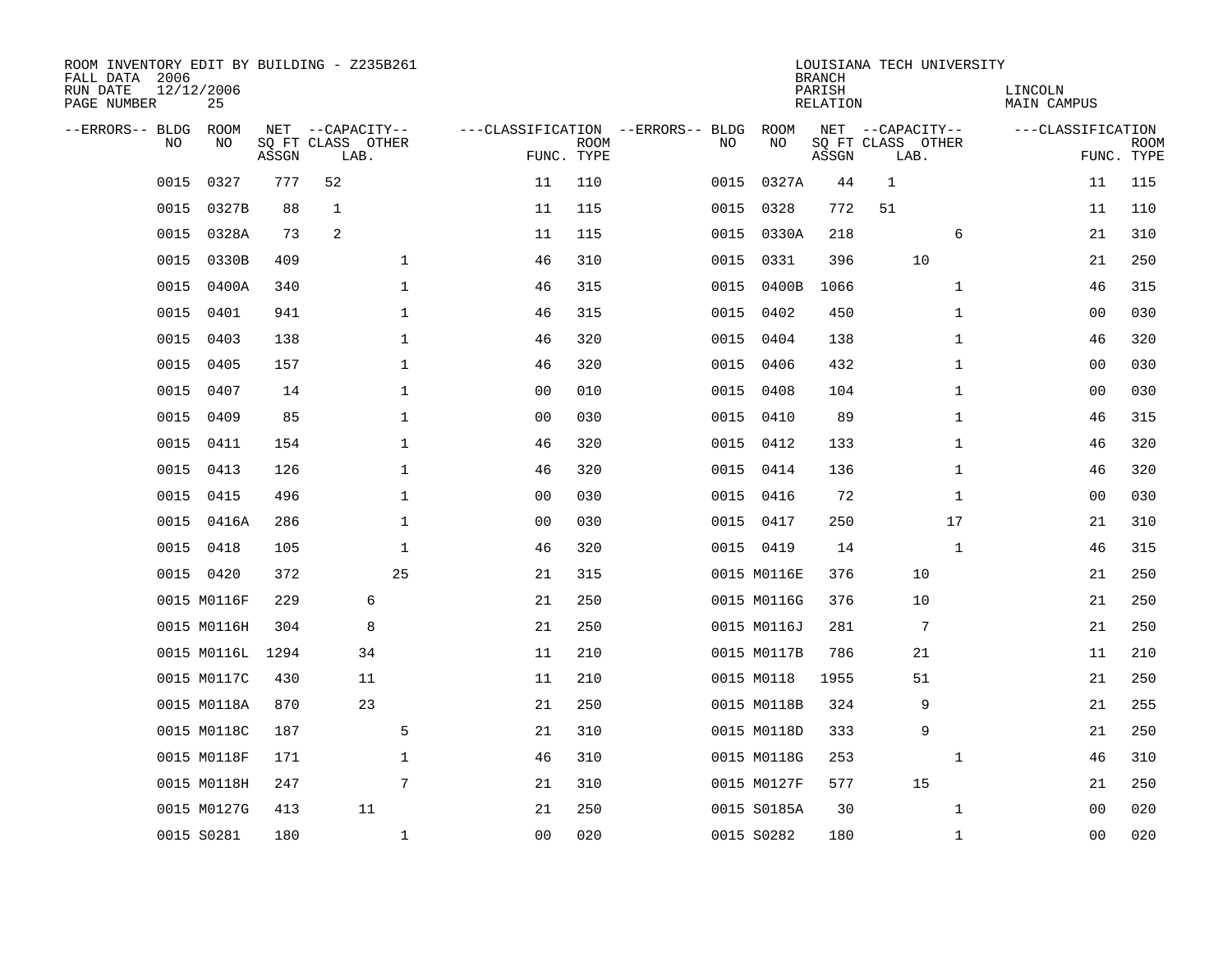| ROOM INVENTORY EDIT BY BUILDING - Z235B261<br>FALL DATA 2006 |                  |       |                           |                                        |             |      |                                                                                                  | <b>BRANCH</b>      |                           | LOUISIANA TECH UNIVERSITY                             |                        |                                      |  |
|--------------------------------------------------------------|------------------|-------|---------------------------|----------------------------------------|-------------|------|--------------------------------------------------------------------------------------------------|--------------------|---------------------------|-------------------------------------------------------|------------------------|--------------------------------------|--|
| RUN DATE<br>PAGE NUMBER                                      | 12/12/2006<br>26 |       |                           |                                        |             |      |                                                                                                  | PARISH<br>RELATION |                           |                                                       | LINCOLN<br>MAIN CAMPUS |                                      |  |
| --ERRORS-- BLDG ROOM<br>NO.                                  | NO.              |       | NET --CAPACITY--          | ---CLASSIFICATION --ERRORS-- BLDG ROOM |             | NO.  | NO                                                                                               |                    | NET --CAPACITY--          |                                                       | ---CLASSIFICATION      |                                      |  |
|                                                              |                  | ASSGN | SQ FT CLASS OTHER<br>LAB. | FUNC. TYPE                             | <b>ROOM</b> |      |                                                                                                  | ASSGN              | SQ FT CLASS OTHER<br>LAB. |                                                       |                        | <b>ROOM</b><br>FUNC. TYPE            |  |
|                                                              | 0015 S0283       | 267   | $\mathbf{1}$              | 0 <sup>0</sup>                         | 020         |      | 0015 S0284                                                                                       | 223                |                           | $\mathbf{1}$                                          |                        | 020<br>0 <sub>0</sub>                |  |
|                                                              | 0015 S0285       | 74    | $\mathbf{1}$              | 0 <sub>0</sub>                         | 020         |      | 0015 Z0100                                                                                       | 3400               |                           | $\mathbf{1}$                                          |                        | 020<br>0 <sub>0</sub>                |  |
|                                                              | 0015 Z0200       | 4414  | $\mathbf{1}$              | 0 <sub>0</sub>                         | 020         |      | 0015 Z0228A                                                                                      | $\overline{4}$     |                           | $\mathbf{1}$                                          |                        | 0 <sub>0</sub><br>020                |  |
|                                                              | 0015 Z0300       | 2878  | $\mathbf 1$               | 0 <sub>0</sub>                         | 020         |      | 0015 Z0400                                                                                       | 1396               |                           | $\mathbf{1}$                                          |                        | 0 <sub>0</sub><br>020                |  |
|                                                              | 0015 Z0415A      | 506   | $\mathbf 1$               | 00                                     | 020         |      | 0015 Z0416C<br>TOTAL NUMBER CLASSROOMS<br>TOTAL NUMBER LABS 210<br>TOTAL NUMBER SPECIAL LABS 220 | 196                |                           | $\mathbf{1}$<br>TOTAL NET ASSIGN SO. FT. IN ROOM FILE | 69,882                 | 020<br>00<br>8<br>19<br>$\mathbf{1}$ |  |
|                                                              | 0016 0001        | 7689  | 1097                      | 52                                     | 610         |      | 0016 0100                                                                                        | 244                |                           | $\mathbf{1}$                                          |                        | 45<br>731                            |  |
| 0016                                                         | 0101             | 520   | 35                        | 11                                     | 110         |      | 0016 0102                                                                                        | 231                |                           | $\mathbf{1}$                                          |                        | 615<br>52                            |  |
|                                                              | 0016 0103        | 965   | $\mathbf{1}$              | 45                                     | 720         |      | 0016 0104                                                                                        | 341                |                           | $\mathbf{1}$                                          |                        | 310<br>46                            |  |
| 0016                                                         | 0105             | 1306  | 10                        | 45                                     | 720         |      | 0016 0107                                                                                        | 182                |                           | $\mathbf{1}$                                          |                        | 45<br>731                            |  |
|                                                              | 0016 0108        | 126   | $\mathbf{1}$              | 45                                     | 731         |      | 0016 0109                                                                                        | 85                 |                           | $\mathbf{1}$                                          |                        | 45<br>731                            |  |
| 0016                                                         | 0110             | 200   | $\mathbf{1}$              | 45                                     | 731         |      | 0016 0112                                                                                        | 2010               | 134                       |                                                       |                        | 11<br>110                            |  |
| 0016                                                         | 0113             | 176   | $\mathbf{1}$              | 45                                     | 731         |      | 0016 0114                                                                                        | 158                |                           | $\mathbf{1}$                                          |                        | 45<br>731                            |  |
| 0016                                                         | 0115             | 673   | $\mathbf 1$               | 45                                     | 731         | 0016 | 0116                                                                                             | 100                |                           | $\mathbf{1}$                                          |                        | 0 <sub>0</sub><br>030                |  |
| 0016                                                         | 0117             | 329   | $\mathbf 1$               | 45                                     | 731         |      | 0016 0200                                                                                        | 144                | 10                        |                                                       |                        | 11<br>110                            |  |
| 0016                                                         | 0201             | 502   | 2                         | 46                                     | 310         | 0016 | 0202                                                                                             | 239                |                           | $\mathbf{1}$                                          |                        | 310<br>46                            |  |
| 0016                                                         | 0204             | 284   | $\mathbf{1}$              | 46                                     | 310         | 0016 | 0205                                                                                             | 338                |                           | $\mathbf{1}$                                          |                        | 46<br>310                            |  |
| 0016                                                         | 0206             | 1132  | 75                        | 52                                     | 610         | 0016 | 0207                                                                                             | 68                 |                           | $\mathbf{1}$                                          |                        | 52<br>615                            |  |
| 0016                                                         | 0208             | 299   | $\mathbf{1}$              | 0 <sub>0</sub>                         | 020         |      | 0016 0210                                                                                        | 212                |                           | $\mathbf{1}$                                          |                        | 45<br>615                            |  |
| 0016                                                         | 0215             | 1126  | 60                        | 52                                     | 610         |      | 0016 0216                                                                                        | 72                 |                           | $\mathbf{1}$                                          |                        | 310<br>46                            |  |
| 0016                                                         | 0217             | 64    | 2                         | 21                                     | 260         |      | 0016 0218                                                                                        | 64                 |                           | 2                                                     |                        | 21<br>260                            |  |
|                                                              | 0016 0219        | 60    | 2                         | 11                                     | 210         |      | 0016 0220                                                                                        | 60                 |                           | $\mathbf{1}$                                          |                        | 45<br>315                            |  |
| 0016                                                         | 0221             | 315   | $\mathbf 1$               | 46                                     | 310         |      | 0016 0222                                                                                        | 457                | 30                        |                                                       |                        | 11<br>110                            |  |
| 0016                                                         | 0223             | 217   | $\mathbf{1}$              | 46                                     | 310         | 0016 | 0224                                                                                             | 220                |                           | $\mathbf{1}$                                          |                        | 310<br>46                            |  |
|                                                              | 0016 0225        | 84    | $\mathbf{1}$              | 45                                     | 731         |      | 0016 0226                                                                                        | 316                |                           | $\mathbf{1}$                                          |                        | 310<br>46                            |  |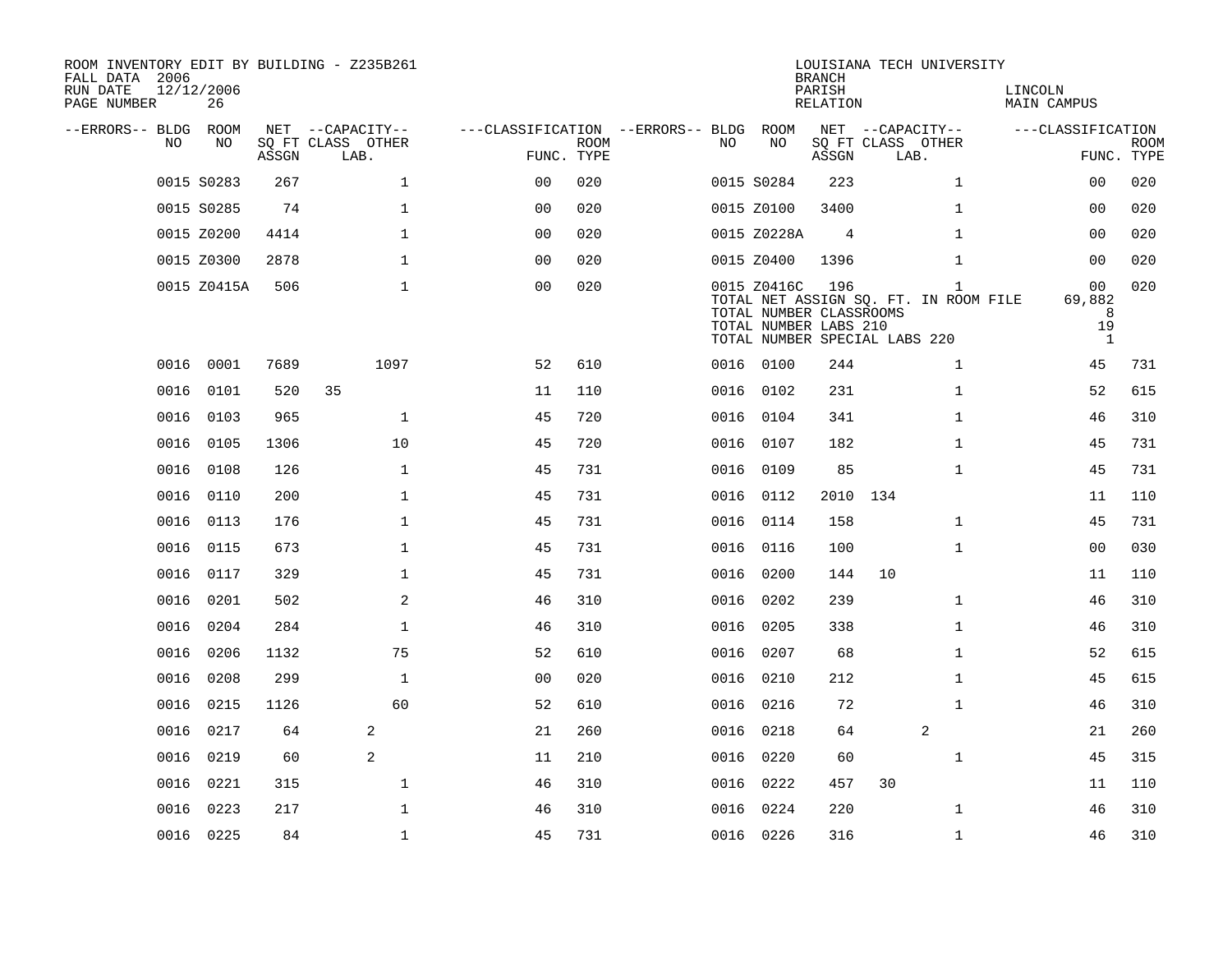| ROOM INVENTORY EDIT BY BUILDING - Z235B261<br>FALL DATA 2006<br>RUN DATE<br>PAGE NUMBER | 12/12/2006<br>27 |       |                           |                |                           |                                   |             | <b>BRANCH</b><br>PARISH<br>RELATION | LOUISIANA TECH UNIVERSITY |              | LINCOLN<br>MAIN CAMPUS |                           |
|-----------------------------------------------------------------------------------------|------------------|-------|---------------------------|----------------|---------------------------|-----------------------------------|-------------|-------------------------------------|---------------------------|--------------|------------------------|---------------------------|
| --ERRORS-- BLDG                                                                         | ROOM             |       | NET --CAPACITY--          |                |                           | ---CLASSIFICATION --ERRORS-- BLDG | <b>ROOM</b> |                                     | NET --CAPACITY--          |              | ---CLASSIFICATION      |                           |
| N <sub>O</sub>                                                                          | NO.              | ASSGN | SQ FT CLASS OTHER<br>LAB. |                | <b>ROOM</b><br>FUNC. TYPE | NO.                               | NO.         | ASSGN                               | SQ FT CLASS OTHER<br>LAB. |              |                        | <b>ROOM</b><br>FUNC. TYPE |
| 0016                                                                                    | 0227             | 327   | $\mathbf{1}$              | 46             | 310                       | 0016                              | 0300        | 533                                 | 36                        |              | 11                     | 110                       |
| 0016                                                                                    | 0301             | 392   | 10                        | 11             | 210                       | 0016                              | 0302        | 657                                 | 44                        |              | 11                     | 110                       |
| 0016                                                                                    | 0303             | 340   | $\mathbf{1}$              | 46             | 310                       | 0016                              | 0304        | 276                                 |                           | 3            | 46                     | 310                       |
| 0016                                                                                    | 0305             | 310   | 8                         | 11             | 260                       | 0016                              | 0306        | 165                                 | 4                         |              | 11                     | 210                       |
| 0016                                                                                    | 0307             | 114   | $\mathbf{1}$              | 45             | 615                       | 0016                              | 0308        | 188                                 |                           | $\mathbf{1}$ | 45                     | 615                       |
| 0016                                                                                    | 0309             | 4     | $\mathbf 1$               | 45             | 615                       | 0016                              | 0310        | 188                                 |                           | $\mathbf{1}$ | 45                     | 615                       |
| 0016                                                                                    | 0311             | 30    | $\mathbf{1}$              | 45             | 615                       | 0016                              | 0312        | 18                                  |                           | $\mathbf{1}$ | 45                     | 615                       |
| 0016                                                                                    | 0313             | 68    | 2                         | 11             | 260                       | 0016                              | 0315        | 68                                  | $\overline{c}$            |              | 11                     | 260                       |
| 0016                                                                                    | 0316             | 68    | 2                         | 11             | 260                       | 0016                              | 0317        | 68                                  | 2                         |              | 11                     | 260                       |
| 0016                                                                                    | 0318             | 68    | 2                         | 11             | 260                       | 0016                              | 0319        | 68                                  | 2                         |              | 11                     | 260                       |
| 0016                                                                                    | 0320             | 132   | 3                         | 11             | 260                       | 0016                              | 0321        | 68                                  | 2                         |              | 11                     | 260                       |
| 0016                                                                                    | 0322             | 45    | $\mathbf{1}$              | 11             | 215                       | 0016                              | 0323        | 68                                  | 2                         |              | 11                     | 260                       |
| 0016                                                                                    | 0324             | 323   | $\mathbf 1$               | 46             | 310                       | 0016                              | 0325        | 374                                 |                           | $\mathbf{1}$ | 46                     | 310                       |
| 0016                                                                                    | 0326             | 109   | 3                         | 11             | 260                       | 0016                              | 0327        | 247                                 |                           | $\mathbf{1}$ | 46                     | 310                       |
| 0016                                                                                    | 0328             | 89    | 2                         | 11             | 260                       | 0016                              | 0329        | 247                                 |                           | $\mathbf{1}$ | 46                     | 310                       |
|                                                                                         | 0016 0331        | 373   | $\mathbf{1}$              | 46             | 310                       |                                   | 0016 0332   | 233                                 | 6                         |              | 11                     | 260                       |
|                                                                                         | 0016 C0214       | 1355  | $\mathbf{1}$              | 0 <sub>0</sub> | 020                       |                                   | 0016 C0214A | 70                                  |                           | $\mathbf{1}$ | 0 <sub>0</sub>         | 020                       |
|                                                                                         | 0016 C0214B      | 19    | $\mathbf 1$               | 0 <sub>0</sub> | 010                       |                                   | 0016 C0214C | 15                                  |                           | $\mathbf{1}$ | 00                     | 030                       |
|                                                                                         | 0016 C0231       | 1933  | $\mathbf 1$               | 0 <sub>0</sub> | 020                       |                                   | 0016 C0231A | 57                                  |                           | $\mathbf{1}$ | 45                     | 731                       |
|                                                                                         | 0016 C0231B      | 57    | $\mathbf 1$               | 00             | 010                       |                                   | 0016 C0231C | 93                                  |                           | $\mathbf{1}$ | 00                     | 030                       |
|                                                                                         | 0016 C0231D      | 93    | $\mathbf 1$               | 0 <sub>0</sub> | 030                       |                                   | 0016 C0232  | 1027                                |                           | $\mathbf{1}$ | 00                     | 020                       |
|                                                                                         | 0016 C0233       | 1851  | $\mathbf 1$               | 00             | 020                       |                                   | 0016 C0342  | 1804                                |                           | $\mathbf{1}$ | 00                     | 020                       |
|                                                                                         | 0016 C0342A      | 14    | $\mathbf 1$               | 11             | 115                       |                                   | 0016 C0344  | 596                                 |                           | $\mathbf{1}$ | 0 <sub>0</sub>         | 020                       |
|                                                                                         | 0016 C0344A      | 15    |                           | 45             | 731                       |                                   | 0016 C0345  | 86                                  |                           | $\mathbf{1}$ | 00                     | 020                       |
|                                                                                         | 0016 Z0107A      | 16    | $\mathbf 1$               | 0 <sub>0</sub> | 030                       |                                   | 0016 Z0108A | 16                                  |                           | $\mathbf{1}$ | 0 <sub>0</sub>         | 030                       |
|                                                                                         | 0016 Z0117A      | 20    | $\mathbf{1}$              | 52             | 731                       |                                   | 0016 Z0120M | 152                                 |                           | $\mathbf{1}$ | 0 <sub>0</sub>         | 030                       |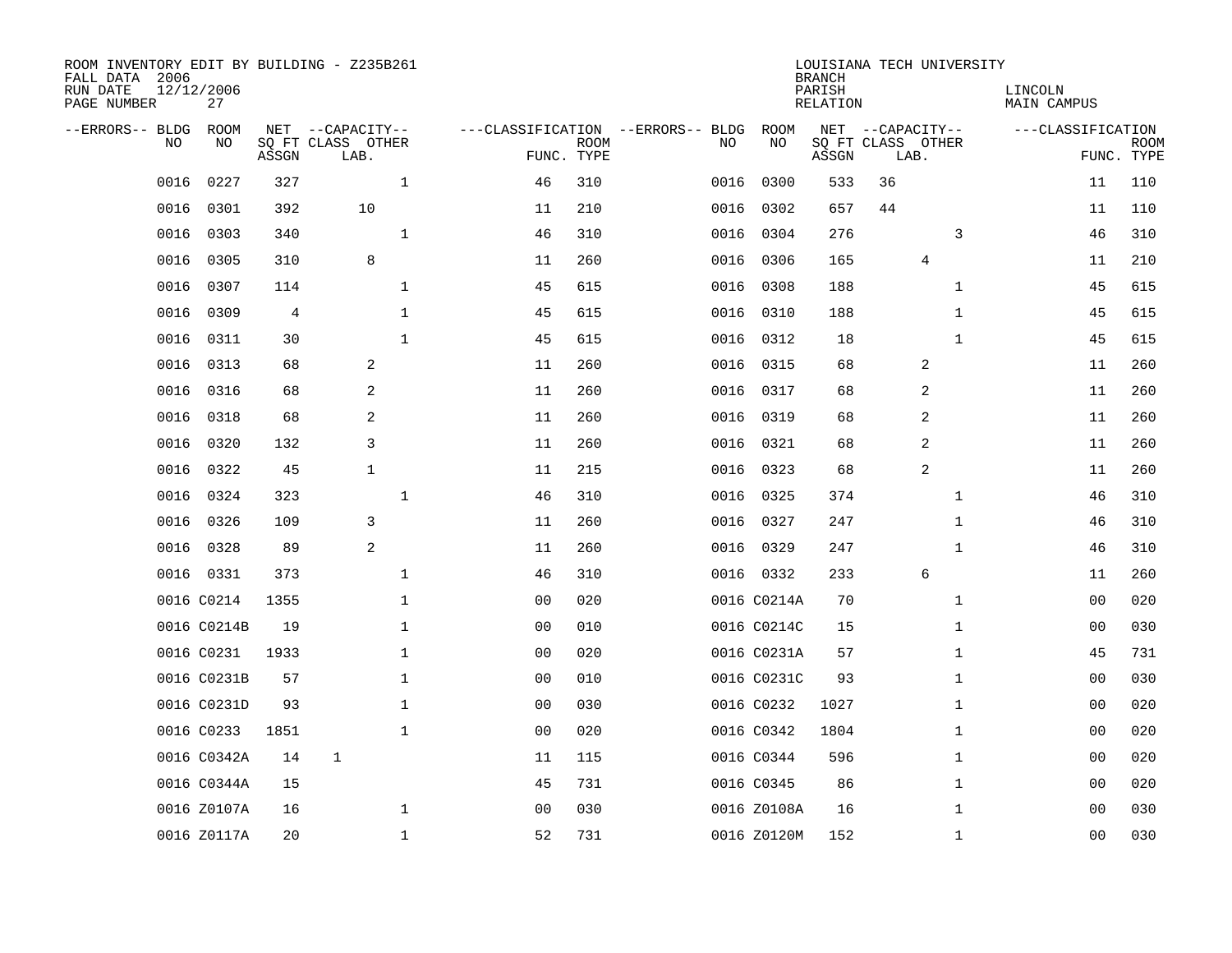| FALL DATA 2006<br>RUN DATE<br>PAGE NUMBER |    | 12/12/2006<br>28 |       | ROOM INVENTORY EDIT BY BUILDING - Z235B261    |                                                 |             |    |             | <b>BRANCH</b><br>PARISH<br>RELATION | LOUISIANA TECH UNIVERSITY                     | LINCOLN<br>MAIN CAMPUS |                           |
|-------------------------------------------|----|------------------|-------|-----------------------------------------------|-------------------------------------------------|-------------|----|-------------|-------------------------------------|-----------------------------------------------|------------------------|---------------------------|
| --ERRORS-- BLDG                           | NO | ROOM<br>NO       | ASSGN | NET --CAPACITY--<br>SQ FT CLASS OTHER<br>LAB. | ---CLASSIFICATION --ERRORS-- BLDG<br>FUNC. TYPE | <b>ROOM</b> | NO | ROOM<br>NO  | ASSGN                               | NET --CAPACITY--<br>SQ FT CLASS OTHER<br>LAB. | ---CLASSIFICATION      | <b>ROOM</b><br>FUNC. TYPE |
|                                           |    | 0016 Z0121A      | 30    | $\mathbf 1$                                   | 0 <sub>0</sub>                                  | 020         |    | 0016 Z0121B | 20                                  | $\mathbf{1}$                                  | 45                     | 731                       |
|                                           |    | 0016 Z0122W      | 149   | $\overline{4}$                                | 0 <sub>0</sub>                                  | 030         |    | 0016 Z0123  | 1357                                | $\mathbf{1}$                                  | 00                     | 030                       |
|                                           |    | 0016 Z0123A      | 204   | 1                                             | 00                                              | 020         |    | 0016 Z0123B | 576                                 | $\mathbf{1}$                                  | 00                     | 030                       |
|                                           |    | 0016 Z0123C 1646 |       | 2                                             | 00                                              | 020         |    | 0016 Z0124A | 113                                 | 2                                             | 00                     | 020                       |
|                                           |    | 0016 Z0124B      | 44    | $\mathbf{1}$                                  | 45                                              | 731         |    | 0016 Z0126A | 81                                  | $\mathbf{1}$                                  | 00                     | 020                       |
|                                           |    | 0016 Z0126B      | 207   | $\mathbf{1}$                                  | 0 <sub>0</sub>                                  | 020         |    | 0016 Z0126C | 99                                  | $\mathbf{1}$                                  | 00                     | 020                       |
|                                           |    | 0016 Z0126D      | 241   | $\mathbf 1$                                   | 00                                              | 020         |    | 0016 Z0127  | 85                                  | $\mathbf{1}$                                  | 45                     | 731                       |
|                                           |    | 0016 Z0150       | 112   | $\mathbf 1$                                   | 0 <sub>0</sub>                                  | 020         |    | 0016 Z0151  | 135                                 | $\mathbf{1}$                                  | 00                     | 020                       |
|                                           |    | 0016 Z0152       | 135   | $\mathbf 1$                                   | 0 <sub>0</sub>                                  | 020         |    | 0016 Z0153  | 101                                 | $\mathbf{1}$                                  | 00                     | 020                       |
|                                           |    | 0016 Z0154       | 54    | $\mathbf 1$                                   | 0 <sub>0</sub>                                  | 020         |    | 0016 Z0155  | 101                                 | $\mathbf{1}$                                  | 00                     | 020                       |
|                                           |    | 0016 Z0200A      | 245   | $\mathbf 1$                                   | 46                                              | 310         |    | 0016 Z0203  | 152                                 | $\mathbf{1}$                                  | 46                     | 310                       |
|                                           |    | 0016 Z0204A      | 236   | $\mathbf 1$                                   | 46                                              | 310         |    | 0016 Z0204B | 231                                 | $\mathbf{1}$                                  | 46                     | 310                       |
|                                           |    | 0016 Z0207A      | 23    | $\mathbf{1}$                                  | 0 <sub>0</sub>                                  | 030         |    | 0016 Z0208A | 32                                  | $\mathbf{1}$                                  | 0 <sub>0</sub>         | 020                       |
| 9                                         |    | 0016 Z0209       | 1049  | $\mathbf 1$                                   | 52                                              | 610         |    | 0016 Z0210A | 12                                  | $\mathbf{1}$                                  | 00                     | 030                       |
| 9                                         |    | 0016 Z0211       | 2971  | $\mathbf 1$                                   | 52                                              | 610         |    | 0016 Z0211A | 88                                  | $\mathbf{1}$                                  | 0 <sub>0</sub>         | 030                       |
|                                           |    | 0016 Z0211B      | 160   | $\mathbf 1$                                   | 00                                              | 030         |    | 0016 Z0212  | 484                                 | $\mathbf{1}$                                  | 00                     | 020                       |
|                                           |    | 0016 Z0212A      | 119   | $\mathbf 1$                                   | 45                                              | 731         |    | 0016 Z0213  | 107                                 | $\mathbf{1}$                                  | 45                     | 615                       |
|                                           |    | 0016 Z0213A      | 14    | $\mathbf 1$                                   | 00                                              | 030         |    | 0016 Z0223A | 36                                  | $\mathbf{1}$                                  | 00                     | 030                       |
|                                           |    | 0016 Z0228M      | 166   | 1                                             | 00                                              | 030         |    | 0016 Z0229W | 180                                 | $\mathbf{1}$                                  | 00                     | 030                       |
|                                           |    | 0016 Z0234       | 441   | 1                                             | 52                                              | 615         |    | 0016 Z0256  | 127                                 | $\mathbf{1}$                                  | 00                     | 020                       |
|                                           |    | 0016 Z0257       | 134   | 1                                             | 00                                              | 020         |    | 0016 Z0260  | 140                                 | $\mathbf{1}$                                  | 00                     | 030                       |
|                                           |    | 0016 Z0261       | 120   | 3                                             | 52                                              | 310         |    | 0016 Z0262  | 140                                 | $\mathbf{1}$                                  | 00                     | 030                       |
|                                           |    | 0016 Z0304A      | 241   | 3                                             | 46                                              | 310         |    | 0016 Z0305  | 184                                 | $\mathbf{1}$                                  | 46                     | 310                       |
|                                           |    | 0016 Z0307A      | 14    | $\mathbf 1$                                   | 00                                              | 030         |    | 0016 Z0308A | 10                                  | $\mathbf{1}$                                  | 00                     | 030                       |
|                                           |    | 0016 Z0309A      | 4     | $\mathbf{1}$                                  | 0 <sub>0</sub>                                  | 030         |    | 0016 Z0310A | 10                                  | $\mathbf{1}$                                  | 00                     | 030                       |
|                                           |    | 0016 Z0330       | 109   | 3                                             | 11                                              | 260         |    | 0016 Z0333M | 153                                 | $\mathbf{1}$                                  | 0 <sub>0</sub>         | 030                       |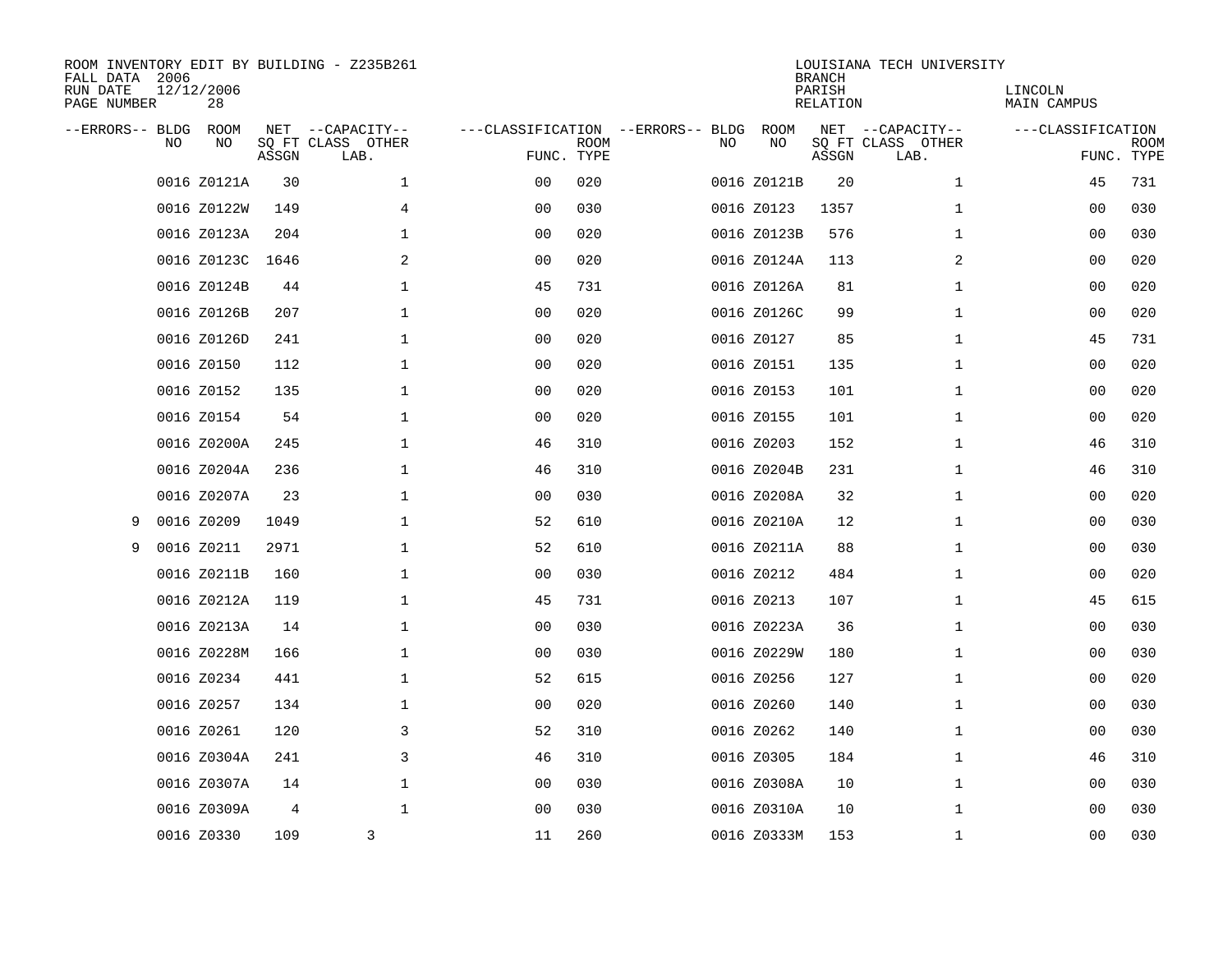| ROOM INVENTORY EDIT BY BUILDING - Z235B261<br>FALL DATA 2006<br>RUN DATE<br>PAGE NUMBER | 12/12/2006<br>29 |       |                           |                                        |             |      |                                                  | <b>BRANCH</b><br>PARISH<br>RELATION | LOUISIANA TECH UNIVERSITY                                              | LINCOLN<br>MAIN CAMPUS |                           |
|-----------------------------------------------------------------------------------------|------------------|-------|---------------------------|----------------------------------------|-------------|------|--------------------------------------------------|-------------------------------------|------------------------------------------------------------------------|------------------------|---------------------------|
| --ERRORS-- BLDG ROOM                                                                    |                  |       | NET --CAPACITY--          | ---CLASSIFICATION --ERRORS-- BLDG ROOM |             |      |                                                  |                                     | NET --CAPACITY--                                                       | ---CLASSIFICATION      |                           |
| NO.                                                                                     | NO.              | ASSGN | SQ FT CLASS OTHER<br>LAB. | FUNC. TYPE                             | <b>ROOM</b> | NO.  | NO                                               | ASSGN                               | SQ FT CLASS OTHER<br>LAB.                                              |                        | <b>ROOM</b><br>FUNC. TYPE |
|                                                                                         | 0016 Z0340       | 122   | $\mathbf{1}$              | 0 <sup>0</sup>                         | 030         |      | 0016 Z0341                                       | 353                                 | $\mathbf{1}$                                                           | 52                     | 731                       |
|                                                                                         | 0016 Z0343       | 4541  | $\mathbf{1}$              | 0 <sub>0</sub>                         | 020         |      | 0016 Z0343A                                      | 36                                  | $\mathbf{1}$                                                           | 45                     | 731                       |
|                                                                                         | 0016 Z0343B      | 36    | 1                         | 45                                     | 731         |      | 0016 Z0346                                       | 183                                 | $\mathbf{1}$                                                           | 0 <sub>0</sub>         | 020                       |
|                                                                                         | 0016 Z0347       | 190   | $\mathbf{1}$              | 0 <sub>0</sub>                         | 020         |      | TOTAL NUMBER CLASSROOMS<br>TOTAL NUMBER LABS 210 |                                     | TOTAL NET ASSIGN SQ. FT. IN ROOM FILE<br>TOTAL NUMBER SPECIAL LABS 220 | 34,352<br>6<br>3       |                           |
| 0017                                                                                    | 0100             | 77    | $\mathbf{1}$              | 00                                     | 020         |      | 0017 0101                                        | 971                                 | $\mathbf{1}$                                                           | 00                     | 020                       |
| 0017                                                                                    | 0102             | 176   | $\mathbf{1}$              | 0 <sub>0</sub>                         | 010         |      | 0017 0103A 1419                                  |                                     | $\mathbf{1}$                                                           | 45                     | 730                       |
| 0017                                                                                    | 0103B            | 1635  | $\mathbf{1}$              | 45                                     | 730         | 0017 | 0104                                             | 369                                 | $\mathbf{1}$                                                           | 45                     | 730                       |
|                                                                                         | 0017 0105        | 284   | $\mathbf{1}$              | 0 <sub>0</sub>                         | 020         |      | 0017 0106                                        | 283                                 | $\mathbf{1}$                                                           | 45                     | 310                       |
|                                                                                         | 0017 0107        | 70    | $\mathbf{1}$              | 52                                     | 660         | 0017 | 0108                                             | 117                                 | $\mathbf{1}$                                                           | 45                     | 650                       |
|                                                                                         | 0017 0109        | 87    | $\mathbf 1$               | 0 <sub>0</sub>                         | 030         |      | 0017 0110                                        | 666                                 | $\mathbf{1}$                                                           | 45                     | 730                       |
| 0017                                                                                    | 0111             | 621   | $\mathbf{1}$              | 45                                     | 730         | 0017 | 0112                                             | 2868                                | $\mathbf{1}$                                                           | 45                     | 730                       |
|                                                                                         | 0017 0113        | 127   | $\mathbf 1$               | 45                                     | 310         |      | 0017 0114                                        | 450                                 | $\mathbf{1}$                                                           | 45                     | 730                       |
| 0017                                                                                    | 0115             | 1211  | $\mathbf{1}$              | 45                                     | 530         | 0017 | 0116                                             | 40                                  | $\mathbf{1}$                                                           | 0 <sub>0</sub>         | 030                       |
|                                                                                         | 0017 0117        | 193   | $\mathbf{1}$              | 0 <sub>0</sub>                         | 030         |      | 0017 0118                                        | 2495                                | $\mathbf{1}$                                                           | 45                     | 730                       |
| 0017                                                                                    | 0120             | 1599  | $\mathbf 1$               | 0 <sub>0</sub>                         | 030         | 0017 | 0123                                             | 249                                 | $\mathbf{1}$                                                           | 00                     | 030                       |
| 0017                                                                                    | 0124             | 585   | $\mathbf 1$               | 0 <sub>0</sub>                         | 030         |      | 0017 0126                                        | 171                                 | $\mathbf{1}$                                                           | 45                     | 730                       |
| 0017                                                                                    | 0200             | 525   | $\mathbf{1}$              | 0 <sub>0</sub>                         | 020         |      | 0017 0201                                        | 136                                 | $\mathbf{1}$                                                           | 52                     | 310                       |
| 0017                                                                                    | 0202             | 128   | 15                        | 51                                     | 630         |      | 0017 0203                                        | 6726                                | 50                                                                     | 52                     | 650                       |
| 0017                                                                                    | 0204             | 217   | $\mathbf{1}$              | 0 <sub>0</sub>                         | 020         |      | 0017 0205                                        | 119                                 | 2                                                                      | 0 <sub>0</sub>         | 030                       |
| 0017                                                                                    | 0206             | 119   | 2                         | 0 <sub>0</sub>                         | 030         | 0017 | 0207                                             | 104                                 | $\mathbf{1}$                                                           | 00                     | 010                       |
| 0017                                                                                    | 0208             | 459   | $\mathbf 1$               | 51                                     | 635         |      | 0017 0209                                        | 816                                 | $\mathbf{1}$                                                           | 00                     | 020                       |
| 0017                                                                                    | 0210             | 155   | $\mathbf 1$               | 52                                     | 315         |      | 0017 0211                                        | 155                                 | $\mathbf{1}$                                                           | 52                     | 310                       |
|                                                                                         | 0017 0212        | 155   | $\mathbf{1}$              | 52                                     | 310         |      | 0017 0213                                        | 236                                 | $\mathbf{1}$                                                           | 52                     | 310                       |
|                                                                                         | 0017 0214        | 143   | $\mathbf{1}$              | 52                                     | 310         |      | 0017 0215                                        | 162                                 | $\mathbf{1}$                                                           | 52                     | 310                       |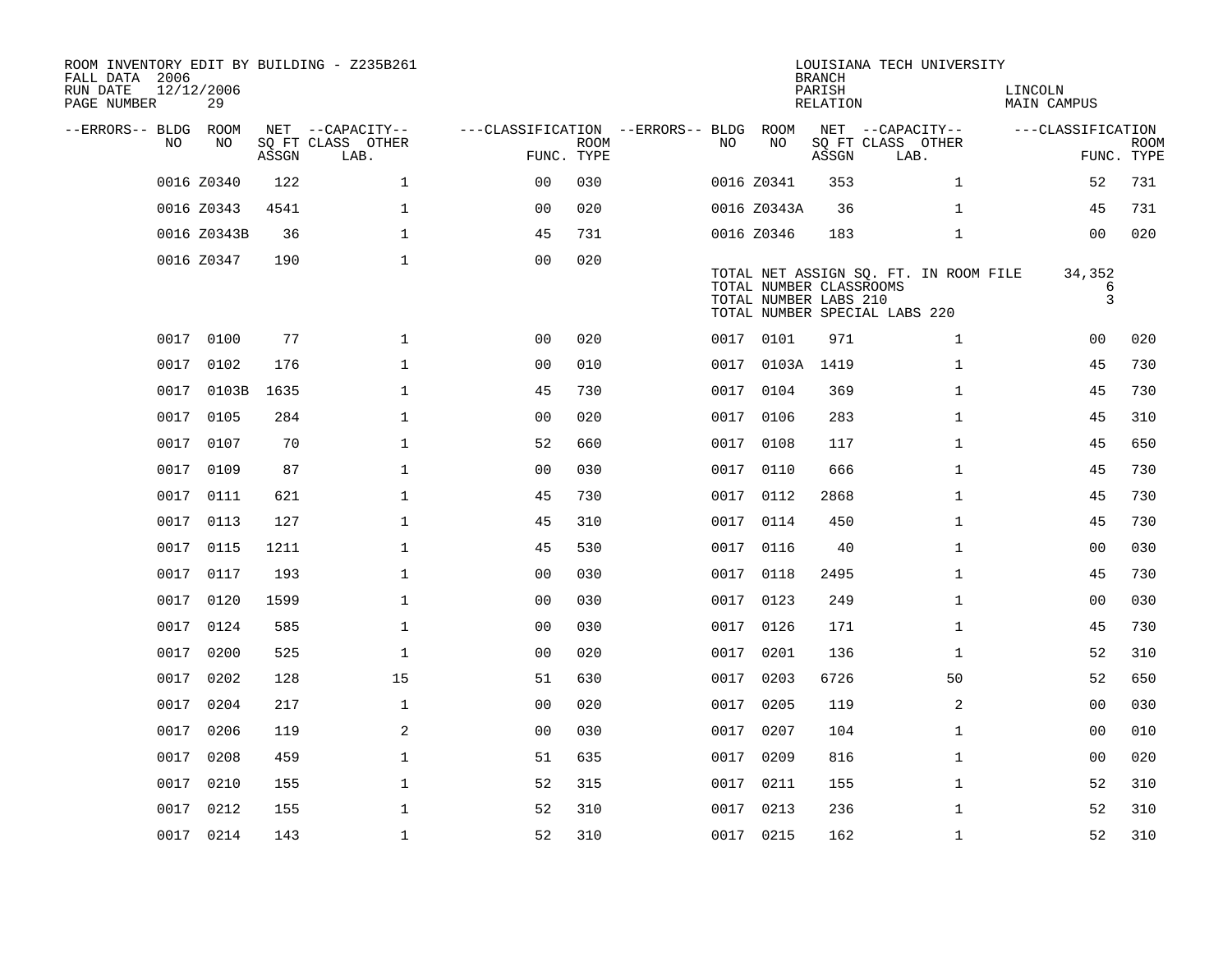| ROOM INVENTORY EDIT BY BUILDING - Z235B261<br>FALL DATA 2006 |                  |       |                           |                |             |                                   |      |                                                  | <b>BRANCH</b>      | LOUISIANA TECH UNIVERSITY                                              |                        |                           |
|--------------------------------------------------------------|------------------|-------|---------------------------|----------------|-------------|-----------------------------------|------|--------------------------------------------------|--------------------|------------------------------------------------------------------------|------------------------|---------------------------|
| RUN DATE<br>PAGE NUMBER                                      | 12/12/2006<br>30 |       |                           |                |             |                                   |      |                                                  | PARISH<br>RELATION |                                                                        | LINCOLN<br>MAIN CAMPUS |                           |
| --ERRORS-- BLDG ROOM                                         |                  |       | NET --CAPACITY--          |                |             | ---CLASSIFICATION --ERRORS-- BLDG |      | ROOM                                             |                    | NET --CAPACITY--                                                       | ---CLASSIFICATION      |                           |
| NO.                                                          | NO.              | ASSGN | SQ FT CLASS OTHER<br>LAB. | FUNC. TYPE     | <b>ROOM</b> | NO.                               |      | NO                                               | ASSGN              | SQ FT CLASS OTHER<br>LAB.                                              |                        | <b>ROOM</b><br>FUNC. TYPE |
| 0017                                                         | 0216             | 399   | 20                        | 52             | 350         |                                   | 0017 | 0217                                             | 75                 | $\mathbf{1}$                                                           | 0 <sub>0</sub>         | 030                       |
| 0017                                                         | 0218             | 90    | $\mathbf{1}$              | 0 <sub>0</sub> | 020         |                                   | 0017 | 0219                                             | 400                | 10                                                                     | 52                     | 660                       |
| 0017                                                         | 0220             | 1794  | $\mathbf 1$               | 0 <sub>0</sub> | 020         |                                   | 0017 | 0221                                             | 90                 | $\mathbf{1}$                                                           | 0 <sub>0</sub>         | 020                       |
| 0017                                                         | 0222             | 168   | 4                         | 00             | 030         |                                   |      | 0017 0223                                        | 389                | $\mathbf{1}$                                                           | 51                     | 635                       |
| 0017                                                         | 0224             | 90    | $\mathbf{1}$              | 00             | 020         |                                   | 0017 | 0225                                             | 168                | 4                                                                      | 00                     | 030                       |
| 0017                                                         | 0226             | 400   | 10                        | 45             | 310         |                                   |      | 0017 0227                                        | 90                 | $\mathbf{1}$                                                           | 00                     | 020                       |
| 0017                                                         | 0228             | 576   | 25                        | 52             | 650         |                                   | 0017 | 0229                                             | 1608               | 20                                                                     | 52                     | 650                       |
|                                                              | 0017 0230        | 155   | $\mathbf 1$               | 46             | 310         |                                   |      | 0017 0231                                        | 310                | $\mathbf{1}$                                                           | 46                     | 310                       |
| 0017                                                         | 0232             | 236   | $\mathbf{1}$              | 46             | 310         |                                   |      | 0017 0234                                        | 236                | $\mathbf{1}$                                                           | 46                     | 310                       |
|                                                              | 0017 0235        | 155   | $\mathbf{1}$              | 46             | 310         |                                   |      | TOTAL NUMBER CLASSROOMS<br>TOTAL NUMBER LABS 210 |                    | TOTAL NET ASSIGN SQ. FT. IN ROOM FILE<br>TOTAL NUMBER SPECIAL LABS 220 | 25,821                 |                           |
| 0018                                                         | 0101             | 108   | $\mathbf{1}$              | 0 <sub>0</sub> | 030         |                                   |      | 0018 0102                                        | 98                 | $\mathbf{1}$                                                           | 00                     | 030                       |
| 0018                                                         | 0103             | 2884  | $\mathbf 1$               | 0 <sub>0</sub> | 030         |                                   | 0018 | 0104                                             | 2937               | $\mathbf{1}$                                                           | 00                     | 030                       |
| 0018                                                         | 0105             | 93    | $\mathbf 1$               | 0 <sub>0</sub> | 030         |                                   | 0018 | 0106                                             | 461                | $\mathbf{1}$                                                           | 0 <sub>0</sub>         | 030                       |
| 0018                                                         | 0107             | 2142  | $\mathbf{1}$              | 0 <sub>0</sub> | 030         |                                   | 0018 | 0108                                             | 4364               | $\mathbf{1}$                                                           | 0 <sub>0</sub>         | 030                       |
| 0018                                                         | 0109             | 35    | $\mathbf 1$               | 0 <sub>0</sub> | 030         |                                   | 0018 | 0110                                             | 247                | $\mathbf{1}$                                                           | 00                     | 030                       |
|                                                              | 0018 B0001       | 2800  | $\mathbf 1$               | 0 <sub>0</sub> | 030         |                                   |      | 0018 B0002                                       | 93                 | $\mathbf{1}$                                                           | 00                     | 030                       |
|                                                              | 0018 B0003       | 801   | $\mathbf 1$               | 0 <sub>0</sub> | 030         |                                   |      | 0018 B0004                                       | 2137               | $\mathbf{1}$                                                           | 00                     | 030                       |
|                                                              | 0018 M0001       | 1937  | $\mathbf{1}$              | 0 <sub>0</sub> | 030         |                                   |      | 0018 M0001A                                      | 140                | $\mathbf{1}$                                                           | 0 <sub>0</sub>         | 030                       |
|                                                              | 0018 M0002       | 178   | $\mathbf{1}$              | 0 <sub>0</sub> | 030         |                                   |      | 0018 M0003                                       | 125                | $\mathbf{1}$                                                           | 0 <sub>0</sub>         | 030                       |
|                                                              | 0018 M0004       | 35    | $\mathbf 1$               | 0 <sub>0</sub> | 030         |                                   |      | 0018 M0020                                       | 169                | $\mathbf{1}$                                                           | 00                     | 030                       |
|                                                              | 0018 M0021       | 482   | $\mathbf 1$               | 0 <sub>0</sub> | 030         |                                   |      | 0018 M0022                                       | 84                 | $\mathbf{1}$                                                           | 00                     | 030                       |
|                                                              | 0018 M0023       | 281   | $\mathbf 1$               | 00             | 030         |                                   |      | 0018 M0024                                       | 309                | $\mathbf{1}$                                                           | 00                     | 030                       |
|                                                              | 0018 M0025       | 969   | $\mathbf{1}$              | 0 <sub>0</sub> | 030         |                                   |      | 0018 M0026                                       | 125                | $\mathbf{1}$                                                           | 00                     | 030                       |
|                                                              | 0018 M0027       | 133   | $\mathbf{1}$              | 0 <sub>0</sub> | 030         |                                   |      | 0018 M0028                                       | 239                | $\mathbf{1}$                                                           | 0 <sub>0</sub>         | 030                       |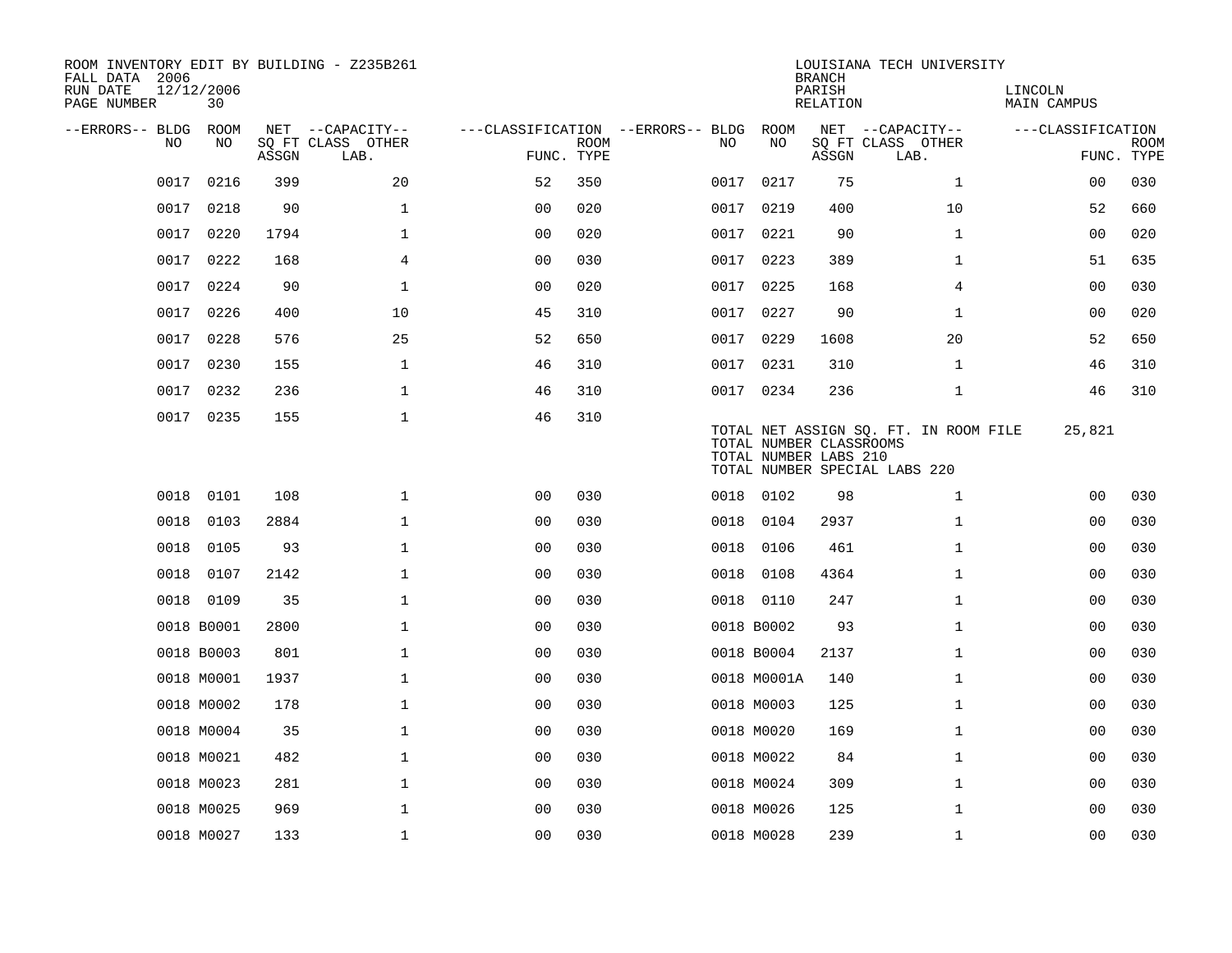| ROOM INVENTORY EDIT BY BUILDING - Z235B261<br>FALL DATA 2006<br>RUN DATE<br>PAGE NUMBER | 12/12/2006<br>31 |       |                           |                                        |                           |   |      |                                                                | <b>BRANCH</b><br>PARISH<br><b>RELATION</b> | LOUISIANA TECH UNIVERSITY                                                   | LINCOLN<br><b>MAIN CAMPUS</b> |                           |
|-----------------------------------------------------------------------------------------|------------------|-------|---------------------------|----------------------------------------|---------------------------|---|------|----------------------------------------------------------------|--------------------------------------------|-----------------------------------------------------------------------------|-------------------------------|---------------------------|
| --ERRORS-- BLDG ROOM                                                                    |                  |       | NET --CAPACITY--          | ---CLASSIFICATION --ERRORS-- BLDG ROOM |                           |   |      |                                                                |                                            | NET --CAPACITY--                                                            | ---CLASSIFICATION             |                           |
| NO                                                                                      | NO               | ASSGN | SQ FT CLASS OTHER<br>LAB. |                                        | <b>ROOM</b><br>FUNC. TYPE |   | NO   | NO                                                             | ASSGN                                      | SQ FT CLASS OTHER<br>LAB.                                                   |                               | <b>ROOM</b><br>FUNC. TYPE |
|                                                                                         | 0018 M0030       | 646   | $\mathbf{1}$              | 0 <sub>0</sub>                         | 030                       |   |      | 0018 M0040                                                     | 1368                                       | $\mathbf{1}$                                                                | 0 <sub>0</sub>                | 030                       |
|                                                                                         | 0018 S0100       | 83    | $\mathbf{1}$              | 0 <sub>0</sub>                         | 020                       |   |      | 0018 Z0142<br>TOTAL NUMBER CLASSROOMS<br>TOTAL NUMBER LABS 210 | 148                                        | 1<br>TOTAL NET ASSIGN SQ. FT. IN ROOM FILE<br>TOTAL NUMBER SPECIAL LABS 220 | 0 <sub>0</sub>                | 020                       |
| 0019                                                                                    | 0111             | 185   | $\mathbf{1}$              | 11                                     | 540                       |   |      | 0019 0112                                                      | 216                                        | $\mathbf{1}$                                                                | 11                            | 540                       |
| 0019                                                                                    | 0113             | 225   | 6                         | 21                                     | 220                       |   | 0019 | 0114                                                           | 219                                        | 6                                                                           | 21                            | 220                       |
| 0019                                                                                    | 0115             | 451   | 30                        | 11                                     | 110                       |   | 0019 | 0118                                                           | 205                                        | $\mathbf{1}$                                                                | 11                            | 545                       |
| 0019                                                                                    | 0119             | 223   | $\mathbf{1}$              | 11                                     | 545                       |   | 0019 | 0120                                                           | 218                                        | $\mathbf{1}$                                                                | 46                            | 310                       |
| 0019                                                                                    | 0121             | 190   | $\mathbf{1}$              | 46                                     | 310                       |   | 0019 | 0122                                                           | 63                                         | $\mathbf{1}$                                                                | 11                            | 540                       |
| 0019                                                                                    | 0123             | 59    | $\mathbf{1}$              | 11                                     | 545                       |   | 0019 | 0124                                                           | 65                                         | $\mathbf{1}$                                                                | 11                            | 540                       |
| 0019                                                                                    | 0125             | 59    | $\mathbf{1}$              | 11                                     | 545                       |   | 0019 | 0126                                                           | 60                                         | $\mathbf{1}$                                                                | 11                            | 540                       |
| 0019                                                                                    | 0127             | 60    | $\mathbf{1}$              | 11                                     | 545                       |   | 0019 | 0128                                                           | 63                                         | $\mathbf{1}$                                                                | 11                            | 540                       |
| 0019                                                                                    | 0129             | 59    | $\mathbf{1}$              | 11                                     | 545                       |   | 0019 | 0130                                                           | 60                                         | $\mathbf{1}$                                                                | 11                            | 540                       |
| 0019                                                                                    | 0131             | 60    | $\mathbf 1$               | 11                                     | 545                       |   | 0019 | 0211                                                           | 183                                        | $\mathbf{1}$                                                                | 46                            | 310                       |
| 0019                                                                                    | 0212             | 214   | $\mathbf 1$               | 46                                     | 310                       |   | 0019 | 0213                                                           | 444                                        | 30                                                                          | 11                            | 110                       |
| 0019                                                                                    | 0214B            | 448   | $\mathbf 1$               | 46                                     | 310                       |   | 0019 | 0215                                                           | 428                                        | 11                                                                          | 21                            | 240                       |
| 0019                                                                                    | 0216             | 218   | $\mathbf 1$               | 46                                     | 310                       |   | 0019 | 0217                                                           | 195                                        | $\mathbf{1}$                                                                | 46                            | 310                       |
| 0019                                                                                    | 0218             | 122   | $\mathbf{1}$              | 46                                     | 310                       |   | 0019 | 0219                                                           | 129                                        | $\mathbf{1}$                                                                | 46                            | 310                       |
| 0019                                                                                    | 0220             | 261   | $7\phantom{.0}$           | 11                                     | 210                       |   | 0019 | 0221                                                           | 129                                        | $\mathbf{1}$                                                                | 46                            | 310                       |
| 0019                                                                                    | 0222             | 129   | $\mathbf{1}$              | 46                                     | 310                       | 9 | 0019 | 0306                                                           | $\mathbf{1}$                               | 310                                                                         | 52                            | 610                       |
| 0019                                                                                    | 0306a            | 190   | $\mathbf{1}$              | 46                                     | 310                       |   | 0019 | 0306B                                                          | 213                                        | $\mathbf{1}$                                                                | 46                            | 310                       |
| 0019                                                                                    | 0307             | 176   | $\mathbf{1}$              | 45                                     | 310                       |   | 0019 | 0308                                                           | 218                                        | $\mathbf{1}$                                                                | 46                            | 350                       |
| 0019                                                                                    | 0309             | 218   | $\mathbf{1}$              | 46                                     | 310                       |   | 0019 | 0310                                                           | 448                                        | 30                                                                          | 11                            | 110                       |
| 0019<br>9                                                                               | 0311             | 210   | $\mathbf{1}$              | 51                                     | 410                       |   | 0019 | 0312                                                           | 209                                        | $\mathbf{1}$                                                                | 46                            | 315                       |
| 0019                                                                                    | 0313             | 218   | $\mathbf 1$               | 46                                     | 310                       |   | 0019 | 0314                                                           | 194                                        | $\mathbf{1}$                                                                | 46                            | 310                       |
|                                                                                         | 0019 0316        | 115   | $\mathbf{1}$              | 46                                     | 310                       |   |      | 0019 0317                                                      | 120                                        | $\mathbf{1}$                                                                | 46                            | 310                       |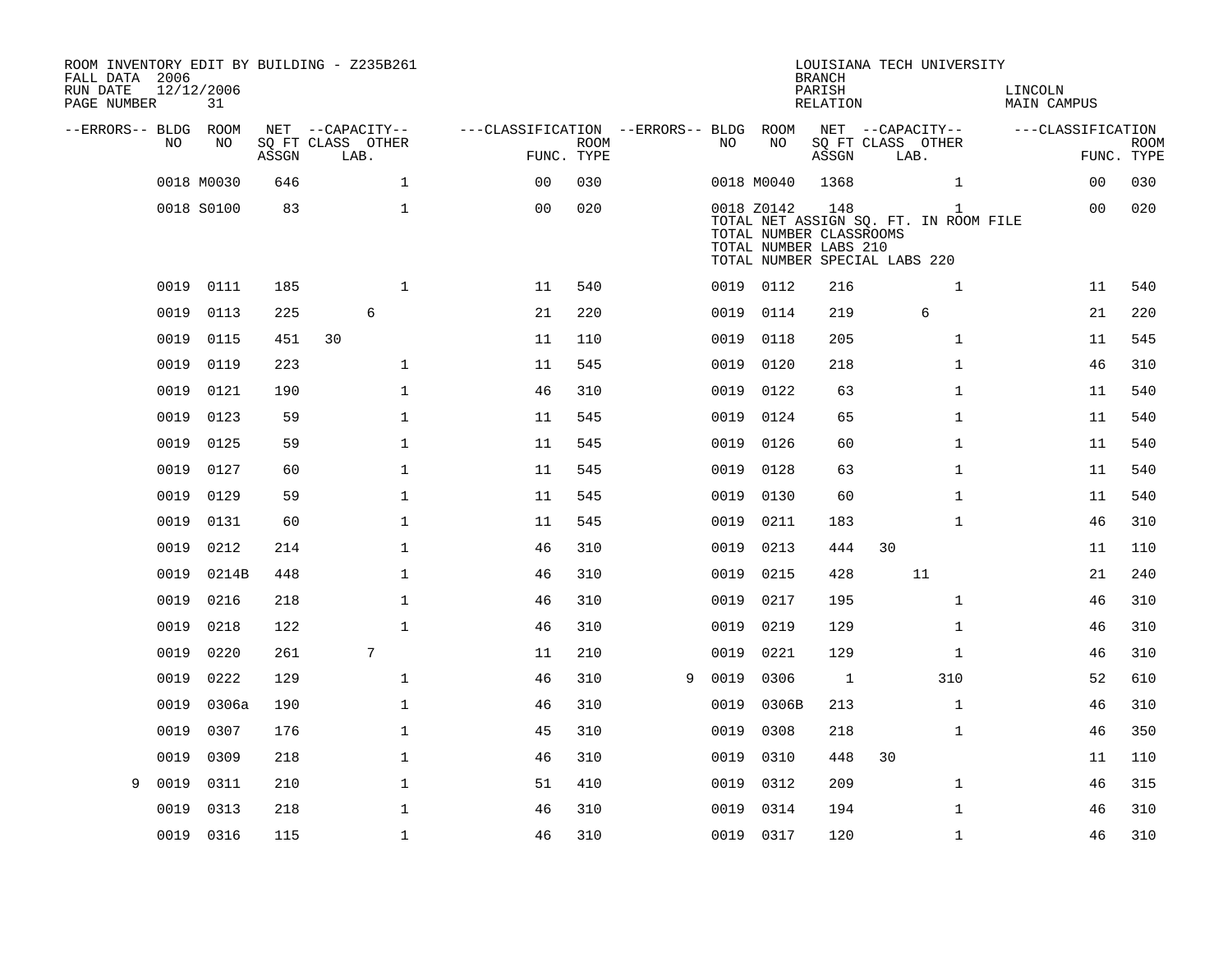| ROOM INVENTORY EDIT BY BUILDING - Z235B261<br>FALL DATA 2006 |                  |       |                           |                                        |             |      |                                                                | <b>BRANCH</b>      | LOUISIANA TECH UNIVERSITY                                                              |                                                                |                    |
|--------------------------------------------------------------|------------------|-------|---------------------------|----------------------------------------|-------------|------|----------------------------------------------------------------|--------------------|----------------------------------------------------------------------------------------|----------------------------------------------------------------|--------------------|
| RUN DATE<br>PAGE NUMBER                                      | 12/12/2006<br>32 |       |                           |                                        |             |      |                                                                | PARISH<br>RELATION |                                                                                        | LINCOLN<br>MAIN CAMPUS                                         |                    |
| --ERRORS-- BLDG ROOM                                         |                  |       | NET --CAPACITY--          | ---CLASSIFICATION --ERRORS-- BLDG ROOM |             |      |                                                                |                    | NET --CAPACITY--                                                                       | ---CLASSIFICATION                                              |                    |
| NO.                                                          | NO.              | ASSGN | SQ FT CLASS OTHER<br>LAB. | FUNC. TYPE                             | <b>ROOM</b> | NO.  | NO                                                             | ASSGN              | SQ FT CLASS OTHER<br>LAB.                                                              |                                                                | ROOM<br>FUNC. TYPE |
| 0019                                                         | 0318             | 72    | $\mathbf{1}$              | 0 <sub>0</sub>                         | 030         |      | 0019 0319                                                      | 134                | $\mathbf{1}$                                                                           | 46                                                             | 310                |
|                                                              | 0019 0320        | 116   | 1                         | 46                                     | 310         |      | 0019 Z0132                                                     | 127                | $\mathbf{1}$                                                                           | 11                                                             | 545                |
|                                                              | 0019 Z0133S      | 146   | $\mathbf 1$               | 0 <sub>0</sub>                         | 020         |      | 0019 Z0134S                                                    | 150                | $\mathbf{1}$                                                                           | 00                                                             | 020                |
|                                                              | 0019 Z0135S      | 150   | 1                         | 0 <sub>0</sub>                         | 020         |      | 0019 Z0136S                                                    | 162                | $\mathbf{1}$                                                                           | 00                                                             | 020                |
|                                                              | 0019 Z0137W      | 75    | $\mathbf{1}$              | 00                                     | 030         |      | 0019 Z0138M                                                    | 73                 | $\mathbf{1}$                                                                           | 0 <sub>0</sub>                                                 | 030                |
|                                                              | 0019 Z0139C      | 642   | 1                         | 0 <sub>0</sub>                         | 020         |      | 0019 Z0140H                                                    | 60                 | $\mathbf{1}$                                                                           | 0 <sub>0</sub>                                                 | 030                |
|                                                              | 0019 Z0230W      | 68    | $\mathbf 1$               | 0 <sub>0</sub>                         | 030         |      | 0019 Z0231M                                                    | 70                 | $\mathbf{1}$                                                                           | 00                                                             | 030                |
|                                                              | 0019 Z0232H      | 60    | $\mathbf 1$               | 0 <sub>0</sub>                         | 030         |      | 0019 Z0233S                                                    | 146                | $\mathbf{1}$                                                                           | 00                                                             | 020                |
|                                                              | 0019 Z0234S      | 150   | $\mathbf{1}$              | 0 <sub>0</sub>                         | 020         |      | 0019 Z0235S                                                    | 150                | $\mathbf{1}$                                                                           | 0 <sub>0</sub>                                                 | 020                |
|                                                              | 0019 Z0236S      | 162   | $\mathbf{1}$              | 0 <sub>0</sub>                         | 020         |      | 0019 Z0237C                                                    | 646                | $\mathbf{1}$                                                                           | 0 <sub>0</sub>                                                 | 020                |
|                                                              | 0019 Z0315W      | 84    | $\mathbf 1$               | 0 <sub>0</sub>                         | 030         |      | 0019 Z0321M                                                    | 74                 | $\mathbf{1}$                                                                           | 00                                                             | 030                |
|                                                              | 0019 Z0330       | 146   | $\mathbf 1$               | 0 <sub>0</sub>                         | 020         |      | 0019 Z0331                                                     | 150                | $\mathbf{1}$                                                                           | 00                                                             | 020                |
|                                                              | 0019 Z0332       | 150   | $\mathbf{1}$              | 0 <sub>0</sub>                         | 020         |      | 0019 Z0333<br>TOTAL NUMBER CLASSROOMS<br>TOTAL NUMBER LABS 210 | 162                | $\mathbf{1}$<br>TOTAL NET ASSIGN SQ. FT. IN ROOM FILE<br>TOTAL NUMBER SPECIAL LABS 220 | 0 <sub>0</sub><br>8,547<br>3<br>$\mathbf{1}$<br>$\overline{a}$ | 020                |
| 0020                                                         | 0010             | 53    | $\mathbf{1}$              | 0 <sub>0</sub>                         | 030         | 0020 | 0011                                                           | 65                 | $\mathbf{1}$                                                                           | 00                                                             | 030                |
| 0020                                                         | 0012             | 58    | $\mathbf{1}$              | 0 <sub>0</sub>                         | 020         | 0020 | 0013                                                           | 746                | $\mathbf{1}$                                                                           | 0 <sub>0</sub>                                                 | 030                |
| 0020                                                         | 0014             | 183   | 8                         | 51                                     | 410         | 0020 | 0101                                                           | 200                | $\mathbf{1}$                                                                           | 46                                                             | 310                |
| 0020                                                         | 0102             | 155   | $\mathbf 1$               | 46                                     | 310         |      | 0020 0102A                                                     | 98                 | $\mathbf{1}$                                                                           | 46                                                             | 315                |
| 0020                                                         | 0103             | 256   | 1                         | 46                                     | 310         | 0020 | 0104                                                           | 160                | $\mathbf{1}$                                                                           | 46                                                             | 310                |
| 0020                                                         | 0105             | 180   | $\mathbf 1$               | 46                                     | 310         | 0020 | 0106                                                           | 167                | $\mathbf{1}$                                                                           | 46                                                             | 310                |
| 0020                                                         | 0107             | 317   | $\mathbf{1}$              | 46                                     | 310         | 0020 | 0108                                                           | 261                | $\mathbf{1}$                                                                           | 46                                                             | 310                |
| 0020                                                         | 0109             | 44    | 1                         | 46                                     | 315         | 0020 | 0110                                                           | 249                | $\mathbf{1}$                                                                           | 46                                                             | 315                |
| 0020                                                         | 0111             | 238   | $\mathbf 1$               | 46                                     | 310         | 0020 | 0112                                                           | 126                | $\mathbf{1}$                                                                           | 46                                                             | 315                |
| 0020                                                         | 0113             | 242   | $\mathbf{1}$              | 46                                     | 310         | 0020 | 0114                                                           | 420                | 12                                                                                     | 46                                                             | 350                |
|                                                              | 0020 0115        | 764   | 51                        | 11                                     | 110         |      | 0020 0116                                                      | 51                 | $\mathbf{1}$                                                                           | 11                                                             | 115                |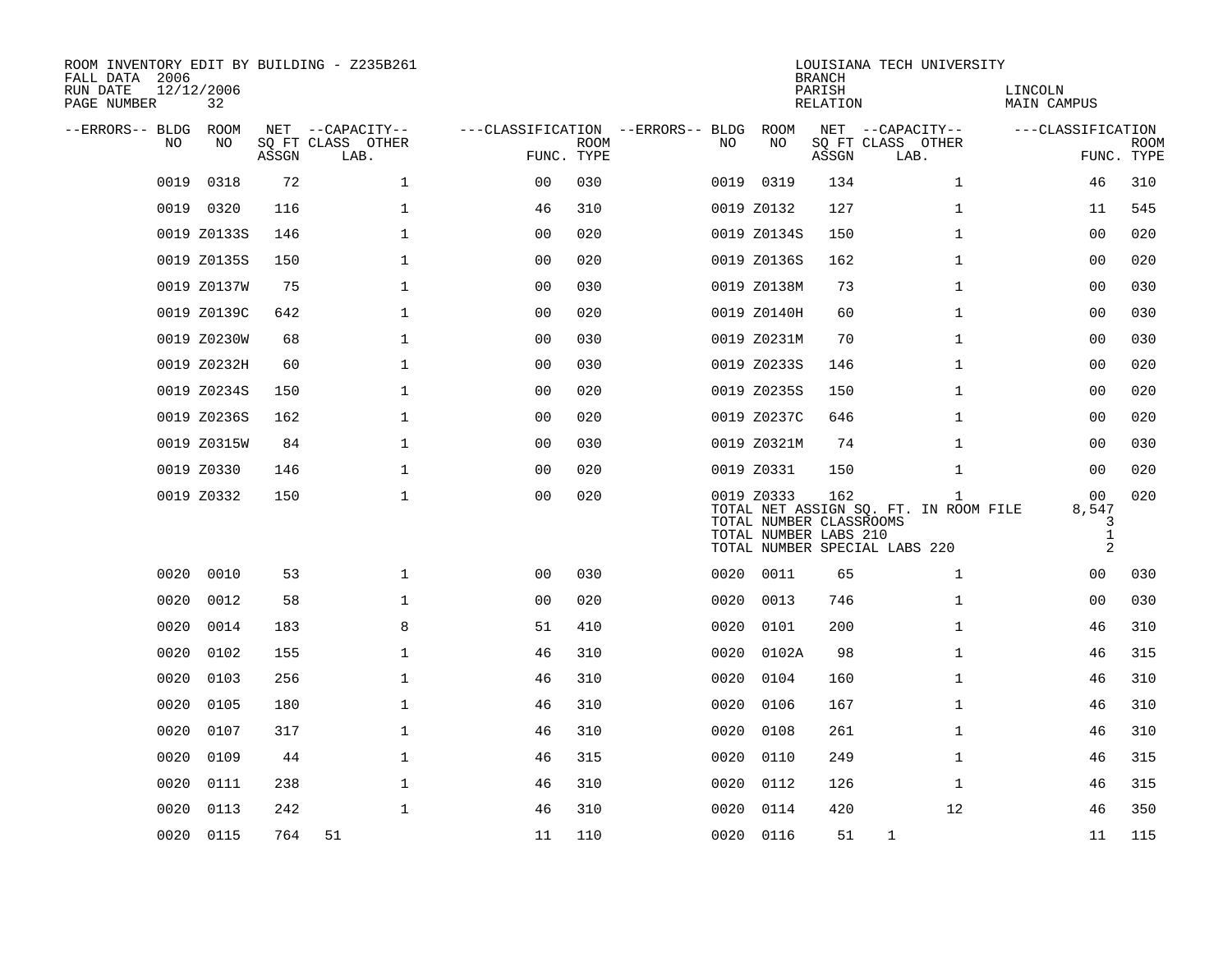| ROOM INVENTORY EDIT BY BUILDING - Z235B261<br>FALL DATA 2006<br>RUN DATE<br>PAGE NUMBER | 12/12/2006<br>33  |       |                                               |              |                |             |                                         |                   | <b>BRANCH</b><br>PARISH<br><b>RELATION</b> |                   | LOUISIANA TECH UNIVERSITY | LINCOLN<br>MAIN CAMPUS |                           |
|-----------------------------------------------------------------------------------------|-------------------|-------|-----------------------------------------------|--------------|----------------|-------------|-----------------------------------------|-------------------|--------------------------------------------|-------------------|---------------------------|------------------------|---------------------------|
| --ERRORS-- BLDG<br>NO                                                                   | <b>ROOM</b><br>NO | ASSGN | NET --CAPACITY--<br>SQ FT CLASS OTHER<br>LAB. |              | FUNC. TYPE     | <b>ROOM</b> | ---CLASSIFICATION --ERRORS-- BLDG<br>NO | <b>ROOM</b><br>NO | ASSGN                                      | SQ FT CLASS OTHER | NET --CAPACITY--<br>LAB.  | ---CLASSIFICATION      | <b>ROOM</b><br>FUNC. TYPE |
| 0020                                                                                    | 0117              | 26    |                                               | $\mathbf 1$  | 00             | 010         | 0020                                    | 0120              | 118                                        |                   | $\mathbf{1}$              | 0 <sub>0</sub>         | 030                       |
| 0020                                                                                    | 0121              | 122   |                                               | $\mathbf{1}$ | 0 <sub>0</sub> | 030         | 0020                                    | 0122              | 233                                        | $\mathbf{1}$      |                           | 11                     | 115                       |
| 0020                                                                                    | 0123              | 151   |                                               | $\mathbf 1$  | 46             | 310         | 0020                                    | 0124              | 170                                        |                   | $\mathbf{1}$              | 46                     | 310                       |
| 0020                                                                                    | 0125              | 192   |                                               | $\mathbf 1$  | 46             | 310         | 0020                                    | 0126              | 197                                        |                   | $\mathbf{1}$              | 46                     | 310                       |
| 0020                                                                                    | 0127              | 149   |                                               | $\mathbf{1}$ | 46             | 310         | 0020                                    | 0128              | 208                                        |                   | $\mathbf{1}$              | 0 <sub>0</sub>         | 020                       |
| 0020                                                                                    | 0129              | 86    |                                               | $\mathbf 1$  | 46             | 310         | 0020                                    | 0130              | 142                                        |                   | $\mathbf{1}$              | 46                     | 315                       |
| 0020                                                                                    | 0138              | 100   |                                               | $\mathbf{1}$ | 0 <sub>0</sub> | 020         | 0020                                    | 0201              | 140                                        |                   | $\mathbf{1}$              | 46                     | 310                       |
| 0020                                                                                    | 0202              | 96    | 3                                             |              | 21             | 220         | 0020                                    | 0203              | 908                                        |                   | 24                        | 11                     | 210                       |
| 0020                                                                                    | 0204              | 436   | 11                                            |              | 11             | 215         | 0020                                    | 0205              | 480                                        |                   | 13                        | 11                     | 210                       |
| 0020                                                                                    | 0206              | 699   | 47                                            |              | 11             | 110         | 0020                                    | 0207              | 511                                        |                   | 13                        | 11                     | 210                       |
| 0020                                                                                    | 0208              | 134   |                                               | $\mathbf 1$  | 46             | 310         | 0020                                    | 0209              | 128                                        |                   | $\mathbf{1}$              | 46                     | 310                       |
| 0020                                                                                    | 0210              | 157   |                                               | $\mathbf 1$  | 46             | 310         | 0020                                    | 0211              | 151                                        |                   | $\mathbf{1}$              | 46                     | 310                       |
| 0020                                                                                    | 0212              | 112   |                                               | $\mathbf{1}$ | 46             | 310         | 0020                                    | 0213              | 559                                        | 37                |                           | 11                     | 110                       |
| 0020                                                                                    | 0214              | 91    |                                               | $\mathbf{1}$ | 0 <sub>0</sub> | 030         | 0020                                    | 0215              | 22                                         | $\mathbf{1}$      |                           | 11                     | 115                       |
| 0020                                                                                    | 0216A             | 24    | $\mathbf 1$                                   |              | 11             | 115         | 0020                                    | 0216B             | 26                                         | $\mathbf 1$       |                           | 11                     | 115                       |
| 0020                                                                                    | 0217              | 54    | 1                                             |              | 11             | 115         | 0020                                    | 0218              | 33                                         | $\mathbf 1$       |                           | 11                     | 115                       |
| 0020                                                                                    | 0219              | 843   | 56                                            |              | 11             | 110         | 0020                                    | 0220              | 143                                        |                   | $\mathbf{1}$              | 46                     | 310                       |
| 0020                                                                                    | 0221              | 152   |                                               | $\mathbf{1}$ | 46             | 310         | 0020                                    | 0222              | 270                                        |                   | $\mathbf{1}$              | 00                     | 030                       |
| 0020                                                                                    | 0223              | 115   |                                               | $\mathbf 1$  | 46             | 310         |                                         | 0020 0224         | 117                                        |                   | $\mathbf{1}$              | 46                     | 310                       |
| 0020                                                                                    | 0225              | 17    |                                               | $\mathbf{1}$ | 00             | 010         |                                         | 0020 Z0008        | 59                                         |                   | $\mathbf{1}$              | 0 <sub>0</sub>         | 030                       |
|                                                                                         | 0020 Z0010A       | 25    |                                               | 1            | 0 <sub>0</sub> | 030         |                                         | 0020 Z0118        | 185                                        |                   | $\mathbf{1}$              | 0 <sub>0</sub>         | 030                       |
|                                                                                         | 0020 Z0119        | 86    |                                               | $\mathbf 1$  | 00             | 030         |                                         | 0020 Z0131        | 603                                        |                   | $\mathbf{1}$              | 00                     | 020                       |
|                                                                                         | 0020 Z0132        | 125   |                                               | 1            | 0 <sub>0</sub> | 020         |                                         | 0020 Z0133        | 347                                        |                   | $\mathbf{1}$              | 0 <sub>0</sub>         | 020                       |
|                                                                                         | 0020 Z0134        | 250   |                                               | $\mathbf 1$  | 0 <sub>0</sub> | 020         |                                         | 0020 Z0135        | 135                                        |                   | $\mathbf{1}$              | 00                     | 020                       |
|                                                                                         | 0020 Z0136        | 104   |                                               | $\mathbf 1$  | 0 <sub>0</sub> | 020         |                                         | 0020 Z0137        | 440                                        |                   | $\mathbf{1}$              | 46                     | 315                       |
|                                                                                         | 0020 Z0226        | 416   |                                               | $\mathbf{1}$ | 0 <sub>0</sub> | 020         |                                         | 0020 Z0227        | 434                                        |                   | $\mathbf{1}$              | 0 <sub>0</sub>         | 020                       |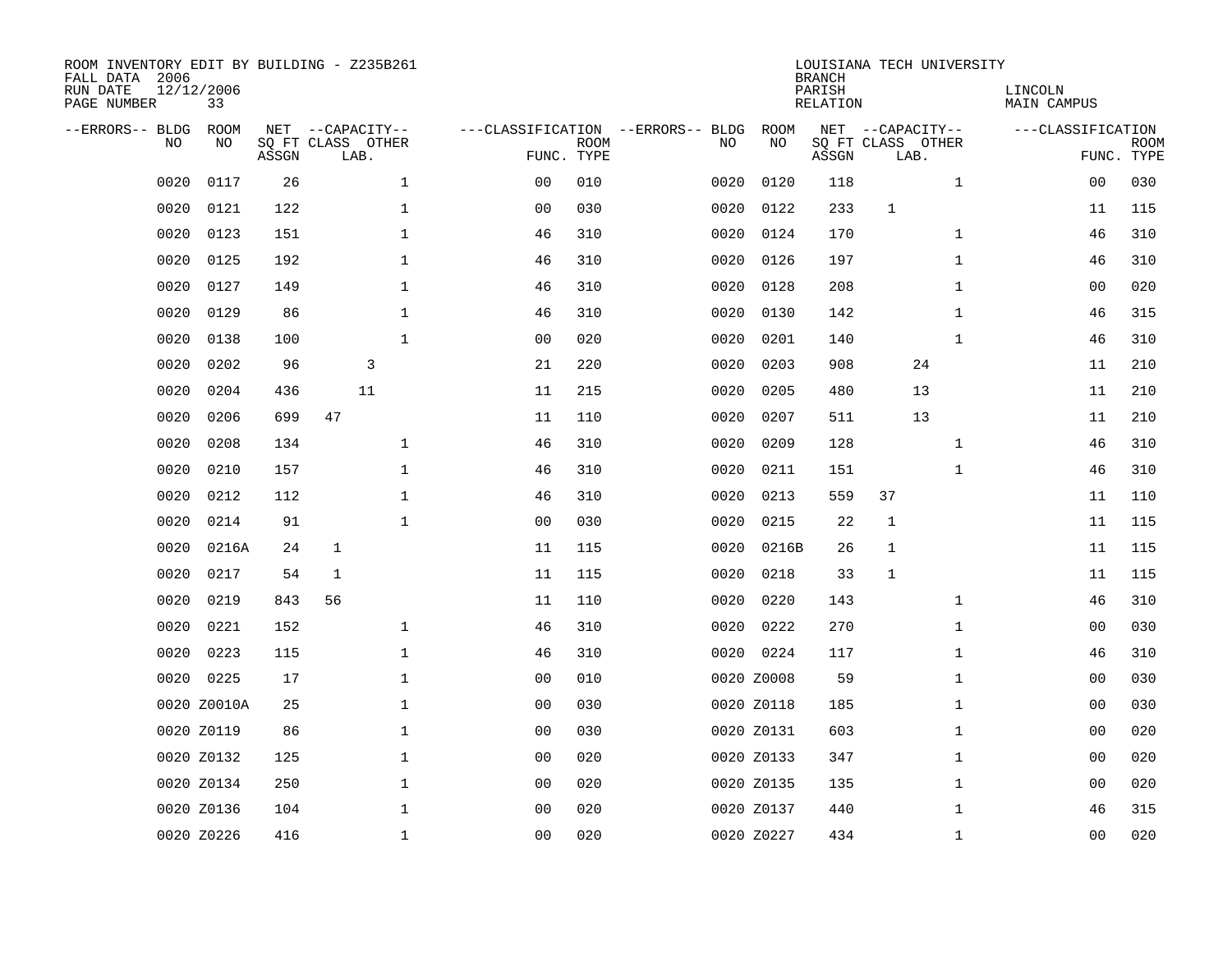| ROOM INVENTORY EDIT BY BUILDING - Z235B261<br>FALL DATA 2006<br>RUN DATE<br>PAGE NUMBER | 12/12/2006<br>34 |       |                                               |                                                      |             |           |            | <b>BRANCH</b><br>PARISH<br><b>RELATION</b>              | LOUISIANA TECH UNIVERSITY                                              |              | LINCOLN<br>MAIN CAMPUS                              |                           |
|-----------------------------------------------------------------------------------------|------------------|-------|-----------------------------------------------|------------------------------------------------------|-------------|-----------|------------|---------------------------------------------------------|------------------------------------------------------------------------|--------------|-----------------------------------------------------|---------------------------|
| --ERRORS-- BLDG ROOM<br>NO                                                              | NO               | ASSGN | NET --CAPACITY--<br>SQ FT CLASS OTHER<br>LAB. | ---CLASSIFICATION --ERRORS-- BLDG ROOM<br>FUNC. TYPE | <b>ROOM</b> | NO        | NO         | ASSGN                                                   | NET --CAPACITY--<br>SQ FT CLASS OTHER<br>LAB.                          |              | ---CLASSIFICATION                                   | <b>ROOM</b><br>FUNC. TYPE |
|                                                                                         | 0020 Z0228       | 94    | $\mathbf{1}$                                  | 0 <sub>0</sub>                                       | 020         |           | 0020 Z0229 | 491<br>TOTAL NUMBER CLASSROOMS<br>TOTAL NUMBER LABS 210 | TOTAL NET ASSIGN SQ. FT. IN ROOM FILE<br>TOTAL NUMBER SPECIAL LABS 220 | $\mathbf{1}$ | 00<br>11,911<br>$\overline{4}$<br>3<br>$\mathbf{1}$ | 020                       |
|                                                                                         | 0022 0101        | 2554  | $\mathbf 1$                                   | 11                                                   | 560         | 0022 0102 |            | 218                                                     |                                                                        | $\mathbf{1}$ | 00                                                  | 020                       |
| 0022                                                                                    | 0103             | 586   | $\mathbf{1}$                                  | 0 <sub>0</sub>                                       | 030         | 0022 0104 |            | 389                                                     |                                                                        | $\mathbf{1}$ | 0 <sub>0</sub>                                      | 030                       |
|                                                                                         | 0022 0105        | 208   | $\mathbf{1}$                                  | 46                                                   | 310         |           | 0022 0106  | 33                                                      |                                                                        | $\mathbf{1}$ | 0 <sub>0</sub>                                      | 030                       |
|                                                                                         | 0022 0201        | 183   | $\mathbf{1}$                                  | 91                                                   | 950         |           | 0022 0202  | 11<br>TOTAL NUMBER CLASSROOMS<br>TOTAL NUMBER LABS 210  | TOTAL NET ASSIGN SQ. FT. IN ROOM FILE<br>TOTAL NUMBER SPECIAL LABS 220 | $\mathbf{1}$ | 00<br>2,945                                         | 020                       |
|                                                                                         | 0023 0100        | 1207  | 32                                            | 21                                                   | 250         | 0023 0101 |            | 114                                                     |                                                                        | $\mathbf{1}$ | 21                                                  | 310                       |
| 0023                                                                                    | 0102             | 151   | 4                                             | 21                                                   | 255         |           | 0023 0102A | 127                                                     | 3                                                                      |              | 21                                                  | 255                       |
|                                                                                         | 0023 0103        | 274   | 7                                             | 11                                                   | 210         |           | 0023 0104  | 22                                                      |                                                                        | $\mathbf{1}$ | 0 <sub>0</sub>                                      | 030                       |
| 0023                                                                                    | 0105             | 276   | 7                                             | 21                                                   | 250         | 0023      | 0106       | 191                                                     |                                                                        | $\mathbf{1}$ | 21                                                  | 315                       |
| 0023                                                                                    | 0107             | 283   | 7                                             | 21                                                   | 250         |           | 0023 0108  | 106                                                     |                                                                        | $\mathbf{1}$ | 00                                                  | 010                       |
|                                                                                         | 0023 0109        | 281   | 7                                             | 21                                                   | 220         | 0023 0110 |            | 187                                                     | 5                                                                      |              | 21                                                  | 255                       |
|                                                                                         | 0023 0111        | 164   | $\overline{4}$                                | 21                                                   | 255         | 0023 0112 |            | 290                                                     | 8                                                                      |              | 21                                                  | 250                       |
|                                                                                         | 0023 0113        | 137   | $\mathbf{1}$                                  | 21                                                   | 310         | 0023 0114 |            | 484                                                     | 13                                                                     |              | 21                                                  | 250                       |
| 0023                                                                                    | 0115             | 217   | $\mathbf 1$                                   | 21                                                   | 310         | 0023      | 0200       | 164                                                     |                                                                        | $\mathbf{1}$ | 21                                                  | 310                       |
| 0023                                                                                    | 0201             | 284   | $\mathbf 1$                                   | 21                                                   | 310         | 0023 0202 |            | 399                                                     |                                                                        | $\mathbf{1}$ | 21                                                  | 350                       |
| 0023                                                                                    | 0203             | 258   | $\mathbf 1$                                   | 21                                                   | 310         | 0023      | 0204       | 322                                                     |                                                                        | $\mathbf{1}$ | 21                                                  | 315                       |
| 0023                                                                                    | 0205             | 166   | $\mathbf{1}$                                  | 21                                                   | 310         | 0023      | 0206       | 139                                                     |                                                                        | $\mathbf{1}$ | 21                                                  | 310                       |
| 0023                                                                                    | 0207             | 169   | $\mathbf{1}$                                  | 21                                                   | 310         | 0023      | 0208       | 137                                                     |                                                                        | $\mathbf{1}$ | 21                                                  | 310                       |
| 0023                                                                                    | 0209             | 139   | $\mathbf 1$                                   | 21                                                   | 310         | 0023 0210 |            | 183                                                     |                                                                        | $\mathbf{1}$ | 21                                                  | 310                       |
| 0023                                                                                    | 0211             | 167   | $\mathbf{1}$                                  | 21                                                   | 310         | 0023 0212 |            | 191                                                     |                                                                        | $\mathbf{1}$ | 21                                                  | 310                       |
| 0023                                                                                    | 0213             | 153   | $\mathbf{1}$                                  | 21                                                   | 310         |           | 0023 0214  | 191                                                     |                                                                        | $\mathbf{1}$ | 21                                                  | 310                       |
|                                                                                         | 0023 0215        | 153   | $\mathbf{1}$                                  | 21                                                   | 310         | 0023 0216 |            | 166                                                     |                                                                        | $\mathbf{1}$ | 21                                                  | 310                       |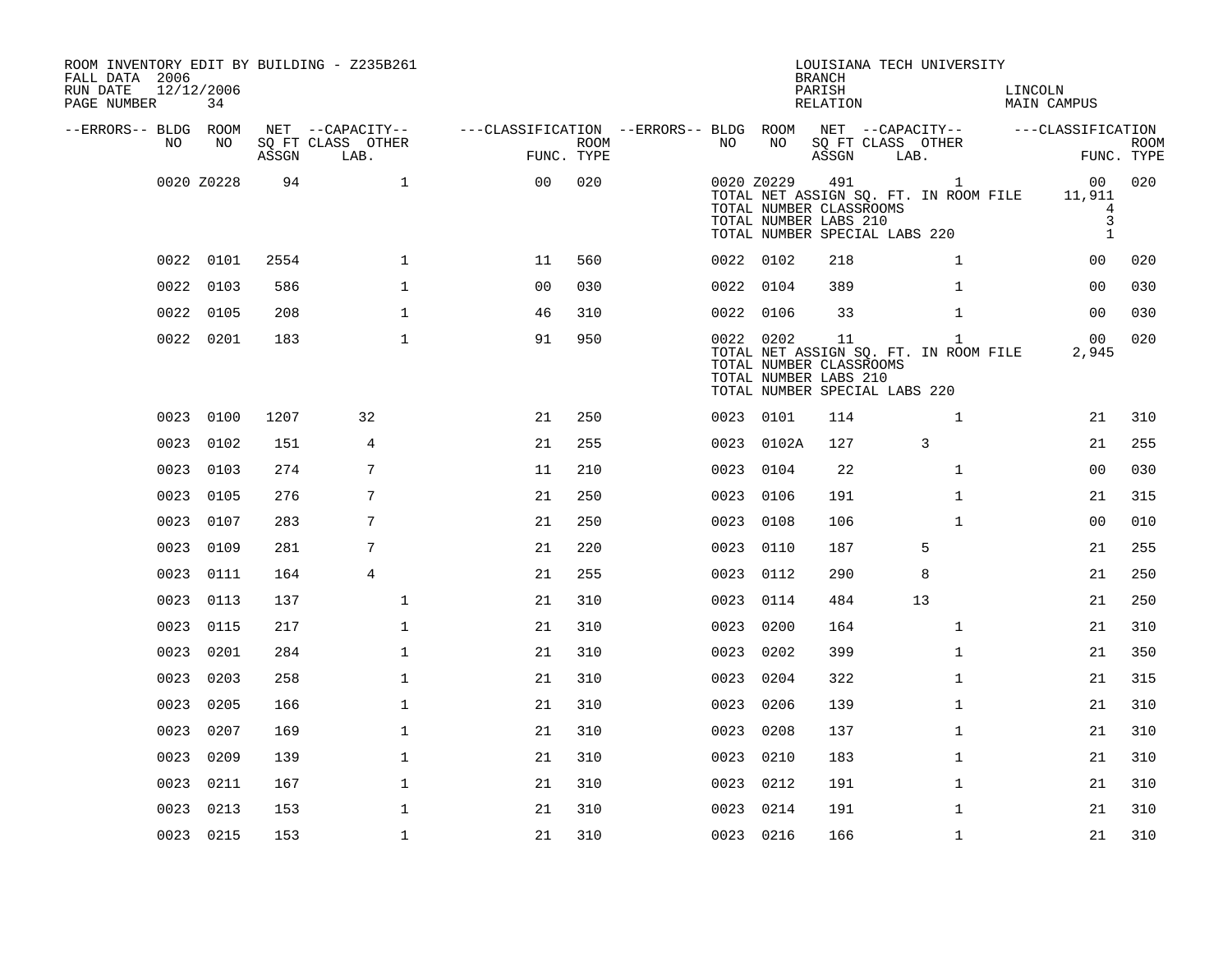| ROOM INVENTORY EDIT BY BUILDING - Z235B261<br>FALL DATA 2006 |                  |       |                           |                                        |             |      |            | <b>BRANCH</b>                                    | LOUISIANA TECH UNIVERSITY             |                        |                           |
|--------------------------------------------------------------|------------------|-------|---------------------------|----------------------------------------|-------------|------|------------|--------------------------------------------------|---------------------------------------|------------------------|---------------------------|
| RUN DATE<br>PAGE NUMBER                                      | 12/12/2006<br>35 |       |                           |                                        |             |      |            | PARISH<br>RELATION                               |                                       | LINCOLN<br>MAIN CAMPUS |                           |
| --ERRORS-- BLDG ROOM                                         |                  |       | NET --CAPACITY--          | ---CLASSIFICATION --ERRORS-- BLDG ROOM |             |      |            |                                                  | NET --CAPACITY--                      | ---CLASSIFICATION      |                           |
| NO.                                                          | NO.              | ASSGN | SQ FT CLASS OTHER<br>LAB. | FUNC. TYPE                             | <b>ROOM</b> | NO.  | NO         | ASSGN                                            | SQ FT CLASS OTHER<br>LAB.             |                        | <b>ROOM</b><br>FUNC. TYPE |
| 0023                                                         | 0217             | 233   | $\mathbf{1}$              | 21                                     | 310         | 0023 | 0218       | 137                                              | $\mathbf{1}$                          | 21                     | 315                       |
|                                                              | 0023 0219        | 149   | $\mathbf{1}$              | 21                                     | 310         |      | 0023 0220  | 139                                              | $\mathbf{1}$                          | 21                     | 310                       |
|                                                              | 0023 Z0120       | 77    | 2                         | 0 <sub>0</sub>                         | 030         |      | 0023 Z0121 | 928                                              | $\mathbf{1}$                          | 0 <sub>0</sub>         | 020                       |
|                                                              | 0023 Z0122       | 157   | $\mathbf 1$               | 00                                     | 030         |      | 0023 Z0123 | 168                                              | $\mathbf{1}$                          | 00                     | 020                       |
|                                                              | 0023 Z0124       | 329   | 9                         | 21                                     | 250         |      | 0023 Z0125 | 168                                              | $\mathbf{1}$                          | 0 <sub>0</sub>         | 020                       |
|                                                              | 0023 Z0126       | 7     | $\mathbf 1$               | 0 <sub>0</sub>                         | 030         |      | 0023 Z0127 | 141                                              | $\mathbf{1}$                          | 00                     | 030                       |
|                                                              | 0023 Z0221       | 34    | $\mathbf{1}$              | 0 <sub>0</sub>                         | 020         |      | 0023 Z0230 | 357                                              | $\mathbf{1}$                          | 0 <sub>0</sub>         | 020                       |
|                                                              | 0023 Z0231       | 949   | $\mathbf{1}$              | 0 <sub>0</sub>                         | 020         |      |            |                                                  | TOTAL NET ASSIGN SQ. FT. IN ROOM FILE | 8,751                  |                           |
|                                                              |                  |       |                           |                                        |             |      |            | TOTAL NUMBER CLASSROOMS<br>TOTAL NUMBER LABS 210 |                                       | $\mathbf{1}$           |                           |
|                                                              |                  |       |                           |                                        |             |      |            |                                                  | TOTAL NUMBER SPECIAL LABS 220         | $\mathbf{1}$           |                           |
|                                                              | 0024 0101        | 295   | $\mathbf{1}$              | 0 <sub>0</sub>                         | 020         |      | 0024 0102  | 293                                              | $\mathbf{1}$                          | 63                     | 310                       |
|                                                              | 0024 0103        | 77    | $\mathbf 1$               | 0 <sub>0</sub>                         | 030         |      | 0024 0104  | 277                                              | $\mathbf{1}$                          | 63                     | 310                       |
|                                                              | 0024 0104A       | 12    | $\mathbf 1$               | 63                                     | 315         |      | 0024 0105  | 44                                               | $\mathbf{1}$                          | 63                     | 315                       |
|                                                              | 0024 0105A       | 11    | $\mathbf 1$               | 0 <sub>0</sub>                         | 010         |      | 0024 0106  | 143                                              | $\mathbf{1}$                          | 63                     | 310                       |
|                                                              | 0024 0106A       | 78    | $\mathbf 1$               | 0 <sub>0</sub>                         | 030         |      | 0024 0106B | 60                                               | $\mathbf{1}$                          | 63                     | 315                       |
|                                                              | 0024 0107        | 293   | $\mathbf{1}$              | 63                                     | 310         |      | 0024 0108  | 85                                               | $\mathbf{1}$                          | 63                     | 315                       |
| 0024                                                         | 0109             | 301   | $\mathbf 1$               | 63                                     | 310         |      | 0024 0110  | 347                                              | $\mathbf{1}$                          | 00                     | 030                       |
|                                                              | 0024 0112        | 114   | $\mathbf 1$               | 63                                     | 315         |      | 0024 0113  | 150                                              | $\mathbf{1}$                          | 63                     | 315                       |
|                                                              | 0024 0114        | 134   | $\mathbf 1$               | 63                                     | 310         |      | 0024 0114A | 12                                               | $\mathbf{1}$                          | 63                     | 315                       |
|                                                              | 0024 0115        | 134   | $\mathbf{1}$              | 63                                     | 310         |      | 0024 0115A | 12                                               | $\mathbf{1}$                          | 63                     | 315                       |
|                                                              | 0024 0116        | 150   | $\mathbf{1}$              | 63                                     | 310         |      | 0024 0117  | 134                                              | $\mathbf{1}$                          | 63                     | 310                       |
|                                                              | 0024 0117A       | 12    | $\mathbf 1$               | 63                                     | 315         |      | 0024 0118  | 134                                              | 2                                     | 57                     | 850                       |
|                                                              | 0024 0118A       | 12    | $\mathbf 1$               | 57                                     | 315         |      | 0024 0119  | 134                                              | $\mathbf{1}$                          | 63                     | 310                       |
|                                                              | 0024 0119A       | 12    | $\mathbf 1$               | 63                                     | 315         |      | 0024 0120  | 134                                              | 2                                     | 57                     | 850                       |
|                                                              | 0024 0120A       | 12    | $\mathbf{1}$              | 57                                     | 315         |      | 0024 0121  | 142                                              | $\mathbf{1}$                          | 63                     | 310                       |
|                                                              | 0024 0121A       | 12    | $\mathbf{1}$              | 63                                     | 315         |      | 0024 0122  | 134                                              | $\mathbf{1}$                          | 57                     | 315                       |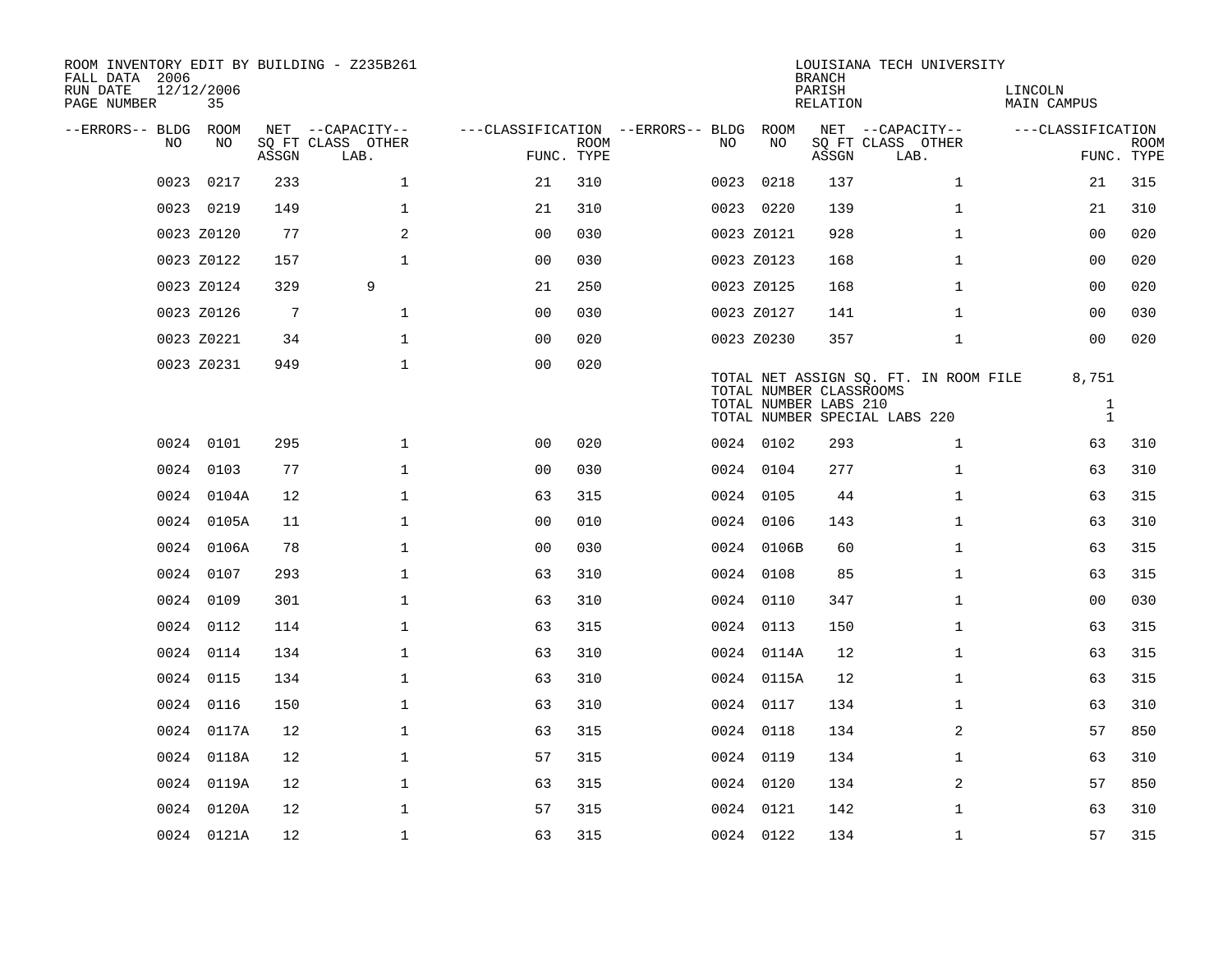| ROOM INVENTORY EDIT BY BUILDING - Z235B261<br>FALL DATA 2006<br>RUN DATE<br>PAGE NUMBER | 12/12/2006<br>36 |       |                           |                |             |                                   |                                                  | <b>BRANCH</b><br>PARISH<br>RELATION | LOUISIANA TECH UNIVERSITY             | LINCOLN<br>MAIN CAMPUS |                           |
|-----------------------------------------------------------------------------------------|------------------|-------|---------------------------|----------------|-------------|-----------------------------------|--------------------------------------------------|-------------------------------------|---------------------------------------|------------------------|---------------------------|
| --ERRORS-- BLDG ROOM                                                                    | NO               |       | NET --CAPACITY--          |                |             | ---CLASSIFICATION --ERRORS-- BLDG | ROOM<br>NO                                       |                                     | NET --CAPACITY--                      | ---CLASSIFICATION      |                           |
| NO                                                                                      |                  | ASSGN | SQ FT CLASS OTHER<br>LAB. | FUNC. TYPE     | <b>ROOM</b> | NO.                               |                                                  | ASSGN                               | SQ FT CLASS OTHER<br>LAB.             |                        | <b>ROOM</b><br>FUNC. TYPE |
| 0024                                                                                    | 0122A            | 12    | $\mathbf 1$               | 57             | 315         |                                   | 0024 0123                                        | 143                                 | $\mathbf{1}$                          | 57                     | 880                       |
|                                                                                         | 0024 0124        | 78    | $\mathbf{1}$              | 57             | 860         |                                   | 0024 0124A                                       | 50                                  | $\mathbf{1}$                          | 0 <sub>0</sub>         | 030                       |
|                                                                                         | 0024 0124B       | 12    | $\mathbf 1$               | 57             | 315         |                                   | 0024 0125                                        | 150                                 | $\mathbf{1}$                          | 57                     | 310                       |
|                                                                                         | 0024 0127        | 134   | $\mathbf{1}$              | 57             | 310         |                                   | 0024 0127A                                       | 12                                  | $\mathbf{1}$                          | 57                     | 315                       |
|                                                                                         | 0024 0129        | 150   | $\mathbf{1}$              | 57             | 310         |                                   | 0024 0200                                        | 293                                 | $\mathbf{1}$                          | 00                     | 020                       |
|                                                                                         | 0024 0201        | 143   | $\mathbf{1}$              | 63             | 310         |                                   | 0024 0202                                        | 127                                 | $\mathbf{1}$                          | 63                     | 310                       |
|                                                                                         | 0024 0202A       | 12    | $\mathbf{1}$              | 63             | 315         |                                   | 0024 0203                                        | 143                                 | $\mathbf{1}$                          | 63                     | 310                       |
| 0024                                                                                    | 0204             | 143   | $\mathbf 1$               | 63             | 310         |                                   | 0024 0205                                        | 134                                 | $\mathbf{1}$                          | 63                     | 310                       |
|                                                                                         | 0024 0205A       | 12    | $\mathbf 1$               | 63             | 315         |                                   | 0024 0206                                        | 127                                 | $\mathbf{1}$                          | 63                     | 310                       |
|                                                                                         | 0024 0206A       | 12    | $\mathbf 1$               | 63             | 315         |                                   | 0024 0207                                        | 146                                 | $\mathbf{1}$                          | 45                     | 730                       |
|                                                                                         | 0024 0208        | 127   | $\mathbf{1}$              | 63             | 310         |                                   | 0024 0208A                                       | 12                                  | $\mathbf{1}$                          | 63                     | 315                       |
|                                                                                         | 0024 0209        | 134   | $\mathbf 1$               | 45             | 730         |                                   | 0024 0209A                                       | 12                                  | $\mathbf{1}$                          | 0 <sub>0</sub>         | 030                       |
|                                                                                         | 0024 0210        | 127   | $\mathbf{1}$              | 63             | 310         |                                   | 0024 0210A                                       | 12                                  | $\mathbf{1}$                          | 63                     | 315                       |
|                                                                                         | 0024 0211        | 134   | $\mathbf{1}$              | 63             | 310         |                                   | 0024 0211A                                       | 12                                  | $\mathbf{1}$                          | 63                     | 315                       |
| 0024                                                                                    | 0212             | 127   | $\mathbf{1}$              | 63             | 315         |                                   | 0024 0212A                                       | 12                                  | $\mathbf{1}$                          | 63                     | 315                       |
|                                                                                         | 0024 0213        | 134   | $\mathbf{1}$              | 63             | 310         |                                   | 0024 0213A                                       | 12                                  | $\mathbf{1}$                          | 63                     | 315                       |
|                                                                                         | 0024 0214        | 93    | 12                        | 74             | 350         |                                   | 0024 0215                                        | 134                                 | $\mathbf{1}$                          | 63                     | 315                       |
|                                                                                         | 0024 0215A       | 12    | $\mathbf{1}$              | 63             | 315         |                                   | 0024 0216                                        | 330                                 | $\mathbf{1}$                          | 0 <sub>0</sub>         | 030                       |
|                                                                                         | 0024 0217        | 134   | $\mathbf{1}$              | 63             | 315         |                                   | 0024 0217A                                       | 12                                  | $\mathbf{1}$                          | 63                     | 315                       |
|                                                                                         | 0024 0218        | 118   | $\mathbf{1}$              | 0 <sub>0</sub> | 030         |                                   | 0024 0219                                        | 134                                 | $\mathbf{1}$                          | 63                     | 310                       |
|                                                                                         | 0024 0219A       | 12    | $\mathbf{1}$              | 63             | 315         |                                   | 0024 0220                                        | 465                                 | $\mathbf{1}$                          | 63                     | 350                       |
|                                                                                         | 0024 0221        | 134   | $\mathbf 1$               | 63             | 310         |                                   | 0024 0221A                                       | 12                                  | $\mathbf{1}$                          | 63                     | 315                       |
|                                                                                         | 0024 0222        | 1122  | 50                        | 63             | 350         |                                   | 0024 C0100                                       | 892                                 |                                       | 0 <sub>0</sub>         | 020                       |
|                                                                                         | 0024 C0223       | 724   |                           | 0 <sub>0</sub> | 020         |                                   | TOTAL NUMBER CLASSROOMS<br>TOTAL NUMBER LABS 210 |                                     | TOTAL NET ASSIGN SQ. FT. IN ROOM FILE | 7,883                  |                           |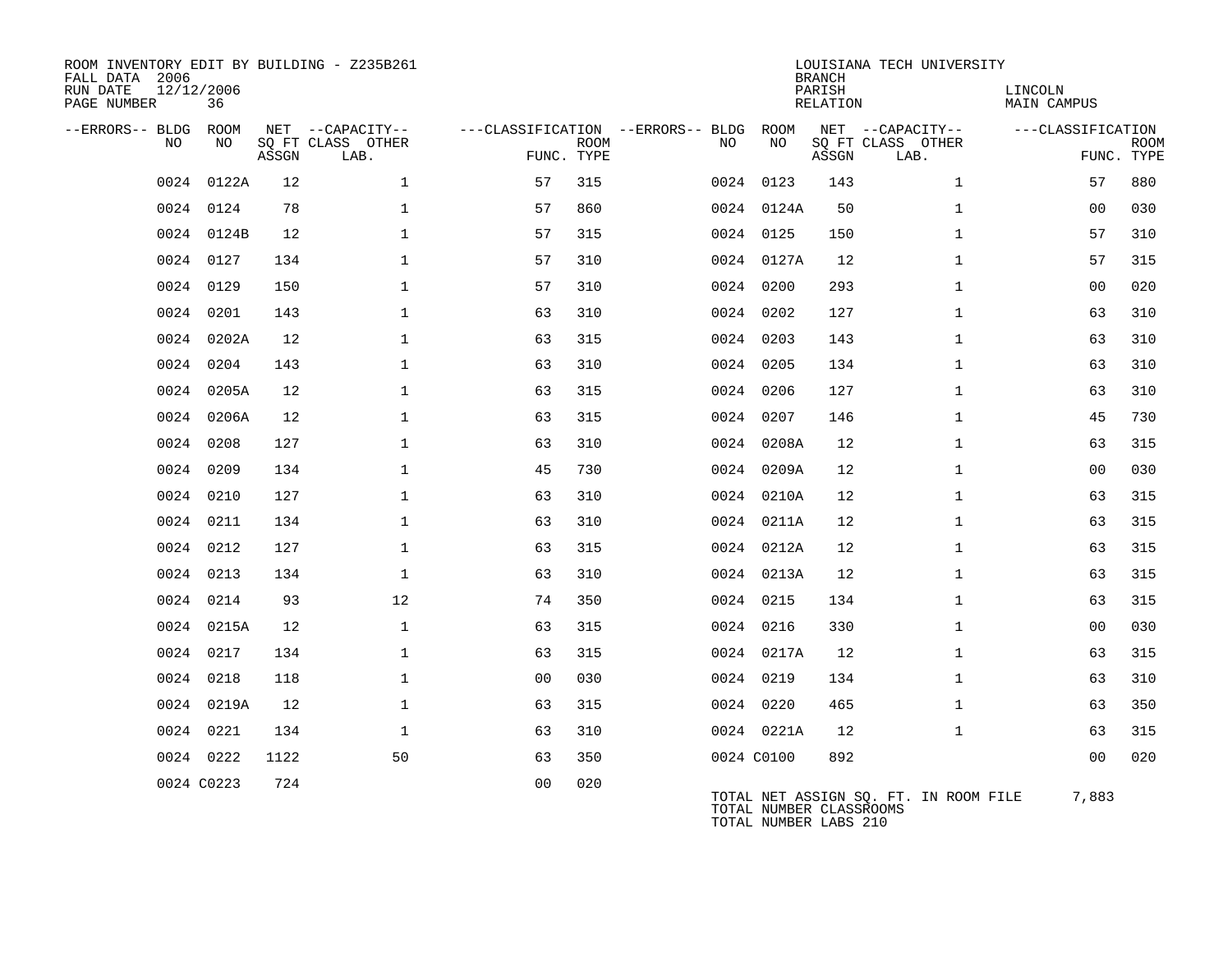| ROOM INVENTORY EDIT BY BUILDING - Z235B261<br>FALL DATA 2006<br>RUN DATE<br>PAGE NUMBER | 12/12/2006<br>37 |       |                   |                |             |                                   |           | <b>BRANCH</b><br>PARISH<br>RELATION | LOUISIANA TECH UNIVERSITY             | LINCOLN<br><b>MAIN CAMPUS</b> |             |
|-----------------------------------------------------------------------------------------|------------------|-------|-------------------|----------------|-------------|-----------------------------------|-----------|-------------------------------------|---------------------------------------|-------------------------------|-------------|
| --ERRORS-- BLDG                                                                         | ROOM             |       | NET --CAPACITY--  |                |             | ---CLASSIFICATION --ERRORS-- BLDG | ROOM      |                                     | NET --CAPACITY--                      | ---CLASSIFICATION             |             |
| NO                                                                                      | NO               |       | SQ FT CLASS OTHER |                | <b>ROOM</b> | NO.                               | NO        |                                     | SQ FT CLASS OTHER                     |                               | <b>ROOM</b> |
|                                                                                         |                  | ASSGN | LAB.              | FUNC. TYPE     |             |                                   |           | ASSGN                               | LAB.<br>TOTAL NUMBER SPECIAL LABS 220 |                               | FUNC. TYPE  |
| 0025                                                                                    | 0012             | 162   | $\mathbf 1$       | 0 <sub>0</sub> | 030         |                                   | 0025 0013 | 1182                                | $\mathbf{1}$                          | 0 <sub>0</sub>                | 030         |
| 0025                                                                                    | 0014             | 285   | $\mathbf 1$       | 00             | 030         | 0025                              | 0101      | 214                                 | 6                                     | 51                            | 410         |
| 0025                                                                                    | 0102             | 135   | $\mathbf{1}$      | 0 <sub>0</sub> | 030         |                                   | 0025 0103 | 154                                 | $\mathbf{1}$                          | 0 <sub>0</sub>                | 020         |
| 0025                                                                                    | 0104             | 160   | $\mathbf{1}$      | 0 <sub>0</sub> | 020         |                                   | 0025 0105 | 1233                                | $\mathbf{1}$                          | 00                            | 020         |
| 0025                                                                                    | 0106             | 31    | $\mathbf{1}$      | 0 <sub>0</sub> | 010         |                                   | 0025 0107 | 207                                 | 6                                     | 91                            | 935         |
| 0025                                                                                    | 0108             | 407   | 15                | 45             | 410         |                                   | 0025 0109 | 353                                 | 8                                     | 91                            | 919         |
| 0025                                                                                    | 0110             | 92    | $\mathbf{1}$      | 91             | 935         |                                   | 0025 0111 | 221                                 | 3                                     | 91                            | 910         |
| 0025                                                                                    | 0112             | 219   | 2                 | 91             | 910         | 0025                              | 0113      | 221                                 | 3                                     | 91                            | 910         |
| 0025                                                                                    | 0114             | 215   | 2                 | 91             | 910         | 0025                              | 0115      | 215                                 | $\overline{a}$                        | 91                            | 910         |
| 0025                                                                                    | 0116             | 220   | 2                 | 91             | 910         |                                   | 0025 0117 | 223                                 | 2                                     | 91                            | 910         |
| 0025                                                                                    | 0118             | 195   | 2                 | 91             | 910         | 0025                              | 0119      | 219                                 | 2                                     | 91                            | 910         |
| 0025                                                                                    | 0120             | 213   | 2                 | 91             | 910         |                                   | 0025 0121 | 217                                 | 2                                     | 91                            | 910         |
| 0025                                                                                    | 0122             | 217   | 2                 | 91             | 910         | 0025                              | 0123      | 217                                 | 2                                     | 91                            | 910         |
| 0025                                                                                    | 0124             | 216   | 2                 | 91             | 910         |                                   | 0025 0125 | 209                                 | 2                                     | 91                            | 910         |
| 0025                                                                                    | 0126             | 167   | 2                 | 91             | 919         | 0025                              | 0127      | 43                                  | $\mathbf{1}$                          | 0 <sub>0</sub>                | 020         |
| 0025                                                                                    | 0128             | 176   | $\mathbf{1}$      | 45             | 655         |                                   | 0025 0129 | 2145                                | 20                                    | 91                            | 650         |
| 0025                                                                                    | 0130             | 71    | $\mathbf{1}$      | 0 <sub>0</sub> | 030         | 0025                              | 0131      | 73                                  | 2                                     | 91                            | 919         |
| 0025                                                                                    | 0132             | 23    | $\mathbf{1}$      | 0 <sub>0</sub> | 030         |                                   | 0025 0133 | 959                                 | 16                                    | 91                            | 650         |
| 0025                                                                                    | 0134             | 684   | $\mathbf{1}$      | 0 <sub>0</sub> | 020         |                                   | 0025 0135 | 149                                 | $\overline{4}$                        | 0 <sub>0</sub>                | 020         |
| 0025                                                                                    | 0136             | 135   | 4                 | 51             | 310         |                                   | 0025 0137 | 187                                 | 2                                     | 91                            | 950         |
| 0025                                                                                    | 0138             | 11    | $\mathbf 1$       | 91             | 955         | 0025                              | 0139      | 50                                  | $\mathbf{1}$                          | 91                            | 919         |
| 0025                                                                                    | 0140             | 121   | 2                 | 91             | 950         |                                   | 0025 0141 | 30                                  | $\mathbf{1}$                          | 91                            | 955         |
| 0025                                                                                    | 0142             | 572   | $\mathbf 1$       | 0 <sub>0</sub> | 020         |                                   | 0025 0143 | 95                                  | 2                                     | 00                            | 030         |
| 0025                                                                                    | 0144             | 73    | 2                 | 0 <sub>0</sub> | 030         |                                   | 0025 0145 | 244                                 | 8                                     | 91                            | 650         |
|                                                                                         | 0025 0146        | 625   | 20                | 91             | 935         |                                   | 0025 0147 | 76                                  | $\mathbf{1}$                          | 0 <sub>0</sub>                | 020         |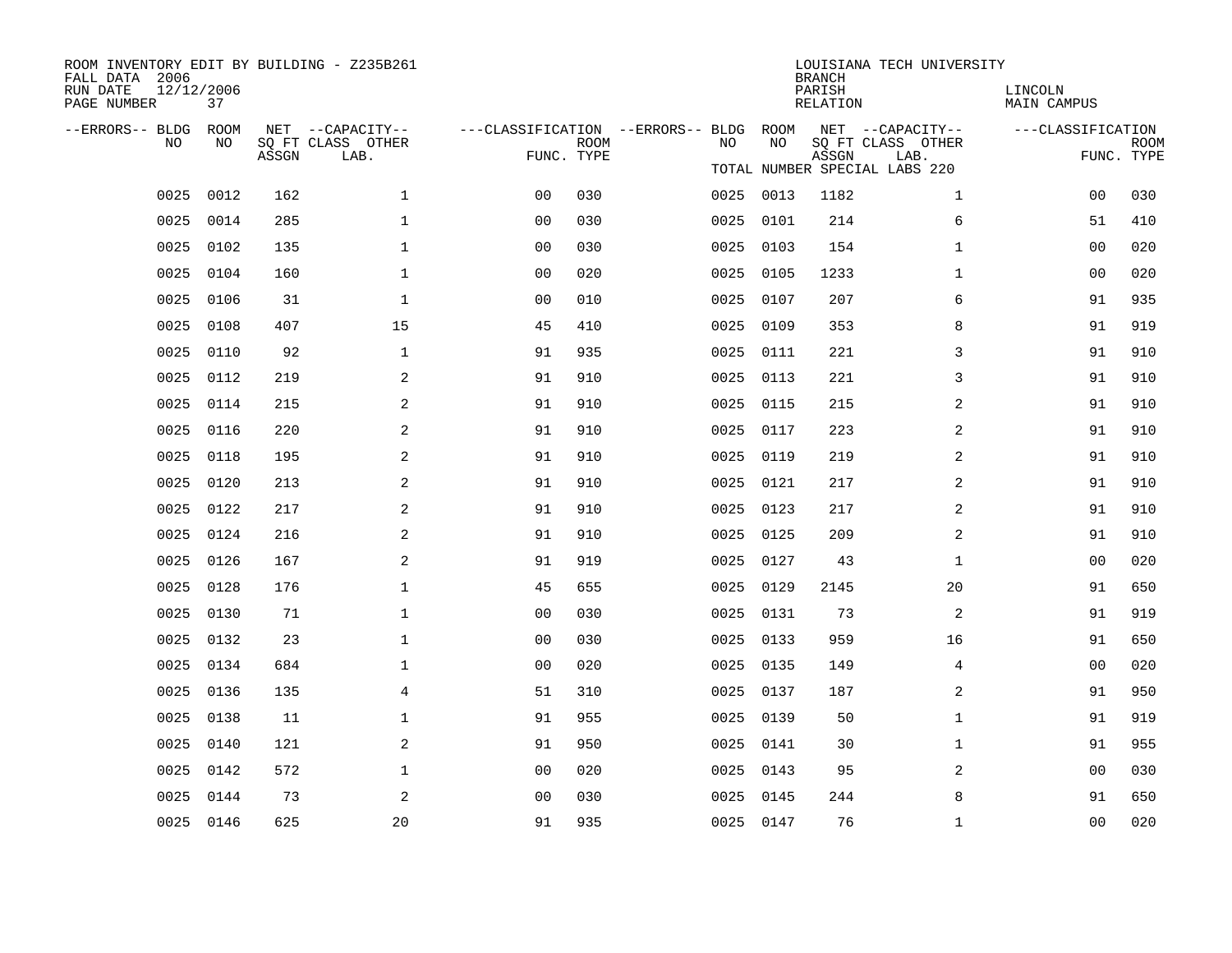| ROOM INVENTORY EDIT BY BUILDING - Z235B261<br>FALL DATA 2006<br>RUN DATE<br>PAGE NUMBER | 12/12/2006<br>38 |          |                                               |                                   |                           |   |      |            | <b>BRANCH</b><br>PARISH<br><b>RELATION</b> | LOUISIANA TECH UNIVERSITY                     | LINCOLN<br><b>MAIN CAMPUS</b> |                           |
|-----------------------------------------------------------------------------------------|------------------|----------|-----------------------------------------------|-----------------------------------|---------------------------|---|------|------------|--------------------------------------------|-----------------------------------------------|-------------------------------|---------------------------|
| --ERRORS-- BLDG<br>NO                                                                   | ROOM<br>NO       | ASSGN    | NET --CAPACITY--<br>SQ FT CLASS OTHER<br>LAB. | ---CLASSIFICATION --ERRORS-- BLDG | <b>ROOM</b><br>FUNC. TYPE |   | NO   | ROOM<br>NO | ASSGN                                      | NET --CAPACITY--<br>SQ FT CLASS OTHER<br>LAB. | ---CLASSIFICATION             | <b>ROOM</b><br>FUNC. TYPE |
| 0025                                                                                    | 0148             | 52       | $\mathbf{1}$                                  | 0 <sub>0</sub>                    | 020                       |   | 0025 | 0149       | 1503                                       | $\mathbf{1}$                                  | 0 <sub>0</sub>                | 020                       |
| 0025                                                                                    | 0150             | 119      | $\mathbf{1}$                                  | 0 <sub>0</sub>                    | 020                       |   | 0025 | 0151       | 170                                        | $\mathbf{1}$                                  | 0 <sub>0</sub>                | 020                       |
| 0025                                                                                    | 0161             | 2594 173 |                                               | 11                                | 110                       |   | 0025 | 0162       | 2524                                       | 168                                           | 11                            | 110                       |
| 0025                                                                                    | 0163             | 574      | $\mathbf{1}$                                  | 0 <sub>0</sub>                    | 020                       |   | 0025 | 0164       | 538                                        | 36                                            | 11                            | 110                       |
| 0025                                                                                    | 0165             | 520      | 35                                            | 11                                | 110                       |   | 0025 | 0166       | 2938                                       | $\mathbf{1}$                                  | 0 <sub>0</sub>                | 030                       |
| 0025                                                                                    | 0167             | 142      | $\mathbf{1}$                                  | 0 <sub>0</sub>                    | 020                       |   | 0025 | 0168       | 48                                         | $\mathbf{1}$                                  | 0 <sub>0</sub>                | 020                       |
| 0025                                                                                    | 0201             | 216      | $\mathbf 1$                                   | 0 <sub>0</sub>                    | 030                       |   | 0025 | 0202       | 129                                        | $\mathbf{1}$                                  | 00                            | 030                       |
| 0025                                                                                    | 0203             | 155      | 1                                             | 0 <sub>0</sub>                    | 020                       |   | 0025 | 0204       | 153                                        | $\mathbf{1}$                                  | 00                            | 020                       |
| 0025                                                                                    | 0205             | 1380     | $\mathbf{1}$                                  | 0 <sub>0</sub>                    | 020                       |   | 0025 | 0206       | 83                                         | $\mathbf{1}$                                  | 00                            | 010                       |
| 0025                                                                                    | 0207             | 106      | 4                                             | 91                                | 935                       | 9 | 0025 | 0208       | 207                                        | 4                                             | 51                            | 410                       |
| 0025                                                                                    | 0209             | 366      | 12                                            | 91                                | 919                       |   | 0025 | 0210       | 212                                        | 2                                             | 91                            | 910                       |
| 0025                                                                                    | 0211             | 215      | 3                                             | 91                                | 910                       |   | 0025 | 0212       | 214                                        | 3                                             | 91                            | 910                       |
| 0025                                                                                    | 0213             | 197      | 3                                             | 91                                | 910                       |   | 0025 | 0214       | 216                                        | 3                                             | 91                            | 910                       |
| 0025                                                                                    | 0215             | 210      | 3                                             | 91                                | 910                       |   | 0025 | 0216       | 216                                        | 2                                             | 91                            | 910                       |
| 0025                                                                                    | 0217             | 214      | 3                                             | 91                                | 910                       |   | 0025 | 0218       | 218                                        | 3                                             | 91                            | 910                       |
| 0025                                                                                    | 0219             | 223      | 3                                             | 91                                | 910                       |   | 0025 | 0220       | 224                                        | 3                                             | 91                            | 910                       |
| 0025                                                                                    | 0221             | 216      | 3                                             | 91                                | 910                       |   | 0025 | 0222       | 219                                        | 3                                             | 91                            | 910                       |
| 0025                                                                                    | 0223             | 216      | 3                                             | 91                                | 910                       |   | 0025 | 0224       | 221                                        | 3                                             | 91                            | 910                       |
| 0025                                                                                    | 0225             | 216      | 3                                             | 91                                | 910                       |   | 0025 | 0226       | 216                                        | 3                                             | 91                            | 910                       |
| 0025                                                                                    | 0227             | 216      | $\mathsf{3}$                                  | 91                                | 910                       |   | 0025 | 0228       | 216                                        | 3                                             | 91                            | 910                       |
| 0025                                                                                    | 0229             | 105      | $\mathbf 1$                                   | 91                                | 910                       |   | 0025 | 0301       | 215                                        | $\mathbf{1}$                                  | 0 <sub>0</sub>                | 030                       |
| 0025                                                                                    | 0302             | 207      | 3                                             | 91                                | 910                       |   | 0025 | 0305       | 1301                                       | $\mathbf{1}$                                  | 00                            | 020                       |
| 0025                                                                                    | 0306             | 83       | $\mathbf 1$                                   | 0 <sub>0</sub>                    | 010                       |   | 0025 | 0307       | 107                                        | $\mathbf{1}$                                  | 91                            | 935                       |
| 0025<br>9                                                                               | 0308             | 207      | 4                                             | 51                                | 410                       |   | 0025 | 0309       | 352                                        | 12                                            | 91                            | 919                       |
| 0025                                                                                    | 0310             | 212      | 2                                             | 91                                | 910                       |   | 0025 | 0311       | 215                                        | 3                                             | 91                            | 910                       |
|                                                                                         | 0025 0312        | 214      | $\overline{3}$                                | 91                                | 910                       |   |      | 0025 0313  | 197                                        | 3                                             | 91                            | 910                       |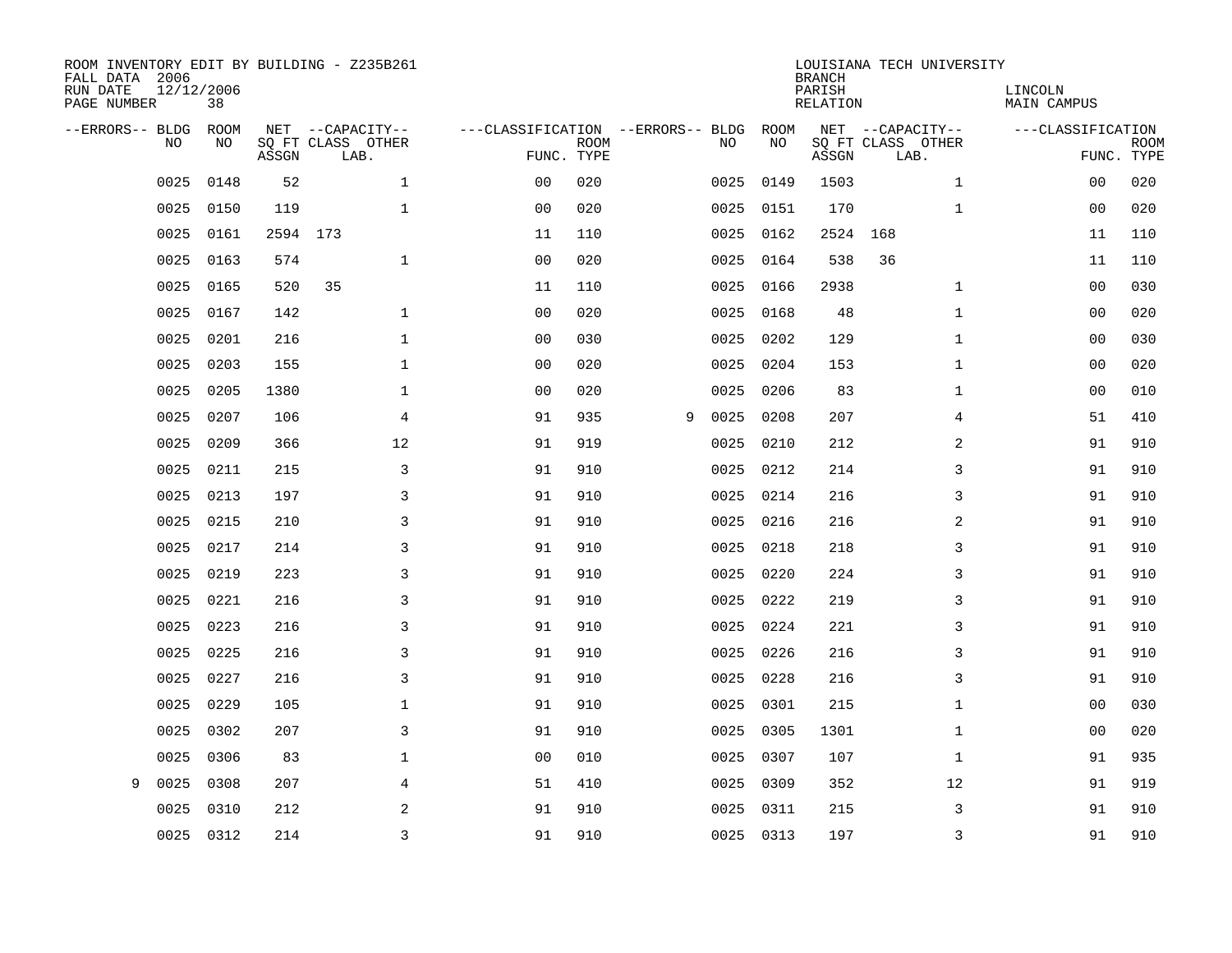| ROOM INVENTORY EDIT BY BUILDING - Z235B261<br>FALL DATA 2006 |            |       |                           |                                        |             |           |            | <b>BRANCH</b>                                          | LOUISIANA TECH UNIVERSITY                                                              |                                            |                           |
|--------------------------------------------------------------|------------|-------|---------------------------|----------------------------------------|-------------|-----------|------------|--------------------------------------------------------|----------------------------------------------------------------------------------------|--------------------------------------------|---------------------------|
| 12/12/2006<br>RUN DATE<br>PAGE NUMBER                        | 39         |       |                           |                                        |             |           |            | PARISH<br>RELATION                                     |                                                                                        | LINCOLN<br>MAIN CAMPUS                     |                           |
| --ERRORS-- BLDG ROOM                                         |            |       | NET --CAPACITY--          | ---CLASSIFICATION --ERRORS-- BLDG ROOM |             |           |            |                                                        | NET --CAPACITY--                                                                       | ---CLASSIFICATION                          |                           |
| NO.                                                          | NO.        | ASSGN | SQ FT CLASS OTHER<br>LAB. | FUNC. TYPE                             | <b>ROOM</b> | NO.       | NO         | ASSGN                                                  | SQ FT CLASS OTHER<br>LAB.                                                              |                                            | <b>ROOM</b><br>FUNC. TYPE |
| 0025                                                         | 0314       | 216   | 3                         | 91                                     | 910         | 0025      | 0315       | 210                                                    | 3                                                                                      | 91                                         | 910                       |
| 0025                                                         | 0316       | 216   | 2                         | 91                                     | 910         | 0025 0317 |            | 214                                                    | $\mathbf{1}$                                                                           | 00                                         | 030                       |
| 0025                                                         | 0318       | 218   | 3                         | 91                                     | 910         | 0025 0319 |            | 223                                                    | 3                                                                                      | 91                                         | 910                       |
| 0025                                                         | 0320       | 224   | 3                         | 91                                     | 910         | 0025 0321 |            | 216                                                    | 3                                                                                      | 91                                         | 910                       |
| 0025                                                         | 0322       | 219   | 3                         | 91                                     | 910         | 0025 0323 |            | 216                                                    | 3                                                                                      | 91                                         | 910                       |
| 0025                                                         | 0324       | 221   | 3                         | 91                                     | 910         | 0025 0325 |            | 216                                                    | 3                                                                                      | 91                                         | 910                       |
| 0025                                                         | 0326       | 217   | $\mathsf{3}$              | 91                                     | 910         | 0025 0327 |            | 216                                                    | 3                                                                                      | 91                                         | 910                       |
| 0025                                                         | 0328       | 216   | 3                         | 91                                     | 910         | 0025 0329 |            | 105                                                    | $\mathbf{1}$                                                                           | 00                                         | 010                       |
| 0025                                                         | 0330       | 17    | $\mathbf{1}$              | 0 <sub>0</sub>                         | 010         | 0025 0331 |            | 18<br>TOTAL NUMBER CLASSROOMS<br>TOTAL NUMBER LABS 210 | $\mathbf{1}$<br>TOTAL NET ASSIGN SQ. FT. IN ROOM FILE<br>TOTAL NUMBER SPECIAL LABS 220 | 0 <sub>0</sub><br>25,243<br>$\overline{4}$ | 010                       |
|                                                              | 0027 0100  | 45    | $\mathbf 1$               | 0 <sub>0</sub>                         | 020         | 0027 0101 |            | 239                                                    | 2                                                                                      | 91                                         | 910                       |
| 0027                                                         | 0102       | 242   | 2                         | 91                                     | 910         | 0027      | 0103       | 238                                                    | 2                                                                                      | 91                                         | 910                       |
|                                                              | 0027 0104  | 239   | 2                         | 91                                     | 910         | 0027 0105 |            | 238                                                    | 2                                                                                      | 91                                         | 910                       |
| 0027                                                         | 0106       | 238   | 2                         | 91                                     | 910         | 0027      | 0107       | 238                                                    | 2                                                                                      | 91                                         | 910                       |
| 0027                                                         | 0108       | 238   | 2                         | 91                                     | 910         | 0027 0109 |            | 238                                                    | $\overline{a}$                                                                         | 91                                         | 910                       |
| 0027                                                         | 0110       | 114   | 4                         | 91                                     | 950         |           | 0027 0110A | 18                                                     | $\mathbf{1}$                                                                           | 91                                         | 950                       |
| 0027                                                         | 0110B      | 15    | $\mathbf 1$               | 91                                     | 955         |           | 0027 0110C | 52                                                     | $\mathbf{1}$                                                                           | 91                                         | 955                       |
| 0027                                                         | 0111       | 239   | 2                         | 91                                     | 910         | 0027 0112 |            | 238                                                    | 2                                                                                      | 91                                         | 910                       |
| 0027                                                         | 0113       | 243   | 2                         | 91                                     | 910         | 0027 0114 |            | 238                                                    | 2                                                                                      | 91                                         | 910                       |
| 0027                                                         | 0115       | 243   | 2                         | 91                                     | 910         | 0027 0116 |            | 239                                                    | $\overline{2}$                                                                         | 91                                         | 910                       |
| 0027                                                         | 0117       | 238   | 2                         | 91                                     | 910         | 0027      | 0118       | 243                                                    | 2                                                                                      | 91                                         | 910                       |
| 0027                                                         | 0119       | 238   | 2                         | 91                                     | 910         | 0027 0121 |            | 238                                                    | 2                                                                                      | 91                                         | 910                       |
| 0027                                                         | 0122       | 177   | 4                         | 91                                     | 935         |           | 0027 0122A | 19                                                     | $\mathbf{1}$                                                                           | 00                                         | 020                       |
|                                                              | 0027 0122B | 16    | $\mathbf 1$               | 0 <sub>0</sub>                         | 010         |           | 0027 0122C | 23                                                     | $\mathbf{1}$                                                                           | 91                                         | 919                       |
|                                                              | 0027 0123  | 238   | $\sqrt{2}$                | 91                                     | 910         | 0027 0125 |            | 239                                                    | $\mathbf 2$                                                                            | 91                                         | 910                       |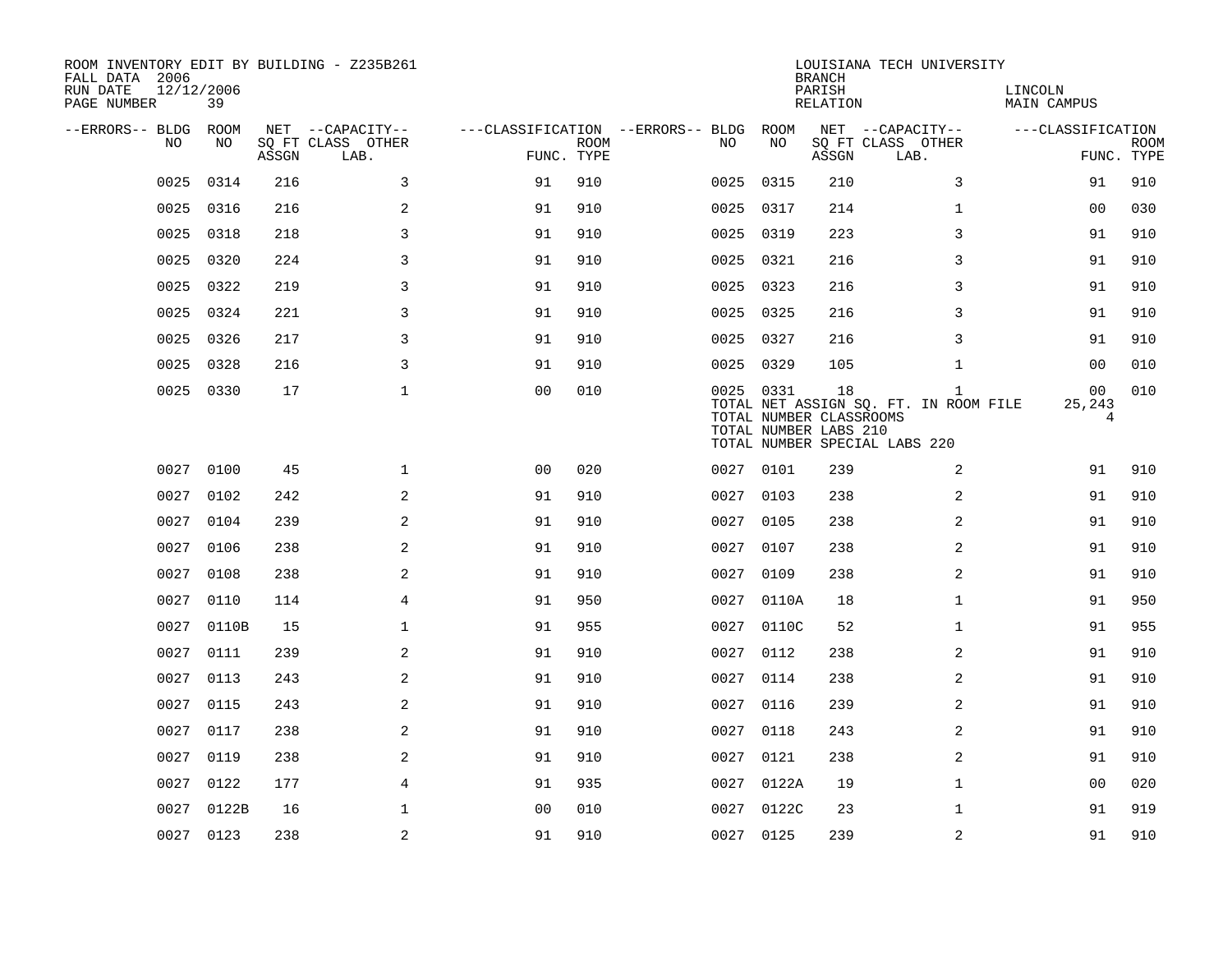| ROOM INVENTORY EDIT BY BUILDING - Z235B261<br>FALL DATA 2006<br>RUN DATE<br>PAGE NUMBER | 12/12/2006<br>40 |       |                                               |                |             |                                         |             | <b>BRANCH</b><br>PARISH<br><b>RELATION</b> | LOUISIANA TECH UNIVERSITY                     | LINCOLN<br><b>MAIN CAMPUS</b>   |             |
|-----------------------------------------------------------------------------------------|------------------|-------|-----------------------------------------------|----------------|-------------|-----------------------------------------|-------------|--------------------------------------------|-----------------------------------------------|---------------------------------|-------------|
| --ERRORS-- BLDG<br>NO                                                                   | ROOM<br>NO       | ASSGN | NET --CAPACITY--<br>SQ FT CLASS OTHER<br>LAB. | FUNC. TYPE     | <b>ROOM</b> | ---CLASSIFICATION --ERRORS-- BLDG<br>NO | ROOM<br>NO  | ASSGN                                      | NET --CAPACITY--<br>SQ FT CLASS OTHER<br>LAB. | ---CLASSIFICATION<br>FUNC. TYPE | <b>ROOM</b> |
| 0027                                                                                    | 0127             | 239   | 2                                             | 91             | 910         | 0027                                    | 0136        | 428                                        | 12                                            | 91                              | 650         |
| 0027                                                                                    | 0200             | 1378  | $\mathbf 1$                                   | 0 <sub>0</sub> | 020         | 0027                                    | 0201        | 222                                        | 2                                             | 91                              | 910         |
| 0027                                                                                    | 0202             | 224   | 2                                             | 91             | 910         | 0027                                    | 0203        | 219                                        | 2                                             | 91                              | 910         |
| 0027                                                                                    | 0204             | 222   | 2                                             | 91             | 910         | 0027                                    | 0205        | 219                                        | 2                                             | 91                              | 910         |
| 0027                                                                                    | 0206             | 219   | 2                                             | 91             | 910         | 0027                                    | 0207        | 219                                        | $\overline{a}$                                | 91                              | 910         |
| 0027                                                                                    | 0208             | 219   | 2                                             | 91             | 910         | 0027                                    | 0209        | 219                                        | 2                                             | 91                              | 910         |
| 0027                                                                                    | 0210             | 219   | 2                                             | 91             | 910         | 0027                                    | 0211        | 219                                        | $\overline{a}$                                | 91                              | 910         |
| 0027                                                                                    | 0212             | 219   | $\mathbf{2}$                                  | 91             | 910         | 0027                                    | 0213        | 219                                        | 2                                             | 91                              | 910         |
| 0027                                                                                    | 0214             | 219   | 2                                             | 91             | 910         | 0027                                    | 0215        | 220                                        | 2                                             | 91                              | 910         |
| 0027                                                                                    | 0216             | 219   | 2                                             | 91             | 910         | 0027                                    | 0217        | 220                                        | 2                                             | 91                              | 910         |
| 0027                                                                                    | 0218             | 219   | 2                                             | 91             | 910         | 0027                                    | 0219        | 219                                        | 2                                             | 91                              | 910         |
| 0027                                                                                    | 0220             | 219   | 2                                             | 91             | 910         |                                         | 0027 0221   | 219                                        | 2                                             | 91                              | 910         |
| 0027                                                                                    | 0222             | 221   | 2                                             | 91             | 910         | 0027                                    | 0223        | 219                                        | 2                                             | 91                              | 910         |
|                                                                                         | 0027 0224        | 224   | 2                                             | 91             | 910         |                                         | 0027 0225   | 219                                        | 2                                             | 91                              | 910         |
|                                                                                         | 0027 0227        | 219   | 2                                             | 91             | 910         |                                         | 0027 0229   | 221                                        | 2                                             | 91                              | 910         |
|                                                                                         | 0027 Z0120       | 207   | 4                                             | 91             | 950         |                                         | 0027 Z0120A | 16                                         | $\mathbf{1}$                                  | 91                              | 955         |
|                                                                                         | 0027 Z0120B      | 16    | 1                                             | 91             | 955         |                                         | 0027 Z0124  | 159                                        | 4                                             | 91                              | 919         |
|                                                                                         | 0027 Z0126       | 163   | 6                                             | 91             | 919         |                                         | 0027 Z0128  | 159                                        | 4                                             | 91                              | 919         |
|                                                                                         | 0027 Z0129       | 163   | 6                                             | 91             | 919         |                                         | 0027 Z0130  | 45                                         | $\mathbf{1}$                                  | 00                              | 020         |
|                                                                                         | 0027 Z0131       | 45    | $\mathbf 1$                                   | 0 <sub>0</sub> | 020         |                                         | 0027 Z0132  | 332                                        | $\mathbf{1}$                                  | 00                              | 020         |
|                                                                                         | 0027 Z0133       | 148   | $\mathbf{1}$                                  | 0 <sub>0</sub> | 020         |                                         | 0027 Z0134  | 148                                        | $\mathbf{1}$                                  | 00                              | 020         |
|                                                                                         | 0027 Z0135       | 14    | $\mathbf{1}$                                  | 91             | 935         |                                         | 0027 Z0137  | 14                                         | $\mathbf{1}$                                  | 91                              | 935         |
|                                                                                         | 0027 Z0138       | 14    | $\mathbf 1$                                   | 91             | 935         |                                         | 0027 Z0139  | 14                                         | $\mathbf{1}$                                  | 91                              | 935         |
|                                                                                         | 0027 Z0230       | 142   | 4                                             | 91             | 919         |                                         | 0027 Z0230A | 14                                         | $\mathbf{1}$                                  | 91                              | 935         |
|                                                                                         | 0027 Z0232       | 145   | 5                                             | 91             | 919         |                                         | 0027 Z0232A | 14                                         | $\mathbf{1}$                                  | 91                              | 935         |
|                                                                                         | 0027 Z0234       | 172   | 6                                             | 51             | 410         |                                         | 0027 Z0234A | 18                                         | $\mathbf{1}$                                  | 00                              | 030         |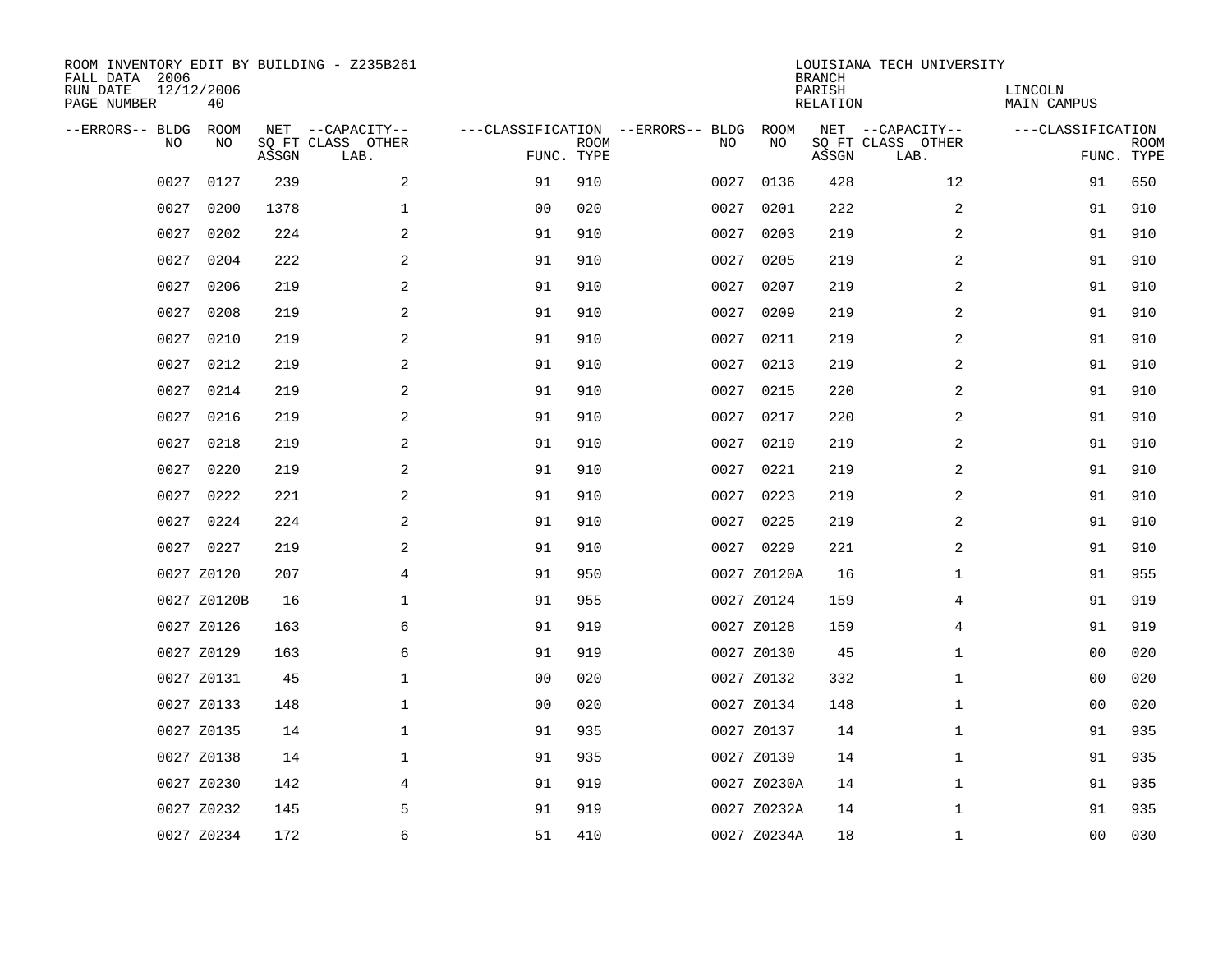| ROOM INVENTORY EDIT BY BUILDING - Z235B261<br>FALL DATA 2006<br>RUN DATE<br>PAGE NUMBER | 12/12/2006<br>41 |       |                           |                                        |      |      |                                                                 | <b>BRANCH</b><br>PARISH<br>RELATION | LOUISIANA TECH UNIVERSITY                                              |                | LINCOLN | MAIN CAMPUS       |                           |
|-----------------------------------------------------------------------------------------|------------------|-------|---------------------------|----------------------------------------|------|------|-----------------------------------------------------------------|-------------------------------------|------------------------------------------------------------------------|----------------|---------|-------------------|---------------------------|
| --ERRORS-- BLDG ROOM                                                                    |                  |       | NET --CAPACITY--          | ---CLASSIFICATION --ERRORS-- BLDG ROOM |      |      |                                                                 |                                     | NET --CAPACITY--                                                       |                |         | ---CLASSIFICATION |                           |
| NO.                                                                                     | NO               | ASSGN | SQ FT CLASS OTHER<br>LAB. | FUNC. TYPE                             | ROOM | NO.  | NO                                                              | ASSGN                               | SQ FT CLASS OTHER<br>LAB.                                              |                |         |                   | <b>ROOM</b><br>FUNC. TYPE |
|                                                                                         | 0027 Z0234B      | 11    | $\mathbf{1}$              | 0 <sup>0</sup>                         | 010  |      | 0027 Z0234C                                                     | 18                                  |                                                                        | $\mathbf{1}$   |         | 91                | 919                       |
|                                                                                         | 0027 Z0236       | 145   | 5                         | 91                                     | 919  |      | 0027 Z0236A                                                     | 14                                  |                                                                        | $\mathbf{1}$   |         | 91                | 935                       |
|                                                                                         | 0027 Z0238       | 142   | $\overline{4}$            | 91                                     | 919  |      | 0027 Z0238A<br>TOTAL NUMBER CLASSROOMS<br>TOTAL NUMBER LABS 210 | 14                                  | TOTAL NET ASSIGN SQ. FT. IN ROOM FILE<br>TOTAL NUMBER SPECIAL LABS 220 | 1              |         | 91<br>13,782      | 935                       |
| 0028                                                                                    | 0101             | 257   | 7                         | 21                                     | 250  |      | 0028 0102                                                       | 243                                 |                                                                        | 6              |         | 21                | 250                       |
| 0028                                                                                    | 0103             | 249   | $7\overline{ }$           | 21                                     | 250  | 0028 | 0104                                                            | 244                                 |                                                                        | 6              |         | 21                | 250                       |
| 0028                                                                                    | 0105             | 249   | 7                         | 21                                     | 250  | 0028 | 0106                                                            | 244                                 |                                                                        | 6              |         | 21                | 250                       |
| 0028                                                                                    | 0107             | 249   | 7                         | 21                                     | 250  | 0028 | 0108                                                            | 244                                 |                                                                        | 6              |         | 21                | 250                       |
| 0028                                                                                    | 0109             | 247   | 7                         | 21                                     | 250  |      | 0028 0110                                                       | 163                                 |                                                                        | 2              |         | 91                | 950                       |
| 0028                                                                                    | 0111             | 249   | 7                         | 21                                     | 250  | 0028 | 0112                                                            | 244                                 |                                                                        | 6              |         | 21                | 250                       |
| 0028                                                                                    | 0113             | 249   | 7                         | 21                                     | 250  | 0028 | 0114                                                            | 244                                 |                                                                        | 6              |         | 21                | 250                       |
| 0028                                                                                    | 0115             | 250   | 7                         | 21                                     | 250  | 0028 | 0116                                                            | 246                                 |                                                                        | 6              |         | 21                | 250                       |
| 0028                                                                                    | 0117             | 249   | 7                         | 21                                     | 250  | 0028 | 0118                                                            | 249                                 |                                                                        | 7              |         | 21                | 250                       |
| 0028                                                                                    | 0119             | 249   | 7                         | 21                                     | 250  | 0028 | 0121                                                            | 249                                 |                                                                        | 7              |         | 21                | 250                       |
| 0028                                                                                    | 0123             | 249   | 7                         | 21                                     | 250  | 0028 | 0125                                                            | 249                                 |                                                                        | 7              |         | 11                | 210                       |
| 0028                                                                                    | 0127             | 247   | 7                         | 21                                     | 250  | 0028 | 0201                                                            | 257                                 |                                                                        | $\overline{7}$ |         | 21                | 250                       |
| 0028                                                                                    | 0202             | 243   | 6                         | 21                                     | 250  | 0028 | 0203                                                            | 249                                 |                                                                        | 7              |         | 21                | 250                       |
| 0028                                                                                    | 0204             | 244   | 6                         | 21                                     | 250  | 0028 | 0205                                                            | 249                                 |                                                                        | 7              |         | 21                | 250                       |
| 0028                                                                                    | 0206             | 244   | 6                         | 21                                     | 250  | 0028 | 0207                                                            | 249                                 |                                                                        | 7              |         | 21                | 250                       |
| 0028                                                                                    | 0208             | 244   | 6                         | 21                                     | 250  | 0028 | 0209                                                            | 249                                 |                                                                        | 7              |         | 21                | 250                       |
| 0028                                                                                    | 0210             | 246   | 6                         | 21                                     | 250  | 0028 | 0211                                                            | 249                                 |                                                                        | 7              |         | 21                | 250                       |
| 0028                                                                                    | 0212             | 223   | 6                         | 21                                     | 250  | 0028 | 0213                                                            | 249                                 |                                                                        | 7              |         | 21                | 250                       |
| 0028                                                                                    | 0214             | 246   | 6                         | 21                                     | 250  |      | 0028 0215                                                       | 228                                 |                                                                        | 6              |         | 21                | 250                       |
| 0028                                                                                    | 0216             | 244   | 6                         | 21                                     | 250  | 0028 | 0217                                                            | 250                                 |                                                                        | 7              |         | 21                | 250                       |
|                                                                                         | 0028 0218        | 244   | 6                         | 21                                     | 250  |      | 0028 0219                                                       | 249                                 |                                                                        | $\overline{7}$ |         | 21                | 250                       |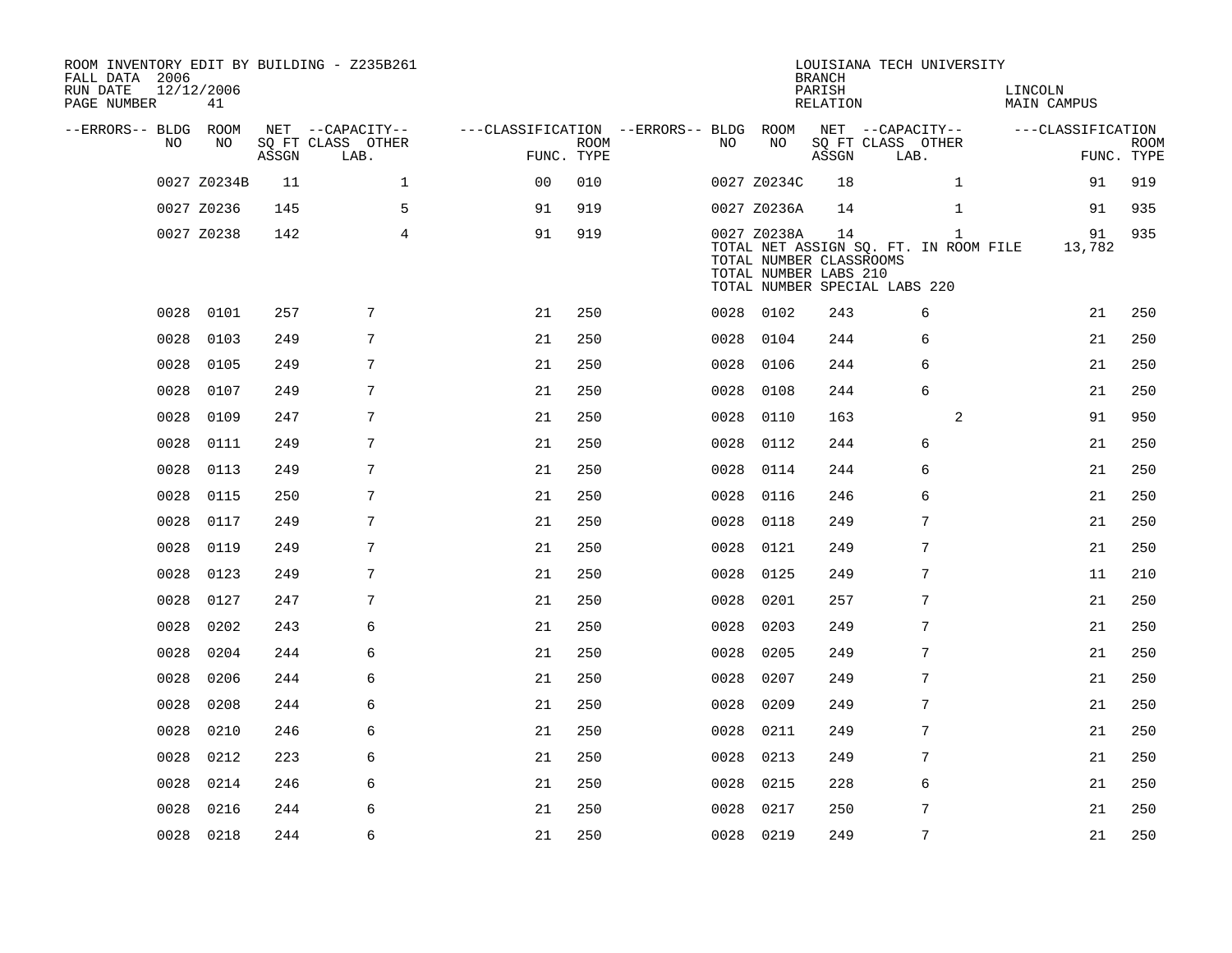| ROOM INVENTORY EDIT BY BUILDING - Z235B261<br>FALL DATA 2006<br>RUN DATE<br>PAGE NUMBER | 12/12/2006<br>42 |       |                                               |                |             |                                   |      |            | <b>BRANCH</b><br>PARISH<br><b>RELATION</b>               | LOUISIANA TECH UNIVERSITY                                                              | LINCOLN<br><b>MAIN CAMPUS</b> |                              |             |
|-----------------------------------------------------------------------------------------|------------------|-------|-----------------------------------------------|----------------|-------------|-----------------------------------|------|------------|----------------------------------------------------------|----------------------------------------------------------------------------------------|-------------------------------|------------------------------|-------------|
| --ERRORS-- BLDG<br>NO                                                                   | ROOM<br>NO       | ASSGN | NET --CAPACITY--<br>SQ FT CLASS OTHER<br>LAB. | FUNC. TYPE     | <b>ROOM</b> | ---CLASSIFICATION --ERRORS-- BLDG | NO   | ROOM<br>NO | ASSGN                                                    | NET --CAPACITY--<br>SQ FT CLASS OTHER<br>LAB.                                          | ---CLASSIFICATION             | FUNC. TYPE                   | <b>ROOM</b> |
| 0028                                                                                    | 0220             | 244   | 6                                             | 21             | 250         |                                   | 0028 | 0221       | 249                                                      | 7                                                                                      |                               | 21                           | 250         |
| 0028                                                                                    | 0222             | 246   | 6                                             | 21             | 250         |                                   | 0028 | 0223       | 248                                                      | 7                                                                                      |                               | 21                           | 250         |
| 0028                                                                                    | 0224             | 249   | 7                                             | 21             | 250         |                                   | 0028 | 0225       | 249                                                      | 7                                                                                      |                               | 21                           | 250         |
|                                                                                         | 0028 0227        | 249   | 7                                             | 21             | 250         |                                   |      | 0028 0229  | 247                                                      | 7                                                                                      |                               | 21                           | 250         |
|                                                                                         | 0028 Z0120       | 148   | $\mathbf{1}$                                  | 00             | 020         |                                   |      | 0028 Z0122 | 87                                                       | $\mathbf{1}$                                                                           |                               | 0 <sub>0</sub>               | 020         |
|                                                                                         | 0028 Z0124       | 154   | $\mathbf 1$                                   | 81             | 081         |                                   |      | 0028 Z0126 | 22                                                       | $\mathbf{1}$                                                                           |                               | 0 <sub>0</sub>               | 010         |
|                                                                                         | 0028 Z0128       | 168   | $\mathbf 1$                                   | 0 <sub>0</sub> | 030         |                                   |      | 0028 Z0129 | 24                                                       | $\mathbf{1}$                                                                           |                               | 00                           | 030         |
|                                                                                         | 0028 Z0130       | 187   | $\mathbf 1$                                   | 91             | 955         |                                   |      | 0028 Z0131 | 18                                                       | $\mathbf{1}$                                                                           |                               | 00                           | 010         |
|                                                                                         | 0028 Z0132       | 454   | 2                                             | 91             | 950         |                                   |      | 0028 Z0133 | 42                                                       | $\mathbf{1}$                                                                           |                               | 91                           | 955         |
|                                                                                         | 0028 Z0134       | 19    | $\mathbf 1$                                   | 91             | 955         |                                   |      | 0028 Z0135 | 16                                                       | $\mathbf{1}$                                                                           |                               | 91                           | 955         |
|                                                                                         | 0028 Z0136       | 210   | 2                                             | 91             | 950         |                                   |      | 0028 Z0137 | 16                                                       | $\mathbf{1}$                                                                           |                               | 91                           | 955         |
|                                                                                         | 0028 Z0138       | 16    | $\mathbf{1}$                                  | 91             | 955         |                                   |      | 0028 Z0139 | 158                                                      | 4                                                                                      |                               | 11                           | 215         |
|                                                                                         | 0028 Z0140       | 155   | $\mathbf{1}$                                  | 81             | 081         |                                   |      | 0028 Z0141 | 22                                                       | $\mathbf{1}$                                                                           |                               | 0 <sub>0</sub>               | 010         |
|                                                                                         | 0028 Z0142       | 148   | $\mathbf 1$                                   | 00             | 020         |                                   |      | 0028 Z0143 | 87                                                       | $\mathbf{1}$                                                                           |                               | 00                           | 020         |
|                                                                                         | 0028 Z0144       | 534   | 1                                             | 00             | 020         |                                   |      | 0028 Z0145 | 307                                                      | $\mathbf{1}$                                                                           |                               | 00                           | 020         |
|                                                                                         | 0028 Z0146       | 541   | $\mathbf 1$                                   | 0 <sub>0</sub> | 020         |                                   |      | 0028 Z0147 | 58                                                       | $\mathbf{1}$                                                                           |                               | 00                           | 020         |
|                                                                                         | 0028 Z0226       | 22    | $\mathbf 1$                                   | 0 <sub>0</sub> | 010         |                                   |      | 0028 Z0228 | 160                                                      | $\mathbf{1}$                                                                           |                               | 00                           | 030         |
|                                                                                         | 0028 Z0230       | 187   | $\mathbf{1}$                                  | 0 <sub>0</sub> | 030         |                                   |      | 0028 Z0231 | 11                                                       | $\mathbf{1}$                                                                           |                               | 00                           | 010         |
|                                                                                         | 0028 Z0232       | 24    | $\mathbf 1$                                   | 0 <sub>0</sub> | 030         |                                   |      | 0028 Z0233 | 141                                                      | $\mathbf{1}$                                                                           |                               | 00                           | 030         |
|                                                                                         | 0028 Z0234       | 137   | $\mathbf 1$                                   | 81             | 081         |                                   |      | 0028 Z0235 | 22                                                       | $\mathbf{1}$                                                                           |                               | 0 <sub>0</sub>               | 010         |
|                                                                                         | 0028 Z0236       | 148   | $\mathbf 1$                                   | 0 <sub>0</sub> | 020         |                                   |      | 0028 Z0237 | 17                                                       | $\mathbf{1}$                                                                           |                               | 00                           | 010         |
|                                                                                         | 0028 Z0238       | 17    | $\mathbf 1$                                   | 0 <sub>0</sub> | 010         |                                   |      | 0028 Z0239 | 148                                                      | $\mathbf{1}$                                                                           |                               | 00                           | 020         |
|                                                                                         | 0028 Z0240       | 155   | $\mathbf 1$                                   | 81             | 081         |                                   |      | 0028 Z0241 | 1378<br>TOTAL NUMBER CLASSROOMS<br>TOTAL NUMBER LABS 210 | $\mathbf{1}$<br>TOTAL NET ASSIGN SQ. FT. IN ROOM FILE<br>TOTAL NUMBER SPECIAL LABS 220 |                               | 00<br>13,968<br>$\mathbf{1}$ | 020         |
|                                                                                         | 0029 0100        | 577   | $\mathbf 1$                                   | 45             | 720         |                                   |      | 0029 0101  | 88                                                       | $\mathbf{1}$                                                                           |                               | 45                           | 730         |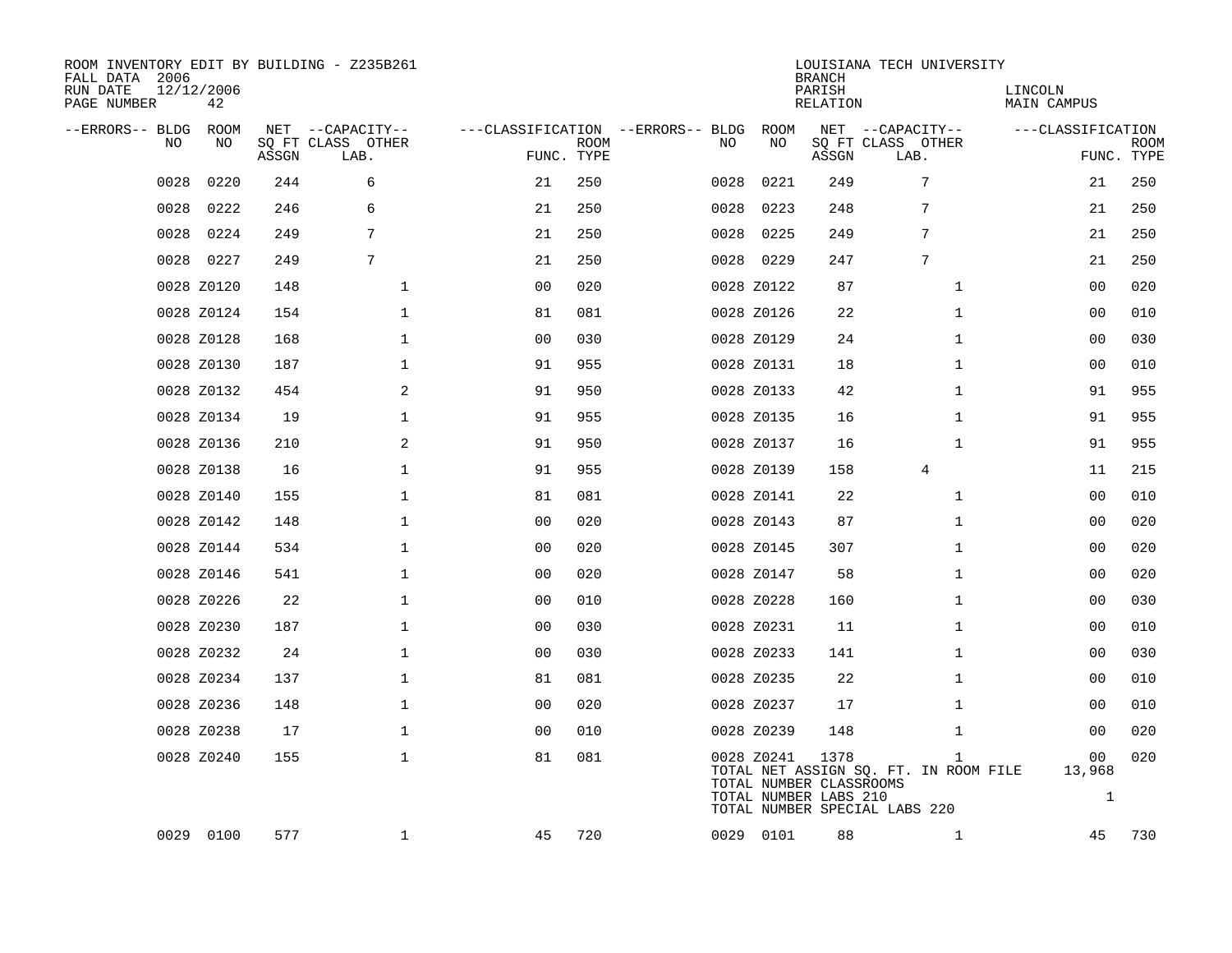| ROOM INVENTORY EDIT BY BUILDING - Z235B261<br>FALL DATA 2006<br>RUN DATE<br>PAGE NUMBER | 12/12/2006<br>43 |       |                           |                                   |                           |           |      | <b>BRANCH</b><br>PARISH<br>RELATION                                               |    | LOUISIANA TECH UNIVERSITY             | LINCOLN<br><b>MAIN CAMPUS</b> |                   |                           |
|-----------------------------------------------------------------------------------------|------------------|-------|---------------------------|-----------------------------------|---------------------------|-----------|------|-----------------------------------------------------------------------------------|----|---------------------------------------|-------------------------------|-------------------|---------------------------|
| --ERRORS-- BLDG ROOM                                                                    |                  |       | NET --CAPACITY--          | ---CLASSIFICATION --ERRORS-- BLDG |                           |           | ROOM |                                                                                   |    | NET --CAPACITY--                      |                               | ---CLASSIFICATION |                           |
| NO.                                                                                     | NO               | ASSGN | SQ FT CLASS OTHER<br>LAB. |                                   | <b>ROOM</b><br>FUNC. TYPE | NO.       | NO   | ASSGN                                                                             |    | SQ FT CLASS OTHER<br>LAB.             |                               |                   | <b>ROOM</b><br>FUNC. TYPE |
| 0029                                                                                    | 0102             | 211   | $\mathbf{1}$              | 45                                | 725                       | 0029      | 0103 | 385                                                                               |    | $\mathbf{1}$                          |                               | 45                | 720                       |
| 0029                                                                                    | 0104             | 993   | $\mathbf 1$               | 45                                | 720                       | 0029      | 0105 | 241                                                                               |    | $\mathbf{1}$                          |                               | 45                | 725                       |
| 0029                                                                                    | 0106             | 172   | $\mathbf{1}$              | 45                                | 725                       | 0029 0107 |      | 1098                                                                              |    | $\mathbf{1}$                          |                               | 45                | 720                       |
| 0029                                                                                    | 0108             | 60    | $\mathbf{1}$              | 45                                | 725                       |           |      | TOTAL NUMBER CLASSROOMS<br>TOTAL NUMBER LABS 210<br>TOTAL NUMBER SPECIAL LABS 220 |    | TOTAL NET ASSIGN SQ. FT. IN ROOM FILE |                               | 3,825             |                           |
| 0030                                                                                    | 0100             | 1791  | 5                         | 0 <sub>0</sub>                    | 020                       | 0030 0101 |      | 32                                                                                |    | 5                                     |                               | 00                | 010                       |
| 0030                                                                                    | 0102             | 93    | 5                         | 51                                | 635                       | 0030      | 0105 | 1330                                                                              | 89 |                                       |                               | 11                | 110                       |
| 0030                                                                                    | 0106             | 121   | 5                         | 0 <sub>0</sub>                    | 020                       | 0030      | 0107 | 519                                                                               |    | 32                                    |                               | 52                | 525                       |
| 0030                                                                                    | 0108             | 737   | 32                        | 52                                | 520                       | 0030      | 0109 | 1677                                                                              |    | 112                                   |                               | 00                | 030                       |
| 0030                                                                                    | 0110             | 2905  | 32                        | 52                                | 525                       | 0030      | 0200 | 2548                                                                              |    | $\mathbf{1}$                          |                               | 00                | 020                       |
| 0030                                                                                    | 0201             | 145   | $\mathbf{1}$              | 46                                | 310                       | 0030      | 0202 | 14223                                                                             |    | 3500                                  |                               | 52                | 523                       |
| 0030                                                                                    | 0203             | 5404  | $\mathbf{1}$              | 0 <sub>0</sub>                    | 020                       | 0030      | 0205 | 298                                                                               |    | $\mathbf{1}$                          |                               | 46                | 310                       |
| 0030                                                                                    | 0206             | 82    | $\mathbf 1$               | 0 <sub>0</sub>                    | 020                       | 0030      | 0207 | 1129                                                                              | 75 |                                       |                               | 11                | 110                       |
| 0030                                                                                    | 0208             | 38    | $\mathbf 1$               | 0 <sub>0</sub>                    | 010                       | 0030      | 0209 | 64                                                                                |    | $\mathbf{1}$                          |                               | 00                | 010                       |
| 0030                                                                                    | 0210             | 263   | $\mathbf{1}$              | 46                                | 310                       | 0030      | 0212 | 236                                                                               |    | $\mathbf{1}$                          |                               | 00                | 020                       |
| 0030                                                                                    | 0213             | 187   | $\mathbf 1$               | 42                                | 625                       | 0030      | 0214 | 144                                                                               |    | $\mathbf{1}$                          |                               | 46                | 310                       |
| 0030                                                                                    | 0215             | 147   | $\mathbf 1$               | 46                                | 310                       | 0030      | 0216 | 129                                                                               |    | $\mathbf{1}$                          |                               | 46                | 310                       |
| 0030                                                                                    | 0217             | 42    | $\mathbf{1}$              | 52                                | 525                       | 0030      | 0219 | 264                                                                               |    | $7\phantom{.0}$                       |                               | 11                | 210                       |
| 0030                                                                                    | 0220             | 1051  | 70                        | 11                                | 110                       | 0030      | 0221 | 1046                                                                              | 70 |                                       |                               | 11                | 110                       |
| 0030                                                                                    | 0222             | 494   | 5                         | 0 <sub>0</sub>                    | 030                       | 0030      | 0223 | 45                                                                                |    | $\mathbf{1}$                          |                               | 0 <sub>0</sub>    | 020                       |
| 0030                                                                                    | 0224             | 842   | 22                        | 11                                | 210                       | 0030      | 0226 | 71                                                                                |    | $\mathbf{1}$                          |                               | 00                | 020                       |
| 0030                                                                                    | 0227             | 682   | 45                        | 11                                | 110                       | 0030      | 0228 | 784                                                                               | 52 |                                       |                               | 11                | 110                       |
| 0030                                                                                    | 0229             | 60    | $\mathbf 1$               | 0 <sub>0</sub>                    | 020                       | 0030      | 0230 | 269                                                                               |    | $\mathbf{1}$                          |                               | 00                | 020                       |
| 0030                                                                                    | 0231             | 40    | $\mathbf{1}$              | 52                                | 731                       | 0030      | 0232 | 207                                                                               |    | $\mathbf{1}$                          |                               | 46                | 310                       |
|                                                                                         | 0030 0233        | 132   | $\mathbf{1}$              | 52                                | 525                       | 0030 0234 |      | 51                                                                                |    | $\mathbf{1}$                          |                               | 52                | 731                       |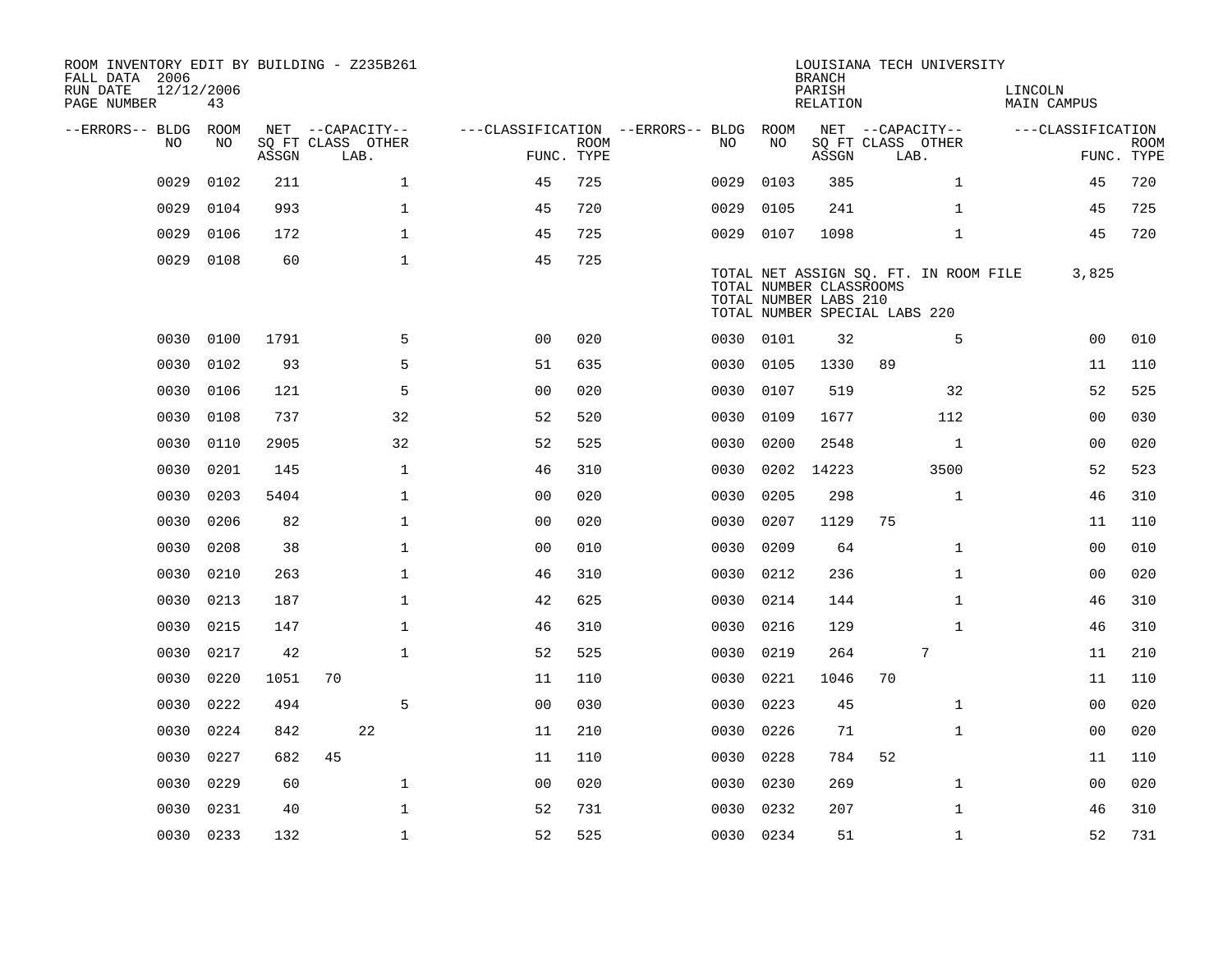| ROOM INVENTORY EDIT BY BUILDING - Z235B261<br>FALL DATA 2006<br>RUN DATE<br>PAGE NUMBER | 12/12/2006<br>44 |       |                                               |                                                 |             |   |      |             | <b>BRANCH</b><br>PARISH<br><b>RELATION</b> | LOUISIANA TECH UNIVERSITY                     | LINCOLN<br><b>MAIN CAMPUS</b> |                           |
|-----------------------------------------------------------------------------------------|------------------|-------|-----------------------------------------------|-------------------------------------------------|-------------|---|------|-------------|--------------------------------------------|-----------------------------------------------|-------------------------------|---------------------------|
| --ERRORS-- BLDG<br>NO                                                                   | ROOM<br>NO       | ASSGN | NET --CAPACITY--<br>SQ FT CLASS OTHER<br>LAB. | ---CLASSIFICATION --ERRORS-- BLDG<br>FUNC. TYPE | <b>ROOM</b> |   | NO   | ROOM<br>NO  | ASSGN                                      | NET --CAPACITY--<br>SQ FT CLASS OTHER<br>LAB. | ---CLASSIFICATION             | <b>ROOM</b><br>FUNC. TYPE |
| 0030                                                                                    | 0235             | 118   | $\mathbf 1$                                   | 46                                              | 310         |   | 0030 | 0236        | 116                                        | $\mathbf{1}$                                  | 46                            | 310                       |
| 0030                                                                                    | 0237             | 157   | $\mathbf 1$                                   | 46                                              | 310         |   | 0030 | 0238        | 158                                        | $\mathbf{1}$                                  | 46                            | 310                       |
| 0030                                                                                    | 0239             | 328   | $\mathbf 1$                                   | 0 <sub>0</sub>                                  | 030         | 9 | 0030 | 0300        | 598                                        | $\mathbf{1}$                                  | 41                            | 430                       |
| 0030                                                                                    | 0301             | 331   | $\mathbf 1$                                   | 0 <sub>0</sub>                                  | 030         |   | 0030 | 0302        | 330                                        | $\mathbf{1}$                                  | 00                            | 030                       |
| 0030                                                                                    | 0400             | 4470  | $\mathbf{1}$                                  | 52                                              | 520         |   | 0030 | 0401        | 4189                                       | $\mathbf{1}$                                  | 52                            | 523                       |
|                                                                                         | 0030 0402        | 2001  | $\mathbf{1}$                                  | 52                                              | 523         |   |      | 0030 0403   | 4237                                       | $\mathbf{1}$                                  | 52                            | 523                       |
|                                                                                         | 0030 Z0103       | 618   | 32                                            | 52                                              | 525         |   |      | 0030 Z0103A | 114                                        | $\mathbf{1}$                                  | 52                            | 525                       |
|                                                                                         | 0030 Z0103B      | 44    | $\mathbf{1}$                                  | 52                                              | 525         |   |      | 0030 Z0103C | 36                                         | $\mathbf{1}$                                  | 52                            | 525                       |
|                                                                                         | 0030 Z0103D      | 122   | $\mathbf 1$                                   | 52                                              | 525         |   |      | 0030 Z0103E | 17                                         | $\mathbf{1}$                                  | 52                            | 525                       |
|                                                                                         | 0030 Z0105A      | 122   | 3                                             | 11                                              | 215         |   |      | 0030 Z0105B | 176                                        | 5                                             | 11                            | 215                       |
|                                                                                         | 0030 Z0105C      | 24    | $\mathbf{1}$                                  | 11                                              | 215         |   |      | 0030 Z0106A | 77                                         | 2                                             | 11                            | 215                       |
|                                                                                         | 0030 Z0106B      | 131   | 3                                             | 11                                              | 215         |   |      | 0030 Z0107A | 145                                        | 5                                             | 52                            | 525                       |
|                                                                                         | 0030 Z0107B      | 114   | 5                                             | 52                                              | 525         |   |      | 0030 Z0107C | 68                                         | 5                                             | 52                            | 525                       |
|                                                                                         | 0030 Z0108A      | 2104  | 32                                            | 52                                              | 525         |   |      | 0030 Z0109A | 896                                        | 60                                            | 00                            | 030                       |
|                                                                                         | 0030 Z0120       | 922   | $\mathbf 1$                                   | 0 <sub>0</sub>                                  | 020         |   |      | 0030 Z0122  | 241                                        | $\mathbf{1}$                                  | 52                            | 525                       |
|                                                                                         | 0030 Z0122A      | 6     | $\mathbf 1$                                   | 52                                              | 525         |   |      | 0030 Z0122B | 48                                         | $\mathbf{1}$                                  | 52                            | 525                       |
|                                                                                         | 0030 Z0122C      | 19    | $\mathbf 1$                                   | 52                                              | 525         |   |      | 0030 Z0122D | 61                                         | $\mathbf{1}$                                  | 52                            | 525                       |
|                                                                                         | 0030 Z0122E      | 10    | $\mathbf{1}$                                  | 52                                              | 525         |   |      | 0030 Z0122F | 72                                         | $\mathbf{1}$                                  | 52                            | 525                       |
|                                                                                         | 0030 Z0122G      | 61    | $\mathbf{1}$                                  | 52                                              | 525         |   |      | 0030 Z0186  | 140                                        | $\mathbf{1}$                                  | 00                            | 020                       |
|                                                                                         | 0030 Z0187       | 122   | $\mathbf 1$                                   | 0 <sub>0</sub>                                  | 020         |   |      | 0030 Z0188  | 129                                        | $\mathbf{1}$                                  | 00                            | 020                       |
|                                                                                         | 0030 Z0191       | 263   | $\mathbf 1$                                   | 0 <sub>0</sub>                                  | 020         |   |      | 0030 Z0192  | 122                                        | $\mathbf{1}$                                  | 00                            | 020                       |
|                                                                                         | 0030 Z0193       | 132   | $\mathbf 1$                                   | 00                                              | 020         |   |      | 0030 Z0202A | 81                                         | $\mathbf{1}$                                  | 52                            | 731                       |
|                                                                                         | 0030 Z0202B      | 81    | $\mathbf 1$                                   | 52                                              | 731         |   |      | 0030 Z0202C | 81                                         | $\mathbf{1}$                                  | 52                            | 731                       |
|                                                                                         | 0030 Z0202D      | 81    | $\mathbf 1$                                   | 52                                              | 731         |   |      | 0030 Z0205A | 224                                        | $\mathbf{1}$                                  | 46                            | 310                       |
|                                                                                         | 0030 Z0205B      | 305   | $\mathbf 1$                                   | 45                                              | 350         |   |      | 0030 Z0205C | 133                                        | $\mathbf{1}$                                  | 00                            | 030                       |
|                                                                                         | 0030 Z0207A      | 53    | $\mathbf 1$                                   | 52                                              | 731         |   |      | 0030 Z0210A | 46                                         | $\mathbf{1}$                                  | 52                            | 315                       |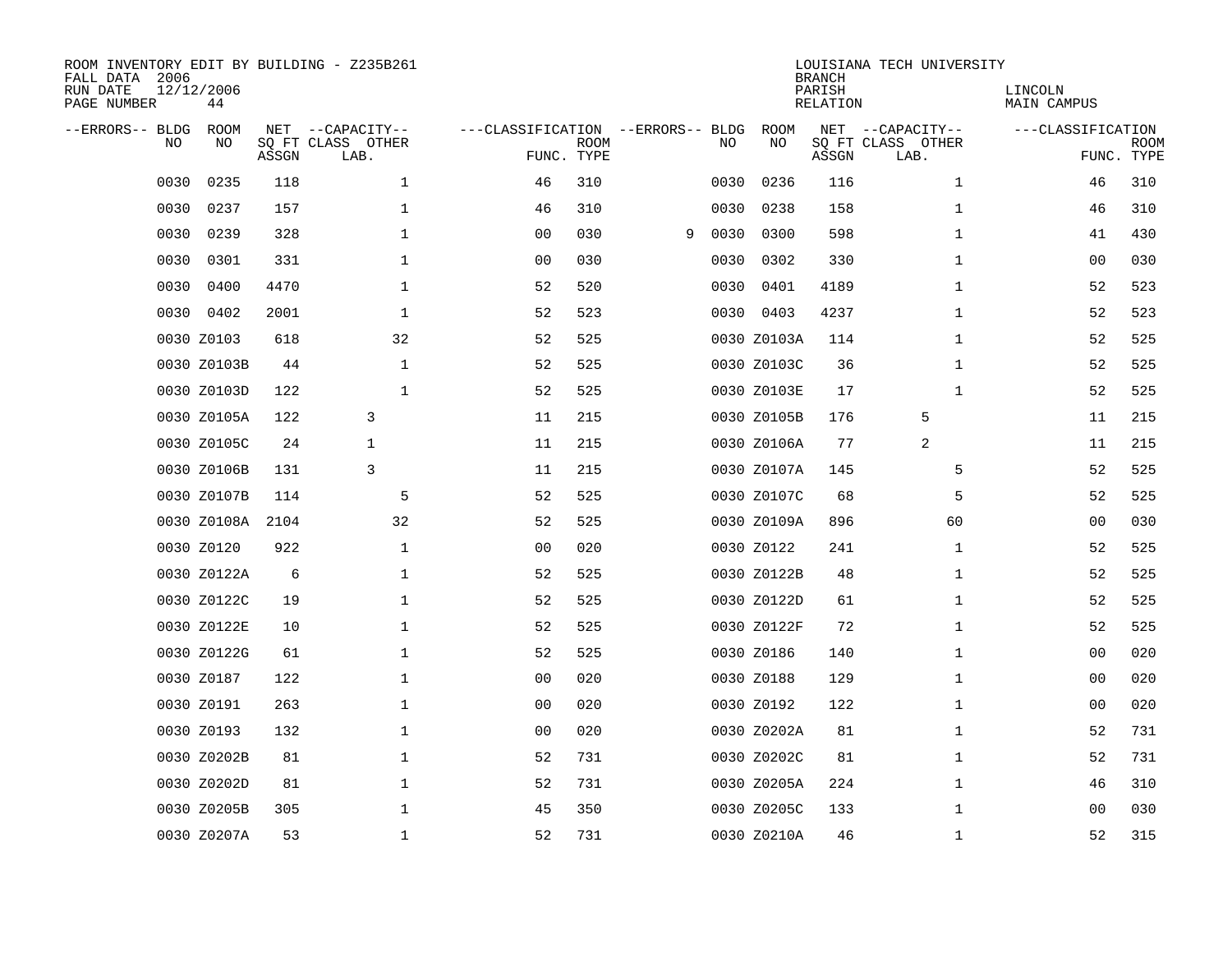| ROOM INVENTORY EDIT BY BUILDING - Z235B261<br>FALL DATA 2006<br>RUN DATE<br>PAGE NUMBER | 12/12/2006<br>45 |       |                                               |                                                 |             |    |             | <b>BRANCH</b><br>PARISH<br><b>RELATION</b> | LOUISIANA TECH UNIVERSITY                     | LINCOLN<br><b>MAIN CAMPUS</b> |                           |
|-----------------------------------------------------------------------------------------|------------------|-------|-----------------------------------------------|-------------------------------------------------|-------------|----|-------------|--------------------------------------------|-----------------------------------------------|-------------------------------|---------------------------|
| --ERRORS-- BLDG<br>NO                                                                   | ROOM<br>NO       | ASSGN | NET --CAPACITY--<br>SQ FT CLASS OTHER<br>LAB. | ---CLASSIFICATION --ERRORS-- BLDG<br>FUNC. TYPE | <b>ROOM</b> | NO | ROOM<br>NO  | ASSGN                                      | NET --CAPACITY--<br>SQ FT CLASS OTHER<br>LAB. | ---CLASSIFICATION             | <b>ROOM</b><br>FUNC. TYPE |
|                                                                                         | 0030 Z0217A      | 310   | $\mathbf 1$                                   | 52                                              | 525         |    | 0030 Z0217B | 100                                        | $\mathbf{1}$                                  | 52                            | 525                       |
|                                                                                         | 0030 Z0223A      | 118   | 1                                             | 46                                              | 310         |    | 0030 Z0223B | 135                                        | $\mathbf{1}$                                  | 46                            | 310                       |
|                                                                                         | 0030 Z0224A      | 213   | $\mathbf 1$                                   | 46                                              | 310         |    | 0030 Z0224B | 65                                         | $\mathbf{1}$                                  | 52                            | 731                       |
|                                                                                         | 0030 Z0224C      | 50    | 1                                             | 52                                              | 731         |    | 0030 Z0228A | 60                                         | $\mathbf{1}$                                  | 52                            | 731                       |
|                                                                                         | 0030 Z0228C      | 15    | $\mathbf 1$                                   | 52                                              | 731         |    | 0030 Z0240  | 328                                        | $\mathbf{1}$                                  | 00                            | 030                       |
|                                                                                         | 0030 Z0285       | 135   | 1                                             | 00                                              | 020         |    | 0030 Z0286  | 135                                        | $\mathbf{1}$                                  | 00                            | 020                       |
|                                                                                         | 0030 Z0287       | 122   | $\mathbf{1}$                                  | 0 <sub>0</sub>                                  | 020         |    | 0030 Z0288  | 129                                        | $\mathbf{1}$                                  | 0 <sub>0</sub>                | 020                       |
|                                                                                         | 0030 Z0292       | 122   | $\mathbf{1}$                                  | 0 <sub>0</sub>                                  | 020         |    | 0030 Z0293  | 129                                        | $\mathbf{1}$                                  | 0 <sub>0</sub>                | 020                       |
|                                                                                         | 0030 Z0294       | 125   | $\mathbf{1}$                                  | 0 <sub>0</sub>                                  | 020         |    | 0030 Z0295  | 117                                        | $\mathbf{1}$                                  | 0 <sub>0</sub>                | 020                       |
|                                                                                         | 0030 Z0297       | 73    | $\mathbf{1}$                                  | 0 <sub>0</sub>                                  | 020         |    | 0030 Z0298  | 129                                        | $\mathbf{1}$                                  | 0 <sub>0</sub>                | 020                       |
|                                                                                         | 0030 Z0299       | 114   | $\mathbf 1$                                   | 0 <sub>0</sub>                                  | 020         |    | 0030 Z0302  | 48                                         | $\mathbf{1}$                                  | 45                            | 310                       |
|                                                                                         | 0030 Z0302B      | 170   | 1                                             | 46                                              | 310         |    | 0030 Z0302C | 146                                        | $\mathbf{1}$                                  | 46                            | 310                       |
|                                                                                         | 0030 Z0303       | 193   | $\mathbf 1$                                   | 46                                              | 310         |    | 0030 Z0303A | 227                                        | $\mathbf{1}$                                  | 46                            | 310                       |
|                                                                                         | 0030 Z0304       | 202   | $\mathbf 1$                                   | 46                                              | 310         |    | 0030 Z0305  | 48                                         | $\mathbf{1}$                                  | 00                            | 020                       |
|                                                                                         | 0030 Z0305A      | 105   | $\mathbf 1$                                   | 46                                              | 310         |    | 0030 Z0306  | 48                                         | $\mathbf{1}$                                  | 45                            | 310                       |
|                                                                                         | 0030 Z0306A      | 105   | 1                                             | 46                                              | 310         |    | 0030 Z0306B | 140                                        | $\mathbf{1}$                                  | 46                            | 310                       |
|                                                                                         | 0030 Z0307       | 48    | 1                                             | 45                                              | 310         |    | 0030 Z0307A | 165                                        | $\mathbf{1}$                                  | 46                            | 310                       |
|                                                                                         | 0030 Z0308       | 178   | $\mathbf 1$                                   | 46                                              | 310         |    | 0030 Z0309  | 170                                        | $\mathbf{1}$                                  | 46                            | 310                       |
|                                                                                         | 0030 Z0309B      | 146   | $\mathbf 1$                                   | 46                                              | 310         |    | 0030 Z0309C | 105                                        | $\mathbf{1}$                                  | 46                            | 310                       |
|                                                                                         | 0030 Z0340       | 327   | $\mathbf 1$                                   | 0 <sub>0</sub>                                  | 020         |    | 0030 Z0341  | 128                                        | $\mathbf{1}$                                  | 00                            | 020                       |
|                                                                                         | 0030 Z0342       | 128   | $\mathbf{1}$                                  | 0 <sub>0</sub>                                  | 020         |    | 0030 Z0343  | 328                                        | $\mathbf{1}$                                  | 00                            | 020                       |
|                                                                                         | 0030 Z0385       | 131   | $\mathbf 1$                                   | 0 <sub>0</sub>                                  | 020         |    | 0030 Z0386  | 135                                        | $\mathbf{1}$                                  | 00                            | 020                       |
|                                                                                         | 0030 Z0387       | 116   | $\mathbf 1$                                   | 0 <sub>0</sub>                                  | 020         |    | 0030 Z0388  | 124                                        | $\mathbf{1}$                                  | 0 <sub>0</sub>                | 020                       |
|                                                                                         | 0030 Z0392       | 116   | 1                                             | 00                                              | 020         |    | 0030 Z0393  | 124                                        | $\mathbf{1}$                                  | 00                            | 020                       |
|                                                                                         | 0030 Z0394       | 125   | $\mathbf{1}$                                  | 0 <sub>0</sub>                                  | 020         |    | 0030 Z0395  | 118                                        | $\mathbf{1}$                                  | 00                            | 020                       |
|                                                                                         | 0030 Z0398       | 123   | 1                                             | 00                                              | 020         |    | 0030 Z0399  | 116                                        | $\mathbf{1}$                                  | 00                            | 020                       |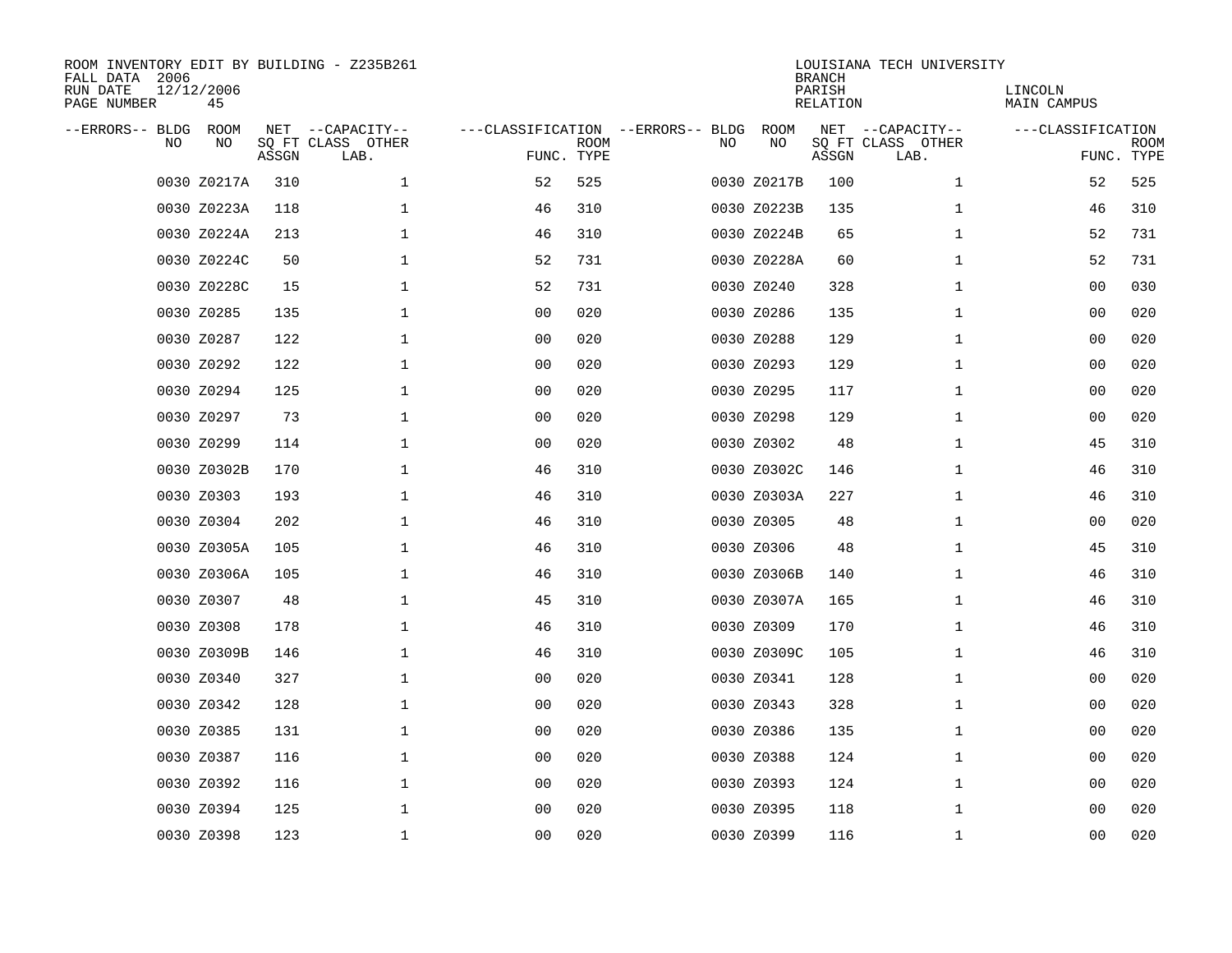| ROOM INVENTORY EDIT BY BUILDING - Z235B261<br>FALL DATA 2006<br>RUN DATE<br>PAGE NUMBER | 12/12/2006<br>46 |       |                           |                                        |      |     |            | <b>BRANCH</b><br>PARISH<br>RELATION              | LOUISIANA TECH UNIVERSITY                                              | LINCOLN | MAIN CAMPUS               |                           |
|-----------------------------------------------------------------------------------------|------------------|-------|---------------------------|----------------------------------------|------|-----|------------|--------------------------------------------------|------------------------------------------------------------------------|---------|---------------------------|---------------------------|
| --ERRORS-- BLDG ROOM                                                                    |                  |       | NET --CAPACITY--          | ---CLASSIFICATION --ERRORS-- BLDG ROOM |      |     |            |                                                  | NET --CAPACITY--                                                       |         | ---CLASSIFICATION         |                           |
| NO.                                                                                     | NO.              | ASSGN | SO FT CLASS OTHER<br>LAB. | FUNC. TYPE                             | ROOM | NO. | NO         | ASSGN                                            | SQ FT CLASS OTHER<br>LAB.                                              |         |                           | <b>ROOM</b><br>FUNC. TYPE |
|                                                                                         | 0030 Z0487       | 117   | $\mathbf 1$               | 0 <sub>0</sub>                         | 020  |     | 0030 Z0492 | 116                                              | $\mathbf{1}$                                                           |         | 00                        | 020                       |
|                                                                                         | 0030 Z0495       | 122   | $\mathbf{1}$              | 0 <sub>0</sub>                         | 020  |     | 0030 Z0498 | 129                                              | $\mathbf{1}$                                                           |         | 00                        | 020                       |
|                                                                                         | 0030 Z0499       | 117   | $\mathbf{1}$              | 0 <sub>0</sub>                         | 020  |     |            | TOTAL NUMBER CLASSROOMS<br>TOTAL NUMBER LABS 210 | TOTAL NET ASSIGN SQ. FT. IN ROOM FILE<br>TOTAL NUMBER SPECIAL LABS 220 |         | 52,078<br>6<br>$\sqrt{2}$ |                           |
|                                                                                         | 0031 0101        | 120   | 3                         | 51                                     | 310  |     | 0031 0101A | 5                                                | $\mathbf{1}$                                                           |         | 51                        | 315                       |
|                                                                                         | 0031 0102        | 156   | $\overline{4}$            | 51                                     | 310  |     | 0031 0103  | 84                                               | 4                                                                      |         | 51                        | 315                       |
|                                                                                         | 0031 0104        | 40    | 2                         | 51                                     | 315  |     | 0031 0105  | 84                                               | 4                                                                      |         | 51                        | 310                       |
|                                                                                         | 0031 0106        | 24    | $\mathbf{1}$              | 0 <sub>0</sub>                         | 030  |     | 0031 0107  | 103                                              | $\overline{4}$                                                         |         | 51                        | 310                       |
|                                                                                         | 0031 0107A       | 87    | 4                         | 51                                     | 310  |     | 0031 0108  | 44                                               | $\mathbf{1}$                                                           |         | 00                        | 030                       |
|                                                                                         | 0031 0109        | 185   | $\mathbf 1$               | 0 <sub>0</sub>                         | 020  |     | 0031 0110  | 152                                              | 4                                                                      |         | 0 <sub>0</sub>            | 030                       |
|                                                                                         | 0031 0111        | 185   | $\mathbf{1}$              | 0 <sub>0</sub>                         | 020  |     | 0031 0112  | 125                                              | 4                                                                      |         | 51                        | 310                       |
|                                                                                         | 0031 0112A       | 5     | $\mathbf{1}$              | 51                                     | 315  |     | 0031 0113  | 119                                              | 4                                                                      |         | 51                        | 350                       |
|                                                                                         | 0031 0114        | 137   | 4                         | 51                                     | 310  |     | 0031 0114A | 5                                                | $\mathbf{1}$                                                           |         | 51                        | 315                       |
| 0031                                                                                    | 0115             | 131   | 4                         | 51                                     | 350  |     | 0031 0116  | 88                                               | 4                                                                      |         | 51                        | 315                       |
|                                                                                         | 0031 0117        | 148   | 10                        | 51                                     | 315  |     | 0031 0120  | 30                                               | 2                                                                      |         | 51                        | 315                       |
| 0031                                                                                    | 0121             | 83    | 4                         | 0 <sub>0</sub>                         | 010  |     | 0031 0123  | 29                                               | $\mathbf{1}$                                                           |         | 00                        | 020                       |
|                                                                                         | 0031 0124        | 138   | 4                         | 51                                     | 310  |     | 0031 0124A | 5                                                | $\mathbf{1}$                                                           |         | 51                        | 315                       |
|                                                                                         | 0031 0125        | 39    | $\mathbf{1}$              | 0 <sub>0</sub>                         | 030  |     | 0031 0126  | 114                                              | 4                                                                      |         | 51                        | 310                       |
|                                                                                         | 0031 0127        | 24    | $\mathbf{1}$              | 0 <sub>0</sub>                         | 030  |     | 0031 01280 | 86                                               | $\overline{2}$                                                         |         | 51                        | 310                       |
|                                                                                         | 0031 0128S       | 43    | $\mathbf 1$               | 51                                     | 315  |     | 0031 0129  | 144                                              | 5                                                                      |         | 00                        | 030                       |
|                                                                                         | 0031 0130        | 126   | 4                         | 51                                     | 310  |     | 0031 0130A | 5                                                | $\mathbf{1}$                                                           |         | 51                        | 315                       |
|                                                                                         | 0031 0131        | 118   | 4                         | 51                                     | 310  |     | 0031 0132  | 139                                              | 4                                                                      |         | 51                        | 310                       |
|                                                                                         | 0031 0132A       | 5     | $\mathbf 1$               | 51                                     | 315  |     | 0031 0133  | 137                                              | 4                                                                      |         | 51                        | 310                       |
|                                                                                         | 0031 0134        | 72    | 3                         | 0 <sub>0</sub>                         | 030  |     | 0031 0135  | 57                                               | 3                                                                      |         | 0 <sub>0</sub>            | 030                       |
|                                                                                         | 0031 0135A       | 23    | $\mathbf{1}$              | 51                                     | 315  |     | 0031 0136  | 68                                               | 2                                                                      |         | 51                        | 310                       |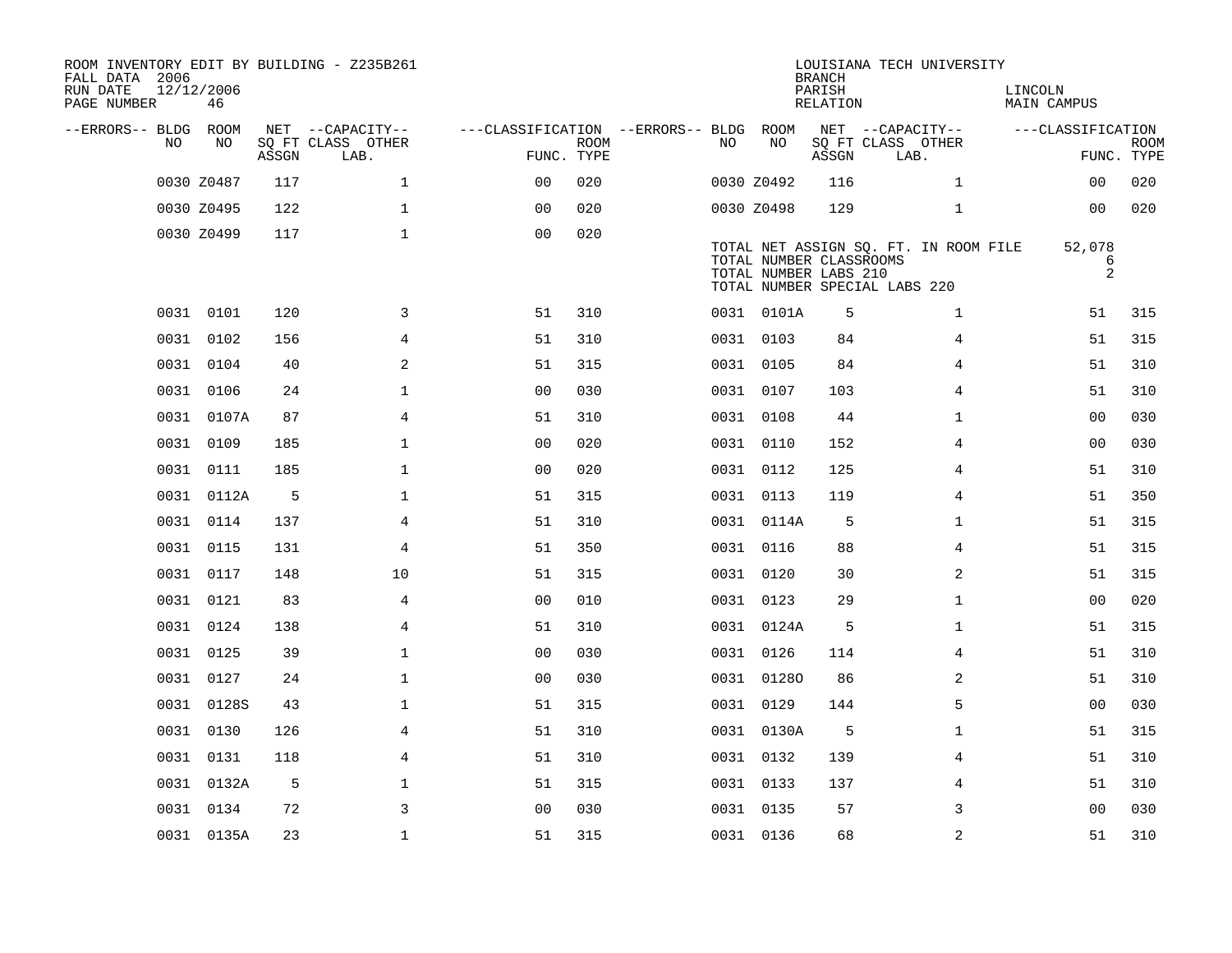| ROOM INVENTORY EDIT BY BUILDING - Z235B261<br>FALL DATA 2006<br>RUN DATE<br>PAGE NUMBER | 12/12/2006<br>47 |       |                           |                                        |             |     |            | <b>BRANCH</b><br>PARISH<br>RELATION                     | LOUISIANA TECH UNIVERSITY                                                    | LINCOLN<br>MAIN CAMPUS  |                           |
|-----------------------------------------------------------------------------------------|------------------|-------|---------------------------|----------------------------------------|-------------|-----|------------|---------------------------------------------------------|------------------------------------------------------------------------------|-------------------------|---------------------------|
| --ERRORS-- BLDG ROOM                                                                    |                  |       | NET --CAPACITY--          | ---CLASSIFICATION --ERRORS-- BLDG ROOM |             |     |            |                                                         | NET --CAPACITY--                                                             | ---CLASSIFICATION       |                           |
| NO.                                                                                     | NO.              | ASSGN | SQ FT CLASS OTHER<br>LAB. | FUNC. TYPE                             | <b>ROOM</b> | NO. | NO         | ASSGN                                                   | SQ FT CLASS OTHER<br>LAB.                                                    |                         | <b>ROOM</b><br>FUNC. TYPE |
|                                                                                         | 0031 0137        | 186   | 5                         | 51                                     | 310         |     | 0031 0153  | 84                                                      | $\mathbf{1}$                                                                 | 0 <sub>0</sub>          | 020                       |
|                                                                                         | 0031 0154        | 886   | 15                        | 51                                     | 350         |     | 0031 0155  | 373                                                     | 15                                                                           | 51                      | 310                       |
|                                                                                         | 0031 0156        | 780   | 39                        | 21                                     | 350         |     | 0031 C0100 | 730<br>TOTAL NUMBER CLASSROOMS<br>TOTAL NUMBER LABS 210 | 10<br>TOTAL NET ASSIGN SQ. FT. IN ROOM FILE<br>TOTAL NUMBER SPECIAL LABS 220 | 0 <sub>0</sub><br>4,699 | 020                       |
|                                                                                         | 0032 0101        | 210   | $\mathbf 1$               | 0 <sub>0</sub>                         | 010         |     | 0032 0102  | 155                                                     | $\mathbf{1}$                                                                 | 0 <sub>0</sub>          | 010                       |
| 0032                                                                                    | 0105             | 272   | $\overline{3}$            | 91                                     | 910         |     | 0032 0106  | 266                                                     | 3                                                                            | 91                      | 910                       |
| 0032                                                                                    | 0107             | 266   | 3                         | 91                                     | 910         |     | 0032 0108  | 371                                                     | 3                                                                            | 91                      | 910                       |
| 0032                                                                                    | 0109             | 267   | 3                         | 91                                     | 910         |     | 0032 0110  | 1077                                                    | $\mathbf{1}$                                                                 | 91                      | 650                       |
|                                                                                         | 0032 0111        | 197   | $\mathbf 1$               | 0 <sub>0</sub>                         | 020         |     | 0032 0113  | 207                                                     | 4                                                                            | 91                      | 950                       |
|                                                                                         | 0032 0114        | 98    | $\overline{4}$            | 51                                     | 310         |     | 0032 0115  | 9                                                       | $\mathbf{1}$                                                                 | 91                      | 955                       |
|                                                                                         | 0032 0116        | 22    | $\mathbf 1$               | 91                                     | 955         |     | 0032 0117  | 177                                                     | 4                                                                            | 91                      | 950                       |
| 0032                                                                                    | 0118             | 10    | $\mathbf 1$               | 91                                     | 955         |     | 0032 0119  | 269                                                     | 3                                                                            | 91                      | 910                       |
|                                                                                         | 0032 0120        | 267   | 3                         | 91                                     | 910         |     | 0032 0121  | 275                                                     | 3                                                                            | 91                      | 910                       |
|                                                                                         | 0032 0123        | 333   | 3                         | 91                                     | 910         |     | 0032 0124  | 283                                                     | 3                                                                            | 91                      | 910                       |
|                                                                                         | 0032 0125        | 284   | 3                         | 91                                     | 910         |     | 0032 0126  | 209                                                     | $\overline{a}$                                                               | 91                      | 910                       |
| 0032                                                                                    | 0132             | 104   | $\mathbf 1$               | 0 <sub>0</sub>                         | 020         |     | 0032 0134  | 12                                                      | $\mathbf{1}$                                                                 | 91                      | 935                       |
|                                                                                         | 0032 0135        | 17    | $\mathbf 1$               | 91                                     | 935         |     | 0032 0136  | 20                                                      | $\mathbf{1}$                                                                 | 51                      | 315                       |
|                                                                                         | 0032 0137        | 9     | $\mathbf 1$               | 91                                     | 955         |     | 0032 0200  | 278                                                     | 3                                                                            | 91                      | 910                       |
|                                                                                         | 0032 0201        | 266   | 3                         | 91                                     | 910         |     | 0032 0201E | 113                                                     | $\mathbf{1}$                                                                 | 0 <sub>0</sub>          | 010                       |
|                                                                                         | 0032 0202        | 277   | 3                         | 91                                     | 910         |     | 0032 0202E | 143                                                     | $\mathbf{1}$                                                                 | 0 <sub>0</sub>          | 010                       |
| 0032                                                                                    | 0203             | 277   | 3                         | 91                                     | 910         |     | 0032 0204  | 277                                                     | 3                                                                            | 91                      | 910                       |
|                                                                                         | 0032 0205        | 211   | 2                         | 91                                     | 910         |     | 0032 0206  | 266                                                     | 3                                                                            | 91                      | 910                       |
|                                                                                         | 0032 0208        | 265   | 3                         | 91                                     | 910         |     | 0032 0209  | 267                                                     | 3                                                                            | 91                      | 910                       |
| 0032                                                                                    | 0217             | 269   | 3                         | 91                                     | 910         |     | 0032 0218  | 267                                                     | 3                                                                            | 91                      | 910                       |
|                                                                                         | 0032 0219        | 275   | $\overline{3}$            | 91                                     | 910         |     | 0032 0221  | 333                                                     | 3                                                                            | 91                      | 910                       |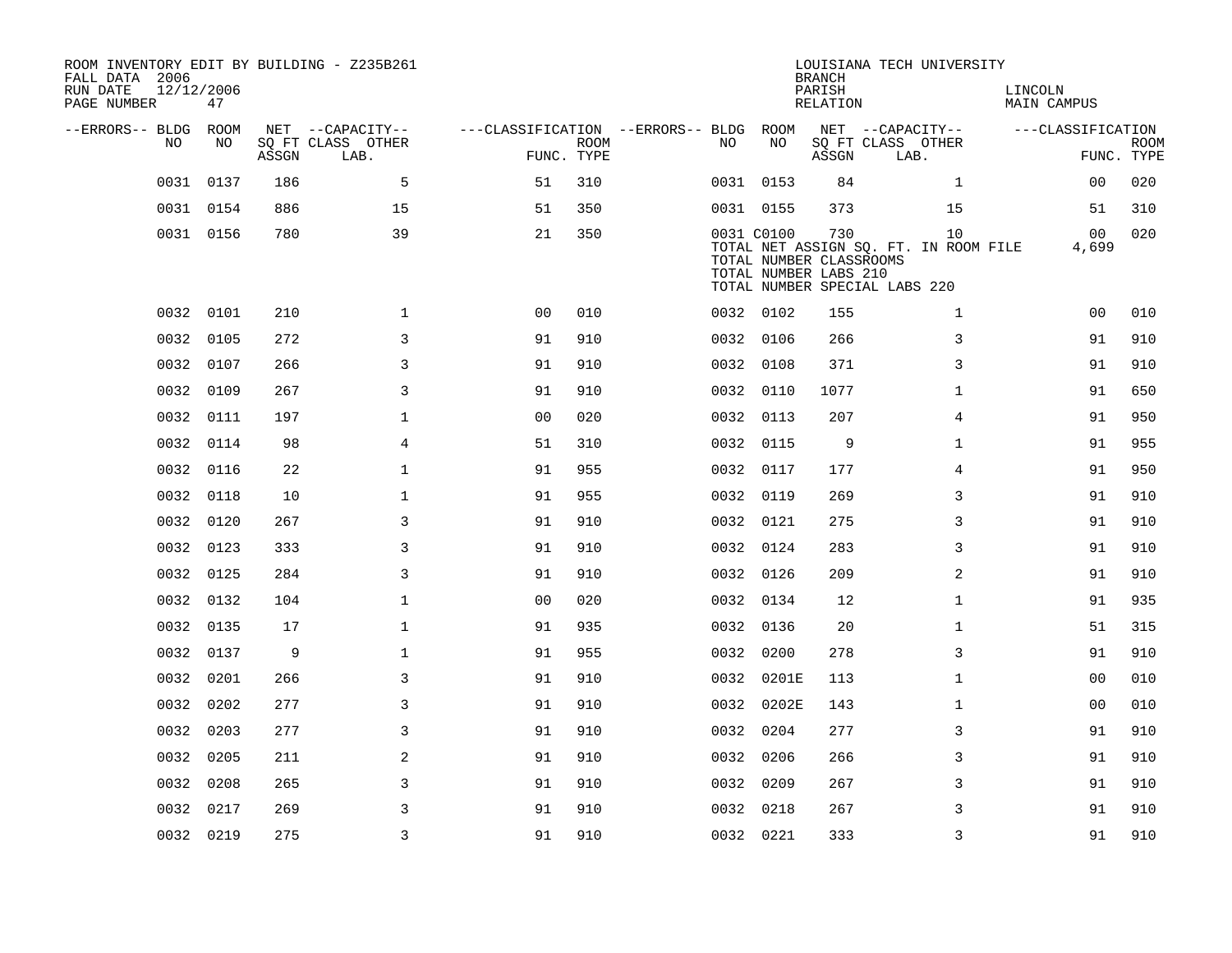| ROOM INVENTORY EDIT BY BUILDING - Z235B261<br>FALL DATA 2006<br>RUN DATE<br>PAGE NUMBER | 12/12/2006<br>48 |       |                                       |                |             |                                         |             | <b>BRANCH</b><br>PARISH<br><b>RELATION</b>       | LOUISIANA TECH UNIVERSITY             | LINCOLN<br><b>MAIN CAMPUS</b> |             |
|-----------------------------------------------------------------------------------------|------------------|-------|---------------------------------------|----------------|-------------|-----------------------------------------|-------------|--------------------------------------------------|---------------------------------------|-------------------------------|-------------|
| --ERRORS-- BLDG<br>NO                                                                   | ROOM<br>NO       |       | NET --CAPACITY--<br>SQ FT CLASS OTHER |                | <b>ROOM</b> | ---CLASSIFICATION --ERRORS-- BLDG<br>NO | ROOM<br>NO  |                                                  | NET --CAPACITY--<br>SQ FT CLASS OTHER | ---CLASSIFICATION             | <b>ROOM</b> |
|                                                                                         |                  | ASSGN | LAB.                                  | FUNC. TYPE     |             |                                         |             | ASSGN                                            | LAB.                                  |                               | FUNC. TYPE  |
| 0032                                                                                    | 0222             | 258   | 3                                     | 91             | 910         |                                         | 0032 0223   | 270                                              | 3                                     | 91                            | 910         |
| 0032                                                                                    | 0224             | 270   | 3                                     | 91             | 910         |                                         | 0032 0225   | 277                                              | 3                                     | 91                            | 910         |
|                                                                                         | 0032 0226        | 277   | 3                                     | 91             | 910         |                                         | 0032 0300   | 278                                              | 3                                     | 91                            | 910         |
| 0032                                                                                    | 0301             | 266   | 3                                     | 91             | 910         |                                         | 0032 0302   | 277                                              | 3                                     | 91                            | 910         |
|                                                                                         | 0032 0303        | 277   | 3                                     | 91             | 910         |                                         | 0032 0304   | 277                                              | 3                                     | 91                            | 910         |
|                                                                                         | 0032 0305        | 211   | 2                                     | 91             | 910         |                                         | 0032 0306   | 266                                              | 3                                     | 91                            | 910         |
|                                                                                         | 0032 0308        | 265   | 3                                     | 91             | 910         |                                         | 0032 0309   | 267                                              | 3                                     | 91                            | 910         |
| 0032                                                                                    | 0310             | 99    | $\overline{4}$                        | 91             | 935         |                                         | 0032 0311   | 24                                               | $\mathbf{1}$                          | 00                            | 010         |
| 0032                                                                                    | 0312             | 134   | $\overline{4}$                        | 51             | 410         |                                         | 0032 0313   | 358                                              | 11                                    | 91                            | 919         |
| 0032                                                                                    | 0317             | 268   | 3                                     | 91             | 910         |                                         | 0032 0318   | 266                                              | 3                                     | 91                            | 910         |
|                                                                                         | 0032 0319        | 275   | 3                                     | 91             | 910         |                                         | 0032 0321   | 333                                              | 3                                     | 91                            | 910         |
|                                                                                         | 0032 0322        | 202   | 2                                     | 91             | 910         |                                         | 0032 0323   | 270                                              | 3                                     | 91                            | 910         |
|                                                                                         | 0032 0324        | 270   | 3                                     | 91             | 910         |                                         | 0032 0325   | 277                                              | 3                                     | 91                            | 910         |
|                                                                                         | 0032 0326        | 277   | $\overline{3}$                        | 91             | 910         |                                         | 0032 B0222  | 603                                              | $\mathbf{1}$                          | 0 <sub>0</sub>                | 020         |
|                                                                                         | 0032 C0105       | 1091  | $\mathbf{1}$                          | 0 <sub>0</sub> | 020         |                                         | 0032 C0205  | 1057                                             | $\mathbf{1}$                          | 0 <sub>0</sub>                | 020         |
|                                                                                         | 0032 C0305       | 998   | $\mathbf 1$                           | 0 <sub>0</sub> | 020         |                                         | 0032 E0301  | 113                                              | $\mathbf{1}$                          | 00                            | 010         |
|                                                                                         | 0032 E0302       | 113   | $\mathbf{1}$                          | 0 <sub>0</sub> | 010         |                                         | 0032 S0107  | 158                                              | $\mathbf{1}$                          | 0 <sub>0</sub>                | 020         |
|                                                                                         | 0032 S0120       | 157   | $\mathbf 1$                           | 0 <sub>0</sub> | 020         |                                         | 0032 S0207  | 158                                              | $\mathbf{1}$                          | 00                            | 020         |
|                                                                                         | 0032 S0220       | 158   | $\mathbf{1}$                          | 0 <sub>0</sub> | 020         |                                         | 0032 S0307  | 158                                              | $\mathbf{1}$                          | 0 <sub>0</sub>                | 020         |
|                                                                                         | 0032 S0320       | 158   | $\mathbf{1}$                          | 0 <sub>0</sub> | 020         |                                         | 0032 Z0104  | 114                                              | 4                                     | 91                            | 935         |
|                                                                                         | 0032 Z0112       | 339   | 10                                    | 91             | 919         |                                         | 0032 Z0117A | 39                                               | $\mathbf{1}$                          | 91                            | 919         |
|                                                                                         | 0032 Z0126A      | 41    | 2                                     | 91             | 919         |                                         | 0032 Z0210  | 99                                               | 4                                     | 91                            | 935         |
|                                                                                         | 0032 Z0211       | 24    | $\mathbf 1$                           | 00             | 010         |                                         | 0032 Z0212  | 370                                              | 11                                    | 91                            | 919         |
|                                                                                         | 0032 Z0213       | 134   | 4                                     | 51             | 410         |                                         |             | TOTAL NUMBER CLASSROOMS<br>TOTAL NUMBER LABS 210 | TOTAL NET ASSIGN SQ. FT. IN ROOM FILE | 16,449                        |             |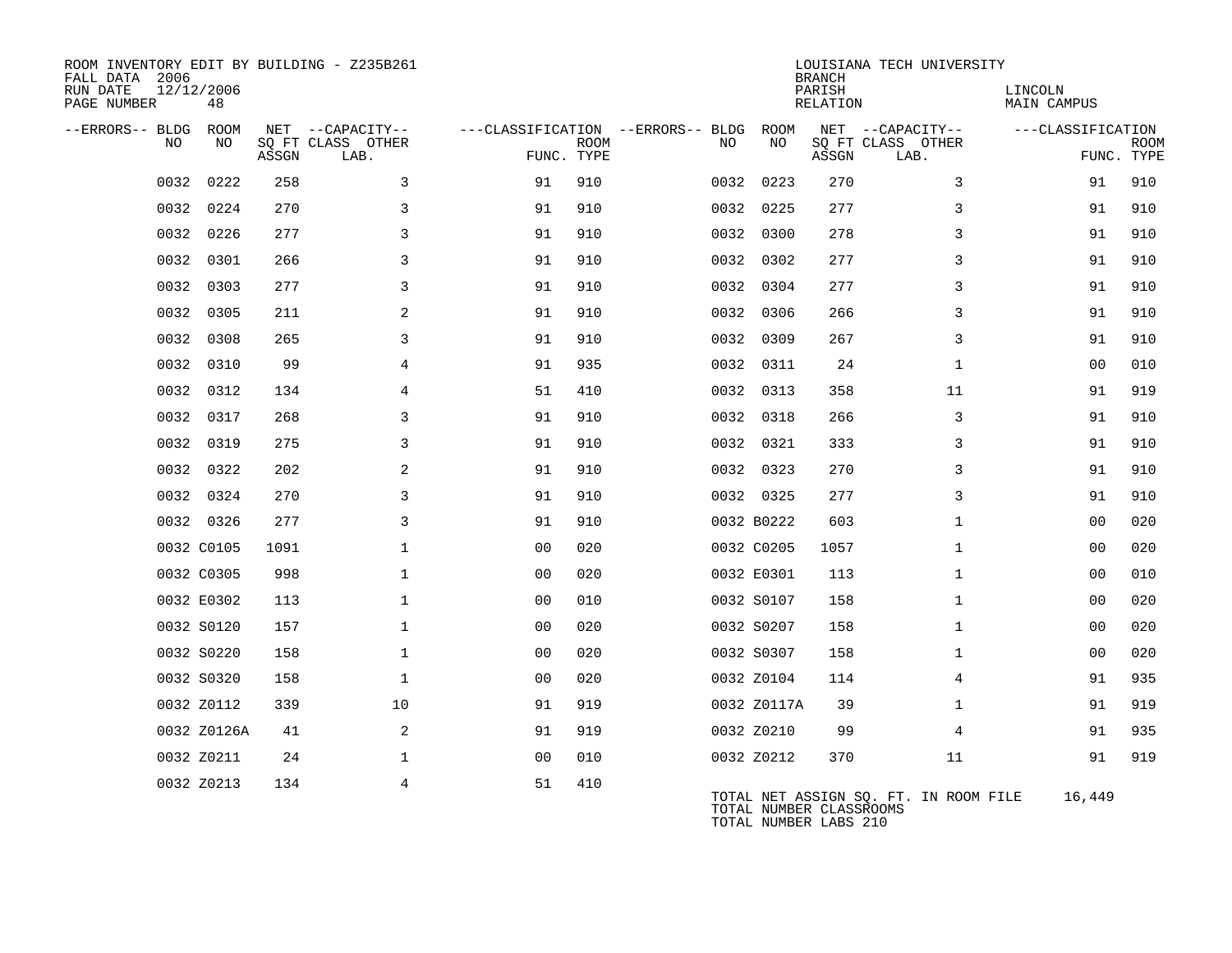| ROOM INVENTORY EDIT BY BUILDING - Z235B261<br>FALL DATA 2006 |                  |       |                           |                                        |             |     |                                                                 | <b>BRANCH</b>      | LOUISIANA TECH UNIVERSITY                                                              |                        |                           |
|--------------------------------------------------------------|------------------|-------|---------------------------|----------------------------------------|-------------|-----|-----------------------------------------------------------------|--------------------|----------------------------------------------------------------------------------------|------------------------|---------------------------|
| RUN DATE<br>PAGE NUMBER                                      | 12/12/2006<br>49 |       |                           |                                        |             |     |                                                                 | PARISH<br>RELATION |                                                                                        | LINCOLN<br>MAIN CAMPUS |                           |
| --ERRORS-- BLDG ROOM<br>NO.                                  | NO               |       | NET --CAPACITY--          | ---CLASSIFICATION --ERRORS-- BLDG ROOM | <b>ROOM</b> | NO. | NO                                                              |                    | NET --CAPACITY--                                                                       | ---CLASSIFICATION      |                           |
|                                                              |                  | ASSGN | SQ FT CLASS OTHER<br>LAB. | FUNC. TYPE                             |             |     |                                                                 | ASSGN              | SQ FT CLASS OTHER<br>LAB.<br>TOTAL NUMBER SPECIAL LABS 220                             |                        | <b>ROOM</b><br>FUNC. TYPE |
|                                                              | 0033 Z0101       | 327   | $\mathbf 1$               | 0 <sub>0</sub>                         | 030         |     | 0033 Z0102                                                      | 262                | $\mathbf{1}$                                                                           | 00                     | 030                       |
|                                                              |                  |       | $\mathbf{1}$              |                                        |             |     |                                                                 |                    |                                                                                        |                        |                           |
|                                                              | 0033 Z0103       | 126   |                           | 0 <sub>0</sub>                         | 030         |     | 0033 Z0104                                                      | 264                | $\mathbf{1}$                                                                           | 00                     | 030                       |
|                                                              | 0033 Z0105       | 481   | $\mathbf{1}$              | 21                                     | 760         |     | 0033 Z0106                                                      | 1214               | 32                                                                                     | 21                     | 250                       |
|                                                              | 0033 Z0107       | 265   | 7                         | 21                                     | 250         |     | 0033 Z0108                                                      | 49                 | $\mathbf{1}$                                                                           | 00                     | 030                       |
|                                                              | 0033 Z0109       | 26    | $\mathbf 1$               | 0 <sub>0</sub>                         | 030         |     | 0033 Z0110                                                      | 241                | $\mathbf{1}$                                                                           | 00                     | 020                       |
|                                                              | 0033 Z0111       | 240   | $\mathbf 1$               | 11                                     | 590         |     | 0033 Z0112                                                      | 28                 | $\mathbf{1}$                                                                           | 00                     | 010                       |
|                                                              | 0033 Z0113       | 44    | 1                         | 0 <sub>0</sub>                         | 010         |     | 0033 Z0114                                                      | 98                 | 3                                                                                      | 21                     | 255                       |
|                                                              | 0033 Z0115       | 94    | $\mathbf 1$               | 46                                     | 310         |     | 0033 Z0116                                                      | 198                | 5                                                                                      | 21                     | 255                       |
|                                                              | 0033 Z0117       | 106   | $\mathbf 1$               | 11                                     | 590         |     | 0033 Z0118                                                      | 101                | $\mathbf{1}$                                                                           | 11                     | 590                       |
|                                                              | 0033 Z0119       | 89    | $\mathbf 1$               | 11                                     | 590         |     | 0033 Z0120                                                      | 579                | $\mathbf{1}$                                                                           | 11                     | 590                       |
|                                                              | 0033 Z0121       | 428   | $\mathbf 1$               | 45                                     | 590         |     | 0033 Z0122                                                      | 88                 | $\mathbf{1}$                                                                           | 46                     | 310                       |
|                                                              | 0033 Z0123       | 69    | $\mathbf 1$               | 45                                     | 590         |     | 0033 Z0124<br>TOTAL NUMBER CLASSROOMS<br>TOTAL NUMBER LABS 210  | 51                 | $\mathbf{1}$<br>TOTAL NET ASSIGN SQ. FT. IN ROOM FILE<br>TOTAL NUMBER SPECIAL LABS 220 | 00<br>4,050            | 030                       |
|                                                              | 0034 Z0101       | 890   | 15                        | 11                                     | 550         |     | 0034 Z0101A                                                     | 17                 | $\mathbf{1}$                                                                           | 11                     | 555                       |
|                                                              | 0034 Z0102       | 70    | $\mathbf{1}$              | 11                                     | 555         |     | 0034 Z0103                                                      | 54                 | 2                                                                                      | 11                     | 555                       |
|                                                              | 0034 Z0104       | 316   | $\mathbf{1}$              | 11                                     | 555         |     | 0034 Z0105                                                      | 48                 | $\mathbf{1}$                                                                           | 11                     | 555                       |
|                                                              | 0034 Z0106       | 37    | $\mathbf 1$               | 0 <sub>0</sub>                         | 030         |     | 0034 Z0107                                                      | 26                 | $\mathbf{1}$                                                                           | 11                     | 555                       |
|                                                              | 0034 Z0107A      | 110   | $\mathbf 1$               | 11                                     | 555         |     | 0034 Z0108                                                      | 116                | 6                                                                                      | 11                     | 550                       |
|                                                              | 0034 Z0109       | 24    | $\mathbf 1$               | 11                                     | 555         |     | 0034 Z0110                                                      | 20                 | $\mathbf{1}$                                                                           | 11                     | 555                       |
|                                                              | 0034 Z0111       | 104   | 2                         | 46                                     | 310         |     | 0034 Z0111A<br>TOTAL NUMBER CLASSROOMS<br>TOTAL NUMBER LABS 210 | 23                 | $\mathbf{1}$<br>TOTAL NET ASSIGN SQ. FT. IN ROOM FILE<br>TOTAL NUMBER SPECIAL LABS 220 | 11<br>1,818            | 555                       |
|                                                              | 0035 0101        | 3019  | $\mathbf{1}$              | 45                                     | 720         |     | 0035 0102                                                       | 54                 | $\mathbf{1}$                                                                           | 45                     | 725                       |
|                                                              | 0035 0103        | 251   | $\mathbf{1}$              | 45                                     | 725         |     | 0035 0104                                                       | 482                | $\mathbf{1}$                                                                           | 0 <sub>0</sub>         | 020                       |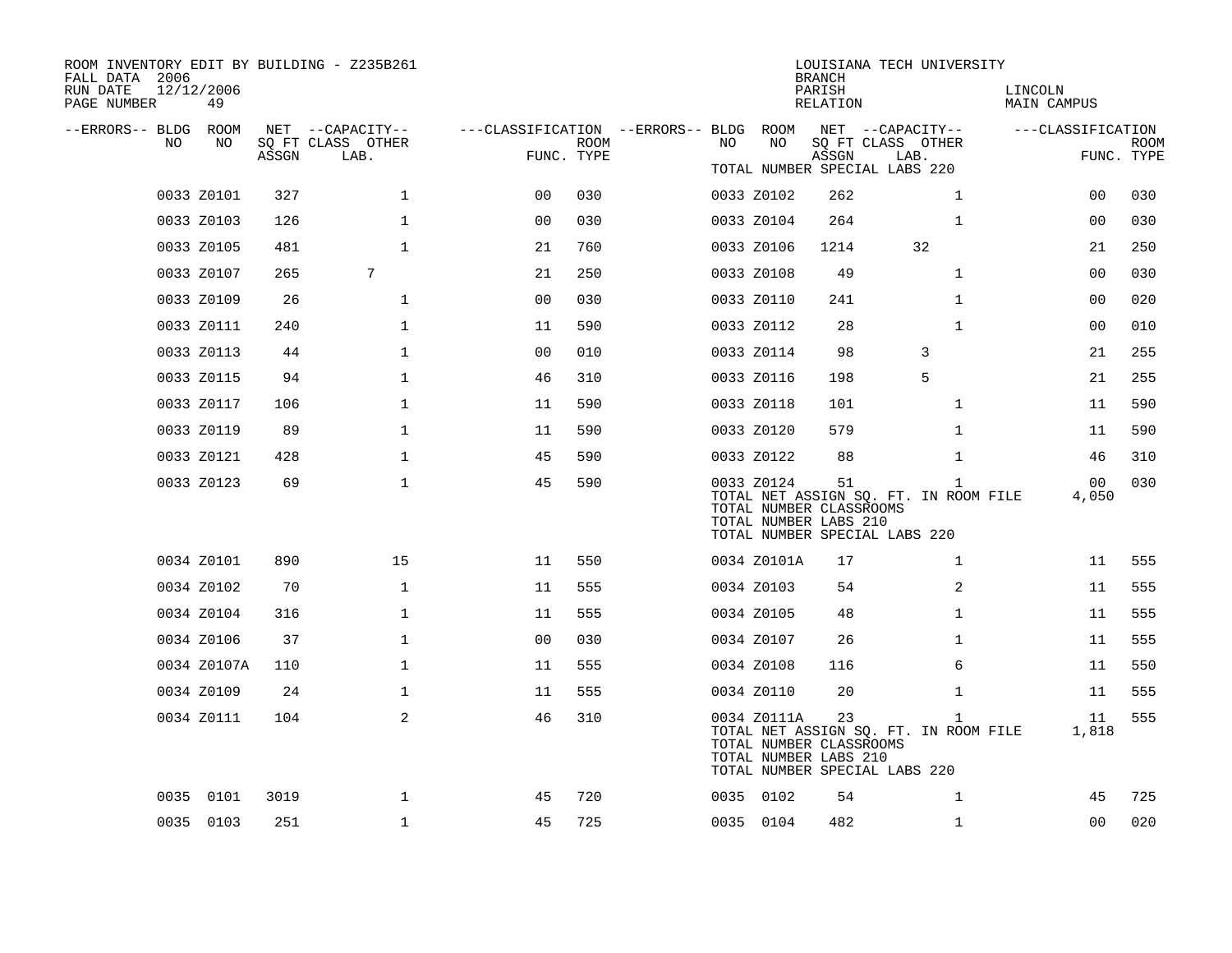| ROOM INVENTORY EDIT BY BUILDING - Z235B261<br>FALL DATA 2006 |                  |       |                           |              |                                        |             |           |            | <b>BRANCH</b>                                           | LOUISIANA TECH UNIVERSITY                                                              |                        |                           |
|--------------------------------------------------------------|------------------|-------|---------------------------|--------------|----------------------------------------|-------------|-----------|------------|---------------------------------------------------------|----------------------------------------------------------------------------------------|------------------------|---------------------------|
| RUN DATE<br>PAGE NUMBER                                      | 12/12/2006<br>50 |       |                           |              |                                        |             |           |            | PARISH<br>RELATION                                      |                                                                                        | LINCOLN<br>MAIN CAMPUS |                           |
| --ERRORS-- BLDG ROOM                                         |                  |       | NET --CAPACITY--          |              | ---CLASSIFICATION --ERRORS-- BLDG ROOM |             |           |            |                                                         | NET --CAPACITY--                                                                       | ---CLASSIFICATION      |                           |
| NO.                                                          | NO.              | ASSGN | SQ FT CLASS OTHER<br>LAB. |              | FUNC. TYPE                             | <b>ROOM</b> | NO.       | NO         | ASSGN                                                   | SQ FT CLASS OTHER<br>LAB.                                                              |                        | <b>ROOM</b><br>FUNC. TYPE |
| 0035                                                         | 0105             | 226   |                           | $\mathbf{1}$ | 45                                     | 725         | 0035      | 0106       | 1711                                                    | $\mathbf{1}$                                                                           | 45                     | 720                       |
| 0035                                                         | 0107             | 187   |                           | $\mathbf{1}$ | 45                                     | 725         | 0035 0108 |            | 758                                                     | $\mathbf{1}$                                                                           | 45                     | 720                       |
| 0035                                                         | 0109             | 187   |                           | $\mathbf{1}$ | 45                                     | 725         | 0035 0110 |            | 761                                                     | $\mathbf{1}$                                                                           | 45                     | 720                       |
| 0035                                                         | 0111             | 1634  |                           | $\mathbf 1$  | 45                                     | 720         |           | 0035 0112  | 40                                                      | $\mathbf{1}$                                                                           | 45                     | 725                       |
| 0035                                                         | 0113             | 42    |                           | $\mathbf{1}$ | 45                                     | 725         | 0035 0114 |            | 22                                                      | $\mathbf{1}$                                                                           | 45                     | 725                       |
| 0035                                                         | 0115             | 108   |                           | $\mathbf{1}$ | 45                                     | 725         | 0035 0116 |            | 84                                                      | 2                                                                                      | 00                     | 030                       |
| 0035                                                         | 0117             | 80    |                           | $\mathbf{1}$ | 45                                     | 725         | 0035 0201 |            | 526                                                     | $\mathbf{1}$                                                                           | 45                     | 725                       |
|                                                              | 0035 0202        | 181   |                           | $\mathbf 1$  | 45                                     | 725         | 0035 0203 |            | 107<br>TOTAL NUMBER CLASSROOMS<br>TOTAL NUMBER LABS 210 | $\mathbf{1}$<br>TOTAL NET ASSIGN SQ. FT. IN ROOM FILE<br>TOTAL NUMBER SPECIAL LABS 220 | 45<br>9,894            | 725                       |
| 0036                                                         | 0100             | 273   |                           | $\mathbf{1}$ | 0 <sub>0</sub>                         | 020         |           | 0036 0100B | 595                                                     | $\mathbf{1}$                                                                           | 0 <sub>0</sub>         | 020                       |
| 0036                                                         | 0101             | 1227  | 32                        |              | 11                                     | 210         |           | 0036 0102  | 335                                                     | 9                                                                                      | 21                     | 250                       |
| 0036                                                         | 0103             | 811   | 21                        |              | 21                                     | 250         | 0036      | 0104       | 779                                                     | 21                                                                                     | 21                     | 250                       |
| 0036                                                         | 0105             | 646   | 31                        |              | 11                                     | 140         |           | 0036 0106  | 587                                                     | 15                                                                                     | 11                     | 215                       |
| 0036                                                         | 0107             | 1167  | 31                        |              | 21                                     | 250         | 0036      | 0107A      | 57                                                      | $\mathbf{1}$                                                                           | 46                     | 310                       |
| 0036                                                         | 0108             | 235   |                           | $\mathbf{1}$ | 0 <sub>0</sub>                         | 020         |           | 0036 0109  | 198                                                     | $\mathbf{1}$                                                                           | 46                     | 310                       |
| 0036                                                         | 0111             | 109   |                           | $\mathbf 1$  | 46                                     | 310         | 0036      | 0112       | 21                                                      | $\mathbf{1}$                                                                           | 00                     | 020                       |
| 0036                                                         | 0113             | 202   |                           | $\mathbf 1$  | 0 <sub>0</sub>                         | 030         | 0036      | 0114       | 956                                                     | 25                                                                                     | 11                     | 210                       |
| 0036                                                         | 0115             | 181   | 5                         |              | 11                                     | 215         | 0036 0116 |            | 189                                                     | $\mathbf{1}$                                                                           | 46                     | 310                       |
| 0036                                                         | 0117             | 262   |                           | $\mathbf{1}$ | 46                                     | 310         | 0036 0118 |            | 75                                                      | $\mathbf{1}$                                                                           | 0 <sub>0</sub>         | 030                       |
|                                                              | 0036 0118A       | 190   |                           | $\mathbf{1}$ | 0 <sub>0</sub>                         | 030         | 0036 0119 |            | 255                                                     | 2                                                                                      | 46                     | 310                       |
| 0036                                                         | 0121             | 145   |                           | $\mathbf 1$  | 46                                     | 310         | 0036 0122 |            | 689                                                     | 46                                                                                     | 11                     | 110                       |
| 0036                                                         | 0123             | 160   |                           | $\mathbf 1$  | 46                                     | 310         | 0036 0124 |            | 243                                                     | $\mathbf{1}$                                                                           | 46                     | 350                       |
| 0036                                                         | 0125             | 162   |                           | $\mathbf 1$  | 46                                     | 310         | 0036 0126 |            | 215                                                     | $\mathbf{1}$                                                                           | 46                     | 310                       |
| 0036                                                         | 0127             | 190   |                           | $\mathbf{1}$ | 46                                     | 310         | 0036      | 0128       | 94                                                      | $\mathbf{1}$                                                                           | 46                     | 310                       |
|                                                              | 0036 0129        | 155   |                           | $\mathbf{1}$ | 46                                     | 310         | 0036 0130 |            | 202                                                     | $\mathbf{1}$                                                                           | 46                     | 310                       |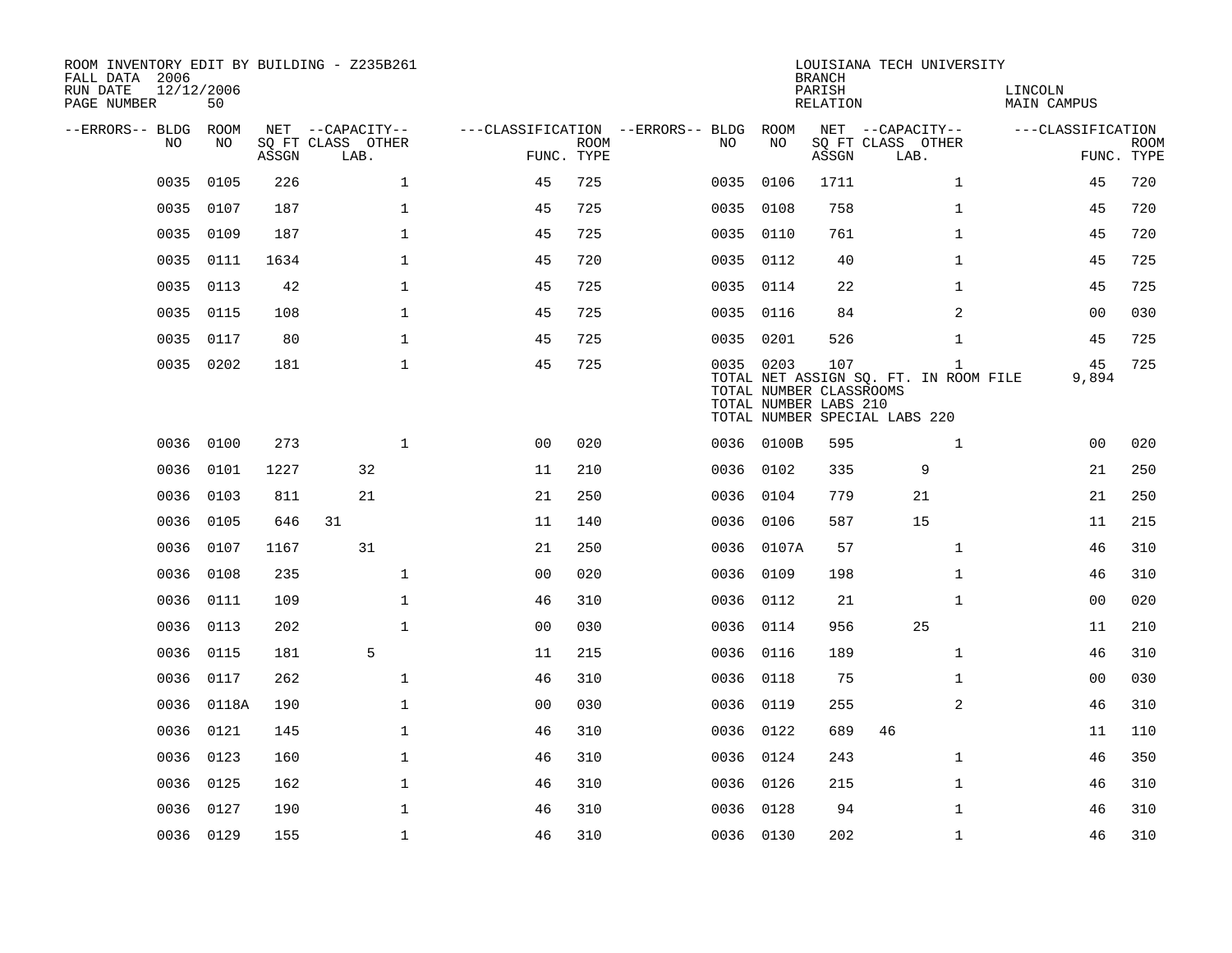| ROOM INVENTORY EDIT BY BUILDING - Z235B261<br>FALL DATA 2006<br>RUN DATE<br>PAGE NUMBER | 12/12/2006<br>51 |       |                                               |                                |                           |                                         |            | <b>BRANCH</b><br>PARISH<br><b>RELATION</b> | LOUISIANA TECH UNIVERSITY                     | LINCOLN<br><b>MAIN CAMPUS</b> |                           |
|-----------------------------------------------------------------------------------------|------------------|-------|-----------------------------------------------|--------------------------------|---------------------------|-----------------------------------------|------------|--------------------------------------------|-----------------------------------------------|-------------------------------|---------------------------|
| --ERRORS-- BLDG<br>NO                                                                   | ROOM<br>NO       | ASSGN | NET --CAPACITY--<br>SQ FT CLASS OTHER<br>LAB. |                                | <b>ROOM</b><br>FUNC. TYPE | ---CLASSIFICATION --ERRORS-- BLDG<br>NO | ROOM<br>NO | ASSGN                                      | NET --CAPACITY--<br>SQ FT CLASS OTHER<br>LAB. | ---CLASSIFICATION             | <b>ROOM</b><br>FUNC. TYPE |
| 0036                                                                                    | 0131             | 335   | 9                                             | 22                             | 250                       | 0036                                    | 0132       | 197                                        | 2                                             | 46                            | 310                       |
| 0036                                                                                    | 0133             | 864   | 23                                            | 11                             | 210                       |                                         | 0036 0134  | 880                                        | 23                                            | 21                            | 250                       |
| 0036                                                                                    | 0135             | 109   |                                               | 3<br>11                        | 315                       | 0036                                    | 0136       | 223                                        | 6                                             | 21                            | 250                       |
| 0036                                                                                    | 0137             | 872   | 23                                            | 21                             | 250                       |                                         | 0036 0138  | 650                                        | 17                                            | 21                            | 220                       |
| 0036                                                                                    | 0139             | 91    |                                               | $\mathbf{1}$<br>0 <sub>0</sub> | 030                       | 0036                                    | 0140       | 687                                        | 18                                            | 11                            | 210                       |
| 0036                                                                                    | 0141             | 227   |                                               | $\mathbf 1$<br>46              | 310                       |                                         | 0036 0142  | 154                                        | $\mathbf{1}$                                  | 0 <sub>0</sub>                | 030                       |
| 0036                                                                                    | 0143             | 158   |                                               | $\mathbf{1}$<br>46             | 310                       |                                         | 0036 0144  | 386                                        | 10                                            | 21                            | 250                       |
| 0036                                                                                    | 0145             | 95    |                                               | $\mathbf{1}$<br>46             | 310                       |                                         | 0036 0146  | 158                                        | 3                                             | 0 <sub>0</sub>                | 030                       |
| 0036                                                                                    | 0147             | 134   |                                               | $\mathbf{1}$<br>46             | 310                       | 0036                                    | 0148       | 121                                        | 5                                             | 11                            | 410                       |
| 0036                                                                                    | 0149             | 199   |                                               | $\mathbf{1}$<br>46             | 650                       | 0036                                    | 0149A      | 93                                         | $\mathbf{1}$                                  | 46                            | 315                       |
| 0036                                                                                    | 0149B            | 290   |                                               | 8<br>46                        | 350                       | 0036                                    | 0149C      | 136                                        | $\mathbf{1}$                                  | 45                            | 310                       |
| 0036                                                                                    | 0149D            | 85    |                                               | $\mathbf{1}$<br>45             | 310                       |                                         | 0036 0149E | 98                                         | 6                                             | 45                            | 350                       |
| 0036                                                                                    | 0150             | 212   | 6                                             | 22                             | 220                       | 0036                                    | 0150A      | 85                                         | 2                                             | 46                            | 220                       |
| 0036                                                                                    | 0151             | 973   | 26                                            | 11                             | 210                       | 0036                                    | 0152       | 286                                        | 8                                             | 11                            | 215                       |
| 0036                                                                                    | 0153             | 767   | 51                                            | 11                             | 110                       | 0036                                    | 0153A      | 51                                         | $\mathbf{1}$                                  | 11                            | 115                       |
| 0036                                                                                    | 0154             | 58    | 1                                             | 11                             | 115                       | 0036                                    | 0155       | 51                                         | $\mathbf{1}$                                  | 00                            | 010                       |
| 0036                                                                                    | 0156             | 1100  | 29                                            | 11                             | 210                       |                                         | 0036 0156A | 136                                        | 4                                             | 11                            | 215                       |
| 0036                                                                                    | 0157             | 834   |                                               | $\mathbf{1}$<br>0 <sub>0</sub> | 020                       |                                         | 0036 0158  | 103                                        | 3                                             | 11                            | 215                       |
| 0036                                                                                    | 0160             | 229   | 6                                             | 21                             | 250                       |                                         | 0036 0163  | 120                                        | $\mathbf{1}$                                  | 45                            | 315                       |
| 0036                                                                                    | 0164             | 20    |                                               | $\mathbf{1}$<br>45             | 315                       | 0036                                    | 0165       | 51                                         | $\mathbf{1}$                                  | 00                            | 030                       |
| 0036                                                                                    | 0200             | 525   |                                               | $\mathbf{1}$<br>00             | 020                       |                                         | 0036 0201  | 245                                        | $\mathbf{1}$                                  | 46                            | 310                       |
| 0036                                                                                    | 0202             | 646   | 17                                            | 21                             | 250                       | 0036                                    | 0203       | 218                                        | $\mathbf{1}$                                  | 46                            | 310                       |
| 0036                                                                                    | 0205             | 262   |                                               | $\mathbf{1}$<br>46             | 310                       | 0036                                    | 0206       | 134                                        | 4                                             | 21                            | 250                       |
| 0036                                                                                    | 0207             | 173   |                                               | $\mathbf 1$<br>46              | 310                       | 0036                                    | 0208       | 746                                        | 20                                            | 11                            | 210                       |
| 0036                                                                                    | 0209             | 212   |                                               | $\mathbf 1$<br>46              | 310                       | 0036                                    | 0210       | 314                                        | 8                                             | 21                            | 250                       |
|                                                                                         | 0036 0211        | 258   |                                               | $\mathbf{1}$<br>46             | 310                       |                                         | 0036 0212  | 94                                         | 2                                             | 21                            | 250                       |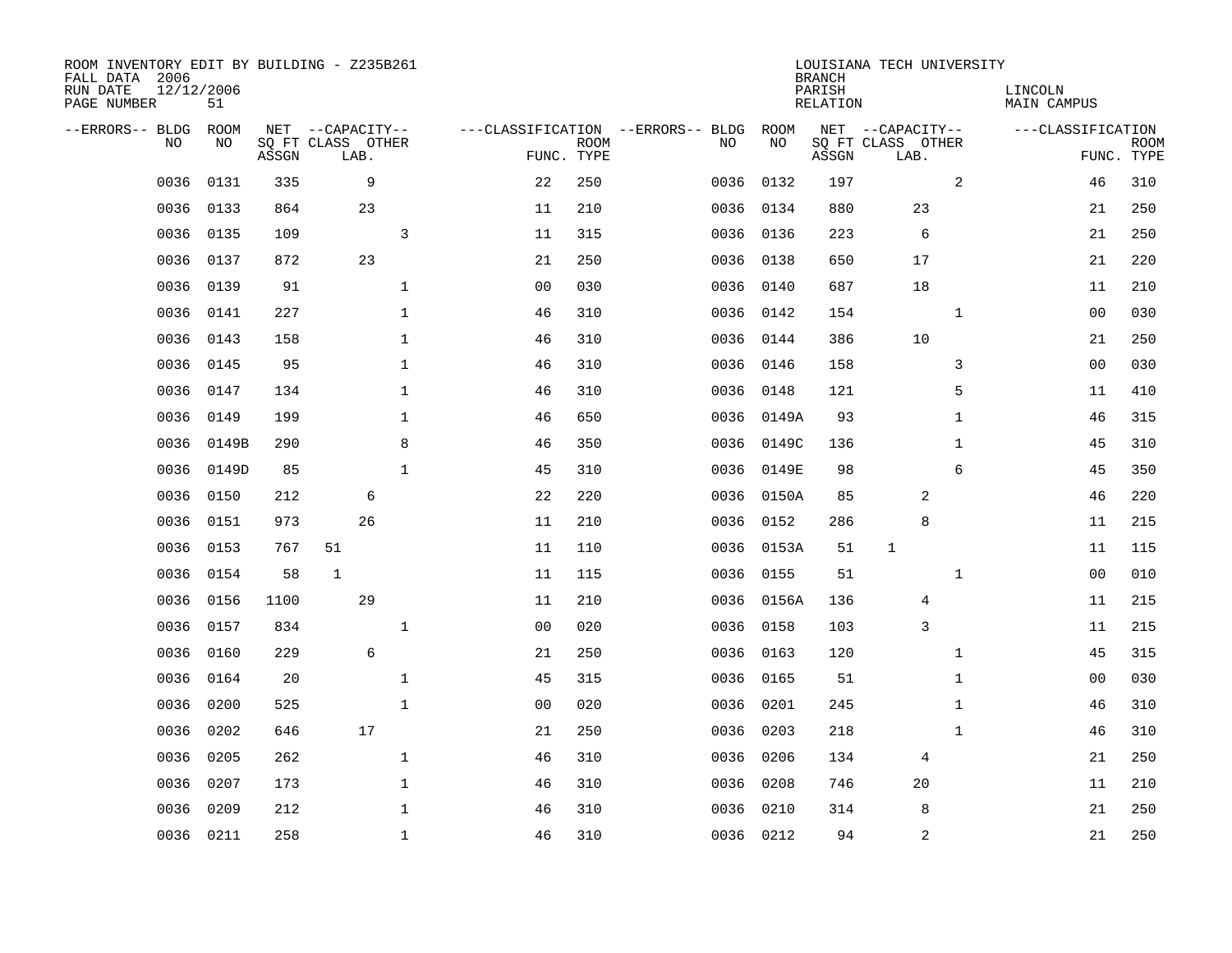| ROOM INVENTORY EDIT BY BUILDING - Z235B261<br>FALL DATA 2006<br>RUN DATE<br>PAGE NUMBER | 12/12/2006<br>52 |       |                                               |                |                           |                                         |            | <b>BRANCH</b><br>PARISH<br><b>RELATION</b> | LOUISIANA TECH UNIVERSITY                     | LINCOLN<br><b>MAIN CAMPUS</b> |                           |
|-----------------------------------------------------------------------------------------|------------------|-------|-----------------------------------------------|----------------|---------------------------|-----------------------------------------|------------|--------------------------------------------|-----------------------------------------------|-------------------------------|---------------------------|
| --ERRORS-- BLDG<br>NO                                                                   | ROOM<br>NO       | ASSGN | NET --CAPACITY--<br>SQ FT CLASS OTHER<br>LAB. |                | <b>ROOM</b><br>FUNC. TYPE | ---CLASSIFICATION --ERRORS-- BLDG<br>NO | ROOM<br>NO | ASSGN                                      | NET --CAPACITY--<br>SQ FT CLASS OTHER<br>LAB. | ---CLASSIFICATION             | <b>ROOM</b><br>FUNC. TYPE |
| 0036                                                                                    | 0213             | 124   | $\mathbf 1$                                   | 46             | 310                       | 0036                                    | 0213A      | 195                                        | $\mathbf{1}$                                  | 46                            | 310                       |
| 0036                                                                                    | 0214             | 221   | 1                                             | 11             | 570                       | 0036                                    | 0215       | 209                                        | 2                                             | 46                            | 310                       |
| 0036                                                                                    | 0216             | 142   | 1                                             | 11             | 570                       | 0036                                    | 0218       | 66                                         | $\mathbf{1}$                                  | 11                            | 575                       |
| 0036                                                                                    | 0219             | 285   | 8                                             | 46             | 310                       | 0036                                    | 0220       | 714                                        | 19                                            | 11                            | 210                       |
| 0036                                                                                    | 0221             | 202   | $\mathbf{1}$                                  | 0 <sub>0</sub> | 030                       | 0036                                    | 0222       | 207                                        | 5                                             | 11                            | 215                       |
| 0036                                                                                    | 0223             | 75    | $\mathbf{1}$                                  | 0 <sub>0</sub> | 010                       |                                         | 0036 0225  | 190                                        | $\mathbf{1}$                                  | 0 <sub>0</sub>                | 030                       |
| 0036                                                                                    | 0226             | 756   | 20                                            | 11             | 210                       | 0036                                    | 0227       | 544                                        | 36                                            | 11                            | 110                       |
| 0036                                                                                    | 0228             | 774   | 20                                            | 11             | 210                       |                                         | 0036 0229B | 543                                        | 10                                            | 46                            | 310                       |
| 0036                                                                                    | 0230             | 202   | 5                                             | 11             | 215                       | 0036                                    | 0231       | 335                                        | 9                                             | 21                            | 250                       |
| 0036                                                                                    | 0232             | 666   | 18                                            | 11             | 210                       | 0036                                    | 0233       | 296                                        | $\mathbf{1}$                                  | 46                            | 310                       |
| 0036                                                                                    | 0234             | 911   | 24                                            | 11             | 210                       | 0036                                    | 0235       | 297                                        | $\mathbf{1}$                                  | 45                            | 350                       |
| 0036                                                                                    | 0236             | 168   | $\overline{4}$                                | 11             | 215                       | 0036                                    | 0237       | 631                                        | 42                                            | 11                            | 110                       |
| 0036                                                                                    | 0238             | 1137  | 30                                            | 11             | 210                       | 0036                                    | 0239       | 291                                        | $\mathbf{1}$                                  | 46                            | 310                       |
| 0036                                                                                    | 0240             | 1199  | 32                                            | 11             | 210                       | 0036                                    | 0241       | 312                                        | $\mathbf{1}$                                  | 46                            | 310                       |
| 0036                                                                                    | 0242             | 216   | $\mathbf{1}$                                  | 46             | 315                       | 0036                                    | 0242A      | 151                                        | $\mathbf{1}$                                  | 46                            | 310                       |
| 0036                                                                                    | 0243             | 296   | $\mathbf{1}$                                  | 46             | 310                       | 0036                                    | 0245       | 188                                        | 5                                             | 11                            | 215                       |
| 0036                                                                                    | 0246             | 866   | $\mathbf 1$                                   | 0 <sub>0</sub> | 020                       | 0036                                    | 0246A      | 184                                        | 3                                             | 0 <sub>0</sub>                | 030                       |
| 0036                                                                                    | 0247             | 958   | $\mathbf{1}$                                  | 0 <sub>0</sub> | 020                       | 0036                                    | 0248       | 90                                         | $\mathbf{1}$                                  | 00                            | 030                       |
| 0036                                                                                    | 0249             | 138   | $\mathbf 1$                                   | 46             | 310                       | 0036                                    | 0250       | 153                                        | $\mathbf{1}$                                  | 46                            | 315                       |
| 0036                                                                                    | 0251             | 582   | 2                                             | 46             | 310                       | 0036                                    | 0251A      | 243                                        | $\mathbf{1}$                                  | 46                            | 310                       |
| 0036                                                                                    | 0252             | 749   | 12                                            | 45             | 350                       | 0036                                    | 0252A      | 194                                        | $\mathbf{1}$                                  | 45                            | 310                       |
| 0036                                                                                    | 0252B            | 272   | 7                                             | 11             | 240                       | 0036                                    | 0252C      | 42                                         | $\mathbf{1}$                                  | 45                            | 310                       |
| 0036                                                                                    | 0252D            | 195   | 10                                            | 45             | 310                       | 0036                                    | 0254       | 561                                        | 37                                            | 11                            | 110                       |
| 0036                                                                                    | 0255             | 99    | $\mathbf{1}$                                  | 46             | 310                       | 0036                                    | 0257       | 98                                         | $\mathbf{1}$                                  | 46                            | 315                       |
| 0036                                                                                    | 0259             | 102   | $\mathbf 1$                                   | 46             | 310                       | 0036                                    | 0261       | 112                                        | $\mathbf{1}$                                  | 46                            | 310                       |
|                                                                                         | 0036 0263        | 107   | $\mathbf{1}$                                  | 46             | 310                       |                                         | 0036 0265  | 106                                        | $\mathbf{1}$                                  | 46                            | 310                       |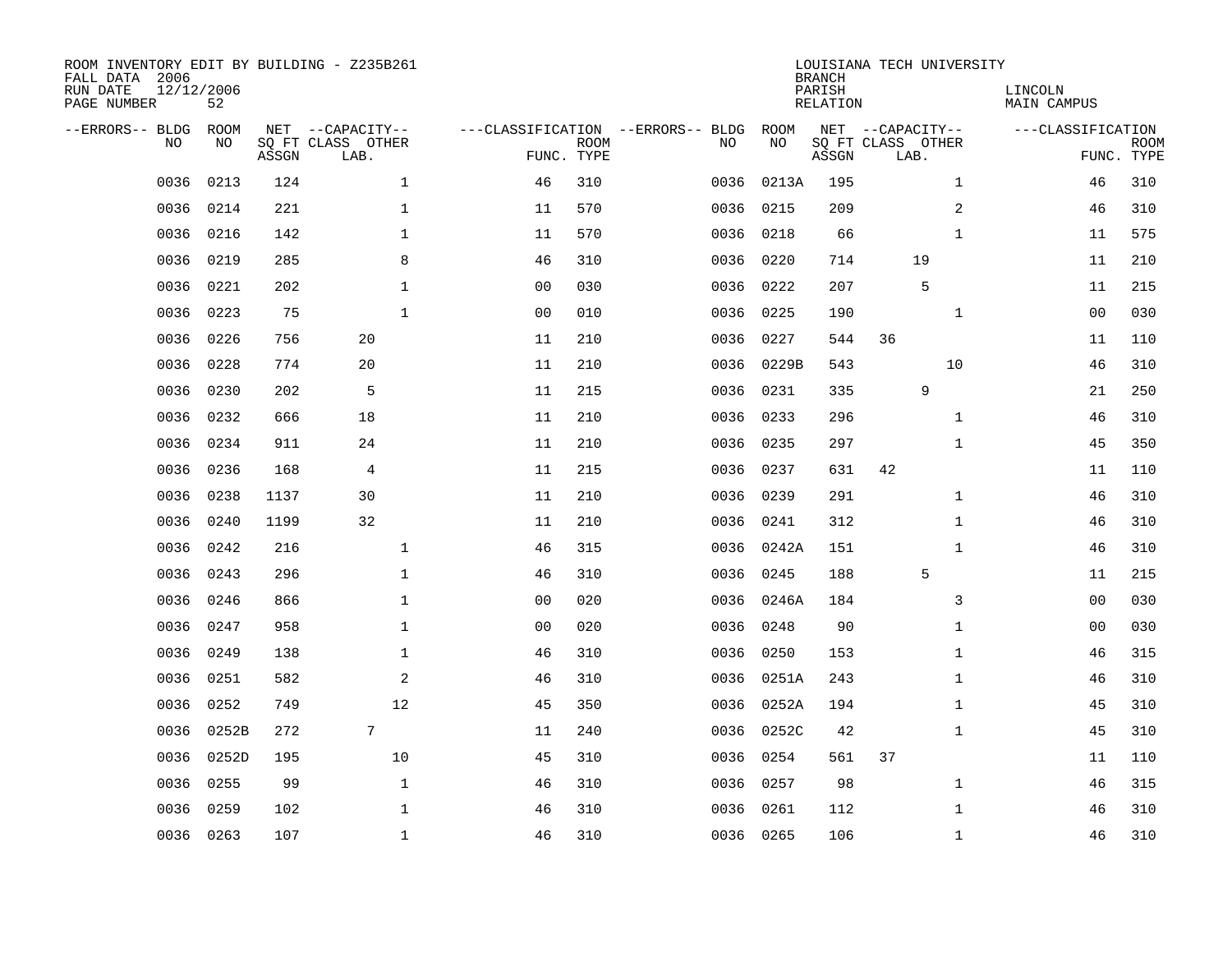| ROOM INVENTORY EDIT BY BUILDING - Z235B261<br>FALL DATA 2006<br>RUN DATE<br>12/12/2006<br>PAGE NUMBER<br>53 |            |       |     |                                               |                |                           |                                         |            | <b>BRANCH</b><br>PARISH<br><b>RELATION</b> | LOUISIANA TECH UNIVERSITY                     | LINCOLN<br><b>MAIN CAMPUS</b> |                           |
|-------------------------------------------------------------------------------------------------------------|------------|-------|-----|-----------------------------------------------|----------------|---------------------------|-----------------------------------------|------------|--------------------------------------------|-----------------------------------------------|-------------------------------|---------------------------|
| --ERRORS-- BLDG<br>NO                                                                                       | ROOM<br>NO | ASSGN |     | NET --CAPACITY--<br>SQ FT CLASS OTHER<br>LAB. |                | <b>ROOM</b><br>FUNC. TYPE | ---CLASSIFICATION --ERRORS-- BLDG<br>NO | ROOM<br>NO | ASSGN                                      | NET --CAPACITY--<br>SQ FT CLASS OTHER<br>LAB. | ---CLASSIFICATION             | <b>ROOM</b><br>FUNC. TYPE |
| 0036                                                                                                        | 0267       | 102   |     | 3                                             | 46             | 310                       | 0036                                    | 0269       | 102                                        | $\mathbf{1}$                                  | 46                            | 310                       |
| 0036                                                                                                        | 0271       | 221   |     | 3                                             | 46             | 650                       | 0036                                    | 0271A      | 58                                         | $\mathbf{1}$                                  | 46                            | 315                       |
| 0036                                                                                                        | 0273       | 98    |     | 1                                             | 46             | 310                       | 0036                                    | 0275       | 85                                         | $\mathbf{1}$                                  | 46                            | 310                       |
| 0036                                                                                                        | 0276       | 215   |     | $\mathbf 1$                                   | 0 <sub>0</sub> | 020                       | 0036                                    | 0277       | 115                                        | $\mathbf{1}$                                  | 46                            | 310                       |
| 0036                                                                                                        | 0300       | 225   |     | $\mathbf{1}$                                  | 0 <sub>0</sub> | 020                       | 0036                                    | 0301       | 3105                                       | $\mathbf{1}$                                  | 0 <sub>0</sub>                | 020                       |
| 0036                                                                                                        | 0302       | 919   |     | 24                                            | 11             | 210                       |                                         | 0036 0302A | 100                                        | 3                                             | 11                            | 215                       |
| 0036                                                                                                        | 0303       | 1672  |     | 44                                            | 11             | 210                       | 0036                                    | 0304       | 127                                        |                                               | 0 <sub>0</sub>                | 030                       |
| 0036                                                                                                        | 0305       | 172   |     | $\mathbf 1$                                   | 46             | 310                       | 0036                                    | 0306       | 550                                        | 14                                            | 11                            | 210                       |
| 0036                                                                                                        | 0306A      | 98    |     | $\mathsf{3}$                                  | 11             | 215                       | 0036                                    | 0307       | 309                                        | $\mathbf{1}$                                  | 46                            | 310                       |
| 0036                                                                                                        | 0308       | 208   |     | $\mathbf{1}$                                  | 0 <sub>0</sub> | 020                       | 0036                                    | 0309       | 1734                                       | 46                                            | 11                            | 210                       |
| 0036                                                                                                        | 0311       | 157   |     | 2                                             | 45             | 310                       | 0036                                    | 0313       | 110                                        | 3                                             | 11                            | 210                       |
| 0036                                                                                                        | 0314       | 989   |     | 26                                            | 11             | 210                       |                                         | 0036 0314A | 21                                         | $\mathbf{1}$                                  | 00                            | 020                       |
| 0036                                                                                                        | 0315       | 202   |     |                                               | 0 <sub>0</sub> | 030                       | 0036                                    | 0316       | 157                                        | $\mathbf{1}$                                  | 45                            | 310                       |
| 0036                                                                                                        | 0316A      | 190   |     | $\mathbf 1$                                   | 45             | 315                       | 0036                                    | 0317       | 75                                         | $\mathbf{1}$                                  | 00                            | 010                       |
| 0036                                                                                                        | 0318       | 157   |     | $\mathbf 1$                                   | 45             | 310                       | 0036                                    | 0318A      | 190                                        | $\mathbf{1}$                                  | 45                            | 315                       |
| 0036                                                                                                        | 0319       | 190   |     | $\overline{4}$                                | 00             | 030                       | 0036                                    | 0321       | 550                                        | 14                                            | 11                            | 210                       |
| 0036                                                                                                        | 0322       | 770   | 51  |                                               | 11             | 110                       | 0036                                    | 0323       | 740                                        | $\mathbf{1}$                                  | 46                            | 315                       |
| 0036                                                                                                        | 0324       | 748   | 51  |                                               | 11             | 115                       | 0036                                    | 0325       | 123                                        | $\mathbf{1}$                                  | 74                            | 315                       |
| 0036                                                                                                        | 0325A      | 47    |     | $\mathbf{1}$                                  | 46             | 315                       |                                         | 0036 0326  | 989                                        | 26                                            | 11                            | 210                       |
| 0036                                                                                                        | 0328       | 1560  | 104 |                                               | 11             | 110                       |                                         | 0036 0328A | 45                                         | $\mathbf 1$                                   | 11                            | 115                       |
| 0036                                                                                                        | 0329       | 272   |     | $\mathbf{1}$                                  | 46             | 310                       |                                         | 0036 0331  | 279                                        | $\mathbf{1}$                                  | 46                            | 310                       |
| 0036                                                                                                        | 0333       | 428   |     | 11                                            | 11             | 210                       |                                         | 0036 0334  | 1113                                       | 29                                            | 11                            | 210                       |
| 0036                                                                                                        | 0335       | 244   |     | $\mathbf{1}$                                  | 46             | 310                       |                                         | 0036 0337  | 161                                        | $\mathbf{1}$                                  | 46                            | 310                       |
| 0036                                                                                                        | 0338       | 109   |     | $\mathbf 1$                                   | 46             | 310                       |                                         | 0036 0340  | 260                                        | 7                                             | 11                            | 315                       |
| 0036                                                                                                        | 0341       | 110   |     | $\mathbf{1}$                                  | 46             | 310                       |                                         | 0036 0343  | 157                                        | $\mathbf{1}$                                  | 46                            | 310                       |
|                                                                                                             | 0036 0344  | 1172  | 78  |                                               | 11             | 110                       |                                         | 0036 0345  | 313                                        | $\mathbf{1}$                                  | 45                            | 350                       |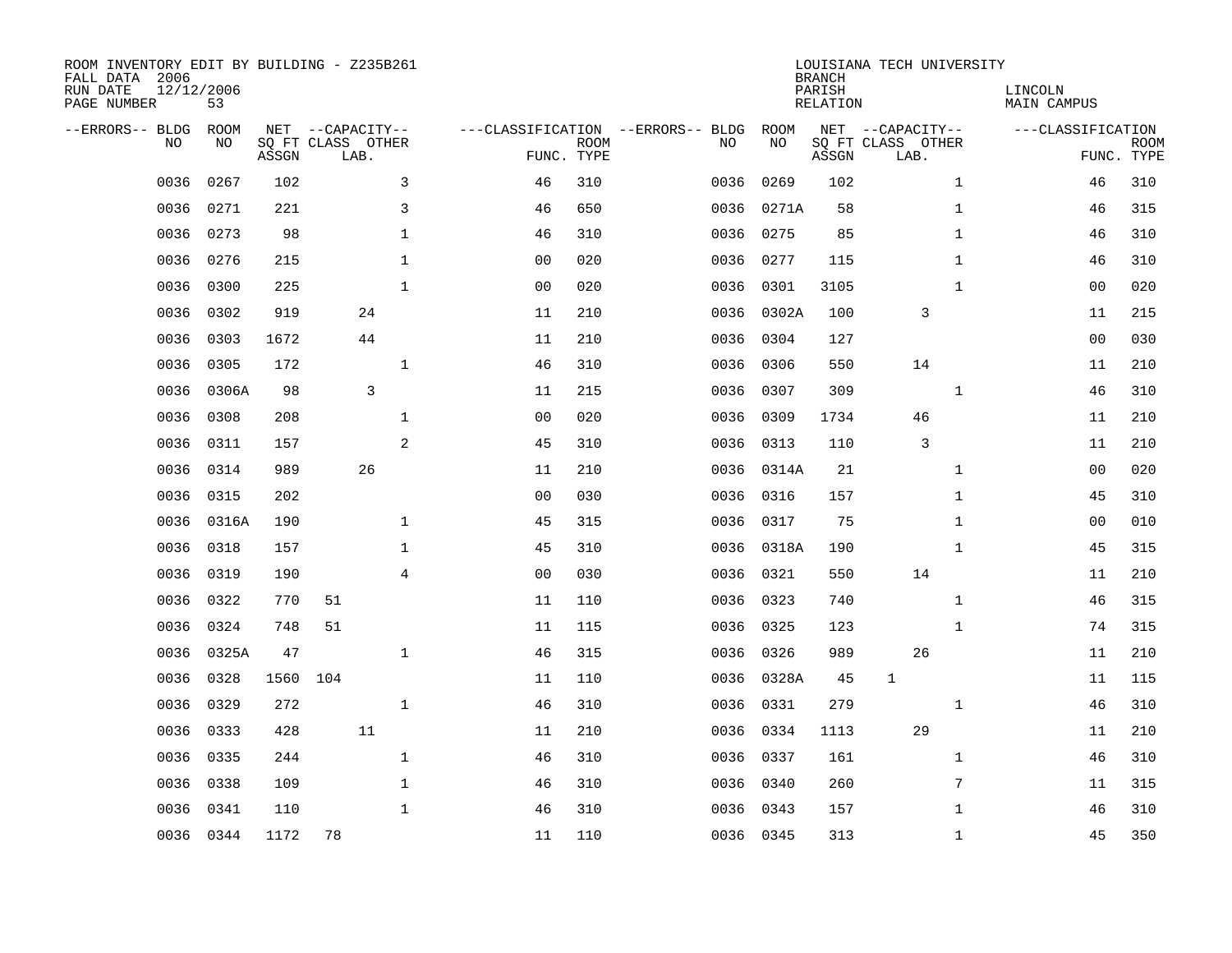| ROOM INVENTORY EDIT BY BUILDING - Z235B261<br>FALL DATA 2006<br>RUN DATE<br>PAGE NUMBER | 12/12/2006<br>54 |       |                           |                |                                   |             |      |                                                                                   | <b>BRANCH</b><br>PARISH<br>RELATION |              | LOUISIANA TECH UNIVERSITY             | LINCOLN<br><b>MAIN CAMPUS</b> |                           |
|-----------------------------------------------------------------------------------------|------------------|-------|---------------------------|----------------|-----------------------------------|-------------|------|-----------------------------------------------------------------------------------|-------------------------------------|--------------|---------------------------------------|-------------------------------|---------------------------|
| --ERRORS-- BLDG ROOM                                                                    |                  |       | NET --CAPACITY--          |                | ---CLASSIFICATION --ERRORS-- BLDG |             |      | ROOM                                                                              |                                     |              | NET --CAPACITY--                      | ---CLASSIFICATION             |                           |
| NO                                                                                      | NO               | ASSGN | SQ FT CLASS OTHER<br>LAB. |                | FUNC. TYPE                        | <b>ROOM</b> | NO   | NO                                                                                | ASSGN                               |              | SQ FT CLASS OTHER<br>LAB.             |                               | <b>ROOM</b><br>FUNC. TYPE |
| 0036                                                                                    | 0346A            | 71    |                           | $\mathbf 1$    | 46                                | 315         | 0036 | 0346B                                                                             | 71                                  |              | 1                                     | 46                            | 315                       |
| 0036                                                                                    | 0347             | 1006  | 67                        |                | 11                                | 110         | 0036 | 0347A                                                                             | 62                                  | $\mathbf{1}$ |                                       | 11                            | 115                       |
| 0036                                                                                    | 0349             | 783   |                           | $\mathbf{1}$   | 42                                | 620         | 0036 | 0349A                                                                             | 399                                 | 10           |                                       | 11                            | 115                       |
| 0036                                                                                    | 0349B            | 58    |                           | 76             | 42                                | 625         |      | 0036 0350                                                                         | 95                                  |              | $\mathbf{1}$                          | 46                            | 310                       |
| 0036                                                                                    | 0351             | 131   |                           | $\mathbf 1$    | 46                                | 310         |      | 0036 0352                                                                         | 148                                 |              | $\mathbf{1}$                          | 46                            | 310                       |
|                                                                                         | 0036 0354        | 129   | $\mathbf{1}$              |                | 11                                | 115         |      | 0036 Z0110                                                                        | 3091                                |              | $\mathbf{1}$                          | 00                            | 020                       |
|                                                                                         | 0036 Z0204       | 106   |                           | $\mathbf 1$    | 46                                | 315         |      | 0036 Z0217                                                                        | 769                                 |              | $\mathbf{1}$                          | 00                            | 020                       |
|                                                                                         | 0036 Z0247A      | 169   |                           | $\mathbf 1$    | 46                                | 310         |      | TOTAL NUMBER CLASSROOMS<br>TOTAL NUMBER LABS 210<br>TOTAL NUMBER SPECIAL LABS 220 |                                     |              | TOTAL NET ASSIGN SQ. FT. IN ROOM FILE | 61,827                        | 9<br>24<br>3              |
|                                                                                         | 0037 0001        | 681   |                           |                | 82                                | 082         |      | 0037 0002                                                                         | 570                                 |              |                                       | 82                            | 082                       |
|                                                                                         | 0037 0003        | 128   |                           |                | 82                                | 082         |      | 0037 0004                                                                         | 141                                 |              |                                       | 82                            | 082                       |
|                                                                                         | 0037 0005        | 111   |                           |                | 82                                | 082         |      | 0037 C0001                                                                        | 922                                 |              |                                       | 82                            | 082                       |
|                                                                                         | 0037 C0002       | 183   |                           |                | 45                                | 730         |      | 0037 C0002A                                                                       | 11                                  |              |                                       | 45                            | 730                       |
|                                                                                         | 0037 C0003       | 150   |                           |                | 45                                | 730         |      | 0037 C0003A                                                                       | 33                                  |              |                                       | 45                            | 730                       |
|                                                                                         | 0037 C0003B      | 18    |                           |                | 45                                | 730         |      | 0037 C0004                                                                        | 65                                  |              |                                       | 45                            | 730                       |
|                                                                                         | 0037 C0005       | 67    |                           |                | 82                                | 082         |      | 0037 J0100                                                                        | 1057                                |              |                                       | 45                            | 730                       |
|                                                                                         | 0037 J0101       | 164   |                           | 2              | 45                                | 730         |      | 0037 J0102                                                                        | 163                                 |              | 2                                     | 45                            | 730                       |
|                                                                                         | 0037 J0103       | 163   |                           | 2              | 45                                | 730         |      | 0037 J0104                                                                        | 163                                 |              | 2                                     | 45                            | 730                       |
|                                                                                         | 0037 J0105       | 162   |                           | 2              | 45                                | 730         |      | 0037 J0106                                                                        | 163                                 |              | 2                                     | 45                            | 730                       |
|                                                                                         | 0037 J0107       | 163   |                           | 2              | 45                                | 730         |      | 0037 J0108                                                                        | 163                                 |              | 2                                     | 45                            | 730                       |
|                                                                                         | 0037 J0109       | 163   |                           | 2              | 45                                | 730         |      | 0037 J0110                                                                        | 163                                 |              | 2                                     | 45                            | 730                       |
|                                                                                         | 0037 J0111       | 162   |                           | $\overline{a}$ | 45                                | 730         |      | 0037 J0112                                                                        | 163                                 |              | 2                                     | 45                            | 730                       |
|                                                                                         | 0037 J0113       | 163   |                           | $\overline{a}$ | 45                                | 730         |      | 0037 J0114                                                                        | 163                                 |              | $\overline{a}$                        | 45                            | 730                       |
|                                                                                         | 0037 J0115       | 163   |                           | 2              | 45                                | 730         |      | 0037 J0116                                                                        | 163                                 |              | 2                                     | 45                            | 730                       |
|                                                                                         | 0037 J0117       | 163   |                           | 2              | 45                                | 730         |      | 0037 J0118                                                                        | 229                                 |              | 2                                     | 45                            | 730                       |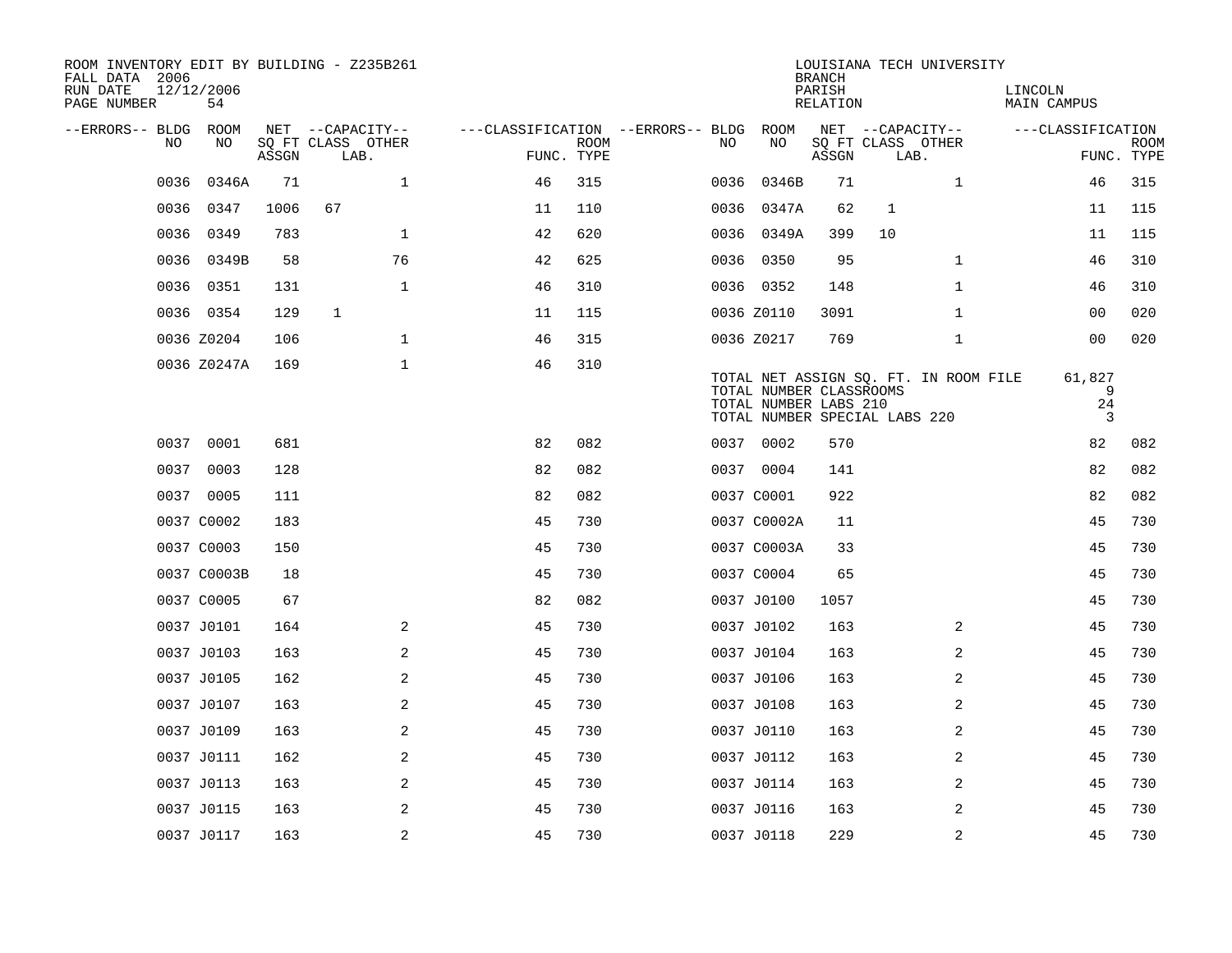| ROOM INVENTORY EDIT BY BUILDING - Z235B261<br>FALL DATA 2006<br>RUN DATE<br>PAGE NUMBER | 12/12/2006<br>55 |       |                                               |                                                 |             |    |             | <b>BRANCH</b><br>PARISH<br><b>RELATION</b> | LOUISIANA TECH UNIVERSITY                     | LINCOLN<br>MAIN CAMPUS |                           |
|-----------------------------------------------------------------------------------------|------------------|-------|-----------------------------------------------|-------------------------------------------------|-------------|----|-------------|--------------------------------------------|-----------------------------------------------|------------------------|---------------------------|
| --ERRORS-- BLDG<br>NO                                                                   | ROOM<br>NO       | ASSGN | NET --CAPACITY--<br>SQ FT CLASS OTHER<br>LAB. | ---CLASSIFICATION --ERRORS-- BLDG<br>FUNC. TYPE | <b>ROOM</b> | NO | ROOM<br>NO  | ASSGN                                      | NET --CAPACITY--<br>SQ FT CLASS OTHER<br>LAB. | ---CLASSIFICATION      | <b>ROOM</b><br>FUNC. TYPE |
|                                                                                         | 0037 J0119       | 182   | 10                                            | 82                                              | 082         |    | 0037 J0120  | 163                                        | 2                                             | 45                     | 730                       |
|                                                                                         | 0037 J0121       | 162   | 2                                             | 45                                              | 730         |    | 0037 J0122  | 143                                        | 2                                             | 45                     | 730                       |
|                                                                                         | 0037 J0122A      | 32    | 2                                             | 45                                              | 730         |    | 0037 J0123  | 163                                        | 2                                             | 45                     | 730                       |
|                                                                                         | 0037 J0124       | 163   | 2                                             | 45                                              | 730         |    | 0037 J0125  | 156                                        | 2                                             | 45                     | 730                       |
|                                                                                         | 0037 J0126       | 229   | 10                                            | 82                                              | 082         |    | 0037 J0127  | 166                                        | 2                                             | 45                     | 730                       |
|                                                                                         | 0037 J0128       | 157   | 2                                             | 45                                              | 730         |    | 0037 J0130  | 123                                        |                                               | 82                     | 082                       |
|                                                                                         | 0037 J0131       | 123   |                                               | 82                                              | 082         |    | 0037 J0132  | 23                                         |                                               | 82                     | 082                       |
|                                                                                         | 0037 J0132A      | 15    |                                               | 82                                              | 082         |    | 0037 J0200  | 1083                                       |                                               | 82                     | 082                       |
|                                                                                         | 0037 J0201       | 164   |                                               | 82                                              | 082         |    | 0037 J0202  | 163                                        |                                               | 82                     | 082                       |
|                                                                                         | 0037 J0203       | 163   |                                               | 82                                              | 082         |    | 0037 J0204  | 163                                        |                                               | 82                     | 082                       |
|                                                                                         | 0037 J0205       | 162   |                                               | 82                                              | 082         |    | 0037 J0206  | 163                                        |                                               | 82                     | 082                       |
|                                                                                         | 0037 J0207       | 163   |                                               | 82                                              | 082         |    | 0037 J0209  | 163                                        |                                               | 82                     | 082                       |
|                                                                                         | 0037 J0210       | 163   |                                               | 82                                              | 082         |    | 0037 J0211  | 162                                        |                                               | 82                     | 082                       |
|                                                                                         | 0037 J0212       | 163   |                                               | 82                                              | 082         |    | 0037 J0213  | 163                                        |                                               | 82                     | 082                       |
|                                                                                         | 0037 J0214       | 163   |                                               | 82                                              | 082         |    | 0037 J0215  | 163                                        |                                               | 82                     | 082                       |
|                                                                                         | 0037 J0216       | 163   |                                               | 82                                              | 082         |    | 0037 J0217  | 163                                        |                                               | 82                     | 082                       |
|                                                                                         | 0037 J0218       | 229   |                                               | 82                                              | 082         |    | 0037 J0219  | 182                                        |                                               | 82                     | 082                       |
|                                                                                         | 0037 J0220       | 163   |                                               | 82                                              | 082         |    | 0037 J0221  | 162                                        |                                               | 82                     | 082                       |
|                                                                                         | 0037 J0222       | 105   |                                               | 82                                              | 082         |    | 0037 J0222A | 70                                         |                                               | 82                     | 082                       |
|                                                                                         | 0037 J0223       | 163   |                                               | 82                                              | 082         |    | 0037 J0224  | 163                                        |                                               | 82                     | 082                       |
|                                                                                         | 0037 J0225       | 156   |                                               | 82                                              | 082         |    | 0037 J0226  | 229                                        |                                               | 82                     | 082                       |
|                                                                                         | 0037 J0227       | 166   |                                               | 82                                              | 082         |    | 0037 J0228  | 157                                        |                                               | 82                     | 082                       |
|                                                                                         | 0037 J0300       | 1081  |                                               | 82                                              | 082         |    | 0037 J0301  | 157                                        |                                               | 82                     | 082                       |
|                                                                                         | 0037 J0302       | 161   |                                               | 82                                              | 082         |    | 0037 J0303  | 161                                        |                                               | 82                     | 082                       |
|                                                                                         | 0037 J0304       | 161   |                                               | 82                                              | 082         |    | 0037 J0305  | 161                                        |                                               | 82                     | 082                       |
|                                                                                         | 0037 J0306       | 161   |                                               | 82                                              | 082         |    | 0037 J0307  | 161                                        |                                               | 82                     | 082                       |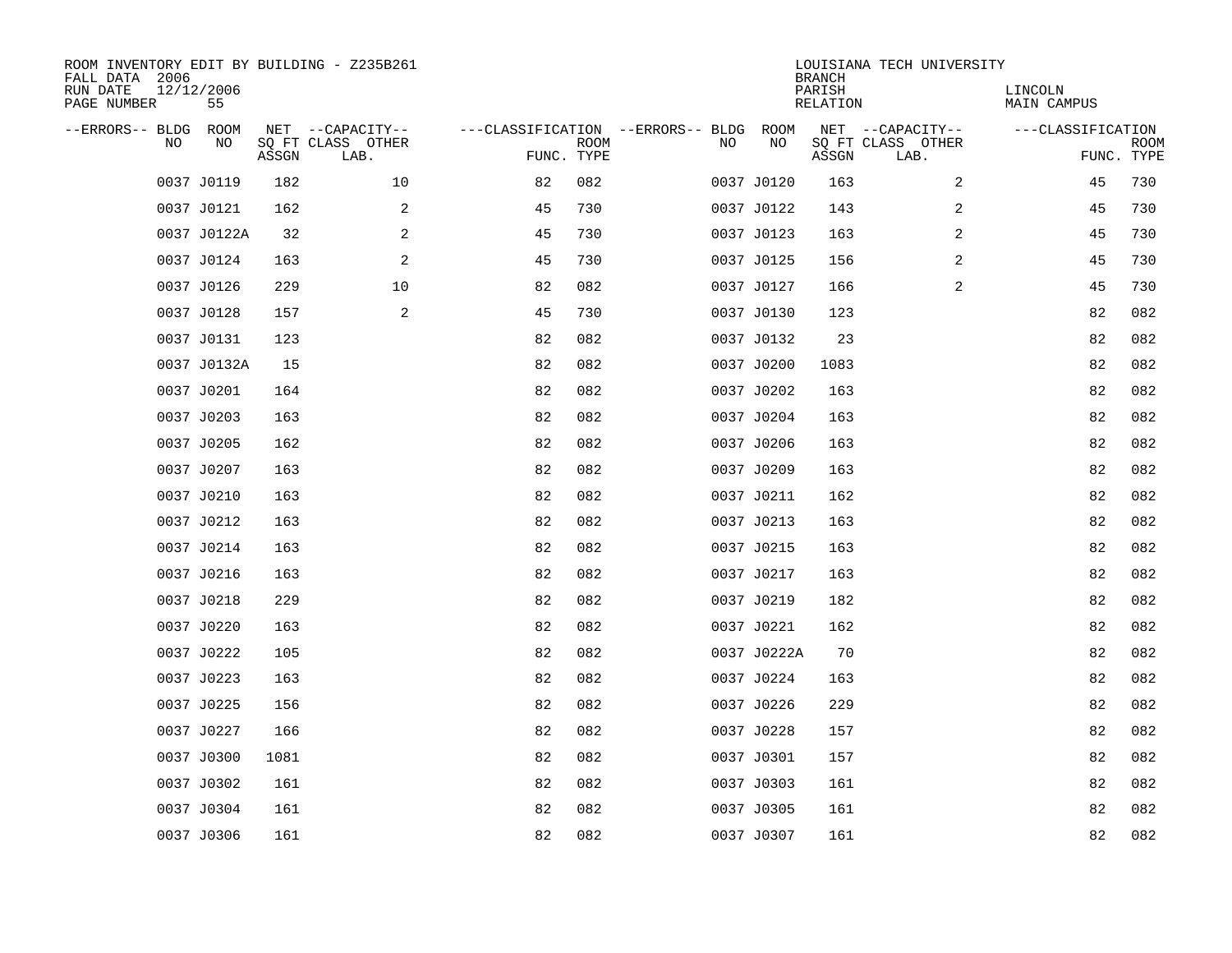| ROOM INVENTORY EDIT BY BUILDING - Z235B261<br>FALL DATA 2006 |                                    |                           |                                        | LOUISIANA TECH UNIVERSITY<br><b>BRANCH</b> |                               |
|--------------------------------------------------------------|------------------------------------|---------------------------|----------------------------------------|--------------------------------------------|-------------------------------|
| RUN DATE<br>12/12/2006<br>PAGE NUMBER<br>56                  |                                    |                           |                                        | PARISH<br><b>RELATION</b>                  | LINCOLN<br><b>MAIN CAMPUS</b> |
| --ERRORS-- BLDG ROOM                                         | NET --CAPACITY--                   |                           | ---CLASSIFICATION --ERRORS-- BLDG ROOM | NET --CAPACITY--                           | ---CLASSIFICATION             |
| NO<br>NO                                                     | SQ FT CLASS OTHER<br>ASSGN<br>LAB. | <b>ROOM</b><br>FUNC. TYPE | NO<br>NO                               | SQ FT CLASS OTHER<br>ASSGN<br>LAB.         | <b>ROOM</b><br>FUNC. TYPE     |
| 0037 J0308                                                   | 161                                | 82<br>082                 | 0037 J0309                             | 161                                        | 82<br>082                     |
| 0037 J0310                                                   | 161                                | 82<br>082                 | 0037 J0311                             | 161                                        | 082<br>82                     |
| 0037 J0312                                                   | 161                                | 82<br>082                 | 0037 J0313                             | 161                                        | 082<br>82                     |
| 0037 J0314                                                   | 161                                | 82<br>082                 | 0037 J0315                             | 161                                        | 82<br>082                     |
| 0037 J0316                                                   | 161                                | 82<br>082                 | 0037 J0317                             | 161                                        | 082<br>82                     |
| 0037 J0318                                                   | 228                                | 82<br>082                 | 0037 J0319                             | 161                                        | 82<br>082                     |
| 0037 J0320                                                   | 161                                | 82<br>082                 | 0037 J0321                             | 160                                        | 82<br>082                     |
| 0037 J0322                                                   | 105                                | 82<br>082                 | 0037 J0322A                            | 68                                         | 82<br>082                     |
| 0037 J0323                                                   | 161                                | 82<br>082                 | 0037 J0324                             | 161                                        | 82<br>082                     |
| 0037 J0325                                                   | 154                                | 82<br>082                 | 0037 J0326                             | 229                                        | 82<br>082                     |
| 0037 J0327                                                   | 164                                | 82<br>082                 | 0037 J0328                             | 153                                        | 82<br>082                     |
| 0037 M0100                                                   | 1053                               | 82<br>082                 | 0037 M0133                             | 122                                        | 82<br>082                     |
| 0037 M0134                                                   | 122                                | 82<br>082                 | 0037 M0151                             | 160                                        | 45<br>730                     |
| 0037 M0152                                                   | 164                                | 45<br>730                 | 0037 M0153                             | 163                                        | 45<br>730                     |
| 0037 M0154                                                   | 163                                | 73<br>730                 | 0037 M0155                             | 163                                        | 73<br>730                     |
| 0037 M0156                                                   | 163                                | 73<br>730                 | 0037 M0157                             | 156                                        | 45<br>730                     |
| 0037 M0158                                                   | 162                                | 73<br>730                 | 0037 M0159                             | 163                                        | 730<br>45                     |
| 0037 M0160                                                   | 163                                | 45<br>730                 | 0037 M0161                             | 163                                        | 45<br>730                     |
| 0037 M0162                                                   | 163                                | 45<br>730                 | 0037 M0163                             | 163                                        | 45<br>730                     |
| 0037 M0164                                                   | 163                                | 45<br>730                 | 0037 M0165                             | 163                                        | 45<br>730                     |
| 0037 M0166                                                   | 163                                | 45<br>730                 | 0037 M0167                             | 163                                        | 45<br>730                     |
| 0037 M0168                                                   | 162                                | 45<br>730                 | 0037 M0169                             | 162                                        | 45<br>730                     |
| 0037 M0170                                                   | 163                                | 45<br>730                 | 0037 M0171                             | 163                                        | 45<br>730                     |
| 0037 M0172                                                   | 163                                | 45<br>730                 | 0037 M0173                             | 163                                        | 45<br>730                     |
| 0037 M0174                                                   | 163                                | 45<br>730                 | 0037 M0175                             | 163                                        | 730<br>45                     |
| 0037 M0176                                                   | 143                                | 45<br>730                 | 0037 M0176A                            | 32                                         | 45<br>730                     |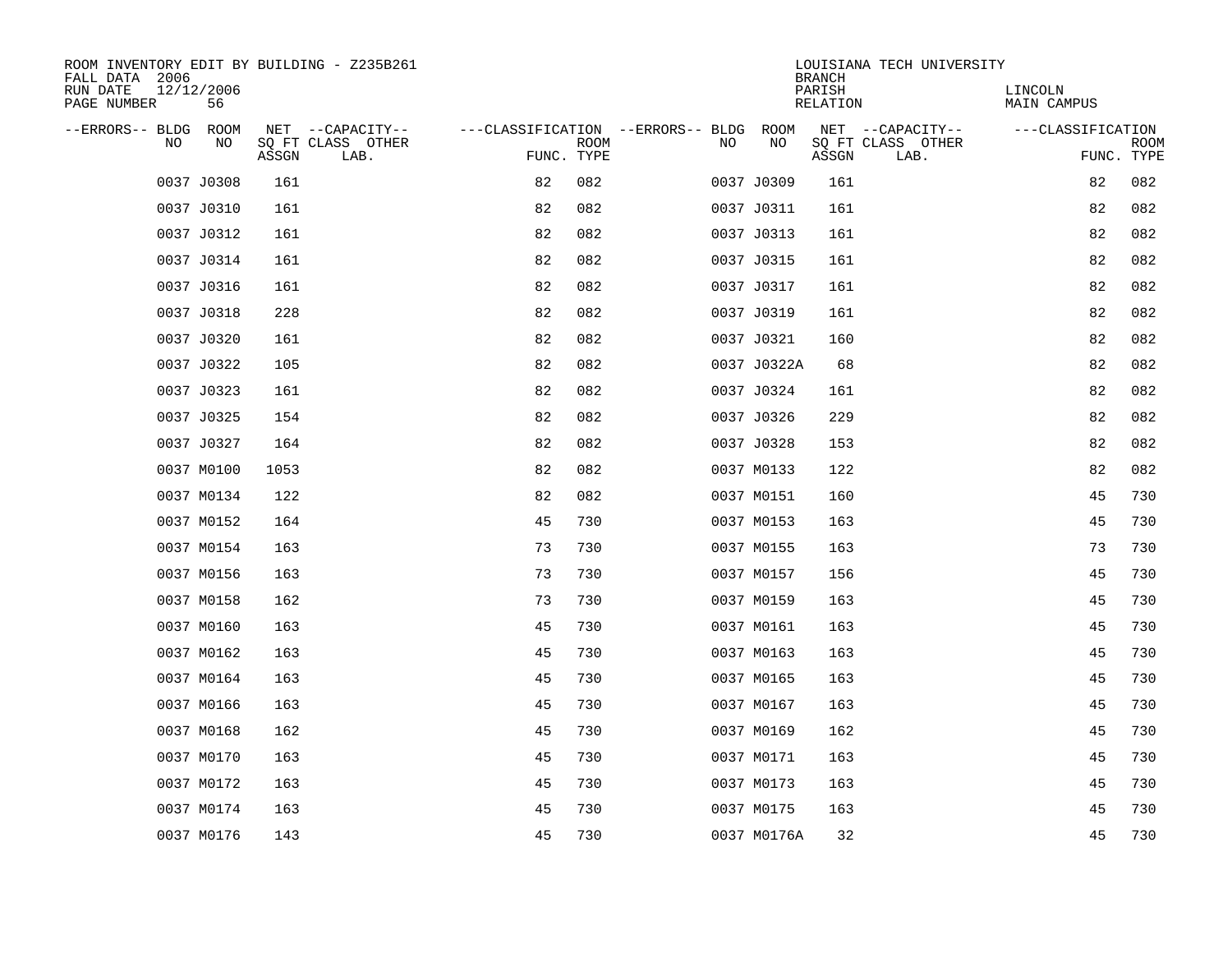| ROOM INVENTORY EDIT BY BUILDING - Z235B261<br>FALL DATA 2006 |       |                           |                                        |             |    |             | <b>BRANCH</b>      | LOUISIANA TECH UNIVERSITY |                               |                           |
|--------------------------------------------------------------|-------|---------------------------|----------------------------------------|-------------|----|-------------|--------------------|---------------------------|-------------------------------|---------------------------|
| RUN DATE<br>12/12/2006<br>PAGE NUMBER<br>57                  |       |                           |                                        |             |    |             | PARISH<br>RELATION |                           | LINCOLN<br><b>MAIN CAMPUS</b> |                           |
| --ERRORS-- BLDG ROOM                                         |       | NET --CAPACITY--          | ---CLASSIFICATION --ERRORS-- BLDG ROOM |             |    |             |                    | NET --CAPACITY--          | ---CLASSIFICATION             |                           |
| NO<br>NO                                                     | ASSGN | SQ FT CLASS OTHER<br>LAB. | FUNC. TYPE                             | <b>ROOM</b> | NO | NO          | ASSGN              | SQ FT CLASS OTHER<br>LAB. |                               | <b>ROOM</b><br>FUNC. TYPE |
| 0037 M0180                                                   | 229   |                           | 82                                     | 082         |    | 0037 M0181  | 229                |                           | 82                            | 082                       |
| 0037 M0200                                                   | 1083  |                           | 82                                     | 082         |    | 0037 M0251  | 160                |                           | 82                            | 082                       |
| 0037 M0252                                                   | 164   |                           | 45                                     | 730         |    | 0037 M0253  | 163                |                           | 45                            | 730                       |
| 0037 M0254                                                   | 163   |                           | 45                                     | 730         |    | 0037 M0255  | 163                |                           | 45                            | 730                       |
| 0037 M0256                                                   | 163   |                           | 45                                     | 730         |    | 0037 M0257  | 156                |                           | 82                            | 082                       |
| 0037 M0258                                                   | 162   |                           | 45                                     | 730         |    | 0037 M0259  | 163                |                           | 82                            | 082                       |
| 0037 M0260                                                   | 163   |                           | 45                                     | 730         |    | 0037 M0261  | 163                |                           | 82                            | 082                       |
| 0037 M0262                                                   | 163   |                           | 45                                     | 730         |    | 0037 M0263  | 163                |                           | 82                            | 082                       |
| 0037 M0264                                                   | 163   |                           | 82                                     | 082         |    | 0037 M0265  | 163                |                           | 82                            | 082                       |
| 0037 M0266                                                   | 163   |                           | 82                                     | 082         |    | 0037 M0267  | 163                |                           | 82                            | 082                       |
| 0037 M0268                                                   | 162   |                           | 82                                     | 082         |    | 0037 M0269  | 162                |                           | 82                            | 082                       |
| 0037 M0270                                                   | 163   |                           | 82                                     | 082         |    | 0037 M0271  | 163                |                           | 82                            | 082                       |
| 0037 M0272                                                   | 163   |                           | 82                                     | 082         |    | 0037 M0273  | 163                |                           | 82                            | 082                       |
| 0037 M0274                                                   | 163   |                           | 82                                     | 082         |    | 0037 M0275  | 163                |                           | 82                            | 082                       |
| 0037 M0276                                                   | 105   |                           | 82                                     | 082         |    | 0037 M0276A | 70                 |                           | 82                            | 082                       |
| 0037 M0280                                                   | 229   |                           | 82                                     | 082         |    | 0037 M0281  | 229                |                           | 82                            | 082                       |
| 0037 M0300                                                   | 1082  |                           | 82                                     | 082         |    | 0037 M0351  | 153                |                           | 82                            | 082                       |
| 0037 M0352                                                   | 157   |                           | 82                                     | 082         |    | 0037 M0353  | 164                |                           | 82                            | 082                       |
| 0037 M0354                                                   | 161   |                           | 82                                     | 082         |    | 0037 M0355  | 161                |                           | 82                            | 082                       |
| 0037 M0356                                                   | 161   |                           | 82                                     | 082         |    | 0037 M0357  | 154                |                           | 82                            | 082                       |
| 0037 M0358                                                   | 161   |                           | 82                                     | 082         |    | 0037 M0359  | 161                |                           | 82                            | 082                       |
| 0037 M0360                                                   | 161   |                           | 82                                     | 082         |    | 0037 M0361  | 161                |                           | 82                            | 082                       |
| 0037 M0362                                                   | 161   |                           | 82                                     | 082         |    | 0037 M0363  | 161                |                           | 82                            | 082                       |
| 0037 M0364                                                   | 164   |                           | 82                                     | 082         |    | 0037 M0365  | 162                |                           | 82                            | 082                       |
| 0037 M0366                                                   | 161   |                           | 82                                     | 082         |    | 0037 M0367  | 161                |                           | 82                            | 082                       |
| 0037 M0368                                                   | 161   |                           | 82                                     | 082         |    | 0037 M0369  | 161                |                           | 82                            | 082                       |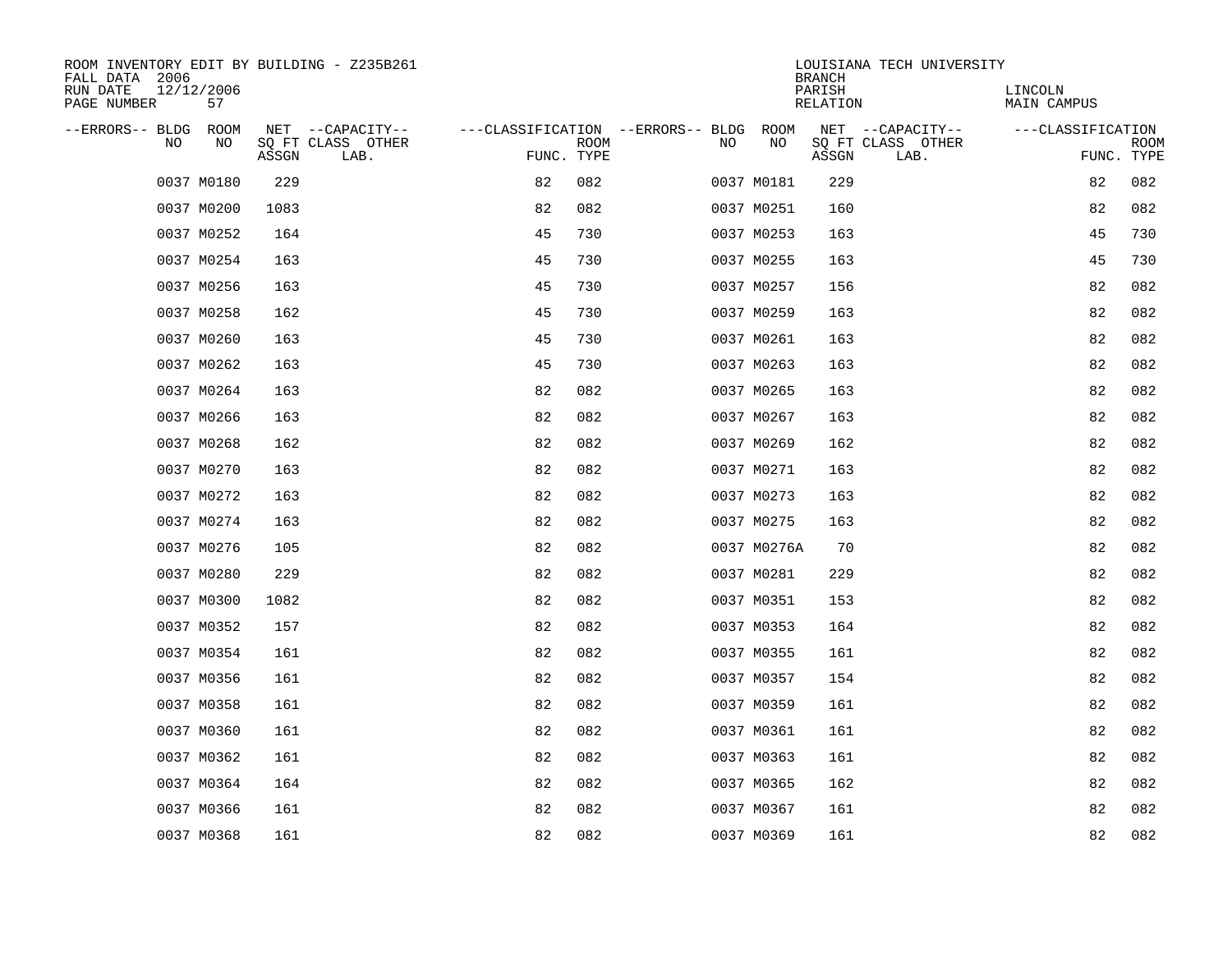| ROOM INVENTORY EDIT BY BUILDING - Z235B261<br>FALL DATA 2006 |                  |       |                           |                                        |             |      |                                                                | <b>BRANCH</b>             | LOUISIANA TECH UNIVERSITY                                              |                               |                           |
|--------------------------------------------------------------|------------------|-------|---------------------------|----------------------------------------|-------------|------|----------------------------------------------------------------|---------------------------|------------------------------------------------------------------------|-------------------------------|---------------------------|
| RUN DATE<br>PAGE NUMBER                                      | 12/12/2006<br>58 |       |                           |                                        |             |      |                                                                | PARISH<br><b>RELATION</b> |                                                                        | LINCOLN<br><b>MAIN CAMPUS</b> |                           |
| --ERRORS-- BLDG ROOM                                         |                  |       | NET --CAPACITY--          | ---CLASSIFICATION --ERRORS-- BLDG ROOM |             |      |                                                                |                           | NET --CAPACITY--                                                       | ---CLASSIFICATION             |                           |
| N <sub>O</sub>                                               | NO.              | ASSGN | SO FT CLASS OTHER<br>LAB. | FUNC. TYPE                             | <b>ROOM</b> | NO.  | NO                                                             | ASSGN                     | SQ FT CLASS OTHER<br>LAB.                                              |                               | <b>ROOM</b><br>FUNC. TYPE |
|                                                              | 0037 M0370       | 161   |                           | 82                                     | 082         |      | 0037 M0371                                                     | 161                       |                                                                        | 82                            | 082                       |
|                                                              | 0037 M0372       | 161   |                           | 82                                     | 082         |      | 0037 M0373                                                     | 161                       |                                                                        | 82                            | 082                       |
|                                                              | 0037 M0374       | 161   |                           | 82                                     | 082         |      | 0037 M0375                                                     | 161                       |                                                                        | 82                            | 082                       |
|                                                              | 0037 M0376       | 105   |                           | 82                                     | 082         |      | 0037 M0376A                                                    | 68                        |                                                                        | 82                            | 082                       |
|                                                              | 0037 M0380       | 228   |                           | 82                                     | 082         |      | 0037 M0381<br>TOTAL NUMBER CLASSROOMS<br>TOTAL NUMBER LABS 210 | 228                       | TOTAL NET ASSIGN SQ. FT. IN ROOM FILE<br>TOTAL NUMBER SPECIAL LABS 220 | 82<br>37,986                  | 082                       |
| 0039                                                         | 0101             | 1516  | $\mathbf{1}$              | 0 <sub>0</sub>                         | 020         |      | 0039 0103                                                      | 116                       | $\mathbf{1}$                                                           | 0 <sub>0</sub>                | 020                       |
| 0039                                                         | 0104             | 118   | $\mathbf{1}$              | 0 <sub>0</sub>                         | 020         | 0039 | 0107                                                           | 191                       | 2                                                                      | 91                            | 910                       |
| 0039                                                         | 0108             | 191   | 7                         | 91                                     | 919         | 0039 | 0109                                                           | 191                       | 2                                                                      | 91                            | 910                       |
| 0039                                                         | 0110             | 191   | 2                         | 91                                     | 910         | 0039 | 0111                                                           | 191                       | 2                                                                      | 91                            | 910                       |
| 0039                                                         | 0112             | 191   | 2                         | 91                                     | 910         | 0039 | 0113                                                           | 191                       | $\overline{2}$                                                         | 91                            | 910                       |
| 0039                                                         | 0114             | 191   | 2                         | 91                                     | 910         | 0039 | 0115                                                           | 191                       | 2                                                                      | 91                            | 910                       |
| 0039                                                         | 0116             | 191   | 2                         | 91                                     | 910         | 0039 | 0117                                                           | 191                       | 2                                                                      | 91                            | 910                       |
| 0039                                                         | 0118             | 191   | 2                         | 91                                     | 910         | 0039 | 0119                                                           | 191                       | 2                                                                      | 91                            | 910                       |
| 0039                                                         | 0120             | 191   | 2                         | 91                                     | 910         | 0039 | 0121                                                           | 191                       | 2                                                                      | 91                            | 910                       |
| 0039                                                         | 0122             | 178   | 2                         | 91                                     | 910         | 0039 | 0123                                                           | 191                       | $\overline{a}$                                                         | 91                            | 910                       |
| 0039                                                         | 0124             | 191   | 2                         | 91                                     | 910         | 0039 | 0125                                                           | 191                       | 2                                                                      | 91                            | 910                       |
| 0039                                                         | 0126             | 191   | 2                         | 91                                     | 910         | 0039 | 0127                                                           | 199                       | 2                                                                      | 91                            | 910                       |
| 0039                                                         | 0128             | 191   | 2                         | 91                                     | 910         | 0039 | 0129                                                           | 191                       | 2                                                                      | 91                            | 910                       |
| 0039                                                         | 0130             | 189   | 2                         | 91                                     | 910         | 0039 | 0131                                                           | 189                       | 2                                                                      | 91                            | 910                       |
| 0039                                                         | 0132             | 117   | $\mathbf 1$               | 91                                     | 935         | 0039 | 0200                                                           | 1458                      | $\mathbf{1}$                                                           | 00                            | 020                       |
| 0039                                                         | 0201             | 192   | 2                         | 91                                     | 910         | 0039 | 0202                                                           | 192                       | 2                                                                      | 91                            | 910                       |
| 0039                                                         | 0203             | 191   | 2                         | 91                                     | 910         | 0039 | 0204                                                           | 191                       | 2                                                                      | 91                            | 910                       |
| 0039                                                         | 0205             | 191   | 2                         | 91                                     | 910         | 0039 | 0206                                                           | 191                       | 2                                                                      | 91                            | 910                       |
|                                                              | 0039 0207        | 191   | 2                         | 91                                     | 910         |      | 0039 0208                                                      | 191                       | 2                                                                      | 91                            | 910                       |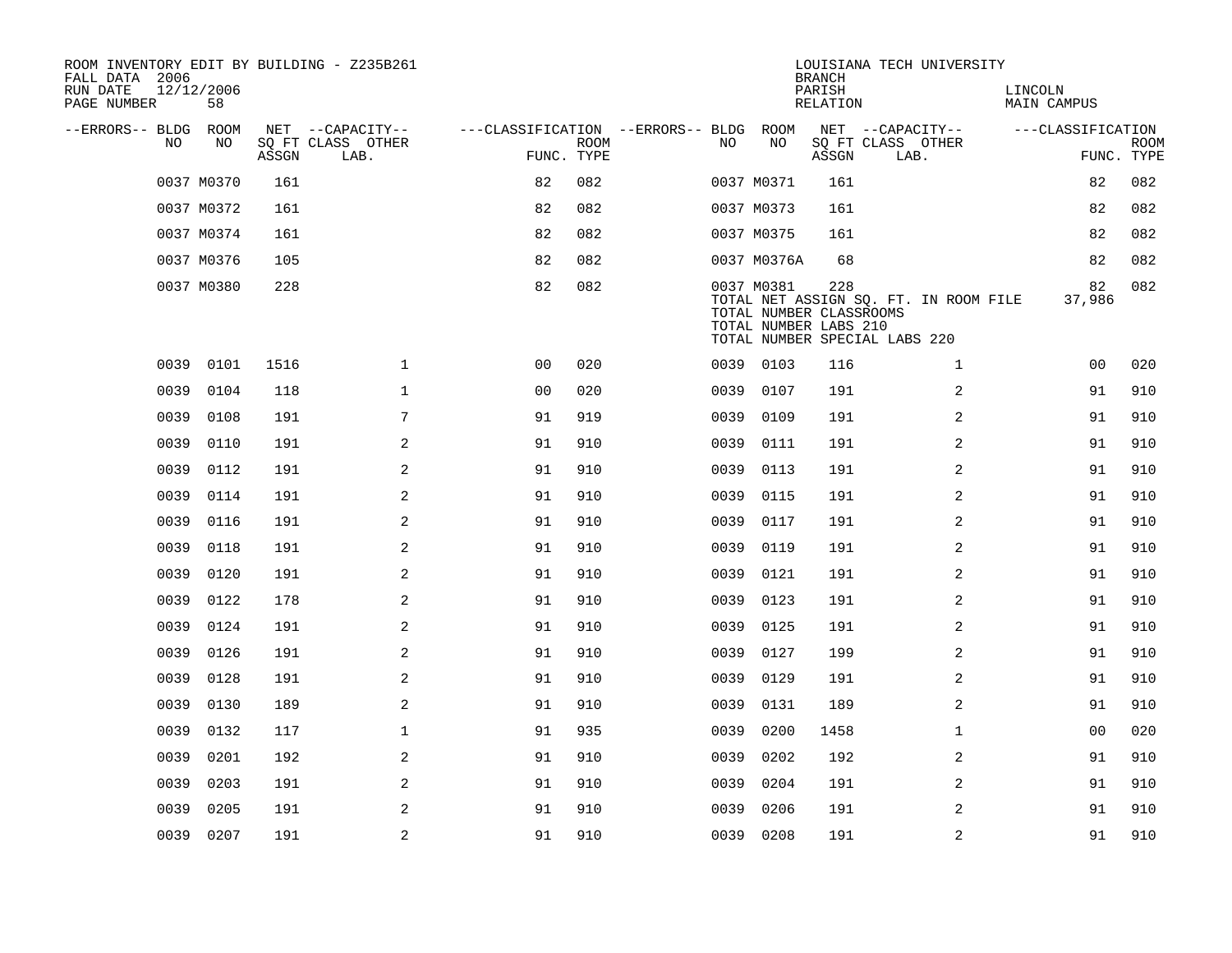| ROOM INVENTORY EDIT BY BUILDING - Z235B261<br>FALL DATA 2006<br>RUN DATE<br>PAGE NUMBER | 12/12/2006<br>59  |       |                                               |    |                           |                                         |            | <b>BRANCH</b><br>PARISH<br><b>RELATION</b> | LOUISIANA TECH UNIVERSITY                     | LINCOLN<br><b>MAIN CAMPUS</b> |                           |
|-----------------------------------------------------------------------------------------|-------------------|-------|-----------------------------------------------|----|---------------------------|-----------------------------------------|------------|--------------------------------------------|-----------------------------------------------|-------------------------------|---------------------------|
| --ERRORS-- BLDG<br>NO                                                                   | <b>ROOM</b><br>NO | ASSGN | NET --CAPACITY--<br>SQ FT CLASS OTHER<br>LAB. |    | <b>ROOM</b><br>FUNC. TYPE | ---CLASSIFICATION --ERRORS-- BLDG<br>NO | ROOM<br>NO | ASSGN                                      | NET --CAPACITY--<br>SQ FT CLASS OTHER<br>LAB. | ---CLASSIFICATION             | <b>ROOM</b><br>FUNC. TYPE |
| 0039                                                                                    | 0209              | 191   | 2                                             | 91 | 910                       | 0039                                    | 0210       | 191                                        | 2                                             | 91                            | 910                       |
| 0039                                                                                    | 0211              | 191   | 2                                             | 91 | 910                       | 0039                                    | 0212       | 191                                        | 2                                             | 91                            | 910                       |
| 0039                                                                                    | 0213              | 191   | $\overline{a}$                                | 91 | 910                       | 0039                                    | 0214       | 191                                        | 2                                             | 91                            | 910                       |
| 0039                                                                                    | 0215              | 191   | $\overline{a}$                                | 91 | 910                       | 0039                                    | 0216       | 191                                        | 2                                             | 91                            | 910                       |
| 0039                                                                                    | 0217              | 191   | 2                                             | 91 | 910                       | 0039                                    | 0218       | 191                                        | 2                                             | 91                            | 910                       |
| 0039                                                                                    | 0219              | 191   | 2                                             | 91 | 910                       | 0039                                    | 0220       | 191                                        | 2                                             | 91                            | 910                       |
| 0039                                                                                    | 0221              | 191   | 2                                             | 91 | 910                       | 0039                                    | 0222       | 191                                        | 2                                             | 91                            | 910                       |
| 0039                                                                                    | 0224              | 191   | 2                                             | 91 | 910                       | 0039                                    | 0225       | 191                                        | 2                                             | 91                            | 910                       |
| 0039                                                                                    | 0226              | 191   | 2                                             | 91 | 910                       | 0039                                    | 0227       | 162                                        | 2                                             | 91                            | 910                       |
| 0039                                                                                    | 0228              | 191   | 2                                             | 91 | 910                       | 0039                                    | 0229       | 191                                        | 2                                             | 91                            | 910                       |
| 0039                                                                                    | 0230              | 189   | 2                                             | 91 | 910                       | 0039                                    | 0231       | 189                                        | 2                                             | 91                            | 910                       |
| 0039                                                                                    | 0232              | 192   | 2                                             | 91 | 910                       | 0039                                    | 0233       | 192                                        | 2                                             | 91                            | 910                       |
| 0039                                                                                    | 0300              | 192   | $\mathbf{1}$                                  | 00 | 020                       | 0039                                    | 0301       | 192                                        | 2                                             | 91                            | 910                       |
| 0039                                                                                    | 0302              | 191   | 2                                             | 91 | 910                       | 0039                                    | 0303       | 191                                        | 2                                             | 91                            | 910                       |
| 0039                                                                                    | 0304              | 191   | $\mathbf{2}$                                  | 91 | 910                       | 0039                                    | 0305       | 191                                        | 2                                             | 91                            | 910                       |
| 0039                                                                                    | 0306              | 191   | 2                                             | 91 | 910                       | 0039                                    | 0307       | 190                                        | 2                                             | 91                            | 910                       |
| 0039                                                                                    | 0308              | 190   | 2                                             | 91 | 910                       | 0039                                    | 0309       | 191                                        | 2                                             | 91                            | 910                       |
| 0039                                                                                    | 0310              | 191   | 2                                             | 91 | 910                       | 0039                                    | 0311       | 191                                        | 2                                             | 91                            | 910                       |
| 0039                                                                                    | 0312              | 191   | 2                                             | 91 | 910                       | 0039                                    | 0313       | 191                                        | 2                                             | 91                            | 910                       |
| 0039                                                                                    | 0314              | 191   | 2                                             | 91 | 910                       | 0039                                    | 0315       | 191                                        | 2                                             | 91                            | 910                       |
| 0039                                                                                    | 0316              | 191   | 2                                             | 91 | 910                       | 0039                                    | 0317       | 191                                        | 2                                             | 91                            | 910                       |
| 0039                                                                                    | 0318              | 191   | 2                                             | 91 | 910                       | 0039                                    | 0319       | 191                                        | 2                                             | 91                            | 910                       |
| 0039                                                                                    | 0320              | 191   | 2                                             | 91 | 910                       | 0039                                    | 0321       | 191                                        | 2                                             | 91                            | 910                       |
| 0039                                                                                    | 0322              | 191   | 2                                             | 91 | 910                       | 0039                                    | 0323       | 178                                        | 2                                             | 91                            | 910                       |
| 0039                                                                                    | 0324              | 191   | 2                                             | 91 | 910                       | 0039                                    | 0325       | 191                                        | 2                                             | 91                            | 910                       |
|                                                                                         | 0039 0326         | 191   | 2                                             | 91 | 910                       |                                         | 0039 0327  | 191                                        | 2                                             | 91                            | 910                       |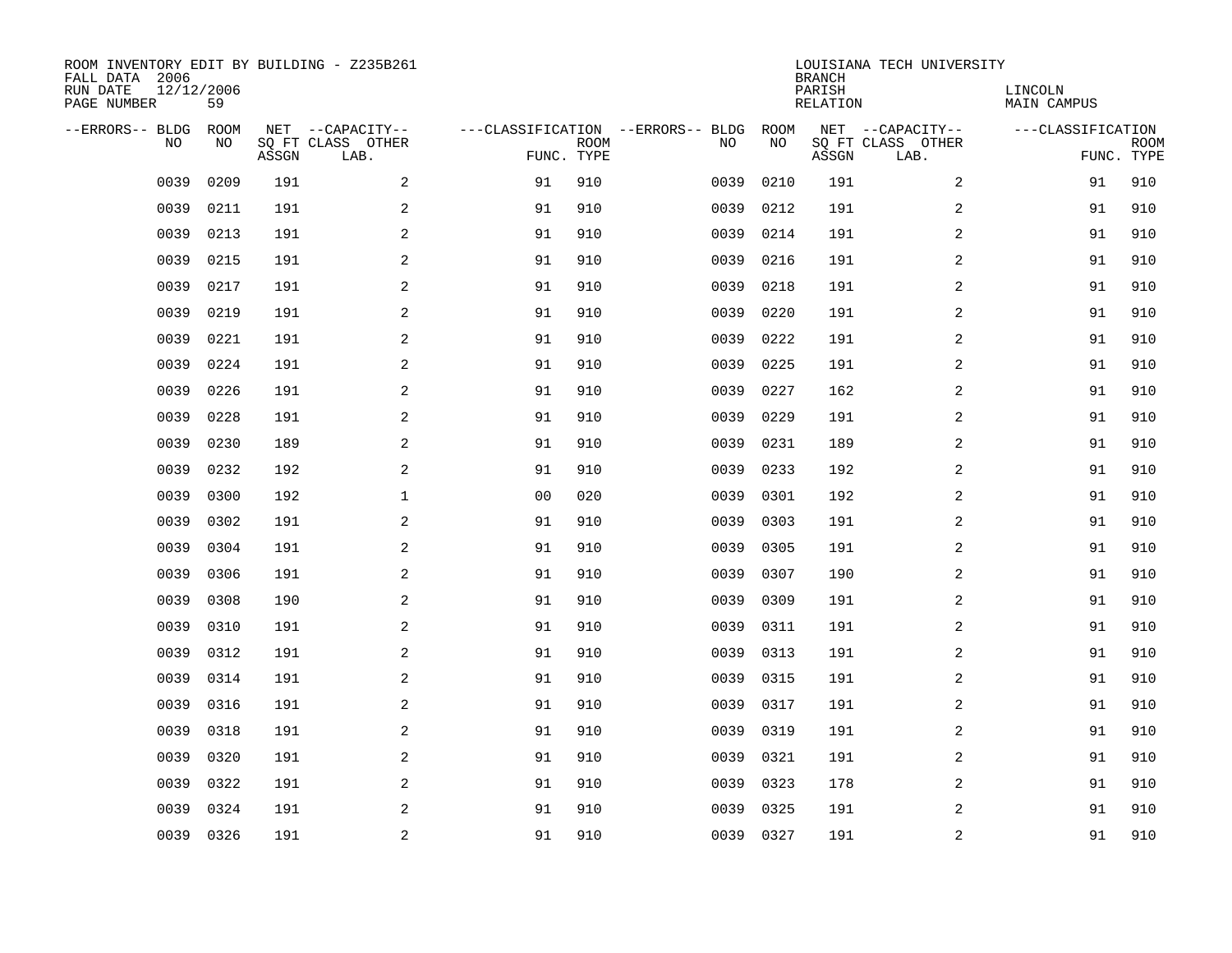| ROOM INVENTORY EDIT BY BUILDING - Z235B261<br>FALL DATA 2006<br>RUN DATE<br>PAGE NUMBER | 12/12/2006<br>60 |       |                           |                                   |             |      |                                                  | <b>BRANCH</b><br>PARISH<br>RELATION | LOUISIANA TECH UNIVERSITY                                              | LINCOLN<br>MAIN CAMPUS |                           |
|-----------------------------------------------------------------------------------------|------------------|-------|---------------------------|-----------------------------------|-------------|------|--------------------------------------------------|-------------------------------------|------------------------------------------------------------------------|------------------------|---------------------------|
| --ERRORS-- BLDG                                                                         | ROOM             |       | NET --CAPACITY--          | ---CLASSIFICATION --ERRORS-- BLDG |             |      | ROOM                                             |                                     | NET --CAPACITY--                                                       | ---CLASSIFICATION      |                           |
| N <sub>O</sub>                                                                          | NO.              | ASSGN | SO FT CLASS OTHER<br>LAB. | FUNC. TYPE                        | <b>ROOM</b> | NO.  | NO.                                              | ASSGN                               | SQ FT CLASS OTHER<br>LAB.                                              |                        | <b>ROOM</b><br>FUNC. TYPE |
| 0039                                                                                    | 0328             | 162   | 2                         | 91                                | 910         | 0039 | 0329                                             | 191                                 | 2                                                                      | 91                     | 910                       |
| 0039                                                                                    | 0330             | 191   | 2                         | 91                                | 910         | 0039 | 0331                                             | 189                                 | $\overline{2}$                                                         | 91                     | 910                       |
| 0039                                                                                    | 0332             | 189   | 2                         | 91                                | 910         |      | 0039 0333                                        | 192                                 | 2                                                                      | 91                     | 910                       |
|                                                                                         | 0039 0334        | 192   | 2                         | 91                                | 910         |      | 0039 Z0102                                       | 36                                  | 2                                                                      | 91                     | 655                       |
|                                                                                         | 0039 Z0105       | 87    | 5                         | 51                                | 410         |      | 0039 Z0106                                       | 235                                 | 7                                                                      | 91                     | 919                       |
|                                                                                         | 0039 Z0133       | 138   | $\mathsf{3}$              | 51                                | 310         |      | 0039 Z0134                                       | 51                                  | $\mathbf{1}$                                                           | 91                     | 919                       |
|                                                                                         | 0039 Z0135       | 259   | 2                         | 91                                | 950         |      | 0039 Z0136                                       | 109                                 | 2                                                                      | 91                     | 950                       |
|                                                                                         | 0039 Z0137       | 22    | $\mathbf{1}$              | 91                                | 955         |      | 0039 Z0138                                       | 37                                  | $\mathbf{1}$                                                           | 91                     | 919                       |
|                                                                                         | 0039 Z0139       | 1148  | $\mathbf{1}$              | 91                                | 650         |      | 0039 Z0143                                       | 17                                  | $\mathbf{1}$                                                           | 91                     | 935                       |
|                                                                                         | 0039 Z0148       | 82    | $\mathbf{1}$              | 0 <sub>0</sub>                    | 030         |      | 0039 Z0234                                       | 249                                 | 7                                                                      | 91                     | 919                       |
|                                                                                         | 0039 Z0235       | 98    | 4                         | 51                                | 410         |      | 0039 Z0236                                       | 24                                  | 2                                                                      | 91                     | 655                       |
|                                                                                         | 0039 Z0237       | 236   | 7                         | 91                                | 919         |      | 0039 Z0335                                       | 248                                 | 7                                                                      | 91                     | 919                       |
|                                                                                         | 0039 Z0336       | 98    | 4                         | 51                                | 410         |      | 0039 Z0337                                       | 24                                  | 2                                                                      | 91                     | 655                       |
|                                                                                         | 0039 Z0338       | 236   | 7                         | 91                                | 919         |      | TOTAL NUMBER CLASSROOMS<br>TOTAL NUMBER LABS 210 |                                     | TOTAL NET ASSIGN SQ. FT. IN ROOM FILE<br>TOTAL NUMBER SPECIAL LABS 220 | 20,767                 |                           |
| 0040                                                                                    | 0001             | 148   | $\mathbf{1}$              | 0 <sub>0</sub>                    | 020         | 0040 | 0002                                             | 764                                 | $\mathbf{1}$                                                           | 0 <sub>0</sub>         | 020                       |
| 0040                                                                                    | 0003             | 263   | $\mathbf{1}$              | 0 <sub>0</sub>                    | 030         | 0040 | 0004                                             | 472                                 | $\mathbf{1}$                                                           | 45                     | 310                       |
| 0040                                                                                    | 0005             | 216   | $\mathbf{1}$              | 0 <sub>0</sub>                    | 030         | 0040 | 0006                                             | 45                                  | $\mathbf{1}$                                                           | 45                     | 315                       |
| 0040                                                                                    | 0007             | 44    | $\mathbf 1$               | 45                                | 315         | 0040 | 0008                                             | 888                                 | 20                                                                     | 52                     | 670                       |
| 0040                                                                                    | 0009             | 25    | $\mathbf 1$               | 45                                | 315         | 0040 | 0010                                             | 25                                  | $\mathbf{1}$                                                           | 45                     | 315                       |
| 0040                                                                                    | 0011             | 155   | $\mathbf 1$               | 0 <sub>0</sub>                    | 030         | 0040 | 0012                                             | 156                                 | $\mathbf{1}$                                                           | 00                     | 020                       |
| 0040                                                                                    | 0013             | 4237  | $\mathbf 1$               | 52                                | 670         | 0040 | 0014                                             | 210                                 | $\mathbf{1}$                                                           | 52                     | 675                       |
| 0040                                                                                    | 0015             | 105   | $\mathbf 1$               | 0 <sub>0</sub>                    | 030         | 0040 | 0016                                             | 170                                 | $\mathbf{1}$                                                           | 45                     | 310                       |
| 0040                                                                                    | 0017             | 215   | $\mathbf{1}$              | 52                                | 675         | 0040 | 0018                                             | 5567                                | $\mathbf{1}$                                                           | 52                     | 670                       |
|                                                                                         | 0040 0101        | 1686  | $\mathbf{1}$              | 0 <sub>0</sub>                    | 020         |      | 0040 0101A                                       | 65                                  | $\mathbf{1}$                                                           | 0 <sub>0</sub>         | 020                       |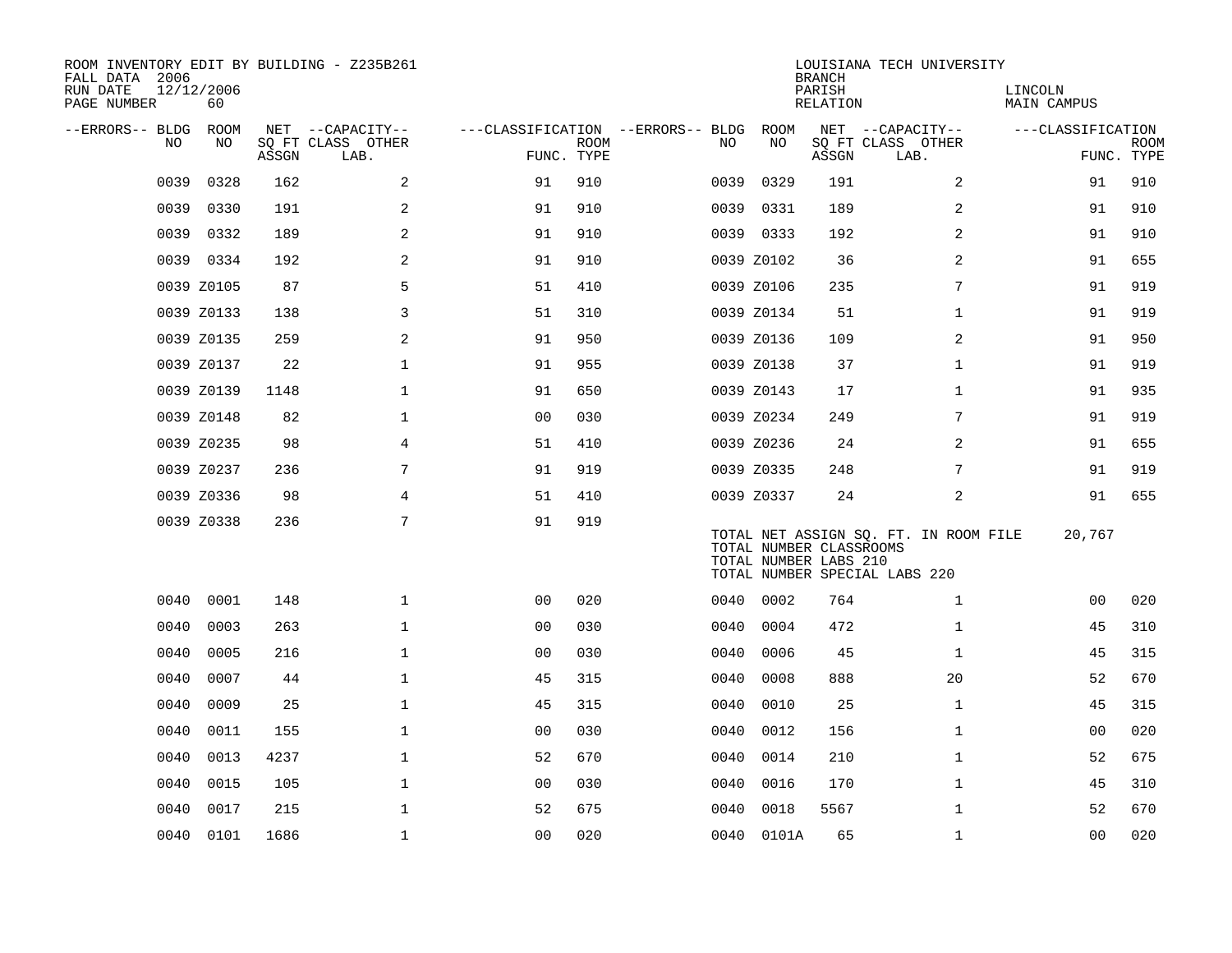| ROOM INVENTORY EDIT BY BUILDING - Z235B261<br>FALL DATA 2006<br>RUN DATE<br>PAGE NUMBER | 12/12/2006<br>61  |       |                                               |                |             |                                         |            | <b>BRANCH</b><br>PARISH<br><b>RELATION</b> | LOUISIANA TECH UNIVERSITY                     | LINCOLN<br>MAIN CAMPUS |                           |
|-----------------------------------------------------------------------------------------|-------------------|-------|-----------------------------------------------|----------------|-------------|-----------------------------------------|------------|--------------------------------------------|-----------------------------------------------|------------------------|---------------------------|
| --ERRORS-- BLDG<br>NO                                                                   | <b>ROOM</b><br>NO | ASSGN | NET --CAPACITY--<br>SQ FT CLASS OTHER<br>LAB. | FUNC. TYPE     | <b>ROOM</b> | ---CLASSIFICATION --ERRORS-- BLDG<br>NO | ROOM<br>NO | ASSGN                                      | NET --CAPACITY--<br>SQ FT CLASS OTHER<br>LAB. | ---CLASSIFICATION      | <b>ROOM</b><br>FUNC. TYPE |
| 0040                                                                                    | 0101B             | 120   | $\mathbf{1}$                                  | 45             | 310         | 0040                                    | 0101C      | 115                                        | $\mathbf{1}$                                  | 0 <sub>0</sub>         | 030                       |
| 0040                                                                                    | 0102              | 178   | $\mathbf 1$                                   | 0 <sub>0</sub> | 030         | 0040                                    | 0103       | 223                                        | $\mathbf{1}$                                  | 00                     | 030                       |
| 0040                                                                                    | 0104              | 74    | $\mathbf{1}$                                  | 52             | 660         | 0040                                    | 0105       | 62                                         | $\mathbf{1}$                                  | 52                     | 660                       |
| 0040                                                                                    | 0106              | 115   | $\mathbf{1}$                                  | 0 <sub>0</sub> | 010         | 0040                                    | 0107       | 613                                        | $\mathbf{1}$                                  | 0 <sub>0</sub>         | 020                       |
| 0040                                                                                    | 0108              | 54    | $\mathbf 1$                                   | 0 <sub>0</sub> | 020         | 0040                                    | 0109       | 6091                                       | $\mathbf{1}$                                  | 51                     | 630                       |
| 0040                                                                                    | 0109A             | 91    | $\mathbf{1}$                                  | 51             | 635         | 0040                                    | 0110       | 2892                                       | $\mathbf{1}$                                  | 51                     | 630                       |
| 0040                                                                                    | 0111              | 2481  | $\mathbf{1}$                                  | 0 <sub>0</sub> | 020         | 0040                                    | 0111A      | 20                                         | $\mathbf{1}$                                  | 0 <sub>0</sub>         | 030                       |
| 0040                                                                                    | 0111B             | 55    | $\mathbf 1$                                   | 0 <sub>0</sub> | 010         | 0040                                    | 0112       | 187                                        | 6                                             | 0 <sub>0</sub>         | 030                       |
| 0040                                                                                    | 0113              | 322   | 6                                             | 0 <sub>0</sub> | 030         | 0040                                    | 0114       | 941                                        | $\mathbf{1}$                                  | 51                     | 630                       |
| 0040                                                                                    | 0115              | 214   | $\mathbf 1$                                   | 0 <sub>0</sub> | 020         | 0040                                    | 0115A      | 67                                         | $\mathbf{1}$                                  | 45                     | 310                       |
| 0040                                                                                    | 0115B             | 41    | $\mathbf{1}$                                  | 51             | 635         | 0040                                    | 0115C      | 38                                         | $\mathbf{1}$                                  | 0 <sub>0</sub>         | 030                       |
| 0040                                                                                    | 0115D             | 93    | $\mathbf 1$                                   | 51             | 635         | 0040                                    | 0115E      | 71                                         | $\mathbf{1}$                                  | 51                     | 635                       |
| 0040                                                                                    | 0116              | 215   | $\mathbf{1}$                                  | 00             | 020         | 0040                                    | 0116A      | 44                                         | $\mathbf{1}$                                  | 0 <sub>0</sub>         | 020                       |
| 0040                                                                                    | 0116B             | 7     | $\mathbf 1$                                   | 00             | 030         | 0040                                    | 0117       | 94                                         | $\mathbf{1}$                                  | 00                     | 030                       |
| 0040                                                                                    | 0118              | 73    | 1                                             | 0 <sub>0</sub> | 020         | 0040                                    | 0119       | 83                                         | $\overline{a}$                                | 0 <sub>0</sub>         | 030                       |
| 0040                                                                                    | 0120              | 786   | $\mathbf 1$                                   | 51             | 630         | 0040                                    | 0121       | 883                                        | $\mathbf{1}$                                  | 00                     | 020                       |
| 0040                                                                                    | 0122              | 95    | $\mathbf 1$                                   | 0 <sub>0</sub> | 030         | 0040                                    | 0123       | 128                                        | $\mathbf{1}$                                  | 51                     | 635                       |
| 0040                                                                                    | 0124              | 50    | $\mathbf 1$                                   | 51             | 635         | 0040                                    | 0124A      | 37                                         | $\mathbf{1}$                                  | 00                     | 030                       |
| 0040                                                                                    | 0124B             | 28    | $\mathbf 1$                                   | 0 <sub>0</sub> | 030         | 0040                                    | 0126       | 149                                        | $\mathbf{1}$                                  | 51                     | 635                       |
| 0040                                                                                    | 0127              | 323   | $\mathbf 1$                                   | 0 <sub>0</sub> | 030         | 0040                                    | 0128       | 365                                        | $\mathbf{1}$                                  | 51                     | 635                       |
| 0040                                                                                    | 0129              | 181   | $\mathbf{1}$                                  | 51             | 635         | 0040                                    | 0130       | 175                                        | $\mathbf{1}$                                  | 51                     | 635                       |
| 0040                                                                                    | 0131              | 179   | $\mathbf{1}$                                  | 51             | 635         | 0040                                    | 0132       | 55                                         | $\mathbf{1}$                                  | 51                     | 310                       |
| 0040                                                                                    | 0133              | 84    | $\mathbf{1}$                                  | 51             | 310         | 0040                                    | 0134       | 84                                         | $\mathbf{1}$                                  | 51                     | 310                       |
| 0040                                                                                    | 0134a             | 21    | $\mathbf 1$                                   | 51             | 635         | 0040                                    | 0135       | 158                                        | $\mathbf{1}$                                  | 51                     | 635                       |
| 0040                                                                                    | 0136              | 49    | $\mathbf 1$                                   | 51             | 635         | 0040                                    | 0137       | 109                                        | $\mathbf{1}$                                  | 51                     | 635                       |
| 0040                                                                                    | 0138              | 70    | $\mathbf 1$                                   | 51             | 635         |                                         | 0040 0139  | 56                                         | $\mathbf{1}$                                  | 00                     | 020                       |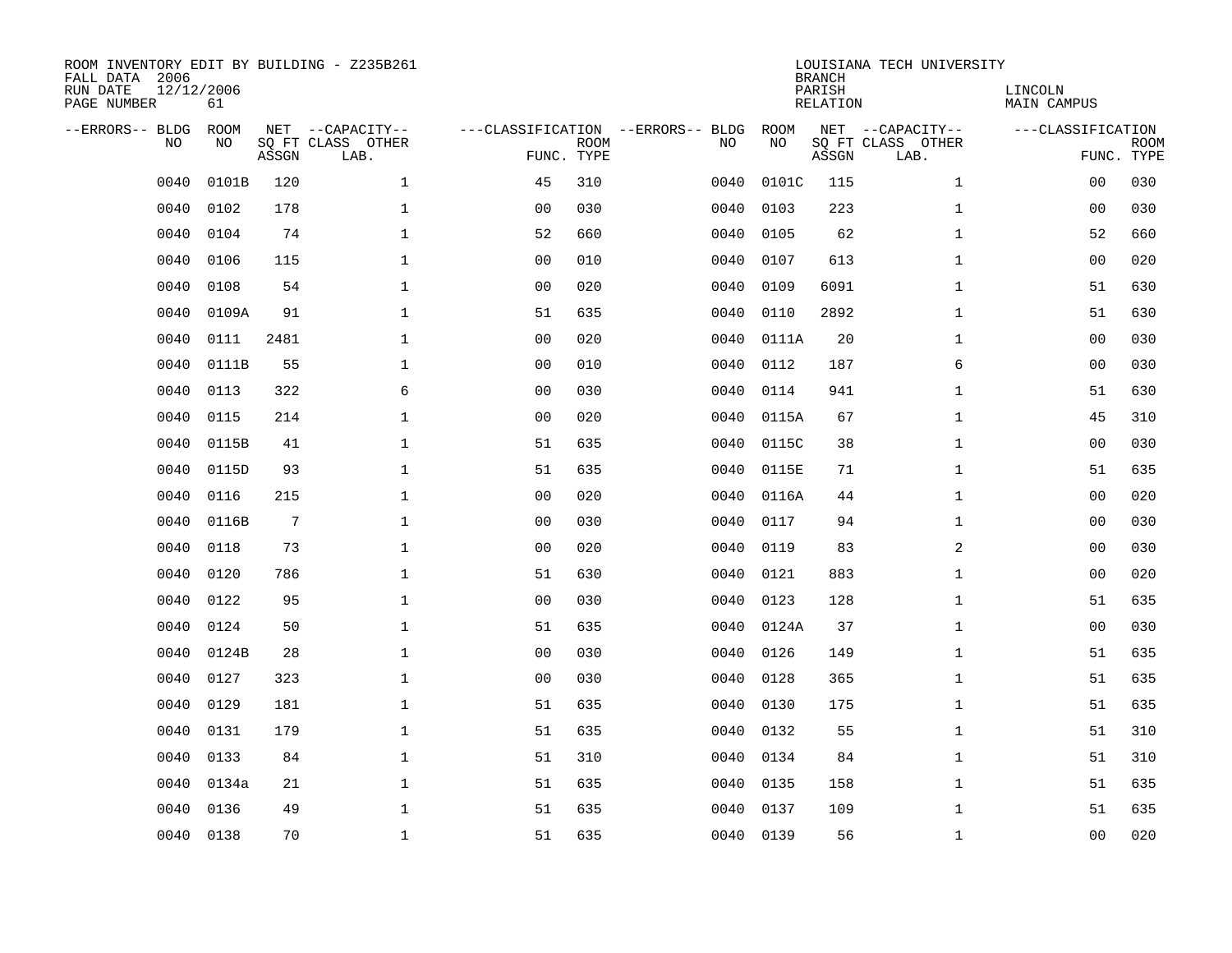| ROOM INVENTORY EDIT BY BUILDING - Z235B261<br>FALL DATA 2006<br>RUN DATE<br>PAGE NUMBER | 12/12/2006<br>62  |       |                                               |                |             |                                         |            | <b>BRANCH</b><br>PARISH<br><b>RELATION</b> | LOUISIANA TECH UNIVERSITY                     | LINCOLN<br><b>MAIN CAMPUS</b> |                           |
|-----------------------------------------------------------------------------------------|-------------------|-------|-----------------------------------------------|----------------|-------------|-----------------------------------------|------------|--------------------------------------------|-----------------------------------------------|-------------------------------|---------------------------|
| --ERRORS-- BLDG<br>NO                                                                   | <b>ROOM</b><br>NO | ASSGN | NET --CAPACITY--<br>SQ FT CLASS OTHER<br>LAB. | FUNC. TYPE     | <b>ROOM</b> | ---CLASSIFICATION --ERRORS-- BLDG<br>NO | ROOM<br>NO | ASSGN                                      | NET --CAPACITY--<br>SQ FT CLASS OTHER<br>LAB. | ---CLASSIFICATION             | <b>ROOM</b><br>FUNC. TYPE |
| 0040                                                                                    | 0140              | 12498 | $\mathbf{1}$                                  | 45             | 680         | 0040                                    | 0140A      | 566                                        | $\mathbf{1}$                                  | 45                            | 685                       |
| 0040                                                                                    | 0140B             | 103   | $\mathbf{1}$                                  | 45             | 685         | 0040                                    | 0142       | 1255                                       | $\mathbf{1}$                                  | 0 <sub>0</sub>                | 020                       |
| 0040                                                                                    | 0142A             | 130   | $\mathbf 1$                                   | 0 <sub>0</sub> | 030         | 0040                                    | 0144       | 26                                         | $\mathbf{1}$                                  | 51                            | 635                       |
| 0040                                                                                    | 0145              | 5621  | $\mathbf 1$                                   | 51             | 630         | 0040                                    | 0145A      | 92                                         | $\mathbf{1}$                                  | 51                            | 635                       |
| 0040                                                                                    | 0148              | 164   | $\mathbf{1}$                                  | 0 <sub>0</sub> | 020         | 0040                                    | 0149       | 185                                        | $\mathbf{1}$                                  | 0 <sub>0</sub>                | 020                       |
| 0040                                                                                    | 0150              | 242   | $\mathbf 1$                                   | 0 <sub>0</sub> | 020         | 0040                                    | 0151       | 395                                        | $\mathbf{1}$                                  | 45                            | 310                       |
| 0040                                                                                    | 0151A             | 234   | $\mathbf{1}$                                  | 45             | 310         | 0040                                    | 0151B      | 84                                         | $\mathbf{1}$                                  | 45                            | 315                       |
| 0040                                                                                    | 0152              | 243   | $\mathbf{1}$                                  | 45             | 310         | 0040                                    | 0153       | 197                                        | $\mathbf{1}$                                  | 45                            | 310                       |
| 0040                                                                                    | 0154              | 98    | $\mathbf{1}$                                  | 45             | 315         | 0040                                    | 0155       | 123                                        | $\mathbf{1}$                                  | 45                            | 310                       |
| 0040                                                                                    | 0156              | 69    | $\mathbf 1$                                   | 45             | 315         | 0040                                    | 0157       | 232                                        | $\mathbf{1}$                                  | 0 <sub>0</sub>                | 020                       |
| 0040                                                                                    | 0158              | 34    | $\mathbf 1$                                   | 0 <sub>0</sub> | 030         | 0040                                    | 0159       | 58                                         | $\mathbf{1}$                                  | 45                            | 315                       |
| 0040                                                                                    | 0160              | 155   | $\mathbf 1$                                   | 45             | 310         | 0040                                    | 0161       | 279                                        | $\mathbf{1}$                                  | 52                            | 675                       |
| 0040                                                                                    | 0162              | 116   | $\mathbf 1$                                   | 45             | 310         | 0040                                    | 0165       | 61                                         | $\mathbf{1}$                                  | 52                            | 315                       |
| 0040                                                                                    | 0166              | 61    | $\mathbf{1}$                                  | 52             | 315         | 0040                                    | 0170       | 751                                        | $\mathbf{1}$                                  | 52                            | 530                       |
| 0040                                                                                    | 0171              | 90    | $\mathbf 1$                                   | 52             | 310         | 0040                                    | 0172       | 37                                         | $\mathbf{1}$                                  | 52                            | 315                       |
| 0040                                                                                    | 0173              | 28    | $\mathbf{1}$                                  | 0 <sub>0</sub> | 030         | 0040                                    | 0200       | 359                                        | $\mathbf{1}$                                  | 0 <sub>0</sub>                | 020                       |
| 0040                                                                                    | 0201              | 51    | $\mathbf{1}$                                  | 0 <sub>0</sub> | 030         | 0040                                    | 0202       | 51                                         | $\mathbf{1}$                                  | 45                            | 315                       |
| 0040                                                                                    | 0203              | 223   | $\mathbf{3}$                                  | 0 <sub>0</sub> | 030         | 0040                                    | 0204       | 220                                        | $\mathbf{1}$                                  | 0 <sub>0</sub>                | 030                       |
| 0040                                                                                    | 0205              | 203   | 1                                             | 45             | 685         | 0040                                    | 0206       | 1974                                       | $\mathbf{1}$                                  | 0 <sub>0</sub>                | 020                       |
| 0040                                                                                    | 0207              | 1500  | 1                                             | 45             | 650         | 0040                                    | 0208       | 277                                        | $\mathbf{1}$                                  | 45                            | 310                       |
| 0040                                                                                    | 0209              | 227   | $\mathbf 1$                                   | 45             | 310         | 0040                                    | 0210       | 612                                        | $\mathbf{1}$                                  | 45                            | 680                       |
| 0040                                                                                    | 0211              | 319   | $\mathbf 1$                                   | 45             | 310         | 0040                                    | 0212       | 172                                        | $\mathbf{1}$                                  | 45                            | 310                       |
| 0040                                                                                    | 0213              | 161   | $\mathbf 1$                                   | 45             | 310         | 0040                                    | 0215       | 700                                        | $\mathbf{1}$                                  | 45                            | 730                       |
| 0040                                                                                    | 0216              | 1064  | $\mathbf{1}$                                  | 45             | 730         | 0040                                    | 0217       | 775                                        | $\mathbf{1}$                                  | 00                            | 030                       |
| 0040                                                                                    | 0218              | 285   | $\mathbf 1$                                   | 51             | 635         | 0040                                    | 0219       | 676                                        | $\mathbf{1}$                                  | 51                            | 635                       |
| 0040                                                                                    | 0220              | 144   | $\mathbf{1}$                                  | 51             | 635         |                                         | 0040 0221  | 467                                        | $\mathbf{1}$                                  | 0 <sub>0</sub>                | 030                       |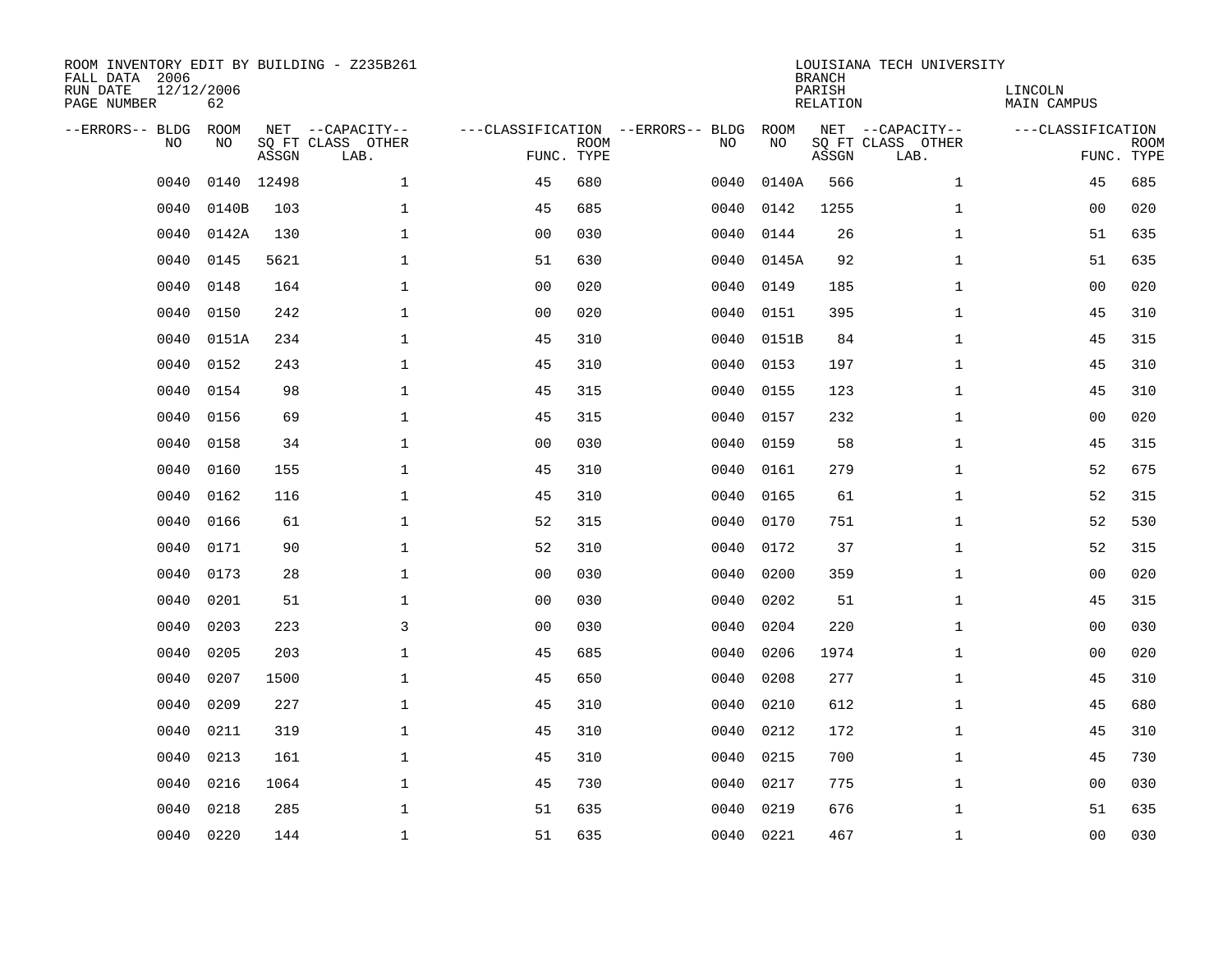| ROOM INVENTORY EDIT BY BUILDING - Z235B261<br>FALL DATA 2006 |                  |            |                           |                                        |             |      |                                                  | <b>BRANCH</b>      | LOUISIANA TECH UNIVERSITY                                              |                        |             |
|--------------------------------------------------------------|------------------|------------|---------------------------|----------------------------------------|-------------|------|--------------------------------------------------|--------------------|------------------------------------------------------------------------|------------------------|-------------|
| RUN DATE<br>PAGE NUMBER                                      | 12/12/2006<br>63 |            |                           |                                        |             |      |                                                  | PARISH<br>RELATION |                                                                        | LINCOLN<br>MAIN CAMPUS |             |
| --ERRORS-- BLDG ROOM                                         |                  |            | NET --CAPACITY--          | ---CLASSIFICATION --ERRORS-- BLDG ROOM |             |      |                                                  |                    | NET --CAPACITY--                                                       | ---CLASSIFICATION      |             |
| NO                                                           | NO               | ASSGN      | SQ FT CLASS OTHER<br>LAB. | FUNC. TYPE                             | <b>ROOM</b> | NO   | NO                                               | ASSGN              | SQ FT CLASS OTHER<br>LAB.                                              | FUNC. TYPE             | <b>ROOM</b> |
| 0040                                                         | 0222             | 3324       | $\mathbf{1}$              | 45                                     | 680         | 0040 | 0223                                             | 1025               | $\mathbf{1}$                                                           | 0 <sub>0</sub>         | 020         |
| 0040                                                         | 0230             | 139        | $\mathbf 1$               | 0 <sub>0</sub>                         | 030         | 0040 | 0231                                             | 511                | $\mathbf{1}$                                                           | 00                     | 030         |
| 0040                                                         |                  | 0232 17328 | $\mathbf 1$               | 52                                     | 660         | 0040 | 0232A                                            | 159                | 5                                                                      | 45                     | 310         |
| 0040                                                         | 0233             | 152        | 3                         | 0 <sub>0</sub>                         | 030         | 0040 | 0234                                             | 160                | 3                                                                      | 0 <sub>0</sub>         | 030         |
| 0040                                                         | 0235             | 42         | $\mathbf 1$               | 00                                     | 010         | 0040 | 0236                                             | 4964               | $\mathbf{1}$                                                           | 52                     | 665         |
| 0040                                                         | 0237             | 272        | 2                         | 0 <sub>0</sub>                         | 030         | 0040 | 0238                                             | 271                | $\mathbf{1}$                                                           | 52                     | 665         |
| 0040                                                         | 0239             | 490        | $\mathbf{1}$              | 45                                     | 310         | 0040 | 0240                                             | 149                | $\mathbf{1}$                                                           | 45                     | 310         |
| 0040                                                         | 0241             | 50         | $\mathbf{1}$              | 45                                     | 315         | 0040 | 0242                                             | 214                | $\mathbf{1}$                                                           | 0 <sub>0</sub>         | 020         |
| 0040                                                         | 0243             | 39         | $\mathbf 1$               | 45                                     | 315         | 0040 | 0244                                             | 168                | $\mathbf{1}$                                                           | 45                     | 310         |
| 0040                                                         | 0245             | 167        | $\mathbf 1$               | 45                                     | 310         | 0040 | 0246                                             | 237                | $\mathbf{1}$                                                           | 45                     | 310         |
| 0040                                                         | 0247             | 118        | 3                         | 0 <sub>0</sub>                         | 030         | 0040 | 0248                                             | 82                 | $\mathbf{1}$                                                           | 0 <sub>0</sub>         | 030         |
|                                                              | 0040 0249        | 134        | $\mathbf{1}$              | 45                                     | 310         |      | 0040 0250                                        | 154                | $\mathbf{1}$                                                           | 00                     | 020         |
|                                                              | 0040 B0001       | 895        | $\mathbf 1$               | 0 <sub>0</sub>                         | 030         |      | 0040 B0002                                       | 2507               | $\mathbf{1}$                                                           | 00                     | 030         |
|                                                              | 0040 B0003       | 140        | $\mathbf{1}$              | 0 <sub>0</sub>                         | 030         |      | 0040 C0001                                       | 615                | 15                                                                     | 45                     | 680         |
|                                                              | 0040 C0002       | 1458       | 38                        | 21                                     | 220         |      | TOTAL NUMBER CLASSROOMS<br>TOTAL NUMBER LABS 210 |                    | TOTAL NET ASSIGN SQ. FT. IN ROOM FILE<br>TOTAL NUMBER SPECIAL LABS 220 | 82,985<br>$\mathbf{1}$ |             |
|                                                              | 0041 0001        | 336        | $\mathbf 1$               | 41                                     | 731         |      | 0041 0004                                        | 1008               | 27                                                                     | 51                     | 240         |
| 0041                                                         | 0005             | 221        | 2                         | 41                                     | 455         |      | 0041 0006                                        | 106                | 4                                                                      | 41                     | 455         |
| 0041                                                         | 0007             | 112        | 4                         | 41                                     | 455         |      | 0041 0008                                        | 62                 | $\mathbf{1}$                                                           | 00                     | 010         |
| 0041                                                         | 0009             | 10         | $\mathbf 1$               | 41                                     | 455         |      | 0041 0010                                        | 238                | $\mathbf{1}$                                                           | 00                     | 020         |
| 0041<br>9                                                    |                  | 0011 12852 | $\mathbf{1}$              | 41                                     | 430         |      | 0041 0013                                        | 165                | $\mathbf{1}$                                                           | 00                     | 030         |
| 0041                                                         | 0014             | 339        | $\mathbf{1}$              | 41                                     | 731         |      | 0041 0015                                        | 94                 | $\mathbf{1}$                                                           | 0 <sub>0</sub>         | 030         |
| 0041                                                         | 0020             | 139        | $\mathbf 1$               | 0 <sub>0</sub>                         | 020         |      | 0041 0030                                        | 140                | $\mathbf{1}$                                                           | 00                     | 020         |
|                                                              | 0041 0040        | 127        | $\mathbf{1}$              | 0 <sub>0</sub>                         | 020         |      | 0041 0050                                        | 42                 | $\mathbf{1}$                                                           | 00                     | 030         |
| 9                                                            | 0041 0100        | 7348       | $\mathbf{1}$              | 41                                     | 430         |      | 0041 0100A                                       | 35                 | $\mathbf{1}$                                                           | 51                     | 410         |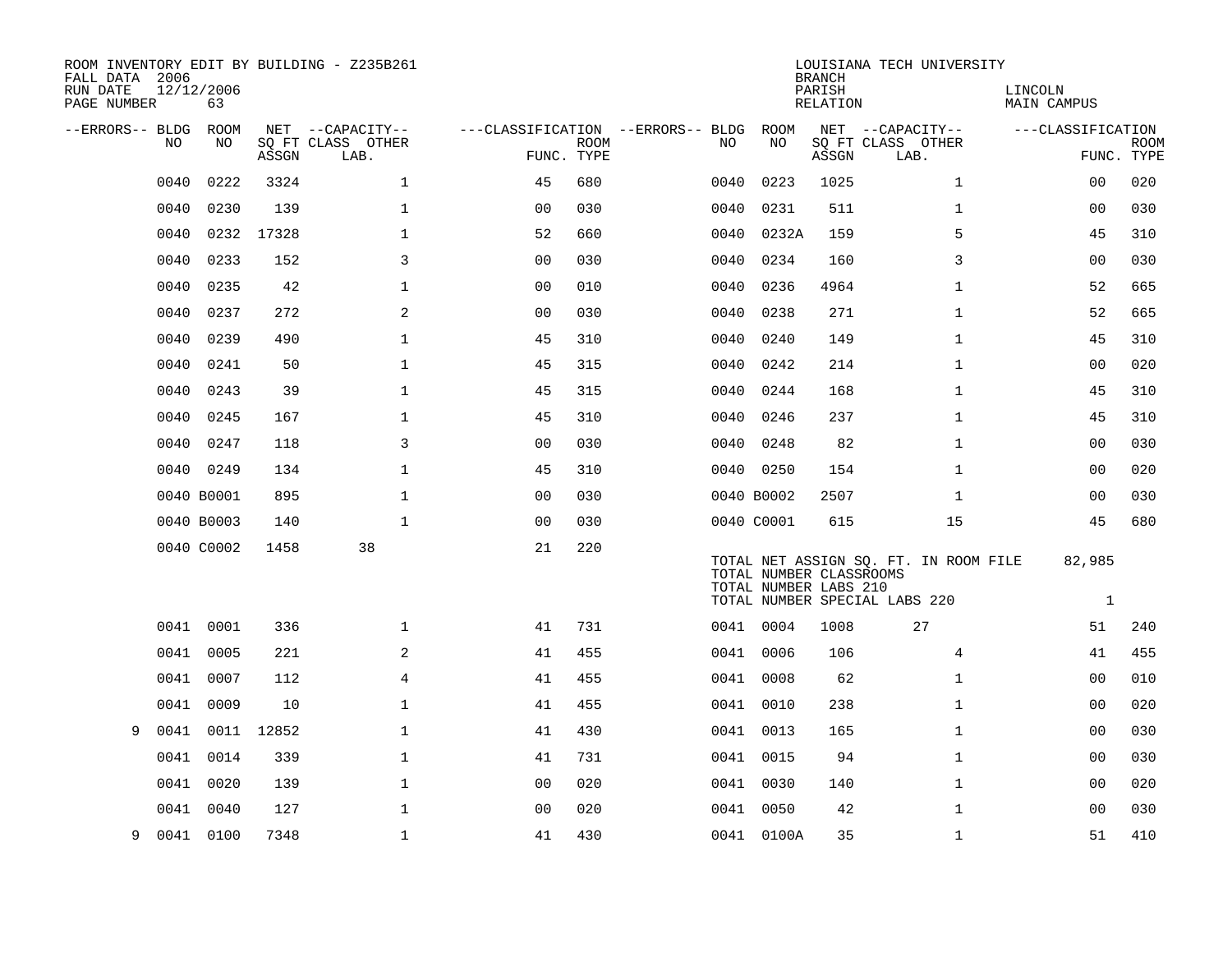| ROOM INVENTORY EDIT BY BUILDING - Z235B261<br>FALL DATA 2006<br>RUN DATE<br>PAGE NUMBER | 12/12/2006<br>64 |       |                                               |                                        |                           |   |      |            | <b>BRANCH</b><br>PARISH<br><b>RELATION</b>              | LOUISIANA TECH UNIVERSITY                                                              | LINCOLN<br><b>MAIN CAMPUS</b> |                           |
|-----------------------------------------------------------------------------------------|------------------|-------|-----------------------------------------------|----------------------------------------|---------------------------|---|------|------------|---------------------------------------------------------|----------------------------------------------------------------------------------------|-------------------------------|---------------------------|
| --ERRORS-- BLDG<br>NO                                                                   | ROOM<br>NO       | ASSGN | NET --CAPACITY--<br>SQ FT CLASS OTHER<br>LAB. | ---CLASSIFICATION --ERRORS-- BLDG ROOM | <b>ROOM</b><br>FUNC. TYPE |   | NO   | NO         | ASSGN                                                   | NET --CAPACITY--<br>SQ FT CLASS OTHER<br>LAB.                                          | ---CLASSIFICATION             | <b>ROOM</b><br>FUNC. TYPE |
| 0041                                                                                    | 0100B            | 36    | $\mathbf{1}$                                  | 51                                     | 410                       |   |      | 0041 0101  | 243                                                     | $\mathbf{1}$                                                                           | 41                            | 310                       |
| 0041                                                                                    | 0102             | 33    | 1                                             | 0 <sub>0</sub>                         | 020                       |   |      | 0041 0103  | 28                                                      | $\mathbf{1}$                                                                           | 00                            | 030                       |
| 0041                                                                                    | 0104             | 17    | $\mathbf 1$                                   | 41                                     | 315                       |   |      | 0041 0105  | 246                                                     | $\mathbf{1}$                                                                           | 41                            | 310                       |
| 0041                                                                                    | 0106             | 283   | $\mathbf 1$                                   | 41                                     | 310                       |   |      | 0041 0107  | 310                                                     | $\mathbf{1}$                                                                           | 41                            | 315                       |
| 0041<br>9                                                                               | 0108             | 2514  | $\mathbf{1}$                                  | 41                                     | 430                       |   |      | 0041 0108A | 94                                                      | $\mathbf{1}$                                                                           | 41                            | 731                       |
| 0041                                                                                    | 0108B            | 95    | $\mathbf 1$                                   | 41                                     | 455                       |   |      | 0041 0111  | 105                                                     | $\mathbf{1}$                                                                           | 41                            | 310                       |
| 0041                                                                                    | 0112             | 354   | $\mathbf{1}$                                  | 41                                     | 440                       |   |      | 0041 0113  | 2137                                                    | $\mathbf{1}$                                                                           | 41                            | 440                       |
|                                                                                         | 0041 0114        | 238   | $\mathbf{1}$                                  | 0 <sub>0</sub>                         | 020                       |   |      | 0041 0115  | 87                                                      | $\mathbf{1}$                                                                           | 41                            | 310                       |
| 0041                                                                                    | 0116             | 87    | $\mathbf{1}$                                  | 41                                     | 310                       |   |      | 0041 0117  | 69                                                      | $\mathbf{1}$                                                                           | 0 <sub>0</sub>                | 020                       |
|                                                                                         | 0041 0118        | 165   | $\mathbf 1$                                   | 0 <sub>0</sub>                         | 020                       |   |      | 0041 0119  | 68                                                      | $\mathbf{1}$                                                                           | 0 <sub>0</sub>                | 030                       |
| 0041                                                                                    | 0160             | 2246  | $\mathbf 1$                                   | 0 <sub>0</sub>                         | 020                       | 9 |      | 0041 0200  | 15562                                                   | $\mathbf{1}$                                                                           | 41                            | 430                       |
|                                                                                         | 0041 0201        | 234   | 3                                             | 41                                     | 455                       |   |      | 0041 0202  | 10                                                      | $\mathbf{1}$                                                                           | 41                            | 455                       |
| 0041                                                                                    | 0203             | 72    | $\mathbf 1$                                   | 0 <sub>0</sub>                         | 010                       |   | 0041 | 0204       | 112                                                     | $\overline{4}$                                                                         | 41                            | 455                       |
| 0041                                                                                    | 0205             | 105   | $\mathbf 1$                                   | 41                                     | 455                       |   |      | 0041 0206  | 72                                                      | $\mathbf{1}$                                                                           | 00                            | 030                       |
| 0041                                                                                    | 0207             | 76    | 2                                             | 0 <sub>0</sub>                         | 030                       |   |      | 0041 0208  | 480                                                     | $\mathbf{1}$                                                                           | 45                            | 650                       |
|                                                                                         | 0041 0209        | 61    | $\mathbf{1}$                                  | 45                                     | 655                       |   |      | 0041 0211  | 8                                                       | $\mathbf{1}$                                                                           | 45                            | 655                       |
| 0041                                                                                    | 0212             | 8     | $\mathbf 1$                                   | 45                                     | 655                       |   |      | 0041 0213  | 68                                                      | $\mathbf{1}$                                                                           | 00                            | 030                       |
|                                                                                         | 0041 0301        | 908   | $\mathbf{1}$                                  | 0 <sub>0</sub>                         | 030                       |   |      | 0041 0302  | 866<br>TOTAL NUMBER CLASSROOMS<br>TOTAL NUMBER LABS 210 | $\mathbf{1}$<br>TOTAL NET ASSIGN SQ. FT. IN ROOM FILE<br>TOTAL NUMBER SPECIAL LABS 220 | 00<br>45,555                  | 030                       |
|                                                                                         | 0042 0100        | 547   | $\mathbf{1}$                                  | 0 <sub>0</sub>                         | 020                       |   |      |            | 0042 0100A 1607 107                                     |                                                                                        | 11                            | 110                       |
| 0042                                                                                    | 0100B            | 753   | $\mathbf 1$                                   | 11                                     | 115                       |   |      | 0042 0100C | 122                                                     | 1                                                                                      | 11                            | 115                       |
|                                                                                         | 0042 0100D       | 145   | $\mathbf{1}$                                  | 11                                     | 115                       | 9 |      | 0042 0101  | 452                                                     | $\mathbf{1}$                                                                           | 45                            | 110                       |
| 0042                                                                                    | 0101A            | 284   | $\mathbf 1$                                   | 46                                     | 310                       |   |      | 0042 0101B | 155                                                     | $\mathbf{1}$                                                                           | 46                            | 310                       |
| 0042                                                                                    | 0101C            | 155   | $\mathbf{1}$                                  | 46                                     | 310                       |   |      | 0042 0101D | 338                                                     | $\mathbf{1}$                                                                           | 45                            | 350                       |
|                                                                                         | 0042 0101E       | 122   | $\mathbf 1$                                   | 46                                     | 315                       |   |      | 0042 0101F | 31                                                      | $\mathbf{1}$                                                                           | 00                            | 030                       |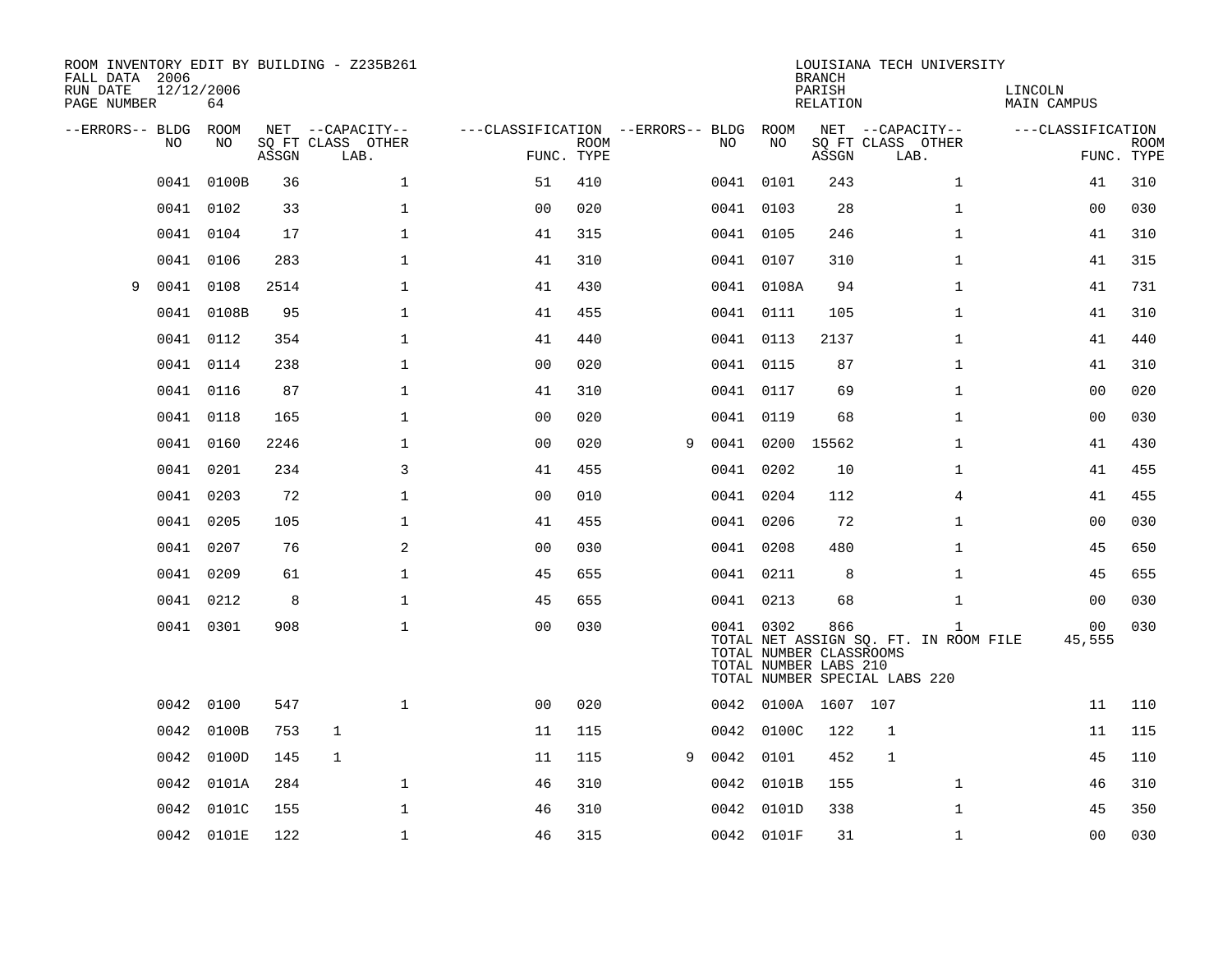| ROOM INVENTORY EDIT BY BUILDING - Z235B261<br>FALL DATA 2006<br>RUN DATE<br>PAGE NUMBER | 12/12/2006<br>65 |       |                                               |                |             |                                         |            | <b>BRANCH</b><br>PARISH<br><b>RELATION</b> | LOUISIANA TECH UNIVERSITY                     |              | LINCOLN<br><b>MAIN CAMPUS</b> |                           |
|-----------------------------------------------------------------------------------------|------------------|-------|-----------------------------------------------|----------------|-------------|-----------------------------------------|------------|--------------------------------------------|-----------------------------------------------|--------------|-------------------------------|---------------------------|
| --ERRORS-- BLDG<br>NO                                                                   | ROOM<br>NO       | ASSGN | NET --CAPACITY--<br>SQ FT CLASS OTHER<br>LAB. | FUNC. TYPE     | <b>ROOM</b> | ---CLASSIFICATION --ERRORS-- BLDG<br>NO | ROOM<br>NO | ASSGN                                      | NET --CAPACITY--<br>SQ FT CLASS OTHER<br>LAB. |              | ---CLASSIFICATION             | <b>ROOM</b><br>FUNC. TYPE |
| 0042                                                                                    | 0102             | 175   | $\mathbf 1$                                   | 46             | 310         |                                         | 0042 0103  | 170                                        |                                               | $\mathbf{1}$ | 46                            | 310                       |
| 0042                                                                                    | 0104             | 163   | 1                                             | 46             | 310         |                                         | 0042 0104A | 286                                        |                                               | $\mathbf{1}$ | 00                            | 020                       |
| 0042                                                                                    | 0105             | 130   | $\mathbf 1$                                   | 46             | 310         |                                         | 0042 0106  | 130                                        |                                               | $\mathbf{1}$ | 46                            | 310                       |
| 0042                                                                                    | 0107             | 201   | $\mathbf 1$                                   | 46             | 315         |                                         | 0042 0108  | 693                                        | 46                                            |              | 11                            | 110                       |
| 0042                                                                                    | 0109             | 440   | 29                                            | 11             | 110         |                                         | 0042 0110  | 423                                        | 28                                            |              | 11                            | 110                       |
| 0042                                                                                    | 0111             | 196   | $\mathbf 1$                                   | 46             | 310         |                                         | 0042 0111A | 105                                        |                                               | $\mathbf{1}$ | 46                            | 310                       |
| 0042                                                                                    | 0111B            | 148   | $\mathbf{1}$                                  | 46             | 310         |                                         | 0042 0111C | 137                                        |                                               | $\mathbf{1}$ | 46                            | 310                       |
| 0042                                                                                    | 0111D            | 151   | $\mathbf{1}$                                  | 46             | 310         |                                         | 0042 0111E | 102                                        |                                               | $\mathbf{1}$ | 46                            | 310                       |
| 0042                                                                                    | 0112             | 184   | $\mathbf{1}$                                  | 46             | 310         | 0042                                    | 0113       | 60                                         |                                               | $\mathbf{1}$ | 46                            | 315                       |
| 0042                                                                                    | 0114             | 234   | 1                                             | 46             | 310         | 0042                                    | 0114a      | 144                                        |                                               | $\mathbf{1}$ | 46                            | 310                       |
| 0042                                                                                    | 0114B            | 141   | $\mathbf 1$                                   | 46             | 310         | 0042                                    | 0114C      | 147                                        |                                               | $\mathbf{1}$ | 46                            | 310                       |
| 0042                                                                                    | 0114D            | 145   | $\mathbf 1$                                   | 46             | 310         |                                         | 0042 0114E | 138                                        |                                               | $\mathbf{1}$ | 46                            | 310                       |
| 0042                                                                                    | 0115             | 612   | $\mathbf{1}$                                  | 45             | 350         | 0042                                    | 0116       | 166                                        |                                               | $\mathbf{1}$ | 45                            | 310                       |
| 0042                                                                                    | 0116A            | 135   | $\mathbf 1$                                   | 46             | 310         | 0042                                    | 0116B      | 143                                        |                                               | $\mathbf{1}$ | 46                            | 310                       |
| 0042                                                                                    | 0116C            | 150   | $\mathbf{1}$                                  | 46             | 310         | 0042                                    | 0117       | 166                                        |                                               | $\mathbf{1}$ | 0 <sub>0</sub>                | 020                       |
| 0042                                                                                    | 0117A            | 138   | $\mathbf{1}$                                  | 46             | 310         |                                         | 0042 0117B | 145                                        |                                               | $\mathbf{1}$ | 46                            | 310                       |
| 0042                                                                                    | 0117C            | 150   | $\mathbf{1}$                                  | 46             | 310         | 0042                                    | 0117D      | 150                                        |                                               | $\mathbf{1}$ | 46                            | 310                       |
| 0042                                                                                    | 0118             | 292   | $\mathbf 1$                                   | 46             | 310         |                                         | 0042 0118A | 35                                         |                                               | $\mathbf{1}$ | 46                            | 315                       |
| 0042                                                                                    | 0119             | 360   | $\mathbf 1$                                   | 46             | 310         |                                         | 0042 0119A | 89                                         |                                               | $\mathbf{1}$ | 46                            | 315                       |
| 0042                                                                                    | 0120             | 87    | $\mathbf{1}$                                  | 0 <sub>0</sub> | 020         |                                         | 0042 0120A | 306                                        |                                               | $\mathbf{1}$ | 46                            | 310                       |
| 0042                                                                                    | 0120B            | 252   | 7                                             | 21             | 220         |                                         | 0042 0120C | 68                                         | 2                                             |              | 21                            | 220                       |
| 0042                                                                                    | 0120D            | 44    | $\mathbf{1}$                                  | 46             | 220         |                                         | 0042 0121  | 176                                        | 5                                             |              | 21                            | 220                       |
| 0042                                                                                    | 0122             | 115   | 3                                             | 21             | 220         |                                         | 0042 0123  | 170                                        | $\overline{4}$                                |              | 21                            | 220                       |
| 0042                                                                                    | 0123A            | 32    | $\mathbf{1}$                                  | 21             | 220         |                                         | 0042 0123B | 33                                         | 1                                             |              | 21                            | 220                       |
| 0042                                                                                    | 0123C            | 33    | 1                                             | 21             | 220         |                                         | 0042 0123D | 66                                         | 2                                             |              | 21                            | 220                       |
|                                                                                         | 0042 0123E       | 37    | $\mathbf{1}$                                  | 21             | 220         |                                         | 0042 0124  | 670                                        | 45                                            |              | 11                            | 110                       |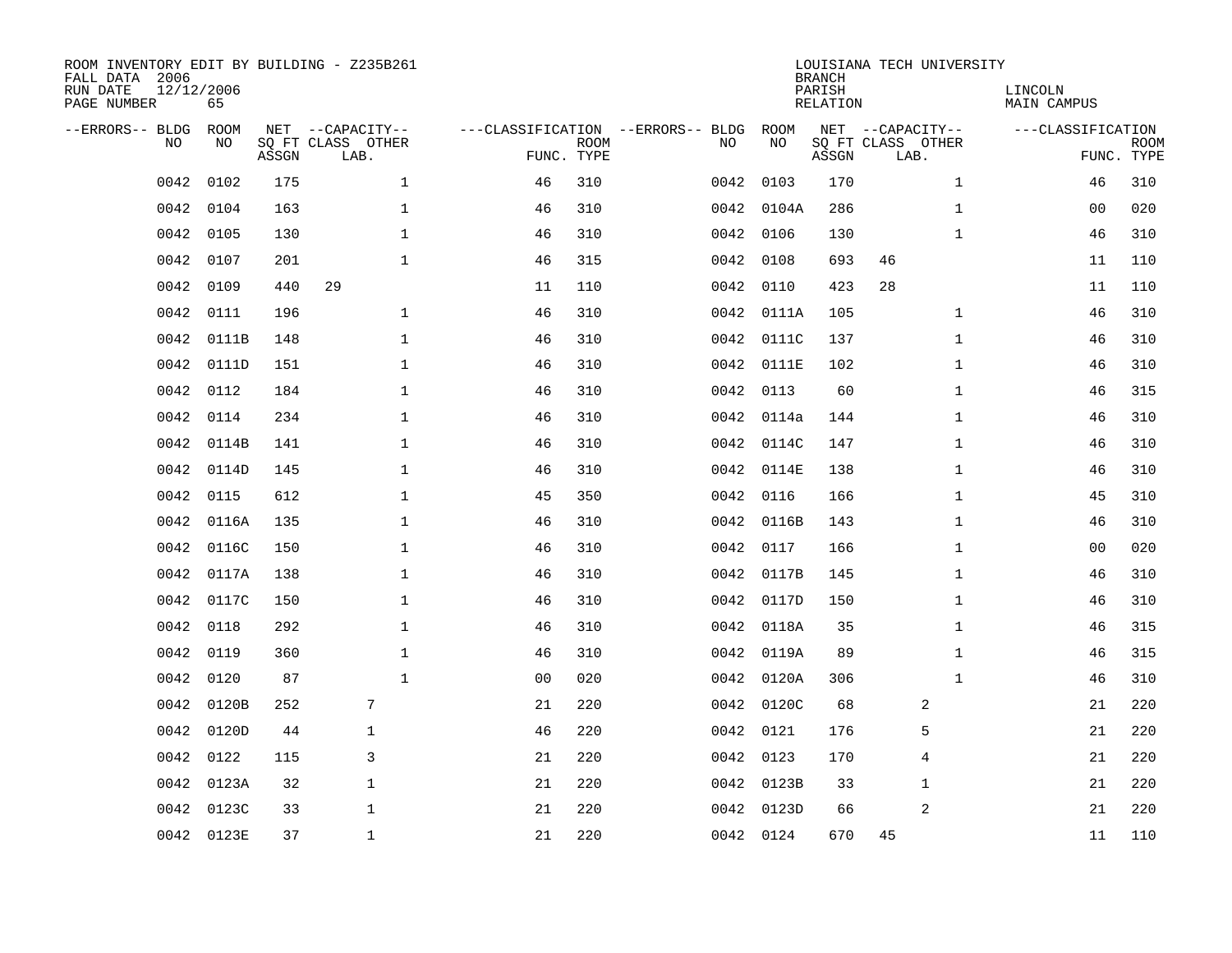| ROOM INVENTORY EDIT BY BUILDING - Z235B261<br>FALL DATA 2006<br>RUN DATE<br>PAGE NUMBER | 12/12/2006<br>66 |       |                                               |                |                           |                                         |            | <b>BRANCH</b><br>PARISH<br><b>RELATION</b> | LOUISIANA TECH UNIVERSITY                     | LINCOLN<br><b>MAIN CAMPUS</b> |                           |
|-----------------------------------------------------------------------------------------|------------------|-------|-----------------------------------------------|----------------|---------------------------|-----------------------------------------|------------|--------------------------------------------|-----------------------------------------------|-------------------------------|---------------------------|
| --ERRORS-- BLDG<br>NO                                                                   | ROOM<br>NO       | ASSGN | NET --CAPACITY--<br>SQ FT CLASS OTHER<br>LAB. |                | <b>ROOM</b><br>FUNC. TYPE | ---CLASSIFICATION --ERRORS-- BLDG<br>NO | ROOM<br>NO | ASSGN                                      | NET --CAPACITY--<br>SQ FT CLASS OTHER<br>LAB. | ---CLASSIFICATION             | <b>ROOM</b><br>FUNC. TYPE |
| 0042                                                                                    | 0125             | 326   | 9                                             | 11             | 540                       | 0042                                    | 0126A      | 94                                         | $\mathbf{1}$                                  | 11                            | 545                       |
| 0042                                                                                    | 0126B            | 101   | $\mathbf 1$                                   | 11             | 320                       |                                         | 0042 0127  | 876                                        | 23                                            | 11                            | 240                       |
| 0042                                                                                    | 0127A            | 128   | 3                                             | 11             | 215                       | 0042                                    | 0128       | 59                                         | $\mathbf{1}$                                  | 46                            | 320                       |
| 0042                                                                                    | 0129             | 193   | $\mathbf 1$                                   | 45             | 310                       |                                         | 0042 0129A | 140                                        | $\mathbf{1}$                                  | 46                            | 310                       |
| 0042                                                                                    | 0129B            | 186   | $\mathbf{1}$                                  | 46             | 310                       |                                         | 0042 0129C | 124                                        | $\mathbf{1}$                                  | 46                            | 310                       |
| 0042                                                                                    | 0129D            | 96    | $\mathbf{1}$                                  | 46             | 310                       |                                         | 0042 0130  | 800                                        | 21                                            | 44                            | 240                       |
| 0042                                                                                    | 0130A            | 444   | 12                                            | 44             | 240                       |                                         | 0042 0131  | 490                                        | $\mathbf{1}$                                  | 45                            | 350                       |
| 0042                                                                                    | 0132             | 359   | $\mathbf{1}$                                  | 45             | 350                       |                                         | 0042 0133  | 682                                        | $\mathbf{1}$                                  | 00                            | 030                       |
| 0042                                                                                    | 0134B            | 137   | 3                                             | 0 <sub>0</sub> | 030                       | 0042                                    | 0134C      | 112                                        | $\mathbf{1}$                                  | 46                            | 315                       |
| 0042                                                                                    | 0134M            | 137   | 3                                             | 0 <sub>0</sub> | 030                       |                                         | 0042 0135  | 1227                                       | 82                                            | 11                            | 110                       |
| 0042                                                                                    | 0135A 1457       |       | $\mathbf 1$                                   | 46             | 310                       | 0042                                    | 0135B      | 48                                         | $\mathbf{1}$                                  | 52                            | 731                       |
| 0042                                                                                    | 0135C            | 61    | $\mathbf{1}$                                  | 52             | 731                       |                                         | 0042 0135D | 162                                        | $\mathbf{1}$                                  | 0 <sub>0</sub>                | 030                       |
| 0042                                                                                    | 0136             | 3383  | 89                                            | 21             | 550                       | 0042                                    | 0136A      | 140                                        | $\mathbf{1}$                                  | 52                            | 660                       |
| 0042                                                                                    | 0136B            | 109   | $\mathbf{1}$                                  | 0 <sub>0</sub> | 030                       |                                         | 0042 0137  | 585                                        | 15                                            | 11                            | 240                       |
| 0042                                                                                    | 0137A            | 599   | 16                                            | 11             | 240                       | 0042                                    | 0138       | 157                                        | 4                                             | 11                            | 260                       |
| 0042                                                                                    | 0138A            | 152   | $\overline{4}$                                | 11             | 260                       |                                         | 0042 0138B | 338                                        | 9                                             | 21                            | 310                       |
| 0042                                                                                    | 0138C            | 258   | $\mathbf 1$                                   | 46             | 310                       | 0042                                    | 0139       | 147                                        | 5                                             | 00                            | 030                       |
| 0042                                                                                    | 0200             | 133   | $\mathbf{1}$                                  | 46             | 315                       | 0042                                    | 0200A      | 124                                        | $\mathbf{1}$                                  | 46                            | 310                       |
| 0042                                                                                    | 0200B            | 115   | $\mathbf{1}$                                  | 46             | 310                       | 0042                                    | 0200C      | 156                                        | $\mathbf{1}$                                  | 46                            | 310                       |
| 0042                                                                                    | 0200D            | 142   | $\mathbf 1$                                   | 46             | 310                       |                                         | 0042 0200E | 143                                        | $\mathbf{1}$                                  | 46                            | 310                       |
| 0042                                                                                    | 0201             | 1074  | 72                                            | 11             | 110                       | 0042                                    | 0202       | 164                                        | $\mathbf{1}$                                  | 46                            | 315                       |
| 0042                                                                                    | 0202A            | 164   | $\mathbf 1$                                   | 45             | 320                       | 0042                                    | 0202B      | 176                                        | $\mathbf{1}$                                  | 46                            | 320                       |
| 0042                                                                                    | 0202C            | 43    | $\mathbf 1$                                   | 46             | 320                       |                                         | 0042 0202D | 52                                         | $\mathbf{1}$                                  | 46                            | 320                       |
| 0042                                                                                    | 0202E            | 51    | $\mathbf 1$                                   | 46             | 320                       |                                         | 0042 0202F | 116                                        | $\mathbf{1}$                                  | 46                            | 320                       |
| 0042                                                                                    | 0203             | 269   | $\mathbf{1}$                                  | 46             | 320                       | 0042                                    | 0203A      | 110                                        | $\mathbf{1}$                                  | 45                            | 350                       |
|                                                                                         | 0042 0203B       | 224   | $\mathbf{1}$                                  | 46             | 310                       |                                         | 0042 0203C | 57                                         | $\mathbf{1}$                                  | 46                            | 315                       |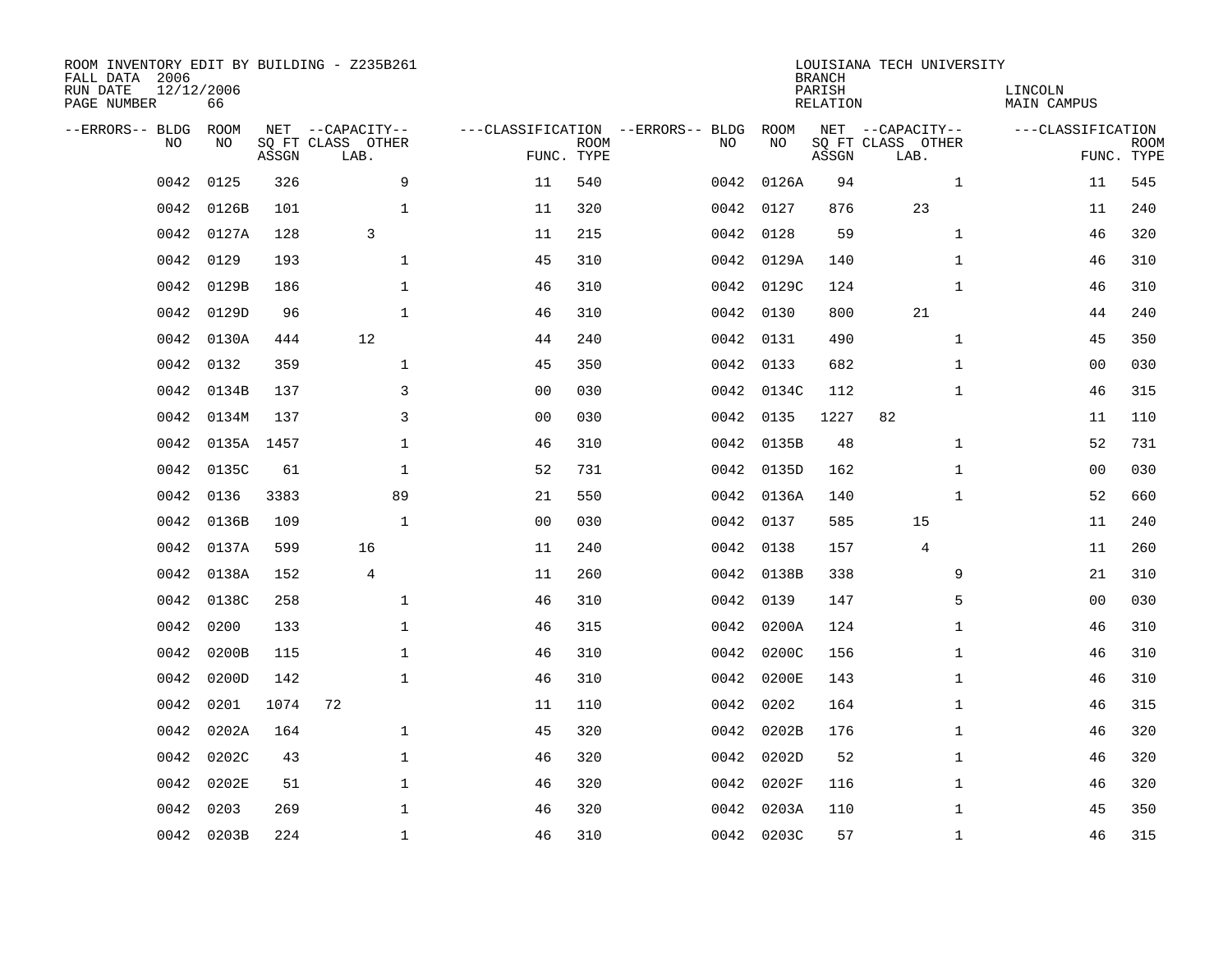| ROOM INVENTORY EDIT BY BUILDING - Z235B261<br>FALL DATA 2006<br>RUN DATE<br>PAGE NUMBER | 12/12/2006<br>67 |       |                           |              |                                        |             |      |                                                                 | <b>BRANCH</b><br>PARISH<br><b>RELATION</b> |                           | LOUISIANA TECH UNIVERSITY                  | LINCOLN<br><b>MAIN CAMPUS</b> |                                |                           |
|-----------------------------------------------------------------------------------------|------------------|-------|---------------------------|--------------|----------------------------------------|-------------|------|-----------------------------------------------------------------|--------------------------------------------|---------------------------|--------------------------------------------|-------------------------------|--------------------------------|---------------------------|
| --ERRORS-- BLDG ROOM                                                                    |                  |       | NET --CAPACITY--          |              | ---CLASSIFICATION --ERRORS-- BLDG ROOM |             |      |                                                                 |                                            |                           | NET --CAPACITY--                           | ---CLASSIFICATION             |                                |                           |
| NO.                                                                                     | NO.              | ASSGN | SQ FT CLASS OTHER<br>LAB. |              | FUNC. TYPE                             | <b>ROOM</b> | NO   | NO                                                              | ASSGN                                      | SQ FT CLASS OTHER<br>LAB. |                                            |                               |                                | <b>ROOM</b><br>FUNC. TYPE |
| 0042                                                                                    | 0203D            | 79    |                           | $\mathbf{1}$ | 46                                     | 315         | 0042 | 0204                                                            | 599                                        | 40                        |                                            |                               | 11                             | 110                       |
| 0042                                                                                    | 0205             | 615   | 41                        |              | 11                                     | 110         | 0042 | 0206                                                            | 735                                        | 49                        |                                            |                               | 11                             | 110                       |
| 0042                                                                                    | 0207             | 860   | 57                        |              | 11                                     | 110         | 0042 | 0208                                                            | 863                                        | 58                        |                                            |                               | 11                             | 110                       |
| 0042                                                                                    | 0209             | 225   |                           | $\mathbf 1$  | 45                                     | 310         | 0042 | 0209A                                                           | 218                                        |                           | $\mathbf{1}$                               |                               | 46                             | 310                       |
| 0042                                                                                    | 0209B            | 198   |                           | $\mathbf{1}$ | 46                                     | 310         | 0042 | 0209C                                                           | 81                                         |                           | $\mathbf{1}$                               |                               | 00                             | 020                       |
| 0042                                                                                    | 0210             | 604   |                           | 40           | 46                                     | 310         | 0042 | 0210A                                                           | 123                                        |                           | $\mathbf{1}$                               |                               | 45                             | 310                       |
| 0042                                                                                    | 0211             | 87    |                           | $\mathbf 1$  | 0 <sub>0</sub>                         | 020         | 0042 | 0211A                                                           | 144                                        |                           | $\mathbf{1}$                               |                               | 46                             | 310                       |
| 0042                                                                                    | 0211B            | 146   |                           | $\mathbf{1}$ | 46                                     | 310         | 0042 | 0211C                                                           | 146                                        |                           | $\mathbf{1}$                               |                               | 46                             | 310                       |
| 0042                                                                                    | 0211D            | 144   |                           | $\mathbf 1$  | 46                                     | 310         |      | 0042 0211E                                                      | 41                                         |                           | $\mathbf{1}$                               |                               | 46                             | 315                       |
| 0042                                                                                    | 0212             | 87    |                           | $\mathbf{1}$ | 0 <sub>0</sub>                         | 020         |      | 0042 0212A                                                      | 144                                        |                           | $\mathbf{1}$                               |                               | 46                             | 310                       |
| 0042                                                                                    | 0212B            | 146   |                           | $\mathbf{1}$ | 46                                     | 310         |      | 0042 0212C                                                      | 146                                        |                           | $\mathbf{1}$                               |                               | 46                             | 310                       |
| 0042                                                                                    | 0212D            | 144   |                           | $\mathbf{1}$ | 46                                     | 310         | 0042 | 0212E                                                           | 41                                         |                           | $\mathbf{1}$                               |                               | 46                             | 315                       |
| 0042                                                                                    | 0213             | 130   |                           | $\mathbf{1}$ | 0 <sub>0</sub>                         | 020         |      | 0042 0213A                                                      | 128                                        |                           | $\mathbf{1}$                               |                               | 21                             | 710                       |
| 0042                                                                                    | 0213B            | 122   |                           | $\mathbf 1$  | 0 <sub>0</sub>                         | 030         | 0042 | 0214                                                            | 586                                        |                           | 15                                         |                               | 21                             | 240                       |
| 0042                                                                                    | 0214A            | 116   |                           | $\mathbf 1$  | 0 <sub>0</sub>                         | 030         | 0042 | 0215                                                            | 593                                        | 40                        |                                            |                               | 11                             | 110                       |
| 0042                                                                                    | 0216             | 603   | 40                        |              | 11                                     | 110         | 0042 | 0217                                                            | 596                                        |                           | 16                                         |                               | 21                             | 250                       |
|                                                                                         | 0042 0217b       | 110   |                           | $\mathbf{1}$ | 21                                     | 310         |      | 0042 0217A                                                      | 144                                        |                           | $\mathbf{1}$                               |                               | 21                             | 310                       |
|                                                                                         | 0042 0218        | 684   | 46                        |              | 11                                     | 110         |      | 0042 0220                                                       | 29                                         |                           | $\mathbf{1}$                               |                               | 00                             | 010                       |
|                                                                                         | 0042 C0100       | 5305  |                           | $\mathbf{1}$ | 0 <sub>0</sub>                         | 020         |      | 0042 C0100C                                                     | 26                                         |                           | $\mathbf{1}$                               |                               | 0 <sub>0</sub>                 | 020                       |
|                                                                                         | 0042 C0200       | 3338  |                           | $\mathbf{1}$ | 0 <sub>0</sub>                         | 020         |      | 0042 S0100                                                      | 163                                        |                           | $\mathbf{1}$                               |                               | 0 <sub>0</sub>                 | 020                       |
|                                                                                         | 0042 S0100E      | 319   |                           | $\mathbf{1}$ | 0 <sub>0</sub>                         | 020         |      | 0042 S0100W                                                     | 141                                        |                           | $\mathbf{1}$                               |                               | 0 <sub>0</sub>                 | 020                       |
|                                                                                         | 0042 S0200       | 266   |                           | $\mathbf{1}$ | 0 <sub>0</sub>                         | 020         |      | 0042 S0200E                                                     | 281                                        |                           | $\mathbf{1}$                               |                               | 0 <sub>0</sub>                 | 020                       |
|                                                                                         | 0042 S0200W      | 186   |                           | 1            | 0 <sub>0</sub>                         | 020         |      | 0042 Z0213M                                                     | 154                                        |                           | 3                                          |                               | 0 <sub>0</sub>                 | 030                       |
|                                                                                         | 0042 Z0213W      | 153   |                           | 3            | 0 <sub>0</sub>                         | 030         |      | 0042 Z0219W<br>TOTAL NUMBER CLASSROOMS<br>TOTAL NUMBER LABS 210 | 274                                        |                           | 5<br>TOTAL NET ASSIGN SQ. FT. IN ROOM FILE |                               | 0 <sub>0</sub><br>39,308<br>16 | 030                       |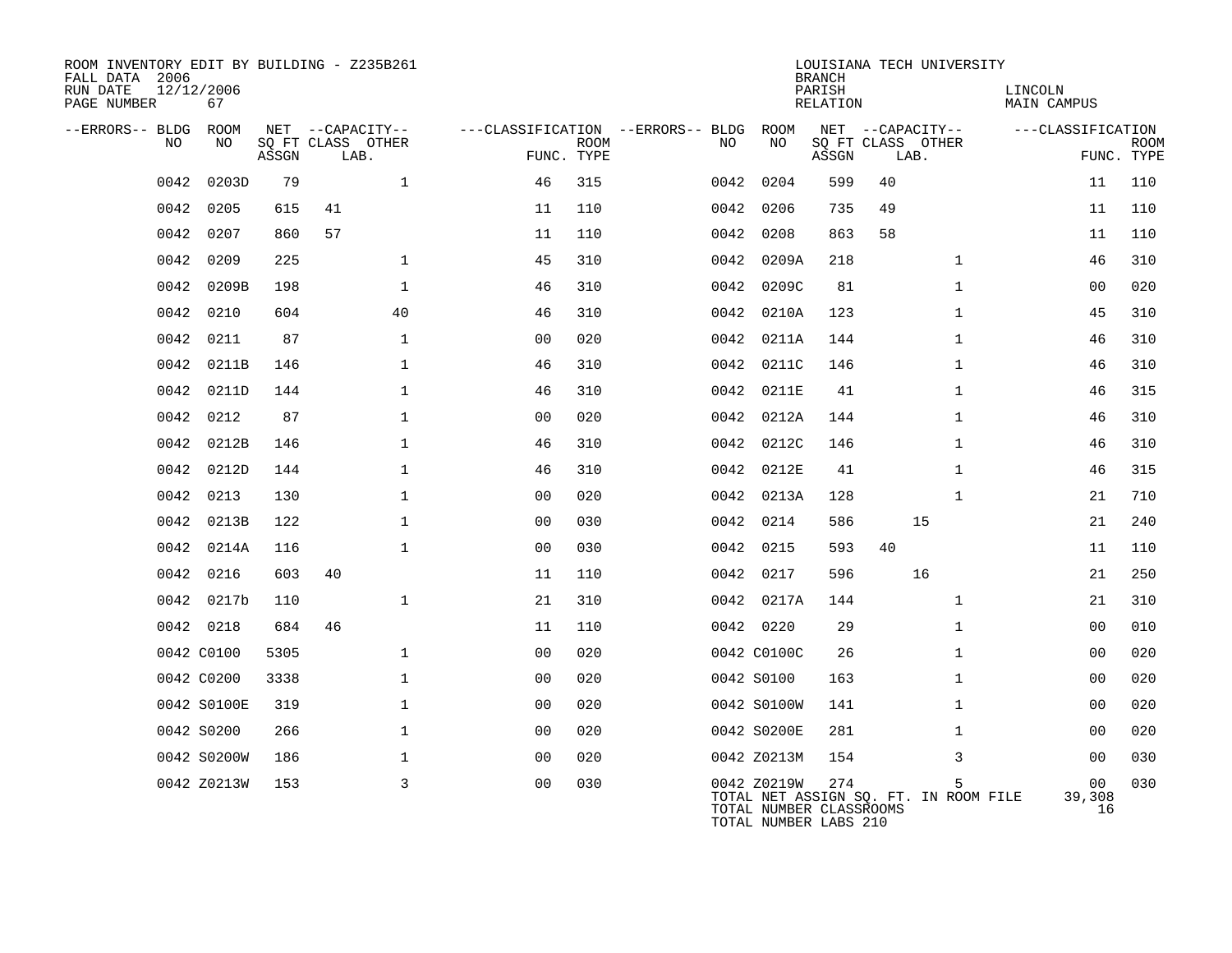| ROOM INVENTORY EDIT BY BUILDING - Z235B261<br>FALL DATA 2006<br>RUN DATE<br>PAGE NUMBER | 12/12/2006<br>68 |       |                           |                                        |             |           |            | <b>BRANCH</b><br>PARISH<br>RELATION | LOUISIANA TECH UNIVERSITY     | LINCOLN<br>MAIN CAMPUS |                           |
|-----------------------------------------------------------------------------------------|------------------|-------|---------------------------|----------------------------------------|-------------|-----------|------------|-------------------------------------|-------------------------------|------------------------|---------------------------|
| --ERRORS-- BLDG ROOM                                                                    |                  |       | NET --CAPACITY--          | ---CLASSIFICATION --ERRORS-- BLDG ROOM |             |           |            |                                     | NET --CAPACITY--              | ---CLASSIFICATION      |                           |
| NO                                                                                      | NO               | ASSGN | SQ FT CLASS OTHER<br>LAB. | FUNC. TYPE                             | <b>ROOM</b> | NO.       | NO         | ASSGN                               | SQ FT CLASS OTHER<br>LAB.     |                        | <b>ROOM</b><br>FUNC. TYPE |
|                                                                                         |                  |       |                           |                                        |             |           |            |                                     | TOTAL NUMBER SPECIAL LABS 220 | 11                     |                           |
| 0043                                                                                    | 0001             | 183   | $\mathbf{1}$              | 0 <sub>0</sub>                         | 030         | 0043 0002 |            | 567                                 | $\mathbf{1}$                  | 00                     | 030                       |
| 0043                                                                                    | 0003             | 1427  | $\mathbf 1$               | 00                                     | 030         | 0043      | 0004       | 156                                 | $\mathbf{1}$                  | 0 <sub>0</sub>         | 030                       |
| 0043                                                                                    | 0006             | 74    | $\mathbf 1$               | 0 <sub>0</sub>                         | 020         | 0043 0101 |            | 208                                 | 2                             | 91                     | 910                       |
| 0043                                                                                    | 0102             | 206   | 2                         | 91                                     | 910         | 0043 0103 |            | 206                                 | $\overline{2}$                | 91                     | 910                       |
| 0043                                                                                    | 0104             | 204   | 2                         | 91                                     | 910         | 0043 0105 |            | 204                                 | 2                             | 91                     | 910                       |
| 0043                                                                                    | 0106             | 206   | 2                         | 91                                     | 910         | 0043      | 0107       | 203                                 | 2                             | 91                     | 910                       |
| 0043                                                                                    | 0108             | 204   | 2                         | 91                                     | 910         | 0043 0109 |            | 206                                 | 2                             | 91                     | 910                       |
| 0043                                                                                    | 0110             | 206   | $\overline{a}$            | 91                                     | 910         | 0043      | 0111       | 206                                 | $\overline{a}$                | 91                     | 910                       |
| 0043                                                                                    | 0112             | 206   | 2                         | 91                                     | 910         | 0043      | 0113       | 206                                 | 2                             | 91                     | 910                       |
| 0043                                                                                    | 0114             | 206   | 2                         | 91                                     | 910         | 0043      | 0115       | 213                                 | 2                             | 91                     | 910                       |
| 0043                                                                                    | 0116             | 208   | 2                         | 91                                     | 910         | 0043      | 0117       | 206                                 | $\overline{a}$                | 91                     | 910                       |
| 0043                                                                                    | 0118             | 206   | 2                         | 91                                     | 910         | 0043      | 0119       | 206                                 | 2                             | 91                     | 910                       |
| 0043                                                                                    | 0120             | 203   | 2                         | 91                                     | 910         | 0043      | 0121       | 206                                 | 2                             | 91                     | 910                       |
| 0043                                                                                    | 0122             | 206   | 2                         | 91                                     | 910         | 0043      | 0123       | 206                                 | $\overline{2}$                | 91                     | 910                       |
| 0043                                                                                    | 0124             | 206   | 2                         | 91                                     | 910         | 0043      | 0125       | 206                                 | 2                             | 91                     | 910                       |
| 0043                                                                                    | 0126             | 208   | $\overline{a}$            | 91                                     | 910         | 0043 0128 |            | 240                                 | 12                            | 91                     | 935                       |
| 0043                                                                                    | 0129             | 199   | 2                         | 91                                     | 910         | 0043      | 0130       | 91                                  | 3                             | 91                     | 919                       |
| 0043                                                                                    | 0131             | 157   | 6                         | 91                                     | 919         | 0043 0132 |            | 127                                 | $\mathbf{1}$                  | 91                     | 935                       |
| 0043                                                                                    | 0133             | 21    | $\mathbf 1$               | 91                                     | 935         | 0043      | 0134       | 22                                  | $\mathbf{1}$                  | 91                     | 919                       |
| 0043                                                                                    | 0135             | 229   | 2                         | 91                                     | 935         |           | 0043 0136A | 65                                  | 4                             | 91                     | 935                       |
| 0043                                                                                    | 0136B            | 85    | $\mathbf 1$               | 91                                     | 935         | 0043      | 0137       | 48                                  | $\overline{a}$                | 91                     | 919                       |
| 0043                                                                                    | 0138             | 68    | 4                         | 91                                     | 955         | 0043      | 0139       | 53                                  | $\mathbf{1}$                  | 91                     | 955                       |
| 0043                                                                                    | 0140             | 219   | 4                         | 91                                     | 950         | 0043      | 0141       | 214                                 | $\overline{4}$                | 91                     | 950                       |
| 0043                                                                                    | 0142             | 144   | 6                         | 51                                     | 310         | 0043      | 0143       | 192                                 | $\mathbf{1}$                  | 0 <sub>0</sub>         | 020                       |
|                                                                                         | 0043 0144        | 138   | $\mathbf{1}$              | 0 <sub>0</sub>                         | 020         | 0043 0145 |            | 102                                 | $\mathbf{1}$                  | 91                     | 935                       |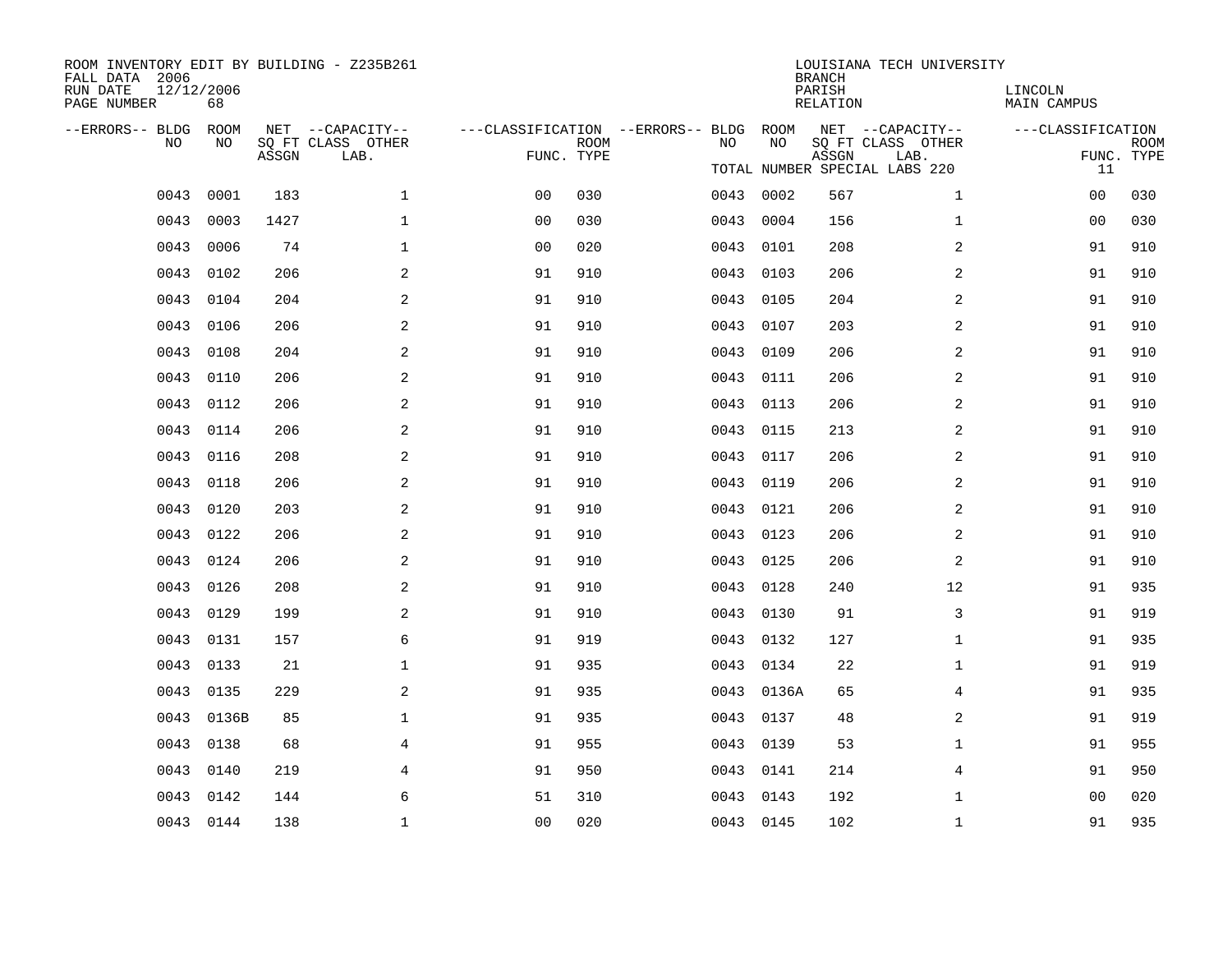| ROOM INVENTORY EDIT BY BUILDING - Z235B261<br>FALL DATA 2006<br>RUN DATE<br>PAGE NUMBER | 12/12/2006<br>69 |       |                                               |            |             |                                         |            | <b>BRANCH</b><br>PARISH<br><b>RELATION</b> | LOUISIANA TECH UNIVERSITY                     | LINCOLN<br><b>MAIN CAMPUS</b> |                           |
|-----------------------------------------------------------------------------------------|------------------|-------|-----------------------------------------------|------------|-------------|-----------------------------------------|------------|--------------------------------------------|-----------------------------------------------|-------------------------------|---------------------------|
| --ERRORS-- BLDG<br>NO                                                                   | ROOM<br>NO       | ASSGN | NET --CAPACITY--<br>SQ FT CLASS OTHER<br>LAB. | FUNC. TYPE | <b>ROOM</b> | ---CLASSIFICATION --ERRORS-- BLDG<br>NO | ROOM<br>NO | ASSGN                                      | NET --CAPACITY--<br>SQ FT CLASS OTHER<br>LAB. | ---CLASSIFICATION             | <b>ROOM</b><br>FUNC. TYPE |
| 0043                                                                                    | 0146             | 1325  | 80                                            | 91         | 650         | 0043                                    | 0147       | 167                                        | $\mathbf{1}$                                  | 91                            | 935                       |
| 0043                                                                                    | 0148             | 160   | 6                                             | 91         | 919         | 0043                                    | 0149       | 91                                         | 4                                             | 91                            | 919                       |
| 0043                                                                                    | 0150             | 43    | 2                                             | 91         | 919         | 0043                                    | 0201       | 208                                        | 2                                             | 91                            | 910                       |
| 0043                                                                                    | 0202             | 206   | 2                                             | 91         | 910         | 0043                                    | 0203       | 206                                        | 2                                             | 91                            | 910                       |
| 0043                                                                                    | 0204             | 204   | 2                                             | 91         | 910         | 0043                                    | 0205       | 204                                        | $\overline{a}$                                | 91                            | 910                       |
| 0043                                                                                    | 0206             | 206   | $\mathbf{2}$                                  | 91         | 910         | 0043                                    | 0207       | 206                                        | 2                                             | 91                            | 910                       |
| 0043                                                                                    | 0208             | 209   | 2                                             | 91         | 910         | 0043                                    | 0209       | 263                                        | $\overline{a}$                                | 91                            | 910                       |
| 0043                                                                                    | 0210             | 206   | $\mathbf{2}$                                  | 91         | 910         | 0043                                    | 0211       | 206                                        | 2                                             | 91                            | 910                       |
| 0043                                                                                    | 0212             | 206   | 2                                             | 91         | 910         | 0043                                    | 0213       | 206                                        | 2                                             | 91                            | 910                       |
| 0043                                                                                    | 0214             | 206   | 2                                             | 91         | 910         | 0043                                    | 0215       | 206                                        | 2                                             | 91                            | 910                       |
| 0043                                                                                    | 0216             | 206   | 2                                             | 91         | 910         | 0043                                    | 0217       | 206                                        | 2                                             | 91                            | 910                       |
| 0043                                                                                    | 0218             | 208   | 2                                             | 91         | 910         | 0043                                    | 0219       | 208                                        | 2                                             | 91                            | 910                       |
| 0043                                                                                    | 0220             | 206   | 2                                             | 91         | 910         | 0043                                    | 0221       | 206                                        | 2                                             | 91                            | 910                       |
| 0043                                                                                    | 0222             | 204   | 2                                             | 91         | 910         | 0043                                    | 0223       | 204                                        | 2                                             | 91                            | 910                       |
| 0043                                                                                    | 0224             | 206   | 2                                             | 91         | 910         | 0043                                    | 0225       | 206                                        | $\overline{a}$                                | 91                            | 910                       |
| 0043                                                                                    | 0226             | 210   | 2                                             | 91         | 910         | 0043                                    | 0227       | 216                                        | 2                                             | 91                            | 910                       |
| 0043                                                                                    | 0228             | 206   | $\mathbf{2}$                                  | 91         | 910         | 0043                                    | 0229       | 207                                        | 2                                             | 91                            | 910                       |
| 0043                                                                                    | 0230             | 206   | 2                                             | 91         | 910         | 0043                                    | 0231       | 207                                        | 2                                             | 91                            | 910                       |
| 0043                                                                                    | 0232             | 206   | 2                                             | 91         | 910         |                                         | 0043 0233  | 206                                        | 2                                             | 91                            | 910                       |
| 0043                                                                                    | 0234             | 206   | 2                                             | 91         | 910         | 0043                                    | 0235       | 206                                        | 2                                             | 91                            | 910                       |
| 0043                                                                                    | 0236             | 206   | 2                                             | 91         | 910         |                                         | 0043 0237  | 208                                        | 2                                             | 91                            | 910                       |
| 0043                                                                                    | 0238             | 91    | 3                                             | 91         | 919         | 0043                                    | 0239       | 157                                        | 6                                             | 91                            | 919                       |
| 0043                                                                                    | 0240             | 127   | $\mathbf{1}$                                  | 91         | 935         |                                         | 0043 0241  | 46                                         | $\mathbf{1}$                                  | 0 <sub>0</sub>                | 010                       |
| 0043                                                                                    | 0242             | 104   | $\overline{4}$                                | 91         | 935         | 0043                                    | 0243       | 90                                         | $\mathbf{1}$                                  | 91                            | 935                       |
| 0043                                                                                    | 0244             | 90    | $\mathbf{1}$                                  | 91         | 935         | 0043                                    | 0245       | 167                                        | $\mathbf{1}$                                  | 91                            | 935                       |
|                                                                                         | 0043 0246        | 160   | 6                                             | 91         | 919         |                                         | 0043 0247  | 90                                         | 3                                             | 91                            | 919                       |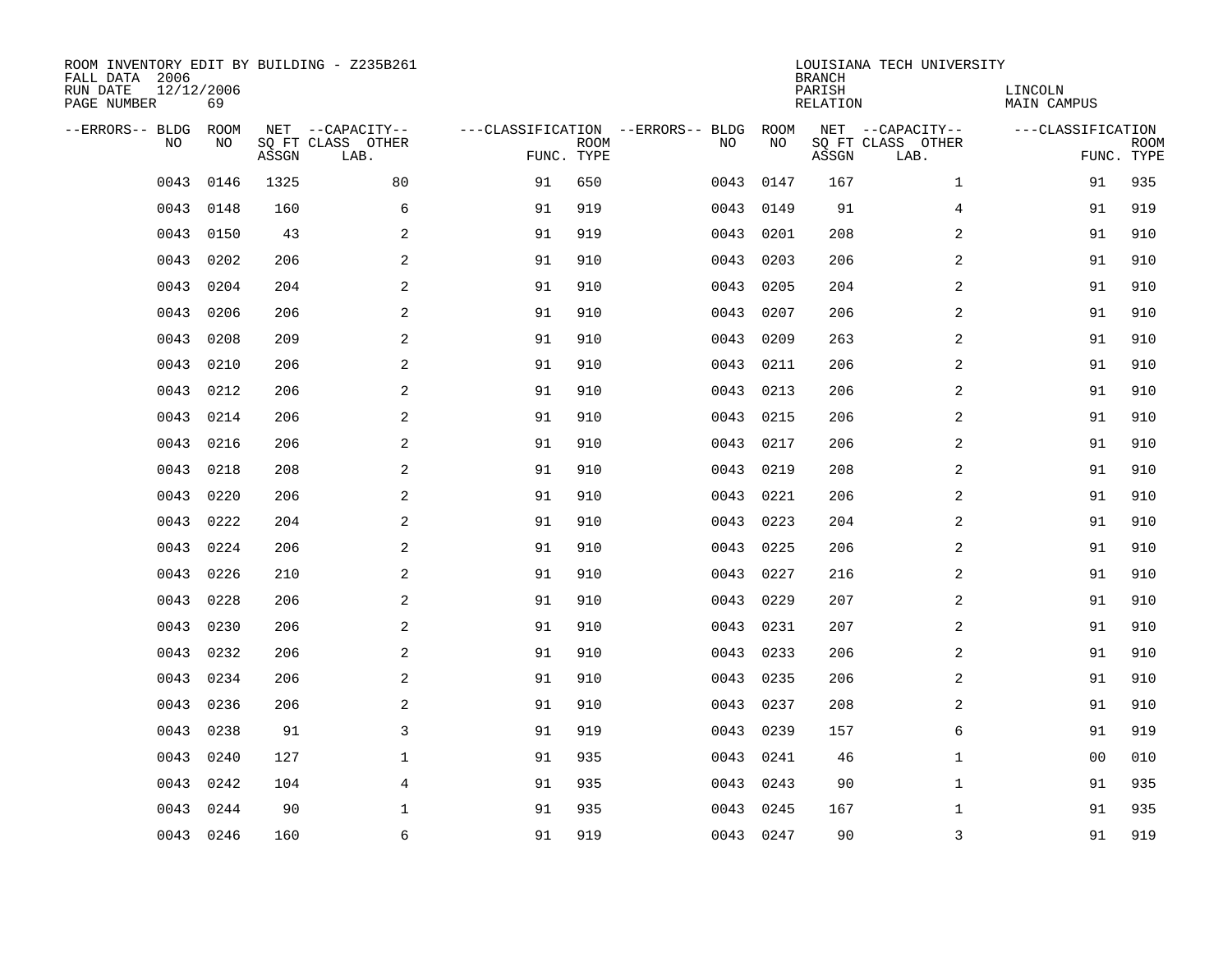| ROOM INVENTORY EDIT BY BUILDING - Z235B261<br>FALL DATA 2006<br>RUN DATE<br>PAGE NUMBER | 12/12/2006<br>70 |       |                                               |                |             |                                         |            | <b>BRANCH</b><br>PARISH<br><b>RELATION</b> | LOUISIANA TECH UNIVERSITY                     | LINCOLN<br><b>MAIN CAMPUS</b> |                           |
|-----------------------------------------------------------------------------------------|------------------|-------|-----------------------------------------------|----------------|-------------|-----------------------------------------|------------|--------------------------------------------|-----------------------------------------------|-------------------------------|---------------------------|
| --ERRORS-- BLDG<br>NO                                                                   | ROOM<br>NO       | ASSGN | NET --CAPACITY--<br>SQ FT CLASS OTHER<br>LAB. | FUNC. TYPE     | <b>ROOM</b> | ---CLASSIFICATION --ERRORS-- BLDG<br>NO | ROOM<br>NO | ASSGN                                      | NET --CAPACITY--<br>SQ FT CLASS OTHER<br>LAB. | ---CLASSIFICATION             | <b>ROOM</b><br>FUNC. TYPE |
| 0043                                                                                    | 0248             | 2758  | $\mathbf 1$                                   | 0 <sub>0</sub> | 020         | 0043                                    | 0301       | 208                                        | 2                                             | 91                            | 910                       |
| 0043                                                                                    | 0302             | 206   | 2                                             | 91             | 910         | 0043                                    | 0303       | 206                                        | 2                                             | 91                            | 910                       |
| 0043                                                                                    | 0304             | 204   | 2                                             | 91             | 910         | 0043                                    | 0305       | 204                                        | 2                                             | 91                            | 910                       |
| 0043                                                                                    | 0306             | 206   | 2                                             | 91             | 910         | 0043                                    | 0307       | 206                                        | 2                                             | 91                            | 910                       |
| 0043                                                                                    | 0308             | 209   | 2                                             | 91             | 910         | 0043                                    | 0309       | 263                                        | $\overline{a}$                                | 91                            | 910                       |
| 0043                                                                                    | 0310             | 206   | $\mathbf{2}$                                  | 91             | 910         | 0043                                    | 0311       | 206                                        | 2                                             | 91                            | 910                       |
| 0043                                                                                    | 0312             | 206   | 2                                             | 91             | 910         | 0043                                    | 0313       | 206                                        | $\overline{a}$                                | 91                            | 910                       |
| 0043                                                                                    | 0314             | 206   | $\mathbf{2}$                                  | 91             | 910         | 0043                                    | 0315       | 206                                        | 2                                             | 91                            | 910                       |
| 0043                                                                                    | 0316             | 206   | 2                                             | 91             | 910         | 0043                                    | 0317       | 206                                        | 2                                             | 91                            | 910                       |
| 0043                                                                                    | 0318             | 208   | 2                                             | 91             | 910         | 0043                                    | 0319       | 208                                        | 2                                             | 91                            | 910                       |
| 0043                                                                                    | 0320             | 206   | 2                                             | 91             | 910         | 0043                                    | 0321       | 206                                        | 2                                             | 91                            | 910                       |
| 0043                                                                                    | 0322             | 204   | 2                                             | 91             | 910         | 0043                                    | 0323       | 204                                        | 2                                             | 91                            | 910                       |
| 0043                                                                                    | 0324             | 206   | 2                                             | 91             | 910         | 0043                                    | 0325       | 206                                        | 2                                             | 91                            | 910                       |
| 0043                                                                                    | 0326             | 210   | 2                                             | 91             | 910         | 0043                                    | 0327       | 216                                        | 2                                             | 91                            | 910                       |
| 0043                                                                                    | 0328             | 206   | 2                                             | 91             | 910         | 0043                                    | 0329       | 207                                        | $\overline{a}$                                | 91                            | 910                       |
| 0043                                                                                    | 0330             | 206   | 2                                             | 91             | 910         | 0043                                    | 0331       | 207                                        | 2                                             | 91                            | 910                       |
| 0043                                                                                    | 0332             | 206   | $\mathbf{2}$                                  | 91             | 910         | 0043                                    | 0333       | 206                                        | 2                                             | 91                            | 910                       |
| 0043                                                                                    | 0334             | 206   | 2                                             | 91             | 910         | 0043                                    | 0335       | 206                                        | 2                                             | 91                            | 910                       |
| 0043                                                                                    | 0336             | 206   | 2                                             | 91             | 910         |                                         | 0043 0337  | 208                                        | 2                                             | 91                            | 910                       |
| 0043                                                                                    | 0338             | 91    | 3                                             | 91             | 919         | 0043                                    | 0339       | 157                                        | 6                                             | 91                            | 919                       |
| 0043                                                                                    | 0340             | 127   | $\mathbf{1}$                                  | 91             | 935         |                                         | 0043 0341  | 46                                         | $\mathbf{1}$                                  | 0 <sub>0</sub>                | 010                       |
| 0043                                                                                    | 0342             | 104   | $\overline{4}$                                | 91             | 935         | 0043                                    | 0343       | 90                                         | $\mathbf{1}$                                  | 91                            | 935                       |
| 0043                                                                                    | 0344             | 90    | $\mathbf{1}$                                  | 91             | 935         |                                         | 0043 0345  | 168                                        | $\mathbf{1}$                                  | 91                            | 935                       |
| 0043                                                                                    | 0346             | 160   | 3                                             | 91             | 919         |                                         | 0043 0347  | 91                                         | 6                                             | 91                            | 919                       |
| 0043                                                                                    | 0348             | 2758  | $\mathbf{1}$                                  | 0 <sub>0</sub> | 020         |                                         | 0043 C0151 | 1936                                       | $\mathbf{1}$                                  | 0 <sub>0</sub>                | 020                       |
|                                                                                         | 0043 S0197       | 141   | $\mathbf 1$                                   | 00             | 020         |                                         | 0043 S0198 | 134                                        | $\mathbf{1}$                                  | 00                            | 020                       |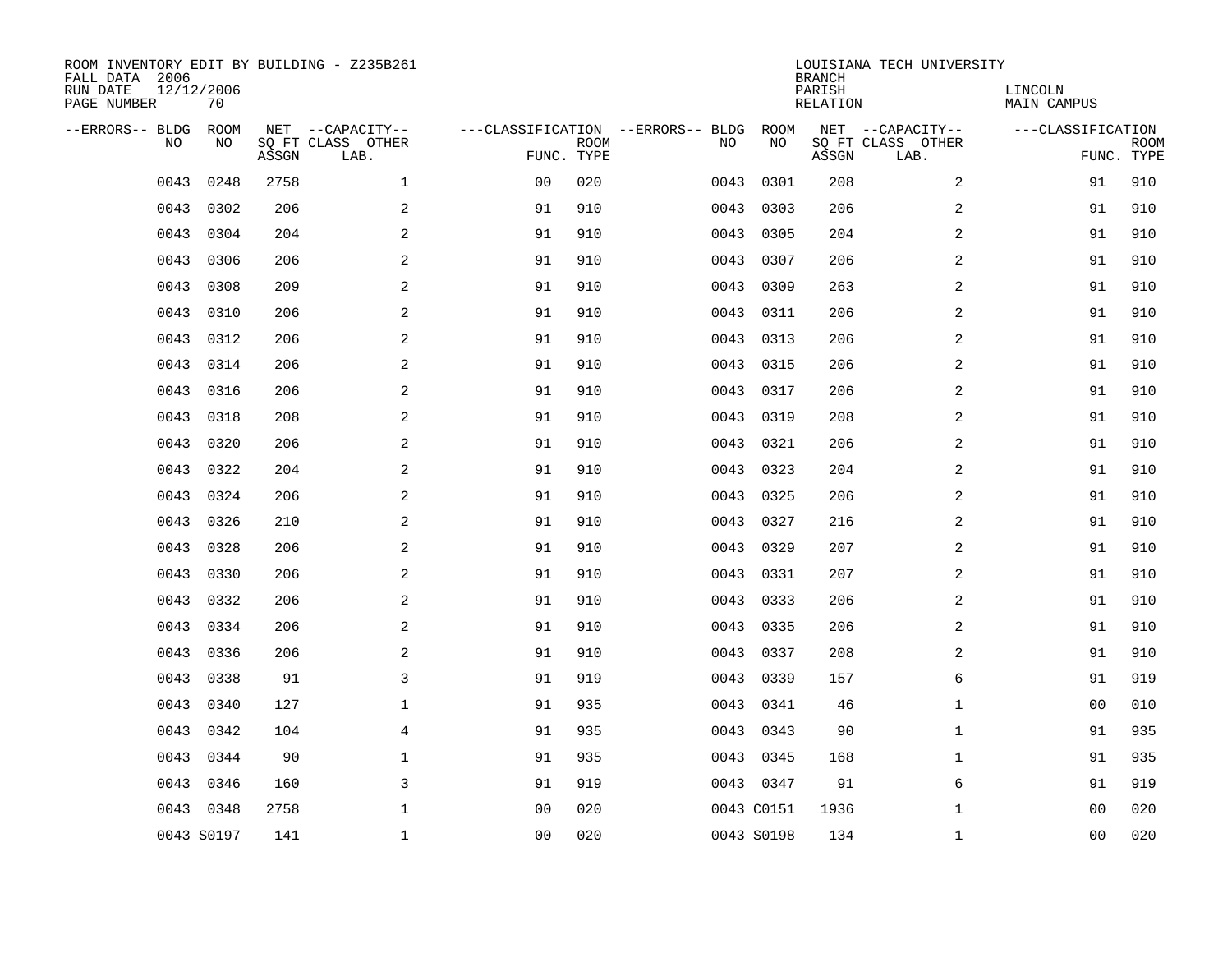| FALL DATA 2006<br>RUN DATE<br>PAGE NUMBER |      | 12/12/2006<br>71 |       | ROOM INVENTORY EDIT BY BUILDING - Z235B261    |                                                      |             |    |             | <b>BRANCH</b><br>PARISH<br>RELATION                    | LOUISIANA TECH UNIVERSITY                                                              | LINCOLN<br>MAIN CAMPUS |                           |
|-------------------------------------------|------|------------------|-------|-----------------------------------------------|------------------------------------------------------|-------------|----|-------------|--------------------------------------------------------|----------------------------------------------------------------------------------------|------------------------|---------------------------|
| --ERRORS-- BLDG ROOM                      | NO.  | NO.              | ASSGN | NET --CAPACITY--<br>SQ FT CLASS OTHER<br>LAB. | ---CLASSIFICATION --ERRORS-- BLDG ROOM<br>FUNC. TYPE | <b>ROOM</b> | NO | NO          | ASSGN                                                  | NET --CAPACITY--<br>SQ FT CLASS OTHER<br>LAB.                                          | ---CLASSIFICATION      | <b>ROOM</b><br>FUNC. TYPE |
|                                           |      | 0043 S0199       | 145   | $\mathbf{1}$                                  | 0 <sub>0</sub>                                       | 020         |    | 0043 Z0146A | 11<br>TOTAL NUMBER CLASSROOMS<br>TOTAL NUMBER LABS 210 | $\mathbf{1}$<br>TOTAL NET ASSIGN SQ. FT. IN ROOM FILE<br>TOTAL NUMBER SPECIAL LABS 220 | 91<br>26,788           | 935                       |
|                                           |      | 0044 0002        | 185   | 2                                             | 91                                                   | 910         |    | 0044 0004   | 181                                                    | 2                                                                                      | 91                     | 910                       |
|                                           |      | 0044 0005        | 180   | $\mathbf{2}$                                  | 91                                                   | 910         |    | 0044 0006   | 181                                                    | 2                                                                                      | 91                     | 910                       |
|                                           |      | 0044 0007        | 181   | 2                                             | 91                                                   | 910         |    | 0044 0008   | 181                                                    | 2                                                                                      | 91                     | 910                       |
|                                           |      | 0044 0009        | 181   | 2                                             | 91                                                   | 910         |    | 0044 0010   | 181                                                    | 2                                                                                      | 91                     | 910                       |
|                                           |      | 0044 0011        | 181   | 2                                             | 91                                                   | 910         |    | 0044 0012   | 181                                                    | 2                                                                                      | 91                     | 910                       |
|                                           |      | 0044 0013        | 177   | 2                                             | 91                                                   | 910         |    | 0044 0014   | 177                                                    | 2                                                                                      | 91                     | 910                       |
|                                           |      | 0044 0015        | 181   | 2                                             | 91                                                   | 910         |    | 0044 0016   | 181                                                    | 2                                                                                      | 91                     | 910                       |
|                                           |      | 0044 0017        | 181   | 2                                             | 91                                                   | 910         |    | 0044 0018   | 181                                                    | 2                                                                                      | 91                     | 910                       |
|                                           |      | 0044 0019        | 181   | 2                                             | 91                                                   | 910         |    | 0044 0020   | 181                                                    | 2                                                                                      | 91                     | 910                       |
|                                           | 0044 | 0021             | 181   | 2                                             | 91                                                   | 910         |    | 0044 0022   | 181                                                    | 2                                                                                      | 91                     | 910                       |
|                                           |      | 0044 0023        | 181   | 2                                             | 91                                                   | 910         |    | 0044 0024   | 181                                                    | 2                                                                                      | 91                     | 910                       |
|                                           |      | 0044 0025        | 185   | $\overline{a}$                                | 91                                                   | 910         |    | 0044 0026   | 185                                                    | 2                                                                                      | 91                     | 910                       |
|                                           |      | 0044 0027        | 181   | $\overline{a}$                                | 91                                                   | 910         |    | 0044 0029   | 181                                                    | $\overline{a}$                                                                         | 91                     | 910                       |
|                                           |      | 0044 0031        | 181   | 2                                             | 91                                                   | 910         |    | 0044 0032   | 181                                                    | 2                                                                                      | 91                     | 910                       |
|                                           |      | 0044 0033        | 181   | 2                                             | 91                                                   | 910         |    | 0044 0034   | 181                                                    | 2                                                                                      | 91                     | 910                       |
|                                           |      | 0044 0035        | 181   | 2                                             | 91                                                   | 910         |    | 0044 0036   | 181                                                    | 2                                                                                      | 91                     | 910                       |
|                                           |      | 0044 0037        | 181   | 2                                             | 91                                                   | 910         |    | 0044 0038   | 181                                                    | 2                                                                                      | 91                     | 910                       |
|                                           |      | 0044 0039        | 181   | 2                                             | 91                                                   | 910         |    | 0044 0040   | 181                                                    | 2                                                                                      | 91                     | 910                       |
|                                           |      | 0044 0041        | 181   | 2                                             | 91                                                   | 910         |    | 0044 0042   | 181                                                    | 2                                                                                      | 91                     | 910                       |
|                                           |      | 0044 0043        | 181   | 2                                             | 91                                                   | 910         |    | 0044 0044   | 181                                                    | 2                                                                                      | 91                     | 910                       |
|                                           |      | 0044 0045        | 181   | 2                                             | 91                                                   | 910         |    | 0044 0046   | 181                                                    | $\overline{a}$                                                                         | 91                     | 910                       |
|                                           | 0044 | 0047             | 181   | 2                                             | 91                                                   | 910         |    | 0044 0048   | 181                                                    | 2                                                                                      | 91                     | 910                       |
|                                           |      | 0044 0049        | 181   | $\overline{c}$                                | 91                                                   | 910         |    | 0044 0050   | 181                                                    | $\overline{a}$                                                                         | 91                     | 910                       |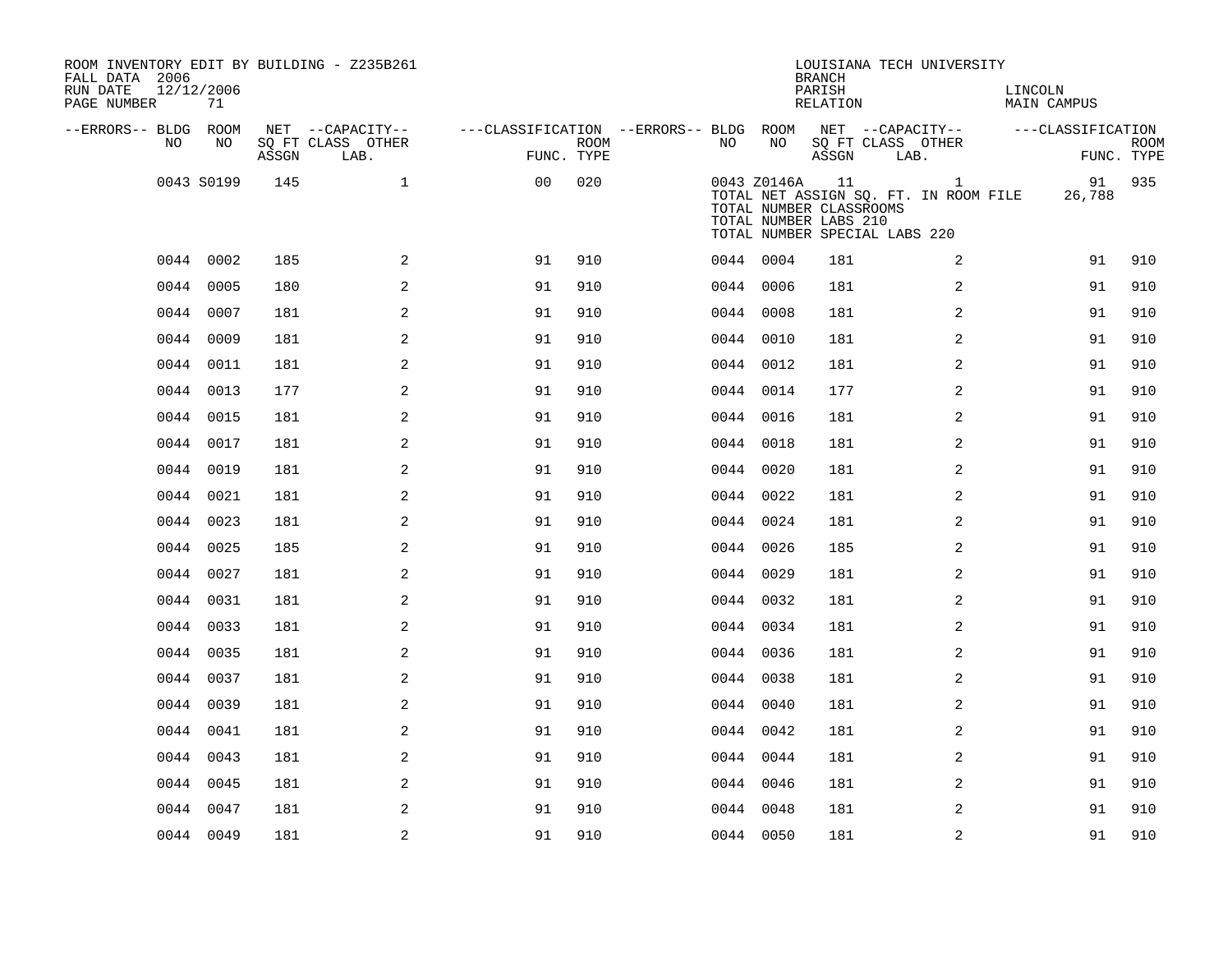| ROOM INVENTORY EDIT BY BUILDING - Z235B261<br>FALL DATA 2006<br>RUN DATE<br>PAGE NUMBER | 12/12/2006<br>72 |       |                                               |            |             |                                         |            | <b>BRANCH</b><br>PARISH<br>RELATION | LOUISIANA TECH UNIVERSITY                     | LINCOLN<br><b>MAIN CAMPUS</b> |                           |
|-----------------------------------------------------------------------------------------|------------------|-------|-----------------------------------------------|------------|-------------|-----------------------------------------|------------|-------------------------------------|-----------------------------------------------|-------------------------------|---------------------------|
| --ERRORS-- BLDG<br>NO                                                                   | ROOM<br>NO       | ASSGN | NET --CAPACITY--<br>SQ FT CLASS OTHER<br>LAB. | FUNC. TYPE | <b>ROOM</b> | ---CLASSIFICATION --ERRORS-- BLDG<br>NO | ROOM<br>NO | ASSGN                               | NET --CAPACITY--<br>SQ FT CLASS OTHER<br>LAB. | ---CLASSIFICATION             | <b>ROOM</b><br>FUNC. TYPE |
| 0044                                                                                    | 0051             | 185   | 2                                             | 91         | 910         | 0044                                    | 0052       | 185                                 | 2                                             | 91                            | 910                       |
| 0044                                                                                    | 0102             | 185   | 2                                             | 91         | 910         |                                         | 0044 0104  | 181                                 | 2                                             | 91                            | 910                       |
| 0044                                                                                    | 0105             | 180   | 2                                             | 91         | 910         |                                         | 0044 0106  | 181                                 | $\overline{a}$                                | 91                            | 910                       |
| 0044                                                                                    | 0107             | 181   | 2                                             | 91         | 910         |                                         | 0044 0108  | 181                                 | $\overline{a}$                                | 91                            | 910                       |
| 0044                                                                                    | 0109             | 181   | 2                                             | 91         | 910         |                                         | 0044 0110  | 181                                 | $\overline{a}$                                | 91                            | 910                       |
| 0044                                                                                    | 0111             | 181   | $\overline{a}$                                | 91         | 910         |                                         | 0044 0112  | 181                                 | 2                                             | 91                            | 910                       |
| 0044                                                                                    | 0113             | 177   | $\overline{a}$                                | 91         | 910         |                                         | 0044 0114  | 177                                 | 2                                             | 91                            | 910                       |
|                                                                                         | 0044 0115        | 181   | 2                                             | 91         | 910         |                                         | 0044 0116  | 181                                 | 2                                             | 91                            | 910                       |
| 0044                                                                                    | 0117             | 181   | 2                                             | 91         | 910         |                                         | 0044 0118  | 181                                 | 2                                             | 91                            | 910                       |
|                                                                                         | 0044 0119        | 181   | 2                                             | 91         | 910         |                                         | 0044 0120  | 181                                 | 2                                             | 91                            | 910                       |
| 0044                                                                                    | 0121             | 181   | 2                                             | 91         | 910         |                                         | 0044 0122  | 181                                 | 2                                             | 91                            | 910                       |
|                                                                                         | 0044 0123        | 181   | 2                                             | 91         | 910         |                                         | 0044 0124  | 181                                 | 2                                             | 91                            | 910                       |
| 0044                                                                                    | 0125             | 185   | 2                                             | 91         | 910         |                                         | 0044 0126  | 185                                 | 2                                             | 91                            | 910                       |
|                                                                                         | 0044 0127        | 185   | 2                                             | 91         | 910         |                                         | 0044 0129  | 181                                 | 2                                             | 91                            | 910                       |
| 0044                                                                                    | 0131             | 181   | 2                                             | 91         | 910         |                                         | 0044 0132  | 181                                 | 2                                             | 91                            | 910                       |
|                                                                                         | 0044 0133        | 181   | 2                                             | 91         | 910         |                                         | 0044 0134  | 181                                 | 2                                             | 91                            | 910                       |
| 0044                                                                                    | 0135             | 181   | 2                                             | 91         | 910         |                                         | 0044 0136  | 181                                 | 2                                             | 91                            | 910                       |
| 0044                                                                                    | 0137             | 181   | 2                                             | 91         | 910         |                                         | 0044 0138  | 181                                 | 2                                             | 91                            | 910                       |
| 0044                                                                                    | 0139             | 177   | 2                                             | 91         | 910         |                                         | 0044 0140  | 177                                 | 2                                             | 91                            | 910                       |
| 0044                                                                                    | 0141             | 181   | 2                                             | 91         | 910         |                                         | 0044 0142  | 181                                 | 2                                             | 91                            | 910                       |
| 0044                                                                                    | 0143             | 181   | 2                                             | 91         | 910         |                                         | 0044 0144  | 181                                 | $\overline{a}$                                | 91                            | 910                       |
| 0044                                                                                    | 0145             | 181   | $\overline{a}$                                | 91         | 910         |                                         | 0044 0146  | 181                                 | 2                                             | 91                            | 910                       |
| 0044                                                                                    | 0147             | 181   | 2                                             | 91         | 910         |                                         | 0044 0148  | 181                                 | 2                                             | 91                            | 910                       |
| 0044                                                                                    | 0149             | 181   | 2                                             | 91         | 910         |                                         | 0044 0150  | 181                                 | 2                                             | 91                            | 910                       |
|                                                                                         | 0044 0151        | 185   | 2                                             | 91         | 910         |                                         | 0044 0152  | 185                                 | 2                                             | 91                            | 910                       |
|                                                                                         | 0044 0153        | 349   |                                               | 45         | 650         |                                         | 0044 0154  | 263                                 |                                               | 45                            | 650                       |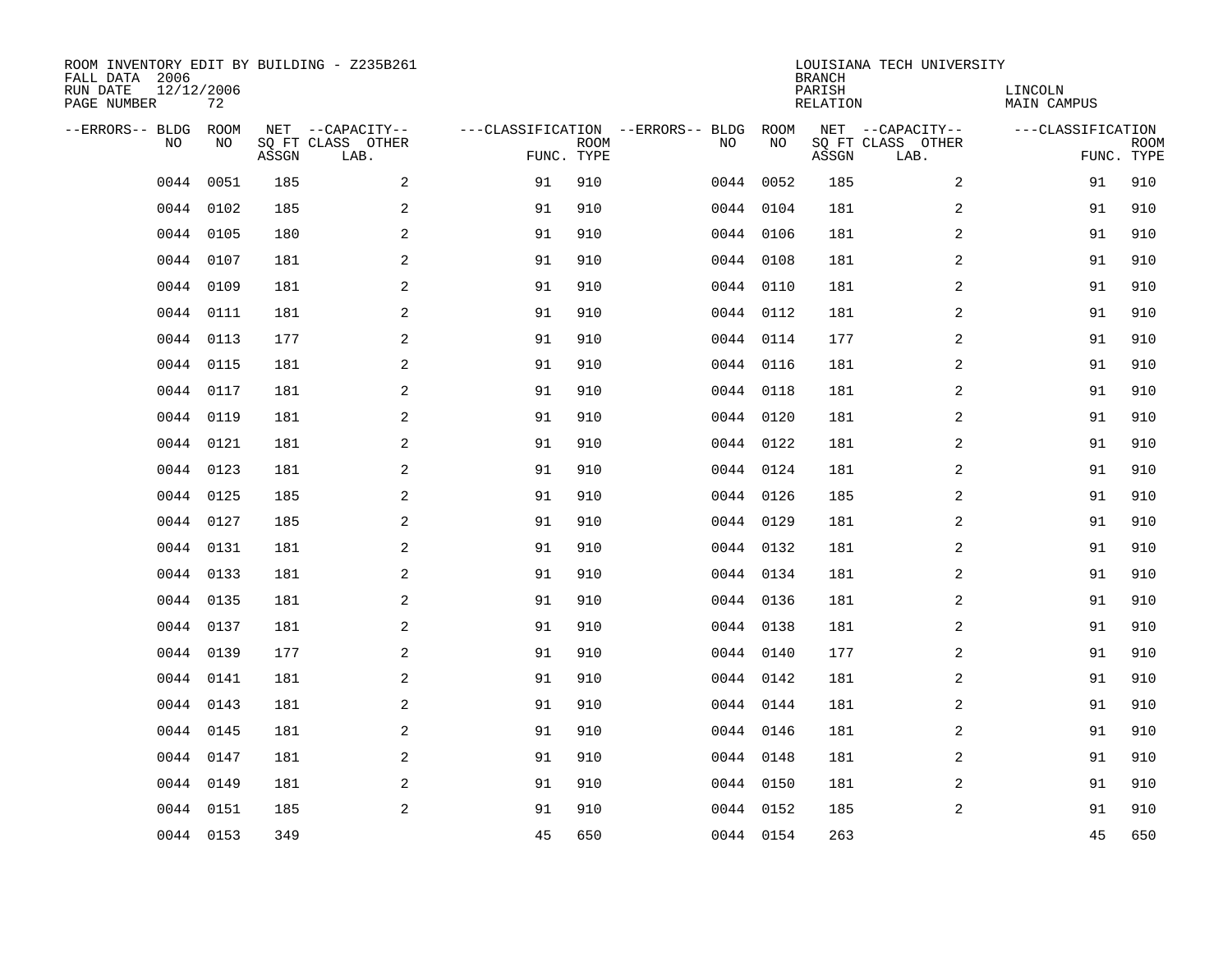| ROOM INVENTORY EDIT BY BUILDING - Z235B261<br>FALL DATA 2006<br>RUN DATE<br>PAGE NUMBER | 12/12/2006<br>73 |       |                                               |            |             |                                         |            | <b>BRANCH</b><br>PARISH<br>RELATION | LOUISIANA TECH UNIVERSITY                     | LINCOLN<br><b>MAIN CAMPUS</b> |                           |
|-----------------------------------------------------------------------------------------|------------------|-------|-----------------------------------------------|------------|-------------|-----------------------------------------|------------|-------------------------------------|-----------------------------------------------|-------------------------------|---------------------------|
| --ERRORS-- BLDG<br>NO                                                                   | ROOM<br>NO       | ASSGN | NET --CAPACITY--<br>SQ FT CLASS OTHER<br>LAB. | FUNC. TYPE | <b>ROOM</b> | ---CLASSIFICATION --ERRORS-- BLDG<br>NO | ROOM<br>NO | ASSGN                               | NET --CAPACITY--<br>SQ FT CLASS OTHER<br>LAB. | ---CLASSIFICATION             | <b>ROOM</b><br>FUNC. TYPE |
| 0044                                                                                    | 0201             | 185   | 2                                             | 91         | 910         | 0044                                    | 0202       | 185                                 | 2                                             | 91                            | 910                       |
| 0044                                                                                    | 0203             | 181   | $\overline{a}$                                | 91         | 910         | 0044                                    | 0204       | 181                                 | 2                                             | 91                            | 910                       |
| 0044                                                                                    | 0205             | 181   | $\overline{a}$                                | 91         | 910         |                                         | 0044 0206  | 181                                 | 2                                             | 91                            | 910                       |
| 0044                                                                                    | 0207             | 181   | $\overline{a}$                                | 91         | 910         |                                         | 0044 0208  | 181                                 | 2                                             | 91                            | 910                       |
| 0044                                                                                    | 0209             | 181   | 2                                             | 91         | 910         |                                         | 0044 0210  | 181                                 | 2                                             | 91                            | 910                       |
|                                                                                         | 0044 0211        | 181   | 2                                             | 91         | 910         |                                         | 0044 0212  | 181                                 | 2                                             | 91                            | 910                       |
| 0044                                                                                    | 0213             | 177   | 2                                             | 91         | 910         |                                         | 0044 0214  | 177                                 | 2                                             | 91                            | 910                       |
|                                                                                         | 0044 0215        | 181   | 2                                             | 91         | 910         |                                         | 0044 0216  | 181                                 | 2                                             | 91                            | 910                       |
| 0044                                                                                    | 0217             | 181   | 2                                             | 91         | 910         |                                         | 0044 0218  | 181                                 | 2                                             | 91                            | 910                       |
|                                                                                         | 0044 0219        | 181   | 2                                             | 91         | 910         |                                         | 0044 0220  | 181                                 | 2                                             | 91                            | 910                       |
| 0044                                                                                    | 0221             | 181   | 2                                             | 91         | 910         |                                         | 0044 0222  | 181                                 | 2                                             | 91                            | 910                       |
|                                                                                         | 0044 0223        | 181   | 2                                             | 91         | 910         |                                         | 0044 0224  | 181                                 | 2                                             | 91                            | 910                       |
| 0044                                                                                    | 0225             | 185   | 2                                             | 91         | 910         |                                         | 0044 0226  | 185                                 | 2                                             | 91                            | 910                       |
| 0044                                                                                    | 0227             | 185   | $\overline{a}$                                | 91         | 910         |                                         | 0044 0228  | 185                                 | 2                                             | 91                            | 910                       |
| 0044                                                                                    | 0229             | 181   | $\overline{a}$                                | 91         | 910         |                                         | 0044 0230  | 181                                 | 2                                             | 91                            | 910                       |
| 0044                                                                                    | 0231             | 181   | 2                                             | 91         | 910         |                                         | 0044 0232  | 181                                 | 2                                             | 91                            | 910                       |
| 0044                                                                                    | 0233             | 181   | 2                                             | 91         | 910         |                                         | 0044 0234  | 181                                 | 2                                             | 91                            | 910                       |
| 0044                                                                                    | 0235             | 181   | 2                                             | 91         | 910         |                                         | 0044 0236  | 181                                 | 2                                             | 91                            | 910                       |
| 0044                                                                                    | 0237             | 181   | 2                                             | 91         | 910         |                                         | 0044 0238  | 181                                 | 2                                             | 91                            | 910                       |
| 0044                                                                                    | 0239             | 177   | 2                                             | 91         | 910         |                                         | 0044 0240  | 177                                 | 2                                             | 91                            | 910                       |
| 0044                                                                                    | 0241             | 181   | 2                                             | 91         | 910         |                                         | 0044 0242  | 181                                 | 2                                             | 91                            | 910                       |
| 0044                                                                                    | 0243             | 181   | 2                                             | 91         | 910         |                                         | 0044 0244  | 181                                 | 2                                             | 91                            | 910                       |
| 0044                                                                                    | 0245             | 181   | 2                                             | 91         | 910         |                                         | 0044 0246  | 181                                 | 2                                             | 91                            | 910                       |
| 0044                                                                                    | 0247             | 181   | 2                                             | 91         | 910         |                                         | 0044 0248  | 181                                 | 2                                             | 91                            | 910                       |
| 0044                                                                                    | 0249             | 181   | 2                                             | 91         | 910         |                                         | 0044 0250  | 181                                 | 2                                             | 91                            | 910                       |
|                                                                                         | 0044 0251        | 185   | 2                                             | 91         | 910         |                                         | 0044 0252  | 185                                 | 2                                             | 91                            | 910                       |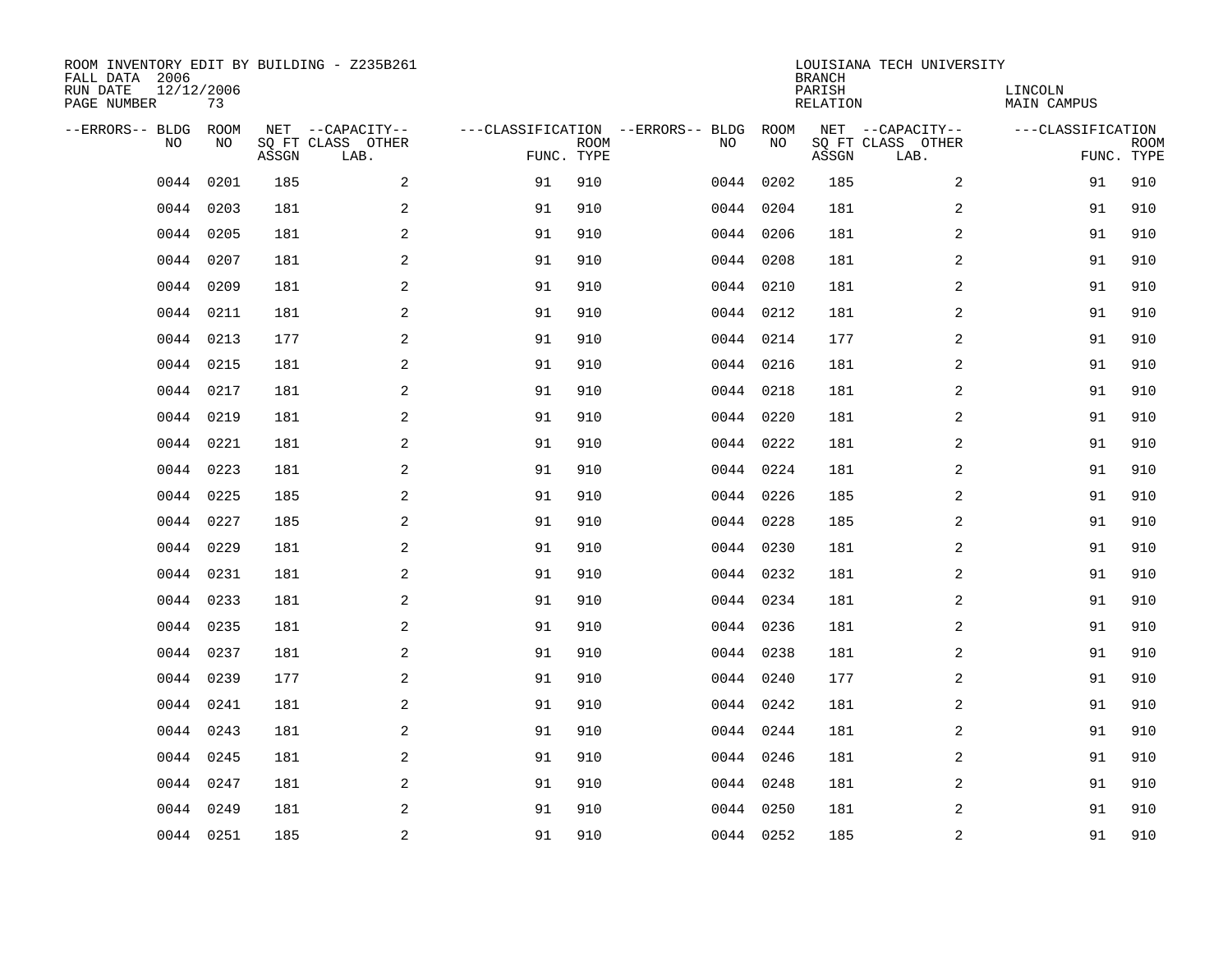| ROOM INVENTORY EDIT BY BUILDING - Z235B261<br>FALL DATA 2006<br>RUN DATE<br>PAGE NUMBER | 12/12/2006<br>74 |       |                                               |            |             |                                         |            | <b>BRANCH</b><br>PARISH<br>RELATION | LOUISIANA TECH UNIVERSITY                     | LINCOLN<br><b>MAIN CAMPUS</b> |                           |
|-----------------------------------------------------------------------------------------|------------------|-------|-----------------------------------------------|------------|-------------|-----------------------------------------|------------|-------------------------------------|-----------------------------------------------|-------------------------------|---------------------------|
| --ERRORS-- BLDG<br>NO                                                                   | ROOM<br>NO       | ASSGN | NET --CAPACITY--<br>SQ FT CLASS OTHER<br>LAB. | FUNC. TYPE | <b>ROOM</b> | ---CLASSIFICATION --ERRORS-- BLDG<br>NO | ROOM<br>NO | ASSGN                               | NET --CAPACITY--<br>SQ FT CLASS OTHER<br>LAB. | ---CLASSIFICATION             | <b>ROOM</b><br>FUNC. TYPE |
| 0044                                                                                    | 0301             | 185   | 2                                             | 91         | 910         |                                         | 0044 0302  | 185                                 | 2                                             | 91                            | 910                       |
| 0044                                                                                    | 0303             | 181   | $\overline{a}$                                | 91         | 910         |                                         | 0044 0304  | 181                                 | 2                                             | 91                            | 910                       |
| 0044                                                                                    | 0305             | 181   | $\overline{a}$                                | 91         | 910         |                                         | 0044 0306  | 181                                 | 2                                             | 91                            | 910                       |
| 0044                                                                                    | 0307             | 181   | $\overline{a}$                                | 91         | 910         |                                         | 0044 0308  | 181                                 | 2                                             | 91                            | 910                       |
| 0044                                                                                    | 0309             | 181   | 2                                             | 91         | 910         |                                         | 0044 0310  | 181                                 | 2                                             | 91                            | 910                       |
|                                                                                         | 0044 0311        | 181   | 2                                             | 91         | 910         |                                         | 0044 0312  | 181                                 | 2                                             | 91                            | 910                       |
| 0044                                                                                    | 0313             | 177   | 2                                             | 91         | 910         |                                         | 0044 0314  | 177                                 | 2                                             | 91                            | 910                       |
|                                                                                         | 0044 0315        | 181   | 2                                             | 91         | 910         |                                         | 0044 0316  | 181                                 | 2                                             | 91                            | 910                       |
| 0044                                                                                    | 0317             | 181   | 2                                             | 91         | 910         |                                         | 0044 0318  | 181                                 | 2                                             | 91                            | 910                       |
|                                                                                         | 0044 0319        | 181   | 2                                             | 91         | 910         |                                         | 0044 0320  | 181                                 | 2                                             | 91                            | 910                       |
| 0044                                                                                    | 0321             | 181   | 2                                             | 91         | 910         |                                         | 0044 0322  | 181                                 | 2                                             | 91                            | 910                       |
|                                                                                         | 0044 0323        | 181   | 2                                             | 91         | 910         |                                         | 0044 0324  | 181                                 | 2                                             | 91                            | 910                       |
| 0044                                                                                    | 0325             | 185   | 2                                             | 91         | 910         |                                         | 0044 0326  | 185                                 | 2                                             | 91                            | 910                       |
| 0044                                                                                    | 0327             | 185   | $\mathbf{2}$                                  | 91         | 910         |                                         | 0044 0328  | 185                                 | 2                                             | 91                            | 910                       |
| 0044                                                                                    | 0329             | 181   | $\mathbf{2}$                                  | 91         | 910         |                                         | 0044 0330  | 181                                 | 2                                             | 91                            | 910                       |
| 0044                                                                                    | 0331             | 181   | 2                                             | 91         | 910         |                                         | 0044 0332  | 181                                 | 2                                             | 91                            | 910                       |
| 0044                                                                                    | 0333             | 181   | 2                                             | 91         | 910         |                                         | 0044 0334  | 181                                 | 2                                             | 91                            | 910                       |
| 0044                                                                                    | 0335             | 181   | 2                                             | 91         | 910         |                                         | 0044 0336  | 181                                 | 2                                             | 91                            | 910                       |
| 0044                                                                                    | 0337             | 181   | 2                                             | 91         | 910         |                                         | 0044 0338  | 181                                 | 2                                             | 91                            | 910                       |
| 0044                                                                                    | 0339             | 177   | 2                                             | 91         | 910         |                                         | 0044 0340  | 177                                 | 2                                             | 91                            | 910                       |
| 0044                                                                                    | 0341             | 181   | 2                                             | 91         | 910         |                                         | 0044 0342  | 181                                 | 2                                             | 91                            | 910                       |
| 0044                                                                                    | 0343             | 181   | 2                                             | 91         | 910         |                                         | 0044 0344  | 181                                 | 2                                             | 91                            | 910                       |
| 0044                                                                                    | 0345             | 181   | 2                                             | 91         | 910         |                                         | 0044 0346  | 181                                 | 2                                             | 91                            | 910                       |
| 0044                                                                                    | 0347             | 181   | 2                                             | 91         | 910         |                                         | 0044 0348  | 181                                 | 2                                             | 91                            | 910                       |
| 0044                                                                                    | 0349             | 181   | 2                                             | 91         | 910         |                                         | 0044 0350  | 181                                 | 2                                             | 91                            | 910                       |
|                                                                                         | 0044 0351        | 185   | 2                                             | 91         | 910         |                                         | 0044 0352  | 185                                 | 2                                             | 91                            | 910                       |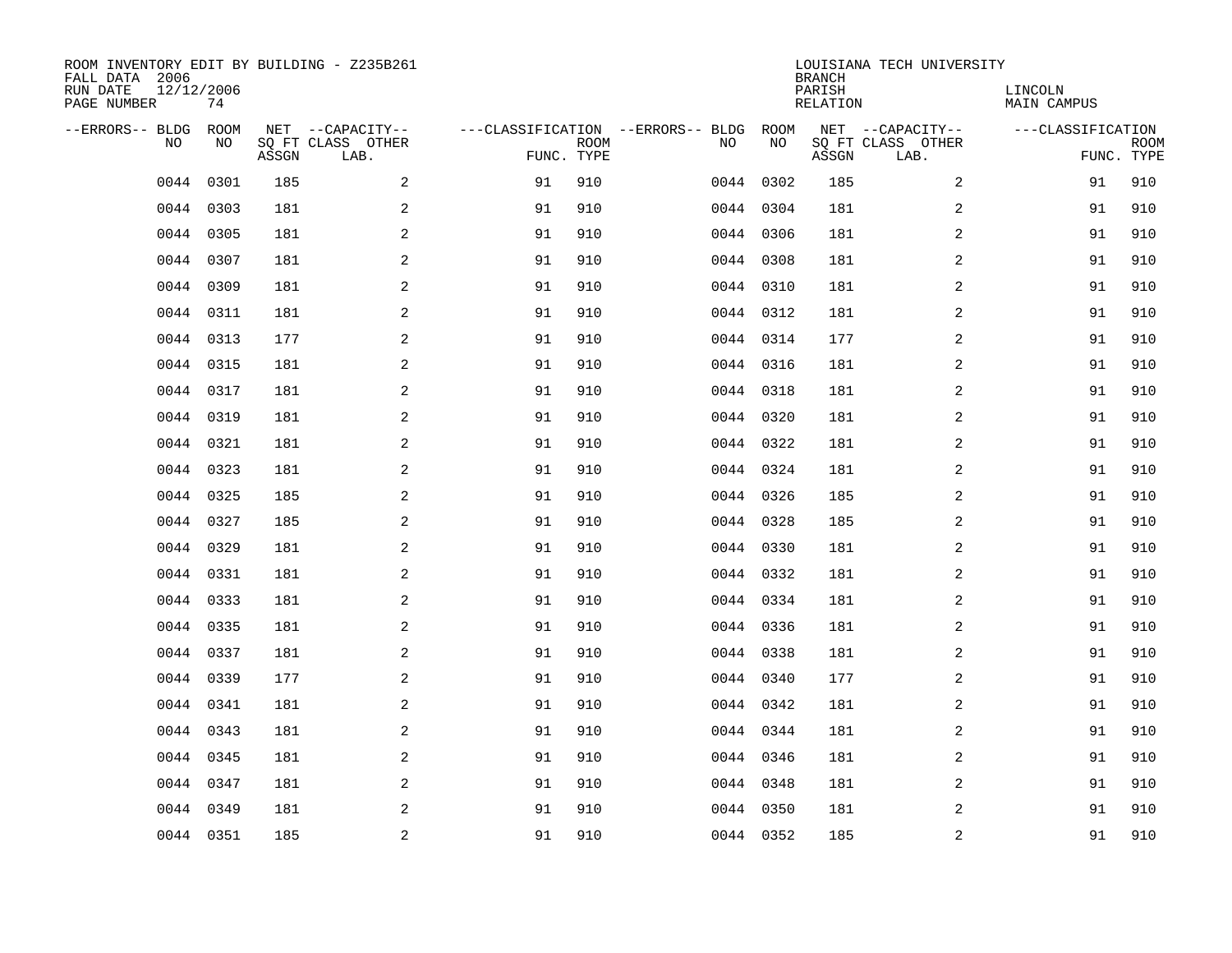| ROOM INVENTORY EDIT BY BUILDING - Z235B261<br>FALL DATA 2006 |                  |       |                           |                |             |                                        |    |            | <b>BRANCH</b>             | LOUISIANA TECH UNIVERSITY |                               |                           |
|--------------------------------------------------------------|------------------|-------|---------------------------|----------------|-------------|----------------------------------------|----|------------|---------------------------|---------------------------|-------------------------------|---------------------------|
| RUN DATE<br>PAGE NUMBER                                      | 12/12/2006<br>75 |       |                           |                |             |                                        |    |            | PARISH<br><b>RELATION</b> |                           | LINCOLN<br><b>MAIN CAMPUS</b> |                           |
| --ERRORS-- BLDG ROOM                                         |                  |       | NET --CAPACITY--          |                |             | ---CLASSIFICATION --ERRORS-- BLDG ROOM |    |            |                           | NET --CAPACITY--          | ---CLASSIFICATION             |                           |
| NO.                                                          | NO               | ASSGN | SQ FT CLASS OTHER<br>LAB. | FUNC. TYPE     | <b>ROOM</b> |                                        | NO | NO         | ASSGN                     | SQ FT CLASS OTHER<br>LAB. |                               | <b>ROOM</b><br>FUNC. TYPE |
|                                                              | 0044 C0001       | 1086  |                           | 0 <sub>0</sub> | 020         |                                        |    | 0044 C0002 | 1086                      |                           | 00                            | 020                       |
|                                                              | 0044 C0101       | 1303  |                           | 91             | 935         |                                        |    | 0044 C0102 | 1303                      |                           | 91                            | 935                       |
|                                                              | 0044 C0201       | 1303  |                           | 91             | 935         |                                        |    | 0044 C0202 | 1303                      |                           | 91                            | 935                       |
|                                                              | 0044 C0301       | 1303  |                           | 91             | 935         |                                        |    | 0044 C0302 | 1303                      |                           | 91                            | 935                       |
|                                                              | 0044 M0001       | 173   |                           | 0 <sub>0</sub> | 030         |                                        |    | 0044 M0002 | 881                       |                           | 0 <sub>0</sub>                | 030                       |
|                                                              | 0044 M0003       | 113   |                           | 0 <sub>0</sub> | 030         |                                        |    | 0044 M0004 | 113                       |                           | 0 <sub>0</sub>                | 030                       |
|                                                              | 0044 M0103       | 113   |                           | 0 <sub>0</sub> | 030         |                                        |    | 0044 M0104 | 113                       |                           | 00                            | 030                       |
|                                                              | 0044 M0203       | 113   |                           | 0 <sub>0</sub> | 030         |                                        |    | 0044 M0204 | 113                       |                           | 0 <sub>0</sub>                | 030                       |
|                                                              | 0044 M0303       | 113   |                           | 0 <sub>0</sub> | 030         |                                        |    | 0044 M0304 | 113                       |                           | 0 <sub>0</sub>                | 030                       |
|                                                              | 0044 S0094       | 76    |                           | 0 <sub>0</sub> | 020         |                                        |    | 0044 S0095 | 76                        |                           | 00                            | 020                       |
|                                                              | 0044 S0096       | 199   |                           | 0 <sub>0</sub> | 020         |                                        |    | 0044 S0097 | 273                       |                           | 0 <sub>0</sub>                | 020                       |
|                                                              | 0044 S0098       | 252   |                           | 0 <sub>0</sub> | 020         |                                        |    | 0044 S0099 | 252                       |                           | 0 <sub>0</sub>                | 020                       |
|                                                              | 0044 Z0060       | 244   | 6                         | 91             | 919         |                                        |    | 0044 Z0061 | 244                       | 6                         | 91                            | 919                       |
|                                                              | 0044 Z0062       | 244   | 6                         | 91             | 919         |                                        |    | 0044 Z0063 | 244                       | 6                         | 91                            | 919                       |
|                                                              | 0044 Z0064       | 24    | 6                         | 91             | 935         |                                        |    | 0044 Z0065 | 24                        | 6                         | 0 <sub>0</sub>                | 010                       |
|                                                              | 0044 Z0066       | 24    |                           | 91             | 935         |                                        |    | 0044 Z0067 | 24                        |                           | 00                            | 010                       |
|                                                              | 0044 Z0070       | 52    |                           | 91             | 935         |                                        |    | 0044 Z0071 | 52                        |                           | 91                            | 935                       |
|                                                              | 0044 Z0072       | 71    |                           | 0 <sub>0</sub> | 020         |                                        |    | 0044 Z0080 | 1787                      |                           | 51                            | 650                       |
|                                                              | 0044 Z0081       | 99    |                           | 51             | 655         |                                        |    | 0044 Z0082 | 317                       |                           | 91                            | 935                       |
|                                                              | 0044 Z0083       | 99    |                           | 51             | 655         |                                        |    | 0044 Z0084 | 463                       |                           | 91                            | 935                       |
|                                                              | 0044 Z0085       | 468   |                           | 91             | 935         |                                        |    | 0044 Z0160 | 244                       |                           | 91                            | 919                       |
|                                                              | 0044 Z0161       | 244   |                           | 91             | 919         |                                        |    | 0044 Z0162 | 244                       |                           | 91                            | 919                       |
|                                                              | 0044 Z0163       | 244   |                           | 91             | 919         |                                        |    | 0044 Z0164 | 24                        |                           | 91                            | 935                       |
|                                                              | 0044 Z0165       | 24    |                           | 0 <sub>0</sub> | 010         |                                        |    | 0044 Z0166 | 24                        |                           | 91                            | 935                       |
|                                                              | 0044 Z0167       | 24    |                           | 0 <sub>0</sub> | 010         |                                        |    | 0044 Z0168 | 13                        |                           | 91                            | 935                       |
|                                                              | 0044 Z0170       | 262   |                           | 0 <sub>0</sub> | 020         |                                        |    | 0044 Z0171 | 262                       |                           | 0 <sub>0</sub>                | 020                       |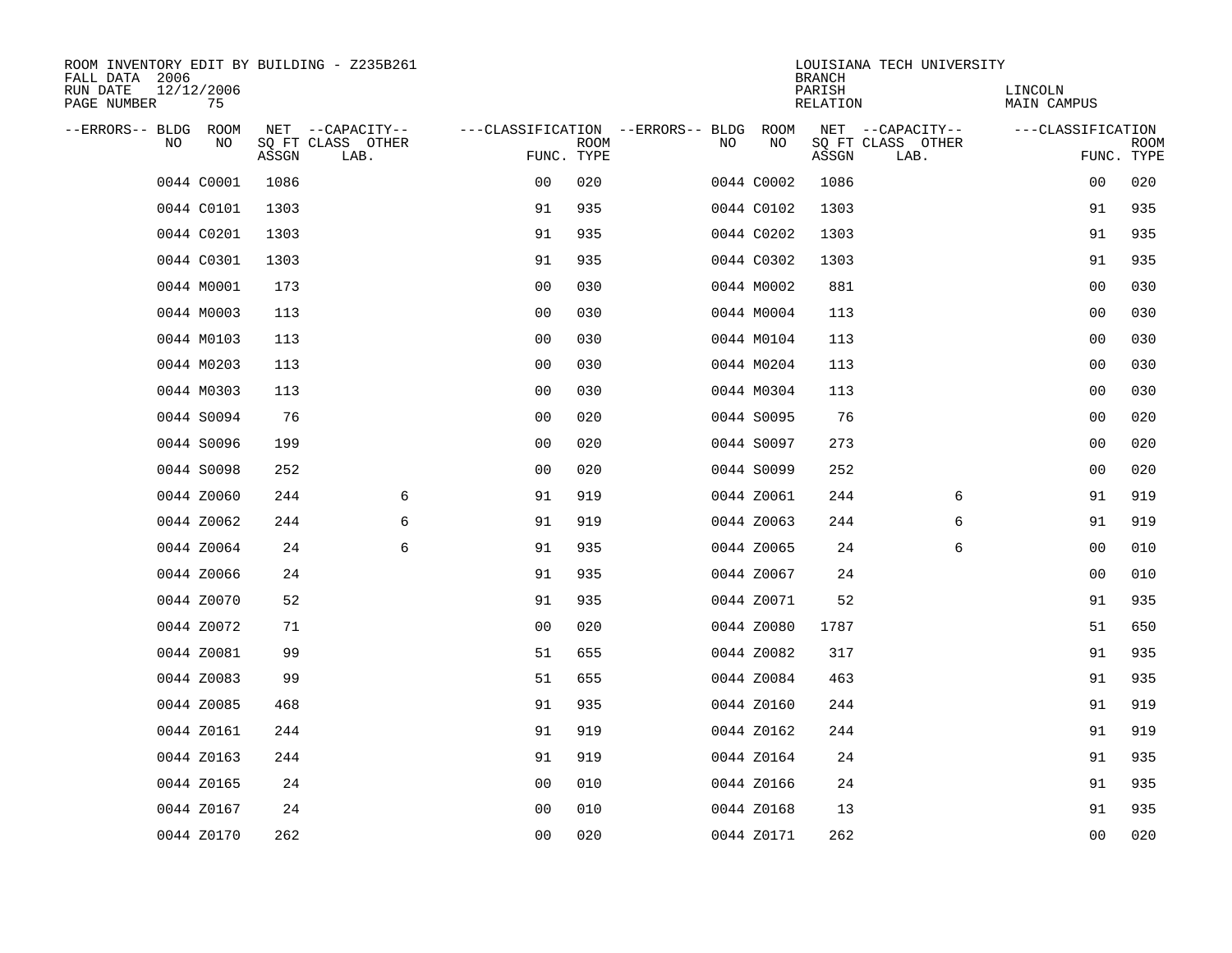| ROOM INVENTORY EDIT BY BUILDING - Z235B261<br>FALL DATA 2006 |                  |       |                           |                                        |             |    |                                                                                                                                          | LOUISIANA TECH UNIVERSITY<br><b>BRANCH</b> |                           |                |                        |                           |
|--------------------------------------------------------------|------------------|-------|---------------------------|----------------------------------------|-------------|----|------------------------------------------------------------------------------------------------------------------------------------------|--------------------------------------------|---------------------------|----------------|------------------------|---------------------------|
| RUN DATE<br>PAGE NUMBER                                      | 12/12/2006<br>76 |       |                           |                                        |             |    |                                                                                                                                          | PARISH<br>RELATION                         |                           |                | LINCOLN<br>MAIN CAMPUS |                           |
| --ERRORS-- BLDG ROOM                                         |                  |       | NET --CAPACITY--          | ---CLASSIFICATION --ERRORS-- BLDG ROOM |             |    |                                                                                                                                          |                                            | NET --CAPACITY--          |                | ---CLASSIFICATION      |                           |
| NO                                                           | NO               | ASSGN | SQ FT CLASS OTHER<br>LAB. | FUNC. TYPE                             | <b>ROOM</b> | NO | NO                                                                                                                                       | ASSGN                                      | SQ FT CLASS OTHER<br>LAB. |                |                        | <b>ROOM</b><br>FUNC. TYPE |
|                                                              | 0044 Z0180       | 1006  |                           | 45                                     | 650         |    | 0044 Z0181                                                                                                                               | 67                                         |                           |                | 0 <sub>0</sub>         | 030                       |
|                                                              | 0044 Z0182       | 170   |                           | 91                                     | 950         |    | 0044 Z0183                                                                                                                               | 80                                         |                           |                | 91                     | 950                       |
|                                                              | 0044 Z0184       | 83    |                           | 91                                     | 950         |    | 0044 Z0185                                                                                                                               | 41                                         |                           |                | 91                     | 950                       |
|                                                              | 0044 Z0186       | 39    |                           | 91                                     | 950         |    | 0044 Z0187                                                                                                                               | 144                                        |                           |                | 91                     | 950                       |
|                                                              | 0044 Z0188       | 97    |                           | 91                                     | 950         |    | 0044 Z0189                                                                                                                               | 9                                          |                           |                | 91                     | 950                       |
|                                                              | 0044 Z0190       | 4     |                           | 91                                     | 950         |    | 0044 Z0191                                                                                                                               | 129                                        |                           |                | 91                     | 950                       |
|                                                              | 0044 Z0260       | 244   | 9                         | 91                                     | 919         |    | 0044 Z0261                                                                                                                               | 244                                        |                           | 9              | 91                     | 919                       |
|                                                              | 0044 Z0262       | 244   | 9                         | 91                                     | 919         |    | 0044 Z0263                                                                                                                               | 244                                        |                           | 9              | 91                     | 919                       |
|                                                              | 0044 Z0264       | 24    |                           | 91                                     | 935         |    | 0044 Z0265                                                                                                                               | 24                                         |                           |                | 0 <sub>0</sub>         | 010                       |
|                                                              | 0044 Z0266       | 24    |                           | 91                                     | 935         |    | 0044 Z0267                                                                                                                               | 24                                         |                           |                | 00                     | 010                       |
|                                                              | 0044 Z0360       | 244   | 9                         | 91                                     | 919         |    | 0044 Z0361                                                                                                                               | 244                                        |                           | 9              | 91                     | 919                       |
|                                                              | 0044 Z0362       | 244   | 9                         | 91                                     | 919         |    | 0044 Z0363                                                                                                                               | 244                                        |                           | 9              | 91                     | 919                       |
|                                                              | 0044 Z0364       | 24    |                           | 91                                     | 935         |    | 0044 Z0365                                                                                                                               | 24                                         |                           |                | 0 <sub>0</sub>         | 010                       |
|                                                              | 0044 Z0366       | 24    |                           | 91                                     | 935         |    | 0044 Z0367<br>TOTAL NET ASSIGN SQ. FT. IN ROOM FILE<br>TOTAL NUMBER CLASSROOMS<br>TOTAL NUMBER LABS 210<br>TOTAL NUMBER SPECIAL LABS 220 | 24                                         |                           |                | 00<br>53,928           | 010                       |
|                                                              | 0045 Z0100       | 100   | 3                         | 21                                     | 255         |    | 0045 Z0102                                                                                                                               | 201                                        |                           | 5              | 21                     | 250                       |
|                                                              | 0045 Z0103       | 137   | $\overline{4}$            | 21                                     | 250         |    | 0045 Z0104                                                                                                                               | 127                                        |                           | 3              | 21                     | 250                       |
|                                                              | 0045 Z0105       | 42    | 1                         | 00                                     | 030         |    | 0045 Z0106                                                                                                                               | 22                                         |                           | $\mathbf{1}$   | 00                     | 020                       |
|                                                              | 0045 Z0107       | 55    | $\mathbf{1}$              | 00                                     | 020         |    | 0045 Z0201                                                                                                                               | 70                                         |                           | 2              | 21                     | 255                       |
|                                                              | 0045 Z0202       | 201   | 5                         | 21                                     | 250         |    | 0045 Z0203                                                                                                                               | 138                                        |                           | $\overline{4}$ | 21                     | 250                       |
|                                                              | 0045 Z0204       | 128   | 3                         | 21                                     | 250         |    | 0045 Z0205                                                                                                                               | 42                                         |                           | $\mathbf{1}$   | 0 <sub>0</sub>         | 030                       |
|                                                              | 0045 Z0206       | 22    | $\mathbf 1$               | 0 <sub>0</sub>                         | 020         |    | TOTAL NET ASSIGN SQ. FT. IN ROOM FILE<br>TOTAL NUMBER CLASSROOMS<br>TOTAL NUMBER LABS 210<br>TOTAL NUMBER SPECIAL LABS 220               |                                            |                           |                | 1,102                  |                           |
|                                                              | 0046 Z0301       | 73    | 2                         | 21                                     | 250         |    | 0046 Z0302                                                                                                                               | 196                                        |                           | 5              | 21                     | 250                       |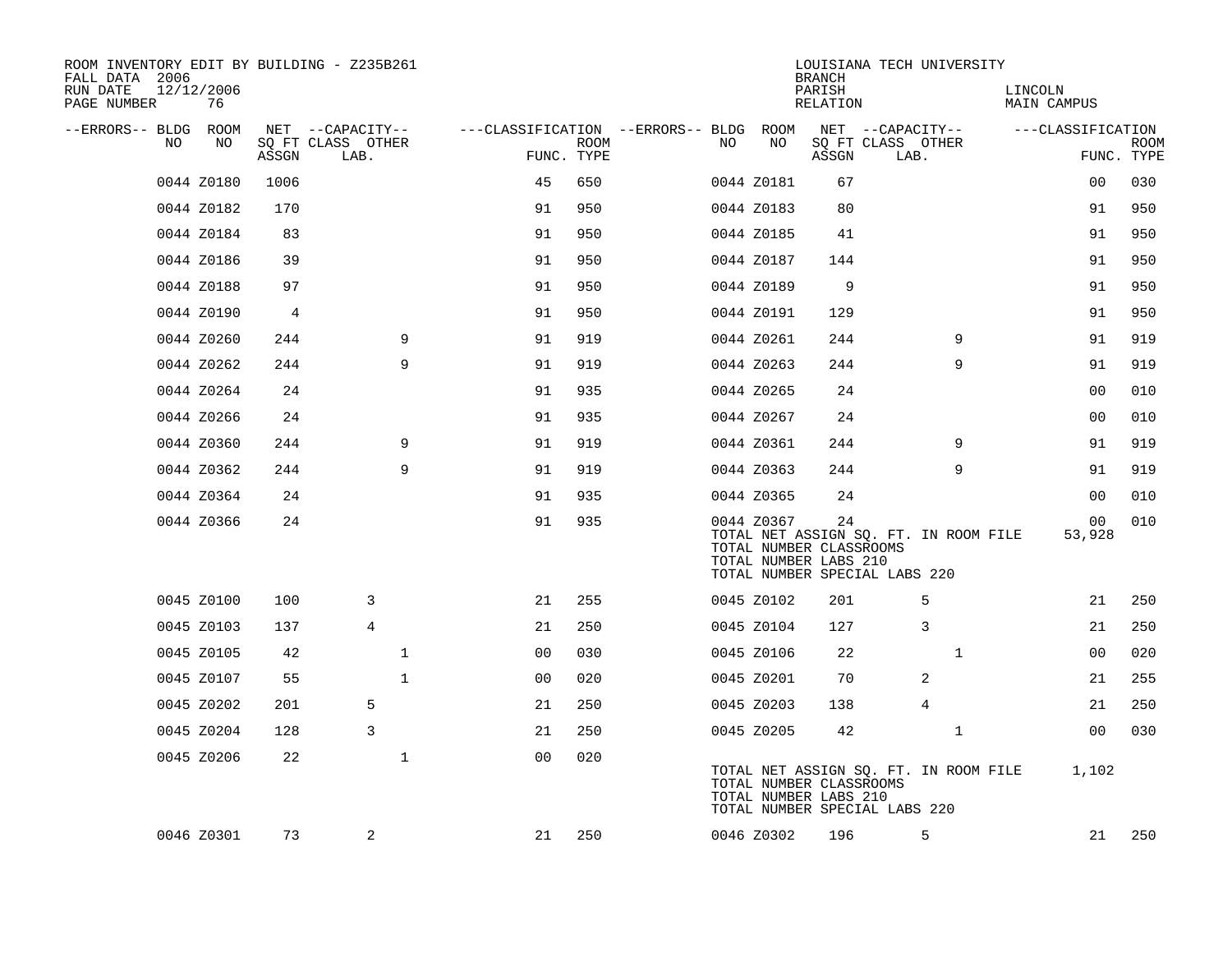| ROOM INVENTORY EDIT BY BUILDING - Z235B261<br>FALL DATA 2006<br>RUN DATE<br>PAGE NUMBER | 12/12/2006<br>77 |       |                           |              |                                        |             |     |            | LOUISIANA TECH UNIVERSITY<br><b>BRANCH</b><br>PARISH<br>RELATION                                                                 |                           |   |              | LINCOLN<br><b>MAIN CAMPUS</b> |                           |
|-----------------------------------------------------------------------------------------|------------------|-------|---------------------------|--------------|----------------------------------------|-------------|-----|------------|----------------------------------------------------------------------------------------------------------------------------------|---------------------------|---|--------------|-------------------------------|---------------------------|
| --ERRORS-- BLDG ROOM                                                                    |                  |       | NET --CAPACITY--          |              | ---CLASSIFICATION --ERRORS-- BLDG ROOM |             |     |            |                                                                                                                                  | NET --CAPACITY--          |   |              | ---CLASSIFICATION             |                           |
| NO.                                                                                     | NO.              | ASSGN | SQ FT CLASS OTHER<br>LAB. |              | FUNC. TYPE                             | <b>ROOM</b> | NO. | NO         | ASSGN                                                                                                                            | SQ FT CLASS OTHER<br>LAB. |   |              |                               | <b>ROOM</b><br>FUNC. TYPE |
|                                                                                         | 0046 Z0303       | 249   | 7                         |              | 21                                     | 250         |     | 0046 Z0304 | 45                                                                                                                               |                           |   | $\mathbf{1}$ | 00                            | 030                       |
|                                                                                         | 0046 Z0305       | 101   | 3                         |              | 21                                     | 255         |     | 0046 Z0306 | 55                                                                                                                               |                           |   | $\mathbf{1}$ | 00                            | 020                       |
|                                                                                         | 0046 Z0401       | 73    | 2                         |              | 21                                     | 255         |     | 0046 Z0402 | 196                                                                                                                              |                           | 5 |              | 21                            | 250                       |
|                                                                                         | 0046 Z0403       | 128   |                           | $\mathbf{1}$ | 21                                     | 310         |     | 0046 Z0404 | 127                                                                                                                              |                           | 3 |              | 21                            | 250                       |
|                                                                                         | 0046 Z0405       | 45    |                           | $\mathbf{1}$ | 0 <sub>0</sub>                         | 030         |     | 0046 Z0406 | 20<br>TOTAL NET ASSIGN SQ. FT. IN ROOM FILE<br>TOTAL NUMBER CLASSROOMS<br>TOTAL NUMBER LABS 210<br>TOTAL NUMBER SPECIAL LABS 220 |                           |   | $\mathbf{1}$ | 00<br>1,143                   | 020                       |
|                                                                                         | 0047 Z0501       | 70    | 2                         |              | 21                                     | 250         |     | 0047 Z0502 | 201                                                                                                                              |                           | 5 |              | 21                            | 250                       |
|                                                                                         | 0047 Z0503       | 137   | $\overline{4}$            |              | 21                                     | 250         |     | 0047 Z0504 | 122                                                                                                                              |                           | 3 |              | 21                            | 250                       |
|                                                                                         | 0047 Z0505       | 43    |                           | $\mathbf{1}$ | 0 <sub>0</sub>                         | 030         |     | 0047 Z0506 | 22                                                                                                                               |                           |   | $\mathbf{1}$ | 0 <sub>0</sub>                | 020                       |
|                                                                                         | 0047 Z0507       | 4     |                           |              | 21                                     | 255         |     | 0047 Z0508 | 55                                                                                                                               |                           |   | $\mathbf{1}$ | 00                            | 020                       |
|                                                                                         | 0047 Z0509       | 101   | 3                         |              | 21                                     | 255         |     | 0047 Z0601 | 70                                                                                                                               |                           | 2 |              | 21                            | 250                       |
|                                                                                         | 0047 Z0602       | 367   | 10                        |              | 21                                     | 250         |     | 0047 Z0603 | 123                                                                                                                              |                           | 3 |              | 21                            | 250                       |
|                                                                                         | 0047 Z0604       | 43    |                           | $\mathbf 1$  | 0 <sub>0</sub>                         | 030         |     | 0047 Z0605 | 4<br>TOTAL NET ASSIGN SQ. FT. IN ROOM FILE<br>TOTAL NUMBER CLASSROOMS<br>TOTAL NUMBER LABS 210<br>TOTAL NUMBER SPECIAL LABS 220  |                           |   |              | 21<br>1,199                   | 255                       |
|                                                                                         | 0048 Z0701       | 70    | 2                         |              | 21                                     | 250         |     | 0048 Z0702 | 201                                                                                                                              |                           | 5 |              | 21                            | 250                       |
|                                                                                         | 0048 Z0703       | 137   | 4                         |              | 21                                     | 250         |     | 0048 Z0704 | 120                                                                                                                              |                           | 3 |              | 21                            | 250                       |
|                                                                                         | 0048 Z0705       | 43    |                           | $\mathbf{1}$ | 0 <sub>0</sub>                         | 030         |     | 0048 Z0706 | 22                                                                                                                               |                           |   | $\mathbf{1}$ | 00                            | 020                       |
|                                                                                         | 0048 Z0707       | 4     |                           |              | 21                                     | 255         |     | 0048 Z0708 | 55                                                                                                                               |                           |   | $\mathbf{1}$ | 00                            | 020                       |
|                                                                                         | 0048 Z0709       | 49    | $\mathbf{1}$              |              | 21                                     | 255         |     | 0048 Z0801 | 70                                                                                                                               |                           | 2 |              | 21                            | 250                       |
|                                                                                         | 0048 Z0802       | 201   | 5                         |              | 21                                     | 250         |     | 0048 Z0803 | 138                                                                                                                              |                           | 4 |              | 21                            | 250                       |
|                                                                                         | 0048 Z0804       | 123   | 3                         |              | 21                                     | 250         |     | 0048 Z0805 | 43                                                                                                                               |                           |   | $\mathbf{1}$ | 00                            | 030                       |
|                                                                                         | 0048 Z0806       | 22    |                           | $\mathbf 1$  | 0 <sub>0</sub>                         | 020         |     | 0048 Z0807 | 4                                                                                                                                |                           |   |              | 21                            | 255                       |
|                                                                                         | 0048 Z0808       | 50    | $\mathbf{1}$              |              | 21                                     | 255         |     |            | TOTAL NET ASSIGN SQ. FT. IN ROOM FILE                                                                                            |                           |   |              | 1,167                         |                           |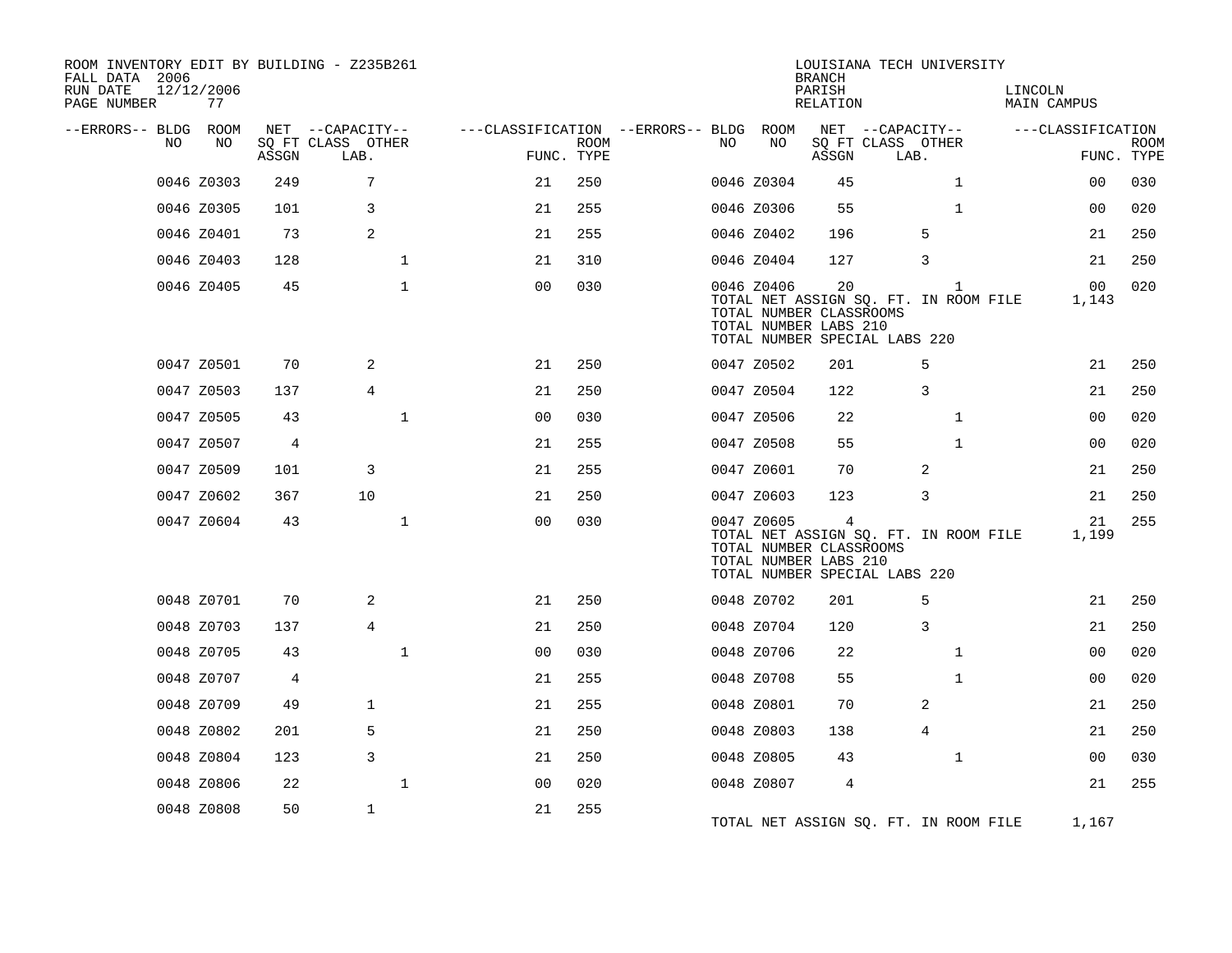| ROOM INVENTORY EDIT BY BUILDING - Z235B261<br>FALL DATA 2006<br>RUN DATE<br>PAGE NUMBER | 12/12/2006<br>78 |       |                           |                                                         |             |      |            | <b>BRANCH</b><br>PARISH<br>RELATION              | LOUISIANA TECH UNIVERSITY                                              | LINCOLN<br>MAIN CAMPUS |                           |
|-----------------------------------------------------------------------------------------|------------------|-------|---------------------------|---------------------------------------------------------|-------------|------|------------|--------------------------------------------------|------------------------------------------------------------------------|------------------------|---------------------------|
| --ERRORS-- BLDG ROOM                                                                    |                  |       | NET --CAPACITY--          | ---CLASSIFICATION --ERRORS-- BLDG ROOM NET --CAPACITY-- |             |      |            |                                                  |                                                                        | ---CLASSIFICATION      |                           |
| NO                                                                                      | NO               | ASSGN | SQ FT CLASS OTHER<br>LAB. | FUNC. TYPE                                              | <b>ROOM</b> | NO   | NO         | ASSGN                                            | SQ FT CLASS OTHER<br>LAB.                                              |                        | <b>ROOM</b><br>FUNC. TYPE |
|                                                                                         |                  |       |                           |                                                         |             |      |            | TOTAL NUMBER CLASSROOMS<br>TOTAL NUMBER LABS 210 | TOTAL NUMBER SPECIAL LABS 220                                          |                        |                           |
|                                                                                         | 0049 Z0901       | 70    | 2                         | 21                                                      | 250         |      | 0049 Z0902 | 366                                              | 10                                                                     | 21                     | 250                       |
|                                                                                         | 0049 Z0903       | 86    | 2                         | 11                                                      | 250         |      | 0049 Z0904 | 122                                              | 3                                                                      | 21                     | 250                       |
|                                                                                         | 0049 Z0905       | 43    | $\mathbf 1$               | 0 <sub>0</sub>                                          | 030         |      | 0049 Z0906 | $\overline{4}$                                   |                                                                        | 21                     | 255                       |
|                                                                                         | 0049 Z0907       | 55    | $\mathbf{1}$              | 0 <sub>0</sub>                                          | 020         |      | 0049 Z0908 | 101                                              | 3                                                                      | 21                     | 255                       |
|                                                                                         | 0049 Z1001       | 70    | $\mathbf 1$               | 31                                                      | 315         |      | 0049 Z1002 | 367                                              | $\mathbf{1}$                                                           | 31                     | 310                       |
|                                                                                         | 0049 Z1003       | 123   | $\mathbf{1}$              | 31                                                      | 310         |      | 0049 Z1004 | 43                                               | $\mathbf{1}$                                                           | 0 <sub>0</sub>         | 030                       |
|                                                                                         | 0049 Z1005       | 4     | $\mathbf 1$               | 31                                                      | 315         |      |            | TOTAL NUMBER CLASSROOMS<br>TOTAL NUMBER LABS 210 | TOTAL NET ASSIGN SQ. FT. IN ROOM FILE<br>TOTAL NUMBER SPECIAL LABS 220 | 1,313                  |                           |
|                                                                                         | 0050 0101W       | 215   | 2                         | 91                                                      | 920         |      | 0050 0102W | 215                                              | 2                                                                      | 91                     | 920                       |
| 0050                                                                                    | 0103W            | 177   | 2                         | 91                                                      | 920         |      | 0050 0104W | 177                                              | 2                                                                      | 91                     | 920                       |
| 0050                                                                                    | 0105W            | 170   | 2                         | 91                                                      | 920         | 0050 | 0106W      | 170                                              | 2                                                                      | 91                     | 920                       |
| 0050                                                                                    | 0107E            | 217   | 2                         | 91                                                      | 920         |      | 0050 0108E | 218                                              | 2                                                                      | 91                     | 920                       |
| 0050                                                                                    | 0109E            | 177   | $\overline{2}$            | 91                                                      | 920         | 0050 | 0110E      | 177                                              | $\overline{2}$                                                         | 91                     | 920                       |
|                                                                                         | 0050 0111E       | 170   | 2                         | 91                                                      | 920         |      | 0050 0112E | 170                                              | 2                                                                      | 91                     | 920                       |
| 0050                                                                                    | 0113E            | 198   | $\overline{2}$            | 91                                                      | 920         | 0050 | 0114E      | 237                                              | 2                                                                      | 91                     | 920                       |
|                                                                                         | 0050 0115E       | 240   | 2                         | 91                                                      | 920         |      | 0050 0116  | 270                                              |                                                                        | 91                     | 935                       |
| 0050                                                                                    | 0117             | 75    |                           | 91                                                      | 935         | 0050 | 0118       | 41                                               |                                                                        | 91                     | 935                       |
| 0050                                                                                    | 0119             | 96    |                           | 91                                                      | 935         |      | 0050 0120  | 100                                              |                                                                        | 91                     | 935                       |
| 0050                                                                                    | 0121             | 97    |                           | 91                                                      | 935         | 0050 | 0122       | 109                                              |                                                                        | 91                     | 935                       |
| 0050                                                                                    | 0123             | 75    | 2                         | 91                                                      | 919         |      | 0050 0124  | 66                                               | 2                                                                      | 91                     | 919                       |
| 0050                                                                                    | 0125             | 106   |                           | 91                                                      | 935         | 0050 | 0126       | 106                                              |                                                                        | 91                     | 935                       |
| 0050                                                                                    | 0127             | 203   | 3                         | 91                                                      | 950         |      | 0050 0128  | 14                                               |                                                                        | 91                     | 955                       |
|                                                                                         | 0050 0129        | 49    | 2                         | 91                                                      | 919         |      | 0050 0130  | 90                                               |                                                                        | 91                     | 955                       |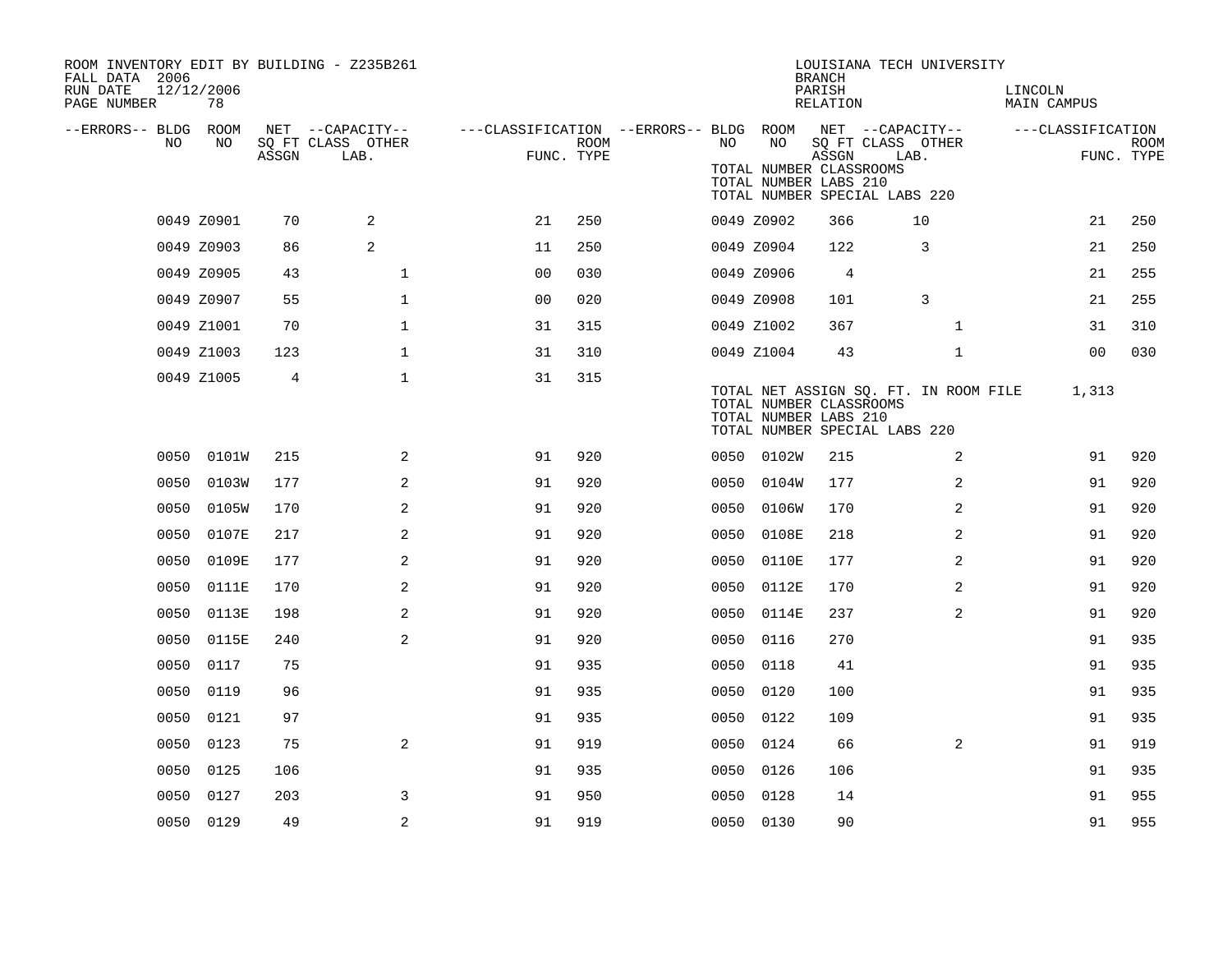| ROOM INVENTORY EDIT BY BUILDING - Z235B261<br>FALL DATA 2006<br>RUN DATE<br>PAGE NUMBER | 12/12/2006<br>79 |       |                                               |                |             |                                         |            | <b>BRANCH</b><br>PARISH<br><b>RELATION</b> | LOUISIANA TECH UNIVERSITY                     | LINCOLN<br><b>MAIN CAMPUS</b> |                           |
|-----------------------------------------------------------------------------------------|------------------|-------|-----------------------------------------------|----------------|-------------|-----------------------------------------|------------|--------------------------------------------|-----------------------------------------------|-------------------------------|---------------------------|
| --ERRORS-- BLDG<br>NO                                                                   | ROOM<br>NO       | ASSGN | NET --CAPACITY--<br>SQ FT CLASS OTHER<br>LAB. | FUNC. TYPE     | <b>ROOM</b> | ---CLASSIFICATION --ERRORS-- BLDG<br>NO | ROOM<br>NO | ASSGN                                      | NET --CAPACITY--<br>SQ FT CLASS OTHER<br>LAB. | ---CLASSIFICATION             | <b>ROOM</b><br>FUNC. TYPE |
| 0050                                                                                    | 0131             | 486   | 6                                             | 91             | 950         | 0050                                    | 0132       | 133                                        | 3                                             | 91                            | 950                       |
| 0050                                                                                    | 0133             | 16    |                                               | 91             | 955         | 0050                                    | 0134       | 29                                         |                                               | 91                            | 955                       |
| 0050                                                                                    | 0135             | 47    | 2                                             | 91             | 919         | 0050                                    | 0136       | 36                                         |                                               | 91                            | 955                       |
| 0050                                                                                    | 0137             | 219   |                                               | 51             | 315         | 0050                                    | 0138       | 58                                         |                                               | 51                            | 315                       |
| 0050                                                                                    | 0139             | 79    | 2                                             | 51             | 310         | 0050                                    | 0140       | 4                                          |                                               | 91                            | 935                       |
| 0050                                                                                    | 0141             | 4     |                                               | 91             | 935         | 0050                                    | 0142       | 14                                         |                                               | 91                            | 935                       |
| 0050                                                                                    | 0143             | 1978  | 150                                           | 51             | 650         | 0050                                    | 0144       | 389                                        | 20                                            | 51                            | 650                       |
| 0050                                                                                    | 0145             | 131   |                                               | 91             | 935         |                                         | 0050 0146  | 68                                         |                                               | 91                            | 935                       |
| 0050                                                                                    | 0147             | 28    |                                               | 91             | 935         | 0050                                    | 0148       | 43                                         |                                               | 91                            | 935                       |
| 0050                                                                                    | 0149             | 849   |                                               | 0 <sub>0</sub> | 030         | 0050                                    | 0150       | 214                                        |                                               | 91                            | 935                       |
| 0050                                                                                    | 0151             | 209   |                                               | 91             | 935         | 0050                                    | 0160       | 52                                         |                                               | 91                            | 935                       |
| 0050                                                                                    | 0161             | 50    |                                               | 91             | 935         | 0050                                    | 0201       | 194                                        | 2                                             | 91                            | 920                       |
| 0050                                                                                    | 0201B            | 41    | 2                                             | 91             | 919         | 0050                                    | 0202       | 194                                        | 2                                             | 91                            | 920                       |
| 0050                                                                                    | 0202B            | 41    | $\mathbf{2}$                                  | 91             | 919         | 0050                                    | 0203       | 194                                        | 2                                             | 91                            | 920                       |
| 0050                                                                                    | 0204             | 194   | 2                                             | 91             | 920         | 0050                                    | 0205       | 194                                        | 2                                             | 91                            | 920                       |
| 0050                                                                                    | 0205B            | 41    | 2                                             | 91             | 919         | 0050                                    | 0206       | 194                                        | $\overline{a}$                                | 91                            | 920                       |
| 0050                                                                                    | 0206B            | 41    | 2                                             | 91             | 919         | 0050                                    | 0207       | 194                                        | 2                                             | 91                            | 920                       |
| 0050                                                                                    | 0208             | 194   | 2                                             | 91             | 920         | 0050                                    | 0209       | 194                                        | $\overline{a}$                                | 91                            | 920                       |
| 0050                                                                                    | 0209B            | 43    | 2                                             | 91             | 919         | 0050                                    | 0210       | 194                                        | 2                                             | 91                            | 920                       |
| 0050                                                                                    | 0210B            | 41    | $\overline{a}$                                | 91             | 919         | 0050                                    | 0211       | 650                                        | 50                                            | 51                            | 650                       |
| 0050                                                                                    | 0211A            | 103   | 8                                             | 51             | 650         | 0050                                    | 0212       | 194                                        | 2                                             | 91                            | 920                       |
| 0050                                                                                    | 0213             | 107   | 8                                             | 91             | 935         | 0050                                    | 0214       | 227                                        |                                               | 00                            | 010                       |
| 0050                                                                                    | 0215             | 183   | 2                                             | 91             | 920         | 0050                                    | 0215B      | 44                                         | 2                                             | 91                            | 919                       |
| 0050                                                                                    | 0216             | 33    | $\mathbf 1$                                   | 91             | 919         | 0050                                    | 0217       | 194                                        | $\overline{a}$                                | 91                            | 920                       |
| 0050                                                                                    | 0217B            | 41    | 2                                             | 91             | 919         | 0050                                    | 0218       | 194                                        | 2                                             | 91                            | 920                       |
|                                                                                         | 0050 0218B       | 41    | $\overline{c}$                                | 91             | 919         |                                         | 0050 0219  | 194                                        | $\mathbf 2$                                   | 91                            | 920                       |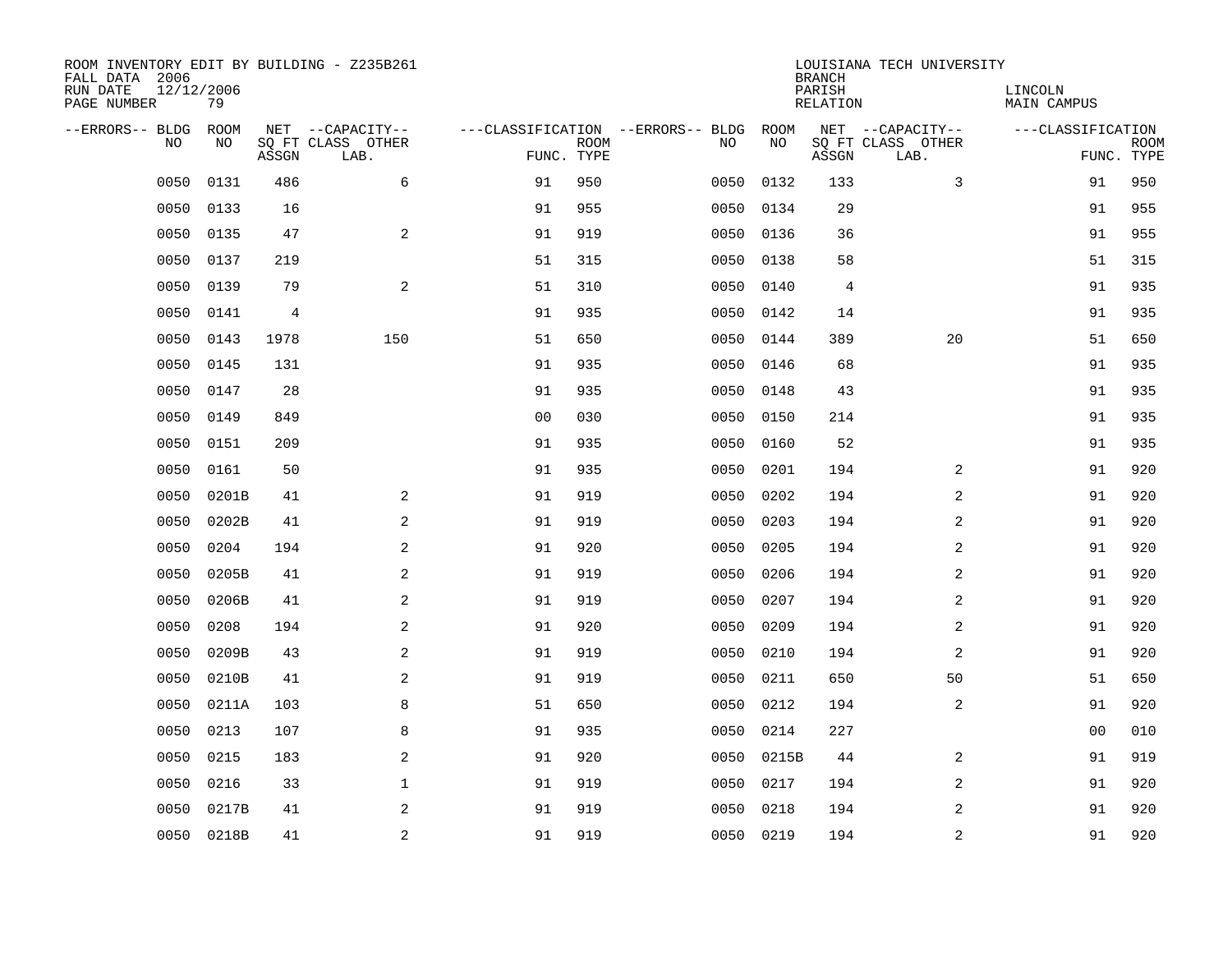| ROOM INVENTORY EDIT BY BUILDING - Z235B261<br>FALL DATA 2006<br>RUN DATE<br>PAGE NUMBER | 12/12/2006<br>80 |       |                                               |            |             |                                         |            | <b>BRANCH</b><br>PARISH<br><b>RELATION</b> | LOUISIANA TECH UNIVERSITY                     | LINCOLN<br><b>MAIN CAMPUS</b> |                           |
|-----------------------------------------------------------------------------------------|------------------|-------|-----------------------------------------------|------------|-------------|-----------------------------------------|------------|--------------------------------------------|-----------------------------------------------|-------------------------------|---------------------------|
| --ERRORS-- BLDG<br>NO                                                                   | ROOM<br>NO       | ASSGN | NET --CAPACITY--<br>SQ FT CLASS OTHER<br>LAB. | FUNC. TYPE | <b>ROOM</b> | ---CLASSIFICATION --ERRORS-- BLDG<br>NO | ROOM<br>NO | ASSGN                                      | NET --CAPACITY--<br>SQ FT CLASS OTHER<br>LAB. | ---CLASSIFICATION             | <b>ROOM</b><br>FUNC. TYPE |
| 0050                                                                                    | 0220             | 194   | 2                                             | 91         | 920         | 0050                                    | 0221       | 194                                        | 2                                             | 91                            | 920                       |
| 0050                                                                                    | 0221B            | 41    | 2                                             | 91         | 919         | 0050                                    | 0222       | 194                                        | 2                                             | 91                            | 920                       |
| 0050                                                                                    | 0222B            | 41    | 2                                             | 91         | 919         | 0050                                    | 0223       | 194                                        | 2                                             | 91                            | 920                       |
| 0050                                                                                    | 0224             | 194   | $\mathbf{2}$                                  | 91         | 920         | 0050                                    | 0225       | 194                                        | 2                                             | 91                            | 920                       |
| 0050                                                                                    | 0225B            | 41    | 2                                             | 91         | 919         | 0050                                    | 0226       | 194                                        | $\overline{a}$                                | 91                            | 920                       |
| 0050                                                                                    | 0226B            | 41    | 2                                             | 91         | 919         | 0050                                    | 0227       | 194                                        | $\overline{a}$                                | 91                            | 920                       |
| 0050                                                                                    | 0228             | 194   | $\mathbf{2}$                                  | 91         | 920         | 0050                                    | 0229       | 194                                        | $\overline{a}$                                | 91                            | 920                       |
| 0050                                                                                    | 0229B            | 41    | 2                                             | 91         | 919         | 0050                                    | 0230       | 194                                        | 2                                             | 91                            | 920                       |
| 0050                                                                                    | 0230B            | 41    | 2                                             | 91         | 919         | 0050                                    | 0231       | 194                                        | 2                                             | 91                            | 920                       |
| 0050                                                                                    | 0232             | 194   | 2                                             | 91         | 920         | 0050                                    | 0301       | 194                                        | 2                                             | 91                            | 920                       |
| 0050                                                                                    | 0301B            | 41    | 2                                             | 91         | 919         | 0050                                    | 0302       | 194                                        | 2                                             | 91                            | 920                       |
| 0050                                                                                    | 0302B            | 41    | 2                                             | 91         | 919         | 0050                                    | 0303       | 194                                        | 2                                             | 91                            | 920                       |
| 0050                                                                                    | 0304             | 194   | 2                                             | 91         | 920         | 0050                                    | 0305       | 194                                        | 2                                             | 91                            | 920                       |
| 0050                                                                                    | 0305B            | 41    | $\overline{a}$                                | 91         | 919         | 0050                                    | 0306       | 194                                        | 2                                             | 91                            | 920                       |
| 0050                                                                                    | 0306B            | 41    | 2                                             | 91         | 919         | 0050                                    | 0307       | 194                                        | 2                                             | 91                            | 920                       |
| 0050                                                                                    | 0308             | 194   | 2                                             | 91         | 920         | 0050                                    | 0309       | 194                                        | 2                                             | 91                            | 920                       |
| 0050                                                                                    | 0309B            | 43    | 2                                             | 91         | 919         | 0050                                    | 0310       | 194                                        | 2                                             | 91                            | 920                       |
| 0050                                                                                    | 0310B            | 41    | 2                                             | 91         | 919         | 0050                                    | 0311       | 650                                        | 50                                            | 51                            | 650                       |
| 0050                                                                                    | 0311A            | 103   | 8                                             | 51         | 650         | 0050                                    | 0312       | 194                                        | 2                                             | 91                            | 920                       |
| 0050                                                                                    | 0313             | 109   | 8                                             | 91         | 935         | 0050                                    | 0314       | 227                                        |                                               | 00                            | 010                       |
| 0050                                                                                    | 0315             | 183   | 2                                             | 91         | 920         | 0050                                    | 0315B      | 44                                         | 2                                             | 91                            | 919                       |
| 0050                                                                                    | 0316             | 33    | $\mathbf 1$                                   | 91         | 919         | 0050                                    | 0317       | 194                                        | 2                                             | 91                            | 920                       |
| 0050                                                                                    | 0317B            | 41    | 2                                             | 91         | 919         | 0050                                    | 0318       | 194                                        | 2                                             | 91                            | 920                       |
| 0050                                                                                    | 0318B            | 41    | 2                                             | 91         | 919         | 0050                                    | 0319       | 194                                        | $\overline{a}$                                | 91                            | 920                       |
| 0050                                                                                    | 0320             | 194   | 2                                             | 91         | 920         | 0050                                    | 0321       | 194                                        | 2                                             | 91                            | 920                       |
|                                                                                         | 0050 0321B       | 41    | $\overline{c}$                                | 91         | 919         |                                         | 0050 0322  | 194                                        | $\overline{\mathbf{c}}$                       | 91                            | 920                       |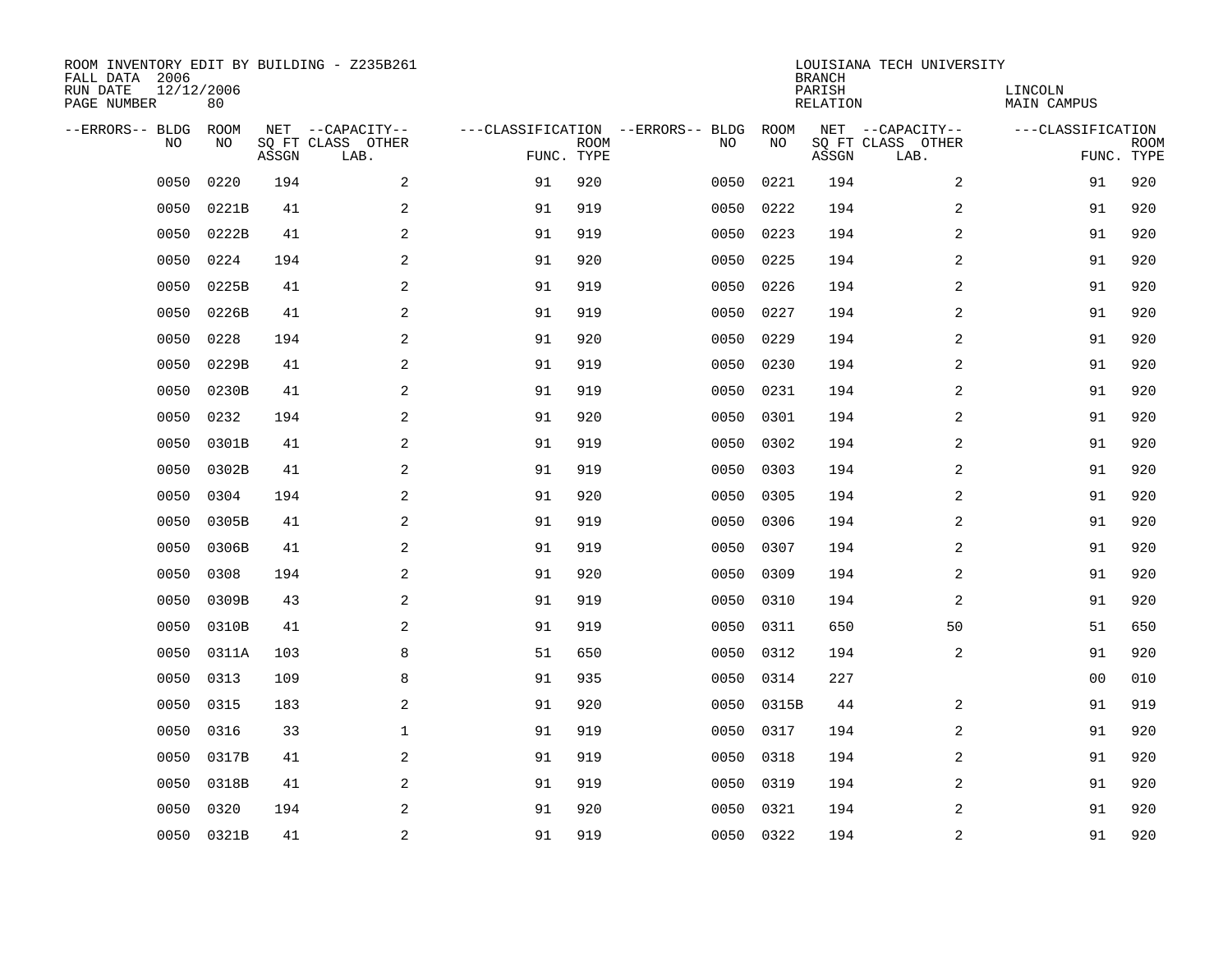| ROOM INVENTORY EDIT BY BUILDING - Z235B261<br>FALL DATA 2006<br>RUN DATE<br>PAGE NUMBER | 12/12/2006<br>81   |       |                                               |                |             |                                          |            | <b>BRANCH</b><br>PARISH<br>RELATION | LOUISIANA TECH UNIVERSITY                     | LINCOLN<br>MAIN CAMPUS |                           |
|-----------------------------------------------------------------------------------------|--------------------|-------|-----------------------------------------------|----------------|-------------|------------------------------------------|------------|-------------------------------------|-----------------------------------------------|------------------------|---------------------------|
| --ERRORS-- BLDG<br>N <sub>O</sub>                                                       | <b>ROOM</b><br>NO. | ASSGN | NET --CAPACITY--<br>SO FT CLASS OTHER<br>LAB. | FUNC. TYPE     | <b>ROOM</b> | ---CLASSIFICATION --ERRORS-- BLDG<br>NO. | ROOM<br>NO | ASSGN                               | NET --CAPACITY--<br>SQ FT CLASS OTHER<br>LAB. | ---CLASSIFICATION      | <b>ROOM</b><br>FUNC. TYPE |
| 0050                                                                                    | 0322B              | 41    | 2                                             | 91             | 919         | 0050                                     | 0323       | 194                                 | 2                                             | 91                     | 920                       |
| 0050                                                                                    | 0324               | 194   | 2                                             | 91             | 920         | 0050                                     | 0325       | 194                                 | 2                                             | 91                     | 920                       |
| 0050                                                                                    | 0325B              | 41    | 2                                             | 91             | 919         | 0050                                     | 0326       | 194                                 | 2                                             | 91                     | 920                       |
| 0050                                                                                    | 0326B              | 41    | 2                                             | 91             | 919         | 0050                                     | 0327       | 194                                 | 2                                             | 91                     | 920                       |
| 0050                                                                                    | 0328               | 194   | 2                                             | 91             | 920         | 0050                                     | 0329       | 194                                 | 2                                             | 91                     | 920                       |
| 0050                                                                                    | 0329B              | 41    | $\overline{a}$                                | 91             | 919         | 0050                                     | 0330       | 194                                 | 2                                             | 91                     | 920                       |
| 0050                                                                                    | 0330B              | 41    | $\overline{a}$                                | 91             | 919         | 0050                                     | 0331       | 194                                 | $\overline{a}$                                | 91                     | 920                       |
| 0050                                                                                    | 0332               | 194   | 2                                             | 91             | 920         | 0050                                     | 0401       | 194                                 | $\overline{a}$                                | 91                     | 920                       |
| 0050                                                                                    | 0401B              | 41    | 2                                             | 91             | 919         | 0050                                     | 0402       | 194                                 | $\overline{a}$                                | 91                     | 920                       |
| 0050                                                                                    | 0402B              | 41    | 2                                             | 91             | 919         | 0050                                     | 0403       | 194                                 | 2                                             | 91                     | 920                       |
| 0050                                                                                    | 0404               | 194   | 2                                             | 91             | 920         | 0050                                     | 0405       | 41                                  | 2                                             | 91                     | 920                       |
| 0050                                                                                    | 0406               | 194   | 2                                             | 91             | 920         | 0050                                     | 0406B      | 41                                  | 2                                             | 91                     | 919                       |
| 0050                                                                                    | 0407               | 194   | 2                                             | 91             | 920         | 0050                                     | 0408       | 194                                 | 2                                             | 91                     | 920                       |
| 0050                                                                                    | 0409               | 194   | 2                                             | 91             | 920         | 0050                                     | 0409B      | 43                                  | $\overline{a}$                                | 91                     | 919                       |
| 0050                                                                                    | 0410               | 194   | $\mathbf{2}$                                  | 91             | 920         | 0050                                     | 0410B      | 41                                  | 2                                             | 91                     | 919                       |
| 0050                                                                                    | 0411               | 650   | 50                                            | 51             | 650         | 0050                                     | 0411A      | 103                                 | 8                                             | 51                     | 650                       |
| 0050                                                                                    | 0412               | 194   | 2                                             | 91             | 920         | 0050                                     | 0413       | 107                                 | 8                                             | 91                     | 935                       |
| 0050                                                                                    | 0414               | 227   |                                               | 0 <sub>0</sub> | 010         | 0050                                     | 0415       | 183                                 | 2                                             | 91                     | 920                       |
| 0050                                                                                    | 0415B              | 44    | 2                                             | 91             | 919         | 0050                                     | 0416       | 33                                  | $\mathbf{1}$                                  | 91                     | 919                       |
| 0050                                                                                    | 0417               | 194   | 2                                             | 91             | 920         | 0050                                     | 0417B      | 41                                  | 2                                             | 91                     | 919                       |
| 0050                                                                                    | 0418               | 194   | 2                                             | 91             | 920         | 0050                                     | 0418B      | 41                                  | 2                                             | 91                     | 919                       |
| 0050                                                                                    | 0419               | 194   | 2                                             | 91             | 920         | 0050                                     | 0420       | 194                                 | 2                                             | 91                     | 920                       |
| 0050                                                                                    | 0421               | 194   | 2                                             | 91             | 920         | 0050                                     | 0421B      | 41                                  | 2                                             | 91                     | 919                       |
| 0050                                                                                    | 0422               | 194   | 2                                             | 91             | 920         | 0050                                     | 0422B      | 41                                  | $\overline{a}$                                | 91                     | 919                       |
| 0050                                                                                    | 0423               | 194   | 2                                             | 91             | 920         | 0050                                     | 0424       | 194                                 | 2                                             | 91                     | 920                       |
|                                                                                         | 0050 0425          | 194   | $\overline{c}$                                | 91             | 920         |                                          | 0050 0425B | 41                                  | $\mathbf 2$                                   | 91                     | 919                       |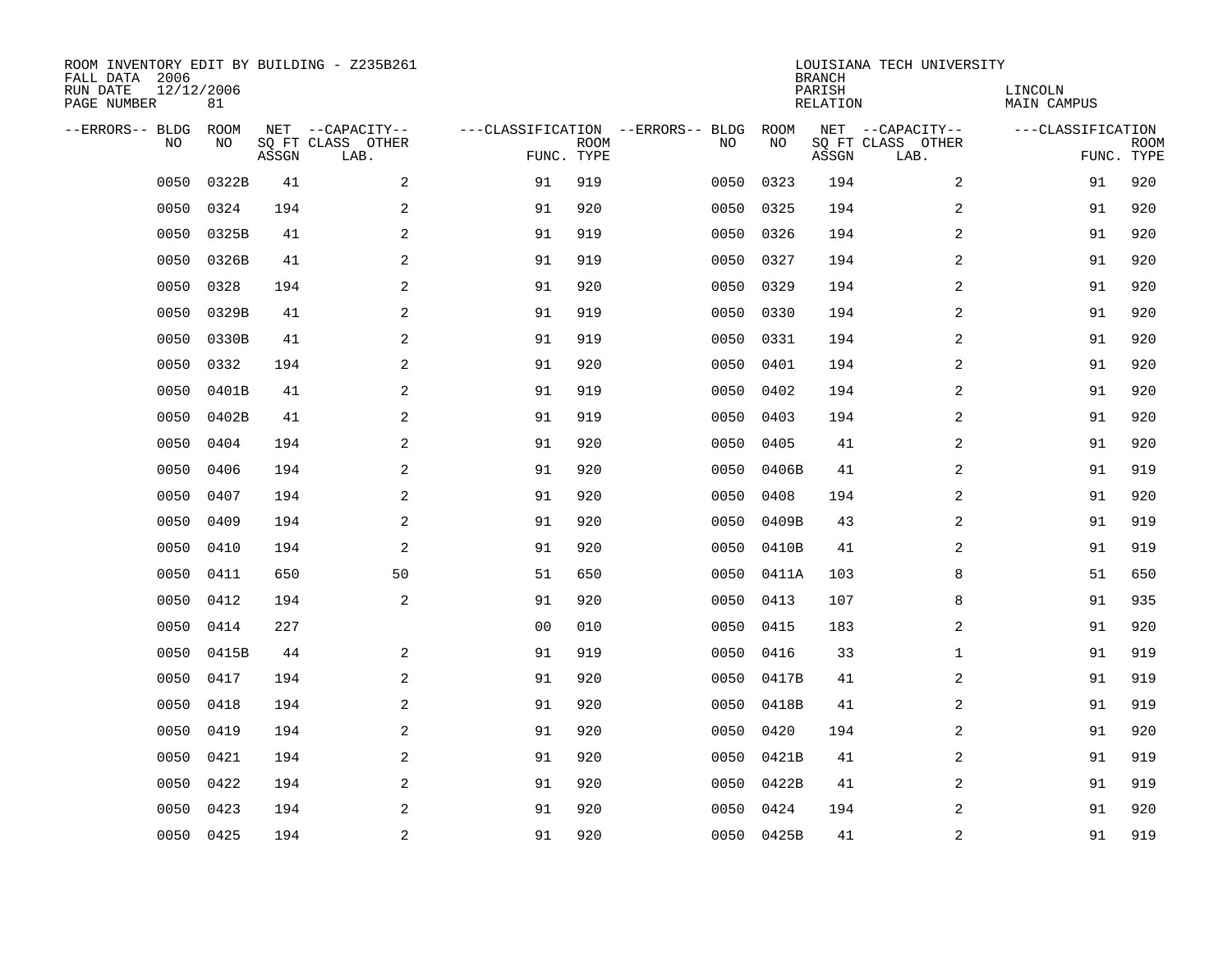| ROOM INVENTORY EDIT BY BUILDING - Z235B261<br>FALL DATA 2006<br>RUN DATE<br>PAGE NUMBER | 12/12/2006<br>82 |       |                                               |                |             |                                         |            | <b>BRANCH</b><br>PARISH<br><b>RELATION</b> | LOUISIANA TECH UNIVERSITY                     | LINCOLN<br><b>MAIN CAMPUS</b> |                           |
|-----------------------------------------------------------------------------------------|------------------|-------|-----------------------------------------------|----------------|-------------|-----------------------------------------|------------|--------------------------------------------|-----------------------------------------------|-------------------------------|---------------------------|
| --ERRORS-- BLDG<br>NO                                                                   | ROOM<br>NO       | ASSGN | NET --CAPACITY--<br>SQ FT CLASS OTHER<br>LAB. | FUNC. TYPE     | <b>ROOM</b> | ---CLASSIFICATION --ERRORS-- BLDG<br>NO | ROOM<br>NO | ASSGN                                      | NET --CAPACITY--<br>SQ FT CLASS OTHER<br>LAB. | ---CLASSIFICATION             | <b>ROOM</b><br>FUNC. TYPE |
| 0050                                                                                    | 0426             | 194   | 2                                             | 91             | 920         | 0050                                    | 0426B      | 41                                         | 2                                             | 91                            | 919                       |
| 0050                                                                                    | 0427             | 194   | 2                                             | 91             | 920         | 0050                                    | 0428       | 194                                        | 2                                             | 91                            | 920                       |
| 0050                                                                                    | 0429             | 194   | 2                                             | 91             | 920         | 0050                                    | 0429B      | 41                                         | 2                                             | 91                            | 919                       |
| 0050                                                                                    | 0430             | 194   | $\mathbf{2}$                                  | 91             | 920         | 0050                                    | 0430B      | 41                                         | $\overline{a}$                                | 91                            | 919                       |
| 0050                                                                                    | 0431             | 194   | 2                                             | 91             | 920         | 0050                                    | 0432       | 194                                        | $\overline{a}$                                | 91                            | 920                       |
| 0050                                                                                    | 0501             | 194   | 2                                             | 91             | 920         | 0050                                    | 0501B      | 41                                         | $\overline{a}$                                | 91                            | 919                       |
| 0050                                                                                    | 0502             | 194   | $\mathbf{2}$                                  | 91             | 920         | 0050                                    | 0502B      | 41                                         | $\overline{a}$                                | 91                            | 919                       |
| 0050                                                                                    | 0503             | 194   | 2                                             | 91             | 920         | 0050                                    | 0504       | 194                                        | 2                                             | 91                            | 920                       |
| 0050                                                                                    | 0505             | 194   | 2                                             | 91             | 920         | 0050                                    | 0505B      | 41                                         | 2                                             | 91                            | 919                       |
| 0050                                                                                    | 0506             | 194   | 2                                             | 91             | 920         | 0050                                    | 0506B      | 41                                         | 2                                             | 91                            | 919                       |
| 0050                                                                                    | 0507             | 194   | 2                                             | 91             | 920         | 0050                                    | 0508       | 194                                        | 2                                             | 91                            | 920                       |
| 0050                                                                                    | 0509             | 194   | 2                                             | 91             | 920         | 0050                                    | 0509B      | 43                                         | 2                                             | 91                            | 919                       |
| 0050                                                                                    | 0510             | 194   | 2                                             | 91             | 920         | 0050                                    | 0510B      | 41                                         | 2                                             | 91                            | 919                       |
| 0050                                                                                    | 0511             | 650   | 50                                            | 51             | 650         | 0050                                    | 0511A      | 103                                        | 8                                             | 51                            | 650                       |
| 0050                                                                                    | 0512             | 194   | 2                                             | 91             | 920         | 0050                                    | 0513       | 107                                        | 8                                             | 91                            | 935                       |
| 0050                                                                                    | 0514             | 227   |                                               | 0 <sub>0</sub> | 010         | 0050                                    | 0515       | 183                                        | 2                                             | 91                            | 920                       |
| 0050                                                                                    | 0515B            | 44    | 2                                             | 91             | 919         | 0050                                    | 0516       | 33                                         | $\mathbf{1}$                                  | 91                            | 919                       |
| 0050                                                                                    | 0517             | 194   | 2                                             | 91             | 920         | 0050                                    | 0517B      | 41                                         | $\overline{a}$                                | 91                            | 919                       |
| 0050                                                                                    | 0518             | 194   | 2                                             | 91             | 920         | 0050                                    | 0518B      | 41                                         | 2                                             | 91                            | 919                       |
| 0050                                                                                    | 0519             | 194   | $\overline{a}$                                | 91             | 920         | 0050                                    | 0520       | 194                                        | 2                                             | 91                            | 920                       |
| 0050                                                                                    | 0521             | 194   | 2                                             | 91             | 920         | 0050                                    | 0521B      | 41                                         | 2                                             | 91                            | 919                       |
| 0050                                                                                    | 0522             | 194   | 2                                             | 91             | 920         | 0050                                    | 0522B      | 41                                         | 2                                             | 91                            | 919                       |
| 0050                                                                                    | 0523             | 194   | 2                                             | 91             | 920         | 0050                                    | 0524       | 194                                        | 2                                             | 91                            | 920                       |
| 0050                                                                                    | 0525             | 194   | 2                                             | 91             | 920         | 0050                                    | 0525B      | 41                                         | $\overline{a}$                                | 91                            | 919                       |
| 0050                                                                                    | 0526             | 194   | 2                                             | 91             | 920         | 0050                                    | 0526B      | 41                                         | 2                                             | 91                            | 919                       |
|                                                                                         | 0050 0527        | 194   | $\overline{c}$                                | 91             | 920         |                                         | 0050 0528  | 194                                        | $\overline{\mathbf{c}}$                       | 91                            | 920                       |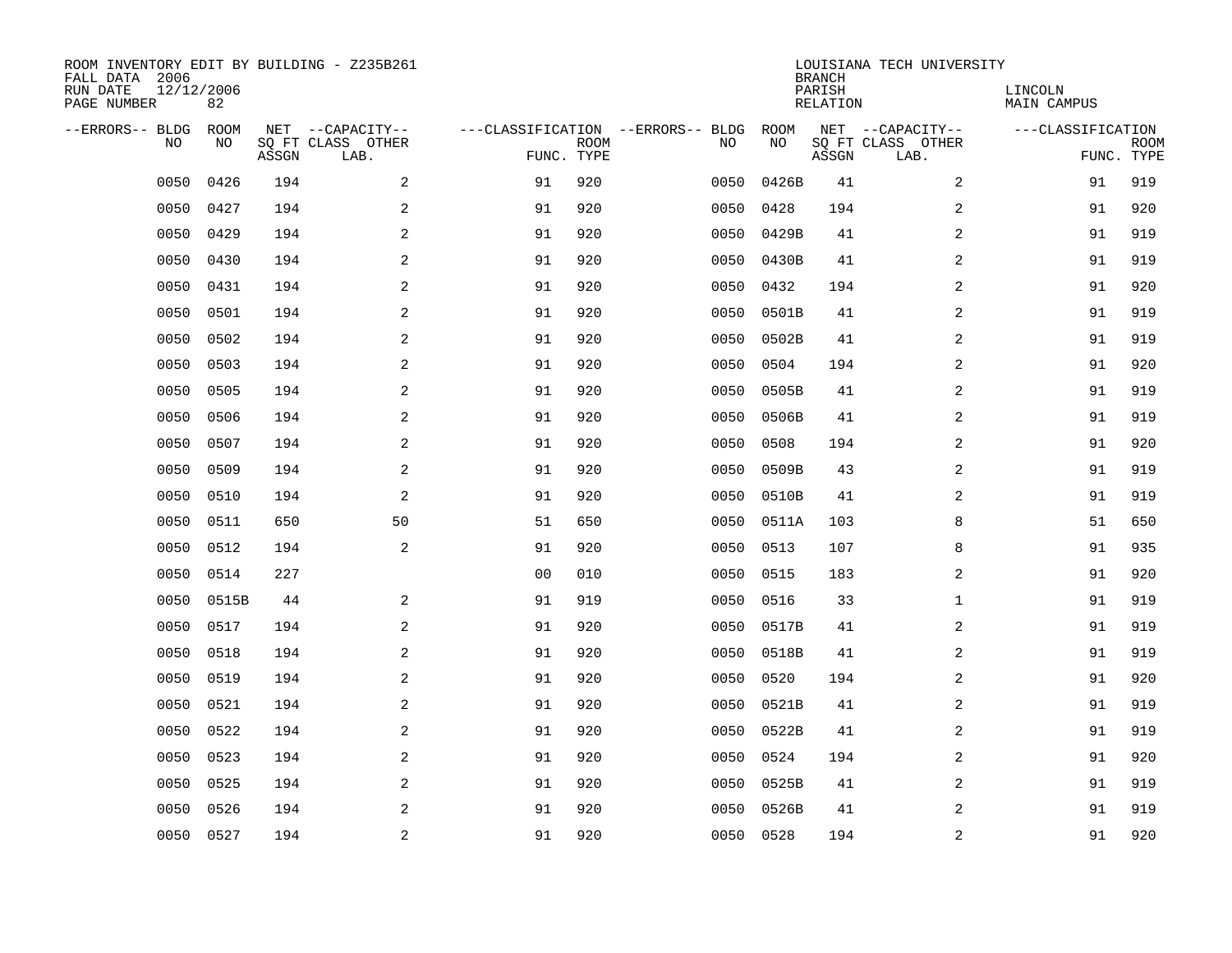| ROOM INVENTORY EDIT BY BUILDING - Z235B261<br>FALL DATA 2006<br>RUN DATE<br>PAGE NUMBER | 12/12/2006<br>83 |       |                                               |                |             |                                         |            | <b>BRANCH</b><br>PARISH<br><b>RELATION</b> | LOUISIANA TECH UNIVERSITY                     | LINCOLN<br><b>MAIN CAMPUS</b> |                           |
|-----------------------------------------------------------------------------------------|------------------|-------|-----------------------------------------------|----------------|-------------|-----------------------------------------|------------|--------------------------------------------|-----------------------------------------------|-------------------------------|---------------------------|
| --ERRORS-- BLDG<br>NO.                                                                  | ROOM<br>NO       | ASSGN | NET --CAPACITY--<br>SQ FT CLASS OTHER<br>LAB. | FUNC. TYPE     | <b>ROOM</b> | ---CLASSIFICATION --ERRORS-- BLDG<br>NO | ROOM<br>NO | ASSGN                                      | NET --CAPACITY--<br>SQ FT CLASS OTHER<br>LAB. | ---CLASSIFICATION             | <b>ROOM</b><br>FUNC. TYPE |
| 0050                                                                                    | 0529             | 194   | 2                                             | 91             | 920         | 0050                                    | 0529B      | 41                                         | 2                                             | 91                            | 919                       |
| 0050                                                                                    | 0530             | 194   | 2                                             | 91             | 920         | 0050                                    | 0530B      | 41                                         | 2                                             | 91                            | 919                       |
| 0050                                                                                    | 0531             | 194   | 2                                             | 91             | 920         | 0050                                    | 0532       | 194                                        | 2                                             | 91                            | 920                       |
| 0050                                                                                    | 0601             | 194   | 2                                             | 91             | 920         | 0050                                    | 0601B      | 41                                         | 2                                             | 91                            | 919                       |
| 0050                                                                                    | 0602             | 194   | 2                                             | 91             | 920         | 0050                                    | 0602B      | 41                                         | $\overline{a}$                                | 91                            | 919                       |
| 0050                                                                                    | 0603             | 194   | $\overline{a}$                                | 91             | 920         | 0050                                    | 0604       | 194                                        | 2                                             | 91                            | 920                       |
| 0050                                                                                    | 0605             | 194   | 2                                             | 91             | 920         | 0050                                    | 0605B      | 41                                         | $\overline{a}$                                | 91                            | 919                       |
| 0050                                                                                    | 0606             | 194   | $\overline{a}$                                | 91             | 920         | 0050                                    | 0606B      | 41                                         | 2                                             | 91                            | 919                       |
| 0050                                                                                    | 0607             | 194   | 2                                             | 91             | 920         | 0050                                    | 0608       | 194                                        | 2                                             | 91                            | 920                       |
| 0050                                                                                    | 0609             | 194   | 2                                             | 91             | 920         | 0050                                    | 0609B      | 43                                         | 2                                             | 91                            | 919                       |
| 0050                                                                                    | 0610             | 194   | 2                                             | 91             | 920         | 0050                                    | 0610B      | 41                                         | 2                                             | 91                            | 919                       |
| 0050                                                                                    | 0611             | 650   | 50                                            | 51             | 650         | 0050                                    | 0611A      | 103                                        | 8                                             | 51                            | 650                       |
| 0050                                                                                    | 0612             | 194   | 2                                             | 91             | 920         | 0050                                    | 0613       | 107                                        | 8                                             | 91                            | 935                       |
| 0050                                                                                    | 0614             | 227   |                                               | 0 <sub>0</sub> | 010         | 0050                                    | 0615       | 183                                        | 2                                             | 91                            | 920                       |
| 0050                                                                                    | 0615B            | 44    | 2                                             | 91             | 919         | 0050                                    | 0616       | 33                                         | $\mathbf{1}$                                  | 91                            | 919                       |
| 0050                                                                                    | 0617             | 194   | 2                                             | 91             | 920         | 0050                                    | 0617B      | 41                                         | 2                                             | 91                            | 919                       |
| 0050                                                                                    | 0618             | 194   | $\mathbf{2}$                                  | 91             | 920         | 0050                                    | 0618B      | 41                                         | 2                                             | 91                            | 919                       |
| 0050                                                                                    | 0619             | 194   | 2                                             | 91             | 920         | 0050                                    | 0620       | 194                                        | 2                                             | 91                            | 920                       |
| 0050                                                                                    | 0621             | 194   | 2                                             | 91             | 920         | 0050                                    | 0621B      | 41                                         | 2                                             | 91                            | 919                       |
| 0050                                                                                    | 0622             | 194   | 2                                             | 91             | 920         | 0050                                    | 0622B      | 41                                         | 2                                             | 91                            | 919                       |
| 0050                                                                                    | 0623             | 194   | 2                                             | 91             | 920         | 0050                                    | 0624       | 194                                        | 2                                             | 91                            | 920                       |
| 0050                                                                                    | 0625             | 194   | 2                                             | 91             | 920         | 0050                                    | 0625B      | 41                                         | 2                                             | 91                            | 919                       |
| 0050                                                                                    | 0626             | 194   | 2                                             | 91             | 920         | 0050                                    | 0626B      | 41                                         | 2                                             | 91                            | 919                       |
| 0050                                                                                    | 0627             | 194   | 2                                             | 91             | 920         | 0050                                    | 0628       | 194                                        | 2                                             | 91                            | 920                       |
| 0050                                                                                    | 0629             | 194   | 2                                             | 91             | 920         | 0050                                    | 0629B      | 41                                         | 2                                             | 91                            | 919                       |
| 0050                                                                                    | 0630             | 194   | 2                                             | 91             | 920         |                                         | 0050 0630B | 41                                         | 2                                             | 91                            | 919                       |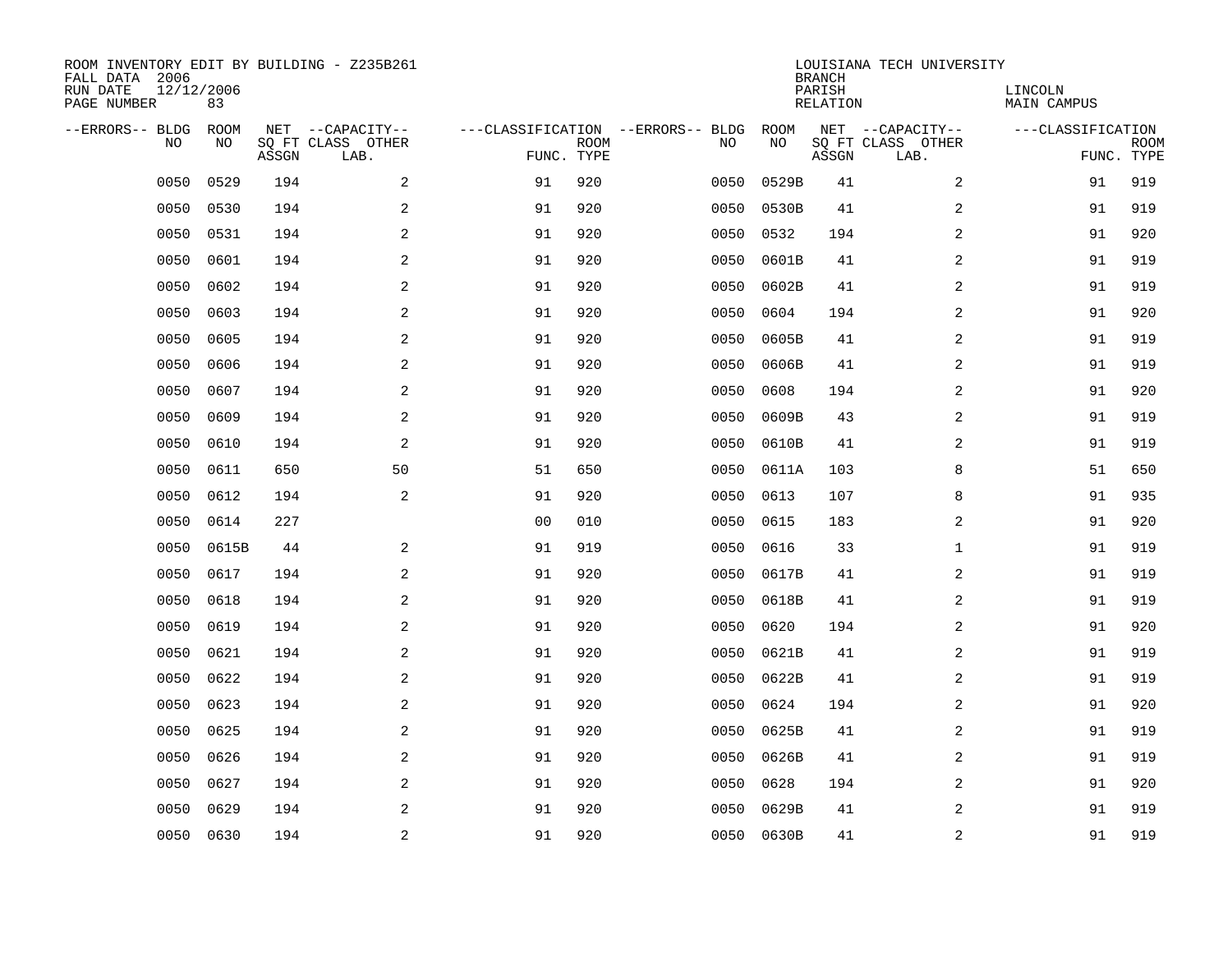| ROOM INVENTORY EDIT BY BUILDING - Z235B261<br>FALL DATA 2006<br>RUN DATE<br>PAGE NUMBER | 12/12/2006<br>84 |       |                                               |                |             |                                         |            | <b>BRANCH</b><br>PARISH<br><b>RELATION</b> | LOUISIANA TECH UNIVERSITY                     | LINCOLN<br><b>MAIN CAMPUS</b> |                           |
|-----------------------------------------------------------------------------------------|------------------|-------|-----------------------------------------------|----------------|-------------|-----------------------------------------|------------|--------------------------------------------|-----------------------------------------------|-------------------------------|---------------------------|
| --ERRORS-- BLDG<br>NO                                                                   | ROOM<br>NO       | ASSGN | NET --CAPACITY--<br>SQ FT CLASS OTHER<br>LAB. | FUNC. TYPE     | <b>ROOM</b> | ---CLASSIFICATION --ERRORS-- BLDG<br>NO | ROOM<br>NO | ASSGN                                      | NET --CAPACITY--<br>SQ FT CLASS OTHER<br>LAB. | ---CLASSIFICATION             | <b>ROOM</b><br>FUNC. TYPE |
| 0050                                                                                    | 0631             | 194   | 2                                             | 91             | 920         | 0050                                    | 0632       | 194                                        | 2                                             | 91                            | 920                       |
| 0050                                                                                    | 0701             | 194   | 2                                             | 91             | 920         | 0050                                    | 0701B      | 41                                         | 2                                             | 91                            | 919                       |
| 0050                                                                                    | 0702             | 194   | 2                                             | 91             | 920         | 0050                                    | 0702B      | 41                                         | 2                                             | 91                            | 919                       |
| 0050                                                                                    | 0703             | 194   | $\mathbf{2}$                                  | 91             | 920         | 0050                                    | 0704       | 194                                        | 2                                             | 91                            | 920                       |
| 0050                                                                                    | 0705             | 194   | 2                                             | 91             | 920         | 0050                                    | 0705B      | 41                                         | $\overline{a}$                                | 91                            | 919                       |
| 0050                                                                                    | 0706             | 194   | 2                                             | 91             | 920         | 0050                                    | 0706B      | 41                                         | $\overline{a}$                                | 91                            | 919                       |
| 0050                                                                                    | 0707             | 194   | $\mathbf{2}$                                  | 91             | 920         | 0050                                    | 0708       | 194                                        | $\overline{a}$                                | 91                            | 920                       |
| 0050                                                                                    | 0709             | 194   | 2                                             | 91             | 920         | 0050                                    | 0709B      | 43                                         | 2                                             | 91                            | 919                       |
| 0050                                                                                    | 0710             | 194   | 2                                             | 91             | 920         | 0050                                    | 0710B      | 41                                         | 2                                             | 91                            | 919                       |
| 0050                                                                                    | 0711             | 650   | 50                                            | 51             | 650         | 0050                                    | 0711A      | 103                                        | 8                                             | 51                            | 650                       |
| 0050                                                                                    | 0712             | 194   | 2                                             | 91             | 920         | 0050                                    | 0713       | 107                                        | 8                                             | 91                            | 935                       |
| 0050                                                                                    | 0714             | 227   |                                               | 0 <sub>0</sub> | 010         | 0050                                    | 0715       | 183                                        | 2                                             | 91                            | 920                       |
| 0050                                                                                    | 0715B            | 44    | 2                                             | 91             | 919         | 0050                                    | 0716       | 33                                         | $\mathbf{1}$                                  | 91                            | 919                       |
| 0050                                                                                    | 0717             | 194   | $\mathbf{2}$                                  | 91             | 920         | 0050                                    | 0717B      | 41                                         | 2                                             | 91                            | 919                       |
| 0050                                                                                    | 0718             | 194   | 2                                             | 91             | 920         | 0050                                    | 0718B      | 41                                         | 2                                             | 91                            | 919                       |
| 0050                                                                                    | 0719             | 194   | 2                                             | 91             | 920         | 0050                                    | 0720       | 194                                        | 2                                             | 91                            | 920                       |
| 0050                                                                                    | 0721             | 194   | 2                                             | 91             | 920         | 0050                                    | 0721B      | 41                                         | 2                                             | 91                            | 919                       |
| 0050                                                                                    | 0722             | 194   | 2                                             | 91             | 920         | 0050                                    | 0722B      | 41                                         | $\overline{a}$                                | 91                            | 919                       |
| 0050                                                                                    | 0723             | 194   | 2                                             | 91             | 920         | 0050                                    | 0724       | 194                                        | 2                                             | 91                            | 920                       |
| 0050                                                                                    | 0725             | 194   | $\overline{a}$                                | 91             | 920         | 0050                                    | 0725B      | 41                                         | 2                                             | 91                            | 919                       |
| 0050                                                                                    | 0726             | 194   | 2                                             | 91             | 920         | 0050                                    | 0726B      | 41                                         | 2                                             | 91                            | 919                       |
| 0050                                                                                    | 0727             | 194   | 2                                             | 91             | 920         | 0050                                    | 0728       | 194                                        | 2                                             | 91                            | 920                       |
| 0050                                                                                    | 0729             | 194   | 2                                             | 91             | 920         | 0050                                    | 0729B      | 41                                         | 2                                             | 91                            | 919                       |
| 0050                                                                                    | 0730             | 194   | 2                                             | 91             | 920         | 0050                                    | 0730B      | 41                                         | $\overline{a}$                                | 91                            | 919                       |
| 0050                                                                                    | 0731             | 194   | 2                                             | 91             | 920         | 0050                                    | 0732       | 194                                        | 2                                             | 91                            | 920                       |
|                                                                                         | 0050 0801        | 194   | $\overline{c}$                                | 91             | 920         |                                         | 0050 0801B | 41                                         | $\mathbf 2$                                   | 91                            | 919                       |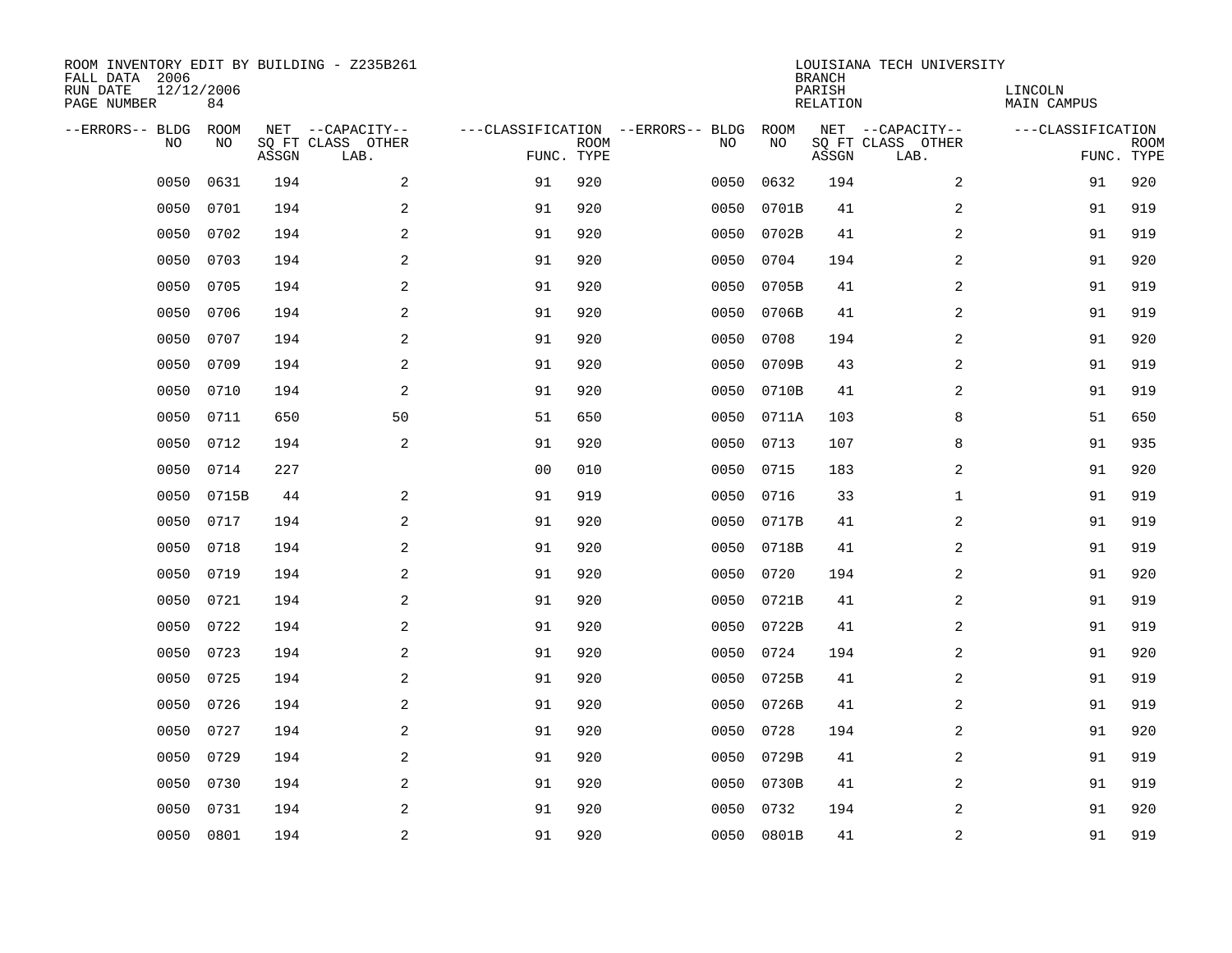| ROOM INVENTORY EDIT BY BUILDING - Z235B261<br>FALL DATA 2006<br>RUN DATE<br>PAGE NUMBER | 12/12/2006<br>85 |       |                                               |                |             |                                         |             | <b>BRANCH</b><br>PARISH<br><b>RELATION</b> | LOUISIANA TECH UNIVERSITY                     | LINCOLN<br><b>MAIN CAMPUS</b> |                           |
|-----------------------------------------------------------------------------------------|------------------|-------|-----------------------------------------------|----------------|-------------|-----------------------------------------|-------------|--------------------------------------------|-----------------------------------------------|-------------------------------|---------------------------|
| --ERRORS-- BLDG<br>NO.                                                                  | ROOM<br>NO       | ASSGN | NET --CAPACITY--<br>SQ FT CLASS OTHER<br>LAB. | FUNC. TYPE     | <b>ROOM</b> | ---CLASSIFICATION --ERRORS-- BLDG<br>NO | ROOM<br>NO  | ASSGN                                      | NET --CAPACITY--<br>SQ FT CLASS OTHER<br>LAB. | ---CLASSIFICATION             | <b>ROOM</b><br>FUNC. TYPE |
| 0050                                                                                    | 0802             | 194   | 2                                             | 91             | 920         | 0050                                    | 0802B       | 41                                         | 2                                             | 91                            | 919                       |
| 0050                                                                                    | 0803             | 194   | 2                                             | 91             | 920         | 0050                                    | 0804        | 194                                        | 2                                             | 91                            | 920                       |
| 0050                                                                                    | 0805             | 194   | 2                                             | 91             | 920         | 0050                                    | 0805B       | 41                                         | 2                                             | 91                            | 919                       |
| 0050                                                                                    | 0806             | 194   | $\mathbf{2}$                                  | 91             | 920         | 0050                                    | 0806B       | 41                                         | 2                                             | 91                            | 919                       |
| 0050                                                                                    | 0807             | 194   | 2                                             | 91             | 920         | 0050                                    | 0808        | 194                                        | $\overline{a}$                                | 91                            | 920                       |
| 0050                                                                                    | 0809             | 194   | 2                                             | 91             | 920         | 0050                                    | 0809B       | 43                                         | $\overline{a}$                                | 91                            | 919                       |
| 0050                                                                                    | 0810             | 194   | 2                                             | 91             | 920         | 0050                                    | 0810B       | 41                                         | $\overline{a}$                                | 91                            | 919                       |
| 0050                                                                                    | 0811             | 650   | 50                                            | 51             | 650         | 0050                                    | 0811A       | 103                                        | 8                                             | 51                            | 650                       |
| 0050                                                                                    | 0812             | 194   | 2                                             | 91             | 920         | 0050                                    | 0813        | 107                                        | 8                                             | 91                            | 935                       |
| 0050                                                                                    | 0814             | 227   |                                               | 0 <sub>0</sub> | 010         | 0050                                    | 0815        | 183                                        | 2                                             | 91                            | 920                       |
| 0050                                                                                    | 0815B            | 44    | 2                                             | 91             | 919         | 0050                                    | 0816        | 33                                         | $\mathbf{1}$                                  | 91                            | 919                       |
| 0050                                                                                    | 0817             | 194   | 2                                             | 91             | 920         | 0050                                    | 0817B       | 41                                         | 2                                             | 91                            | 919                       |
| 0050                                                                                    | 0818             | 194   | 2                                             | 91             | 920         | 0050                                    | 0818B       | 41                                         | 2                                             | 91                            | 919                       |
| 0050                                                                                    | 0819             | 194   | $\mathbf{2}$                                  | 91             | 920         | 0050                                    | 0820        | 194                                        | 2                                             | 91                            | 920                       |
| 0050                                                                                    | 0821             | 194   | 2                                             | 91             | 920         | 0050                                    | 0821B       | 41                                         | 2                                             | 91                            | 919                       |
| 0050                                                                                    | 0822             | 194   | 2                                             | 91             | 920         | 0050                                    | 0822B       | 41                                         | 2                                             | 91                            | 919                       |
| 0050                                                                                    | 0823             | 194   | 2                                             | 91             | 920         | 0050                                    | 0824        | 194                                        | 2                                             | 91                            | 920                       |
| 0050                                                                                    | 0825             | 194   | 2                                             | 91             | 920         | 0050                                    | 0825B       | 41                                         | $\overline{a}$                                | 91                            | 919                       |
| 0050                                                                                    | 0826             | 194   | 2                                             | 91             | 920         | 0050                                    | 0826B       | 41                                         | 2                                             | 91                            | 919                       |
| 0050                                                                                    | 0827             | 194   | $\overline{a}$                                | 91             | 920         | 0050                                    | 0828        | 194                                        | 2                                             | 91                            | 920                       |
| 0050                                                                                    | 0829             | 194   | 2                                             | 91             | 920         | 0050                                    | 0829B       | 41                                         | 2                                             | 91                            | 919                       |
| 0050                                                                                    | 0830             | 194   | 2                                             | 91             | 920         | 0050                                    | 0830B       | 41                                         | 2                                             | 91                            | 919                       |
| 0050                                                                                    | 0831             | 194   | 2                                             | 91             | 920         | 0050                                    | 0832        | 194                                        | 2                                             | 91                            | 920                       |
| 0050                                                                                    | 0901             | 201   |                                               | 00             | 020         | 0050                                    | 0902        | 243                                        |                                               | 00                            | 030                       |
|                                                                                         | 0050 B0101W      | 38    | 2                                             | 91             | 919         |                                         | 0050 B0102W | 38                                         | 2                                             | 91                            | 919                       |
|                                                                                         | 0050 B0105W      | 35    | $\sqrt{2}$                                    | 91             | 919         |                                         | 0050 B0106W | 35                                         | $\boldsymbol{2}$                              | 91                            | 919                       |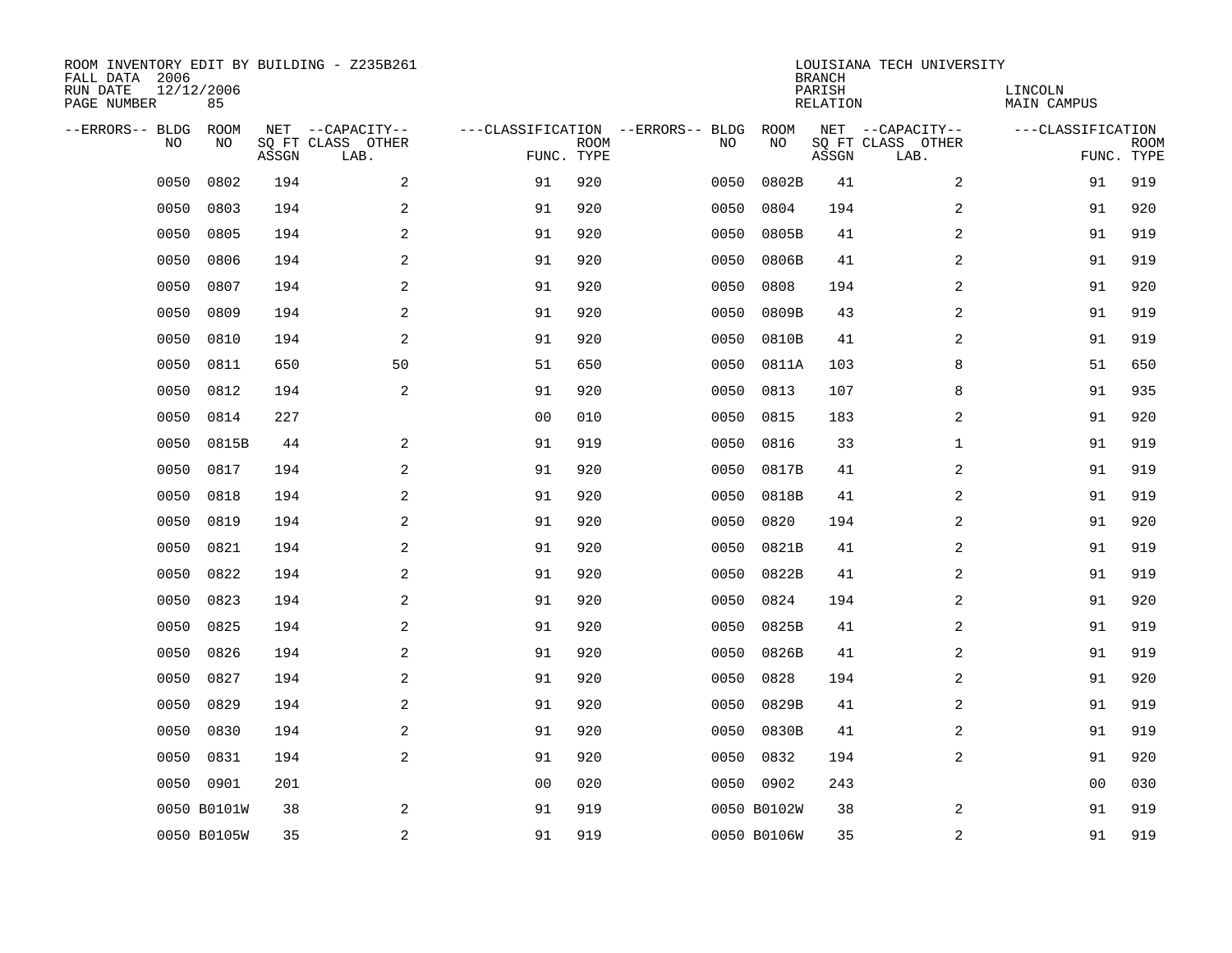| ROOM INVENTORY EDIT BY BUILDING - Z235B261<br>FALL DATA 2006 |                  |       |                           |                                        |             |    |                                                  | <b>BRANCH</b>      | LOUISIANA TECH UNIVERSITY                                              |                        |                           |
|--------------------------------------------------------------|------------------|-------|---------------------------|----------------------------------------|-------------|----|--------------------------------------------------|--------------------|------------------------------------------------------------------------|------------------------|---------------------------|
| RUN DATE<br>PAGE NUMBER                                      | 12/12/2006<br>86 |       |                           |                                        |             |    |                                                  | PARISH<br>RELATION |                                                                        | LINCOLN<br>MAIN CAMPUS |                           |
| --ERRORS-- BLDG ROOM                                         |                  |       | NET --CAPACITY--          | ---CLASSIFICATION --ERRORS-- BLDG ROOM |             |    |                                                  |                    | NET --CAPACITY--                                                       | ---CLASSIFICATION      |                           |
| NO.                                                          | NO               | ASSGN | SQ FT CLASS OTHER<br>LAB. | FUNC. TYPE                             | <b>ROOM</b> | NO | NO                                               | ASSGN              | SQ FT CLASS OTHER<br>LAB.                                              |                        | <b>ROOM</b><br>FUNC. TYPE |
|                                                              | 0050 B0107E      | 37    | 2                         | 91                                     | 919         |    | 0050 B0108E                                      | 38                 | $\overline{2}$                                                         | 91                     | 919                       |
|                                                              | 0050 B0111E      | 35    | 2                         | 91                                     | 919         |    | 0050 B0112E                                      | 35                 | 2                                                                      | 91                     | 919                       |
|                                                              | 0050 B0113E      | 35    | 2                         | 91                                     | 919         |    | 0050 B0114E                                      | 37                 | 2                                                                      | 91                     | 919                       |
|                                                              | 0050 C0100       | 1438  |                           | 0 <sub>0</sub>                         | 020         |    | 0050 C0101                                       | 436                |                                                                        | 00                     | 020                       |
|                                                              | 0050 C0102       | 269   |                           | 0 <sub>0</sub>                         | 020         |    | 0050 C0103                                       | 819                |                                                                        | 0 <sub>0</sub>         | 020                       |
|                                                              | 0050 C0104       | 1438  |                           | 0 <sub>0</sub>                         | 020         |    | 0050 C0105                                       | 553                |                                                                        | 0 <sub>0</sub>         | 020                       |
|                                                              | 0050 C0106       | 553   |                           | 0 <sub>0</sub>                         | 020         |    | 0050 C0107                                       | 371                |                                                                        | 00                     | 020                       |
|                                                              | 0050 C0108       | 544   |                           | 0 <sub>0</sub>                         | 020         |    | 0050 C0109                                       | 97                 |                                                                        | 0 <sub>0</sub>         | 020                       |
|                                                              | 0050 C0200       | 1628  |                           | 0 <sub>0</sub>                         | 020         |    | 0050 C0300                                       | 1628               |                                                                        | 51                     | 650                       |
|                                                              | 0050 C0400       | 1628  |                           | 51                                     | 650         |    | 0050 C0500                                       | 1628               |                                                                        | 51                     | 650                       |
|                                                              | 0050 C0600       | 1628  |                           | 0 <sub>0</sub>                         | 020         |    | 0050 C0700                                       | 1628               |                                                                        | 0 <sub>0</sub>         | 020                       |
|                                                              | 0050 C0800       | 1628  |                           | 0 <sub>0</sub>                         | 020         |    | 0050 S0196                                       | 65                 |                                                                        | 0 <sub>0</sub>         | 020                       |
|                                                              | 0050 S0197       | 106   |                           | 0 <sub>0</sub>                         | 020         |    | 0050 S0198                                       | 1438               |                                                                        | 0 <sub>0</sub>         | 020                       |
|                                                              | 0050 S0199       | 1438  |                           | 0 <sub>0</sub>                         | 020         |    | TOTAL NUMBER CLASSROOMS<br>TOTAL NUMBER LABS 210 |                    | TOTAL NET ASSIGN SQ. FT. IN ROOM FILE<br>TOTAL NUMBER SPECIAL LABS 220 | 62,305                 |                           |
|                                                              | 0051 0101        | 172   | 2                         | 91                                     | 910         |    | 0051 0102                                        | 172                | 2                                                                      | 91                     | 910                       |
|                                                              | 0051 0103        | 172   | 2                         | 91                                     | 910         |    | 0051 0104                                        | 172                | 2                                                                      | 91                     | 910                       |
|                                                              | 0051 0105        | 172   | $\mathbf{2}$              | 91                                     | 910         |    | 0051 0106                                        | 172                | 2                                                                      | 91                     | 910                       |
|                                                              | 0051 0107        | 172   | 2                         | 91                                     | 910         |    | 0051 0108                                        | 172                | 2                                                                      | 91                     | 910                       |
|                                                              | 0051 0109        | 172   | 2                         | 91                                     | 910         |    | 0051 0110                                        | 172                | $\overline{a}$                                                         | 91                     | 910                       |
|                                                              | 0051 0111        | 172   | 2                         | 91                                     | 910         |    | 0051 0112                                        | 172                | 2                                                                      | 91                     | 910                       |
|                                                              | 0051 0113        | 172   | 2                         | 91                                     | 910         |    | 0051 0114                                        | 172                | 2                                                                      | 91                     | 910                       |
|                                                              | 0051 0115        | 172   | 2                         | 91                                     | 910         |    | 0051 0116                                        | 172                | 2                                                                      | 91                     | 910                       |
|                                                              | 0051 0117        | 172   | 2                         | 91                                     | 910         |    | 0051 0118                                        | 172                | 2                                                                      | 91                     | 910                       |
|                                                              | 0051 0119        | 172   | 2                         | 91                                     | 910         |    | 0051 0120                                        | 172                | 2                                                                      | 91                     | 910                       |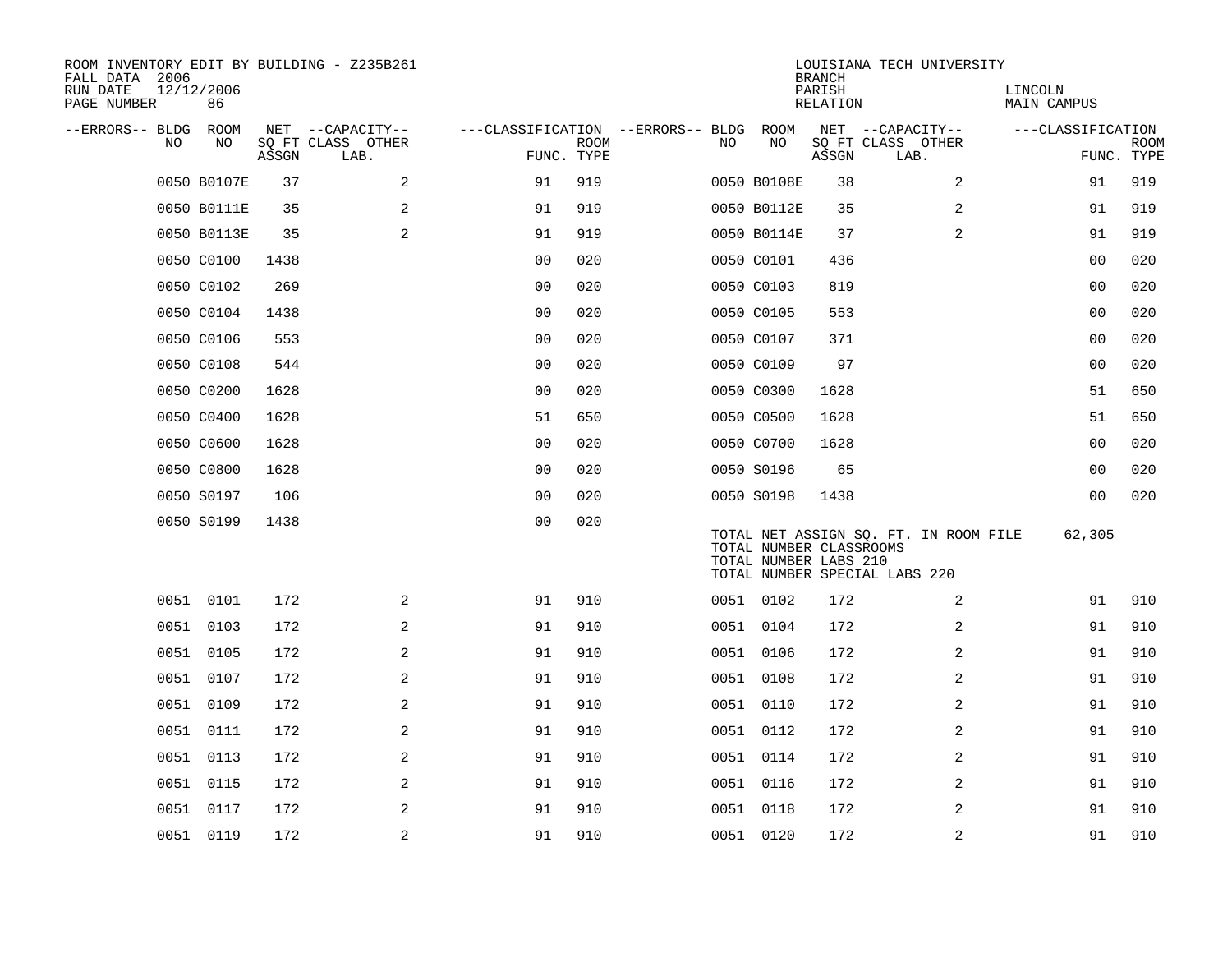| ROOM INVENTORY EDIT BY BUILDING - Z235B261<br>FALL DATA 2006<br>RUN DATE<br>PAGE NUMBER | 12/12/2006<br>87 |       |                                               |    |                           |                                         |            | <b>BRANCH</b><br>PARISH<br><b>RELATION</b> | LOUISIANA TECH UNIVERSITY                     | LINCOLN<br><b>MAIN CAMPUS</b> |                           |
|-----------------------------------------------------------------------------------------|------------------|-------|-----------------------------------------------|----|---------------------------|-----------------------------------------|------------|--------------------------------------------|-----------------------------------------------|-------------------------------|---------------------------|
| --ERRORS-- BLDG<br>NO.                                                                  | ROOM<br>NO       | ASSGN | NET --CAPACITY--<br>SQ FT CLASS OTHER<br>LAB. |    | <b>ROOM</b><br>FUNC. TYPE | ---CLASSIFICATION --ERRORS-- BLDG<br>NO | ROOM<br>NO | ASSGN                                      | NET --CAPACITY--<br>SQ FT CLASS OTHER<br>LAB. | ---CLASSIFICATION             | <b>ROOM</b><br>FUNC. TYPE |
| 0051                                                                                    | 0121             | 172   | 2                                             | 91 | 910                       |                                         | 0051 0122  | 172                                        | 2                                             | 91                            | 910                       |
| 0051                                                                                    | 0123             | 172   | 2                                             | 91 | 910                       |                                         | 0051 0124  | 172                                        | 2                                             | 91                            | 910                       |
| 0051                                                                                    | 0125             | 170   | $\mathbf{2}$                                  | 91 | 910                       |                                         | 0051 0126  | 170                                        | 2                                             | 91                            | 910                       |
|                                                                                         | 0051 0127        | 172   | $\mathbf{2}$                                  | 91 | 910                       |                                         | 0051 0128  | 172                                        | 2                                             | 91                            | 910                       |
| 0051                                                                                    | 0129             | 172   | 2                                             | 91 | 910                       |                                         | 0051 0130  | 172                                        | 2                                             | 91                            | 910                       |
|                                                                                         | 0051 0131        | 172   | 2                                             | 91 | 910                       |                                         | 0051 0132  | 172                                        | 2                                             | 91                            | 910                       |
|                                                                                         | 0051 0133        | 172   | 2                                             | 91 | 910                       |                                         | 0051 0134  | 172                                        | 2                                             | 91                            | 910                       |
|                                                                                         | 0051 0135        | 172   | 2                                             | 91 | 910                       |                                         | 0051 0136  | 172                                        | 2                                             | 91                            | 910                       |
| 0051                                                                                    | 0137             | 172   | 2                                             | 91 | 910                       |                                         | 0051 0138  | 172                                        | 2                                             | 91                            | 910                       |
|                                                                                         | 0051 0139        | 172   | 2                                             | 91 | 910                       |                                         | 0051 0140  | 172                                        | 2                                             | 91                            | 910                       |
|                                                                                         | 0051 0141        | 172   | 2                                             | 91 | 910                       |                                         | 0051 0142  | 172                                        | 2                                             | 91                            | 910                       |
|                                                                                         | 0051 0143        | 172   | 2                                             | 91 | 910                       |                                         | 0051 0144  | 172                                        | 2                                             | 91                            | 910                       |
| 0051                                                                                    | 0145             | 172   | 2                                             | 91 | 910                       |                                         | 0051 0146  | 172                                        | 2                                             | 91                            | 910                       |
|                                                                                         | 0051 0147        | 172   | 2                                             | 91 | 910                       |                                         | 0051 0148  | 172                                        | 2                                             | 91                            | 910                       |
| 0051                                                                                    | 0149             | 172   | $\mathbf{2}$                                  | 91 | 910                       |                                         | 0051 0150  | 172                                        | 2                                             | 91                            | 910                       |
| 0051                                                                                    | 0201             | 172   | 2                                             | 91 | 910                       |                                         | 0051 0202  | 172                                        | 2                                             | 91                            | 910                       |
| 0051                                                                                    | 0203             | 172   | 2                                             | 91 | 910                       |                                         | 0051 0204  | 172                                        | 2                                             | 91                            | 910                       |
| 0051                                                                                    | 0205             | 172   | 2                                             | 91 | 910                       |                                         | 0051 0206  | 172                                        | 2                                             | 91                            | 910                       |
|                                                                                         | 0051 0207        | 172   | 2                                             | 91 | 910                       |                                         | 0051 0208  | 172                                        | 2                                             | 91                            | 910                       |
| 0051                                                                                    | 0209             | 172   | 2                                             | 91 | 910                       |                                         | 0051 0210  | 172                                        | 2                                             | 91                            | 910                       |
|                                                                                         | 0051 0211        | 172   | 2                                             | 91 | 910                       |                                         | 0051 0212  | 172                                        | 2                                             | 91                            | 910                       |
| 0051                                                                                    | 0213             | 172   | 2                                             | 91 | 910                       |                                         | 0051 0214  | 172                                        | 2                                             | 91                            | 910                       |
|                                                                                         | 0051 0215        | 172   | 2                                             | 91 | 910                       |                                         | 0051 0216  | 172                                        | 2                                             | 91                            | 910                       |
| 0051                                                                                    | 0217             | 172   | 2                                             | 91 | 910                       |                                         | 0051 0218  | 172                                        | 2                                             | 91                            | 910                       |
|                                                                                         | 0051 0219        | 172   | 2                                             | 91 | 910                       |                                         | 0051 0220  | 172                                        | 2                                             | 91                            | 910                       |
|                                                                                         | 0051 0221        | 172   | 2                                             | 91 | 910                       |                                         | 0051 0222  | 172                                        | 2                                             | 91                            | 910                       |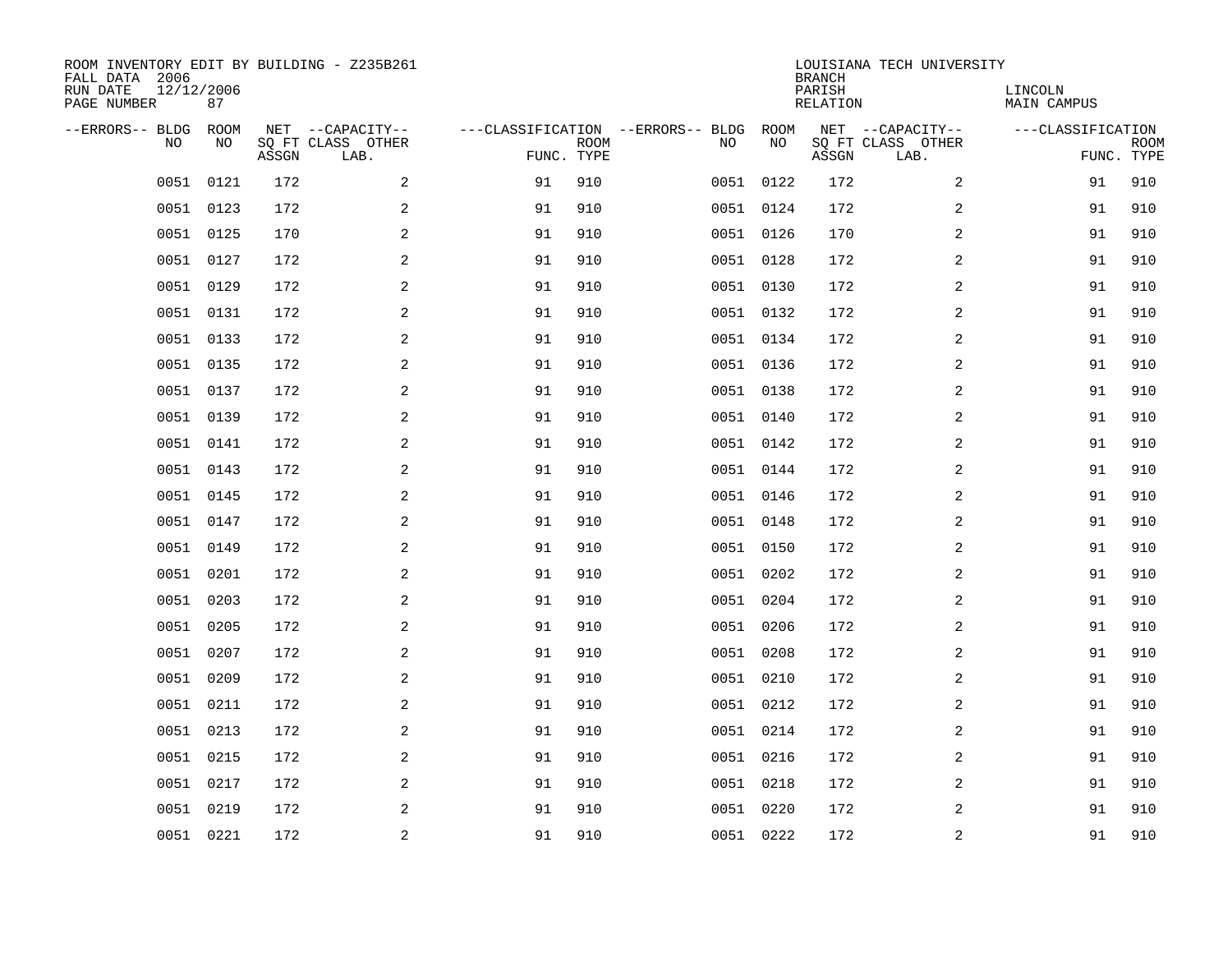| ROOM INVENTORY EDIT BY BUILDING - Z235B261<br>FALL DATA 2006<br>RUN DATE<br>PAGE NUMBER | 12/12/2006<br>88 |       |                                               |    |                           |                                         |            | <b>BRANCH</b><br>PARISH<br><b>RELATION</b> | LOUISIANA TECH UNIVERSITY                     | LINCOLN<br><b>MAIN CAMPUS</b> |                           |
|-----------------------------------------------------------------------------------------|------------------|-------|-----------------------------------------------|----|---------------------------|-----------------------------------------|------------|--------------------------------------------|-----------------------------------------------|-------------------------------|---------------------------|
| --ERRORS-- BLDG<br>NO.                                                                  | ROOM<br>NO       | ASSGN | NET --CAPACITY--<br>SQ FT CLASS OTHER<br>LAB. |    | <b>ROOM</b><br>FUNC. TYPE | ---CLASSIFICATION --ERRORS-- BLDG<br>NO | ROOM<br>NO | ASSGN                                      | NET --CAPACITY--<br>SQ FT CLASS OTHER<br>LAB. | ---CLASSIFICATION             | <b>ROOM</b><br>FUNC. TYPE |
| 0051                                                                                    | 0223             | 172   | 2                                             | 91 | 910                       |                                         | 0051 0224  | 172                                        | 2                                             | 91                            | 910                       |
| 0051                                                                                    | 0225             | 170   | $\overline{a}$                                | 91 | 910                       |                                         | 0051 0226  | 170                                        | $\boldsymbol{2}$                              | 91                            | 910                       |
| 0051                                                                                    | 0227             | 172   | 2                                             | 91 | 910                       |                                         | 0051 0228  | 172                                        | 2                                             | 91                            | 910                       |
|                                                                                         | 0051 0229        | 172   | 2                                             | 91 | 910                       |                                         | 0051 0230  | 172                                        | 2                                             | 91                            | 910                       |
| 0051                                                                                    | 0231             | 172   | 2                                             | 91 | 910                       |                                         | 0051 0232  | 172                                        | 2                                             | 91                            | 910                       |
|                                                                                         | 0051 0233        | 172   | 2                                             | 91 | 910                       |                                         | 0051 0234  | 172                                        | 2                                             | 91                            | 910                       |
| 0051                                                                                    | 0235             | 172   | 2                                             | 91 | 910                       |                                         | 0051 0236  | 172                                        | 2                                             | 91                            | 910                       |
|                                                                                         | 0051 0237        | 172   | 2                                             | 91 | 910                       |                                         | 0051 0238  | 172                                        | 2                                             | 91                            | 910                       |
| 0051                                                                                    | 0239             | 172   | 2                                             | 91 | 910                       |                                         | 0051 0240  | 172                                        | 2                                             | 91                            | 910                       |
|                                                                                         | 0051 0241        | 172   | 2                                             | 91 | 910                       |                                         | 0051 0242  | 172                                        | 2                                             | 91                            | 910                       |
| 0051                                                                                    | 0243             | 172   | 2                                             | 91 | 910                       |                                         | 0051 0244  | 172                                        | 2                                             | 91                            | 910                       |
|                                                                                         | 0051 0245        | 172   | 2                                             | 91 | 910                       |                                         | 0051 0246  | 172                                        | 2                                             | 91                            | 910                       |
| 0051                                                                                    | 0247             | 172   | 2                                             | 91 | 910                       |                                         | 0051 0248  | 172                                        | 2                                             | 91                            | 910                       |
| 0051                                                                                    | 0249             | 172   | 2                                             | 91 | 910                       |                                         | 0051 0250  | 172                                        | 2                                             | 91                            | 910                       |
| 0051                                                                                    | 0301             | 172   | 2                                             | 91 | 910                       |                                         | 0051 0302  | 172                                        | 2                                             | 91                            | 910                       |
| 0051                                                                                    | 0303             | 172   | 2                                             | 91 | 910                       |                                         | 0051 0304  | 172                                        | 2                                             | 91                            | 910                       |
| 0051                                                                                    | 0305             | 172   | 2                                             | 91 | 910                       |                                         | 0051 0306  | 172                                        | 2                                             | 91                            | 910                       |
| 0051                                                                                    | 0307             | 172   | $\overline{a}$                                | 91 | 910                       |                                         | 0051 0308  | 172                                        | 2                                             | 91                            | 910                       |
| 0051                                                                                    | 0309             | 172   | 2                                             | 91 | 910                       |                                         | 0051 0310  | 172                                        | 2                                             | 91                            | 910                       |
| 0051                                                                                    | 0311             | 172   | 2                                             | 91 | 910                       |                                         | 0051 0312  | 172                                        | 2                                             | 91                            | 910                       |
| 0051                                                                                    | 0313             | 172   | 2                                             | 91 | 910                       |                                         | 0051 0314  | 172                                        | 2                                             | 91                            | 910                       |
| 0051                                                                                    | 0315             | 172   | 2                                             | 91 | 910                       |                                         | 0051 0316  | 175                                        | 2                                             | 91                            | 910                       |
|                                                                                         | 0051 0317        | 172   | 2                                             | 91 | 910                       |                                         | 0051 0318  | 172                                        | 2                                             | 91                            | 910                       |
| 0051                                                                                    | 0319             | 172   | 2                                             | 91 | 910                       |                                         | 0051 0320  | 172                                        | 2                                             | 91                            | 910                       |
| 0051                                                                                    | 0321             | 172   | 2                                             | 91 | 910                       |                                         | 0051 0322  | 172                                        | 2                                             | 91                            | 910                       |
|                                                                                         | 0051 0323        | 172   | $\overline{c}$                                | 91 | 910                       |                                         | 0051 0324  | 172                                        | $\boldsymbol{2}$                              | 91                            | 910                       |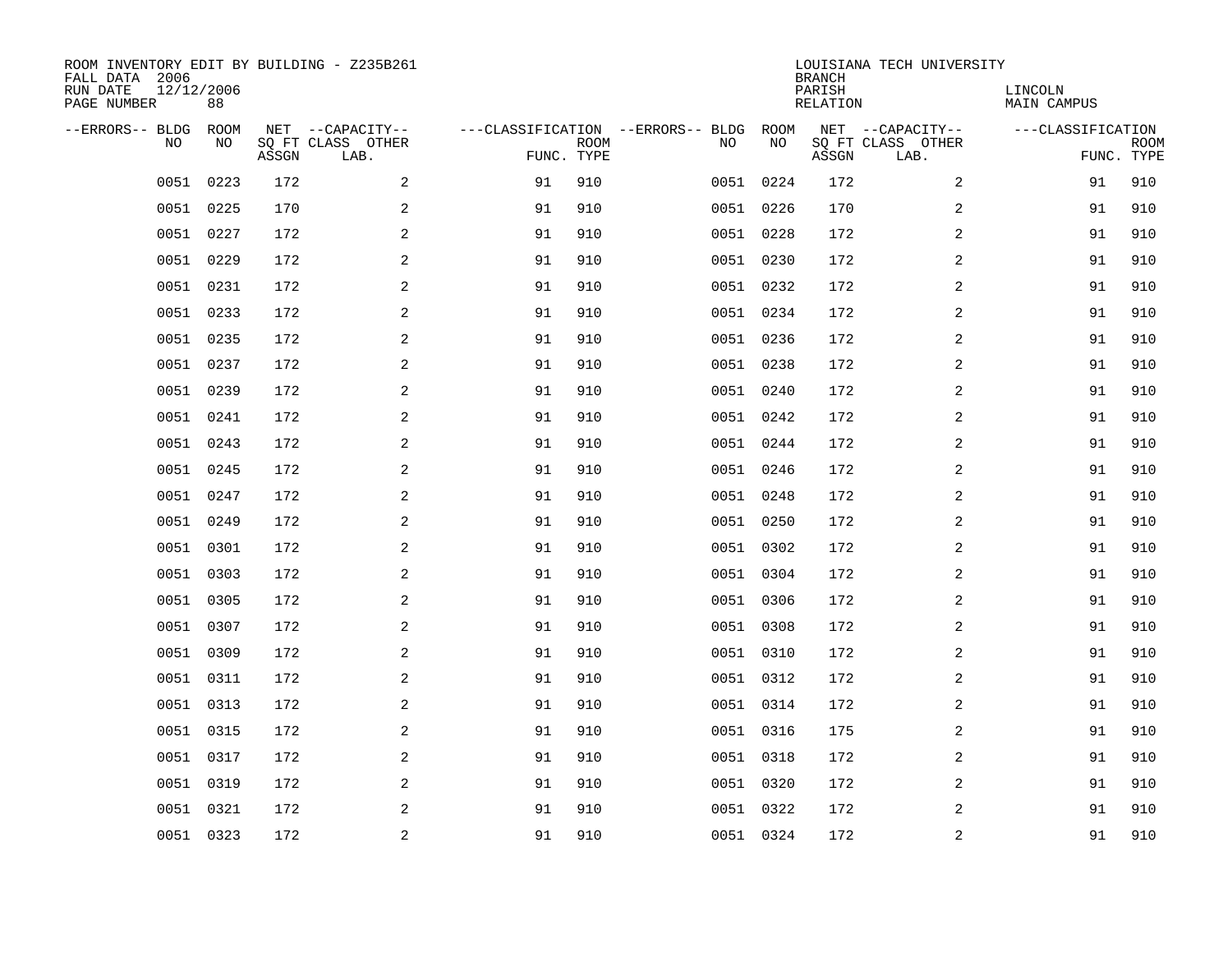| ROOM INVENTORY EDIT BY BUILDING - Z235B261<br>FALL DATA 2006<br>RUN DATE<br>PAGE NUMBER | 12/12/2006<br>89 |       |                                               |    |                           |                                         |            | <b>BRANCH</b><br>PARISH<br><b>RELATION</b> | LOUISIANA TECH UNIVERSITY                     | LINCOLN<br><b>MAIN CAMPUS</b> |                           |
|-----------------------------------------------------------------------------------------|------------------|-------|-----------------------------------------------|----|---------------------------|-----------------------------------------|------------|--------------------------------------------|-----------------------------------------------|-------------------------------|---------------------------|
| --ERRORS-- BLDG<br>NO.                                                                  | ROOM<br>NO       | ASSGN | NET --CAPACITY--<br>SQ FT CLASS OTHER<br>LAB. |    | <b>ROOM</b><br>FUNC. TYPE | ---CLASSIFICATION --ERRORS-- BLDG<br>NO | ROOM<br>NO | ASSGN                                      | NET --CAPACITY--<br>SQ FT CLASS OTHER<br>LAB. | ---CLASSIFICATION             | <b>ROOM</b><br>FUNC. TYPE |
| 0051                                                                                    | 0325             | 170   | 2                                             | 91 | 910                       |                                         | 0051 0326  | 170                                        | 2                                             | 91                            | 910                       |
| 0051                                                                                    | 0327             | 172   | 2                                             | 91 | 910                       |                                         | 0051 0328  | 172                                        | 2                                             | 91                            | 910                       |
| 0051                                                                                    | 0329             | 172   | $\overline{a}$                                | 91 | 910                       |                                         | 0051 0330  | 172                                        | 2                                             | 91                            | 910                       |
|                                                                                         | 0051 0331        | 172   | $\overline{a}$                                | 91 | 910                       |                                         | 0051 0332  | 172                                        | 2                                             | 91                            | 910                       |
|                                                                                         | 0051 0333        | 172   | 2                                             | 91 | 910                       |                                         | 0051 0334  | 172                                        | 2                                             | 91                            | 910                       |
|                                                                                         | 0051 0335        | 172   | 2                                             | 91 | 910                       |                                         | 0051 0336  | 172                                        | 2                                             | 91                            | 910                       |
|                                                                                         | 0051 0337        | 172   | 2                                             | 91 | 910                       |                                         | 0051 0338  | 172                                        | 2                                             | 91                            | 910                       |
|                                                                                         | 0051 0339        | 172   | 2                                             | 91 | 910                       |                                         | 0051 0340  | 172                                        | 2                                             | 91                            | 910                       |
| 0051                                                                                    | 0341             | 172   | 2                                             | 91 | 910                       |                                         | 0051 0342  | 172                                        | 2                                             | 91                            | 910                       |
|                                                                                         | 0051 0343        | 172   | 2                                             | 91 | 910                       |                                         | 0051 0344  | 172                                        | 2                                             | 91                            | 910                       |
| 0051                                                                                    | 0345             | 172   | 2                                             | 91 | 910                       |                                         | 0051 0346  | 172                                        | 2                                             | 91                            | 910                       |
|                                                                                         | 0051 0347        | 172   | 2                                             | 91 | 910                       |                                         | 0051 0348  | 172                                        | 2                                             | 91                            | 910                       |
| 0051                                                                                    | 0349             | 172   | 2                                             | 91 | 910                       |                                         | 0051 0350  | 172                                        | 2                                             | 91                            | 910                       |
|                                                                                         | 0051 0402        | 172   | 2                                             | 91 | 910                       |                                         | 0051 0403  | 172                                        | 2                                             | 91                            | 910                       |
| 0051                                                                                    | 0404             | 172   | $\overline{a}$                                | 91 | 910                       |                                         | 0051 0405  | 172                                        | 2                                             | 91                            | 910                       |
| 0051                                                                                    | 0406             | 172   | 2                                             | 91 | 910                       |                                         | 0051 0407  | 172                                        | 2                                             | 91                            | 910                       |
| 0051                                                                                    | 0408             | 172   | 2                                             | 91 | 910                       |                                         | 0051 0409  | 172                                        | 2                                             | 91                            | 910                       |
| 0051                                                                                    | 0410             | 172   | 2                                             | 91 | 910                       |                                         | 0051 0411  | 172                                        | 2                                             | 91                            | 910                       |
|                                                                                         | 0051 0412        | 172   | 2                                             | 91 | 910                       |                                         | 0051 0413  | 172                                        | 2                                             | 91                            | 910                       |
|                                                                                         | 0051 0414        | 172   | 2                                             | 91 | 910                       |                                         | 0051 0415  | 172                                        | 2                                             | 91                            | 910                       |
|                                                                                         | 0051 0416        | 175   | 2                                             | 91 | 910                       |                                         | 0051 0417  | 172                                        | 2                                             | 91                            | 910                       |
| 0051                                                                                    | 0418             | 172   | 2                                             | 91 | 910                       |                                         | 0051 0419  | 172                                        | 2                                             | 91                            | 910                       |
|                                                                                         | 0051 0420        | 172   | 2                                             | 91 | 910                       |                                         | 0051 0421  | 172                                        | 2                                             | 91                            | 910                       |
|                                                                                         | 0051 0422        | 172   | 2                                             | 91 | 910                       |                                         | 0051 0423  | 172                                        | 2                                             | 91                            | 910                       |
|                                                                                         | 0051 0424        | 172   | 2                                             | 91 | 910                       |                                         | 0051 0425  | 170                                        | 2                                             | 91                            | 910                       |
|                                                                                         | 0051 0426        | 170   | 2                                             | 91 | 910                       |                                         | 0051 0427  | 172                                        | 2                                             | 91                            | 910                       |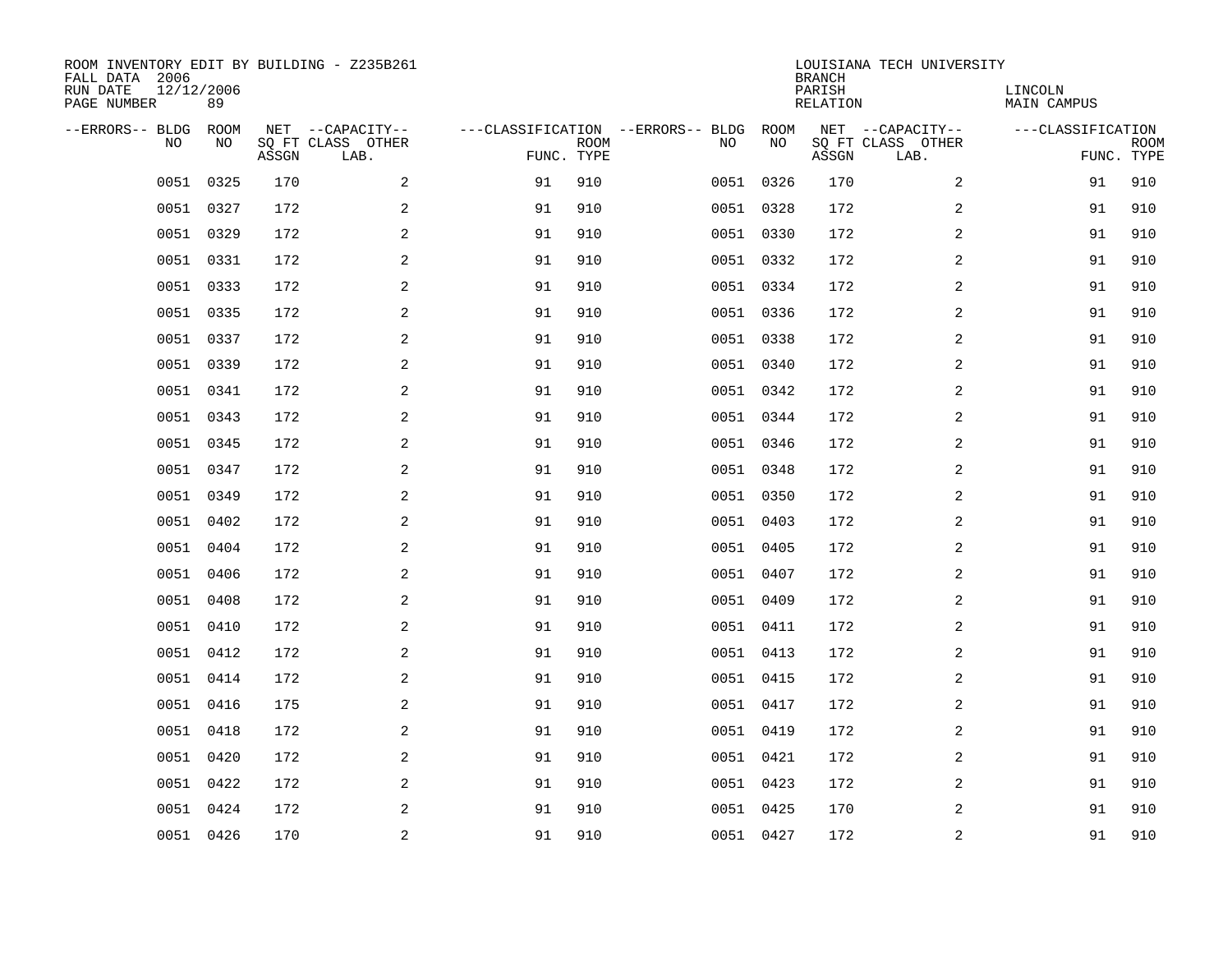| ROOM INVENTORY EDIT BY BUILDING - Z235B261<br>FALL DATA 2006<br>RUN DATE<br>PAGE NUMBER | 12/12/2006<br>90 |       |                                               |                |             |                                         |            | <b>BRANCH</b><br>PARISH<br><b>RELATION</b> | LOUISIANA TECH UNIVERSITY                     | LINCOLN<br><b>MAIN CAMPUS</b>   |             |
|-----------------------------------------------------------------------------------------|------------------|-------|-----------------------------------------------|----------------|-------------|-----------------------------------------|------------|--------------------------------------------|-----------------------------------------------|---------------------------------|-------------|
| --ERRORS-- BLDG<br>NO.                                                                  | ROOM<br>NO       | ASSGN | NET --CAPACITY--<br>SQ FT CLASS OTHER<br>LAB. | FUNC. TYPE     | <b>ROOM</b> | ---CLASSIFICATION --ERRORS-- BLDG<br>NO | ROOM<br>NO | ASSGN                                      | NET --CAPACITY--<br>SQ FT CLASS OTHER<br>LAB. | ---CLASSIFICATION<br>FUNC. TYPE | <b>ROOM</b> |
| 0051                                                                                    | 0428             | 173   | 2                                             | 91             | 910         |                                         | 0051 0429  | 172                                        | 2                                             | 91                              | 910         |
|                                                                                         | 0051 0430        | 172   | 2                                             | 91             | 910         |                                         | 0051 0431  | 172                                        | 2                                             | 91                              | 910         |
|                                                                                         | 0051 0432        | 172   | 2                                             | 91             | 910         |                                         | 0051 0433  | 172                                        | 2                                             | 91                              | 910         |
|                                                                                         | 0051 0434        | 172   | 2                                             | 91             | 910         |                                         | 0051 0435  | 172                                        | 2                                             | 91                              | 910         |
| 0051                                                                                    | 0436             | 172   | 2                                             | 91             | 910         |                                         | 0051 0437  | 172                                        | $\overline{a}$                                | 91                              | 910         |
|                                                                                         | 0051 0438        | 172   | 2                                             | 91             | 910         |                                         | 0051 0439  | 172                                        | $\overline{a}$                                | 91                              | 910         |
| 0051                                                                                    | 0440             | 172   | $\overline{a}$                                | 91             | 910         |                                         | 0051 0441  | 172                                        | $\overline{a}$                                | 91                              | 910         |
|                                                                                         | 0051 0442        | 172   | 2                                             | 91             | 910         |                                         | 0051 0443  | 173                                        | 2                                             | 91                              | 910         |
| 0051                                                                                    | 0444             | 172   | 2                                             | 91             | 910         |                                         | 0051 0445  | 172                                        | 2                                             | 91                              | 910         |
|                                                                                         | 0051 0446        | 172   | 2                                             | 91             | 910         |                                         | 0051 0447  | 172                                        | 2                                             | 91                              | 910         |
|                                                                                         | 0051 0448        | 172   | 2                                             | 91             | 910         |                                         | 0051 0449  | 172                                        | 2                                             | 91                              | 910         |
|                                                                                         | 0051 0450        | 172   | 2                                             | 91             | 910         |                                         | 0051 C0100 | 4682                                       |                                               | 0 <sub>0</sub>                  | 020         |
|                                                                                         | 0051 C0200       | 4192  |                                               | 0 <sub>0</sub> | 020         |                                         | 0051 C0300 | 3349                                       |                                               | 00                              | 020         |
|                                                                                         | 0051 C0400       | 3162  |                                               | 0 <sub>0</sub> | 020         |                                         | 0051 Z0160 | 248                                        | 9                                             | 91                              | 919         |
|                                                                                         | 0051 Z0161       | 65    | $\mathbf{1}$                                  | 00             | 010         |                                         | 0051 Z0162 | 653                                        | 9                                             | 91                              | 919         |
|                                                                                         | 0051 Z0163       | 202   |                                               | 91             | 935         |                                         | 0051 Z0164 | 79                                         |                                               | 91                              | 935         |
|                                                                                         | 0051 Z0165       | 338   |                                               | 91             | 935         |                                         | 0051 Z0166 | 248                                        | 9                                             | 91                              | 919         |
|                                                                                         | 0051 Z0167       | 73    |                                               | 0 <sub>0</sub> | 010         |                                         | 0051 Z0168 | 250                                        | 9                                             | 91                              | 919         |
|                                                                                         | 0051 Z0170       | 1089  |                                               | 51             | 650         |                                         | 0051 Z0171 | 328                                        |                                               | 91                              | 935         |
|                                                                                         | 0051 Z0172       | 795   |                                               | 51             | 650         |                                         | 0051 Z0190 | 80                                         |                                               | 91                              | 935         |
|                                                                                         | 0051 Z0197       | 220   |                                               | 0 <sub>0</sub> | 020         |                                         | 0051 Z0198 | 175                                        |                                               | 00                              | 020         |
|                                                                                         | 0051 Z0199       | 222   |                                               | 0 <sub>0</sub> | 020         |                                         | 0051 Z0260 | 248                                        | 9                                             | 91                              | 919         |
|                                                                                         | 0051 Z0261       | 65    |                                               | 0 <sub>0</sub> | 010         |                                         | 0051 Z0262 | 250                                        | 9                                             | 91                              | 919         |
|                                                                                         | 0051 Z0263       | 283   |                                               | 91             | 935         |                                         | 0051 Z0265 | 338                                        |                                               | 91                              | 935         |
|                                                                                         | 0051 Z0266       | 248   | 9                                             | 91             | 919         |                                         | 0051 Z0267 | 73                                         |                                               | 00                              | 010         |
|                                                                                         | 0051 Z0268       | 249   | 9                                             | 91             | 919         |                                         | 0051 Z0270 | 80                                         | 3                                             | 51                              | 310         |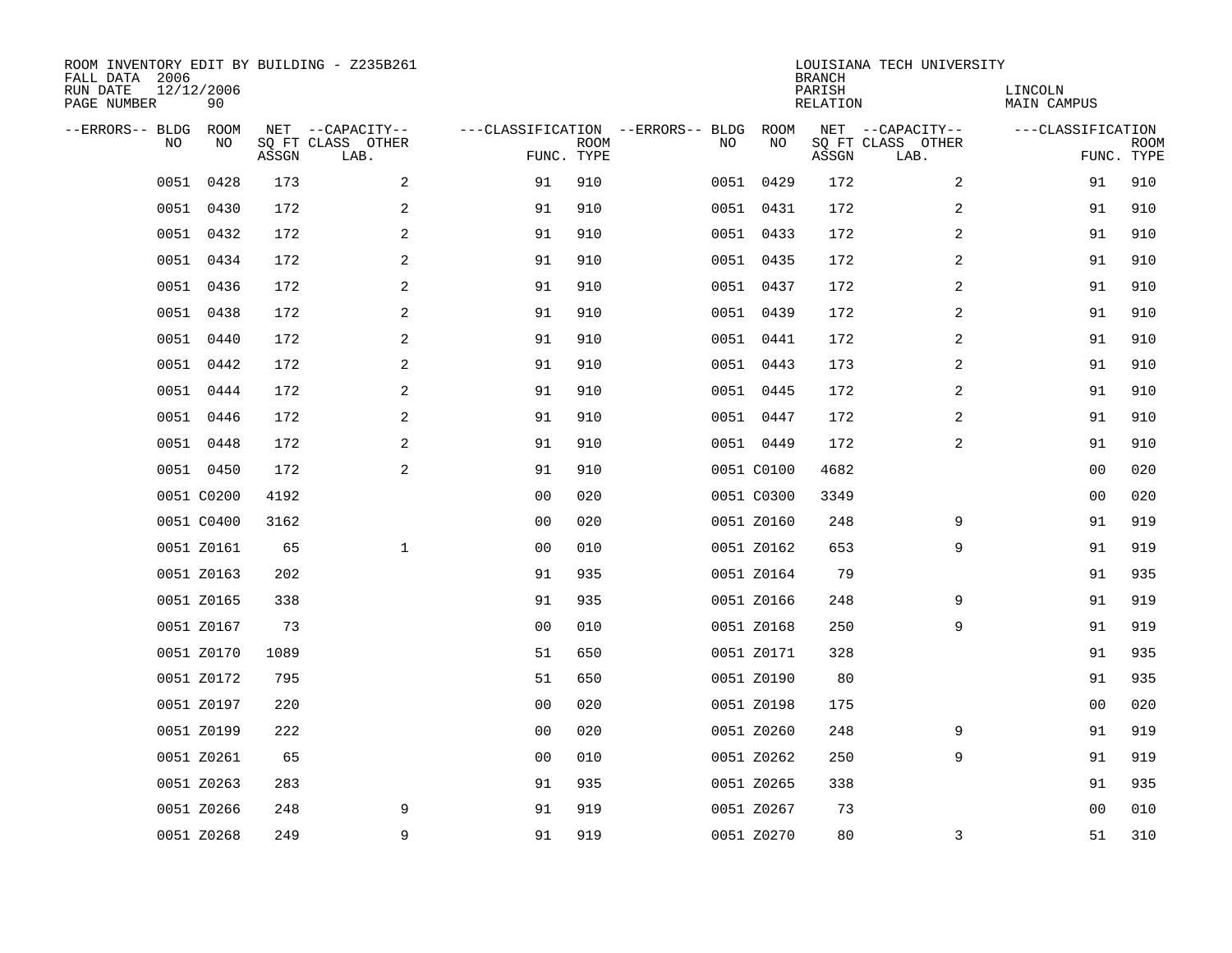| ROOM INVENTORY EDIT BY BUILDING - Z235B261<br>FALL DATA 2006 |                  |       |                           |                                        |             |      |            | <b>BRANCH</b>                                          | LOUISIANA TECH UNIVERSITY                                              |                        |                           |
|--------------------------------------------------------------|------------------|-------|---------------------------|----------------------------------------|-------------|------|------------|--------------------------------------------------------|------------------------------------------------------------------------|------------------------|---------------------------|
| RUN DATE<br>PAGE NUMBER                                      | 12/12/2006<br>91 |       |                           |                                        |             |      |            | PARISH<br>RELATION                                     |                                                                        | LINCOLN<br>MAIN CAMPUS |                           |
| --ERRORS-- BLDG ROOM                                         |                  |       | NET --CAPACITY--          | ---CLASSIFICATION --ERRORS-- BLDG ROOM |             |      |            |                                                        | NET --CAPACITY--                                                       | ---CLASSIFICATION      |                           |
| NO                                                           | NO               | ASSGN | SQ FT CLASS OTHER<br>LAB. | FUNC. TYPE                             | <b>ROOM</b> | NO   | NO         | ASSGN                                                  | SQ FT CLASS OTHER<br>LAB.                                              |                        | <b>ROOM</b><br>FUNC. TYPE |
|                                                              | 0051 Z0271       | 38    |                           | 91                                     | 935         |      | 0051 Z0272 | 360                                                    |                                                                        | 51                     | 315                       |
|                                                              | 0051 Z0273       | 12    |                           | 51                                     | 315         |      | 0051 Z0274 | 11                                                     |                                                                        | 91                     | 955                       |
|                                                              | 0051 Z0275       | 468   | $\overline{4}$            | 91                                     | 950         |      | 0051 Z0276 | 127                                                    | $\overline{2}$                                                         | 91                     | 950                       |
|                                                              | 0051 Z0277       | 15    |                           | 91                                     | 955         |      | 0051 Z0278 | 148                                                    | 2                                                                      | 91                     | 950                       |
|                                                              | 0051 Z0279       | 19    |                           | 91                                     | 955         |      | 0051 Z0280 | 51                                                     |                                                                        | 91                     | 955                       |
|                                                              | 0051 Z0281       | 16    |                           | 91                                     | 955         |      | 0051 Z0290 | 80                                                     |                                                                        | 91                     | 935                       |
|                                                              | 0051 Z0360       | 248   | 9                         | 91                                     | 919         |      | 0051 Z0361 | 65                                                     |                                                                        | 0 <sub>0</sub>         | 010                       |
|                                                              | 0051 Z0362       | 250   | 9                         | 91                                     | 919         |      | 0051 Z0363 | 283                                                    |                                                                        | 91                     | 935                       |
|                                                              | 0051 Z0365       | 338   |                           | 91                                     | 935         |      | 0051 Z0366 | 248                                                    | 9                                                                      | 91                     | 919                       |
|                                                              | 0051 Z0367       | 73    |                           | 0 <sub>0</sub>                         | 010         |      | 0051 Z0368 | 250                                                    | 9                                                                      | 91                     | 919                       |
|                                                              | 0051 Z0370       | 2963  | 3                         | 51                                     | 650         |      | 0051 Z0371 | 41                                                     |                                                                        | 91                     | 935                       |
|                                                              | 0051 Z0372       | 41    | $\mathbf 1$               | 91                                     | 919         |      | 0051 Z0373 | 14                                                     | $\mathbf{1}$                                                           | 91                     | 919                       |
|                                                              | 0051 Z0374       | 63    |                           | 91                                     | 935         |      | 0051 Z0375 | 367                                                    |                                                                        | 0 <sub>0</sub>         | 020                       |
|                                                              | 0051 Z0390       | 80    |                           | 91                                     | 935         |      | 0051 Z0460 | 248                                                    | 9                                                                      | 91                     | 919                       |
|                                                              | 0051 Z0461       | 65    |                           | 0 <sub>0</sub>                         | 010         |      | 0051 Z0462 | 250                                                    | 9                                                                      | 91                     | 919                       |
|                                                              | 0051 Z0463       | 210   |                           | 91                                     | 935         |      | 0051 Z0465 | 338                                                    |                                                                        | 91                     | 935                       |
|                                                              | 0051 Z0466       | 248   | 9                         | 91                                     | 919         |      | 0051 Z0467 | 73                                                     |                                                                        | 0 <sub>0</sub>         | 010                       |
|                                                              | 0051 Z0468       | 250   | 9                         | 91                                     | 919         |      | 0051 Z0490 | 80<br>TOTAL NUMBER CLASSROOMS<br>TOTAL NUMBER LABS 210 | TOTAL NET ASSIGN SQ. FT. IN ROOM FILE<br>TOTAL NUMBER SPECIAL LABS 220 | 91<br>48,014           | 935                       |
|                                                              | 0052 0101        | 554   | 15                        | 21                                     | 250         |      | 0052 0102  | 19                                                     | $\mathbf{1}$                                                           | 00                     | 010                       |
| 0052                                                         | 0103             | 75    | 1                         | 11                                     | 115         |      | 0052 0104  | 146                                                    | $\mathbf{1}$                                                           | 21                     | 310                       |
|                                                              | 0052 0105        | 144   | $\mathbf{1}$              | 21                                     | 310         |      | 0052 0106  | 62                                                     | $\mathbf{1}$                                                           | 00                     | 030                       |
| 0052                                                         | 0107             | 8     | $\mathbf{1}$              | 0 <sub>0</sub>                         | 030         | 0052 | 0108       | 17                                                     | $\mathbf{1}$                                                           | 0 <sub>0</sub>         | 030                       |
|                                                              | 0052 0109        | 510   | 34                        | 11                                     | 110         |      | 0052 0110  | 548                                                    | 37                                                                     | 11                     | 110                       |
|                                                              | 0052 0111        | 796   | 21                        | 21                                     | 255         |      | 0052 0112  | 495                                                    | 13                                                                     | 21                     | 250                       |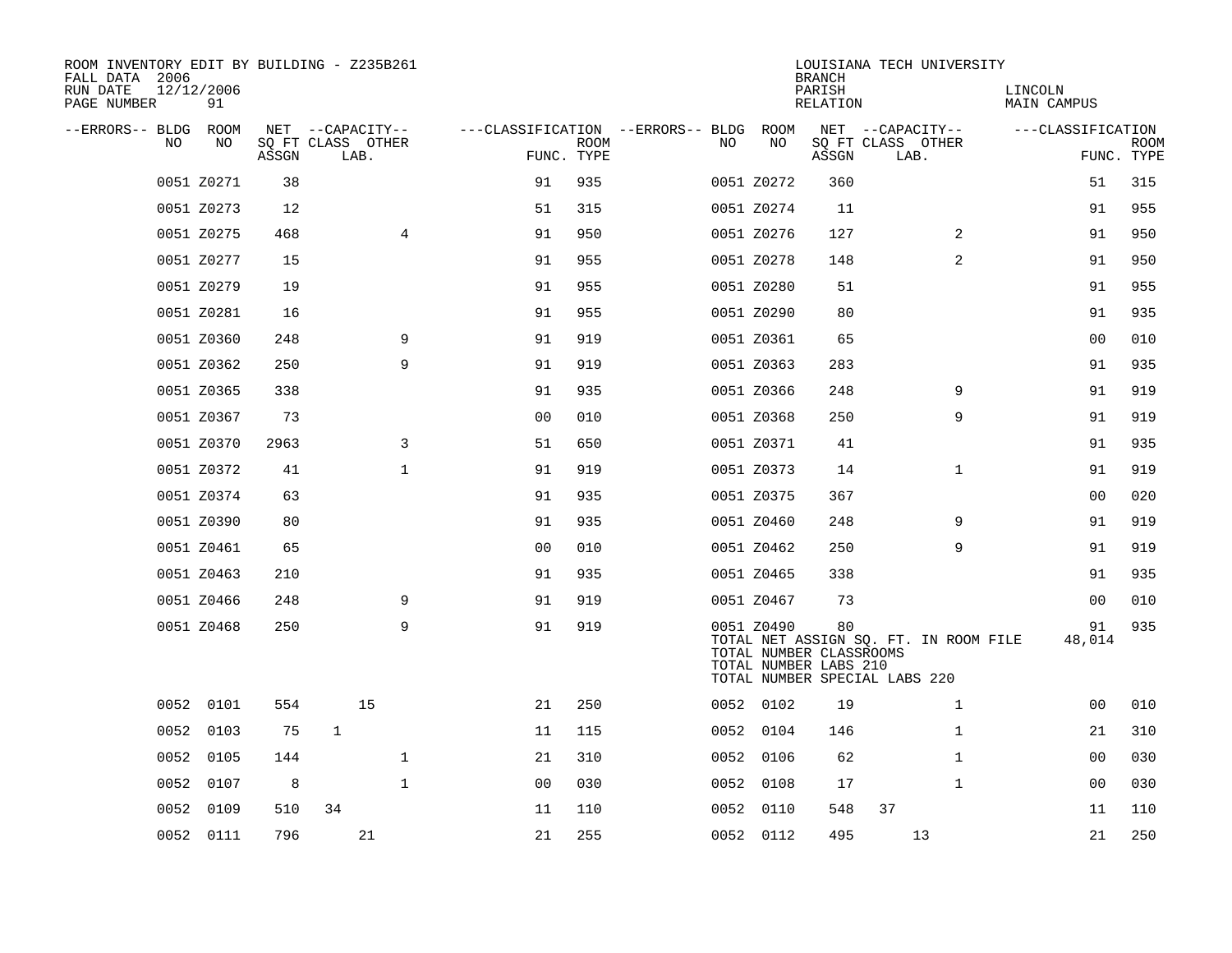| ROOM INVENTORY EDIT BY BUILDING - Z235B261<br>FALL DATA 2006<br>RUN DATE<br>PAGE NUMBER | 12/12/2006<br>92 |       |                           |                                        |             |      |            | <b>BRANCH</b><br>PARISH<br>RELATION                                               |      | LOUISIANA TECH UNIVERSITY             | LINCOLN | MAIN CAMPUS       |                           |
|-----------------------------------------------------------------------------------------|------------------|-------|---------------------------|----------------------------------------|-------------|------|------------|-----------------------------------------------------------------------------------|------|---------------------------------------|---------|-------------------|---------------------------|
| --ERRORS-- BLDG ROOM                                                                    |                  |       | NET --CAPACITY--          | ---CLASSIFICATION --ERRORS-- BLDG ROOM |             |      |            |                                                                                   |      | NET --CAPACITY--                      |         | ---CLASSIFICATION |                           |
| NO.                                                                                     | NO               | ASSGN | SQ FT CLASS OTHER<br>LAB. | FUNC. TYPE                             | <b>ROOM</b> | NO.  | NO         | ASSGN                                                                             | LAB. | SQ FT CLASS OTHER                     |         |                   | <b>ROOM</b><br>FUNC. TYPE |
|                                                                                         | 0052 Z0100       | 691   | $\mathbf{1}$              | 0 <sup>0</sup>                         | 020         |      | 0052 Z0113 | 85                                                                                |      | 2                                     |         | 21                | 250                       |
|                                                                                         | 0052 Z0114       | 85    | 2                         | 21                                     | 250         |      | 0052 Z0115 | 1020                                                                              |      | 27                                    |         | 21                | 250                       |
|                                                                                         | 0052 Z0201       | 71    | 2                         | 21                                     | 255         |      |            | TOTAL NUMBER CLASSROOMS<br>TOTAL NUMBER LABS 210<br>TOTAL NUMBER SPECIAL LABS 220 |      | TOTAL NET ASSIGN SQ. FT. IN ROOM FILE |         | 4,529<br>2        |                           |
|                                                                                         | 0053 0100        | 102   | $\mathbf{1}$              | 46                                     | 310         |      | 0053 0101  | 1112                                                                              |      | $\mathbf{1}$                          |         | 45                | 350                       |
| 0053                                                                                    | 0102             |       | 2466 164                  | 11                                     | 110         |      | 0053 0103A | 49                                                                                |      | $\mathbf{1}$                          |         | 45                | 315                       |
| 0053                                                                                    | 0103B            | 49    | $\mathbf 1$               | 45                                     | 315         |      | 0053 0104  | 350                                                                               |      | $\mathbf{1}$                          |         | 45                | 350                       |
| 0053                                                                                    | 0104A            | 137   | $\mathbf{1}$              | 45                                     | 315         | 0053 | 0105       | 385                                                                               |      | $\mathbf{1}$                          |         | 45                | 310                       |
| 0053                                                                                    | 0105A            | 179   | $\mathbf 1$               | 45                                     | 310         |      | 0053 0105B | 179                                                                               |      | $\mathbf{1}$                          |         | 45                | 310                       |
| 0053                                                                                    | 0105C            | 133   | $\mathbf{1}$              | 45                                     | 310         | 0053 | 0105D      | 146                                                                               |      | $\mathbf{1}$                          |         | 45                | 310                       |
|                                                                                         | 0053 0105E       | 110   | $\mathbf 1$               | 45                                     | 310         |      | 0053 0105F | 17                                                                                |      | $\mathbf{1}$                          |         | 45                | 315                       |
| 0053                                                                                    | 0106             | 686   | $\mathbf 1$               | 46                                     | 310         | 0053 | 0106A      | 300                                                                               |      | $\mathbf{1}$                          |         | 46                | 310                       |
|                                                                                         | 0053 0106B       | 410   | $\mathbf 1$               | 46                                     | 310         |      | 0053 0106D | 77                                                                                |      | $\mathbf{1}$                          |         | 45                | 315                       |
| 0053                                                                                    | 0107             | 235   | $\mathbf{1}$              | 46                                     | 310         | 0053 | 0107A      | 243                                                                               |      | $\mathbf{1}$                          |         | 46                | 310                       |
|                                                                                         | 0053 0108        | 136   | $\mathbf{1}$              | 0 <sub>0</sub>                         | 020         | 0053 | 0108A      | 148                                                                               |      | $\mathbf{1}$                          |         | 46                | 310                       |
| 0053                                                                                    | 0108B            | 150   | $\mathbf 1$               | 46                                     | 310         | 0053 | 0109       | 136                                                                               |      | $\mathbf{1}$                          |         | 00                | 020                       |
| 0053                                                                                    | 0109A            | 150   | $\mathbf{1}$              | 46                                     | 310         |      | 0053 0109B | 148                                                                               |      | $\mathbf{1}$                          |         | 46                | 310                       |
| 0053                                                                                    | 0110             | 60    | $\mathbf{1}$              | 0 <sub>0</sub>                         | 010         | 0053 | 0111       | 99                                                                                |      | $\mathbf{1}$                          |         | 45                | 315                       |
|                                                                                         | 0053 0112        | 187   | $\mathbf{1}$              | 46                                     | 310         |      | 0053 0112A | 36                                                                                |      | $\mathbf{1}$                          |         | 45                | 315                       |
|                                                                                         | 0053 0113        | 187   | $\mathbf 1$               | 46                                     | 310         |      | 0053 0114  | 360                                                                               |      | $\mathbf{1}$                          |         | 46                | 310                       |
|                                                                                         | 0053 0114A       | 189   | $\mathbf{1}$              | 46                                     | 310         | 0053 | 0115       | 360                                                                               |      | $\mathbf{1}$                          |         | 46                | 310                       |
|                                                                                         | 0053 0115A       | 189   | $\mathbf{1}$              | 46                                     | 310         |      | 0053 0116  | 134                                                                               |      | $\mathbf{1}$                          |         | 00                | 020                       |
| 0053                                                                                    | 0116A            | 148   | 1                         | 46                                     | 310         |      | 0053 0116B | 148                                                                               |      | $\mathbf{1}$                          |         | 46                | 310                       |
| 0053                                                                                    | 0117             | 134   | $\mathbf{1}$              | 0 <sub>0</sub>                         | 020         |      | 0053 0117A | 148                                                                               |      | $\mathbf{1}$                          |         | 46                | 310                       |
|                                                                                         | 0053 0117B       | 148   | 1                         | 46                                     | 310         |      | 0053 0118  | 99                                                                                |      | $\mathbf{1}$                          |         | 45                | 315                       |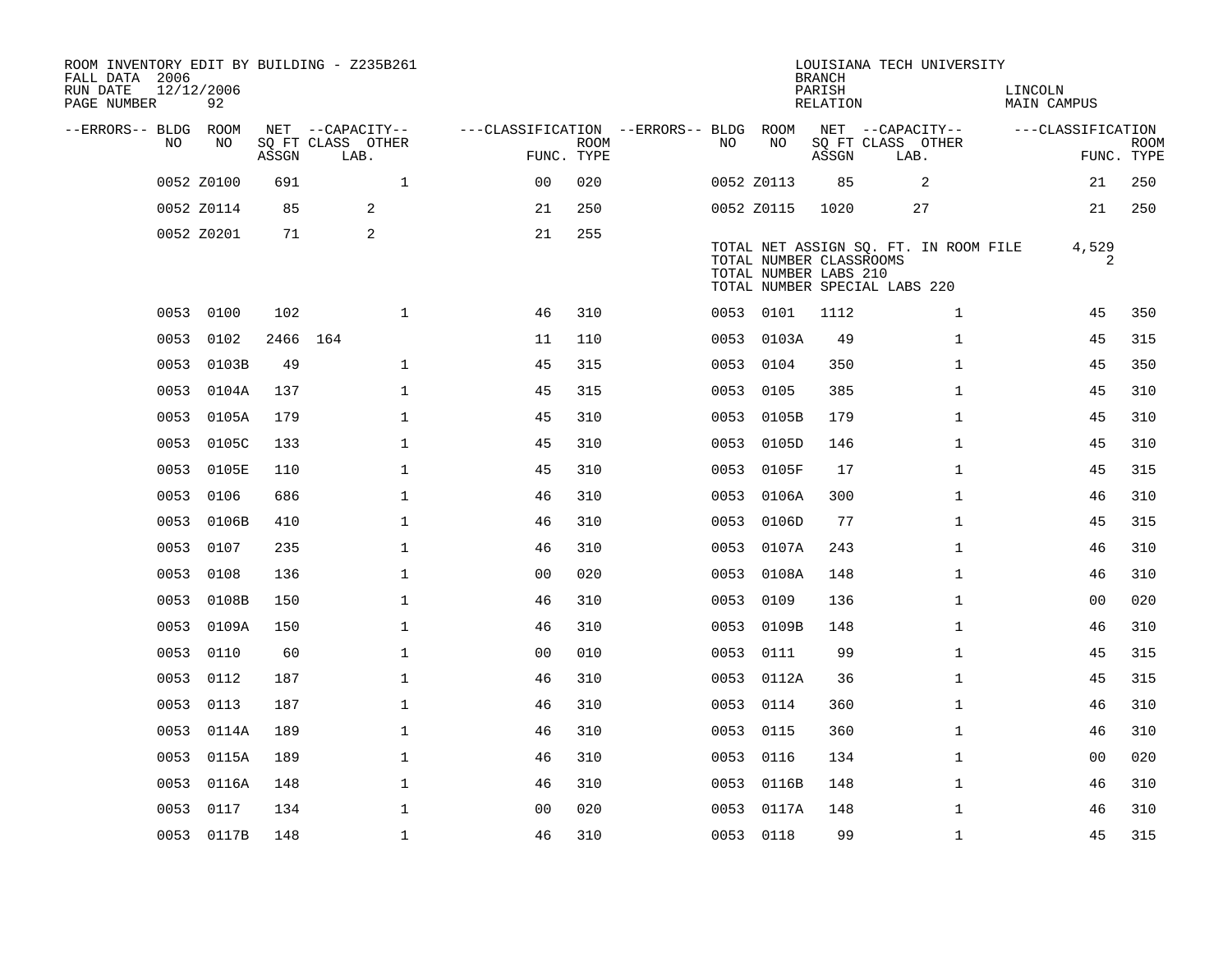| ROOM INVENTORY EDIT BY BUILDING - Z235B261<br>FALL DATA 2006<br>RUN DATE<br>PAGE NUMBER | 12/12/2006<br>93 |       |                                               |                |             |                                         |            | <b>BRANCH</b><br>PARISH<br><b>RELATION</b> | LOUISIANA TECH UNIVERSITY                     | LINCOLN<br>MAIN CAMPUS |                           |
|-----------------------------------------------------------------------------------------|------------------|-------|-----------------------------------------------|----------------|-------------|-----------------------------------------|------------|--------------------------------------------|-----------------------------------------------|------------------------|---------------------------|
| --ERRORS-- BLDG<br>NO                                                                   | ROOM<br>NO.      | ASSGN | NET --CAPACITY--<br>SQ FT CLASS OTHER<br>LAB. | FUNC. TYPE     | <b>ROOM</b> | ---CLASSIFICATION --ERRORS-- BLDG<br>NO | ROOM<br>NO | ASSGN                                      | NET --CAPACITY--<br>SQ FT CLASS OTHER<br>LAB. | ---CLASSIFICATION      | <b>ROOM</b><br>FUNC. TYPE |
| 0053                                                                                    | 0119             | 99    | $\mathbf{1}$                                  | 46             | 315         | 0053                                    | 0120       | 187                                        | $\mathbf{1}$                                  | 46                     | 310                       |
| 0053                                                                                    | 0121             | 187   | $\mathbf 1$                                   | 46             | 310         | 0053                                    | 0122       | 360                                        | $\mathbf{1}$                                  | 46                     | 310                       |
| 0053                                                                                    | 0122A            | 189   | $\mathbf{1}$                                  | 46             | 310         | 0053                                    | 0123       | 360                                        | $\mathbf{1}$                                  | 46                     | 310                       |
| 0053                                                                                    | 0123A            | 189   | $\mathbf{1}$                                  | 46             | 310         | 0053                                    | 0124       | 133                                        | $\mathbf{1}$                                  | 0 <sub>0</sub>         | 020                       |
| 0053                                                                                    | 0124A            | 148   | $\mathbf{1}$                                  | 46             | 310         | 0053                                    | 0124B      | 148                                        | $\mathbf{1}$                                  | 46                     | 310                       |
| 0053                                                                                    | 0125             | 133   | $\mathbf{1}$                                  | 0 <sub>0</sub> | 020         |                                         | 0053 0125A | 148                                        | $\mathbf{1}$                                  | 46                     | 310                       |
| 0053                                                                                    | 0125B            | 148   | $\mathbf{1}$                                  | 46             | 310         | 0053                                    | 0126       | 99                                         | $\mathbf{1}$                                  | 45                     | 315                       |
| 0053                                                                                    | 0127             | 99    | $\mathbf 1$                                   | 45             | 315         | 0053                                    | 0128       | 136                                        | $\mathbf{1}$                                  | 00                     | 020                       |
| 0053                                                                                    | 0128A            | 152   | $\mathbf 1$                                   | 46             | 310         | 0053                                    | 0128B      | 148                                        | $\mathbf{1}$                                  | 46                     | 310                       |
| 0053                                                                                    | 0129             | 136   | $\mathbf 1$                                   | 0 <sub>0</sub> | 020         | 0053                                    | 0129A      | 148                                        | $\mathbf{1}$                                  | 46                     | 310                       |
| 0053                                                                                    | 0129B            | 152   | $\mathbf 1$                                   | 46             | 310         | 0053                                    | 0200A      | 169                                        | $\mathbf{1}$                                  | 46                     | 310                       |
| 0053                                                                                    | 0200B            | 169   | $\mathbf 1$                                   | 46             | 310         | 0053                                    | 0200C      | 169                                        | $\mathbf{1}$                                  | 46                     | 310                       |
| 0053                                                                                    | 0200D            | 169   | $\mathbf{1}$                                  | 46             | 310         | 0053                                    | 0201       | 45                                         | $\mathbf{1}$                                  | 00                     | 030                       |
| 0053                                                                                    | 0202             | 860   | 57                                            | 11             | 110         | 0053                                    | 0203       | 248                                        | $\mathbf{1}$                                  | 45                     | 350                       |
| 0053                                                                                    | 0204             | 171   | $\mathbf 1$                                   | 46             | 310         | 0053                                    | 0205       | 129                                        | $\mathbf{1}$                                  | 00                     | 020                       |
| 0053                                                                                    | 0205A            | 161   | $\mathbf{1}$                                  | 45             | 310         | 0053                                    | 0205B      | 150                                        | $\mathbf{1}$                                  | 46                     | 310                       |
| 0053                                                                                    | 0205C            | 159   | $\mathbf 1$                                   | 46             | 310         | 0053                                    | 0205D      | 143                                        | $\mathbf{1}$                                  | 46                     | 310                       |
| 0053                                                                                    | 0205E            | 202   | $\mathbf{1}$                                  | 46             | 310         | 0053                                    | 0206       | 937                                        | 62                                            | 11                     | 110                       |
| 0053                                                                                    | 0207             | 115   | $\mathbf 1$                                   | 46             | 310         | 0053                                    | 0208       | 93                                         | $\mathbf{1}$                                  | 00                     | 020                       |
| 0053                                                                                    | 0208A            | 124   | $\mathbf{1}$                                  | 46             | 310         | 0053                                    | 0208B      | 120                                        | $\mathbf{1}$                                  | 46                     | 310                       |
| 0053                                                                                    | 0208C            | 120   | $\mathbf{1}$                                  | 46             | 310         | 0053                                    | 0208D      | 130                                        | $\mathbf{1}$                                  | 46                     | 310                       |
| 0053                                                                                    | 0208E            | 147   | $\mathbf{1}$                                  | 46             | 310         | 0053                                    | 0208F      | 124                                        | $\mathbf{1}$                                  | 46                     | 310                       |
| 0053                                                                                    | 0209             | 164   | $\mathbf 1$                                   | 46             | 310         | 0053                                    | 0210       | 663                                        | 44                                            | 11                     | 110                       |
| 0053                                                                                    | 0211             | 141   | $\mathbf 1$                                   | 0 <sub>0</sub> | 020         | 0053                                    | 0211A      | 160                                        | $\mathbf{1}$                                  | 46                     | 310                       |
| 0053                                                                                    | 0211B            | 164   | 1                                             | 46             | 310         | 0053                                    | 0211C      | 176                                        | $\mathbf{1}$                                  | 46                     | 310                       |
|                                                                                         | 0053 0211D       | 136   | $\mathbf{1}$                                  | 46             | 310         |                                         | 0053 0211E | 175                                        | $\mathbf{1}$                                  | 46                     | 310                       |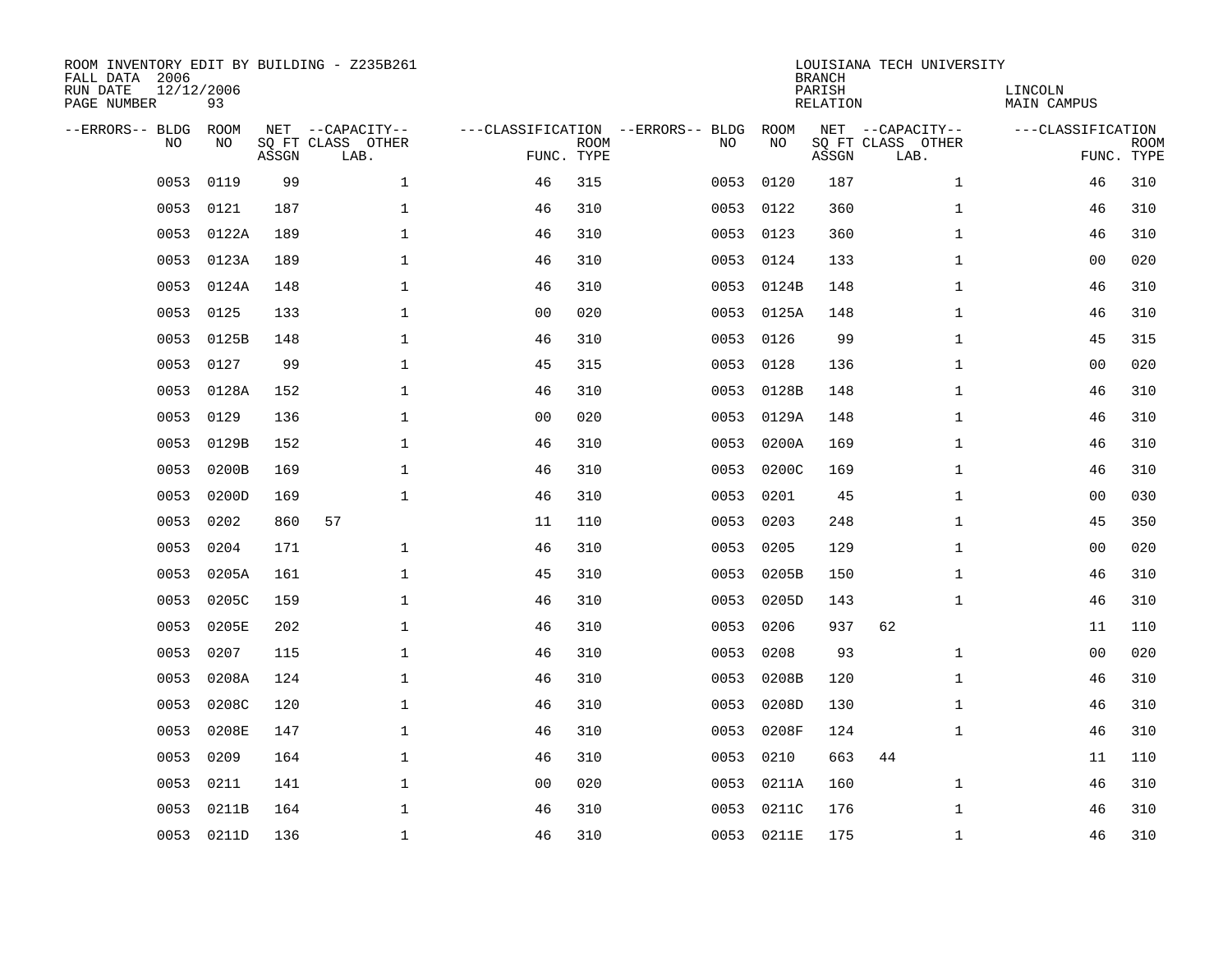| ROOM INVENTORY EDIT BY BUILDING - Z235B261<br>FALL DATA 2006<br>RUN DATE<br>PAGE NUMBER | 12/12/2006<br>94 |       |                   |                |                                   |             |      |                                                  | <b>BRANCH</b><br>PARISH<br>RELATION | LOUISIANA TECH UNIVERSITY                                              |                | LINCOLN<br>MAIN CAMPUS                        |             |
|-----------------------------------------------------------------------------------------|------------------|-------|-------------------|----------------|-----------------------------------|-------------|------|--------------------------------------------------|-------------------------------------|------------------------------------------------------------------------|----------------|-----------------------------------------------|-------------|
| --ERRORS-- BLDG ROOM                                                                    |                  |       | NET --CAPACITY--  |                | ---CLASSIFICATION --ERRORS-- BLDG |             |      | ROOM                                             |                                     | NET --CAPACITY--                                                       |                | ---CLASSIFICATION                             |             |
| NO                                                                                      | NO               |       | SQ FT CLASS OTHER |                |                                   | <b>ROOM</b> | NO   | NO                                               |                                     | SQ FT CLASS OTHER                                                      |                |                                               | <b>ROOM</b> |
|                                                                                         |                  | ASSGN | LAB.              |                | FUNC. TYPE                        |             |      |                                                  | ASSGN                               | LAB.                                                                   |                |                                               | FUNC. TYPE  |
| 0053                                                                                    | 0211F            | 161   |                   | $\mathbf{1}$   | 46                                | 310         | 0053 | 0211G                                            | 120                                 |                                                                        | $\mathbf{1}$   | 46                                            | 310         |
| 0053                                                                                    | 0211H            | 23    |                   | 1              | 45                                | 315         | 0053 | 0212                                             | 603                                 |                                                                        | $\mathbf{1}$   | 00                                            | 020         |
| 0053                                                                                    | 0212A            | 160   |                   | $\mathbf{1}$   | 46                                | 310         | 0053 | 0212B                                            | 164                                 |                                                                        | $\mathbf{1}$   | 46                                            | 310         |
| 0053                                                                                    | 0213             | 940   | 63                |                | 11                                | 110         | 0053 | 0214                                             | 926                                 | 62                                                                     |                | 11                                            | 110         |
| 0053                                                                                    | 0215             | 1472  | 98                |                | 11                                | 110         | 0053 | 0216                                             | 31                                  |                                                                        | $\mathbf{1}$   | 00                                            | 010         |
| 0053                                                                                    | 0217             | 1083  | 29                |                | 11                                | 210         |      | 0053 0217A                                       | 209                                 | 6                                                                      |                | 21                                            | 225         |
| 0053                                                                                    | 0217B            | 31    |                   | $\mathbf{1}$   | 0 <sub>0</sub>                    | 030         | 0053 | 0218                                             | 926                                 | 62                                                                     |                | 11                                            | 110         |
| 0053                                                                                    | 0218A            | 187   | $\mathbf{1}$      |                | 11                                | 115         | 0053 | 0219                                             | 1361                                | 36                                                                     |                | 21                                            | 220         |
| 0053                                                                                    | 0220             | 623   | 16                |                | 21                                | 225         | 0053 | 0220A                                            | 187                                 |                                                                        | $\mathbf{1}$   | 45                                            | 310         |
|                                                                                         | 0053 0222        | 593   | 16                |                | 21                                | 220         |      | 0053 0222A                                       | 31                                  | $\mathbf 1$                                                            |                | 21                                            | 225         |
|                                                                                         | 0053 Z0190       | 100   |                   | $\mathbf{1}$   | 0 <sub>0</sub>                    | 020         |      | 0053 Z0191                                       | 256                                 |                                                                        | $\overline{4}$ | 00                                            | 030         |
|                                                                                         | 0053 Z0192       | 183   |                   | 3              | 0 <sub>0</sub>                    | 030         |      | 0053 Z0193                                       | 40                                  |                                                                        | $\mathbf{1}$   | 0 <sub>0</sub>                                | 020         |
|                                                                                         | 0053 Z0194       | 186   |                   | $\mathbf 1$    | 0 <sub>0</sub>                    | 020         |      | 0053 Z0195                                       | 243                                 |                                                                        | $\mathbf{1}$   | 00                                            | 020         |
|                                                                                         | 0053 Z0196       | 1047  |                   | $\mathbf 1$    | 0 <sub>0</sub>                    | 020         |      | 0053 Z0197                                       | 392                                 |                                                                        | $\mathbf{1}$   | 00                                            | 030         |
|                                                                                         | 0053 Z0198       | 1753  |                   | $\mathbf{1}$   | 0 <sub>0</sub>                    | 020         |      | 0053 Z0199                                       | 1312                                |                                                                        | $\mathbf{1}$   | 00                                            | 020         |
|                                                                                         | 0053 Z0291       | 351   |                   | 5              | 0 <sub>0</sub>                    | 030         |      | 0053 Z0292                                       | 331                                 |                                                                        | 4              | 00                                            | 030         |
|                                                                                         | 0053 Z0297       | 1235  |                   | $\mathbf{1}$   | 0 <sub>0</sub>                    | 020         |      | 0053 Z0298                                       | 678                                 |                                                                        | $\mathbf{1}$   | 0 <sub>0</sub>                                | 020         |
|                                                                                         | 0053 Z0299       | 163   |                   | $\mathbf{1}$   | 00                                | 020         |      | TOTAL NUMBER CLASSROOMS<br>TOTAL NUMBER LABS 210 |                                     | TOTAL NET ASSIGN SQ. FT. IN ROOM FILE<br>TOTAL NUMBER SPECIAL LABS 220 |                | 28,611<br>8<br>$\mathbf{1}$<br>$\overline{a}$ |             |
|                                                                                         | 0054 0101        | 178   |                   | 2              | 91                                | 910         |      | 0054 0102                                        | 178                                 |                                                                        | 2              | 91                                            | 910         |
|                                                                                         | 0054 0103        | 179   |                   | 2              | 91                                | 910         |      | 0054 0104                                        | 179                                 |                                                                        | 2              | 91                                            | 910         |
|                                                                                         | 0054 0105        | 179   |                   | 2              | 91                                | 910         |      | 0054 0106                                        | 179                                 |                                                                        | 2              | 91                                            | 910         |
| 0054                                                                                    | 0107             | 179   |                   | 2              | 91                                | 910         |      | 0054 0108                                        | 179                                 |                                                                        | 2              | 91                                            | 910         |
|                                                                                         | 0054 0109        | 179   |                   | 2              | 91                                | 910         |      | 0054 0110                                        | 179                                 |                                                                        | 2              | 91                                            | 910         |
|                                                                                         | 0054 0111        | 179   |                   | $\overline{a}$ | 91                                | 910         |      | 0054 0112                                        | 179                                 |                                                                        | 2              | 91                                            | 910         |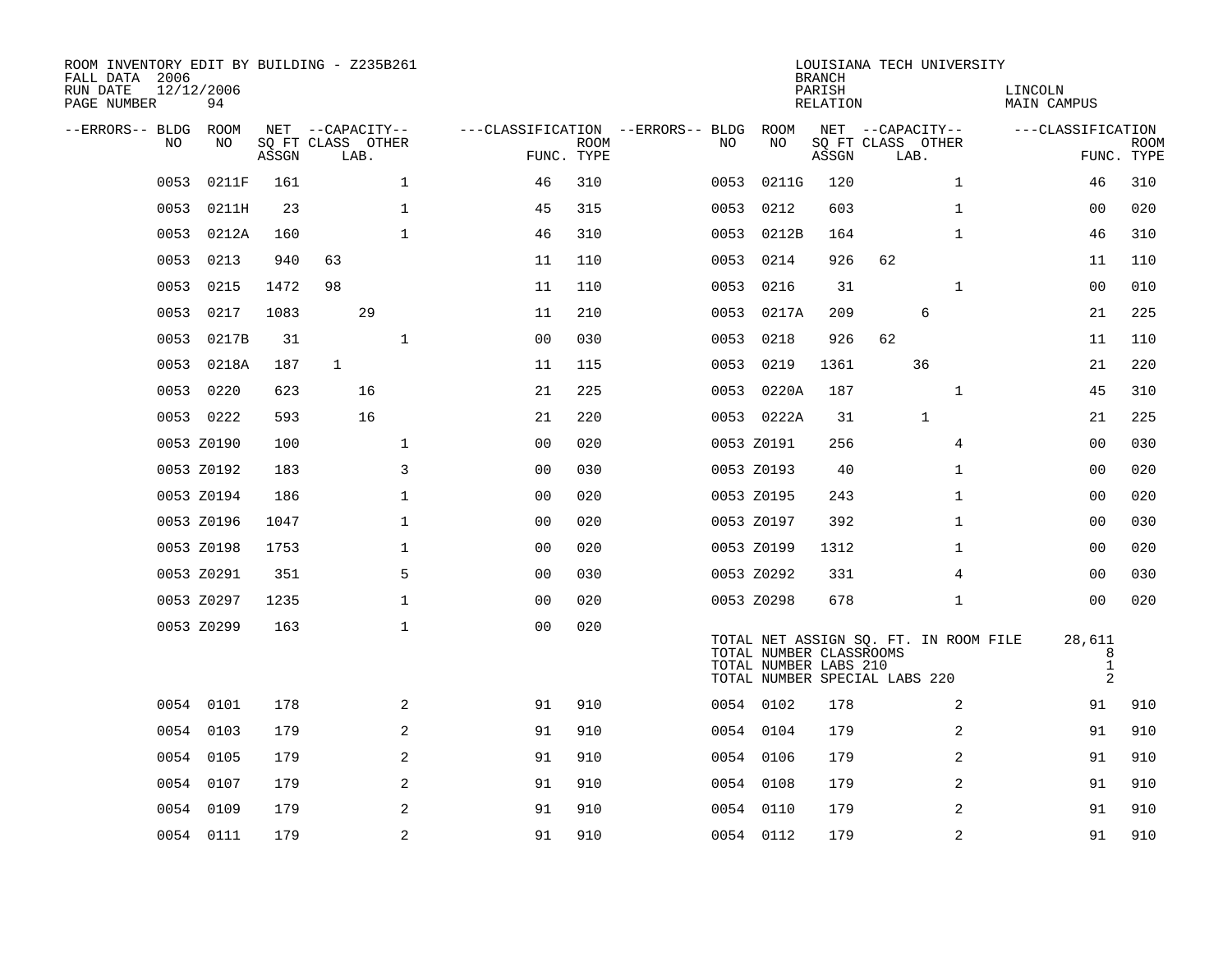| ROOM INVENTORY EDIT BY BUILDING - Z235B261<br>FALL DATA 2006<br>RUN DATE<br>PAGE NUMBER | 12/12/2006<br>95 |       |                                               |                |             |                                         |            | <b>BRANCH</b><br>PARISH<br><b>RELATION</b> | LOUISIANA TECH UNIVERSITY                     | LINCOLN<br><b>MAIN CAMPUS</b> |                           |
|-----------------------------------------------------------------------------------------|------------------|-------|-----------------------------------------------|----------------|-------------|-----------------------------------------|------------|--------------------------------------------|-----------------------------------------------|-------------------------------|---------------------------|
| --ERRORS-- BLDG<br>NO                                                                   | ROOM<br>NO       | ASSGN | NET --CAPACITY--<br>SQ FT CLASS OTHER<br>LAB. | FUNC. TYPE     | <b>ROOM</b> | ---CLASSIFICATION --ERRORS-- BLDG<br>NO | ROOM<br>NO | ASSGN                                      | NET --CAPACITY--<br>SQ FT CLASS OTHER<br>LAB. | ---CLASSIFICATION             | <b>ROOM</b><br>FUNC. TYPE |
| 0054                                                                                    | 0113             | 179   | 2                                             | 91             | 910         |                                         | 0054 0114  | 179                                        | 2                                             | 91                            | 910                       |
|                                                                                         | 0054 0115        | 179   | 2                                             | 91             | 910         |                                         | 0054 0116  | 179                                        | 2                                             | 91                            | 910                       |
|                                                                                         | 0054 0117        | 179   | 2                                             | 91             | 910         |                                         | 0054 0118  | 177                                        | 2                                             | 91                            | 910                       |
|                                                                                         | 0054 0119        | 179   | 2                                             | 91             | 910         |                                         | 0054 0120  | 179                                        | 2                                             | 91                            | 910                       |
| 0054                                                                                    | 0121             | 179   | 2                                             | 91             | 910         |                                         | 0054 0122  | 179                                        | $\overline{a}$                                | 91                            | 910                       |
|                                                                                         | 0054 0123        | 179   | $\mathbf{2}$                                  | 91             | 910         |                                         | 0054 0124  | 179                                        | 2                                             | 91                            | 910                       |
|                                                                                         | 0054 0125        | 179   | 2                                             | 91             | 910         |                                         | 0054 0126  | 179                                        | $\overline{a}$                                | 91                            | 910                       |
|                                                                                         | 0054 0127        | 179   | $\mathbf{2}$                                  | 91             | 910         |                                         | 0054 0128  | 179                                        | 2                                             | 91                            | 910                       |
|                                                                                         | 0054 0129        | 178   | 2                                             | 91             | 910         |                                         | 0054 0130  | 179                                        | 2                                             | 91                            | 910                       |
|                                                                                         | 0054 0131        | 178   | 2                                             | 91             | 910         |                                         | 0054 0132  | 179                                        | 2                                             | 91                            | 910                       |
|                                                                                         | 0054 0133        | 178   | 2                                             | 91             | 910         |                                         | 0054 0134  | 179                                        | 2                                             | 91                            | 910                       |
|                                                                                         | 0054 0136        | 179   | 2                                             | 91             | 910         |                                         | 0054 0137  | 299                                        | 6                                             | 51                            | 310                       |
|                                                                                         | 0054 0140        | 62    | 10                                            | 0 <sub>0</sub> | 020         |                                         | 0054 0141  | 128                                        |                                               | 91                            | 935                       |
|                                                                                         | 0054 0142        | 111   |                                               | 91             | 935         |                                         | 0054 0143  | 407                                        | 14                                            | 91                            | 919                       |
| 0054                                                                                    | 0144             | 96    |                                               | 91             | 935         |                                         | 0054 0145  | 128                                        |                                               | 91                            | 935                       |
|                                                                                         | 0054 0148        | 2344  |                                               | 91             | 935         |                                         | 0054 0150  | 62                                         | 10                                            | 00                            | 020                       |
| 0054                                                                                    | 0151             | 130   |                                               | 0 <sub>0</sub> | 010         |                                         | 0054 0152  | 334                                        | 11                                            | 91                            | 919                       |
|                                                                                         | 0054 0153        | 93    |                                               | 91             | 935         |                                         | 0054 0154  | 130                                        |                                               | 91                            | 935                       |
|                                                                                         | 0054 0160        | 612   |                                               | 91             | 935         |                                         | 0054 0160A | 54                                         |                                               | 91                            | 935                       |
|                                                                                         | 0054 0160B       | 62    | $\mathbf 1$                                   | 91             | 919         |                                         | 0054 0161  | 2699                                       | 150                                           | 51                            | 650                       |
|                                                                                         | 0054 0162        | 310   | 10                                            | 51             | 315         |                                         | 0054 0163  | 288                                        | 4                                             | 91                            | 950                       |
| 0054                                                                                    | 0164             | 88    |                                               | 91             | 935         |                                         | 0054 0165  | 95                                         | 2                                             | 91                            | 950                       |
|                                                                                         | 0054 0165A       | 12    |                                               | 91             | 955         |                                         | 0054 0166  | 58                                         | 2                                             | 91                            | 919                       |
|                                                                                         | 0054 0167        | 162   | 2                                             | 91             | 950         |                                         | 0054 0167A | 11                                         |                                               | 91                            | 955                       |
|                                                                                         | 0054 0167B       | 10    |                                               | 91             | 955         |                                         | 0054 0168  | 64                                         |                                               | 91                            | 950                       |
|                                                                                         | 0054 0168A       | 15    |                                               | 91             | 955         |                                         | 0054 0169  | 235                                        | 6                                             | 91                            | 950                       |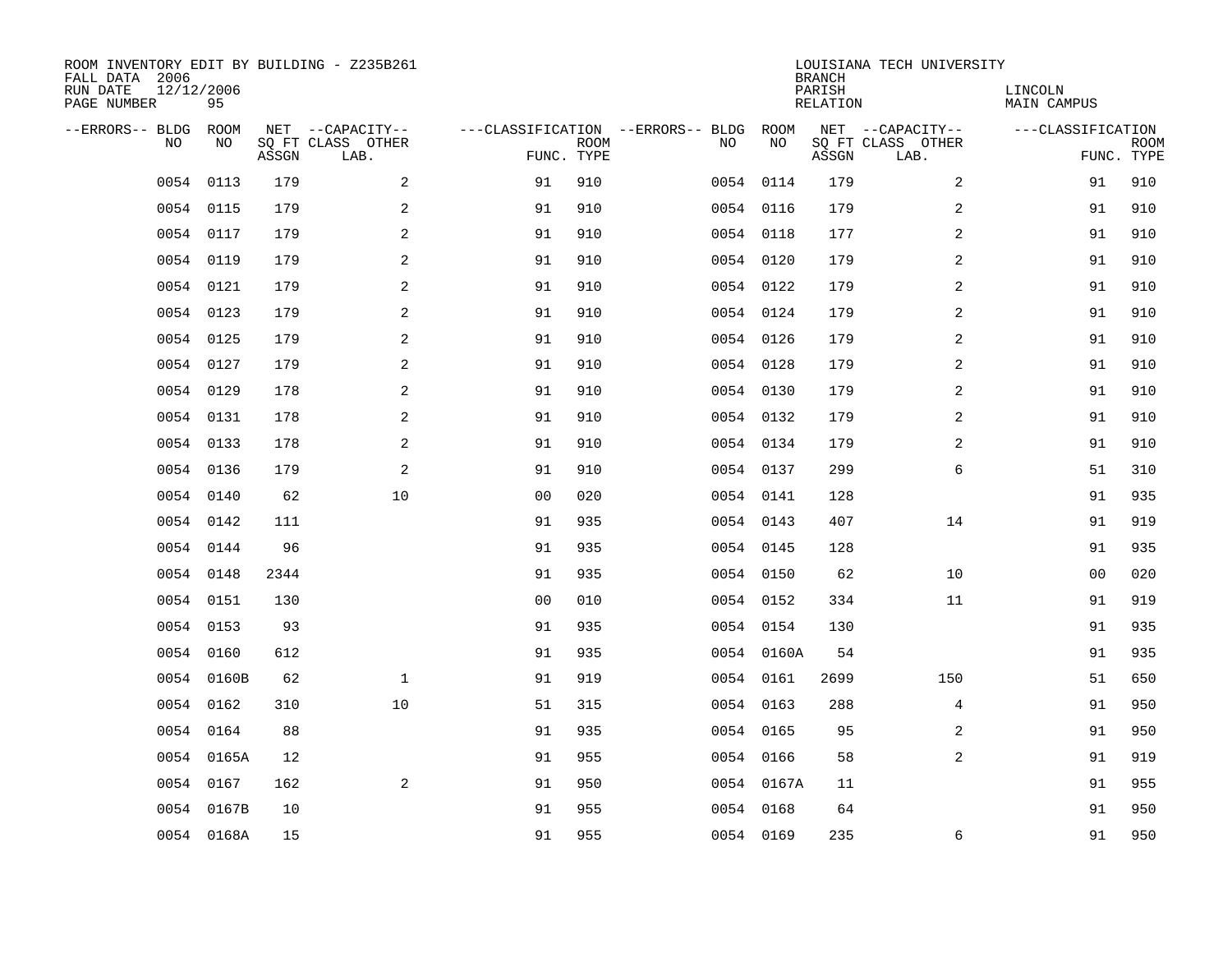| ROOM INVENTORY EDIT BY BUILDING - Z235B261<br>FALL DATA 2006<br>RUN DATE<br>PAGE NUMBER | 12/12/2006<br>96 |       |                                               |                |                           |                                         |            | <b>BRANCH</b><br>PARISH<br><b>RELATION</b> | LOUISIANA TECH UNIVERSITY                     | LINCOLN<br><b>MAIN CAMPUS</b> |                           |
|-----------------------------------------------------------------------------------------|------------------|-------|-----------------------------------------------|----------------|---------------------------|-----------------------------------------|------------|--------------------------------------------|-----------------------------------------------|-------------------------------|---------------------------|
| --ERRORS-- BLDG<br>NO                                                                   | ROOM<br>NO       | ASSGN | NET --CAPACITY--<br>SQ FT CLASS OTHER<br>LAB. |                | <b>ROOM</b><br>FUNC. TYPE | ---CLASSIFICATION --ERRORS-- BLDG<br>NO | ROOM<br>NO | ASSGN                                      | NET --CAPACITY--<br>SQ FT CLASS OTHER<br>LAB. | ---CLASSIFICATION             | <b>ROOM</b><br>FUNC. TYPE |
| 0054                                                                                    | 0170             | 318   | 4                                             | 91             | 955                       |                                         | 0054 0170A | 5                                          |                                               | 91                            | 955                       |
|                                                                                         | 0054 0170B       | 16    |                                               | 91             | 955                       |                                         | 0054 0171  | 331                                        | 4                                             | 91                            | 950                       |
|                                                                                         | 0054 0172        | 98    |                                               | 91             | 935                       |                                         | 0054 0173  | 36                                         |                                               | 91                            | 955                       |
|                                                                                         | 0054 0174        | 57    |                                               | 91             | 955                       |                                         | 0054 0175  | 126                                        | 2                                             | 91                            | 950                       |
|                                                                                         | 0054 0175A       | 17    |                                               | 91             | 955                       |                                         | 0054 0176  | 1609                                       | 2                                             | 91                            | 950                       |
|                                                                                         | 0054 0176A       | 11    |                                               | 91             | 955                       |                                         | 0054 0176B | 11                                         |                                               | 91                            | 955                       |
|                                                                                         | 0054 0177        | 249   | 3                                             | 91             | 950                       |                                         | 0054 0177A | 39                                         |                                               | 91                            | 955                       |
|                                                                                         | 0054 0178        | 29    | $\mathbf{1}$                                  | 91             | 955                       |                                         | 0054 0178A | 29                                         | 2                                             | 91                            | 919                       |
|                                                                                         | 0054 0178B       | 40    |                                               | 91             | 955                       |                                         | 0054 0179  | 298                                        | 15                                            | 91                            | 955                       |
|                                                                                         | 0054 0180        | 82    |                                               | 0 <sub>0</sub> | 010                       |                                         | 0054 0181  | 77                                         |                                               | 91                            | 955                       |
|                                                                                         | 0054 0191        | 795   |                                               | 0 <sub>0</sub> | 030                       |                                         | 0054 0201  | 178                                        | 2                                             | 91                            | 910                       |
|                                                                                         | 0054 0202        | 178   | 2                                             | 91             | 910                       |                                         | 0054 0203  | 176                                        | 2                                             | 91                            | 910                       |
| 0054                                                                                    | 0204             | 179   | 2                                             | 91             | 910                       |                                         | 0054 0205  | 179                                        | 2                                             | 91                            | 910                       |
| 0054                                                                                    | 0206             | 179   | $\mathbf{2}$                                  | 91             | 910                       |                                         | 0054 0207  | 179                                        | 2                                             | 91                            | 910                       |
| 0054                                                                                    | 0208             | 179   | 2                                             | 91             | 910                       |                                         | 0054 0209  | 179                                        | 2                                             | 91                            | 910                       |
| 0054                                                                                    | 0210             | 179   | 2                                             | 91             | 910                       |                                         | 0054 0211  | 179                                        | 2                                             | 91                            | 910                       |
| 0054                                                                                    | 0212             | 179   | 2                                             | 91             | 910                       |                                         | 0054 0213  | 179                                        | 2                                             | 91                            | 910                       |
| 0054                                                                                    | 0214             | 179   | 2                                             | 91             | 910                       |                                         | 0054 0215  | 179                                        | $\overline{a}$                                | 91                            | 910                       |
|                                                                                         | 0054 0231        | 179   | 2                                             | 91             | 910                       |                                         | 0054 0232  | 179                                        | 2                                             | 91                            | 910                       |
|                                                                                         | 0054 0233        | 179   | $\overline{a}$                                | 91             | 910                       |                                         | 0054 0234  | 179                                        | 2                                             | 91                            | 910                       |
|                                                                                         | 0054 0235        | 179   | 2                                             | 91             | 910                       |                                         | 0054 0236  | 175                                        | 2                                             | 91                            | 910                       |
|                                                                                         | 0054 0237        | 179   | 2                                             | 91             | 910                       |                                         | 0054 0239  | 178                                        | 2                                             | 91                            | 910                       |
|                                                                                         | 0054 0242        | 111   |                                               | 0 <sub>0</sub> | 020                       |                                         | 0054 0243  | 407                                        | 14                                            | 91                            | 919                       |
|                                                                                         | 0054 0244        | 97    |                                               | 91             | 935                       |                                         | 0054 0248  | 2316                                       |                                               | 0 <sub>0</sub>                | 020                       |
| 0054                                                                                    | 0251             | 130   |                                               | 0 <sub>0</sub> | 010                       |                                         | 0054 0252  | 334                                        | 11                                            | 91                            | 919                       |
|                                                                                         | 0054 0253        | 93    |                                               | 91             | 935                       |                                         | 0054 0256  | 635                                        | 12                                            | 51                            | 650                       |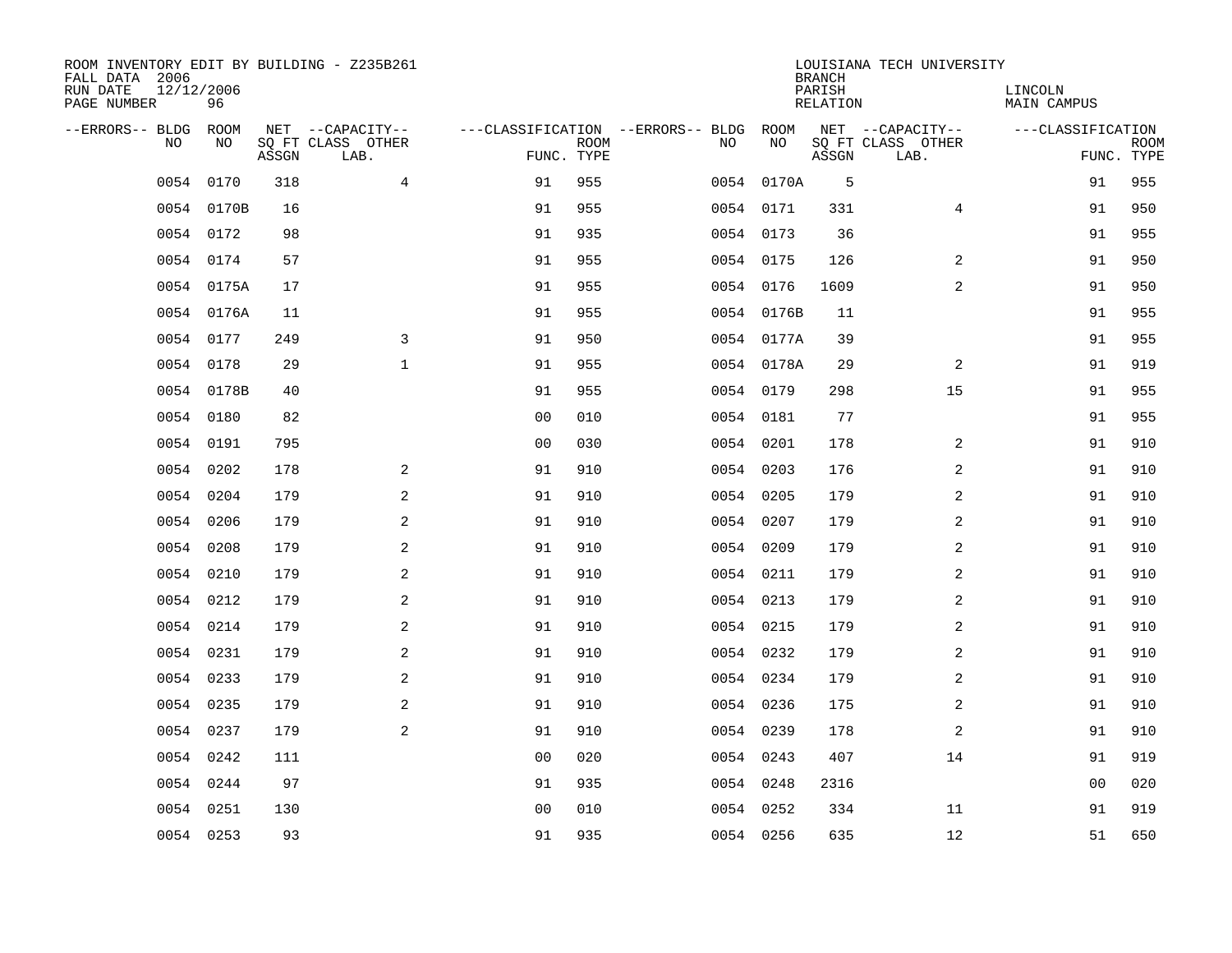| ROOM INVENTORY EDIT BY BUILDING - Z235B261<br>FALL DATA 2006<br>RUN DATE<br>PAGE NUMBER | 12/12/2006<br>97 |       |                                               |                |             |                                         |            | <b>BRANCH</b><br>PARISH<br><b>RELATION</b> | LOUISIANA TECH UNIVERSITY                     | LINCOLN<br><b>MAIN CAMPUS</b> |                           |
|-----------------------------------------------------------------------------------------|------------------|-------|-----------------------------------------------|----------------|-------------|-----------------------------------------|------------|--------------------------------------------|-----------------------------------------------|-------------------------------|---------------------------|
| --ERRORS-- BLDG<br>NO                                                                   | ROOM<br>NO       | ASSGN | NET --CAPACITY--<br>SQ FT CLASS OTHER<br>LAB. | FUNC. TYPE     | <b>ROOM</b> | ---CLASSIFICATION --ERRORS-- BLDG<br>NO | ROOM<br>NO | ASSGN                                      | NET --CAPACITY--<br>SQ FT CLASS OTHER<br>LAB. | ---CLASSIFICATION             | <b>ROOM</b><br>FUNC. TYPE |
| 0054                                                                                    | 0301             | 178   | 2                                             | 91             | 910         |                                         | 0054 0302  | 178                                        | $\overline{a}$                                | 91                            | 910                       |
| 0054                                                                                    | 0303             | 179   | 2                                             | 91             | 910         |                                         | 0054 0304  | 179                                        | 2                                             | 91                            | 910                       |
|                                                                                         | 0054 0305        | 179   | 2                                             | 91             | 910         |                                         | 0054 0306  | 179                                        | 2                                             | 91                            | 910                       |
| 0054                                                                                    | 0307             | 179   | 2                                             | 91             | 910         |                                         | 0054 0308  | 179                                        | 2                                             | 91                            | 910                       |
| 0054                                                                                    | 0309             | 179   | 2                                             | 91             | 910         |                                         | 0054 0310  | 179                                        | $\overline{a}$                                | 91                            | 910                       |
|                                                                                         | 0054 0311        | 179   | 2                                             | 91             | 910         |                                         | 0054 0312  | 179                                        | 2                                             | 91                            | 910                       |
|                                                                                         | 0054 0313        | 179   | 2                                             | 91             | 910         |                                         | 0054 0314  | 179                                        | $\overline{a}$                                | 91                            | 910                       |
|                                                                                         | 0054 0315        | 179   | $\mathbf{2}$                                  | 91             | 910         |                                         | 0054 0316  | 177                                        | 2                                             | 91                            | 910                       |
|                                                                                         | 0054 0317        | 179   | 2                                             | 91             | 910         |                                         | 0054 0318  | 177                                        | 2                                             | 91                            | 910                       |
|                                                                                         | 0054 0319        | 179   | 2                                             | 91             | 910         |                                         | 0054 0320  | 179                                        | 2                                             | 91                            | 910                       |
|                                                                                         | 0054 0321        | 180   | 2                                             | 91             | 910         |                                         | 0054 0322  | 179                                        | 2                                             | 91                            | 910                       |
|                                                                                         | 0054 0323        | 179   | 2                                             | 91             | 910         |                                         | 0054 0324  | 179                                        | 2                                             | 91                            | 910                       |
|                                                                                         | 0054 0325        | 179   | 2                                             | 91             | 910         |                                         | 0054 0326  | 179                                        | 2                                             | 91                            | 910                       |
|                                                                                         | 0054 0327        | 179   | 2                                             | 91             | 910         |                                         | 0054 0328  | 179                                        | 2                                             | 91                            | 910                       |
| 0054                                                                                    | 0329             | 179   | 2                                             | 91             | 910         |                                         | 0054 0330  | 179                                        | 2                                             | 91                            | 910                       |
|                                                                                         | 0054 0331        | 179   | 2                                             | 91             | 910         |                                         | 0054 0332  | 179                                        | 2                                             | 91                            | 910                       |
| 0054                                                                                    | 0333             | 179   | $\mathbf{2}$                                  | 91             | 910         |                                         | 0054 0334  | 179                                        | 2                                             | 91                            | 910                       |
| 0054                                                                                    | 0335             | 179   | 2                                             | 91             | 910         |                                         | 0054 0336  | 175                                        | 2                                             | 91                            | 910                       |
|                                                                                         | 0054 0337        | 179   | 2                                             | 91             | 910         |                                         | 0054 0339  | 178                                        | 2                                             | 91                            | 910                       |
|                                                                                         | 0054 0342        | 111   |                                               | 0 <sub>0</sub> | 020         |                                         | 0054 0343  | 407                                        | 14                                            | 91                            | 919                       |
|                                                                                         | 0054 0344        | 97    |                                               | 91             | 935         |                                         | 0054 0348  | 2136                                       |                                               | 0 <sub>0</sub>                | 020                       |
| 0054                                                                                    | 0351             | 130   |                                               | 0 <sub>0</sub> | 010         |                                         | 0054 0352  | 334                                        | 11                                            | 91                            | 919                       |
|                                                                                         | 0054 0353        | 93    |                                               | 91             | 935         |                                         | 0054 0356  | 635                                        | 12                                            | 51                            | 650                       |
|                                                                                         | 0054 0401        | 178   | 2                                             | 91             | 910         |                                         | 0054 0402  | 178                                        | 2                                             | 91                            | 910                       |
|                                                                                         | 0054 0403        | 179   | 2                                             | 91             | 910         |                                         | 0054 0404  | 179                                        | 2                                             | 91                            | 910                       |
|                                                                                         | 0054 0405        | 179   | 2                                             | 91             | 910         |                                         | 0054 0406  | 179                                        | 2                                             | 91                            | 910                       |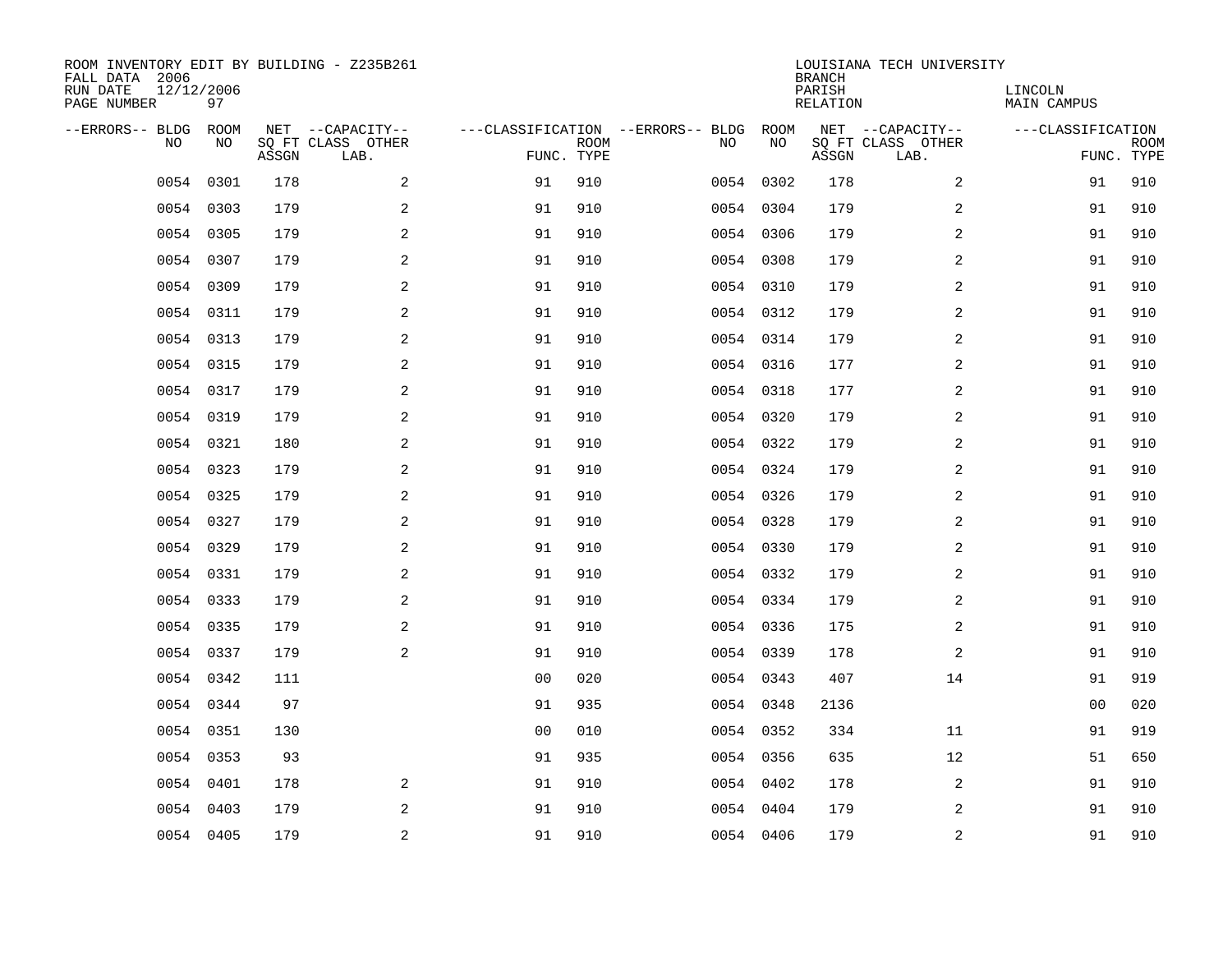| ROOM INVENTORY EDIT BY BUILDING - Z235B261<br>FALL DATA 2006<br>RUN DATE<br>PAGE NUMBER | 12/12/2006<br>98 |       |                                               |                |             |                                         |            | <b>BRANCH</b><br>PARISH<br><b>RELATION</b> | LOUISIANA TECH UNIVERSITY                     | LINCOLN<br><b>MAIN CAMPUS</b> |                           |
|-----------------------------------------------------------------------------------------|------------------|-------|-----------------------------------------------|----------------|-------------|-----------------------------------------|------------|--------------------------------------------|-----------------------------------------------|-------------------------------|---------------------------|
| --ERRORS-- BLDG<br>NO                                                                   | ROOM<br>NO       | ASSGN | NET --CAPACITY--<br>SQ FT CLASS OTHER<br>LAB. | FUNC. TYPE     | <b>ROOM</b> | ---CLASSIFICATION --ERRORS-- BLDG<br>NO | ROOM<br>NO | ASSGN                                      | NET --CAPACITY--<br>SQ FT CLASS OTHER<br>LAB. | ---CLASSIFICATION             | <b>ROOM</b><br>FUNC. TYPE |
| 0054                                                                                    | 0407             | 179   | 2                                             | 91             | 910         |                                         | 0054 0408  | 179                                        | $\overline{a}$                                | 91                            | 910                       |
| 0054                                                                                    | 0409             | 179   | 2                                             | 91             | 910         |                                         | 0054 0410  | 179                                        | 2                                             | 91                            | 910                       |
|                                                                                         | 0054 0411        | 179   | 2                                             | 91             | 910         |                                         | 0054 0412  | 179                                        | 2                                             | 91                            | 910                       |
|                                                                                         | 0054 0413        | 179   | $\mathbf{2}$                                  | 91             | 910         |                                         | 0054 0414  | 179                                        | 2                                             | 91                            | 910                       |
| 0054                                                                                    | 0415             | 179   | 2                                             | 91             | 910         |                                         | 0054 0416  | 177                                        | $\overline{a}$                                | 91                            | 910                       |
|                                                                                         | 0054 0417        | 179   | 2                                             | 91             | 910         |                                         | 0054 0418  | 177                                        | $\overline{a}$                                | 91                            | 910                       |
|                                                                                         | 0054 0419        | 178   | $\mathbf{2}$                                  | 91             | 910         |                                         | 0054 0420  | 179                                        | 2                                             | 91                            | 910                       |
|                                                                                         | 0054 0421        | 180   | 2                                             | 91             | 910         |                                         | 0054 0422  | 179                                        | 2                                             | 91                            | 910                       |
|                                                                                         | 0054 0423        | 179   | 2                                             | 91             | 910         |                                         | 0054 0424  | 179                                        | 2                                             | 91                            | 910                       |
|                                                                                         | 0054 0425        | 179   | 2                                             | 91             | 910         |                                         | 0054 0426  | 179                                        | 2                                             | 91                            | 910                       |
|                                                                                         | 0054 0427        | 179   | 2                                             | 91             | 910         |                                         | 0054 0428  | 179                                        | 2                                             | 91                            | 910                       |
|                                                                                         | 0054 0429        | 179   | 2                                             | 91             | 910         |                                         | 0054 0430  | 179                                        | 2                                             | 91                            | 910                       |
|                                                                                         | 0054 0431        | 179   | 2                                             | 91             | 910         |                                         | 0054 0432  | 179                                        | 2                                             | 91                            | 910                       |
|                                                                                         | 0054 0433        | 179   | $\mathbf{2}$                                  | 91             | 910         |                                         | 0054 0434  | 179                                        | 2                                             | 91                            | 910                       |
| 0054                                                                                    | 0435             | 179   | 2                                             | 91             | 910         |                                         | 0054 0436  | 175                                        | 2                                             | 91                            | 910                       |
|                                                                                         | 0054 0437        | 179   | 2                                             | 91             | 910         |                                         | 0054 0439  | 175                                        | 2                                             | 91                            | 910                       |
| 0054                                                                                    | 0442             | 111   |                                               | 0 <sub>0</sub> | 020         |                                         | 0054 0443  | 407                                        | 14                                            | 91                            | 919                       |
| 0054                                                                                    | 0444             | 97    |                                               | 91             | 935         |                                         | 0054 0448  | 2136                                       |                                               | 0 <sub>0</sub>                | 020                       |
|                                                                                         | 0054 0451        | 130   |                                               | 0 <sub>0</sub> | 010         |                                         | 0054 0452  | 334                                        | 11                                            | 91                            | 919                       |
|                                                                                         | 0054 0453        | 93    |                                               | 91             | 935         |                                         | 0054 0456  | 635                                        | 12                                            | 51                            | 650                       |
|                                                                                         | 0054 0501        | 178   | 2                                             | 91             | 910         |                                         | 0054 0502  | 178                                        | 2                                             | 91                            | 910                       |
| 0054                                                                                    | 0503             | 179   | 2                                             | 91             | 910         |                                         | 0054 0504  | 179                                        | 2                                             | 91                            | 910                       |
|                                                                                         | 0054 0505        | 179   | 2                                             | 91             | 910         |                                         | 0054 0506  | 179                                        | 2                                             | 91                            | 910                       |
| 0054                                                                                    | 0507             | 179   | 2                                             | 91             | 910         |                                         | 0054 0508  | 179                                        | 2                                             | 91                            | 910                       |
| 0054                                                                                    | 0509             | 179   | 2                                             | 91             | 910         |                                         | 0054 0510  | 179                                        | 2                                             | 91                            | 910                       |
|                                                                                         | 0054 0511        | 179   | $\overline{c}$                                | 91             | 910         |                                         | 0054 0512  | 179                                        | $\mathbf 2$                                   | 91                            | 910                       |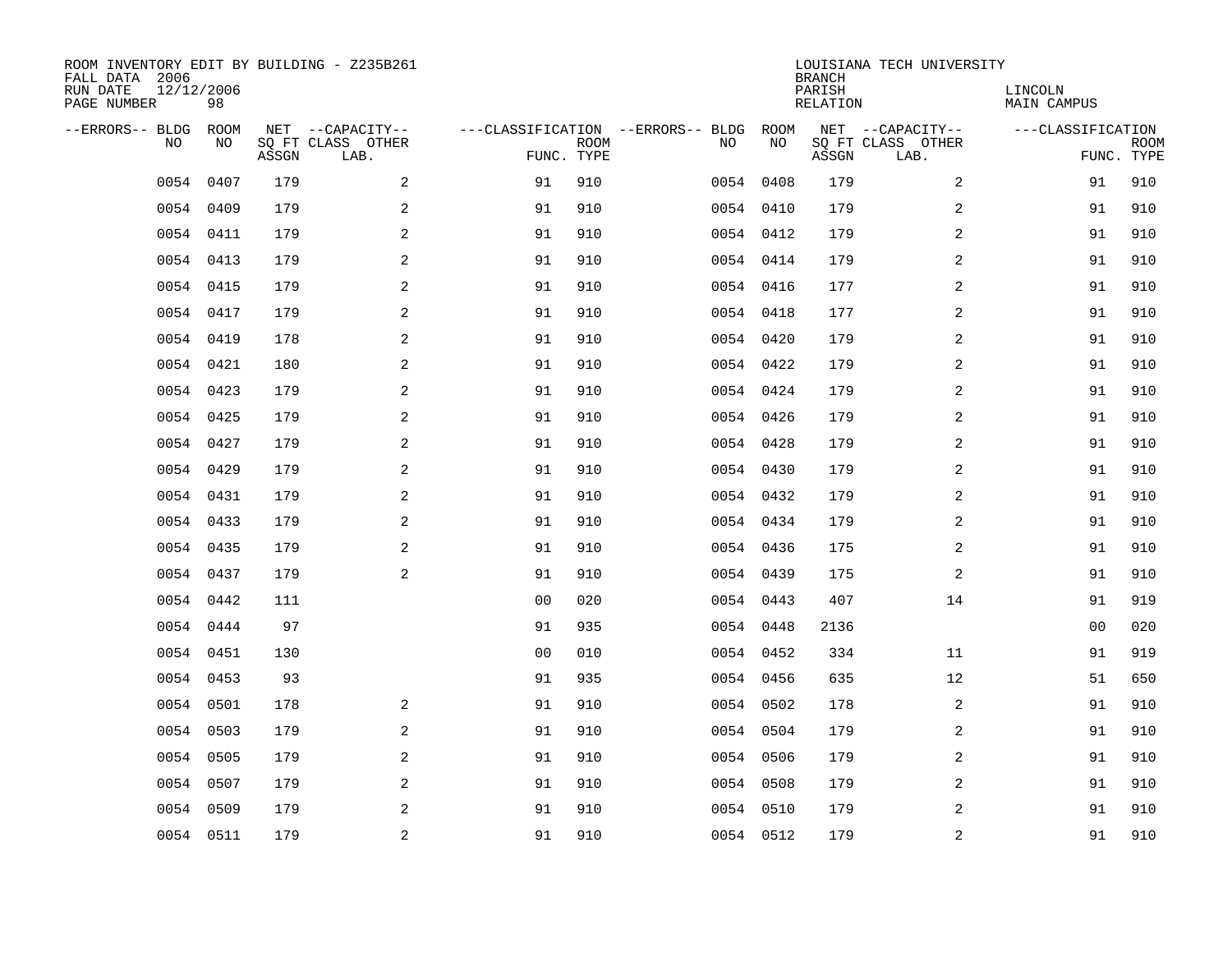| ROOM INVENTORY EDIT BY BUILDING - Z235B261<br>FALL DATA 2006<br>RUN DATE<br>PAGE NUMBER | 12/12/2006<br>99 |       |                                               |                |             |                                         |            | <b>BRANCH</b><br>PARISH<br><b>RELATION</b> | LOUISIANA TECH UNIVERSITY                     | LINCOLN<br><b>MAIN CAMPUS</b> |                           |
|-----------------------------------------------------------------------------------------|------------------|-------|-----------------------------------------------|----------------|-------------|-----------------------------------------|------------|--------------------------------------------|-----------------------------------------------|-------------------------------|---------------------------|
| --ERRORS-- BLDG<br>NO                                                                   | ROOM<br>NO       | ASSGN | NET --CAPACITY--<br>SQ FT CLASS OTHER<br>LAB. | FUNC. TYPE     | <b>ROOM</b> | ---CLASSIFICATION --ERRORS-- BLDG<br>NO | ROOM<br>NO | ASSGN                                      | NET --CAPACITY--<br>SQ FT CLASS OTHER<br>LAB. | ---CLASSIFICATION             | <b>ROOM</b><br>FUNC. TYPE |
| 0054                                                                                    | 0513             | 179   | 2                                             | 91             | 910         |                                         | 0054 0514  | 179                                        | 2                                             | 91                            | 910                       |
|                                                                                         | 0054 0515        | 179   | 2                                             | 91             | 910         |                                         | 0054 0516  | 177                                        | 2                                             | 91                            | 910                       |
|                                                                                         | 0054 0517        | 179   | 2                                             | 91             | 910         |                                         | 0054 0518  | 177                                        | 2                                             | 91                            | 910                       |
|                                                                                         | 0054 0519        | 178   | $\mathbf{2}$                                  | 91             | 910         |                                         | 0054 0520  | 179                                        | 2                                             | 91                            | 910                       |
| 0054                                                                                    | 0521             | 180   | 2                                             | 91             | 910         |                                         | 0054 0522  | 179                                        | $\overline{a}$                                | 91                            | 910                       |
|                                                                                         | 0054 0523        | 179   | 2                                             | 91             | 910         |                                         | 0054 0524  | 179                                        | $\overline{a}$                                | 91                            | 910                       |
|                                                                                         | 0054 0525        | 179   | $\mathbf{2}$                                  | 91             | 910         |                                         | 0054 0526  | 179                                        | $\overline{a}$                                | 91                            | 910                       |
|                                                                                         | 0054 0527        | 179   | 2                                             | 91             | 910         |                                         | 0054 0528  | 179                                        | 2                                             | 91                            | 910                       |
|                                                                                         | 0054 0529        | 179   | 2                                             | 91             | 910         |                                         | 0054 0530  | 179                                        | 2                                             | 91                            | 910                       |
|                                                                                         | 0054 0531        | 179   | 2                                             | 91             | 910         |                                         | 0054 0532  | 179                                        | 2                                             | 91                            | 910                       |
|                                                                                         | 0054 0533        | 179   | 2                                             | 91             | 910         |                                         | 0054 0534  | 179                                        | 2                                             | 91                            | 910                       |
|                                                                                         | 0054 0535        | 179   | 2                                             | 91             | 910         |                                         | 0054 0536  | 175                                        | 2                                             | 91                            | 910                       |
| 0054                                                                                    | 0537             | 179   | 2                                             | 91             | 910         |                                         | 0054 0539  | 175                                        | 2                                             | 91                            | 910                       |
|                                                                                         | 0054 0542        | 111   |                                               | 0 <sub>0</sub> | 020         |                                         | 0054 0543  | 407                                        | 14                                            | 91                            | 919                       |
| 0054                                                                                    | 0544             | 97    |                                               | 91             | 935         |                                         | 0054 0548  | 2136                                       |                                               | 00                            | 020                       |
| 0054                                                                                    | 0551             | 130   |                                               | 0 <sub>0</sub> | 010         |                                         | 0054 0552  | 334                                        | 11                                            | 91                            | 919                       |
| 0054                                                                                    | 0553             | 93    |                                               | 91             | 935         |                                         | 0054 0555  | 266                                        | 4                                             | 91                            | 950                       |
| 0054                                                                                    | 0556             | 12    |                                               | 91             | 955         |                                         | 0054 0557  | 120                                        | $\overline{a}$                                | 91                            | 950                       |
|                                                                                         | 0054 0557A       | 13    |                                               | 91             | 955         |                                         | 0054 0558  | 127                                        | 2                                             | 91                            | 950                       |
|                                                                                         | 0054 0558A       | 23    |                                               | 91             | 955         |                                         | 0054 0559  | 40                                         | $\mathbf{1}$                                  | 91                            | 919                       |
|                                                                                         | 0054 0601        | 178   | 2                                             | 91             | 910         |                                         | 0054 0602  | 178                                        | 2                                             | 91                            | 910                       |
| 0054                                                                                    | 0603             | 179   | 2                                             | 91             | 910         |                                         | 0054 0604  | 179                                        | 2                                             | 91                            | 910                       |
| 0054                                                                                    | 0605             | 179   | 2                                             | 91             | 910         |                                         | 0054 0606  | 179                                        | 2                                             | 91                            | 910                       |
| 0054                                                                                    | 0607             | 179   | 2                                             | 91             | 910         |                                         | 0054 0608  | 179                                        | 2                                             | 91                            | 910                       |
| 0054                                                                                    | 0609             | 179   | 2                                             | 91             | 910         |                                         | 0054 0610  | 179                                        | 2                                             | 91                            | 910                       |
|                                                                                         | 0054 0611        | 179   | $\overline{c}$                                | 91             | 910         |                                         | 0054 0612  | 179                                        | $\mathbf 2$                                   | 91                            | 910                       |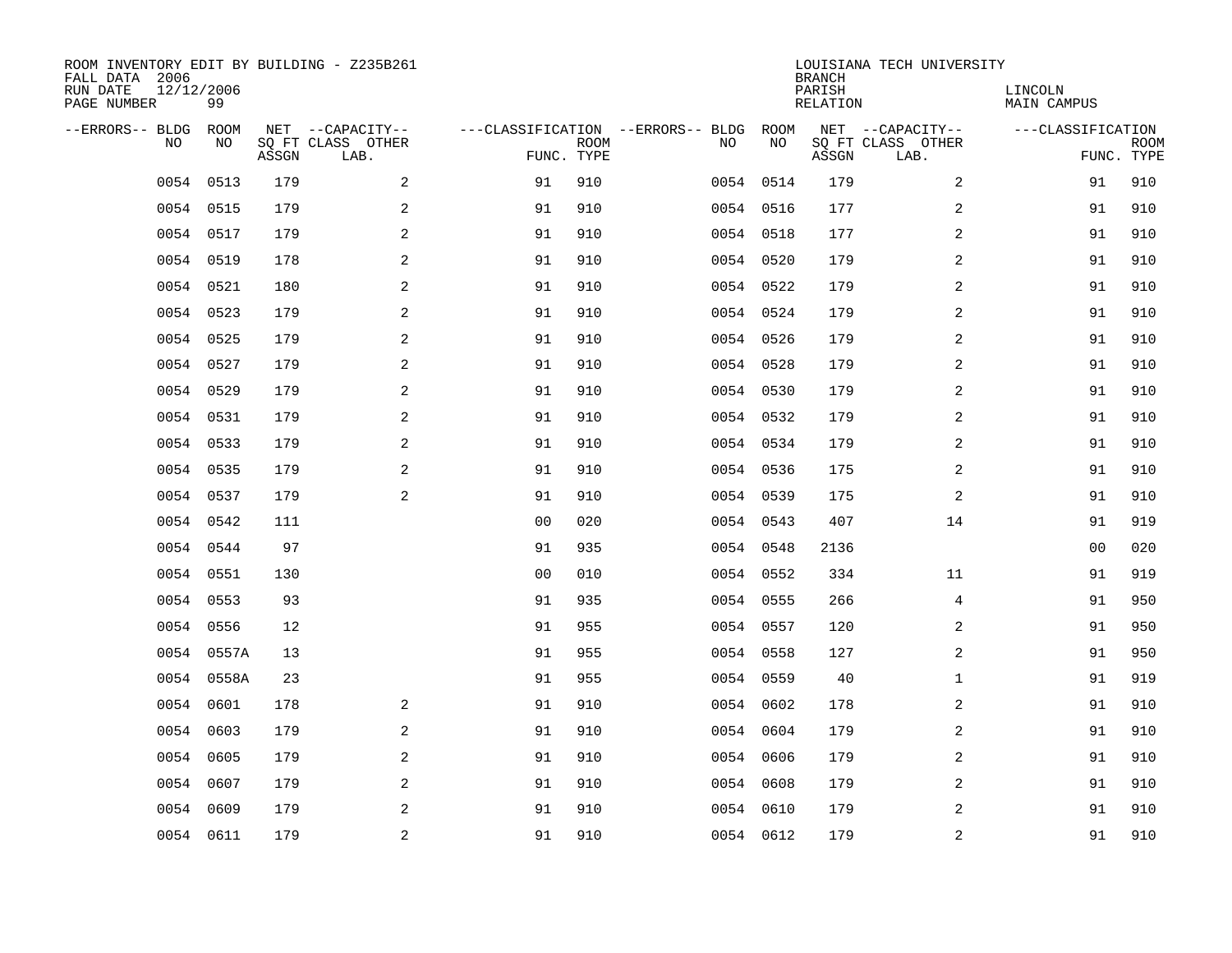| ROOM INVENTORY EDIT BY BUILDING - Z235B261<br>FALL DATA 2006<br>RUN DATE<br>PAGE NUMBER | 12/12/2006<br>100 |       |                                               |                |             |                                         |            | <b>BRANCH</b><br>PARISH<br><b>RELATION</b> | LOUISIANA TECH UNIVERSITY                     | LINCOLN<br><b>MAIN CAMPUS</b> |                           |
|-----------------------------------------------------------------------------------------|-------------------|-------|-----------------------------------------------|----------------|-------------|-----------------------------------------|------------|--------------------------------------------|-----------------------------------------------|-------------------------------|---------------------------|
| --ERRORS-- BLDG ROOM<br>NO                                                              | NO                | ASSGN | NET --CAPACITY--<br>SQ FT CLASS OTHER<br>LAB. | FUNC. TYPE     | <b>ROOM</b> | ---CLASSIFICATION --ERRORS-- BLDG<br>NO | ROOM<br>NO | ASSGN                                      | NET --CAPACITY--<br>SQ FT CLASS OTHER<br>LAB. | ---CLASSIFICATION             | <b>ROOM</b><br>FUNC. TYPE |
| 0054                                                                                    | 0613              | 179   | 2                                             | 91             | 910         |                                         | 0054 0614  | 179                                        | 2                                             | 91                            | 910                       |
| 0054                                                                                    | 0615              | 179   | 2                                             | 91             | 910         |                                         | 0054 0616  | 177                                        | 2                                             | 91                            | 910                       |
| 0054                                                                                    | 0617              | 179   | 2                                             | 91             | 910         |                                         | 0054 0618  | 177                                        | 2                                             | 91                            | 910                       |
| 0054                                                                                    | 0619              | 178   | $\overline{a}$                                | 91             | 910         |                                         | 0054 0620  | 179                                        | 2                                             | 91                            | 910                       |
| 0054                                                                                    | 0621              | 180   | 2                                             | 91             | 910         |                                         | 0054 0622  | 179                                        | $\overline{a}$                                | 91                            | 910                       |
|                                                                                         | 0054 0623         | 179   | 2                                             | 91             | 910         |                                         | 0054 0624  | 179                                        | $\overline{a}$                                | 91                            | 910                       |
|                                                                                         | 0054 0625         | 179   | $\overline{a}$                                | 91             | 910         |                                         | 0054 0626  | 179                                        | 2                                             | 91                            | 910                       |
|                                                                                         | 0054 0627         | 179   | 2                                             | 91             | 910         |                                         | 0054 0628  | 179                                        | 2                                             | 91                            | 910                       |
| 0054                                                                                    | 0629              | 179   | 2                                             | 91             | 910         |                                         | 0054 0630  | 179                                        | 2                                             | 91                            | 910                       |
|                                                                                         | 0054 0631         | 179   | 2                                             | 91             | 910         |                                         | 0054 0632  | 179                                        | 2                                             | 91                            | 910                       |
|                                                                                         | 0054 0633         | 179   | 2                                             | 91             | 910         |                                         | 0054 0634  | 179                                        | 2                                             | 91                            | 910                       |
|                                                                                         | 0054 0635         | 179   | 2                                             | 91             | 910         |                                         | 0054 0636  | 175                                        | 2                                             | 91                            | 910                       |
| 0054                                                                                    | 0637              | 179   | 2                                             | 91             | 910         |                                         | 0054 0639  | 175                                        | 2                                             | 91                            | 910                       |
| 0054                                                                                    | 0642              | 111   |                                               | 0 <sub>0</sub> | 020         |                                         | 0054 0643  | 407                                        | 14                                            | 91                            | 919                       |
| 0054                                                                                    | 0644              | 97    |                                               | 91             | 935         |                                         | 0054 0648  | 2136                                       |                                               | 00                            | 020                       |
| 0054                                                                                    | 0651              | 130   |                                               | 0 <sub>0</sub> | 010         |                                         | 0054 0652  | 334                                        | 11                                            | 91                            | 919                       |
| 0054                                                                                    | 0653              | 93    |                                               | 91             | 935         |                                         | 0054 0656  | 635                                        | 12                                            | 51                            | 650                       |
| 0054                                                                                    | 0701              | 178   | 2                                             | 91             | 910         |                                         | 0054 0702  | 178                                        | 2                                             | 91                            | 910                       |
| 0054                                                                                    | 0703              | 179   | 2                                             | 91             | 910         |                                         | 0054 0704  | 179                                        | 2                                             | 91                            | 910                       |
| 0054                                                                                    | 0705              | 179   | $\overline{a}$                                | 91             | 910         |                                         | 0054 0706  | 179                                        | 2                                             | 91                            | 910                       |
|                                                                                         | 0054 0707         | 179   | 2                                             | 91             | 910         |                                         | 0054 0708  | 179                                        | 2                                             | 91                            | 910                       |
|                                                                                         | 0054 0709         | 179   | 2                                             | 91             | 910         |                                         | 0054 0710  | 179                                        | 2                                             | 91                            | 910                       |
|                                                                                         | 0054 0711         | 179   | 2                                             | 91             | 910         |                                         | 0054 0712  | 179                                        | 2                                             | 91                            | 910                       |
|                                                                                         | 0054 0713         | 179   | 2                                             | 91             | 910         |                                         | 0054 0714  | 179                                        | 2                                             | 91                            | 910                       |
|                                                                                         | 0054 0715         | 179   | 2                                             | 91             | 910         |                                         | 0054 0716  | 177                                        | 2                                             | 91                            | 910                       |
|                                                                                         | 0054 0717         | 179   | $\overline{c}$                                | 91             | 910         |                                         | 0054 0718  | 177                                        | $\mathbf 2$                                   | 91                            | 910                       |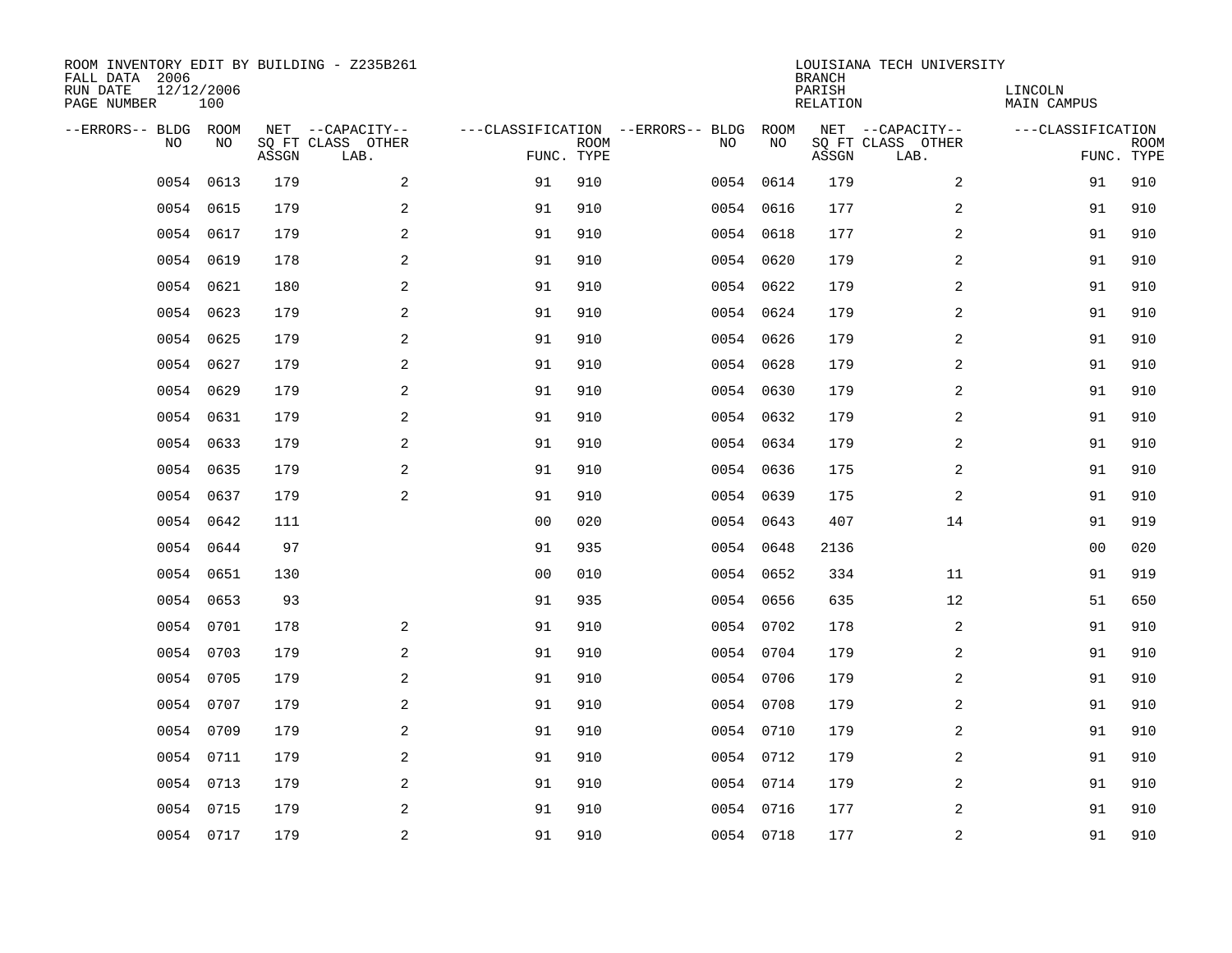| ROOM INVENTORY EDIT BY BUILDING - Z235B261<br>FALL DATA 2006<br>RUN DATE<br>PAGE NUMBER | 12/12/2006<br>101 |       |                                               |                |             |                                         |            | <b>BRANCH</b><br>PARISH<br><b>RELATION</b> | LOUISIANA TECH UNIVERSITY                     | LINCOLN<br><b>MAIN CAMPUS</b> |                           |
|-----------------------------------------------------------------------------------------|-------------------|-------|-----------------------------------------------|----------------|-------------|-----------------------------------------|------------|--------------------------------------------|-----------------------------------------------|-------------------------------|---------------------------|
| --ERRORS-- BLDG ROOM<br>NO                                                              | NO                | ASSGN | NET --CAPACITY--<br>SQ FT CLASS OTHER<br>LAB. | FUNC. TYPE     | <b>ROOM</b> | ---CLASSIFICATION --ERRORS-- BLDG<br>NO | ROOM<br>NO | ASSGN                                      | NET --CAPACITY--<br>SQ FT CLASS OTHER<br>LAB. | ---CLASSIFICATION             | <b>ROOM</b><br>FUNC. TYPE |
| 0054                                                                                    | 0719              | 178   | 2                                             | 91             | 910         |                                         | 0054 0720  | 179                                        | 2                                             | 91                            | 910                       |
|                                                                                         | 0054 0721         | 180   | 2                                             | 91             | 910         |                                         | 0054 0722  | 179                                        | 2                                             | 91                            | 910                       |
|                                                                                         | 0054 0723         | 179   | 2                                             | 91             | 910         |                                         | 0054 0724  | 179                                        | 2                                             | 91                            | 910                       |
|                                                                                         | 0054 0725         | 179   | $\mathbf{2}$                                  | 91             | 910         |                                         | 0054 0726  | 179                                        | 2                                             | 91                            | 910                       |
| 0054                                                                                    | 0727              | 179   | 2                                             | 91             | 910         |                                         | 0054 0728  | 179                                        | $\overline{a}$                                | 91                            | 910                       |
|                                                                                         | 0054 0729         | 179   | 2                                             | 91             | 910         |                                         | 0054 0730  | 179                                        | $\overline{a}$                                | 91                            | 910                       |
|                                                                                         | 0054 0731         | 179   | $\mathbf{2}$                                  | 91             | 910         |                                         | 0054 0732  | 179                                        | $\overline{a}$                                | 91                            | 910                       |
|                                                                                         | 0054 0733         | 179   | 2                                             | 91             | 910         |                                         | 0054 0734  | 179                                        | 2                                             | 91                            | 910                       |
|                                                                                         | 0054 0735         | 179   | 2                                             | 91             | 910         |                                         | 0054 0736  | 175                                        | 2                                             | 91                            | 910                       |
|                                                                                         | 0054 0737         | 179   | 2                                             | 91             | 910         |                                         | 0054 0739  | 175                                        | 2                                             | 91                            | 910                       |
|                                                                                         | 0054 0742         | 111   |                                               | 0 <sub>0</sub> | 020         |                                         | 0054 0743  | 407                                        | 14                                            | 91                            | 919                       |
|                                                                                         | 0054 0744         | 97    |                                               | 91             | 935         |                                         | 0054 0748  | 2136                                       |                                               | 0 <sub>0</sub>                | 020                       |
| 0054                                                                                    | 0751              | 130   |                                               | 0 <sub>0</sub> | 010         |                                         | 0054 0752  | 334                                        | 11                                            | 91                            | 919                       |
|                                                                                         | 0054 0753         | 93    |                                               | 91             | 935         |                                         | 0054 0756  | 635                                        | 12                                            | 51                            | 650                       |
| 0054                                                                                    | 0801              | 178   | 2                                             | 91             | 910         | 0054                                    | 0802       | 178                                        | 2                                             | 91                            | 910                       |
| 0054                                                                                    | 0803              | 179   | 2                                             | 91             | 910         |                                         | 0054 0804  | 179                                        | 2                                             | 91                            | 910                       |
| 0054                                                                                    | 0805              | 179   | 2                                             | 91             | 910         | 0054                                    | 0806       | 179                                        | 2                                             | 91                            | 910                       |
| 0054                                                                                    | 0807              | 179   | 2                                             | 91             | 910         |                                         | 0054 0808  | 179                                        | $\overline{a}$                                | 91                            | 910                       |
| 0054                                                                                    | 0809              | 179   | 2                                             | 91             | 910         |                                         | 0054 0810  | 179                                        | 2                                             | 91                            | 910                       |
| 0054                                                                                    | 0811              | 179   | $\overline{a}$                                | 91             | 910         |                                         | 0054 0812  | 179                                        | 2                                             | 91                            | 910                       |
| 0054                                                                                    | 0813              | 179   | 2                                             | 91             | 910         |                                         | 0054 0814  | 179                                        | 2                                             | 91                            | 910                       |
| 0054                                                                                    | 0815              | 179   | 2                                             | 91             | 910         |                                         | 0054 0816  | 177                                        | 2                                             | 91                            | 910                       |
|                                                                                         | 0054 0817         | 179   | 2                                             | 91             | 910         |                                         | 0054 0818  | 177                                        | 2                                             | 91                            | 910                       |
| 0054                                                                                    | 0819              | 178   | 2                                             | 91             | 910         |                                         | 0054 0820  | 179                                        | 2                                             | 91                            | 910                       |
| 0054                                                                                    | 0821              | 180   | 2                                             | 91             | 910         |                                         | 0054 0822  | 179                                        | 2                                             | 91                            | 910                       |
|                                                                                         | 0054 0823         | 179   | $\overline{c}$                                | 91             | 910         |                                         | 0054 0824  | 179                                        | $\overline{\mathbf{c}}$                       | 91                            | 910                       |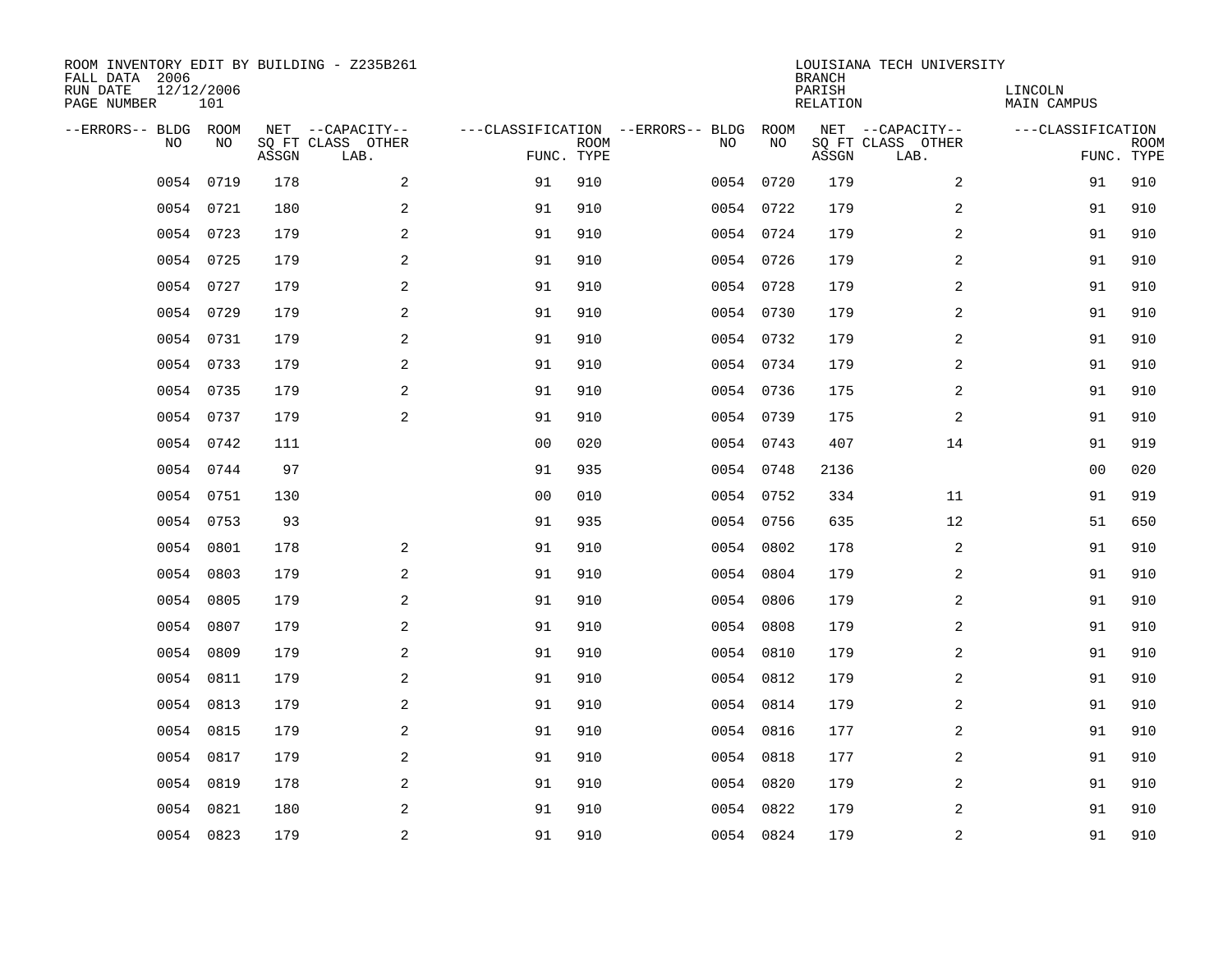| ROOM INVENTORY EDIT BY BUILDING - Z235B261<br>FALL DATA 2006<br>RUN DATE<br>PAGE NUMBER | 12/12/2006<br>102 |       |                   |      |              |                                        |                           |      |                                                               | <b>BRANCH</b><br>PARISH<br>RELATION | LOUISIANA TECH UNIVERSITY                                              |                | LINCOLN<br>MAIN CAMPUS |                |             |
|-----------------------------------------------------------------------------------------|-------------------|-------|-------------------|------|--------------|----------------------------------------|---------------------------|------|---------------------------------------------------------------|-------------------------------------|------------------------------------------------------------------------|----------------|------------------------|----------------|-------------|
| --ERRORS-- BLDG ROOM                                                                    |                   |       | NET --CAPACITY--  |      |              | ---CLASSIFICATION --ERRORS-- BLDG ROOM |                           |      |                                                               |                                     | NET --CAPACITY--                                                       |                | ---CLASSIFICATION      |                |             |
| NO.                                                                                     | NO                | ASSGN | SQ FT CLASS OTHER | LAB. |              |                                        | <b>ROOM</b><br>FUNC. TYPE | NO.  | NO                                                            | ASSGN                               | SQ FT CLASS OTHER<br>LAB.                                              |                |                        | FUNC. TYPE     | <b>ROOM</b> |
| 0054                                                                                    | 0825              | 179   |                   |      | 2            | 91                                     | 910                       |      | 0054 0826                                                     | 179                                 |                                                                        | 2              |                        | 91             | 910         |
|                                                                                         | 0054 0827         | 179   |                   |      | 2            | 91                                     | 910                       |      | 0054 0828                                                     | 179                                 |                                                                        | 2              |                        | 91             | 910         |
|                                                                                         | 0054 0829         | 179   |                   |      | 2            | 91                                     | 910                       |      | 0054 0830                                                     | 179                                 |                                                                        | 2              |                        | 91             | 910         |
|                                                                                         | 0054 0831         | 179   |                   |      | 2            | 91                                     | 910                       |      | 0054 0832                                                     | 179                                 |                                                                        | 2              |                        | 91             | 910         |
|                                                                                         | 0054 0833         | 179   |                   |      | 2            | 91                                     | 910                       |      | 0054 0834                                                     | 179                                 |                                                                        | 2              |                        | 91             | 910         |
|                                                                                         | 0054 0835         | 179   |                   |      | 2            | 91                                     | 910                       |      | 0054 0836                                                     | 175                                 |                                                                        | 2              |                        | 91             | 910         |
|                                                                                         | 0054 0837         | 179   |                   |      | 2            | 91                                     | 910                       |      | 0054 0839                                                     | 175                                 |                                                                        | $\overline{a}$ |                        | 91             | 910         |
|                                                                                         | 0054 0842         | 111   |                   |      |              | 0 <sub>0</sub>                         | 020                       |      | 0054 0843                                                     | 407                                 |                                                                        | 14             |                        | 91             | 919         |
| 0054                                                                                    | 0844              | 97    |                   |      |              | 91                                     | 935                       |      | 0054 0848                                                     | 2136                                |                                                                        |                |                        | 0 <sub>0</sub> | 020         |
|                                                                                         | 0054 0851         | 130   |                   |      |              | 0 <sub>0</sub>                         | 010                       |      | 0054 0852                                                     | 334                                 |                                                                        | 11             |                        | 91             | 919         |
|                                                                                         | 0054 0853         | 93    |                   |      |              | 91                                     | 935                       |      | 0054 0856                                                     | 635                                 |                                                                        | 12             |                        | 51             | 650         |
|                                                                                         | 0054 0901         | 257   |                   |      |              | 0 <sub>0</sub>                         | 020                       |      | 0054 0940<br>TOTAL NUMBER CLASSROOMS<br>TOTAL NUMBER LABS 210 | 467                                 | TOTAL NET ASSIGN SQ. FT. IN ROOM FILE<br>TOTAL NUMBER SPECIAL LABS 220 |                |                        | 00<br>74,266   | 030         |
|                                                                                         | 0056 0100         | 1056  |                   |      | 30           | 0 <sup>0</sup>                         | 020                       |      | 0056 0101                                                     | 2658                                |                                                                        | 100            |                        | 42             | 620         |
|                                                                                         | 0056 0101A        | 150   |                   |      | $\mathbf{1}$ | 46                                     | 625                       |      | 0056 0101B                                                    | 390                                 |                                                                        | $\mathbf{1}$   |                        | 42             | 625         |
| 0056                                                                                    | 0102              | 477   |                   |      | 30           | 42                                     | 620                       | 0056 | 0103                                                          | 2638                                | 176                                                                    |                |                        | 11             | 110         |
| 0056                                                                                    | 0103A             | 121   | $\mathbf{1}$      |      |              | 11                                     | 115                       |      | 0056 0103B                                                    | 138                                 | $\mathbf 1$                                                            |                |                        | 11             | 115         |
| 0056                                                                                    | 0104              | 333   |                   |      | 14           | 51                                     | 350                       | 0056 | 0105                                                          | 120                                 |                                                                        | $\mathbf{1}$   |                        | 46             | 310         |
| 0056                                                                                    | 0106              | 719   |                   | 19   |              | 11                                     | 240                       |      | 0056 0106A                                                    | 99                                  |                                                                        | 3              |                        | 11             | 215         |
| 0056                                                                                    | 0107              | 120   |                   |      | $\mathbf{1}$ | 46                                     | 310                       | 0056 | 0108                                                          | 120                                 |                                                                        | $\mathbf{1}$   |                        | 46             | 310         |
| 0056                                                                                    | 0109              | 1360  | 91                |      |              | 11                                     | 110                       | 0056 | 0110                                                          | 1321                                | 35                                                                     |                |                        | 11             | 210         |
|                                                                                         | 0056 0111         | 701   | 47                |      |              | 11                                     | 110                       |      | 0056 0111A                                                    | 107                                 | 1                                                                      |                |                        | 11             | 115         |
| 0056                                                                                    | 0112              | 366   |                   |      | $\mathbf 1$  | 46                                     | 315                       |      | 0056 0113                                                     | 355                                 |                                                                        | 2              |                        | 46             | 315         |
|                                                                                         | 0056 0113A        | 328   |                   |      | $\mathbf{1}$ | 46                                     | 310                       |      | 0056 0114                                                     | 1982                                | 52                                                                     |                |                        | 11             | 210         |
|                                                                                         | 0056 0115         | 1418  | 95                |      |              | 11                                     | 110                       |      | 0056 0115A                                                    | 144                                 |                                                                        | $\mathbf{1}$   |                        | 46             | 310         |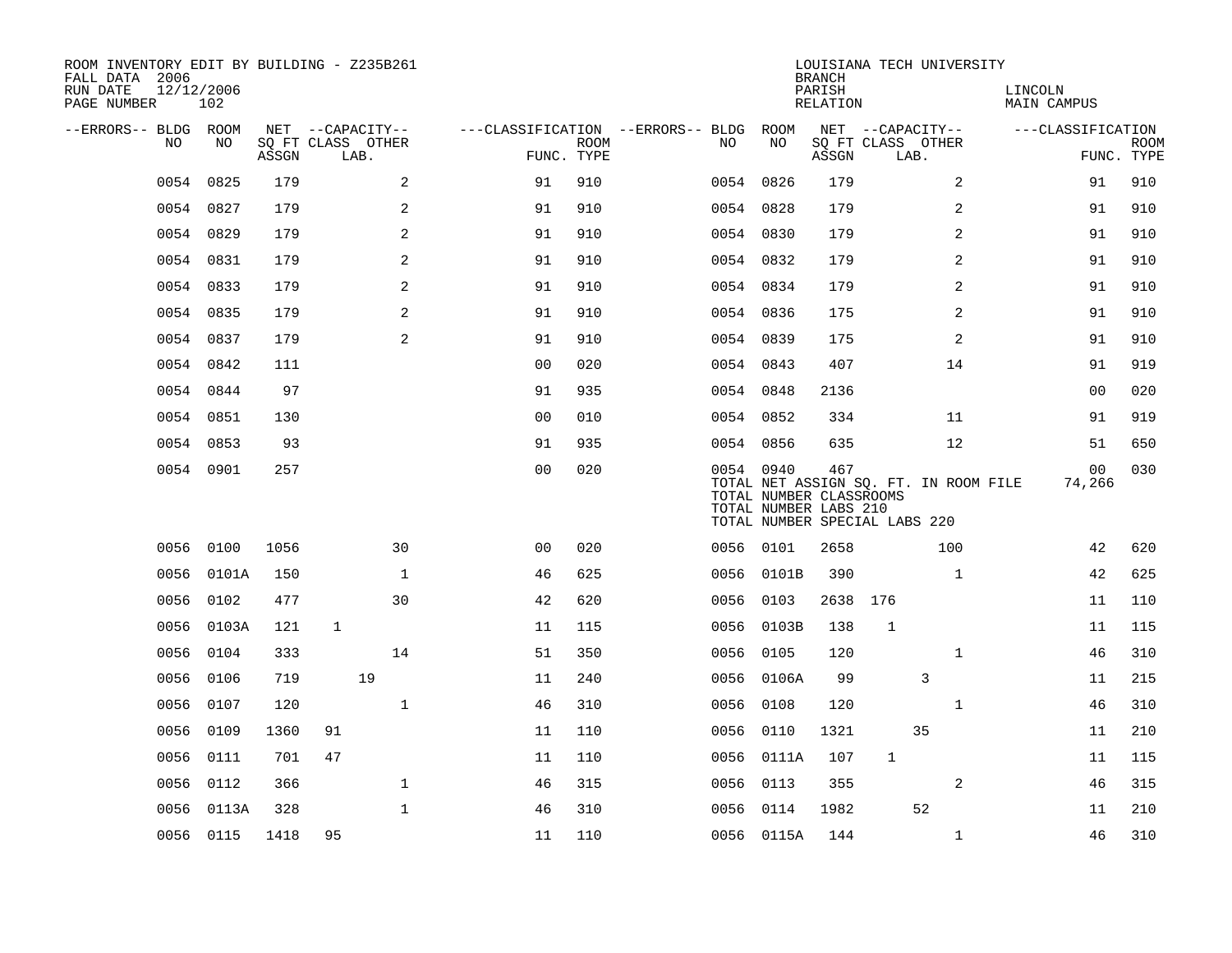| ROOM INVENTORY EDIT BY BUILDING - Z235B261<br>FALL DATA 2006<br>RUN DATE<br>PAGE NUMBER | 12/12/2006<br>103 |       |                           |                |                           |                                   |             | <b>BRANCH</b><br>PARISH<br><b>RELATION</b> | LOUISIANA TECH UNIVERSITY | LINCOLN<br>MAIN CAMPUS |                           |
|-----------------------------------------------------------------------------------------|-------------------|-------|---------------------------|----------------|---------------------------|-----------------------------------|-------------|--------------------------------------------|---------------------------|------------------------|---------------------------|
| --ERRORS-- BLDG ROOM                                                                    |                   |       | NET --CAPACITY--          |                |                           | ---CLASSIFICATION --ERRORS-- BLDG | <b>ROOM</b> |                                            | NET --CAPACITY--          | ---CLASSIFICATION      |                           |
| NO                                                                                      | NO                | ASSGN | SQ FT CLASS OTHER<br>LAB. |                | <b>ROOM</b><br>FUNC. TYPE | NO                                | NO          | ASSGN                                      | SQ FT CLASS OTHER<br>LAB. |                        | <b>ROOM</b><br>FUNC. TYPE |
| 0056                                                                                    | 0116              | 1352  | 36                        | 11             | 210                       | 0056                              | 0117        | 120                                        | $\mathbf{1}$              | 46                     | 310                       |
| 0056                                                                                    | 0118              | 1420  | 37                        | 11             | 210                       | 0056                              | 0119        | 1703                                       | 45                        | 11                     | 210                       |
| 0056                                                                                    | 0120              | 30    | $\mathbf 1$               | 00             | 020                       | 0056                              | 0121        | 110                                        | $\mathbf{1}$              | 00                     | 020                       |
| 0056                                                                                    | 0122              | 122   | $\mathbf{1}$              | 46             | 310                       |                                   | 0056 0123   | 151                                        | $\mathbf{1}$              | 46                     | 310                       |
| 0056                                                                                    | 0124              | 315   | $\mathbf 1$               | 0 <sub>0</sub> | 030                       | 0056                              | 0125        | 315                                        | $\mathbf{1}$              | 00                     | 030                       |
| 0056                                                                                    | 0126              | 478   | $\mathbf{1}$              | 0 <sub>0</sub> | 030                       |                                   | 0056 0127   | 87                                         | $\mathbf{1}$              | 0 <sub>0</sub>         | 030                       |
| 0056                                                                                    | 0128              | 18    | $\mathbf 1$               | 0 <sub>0</sub> | 030                       |                                   | 0056 0129   | 1289                                       | $\mathbf{1}$              | 00                     | 020                       |
|                                                                                         | 0056 0130         | 702   | $\mathbf 1$               | 0 <sub>0</sub> | 020                       |                                   | 0056 0131   | 315                                        | $\mathbf{1}$              | 00                     | 020                       |
|                                                                                         | 0056 0132         | 879   | $\mathbf 1$               | 00             | 020                       |                                   | 0056 B0001  | 120                                        | $\mathbf{1}$              | 46                     | 310                       |
|                                                                                         | 0056 B0002        | 1149  | $\mathbf 1$               | 42             | 625                       |                                   | 0056 B0004  | 793                                        | 21                        | 11                     | 210                       |
|                                                                                         | 0056 B0004A       | 106   | 3                         | 11             | 215                       |                                   | 0056 B0004B | 19                                         | 1                         | 11                     | 215                       |
|                                                                                         | 0056 B0004C       | 19    | $\mathbf{1}$              | 11             | 215                       |                                   | 0056 B0004D | 156                                        | 4                         | 11                     | 215                       |
|                                                                                         | 0056 B0004E       | 71    | $\overline{2}$            | 11             | 215                       |                                   | 0056 B0004F | 91                                         | 2                         | 11                     | 215                       |
|                                                                                         | 0056 B0004G       | 559   | 15                        | 11             | 210                       |                                   | 0056 B0004H | 20                                         | 1                         | 11                     | 215                       |
|                                                                                         | 0056 B0004I       | 20    | $\mathbf{1}$              | 11             | 215                       |                                   | 0056 B0004J | 110                                        | 3                         | 11                     | 215                       |
|                                                                                         | 0056 B0004K       | 27    | $\mathbf{1}$              | 11             | 215                       |                                   | 0056 B0004L | 27                                         | 1                         | 11                     | 215                       |
|                                                                                         | 0056 B0016        | 398   | $\mathbf 1$               | 11             | 310                       |                                   | 0056 B0017  | 126                                        | $\mathbf{1}$              | 46                     | 310                       |
|                                                                                         | 0056 B0018        | 254   | $\mathbf 1$               | 46             | 310                       |                                   | 0056 B0019  | 119                                        | $\mathbf{1}$              | 11                     | 115                       |
|                                                                                         | 0056 B0020        | 131   | 3                         | 11             | 215                       |                                   | 0056 B0021  | 129                                        | 3                         | 11                     | 215                       |
|                                                                                         | 0056 B0022        | 1504  | 40                        | 11             | 210                       |                                   | 0056 B0023  | 704                                        | 19                        | 11                     | 210                       |
|                                                                                         | 0056 B0023A       | 181   | 5                         | 11             | 215                       |                                   | 0056 B0024  | 63                                         | $\mathbf 1$               | 11                     | 115                       |
|                                                                                         | 0056 B0025        | 105   | $\mathbf 1$               | 0 <sub>0</sub> | 030                       |                                   | 0056 B0026  | 206                                        | $\mathbf{1}$              | 00                     | 030                       |
|                                                                                         | 0056 B0027        | 51    | $\mathbf{1}$              | 0 <sub>0</sub> | 010                       |                                   | 0056 B0028  | 868                                        | $\mathbf{1}$              | 0 <sub>0</sub>         | 030                       |
|                                                                                         | 0056 B0029        | 203   | $\mathbf 1$               | 00             | 030                       |                                   | 0056 B0030  | 196                                        | $\mathbf{1}$              | 00                     | 030                       |
|                                                                                         | 0056 Z0051        | 929   | $\mathbf 1$               | 0 <sub>0</sub> | 020                       |                                   | 0056 Z0052  | 285                                        | $\mathbf{1}$              | 00                     | 020                       |
|                                                                                         | 0056 Z0053        | 58    | $\mathbf 1$               | 00             | 020                       |                                   | 0056 Z0054  | 101                                        | $\mathbf{1}$              | 00                     | 020                       |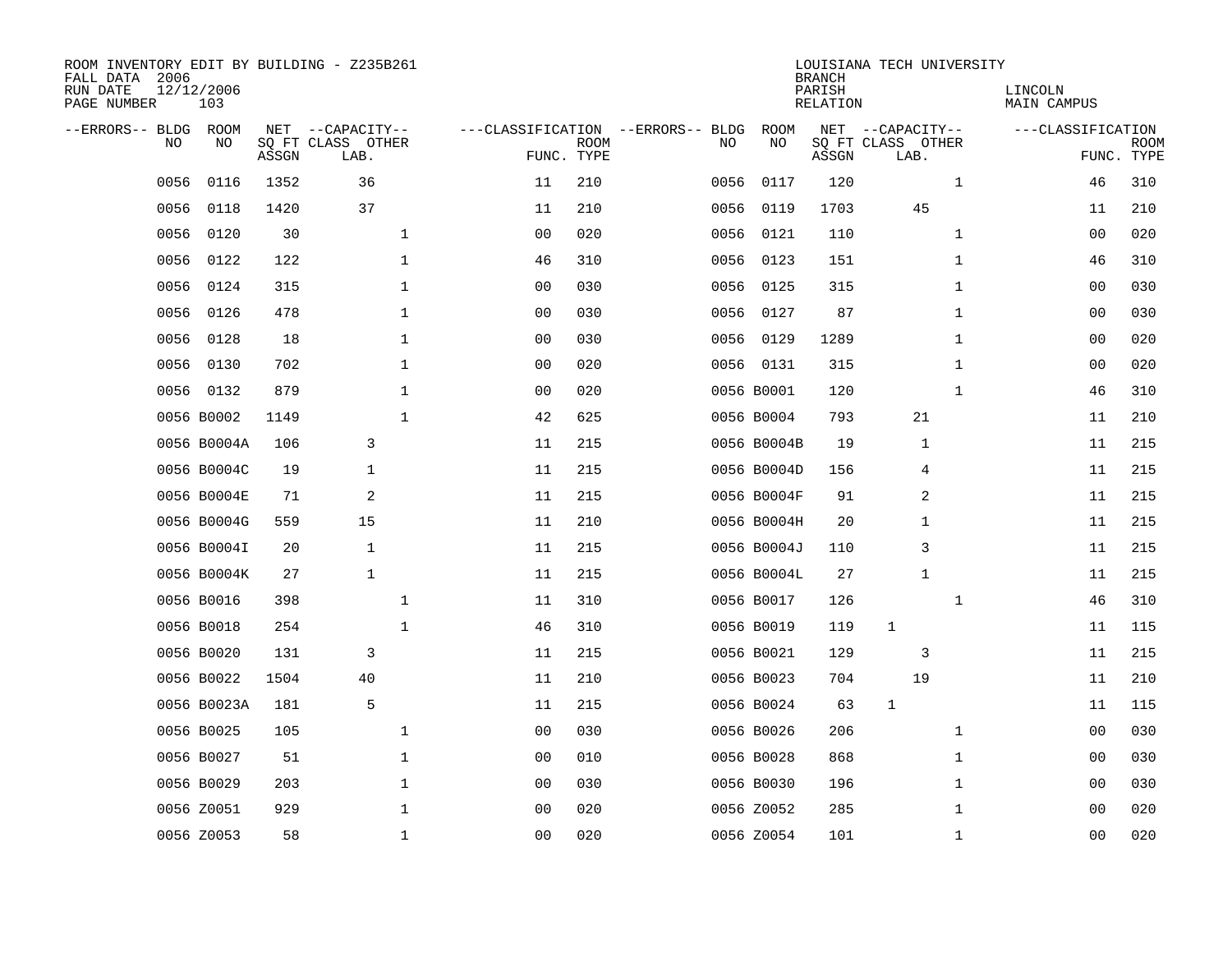| ROOM INVENTORY EDIT BY BUILDING - Z235B261<br>FALL DATA 2006<br>RUN DATE<br>PAGE NUMBER | 12/12/2006<br>104 |       |                           |                                        |                    |           |                                                                                   | <b>BRANCH</b><br>PARISH<br>RELATION |             | LOUISIANA TECH UNIVERSITY             | LINCOLN | MAIN CAMPUS       |                           |
|-----------------------------------------------------------------------------------------|-------------------|-------|---------------------------|----------------------------------------|--------------------|-----------|-----------------------------------------------------------------------------------|-------------------------------------|-------------|---------------------------------------|---------|-------------------|---------------------------|
| --ERRORS-- BLDG ROOM                                                                    |                   |       | NET --CAPACITY--          | ---CLASSIFICATION --ERRORS-- BLDG ROOM |                    |           |                                                                                   |                                     |             | NET --CAPACITY--                      |         | ---CLASSIFICATION |                           |
| NO.                                                                                     | NO.               | ASSGN | SO FT CLASS OTHER<br>LAB. |                                        | ROOM<br>FUNC. TYPE | NO.       | NO                                                                                | ASSGN                               | LAB.        | SO FT CLASS OTHER                     |         |                   | <b>ROOM</b><br>FUNC. TYPE |
|                                                                                         | 0056 Z0055        | 44    | $\mathbf{1}$              | 0 <sub>0</sub>                         | 020                |           | TOTAL NUMBER CLASSROOMS<br>TOTAL NUMBER LABS 210<br>TOTAL NUMBER SPECIAL LABS 220 |                                     |             | TOTAL NET ASSIGN SQ. FT. IN ROOM FILE |         | 27,929<br>4<br>9  |                           |
| 0057                                                                                    | 0001              | 888   | 59                        | 11                                     | 110                | 0057 0002 |                                                                                   | 1390                                |             | 37                                    |         | 11                | 210                       |
| 0057                                                                                    | 0002A             | 103   | 3                         | 11                                     | 215                | 0057      | 0002B                                                                             | 307                                 |             | 8                                     |         | 11                | 215                       |
| 0057                                                                                    | 0003              | 1265  | 33                        | 11                                     | 210                | 0057      | 0003A                                                                             | 27                                  | $\mathbf 1$ |                                       |         | 11                | 115                       |
| 0057                                                                                    | 0003B             | 132   | $\mathbf{1}$              | 46                                     | 315                | 0057      | 0004                                                                              | 150                                 |             | $\mathbf{1}$                          |         | 46                | 310                       |
| 0057                                                                                    | 0005              | 156   | $\mathbf{1}$              | 46                                     | 310                | 0057      | 0006                                                                              | 168                                 |             | $\mathbf{1}$                          |         | 46                | 310                       |
| 0057                                                                                    | 0007              | 181   | $\mathbf{1}$              | 46                                     | 310                | 0057      | 0008                                                                              | 178                                 |             | $\mathbf{1}$                          |         | 46                | 310                       |
|                                                                                         | 0057 0009         | 21    | $\mathbf 1$               | 0 <sub>0</sub>                         | 010                |           | 0057 0010                                                                         | 153                                 |             | $\mathbf{1}$                          |         | 46                | 310                       |
| 0057                                                                                    | 0011              | 67    | $\mathbf 1$               | 46                                     | 315                | 0057      | 0012                                                                              | 568                                 |             | 15                                    |         | 11                | 210                       |
|                                                                                         | 0057 0013         | 275   | 7                         | 11                                     | 210                |           | 0057 0014                                                                         | 223                                 |             | 2                                     |         | 46                | 315                       |
| 0057                                                                                    | 0015              | 190   | $\mathbf{1}$              | 46                                     | 310                | 0057      | 0016                                                                              | 851                                 | 57          |                                       |         | 11                | 110                       |
| 0057                                                                                    | 0016A             | 362   | 10                        | 11                                     | 210                |           | 0057 0016B                                                                        | 5                                   |             |                                       |         | 11                | 115                       |
| 0057                                                                                    | 0016C             | 9     | 1                         | 11                                     | 115                | 0057      | 0017                                                                              | 274                                 |             | $\mathbf{1}$                          |         | 46                | 350                       |
| 0057                                                                                    | 0018              | 306   | 2                         | 46                                     | 310                | 0057      | 0018A                                                                             | 115                                 |             | $\mathbf{1}$                          |         | 46                | 315                       |
| 0057                                                                                    | 0019              | 171   | $\mathbf{1}$              | 46                                     | 310                | 0057      | 0020                                                                              | 611                                 |             | $\mathbf{1}$                          |         | 00                | 030                       |
| 0057                                                                                    | 0021              | 108   | $\mathbf{1}$              | 46                                     | 315                | 0057      | 0022                                                                              | 1670                                | 111         |                                       |         | 11                | 110                       |
|                                                                                         | 0057 0022A        | 229   | 6                         | 21                                     | 250                | 0057      | 0022L                                                                             | 229                                 |             | 6                                     |         | 11                | 210                       |
| 0057                                                                                    | 0023              | 27    | $\mathbf{1}$              | 0 <sub>0</sub>                         | 010                | 0057      | 0024                                                                              | 145                                 |             | $\mathbf{1}$                          |         | 46                | 310                       |
|                                                                                         | 0057 0024A        | 94    | $\mathbf{1}$              | 46                                     | 315                |           | 0057 0065A                                                                        | 2165                                |             | 144                                   |         | 46                | 550                       |
| 0057                                                                                    | 0101              | 217   | 6                         | 21                                     | 220                | 0057      | 0102                                                                              | 523                                 |             | 6                                     |         | 46                | 310                       |
| 0057                                                                                    | 0102A             | 110   | $\overline{4}$            | 46                                     | 315                |           | 0057 0102B                                                                        | 415                                 |             | 3                                     |         | 46                | 310                       |
| 0057                                                                                    | 0102C             | 91    | $\mathbf 1$               | 46                                     | 315                | 0057      | 0103                                                                              | 519                                 |             | 14                                    |         | 11                | 210                       |
| 0057                                                                                    | 0104              | 156   | 2                         | 46                                     | 310                |           | 0057 0104A                                                                        | 63                                  |             | $\mathbf{1}$                          |         | 46                | 315                       |
|                                                                                         | 0057 0104B        | 34    | $\mathbf{1}$              | 46                                     | 315                | 0057 0105 |                                                                                   | 2569 171                            |             |                                       |         | 11                | 110                       |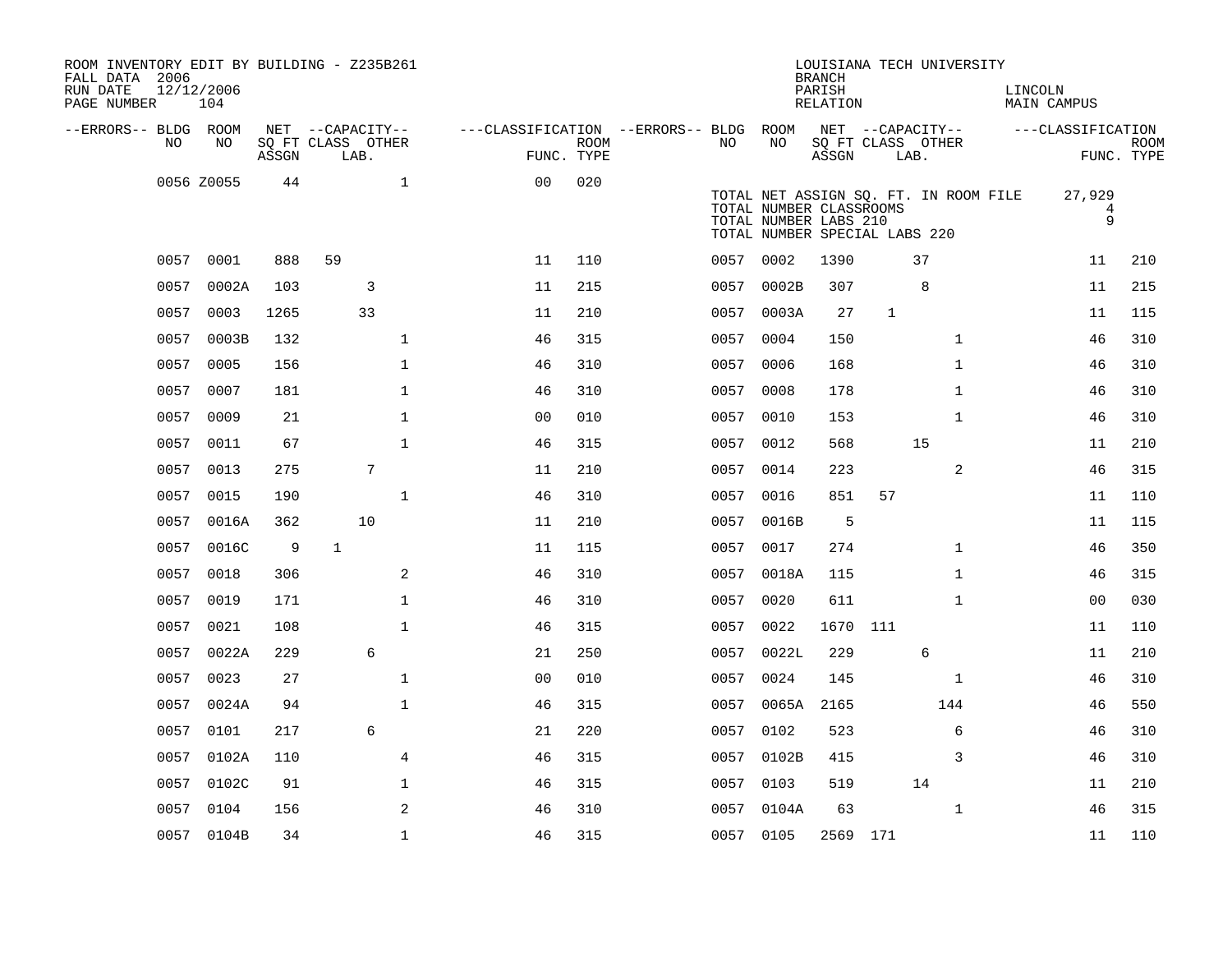| ROOM INVENTORY EDIT BY BUILDING - Z235B261<br>FALL DATA 2006<br>RUN DATE<br>PAGE NUMBER | 12/12/2006<br>105 |       |                                               |    |                           |                                         |            | <b>BRANCH</b><br>PARISH<br><b>RELATION</b> | LOUISIANA TECH UNIVERSITY                     | LINCOLN<br><b>MAIN CAMPUS</b> |                           |
|-----------------------------------------------------------------------------------------|-------------------|-------|-----------------------------------------------|----|---------------------------|-----------------------------------------|------------|--------------------------------------------|-----------------------------------------------|-------------------------------|---------------------------|
| --ERRORS-- BLDG ROOM<br>NO                                                              | NO                | ASSGN | NET --CAPACITY--<br>SQ FT CLASS OTHER<br>LAB. |    | <b>ROOM</b><br>FUNC. TYPE | ---CLASSIFICATION --ERRORS-- BLDG<br>NO | ROOM<br>NO | ASSGN                                      | NET --CAPACITY--<br>SQ FT CLASS OTHER<br>LAB. | ---CLASSIFICATION             | <b>ROOM</b><br>FUNC. TYPE |
| 0057                                                                                    | 0105A             | 60    | $\mathbf{1}$                                  | 11 | 115                       | 0057                                    | 0105B      | 72                                         | $\mathbf{1}$                                  | 11                            | 115                       |
| 0057                                                                                    | 0105C             | 128   | $\mathbf{1}$                                  | 11 | 115                       | 0057                                    | 0106       | 117                                        | $\mathbf{1}$                                  | 46                            | 310                       |
| 0057                                                                                    | 0107              | 283   | $\mathbf 1$                                   | 46 | 315                       | 0057                                    | 0109       | 169                                        | $\mathbf{1}$                                  | 46                            | 310                       |
| 0057                                                                                    | 0110              | 117   | $\mathbf 1$                                   | 46 | 310                       |                                         | 0057 0111  | 101                                        | $\mathbf{1}$                                  | 46                            | 310                       |
| 0057                                                                                    | 0112              | 86    | $\mathbf{1}$                                  | 46 | 310                       | 0057                                    | 0113       | 168                                        | $\mathbf{1}$                                  | 46                            | 310                       |
| 0057                                                                                    | 0113A             | 140   | $\mathbf{1}$                                  | 46 | 310                       |                                         | 0057 0113B | 170                                        | $\mathbf{1}$                                  | 46                            | 310                       |
| 0057                                                                                    | 0113C             | 101   | $\mathbf{1}$                                  | 46 | 310                       | 0057                                    | 0114       | 187                                        | $\mathbf{1}$                                  | 46                            | 310                       |
| 0057                                                                                    | 0114A             | 117   | $\mathbf 1$                                   | 46 | 310                       |                                         | 0057 0114B | 59                                         | $\mathbf{1}$                                  | 46                            | 315                       |
| 0057                                                                                    | 0116              | 97    | 2                                             | 46 | 310                       | 0057                                    | 0118       | 98                                         | $\mathbf{1}$                                  | 46                            | 310                       |
|                                                                                         | 0057 0120         | 102   | $\mathbf{1}$                                  | 46 | 310                       |                                         | 0057 0122  | 102                                        | $\mathbf{1}$                                  | 46                            | 310                       |
| 0057                                                                                    | 0123              | 915   | 61                                            | 11 | 110                       | 0057                                    | 0123A      | 573                                        | 38                                            | 11                            | 110                       |
|                                                                                         | 0057 0124         | 86    | $\mathbf{1}$                                  | 46 | 310                       |                                         | 0057 0125A | 238                                        | $\mathbf{1}$                                  | 46                            | 310                       |
| 0057                                                                                    | 0125B             | 249   | $\mathbf 1$                                   | 46 | 310                       | 0057                                    | 0125C      | 252                                        | 10                                            | 46                            | 310                       |
| 0057                                                                                    | 0126              | 80    | $\mathbf 1$                                   | 46 | 310                       | 0057                                    | 0127A      | 248                                        | $\mathbf{1}$                                  | 46                            | 310                       |
| 0057                                                                                    | 0127B             | 267   | $\mathbf 1$                                   | 46 | 310                       | 0057                                    | 0127C      | 246                                        | $\mathbf{1}$                                  | 46                            | 310                       |
| 0057                                                                                    | 0128              | 79    | $\mathbf{1}$                                  | 46 | 310                       | 0057                                    | 0129       | 775                                        | 52                                            | 11                            | 110                       |
| 0057                                                                                    | 0130              | 86    | $\mathbf{1}$                                  | 46 | 310                       | 0057                                    | 0131       | 514                                        | 10                                            | 45                            | 350                       |
| 0057                                                                                    | 0132              | 102   | $\mathbf{1}$                                  | 45 | 310                       | 0057                                    | 0133       | 742                                        | 49                                            | 11                            | 110                       |
| 0057                                                                                    | 0134              | 102   | $\mathbf{1}$                                  | 46 | 310                       |                                         | 0057 0135  | 1213                                       | 81                                            | 11                            | 110                       |
| 0057                                                                                    | 0135A             | 607   | 16                                            | 11 | 210                       | 0057                                    | 0136       | 102                                        | $\mathbf{1}$                                  | 46                            | 310                       |
| 0057                                                                                    | 0137              | 371   | 2                                             | 46 | 310                       |                                         | 0057 0137A | 280                                        | $\mathbf{1}$                                  | 46                            | 310                       |
| 0057                                                                                    | 0138              | 102   | 2                                             | 46 | 310                       | 0057                                    | 0139       | 235                                        | $\mathbf{1}$                                  | 46                            | 310                       |
| 0057                                                                                    | 0139A             | 288   | $\mathbf 1$                                   | 46 | 310                       |                                         | 0057 0139B | 12                                         | $\mathbf{1}$                                  | 46                            | 315                       |
| 0057                                                                                    | 014B              | 136   | 9                                             | 46 | 315                       | 0057                                    | 0140       | 102                                        | $\mathbf{1}$                                  | 46                            | 310                       |
| 0057                                                                                    | 0142              | 102   | $\mathbf 1$                                   | 46 | 310                       |                                         | 0057 0144  | 98                                         | $\mathbf{1}$                                  | 46                            | 310                       |
|                                                                                         | 0057 0146         | 96    | $\mathbf{1}$                                  | 46 | 315                       |                                         | 0057 0148  | 120                                        | $\mathbf{1}$                                  | 46                            | 310                       |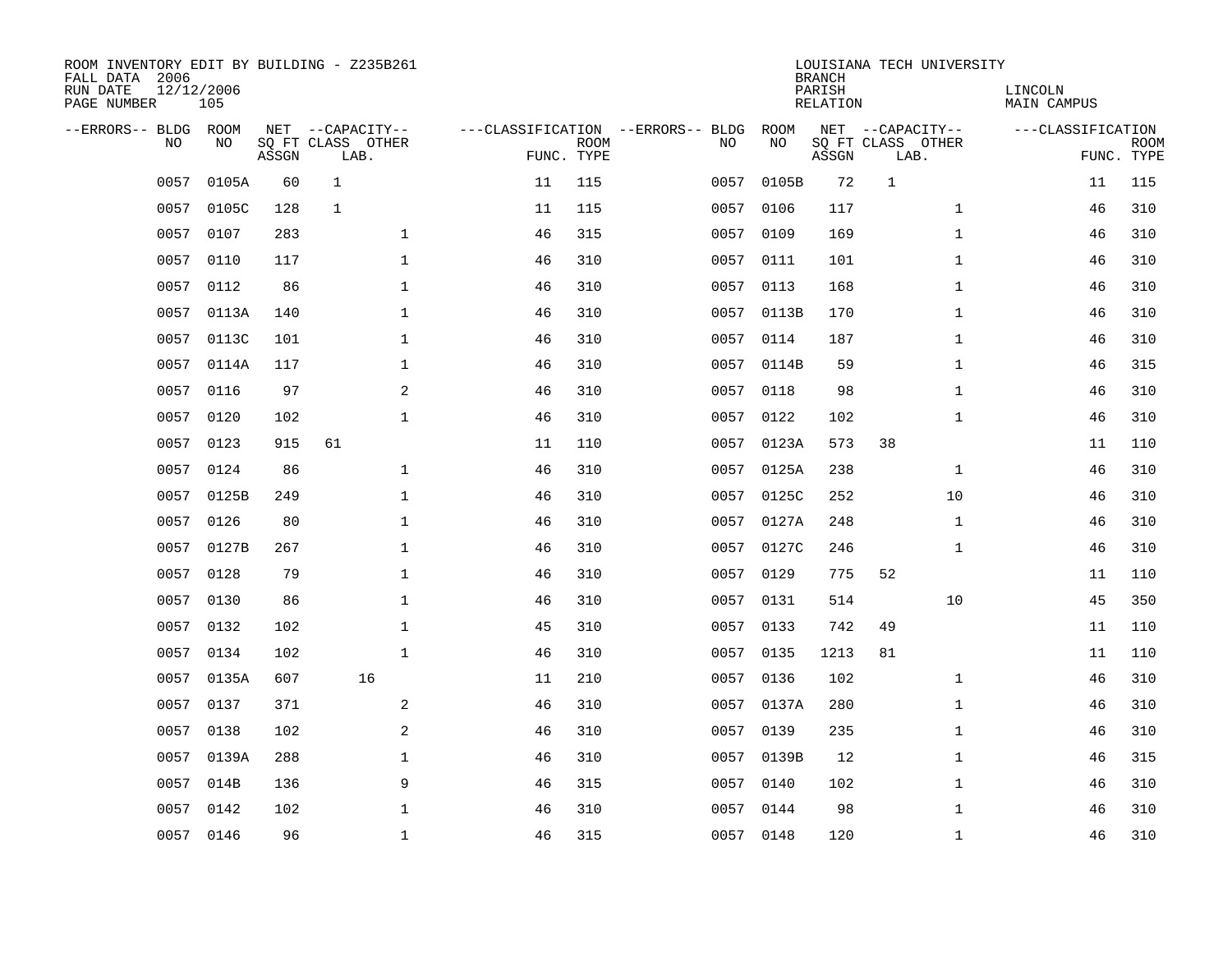| ROOM INVENTORY EDIT BY BUILDING - Z235B261<br>FALL DATA 2006<br>RUN DATE<br>PAGE NUMBER | 12/12/2006<br>106 |       |                                               |                |                           |                                         |            | <b>BRANCH</b><br>PARISH<br><b>RELATION</b> |              | LOUISIANA TECH UNIVERSITY                     | LINCOLN<br><b>MAIN CAMPUS</b> |                           |
|-----------------------------------------------------------------------------------------|-------------------|-------|-----------------------------------------------|----------------|---------------------------|-----------------------------------------|------------|--------------------------------------------|--------------|-----------------------------------------------|-------------------------------|---------------------------|
| --ERRORS-- BLDG ROOM<br>NO                                                              | NO                | ASSGN | NET --CAPACITY--<br>SQ FT CLASS OTHER<br>LAB. |                | <b>ROOM</b><br>FUNC. TYPE | ---CLASSIFICATION --ERRORS-- BLDG<br>NO | ROOM<br>NO | ASSGN                                      |              | NET --CAPACITY--<br>SQ FT CLASS OTHER<br>LAB. | ---CLASSIFICATION             | <b>ROOM</b><br>FUNC. TYPE |
| 0057                                                                                    | 0150              | 88    | $\mathbf 1$                                   | 46             | 310                       | 0057                                    | 0150A      | 135                                        |              | 4                                             | 11                            | 310                       |
| 0057                                                                                    | 0150C             | 53    | 1                                             | 46             | 315                       |                                         | 0057 0151  | 273                                        |              | $\mathbf{1}$                                  | 00                            | 030                       |
| 0057                                                                                    | 0152              | 30    | $\mathbf 1$                                   | 0 <sub>0</sub> | 010                       | 0057                                    | 0153       | 199                                        |              | $\mathbf{1}$                                  | 00                            | 010                       |
| 0057                                                                                    | 0154              | 549   | 25                                            | 45             | 350                       |                                         | 0057 0155  | 56                                         |              | $\mathbf{1}$                                  | 00                            | 020                       |
| 0057                                                                                    | 0165              | 1743  | 46                                            | 21             | 220                       | 0057                                    | 0165A      | 85                                         |              | $\overline{a}$                                | 0 <sub>0</sub>                | 020                       |
| 0057                                                                                    | 0165B             | 101   | $\mathbf 1$                                   | 45             | 315                       |                                         | 0057 0165C | 137                                        |              | 4                                             | 21                            | 315                       |
| 0057                                                                                    | 0165D             | 239   | 6                                             | 0 <sub>0</sub> | 020                       | 0057                                    | 0165E      | 93                                         |              | 2                                             | 45                            | 315                       |
| 0057                                                                                    | 0165F             | 134   | $\overline{4}$                                | 45             | 315                       |                                         | 0057 0165G | 19                                         |              | $\mathbf{1}$                                  | 0 <sub>0</sub>                | 020                       |
| 0057                                                                                    | 0166W             | 120   | $\overline{3}$                                | 0 <sub>0</sub> | 030                       | 0057                                    | 0201       | 759                                        | 51           |                                               | 11                            | 110                       |
|                                                                                         | 0057 0202         | 32    | $\mathbf 1$                                   | 0 <sub>0</sub> | 010                       |                                         | 0057 0203  | 766                                        | 51           |                                               | 11                            | 110                       |
| 0057                                                                                    | 0204              | 100   | $\mathbf 1$                                   | 46             | 310                       | 0057                                    | 0205       | 785                                        | 52           |                                               | 11                            | 110                       |
|                                                                                         | 0057 0206         | 98    | $\mathbf 1$                                   | 46             | 310                       |                                         | 0057 0207  | 514                                        |              | 14                                            | 21                            | 220                       |
| 0057                                                                                    | 0208              | 105   | $\mathbf{1}$                                  | 46             | 310                       | 0057                                    | 0209       | 741                                        | 49           |                                               | 11                            | 110                       |
| 0057                                                                                    | 0210              | 105   | $\mathbf 1$                                   | 46             | 310                       |                                         | 0057 0211A | 586                                        | 39           |                                               | 11                            | 110                       |
| 0057                                                                                    | 0211B             | 594   | 40                                            | 11             | 110                       | 0057                                    | 0212       | 105                                        |              | $\mathbf{1}$                                  | 46                            | 310                       |
| 0057                                                                                    | 0213              | 900   | 60                                            | 11             | 110                       |                                         | 0057 0213A | 308                                        |              | 5                                             | 45                            | 310                       |
| 0057                                                                                    | 0214              | 102   | $\mathbf{1}$                                  | 46             | 310                       | 0057                                    | 0215       | 780                                        | 52           |                                               | 11                            | 110                       |
| 0057                                                                                    | 0216              | 102   | $\mathbf 1$                                   | 46             | 310                       | 0057                                    | 0217       | 755                                        | 50           |                                               | 11                            | 110                       |
| 0057                                                                                    | 0218              | 105   | $\mathbf 1$                                   | 46             | 310                       | 0057                                    | 0219       | 775                                        | 52           |                                               | 11                            | 110                       |
| 0057                                                                                    | 0220              | 105   | $\mathbf 1$                                   | 46             | 310                       | 0057                                    | 0221       | 514                                        | 34           |                                               | 11                            | 110                       |
| 0057                                                                                    | 0222              | 102   | $\mathbf{1}$                                  | 46             | 310                       | 0057                                    | 0223       | 742                                        |              | $\mathbf{1}$                                  | 46                            | 310                       |
| 0057                                                                                    | 0224              | 102   | $\mathbf{1}$                                  | 46             | 310                       | 0057                                    | 0225       | 210                                        | $\mathbf{1}$ |                                               | 11                            | 115                       |
| 0057                                                                                    | 0226              | 105   | $\mathbf{1}$                                  | 46             | 310                       | 0057                                    | 0227       | 671                                        |              | 18                                            | 21                            | 220                       |
| 0057                                                                                    | 0228              | 105   | $\mathbf 1$                                   | 46             | 310                       | 0057                                    | 0229       | 1209                                       | 81           |                                               | 11                            | 110                       |
| 0057                                                                                    | 0230              | 102   | $\mathbf{1}$                                  | 46             | 310                       | 0057                                    | 0232       | 98                                         |              | $\mathbf{1}$                                  | 46                            | 310                       |
|                                                                                         | 0057 0234         | 100   | $\mathbf 1$                                   | 46             | 310                       |                                         | 0057 0236  | 35                                         |              | $\mathbf{1}$                                  | 46                            | 310                       |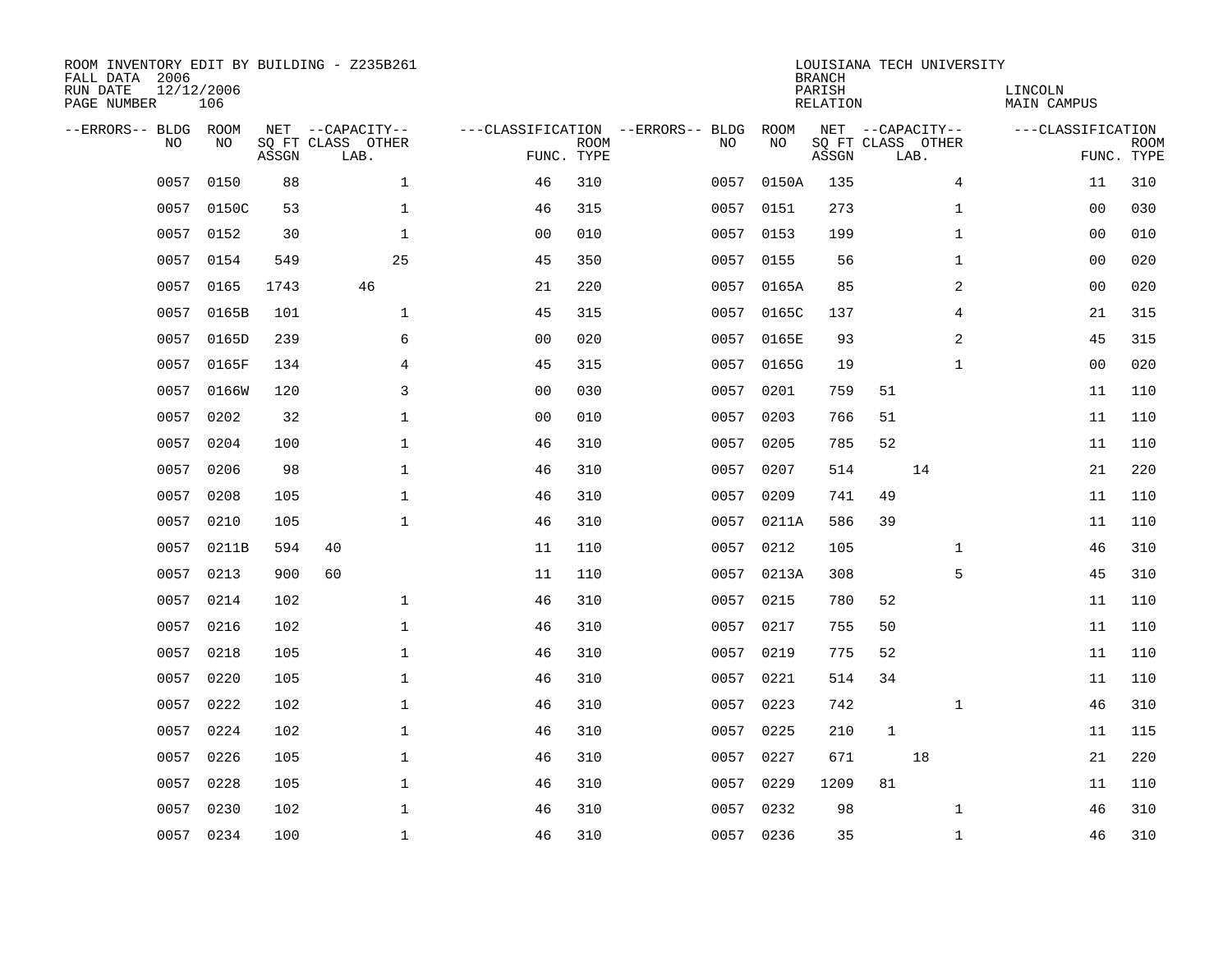| ROOM INVENTORY EDIT BY BUILDING - Z235B261<br>FALL DATA 2006<br>RUN DATE<br>PAGE NUMBER | 12/12/2006<br>107 |       |                                       |                |             |                                         |            | <b>BRANCH</b><br>PARISH<br><b>RELATION</b> | LOUISIANA TECH UNIVERSITY             | LINCOLN<br><b>MAIN CAMPUS</b> |             |
|-----------------------------------------------------------------------------------------|-------------------|-------|---------------------------------------|----------------|-------------|-----------------------------------------|------------|--------------------------------------------|---------------------------------------|-------------------------------|-------------|
| --ERRORS-- BLDG ROOM<br>NO                                                              | NO                |       | NET --CAPACITY--<br>SQ FT CLASS OTHER |                | <b>ROOM</b> | ---CLASSIFICATION --ERRORS-- BLDG<br>NO | ROOM<br>NO |                                            | NET --CAPACITY--<br>SQ FT CLASS OTHER | ---CLASSIFICATION             | <b>ROOM</b> |
|                                                                                         |                   | ASSGN | LAB.                                  |                | FUNC. TYPE  |                                         |            | ASSGN                                      | LAB.                                  |                               | FUNC. TYPE  |
| 0057                                                                                    | 0236A             | 130   | $\mathbf{1}$                          | 46             | 310         | 0057                                    | 0236B      | 59                                         | $\mathbf{1}$                          | 46                            | 315         |
| 0057                                                                                    | 0236C             | 52    | $\mathbf 1$                           | 46             | 315         | 0057                                    | 0238       | 135                                        | $\mathbf{1}$                          | 46                            | 310         |
| 0057                                                                                    | 0240              | 135   | $\mathbf 1$                           | 46             | 310         | 0057                                    | 0242       | 130                                        | $\mathbf{1}$                          | 46                            | 310         |
| 0057                                                                                    | 0244              | 262   | $\mathbf{2}$                          | 46             | 310         | 0057                                    | 0246       | 97                                         | $\mathbf{1}$                          | 46                            | 310         |
| 0057                                                                                    | 0248              | 98    | $\mathbf{1}$                          | 46             | 310         | 0057                                    | 0250       | 102                                        | $\mathbf{1}$                          | 46                            | 310         |
| 0057                                                                                    | 0252              | 102   | $\mathbf 1$                           | 46             | 310         |                                         | 0057 0254  | 102                                        | $\mathbf{1}$                          | 46                            | 310         |
| 0057                                                                                    | 0255              | 56    | $\mathbf{1}$                          | 0 <sub>0</sub> | 030         | 0057                                    | 0256       | 102                                        | $\mathbf{1}$                          | 46                            | 310         |
|                                                                                         | 0057 0258         | 102   | $\mathbf 1$                           | 46             | 310         |                                         | 0057 0260  | 102                                        | $\mathbf{1}$                          | 46                            | 310         |
| 0057                                                                                    | 0262              | 102   | $\mathbf{1}$                          | 46             | 310         | 0057                                    | 0264       | 102                                        | $\mathbf{1}$                          | 46                            | 310         |
|                                                                                         | 0057 0266         | 102   | $\mathbf 1$                           | 46             | 310         |                                         | 0057 0268  | 102                                        | $\mathbf{1}$                          | 46                            | 310         |
| 0057                                                                                    | 0270              | 102   | $\mathbf{1}$                          | 46             | 310         | 0057                                    | 0272       | 102                                        | $\mathbf{1}$                          | 46                            | 310         |
|                                                                                         | 0057 0274         | 98    | $\mathbf{1}$                          | 46             | 310         |                                         | 0057 0276  | 97                                         | $\mathbf{1}$                          | 46                            | 310         |
| 0057                                                                                    | 0278              | 120   | $\mathbf{1}$                          | 46             | 310         | 0057                                    | 0280       | 77                                         | $\mathbf{1}$                          | 46                            | 310         |
| 0057                                                                                    | 0282              | 77    | $\mathbf{1}$                          | 46             | 315         | 0057                                    | 0284       | 123                                        | $\mathbf{1}$                          | 46                            | 310         |
| 0057                                                                                    | 0284A             | 36    | 1                                     | 46             | 315         | 0057                                    | 0301       | 759                                        | 51                                    | 11                            | 110         |
| 0057                                                                                    | 0302              | 32    | $\mathbf 1$                           | 0 <sub>0</sub> | 010         |                                         | 0057 0303  | 766                                        | 51                                    | 11                            | 110         |
| 0057                                                                                    | 0304              | 515   | 34                                    | 11             | 110         | 0057                                    | 0305       | 785                                        | 52                                    | 11                            | 110         |
| 0057                                                                                    | 0307              | 514   | 34                                    | 11             | 110         | 0057                                    | 0308       | 102                                        | $\mathbf{1}$                          | 46                            | 310         |
| 0057                                                                                    | 0309              | 741   | 49                                    | 11             | 110         |                                         | 0057 0310  | 102                                        | $\mathbf{1}$                          | 46                            | 310         |
| 0057                                                                                    | 0311              | 578   | 39                                    | 11             | 110         | 0057                                    | 0312       | 105                                        | $\mathbf{1}$                          | 46                            | 310         |
| 0057                                                                                    | 0313              | 616   | 41                                    | 11             | 110         |                                         | 0057 0314  | 105                                        | $\mathbf{1}$                          | 46                            | 310         |
| 0057                                                                                    | 0315              | 585   | $\mathbf{1}$                          | 46             | 350         | 0057                                    | 0316       | 585                                        | $\mathbf{1}$                          | 46                            | 310         |
| 0057                                                                                    | 0317              | 780   | 52                                    | 11             | 110         |                                         | 0057 0318  | 102                                        | $\mathbf{1}$                          | 46                            | 310         |
| 0057                                                                                    | 0319              | 755   | 50                                    | 11             | 110         |                                         | 0057 0320  | 105                                        | $\mathbf{1}$                          | 46                            | 310         |
| 0057                                                                                    | 0321              | 775   | 52                                    | 11             | 110         |                                         | 0057 0322  | 105                                        | $\mathbf{1}$                          | 46                            | 310         |
|                                                                                         | 0057 0323         | 514   | 34                                    | 11             | 110         |                                         | 0057 0324  | 102                                        | $\mathbf{1}$                          | 46                            | 310         |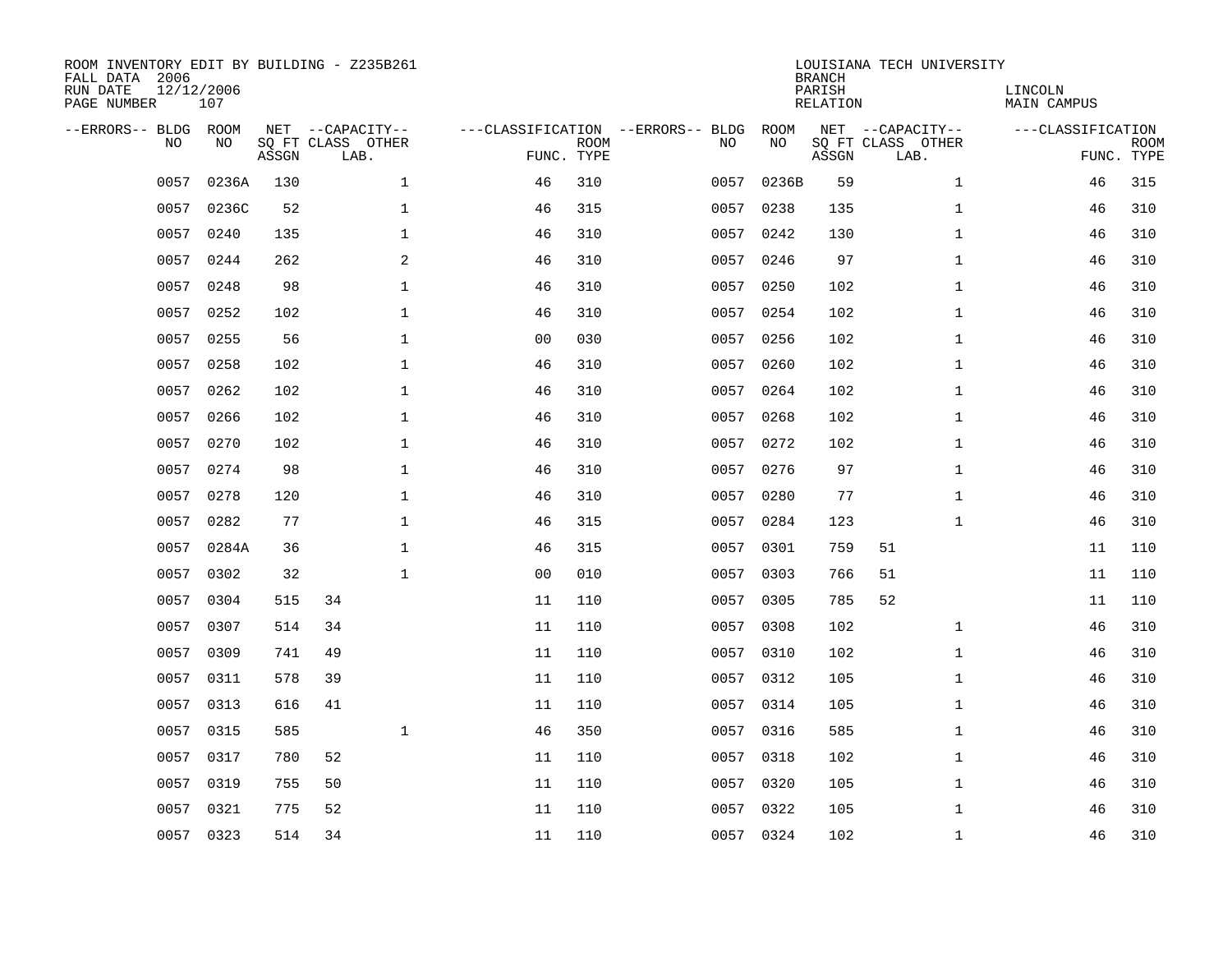| ROOM INVENTORY EDIT BY BUILDING - Z235B261<br>FALL DATA 2006<br>RUN DATE<br>PAGE NUMBER | 12/12/2006<br>108 |       |                                               |                |                           |                                         |            | <b>BRANCH</b><br>PARISH<br><b>RELATION</b> | LOUISIANA TECH UNIVERSITY                     | LINCOLN<br><b>MAIN CAMPUS</b> |                           |
|-----------------------------------------------------------------------------------------|-------------------|-------|-----------------------------------------------|----------------|---------------------------|-----------------------------------------|------------|--------------------------------------------|-----------------------------------------------|-------------------------------|---------------------------|
| --ERRORS-- BLDG ROOM<br>NO                                                              | NO                | ASSGN | NET --CAPACITY--<br>SQ FT CLASS OTHER<br>LAB. |                | <b>ROOM</b><br>FUNC. TYPE | ---CLASSIFICATION --ERRORS-- BLDG<br>NO | ROOM<br>NO | ASSGN                                      | NET --CAPACITY--<br>SQ FT CLASS OTHER<br>LAB. | ---CLASSIFICATION             | <b>ROOM</b><br>FUNC. TYPE |
| 0057                                                                                    | 0325              | 742   | 49                                            | 11             | 110                       | 0057                                    | 0326       | 98                                         | $\mathbf{1}$                                  | 46                            | 310                       |
| 0057                                                                                    | 0327              | 891   | 59                                            | 11             | 110                       | 0057                                    | 0328       | 100                                        | $\mathbf{1}$                                  | 46                            | 310                       |
| 0057                                                                                    | 0329              | 593   | 16                                            | 11             | 210                       | 0057                                    | 0329B      | 603                                        | 16                                            | 11                            | 210                       |
| 0057                                                                                    | 0329C             | 8     | $\mathbf 1$                                   | 46             | 315                       | 0057                                    | 0330       | 130                                        | $\mathbf{1}$                                  | 46                            | 310                       |
| 0057                                                                                    | 0330A             | 135   | $\mathbf{1}$                                  | 46             | 310                       | 0057                                    | 0330B      | 52                                         | $\mathbf{1}$                                  | 46                            | 315                       |
| 0057                                                                                    | 0330C             | 59    | $\mathbf{1}$                                  | 46             | 315                       |                                         | 0057 0332  | 135                                        | $\mathbf{1}$                                  | 46                            | 310                       |
| 0057                                                                                    | 0334              | 135   | $\mathbf 1$                                   | 46             | 310                       | 0057                                    | 0336       | 130                                        | $\mathbf{1}$                                  | 46                            | 310                       |
| 0057                                                                                    | 0338              | 162   | $\mathbf 1$                                   | 46             | 310                       |                                         | 0057 0340  | 97                                         | $\mathbf{1}$                                  | 46                            | 310                       |
| 0057                                                                                    | 0342              | 98    | $\mathbf 1$                                   | 46             | 310                       | 0057                                    | 0344       | 102                                        | $\mathbf{1}$                                  | 46                            | 310                       |
|                                                                                         | 0057 0346         | 102   | $\mathbf 1$                                   | 46             | 310                       |                                         | 0057 0348  | 102                                        | $\mathbf{1}$                                  | 46                            | 310                       |
| 0057                                                                                    | 0350              | 102   | $\mathbf 1$                                   | 46             | 310                       | 0057                                    | 0352       | 102                                        | $\mathbf{1}$                                  | 46                            | 310                       |
|                                                                                         | 0057 0354         | 102   | $\mathbf{1}$                                  | 46             | 310                       |                                         | 0057 0356  | 102                                        | $\mathbf{1}$                                  | 46                            | 310                       |
| 0057                                                                                    | 0358              | 102   | $\mathbf 1$                                   | 46             | 310                       | 0057                                    | 0360       | 102                                        | $\mathbf{1}$                                  | 46                            | 310                       |
| 0057                                                                                    | 0362              | 102   | $\mathbf 1$                                   | 46             | 310                       | 0057                                    | 0364       | 102                                        | $\mathbf{1}$                                  | 46                            | 310                       |
| 0057                                                                                    | 0366              | 102   | $\mathbf 1$                                   | 46             | 310                       | 0057                                    | 0368       | 98                                         | $\mathbf{1}$                                  | 46                            | 310                       |
| 0057                                                                                    | 0370              | 97    | $\mathbf{1}$                                  | 46             | 310                       |                                         | 0057 0372  | 125                                        | $\mathbf{1}$                                  | 41                            | 310                       |
|                                                                                         | 0057 0374         | 153   | $\mathbf 1$                                   | 46             | 310                       |                                         | 0057 0376  | 125                                        | $\mathbf{1}$                                  | 45                            | 315                       |
|                                                                                         | 0057 C0025        | 3725  | $\mathbf{1}$                                  | 0 <sub>0</sub> | 020                       |                                         | 0057 C0072 | 587                                        | $\mathbf{1}$                                  | 00                            | 020                       |
|                                                                                         | 0057 C0100        | 6148  | $\mathbf{1}$                                  | 0 <sub>0</sub> | 020                       |                                         | 0057 C0200 | 5938                                       | $\mathbf{1}$                                  | 0 <sub>0</sub>                | 020                       |
|                                                                                         | 0057 S0096        | 263   | $\mathbf 1$                                   | 0 <sub>0</sub> | 020                       |                                         | 0057 S0097 | 263                                        | $\mathbf{1}$                                  | 00                            | 020                       |
|                                                                                         | 0057 S0098        | 263   | 1                                             | 0 <sub>0</sub> | 020                       |                                         | 0057 S0099 | 263                                        | $\mathbf{1}$                                  | 00                            | 020                       |
|                                                                                         | 0057 S0196        | 377   | $\mathbf 1$                                   | 0 <sub>0</sub> | 020                       |                                         | 0057 S0197 | 368                                        | $\mathbf{1}$                                  | 00                            | 020                       |
|                                                                                         | 0057 S0198        | 394   | $\mathbf 1$                                   | 0 <sub>0</sub> | 020                       |                                         | 0057 S0199 | 374                                        | $\mathbf{1}$                                  | 00                            | 020                       |
|                                                                                         | 0057 S0296        | 252   | $\mathbf 1$                                   | 0 <sub>0</sub> | 020                       |                                         | 0057 S0297 | 252                                        | $\mathbf{1}$                                  | 00                            | 020                       |
|                                                                                         | 0057 S0298        | 252   | $\mathbf 1$                                   | 0 <sub>0</sub> | 020                       |                                         | 0057 S0299 | 252                                        | $\mathbf{1}$                                  | 00                            | 020                       |
|                                                                                         | 0057 S0396        | 252   | $\mathbf{1}$                                  | 0 <sub>0</sub> | 020                       |                                         | 0057 S0397 | 252                                        | $\mathbf{1}$                                  | 0 <sub>0</sub>                | 020                       |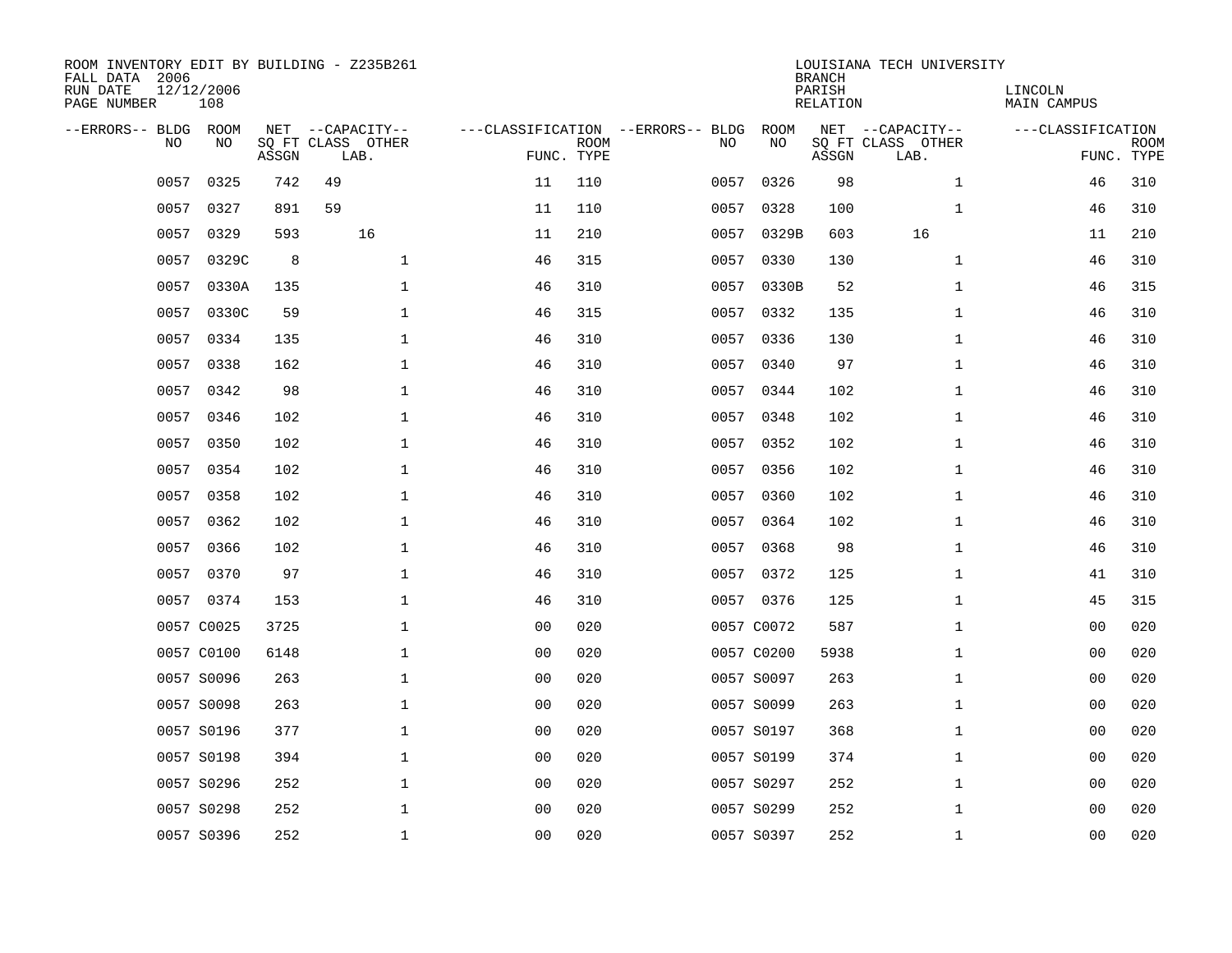| ROOM INVENTORY EDIT BY BUILDING - Z235B261<br>FALL DATA 2006<br>RUN DATE | 12/12/2006  |       |                           |                                        |             |      |                                                  | <b>BRANCH</b><br>PARISH | LOUISIANA TECH UNIVERSITY                                              | LINCOLN                              |                           |
|--------------------------------------------------------------------------|-------------|-------|---------------------------|----------------------------------------|-------------|------|--------------------------------------------------|-------------------------|------------------------------------------------------------------------|--------------------------------------|---------------------------|
| PAGE NUMBER                                                              | 109         |       |                           |                                        |             |      |                                                  | RELATION                |                                                                        | MAIN CAMPUS                          |                           |
| --ERRORS-- BLDG ROOM                                                     |             |       | NET --CAPACITY--          | ---CLASSIFICATION --ERRORS-- BLDG ROOM |             |      |                                                  |                         | NET --CAPACITY--                                                       | ---CLASSIFICATION                    |                           |
| NO.                                                                      | NO.         | ASSGN | SQ FT CLASS OTHER<br>LAB. | FUNC. TYPE                             | <b>ROOM</b> | NO.  | NO                                               | ASSGN                   | SQ FT CLASS OTHER<br>LAB.                                              |                                      | <b>ROOM</b><br>FUNC. TYPE |
|                                                                          | 0057 S0398  | 252   | $\mathbf{1}$              | 0 <sub>0</sub>                         | 020         |      | 0057 S0399                                       | 252                     | $\mathbf{1}$                                                           | 0 <sub>0</sub>                       | 020                       |
|                                                                          | 0057 Z0026W | 158   | $\mathbf{1}$              | 46                                     | 315         |      | 0057 Z0027M                                      | 122                     | $\mathbf{1}$                                                           | 00                                   | 030                       |
|                                                                          | 0057 Z0028W | 129   | $\mathbf{1}$              | 46                                     | 315         |      | 0057 Z0051                                       | 2261                    | $\mathbf{1}$                                                           | 0 <sub>0</sub>                       | 030                       |
|                                                                          | 0057 Z0055  | 56    | $\mathbf 1$               | 0 <sub>0</sub>                         | 020         |      | 0057 Z0065B                                      | 155                     | 4                                                                      | 11                                   | 215                       |
|                                                                          | 0057 Z0065C | 155   | 4                         | 11                                     | 215         |      | 0057 Z0065D                                      | 193                     | 5                                                                      | 11                                   | 215                       |
|                                                                          | 0057 Z0070  | 227   | $\mathbf 1$               | 0 <sub>0</sub>                         | 020         |      | 0057 Z0071                                       | 269                     | $\mathbf{1}$                                                           | 81                                   | 081                       |
|                                                                          | 0057 Z0073  | 134   | $\mathbf{1}$              | 00                                     | 020         |      | 0057 Z0073A                                      | 29                      | $\mathbf{1}$                                                           | 46                                   | 315                       |
|                                                                          | 0057 Z0074  | 83    | 1                         | 46                                     | 315         |      | 0057 Z0075                                       | 376                     | $\mathbf{1}$                                                           | 46                                   | 315                       |
|                                                                          | 0057 Z0076  | 134   | $\mathbf{1}$              | 46                                     | 310         |      | 0057 Z0077                                       | 1359                    | $\mathbf{1}$                                                           | 81                                   | 081                       |
|                                                                          | 0057 Z0078  | 1888  | $\mathbf{1}$              | 44                                     | 710         |      | 0057 Z0251                                       | 192                     | $\mathbf{1}$                                                           | 00                                   | 030                       |
|                                                                          | 0057 Z0286F | 78    | $\mathbf{1}$              | 0 <sub>0</sub>                         | 030         |      | 0057 Z0288W                                      | 119                     | $\mathbf{1}$                                                           | 0 <sub>0</sub>                       | 030                       |
|                                                                          | 0057 Z0290A | 20    | $\mathbf 1$               | 0 <sub>0</sub>                         | 010         |      | 0057 Z0290M                                      | 163                     | $\mathbf{1}$                                                           | 00                                   | 030                       |
|                                                                          | 0057 Z0292M | 87    | $\mathbf 1$               | 0 <sub>0</sub>                         | 030         |      | 0057 Z0300                                       | 5854                    | $\mathbf{1}$                                                           | 00                                   | 020                       |
|                                                                          | 0057 Z0351  | 194   | $\mathbf 1$               | 0 <sub>0</sub>                         | 030         |      | 0057 Z0355                                       | 56                      | $\mathbf{1}$                                                           | 00                                   | 020                       |
|                                                                          | 0057 Z0378H | 111   | $\mathbf 1$               | 0 <sub>0</sub>                         | 030         |      | 0057 Z0380W                                      | 119                     | $\mathbf{1}$                                                           | 0 <sub>0</sub>                       | 030                       |
|                                                                          | 0057 Z0390A | 20    | $\mathbf 1$               | 0 <sub>0</sub>                         | 010         |      | 0057 Z0390M                                      | 163                     | $\mathbf{1}$                                                           | 0 <sub>0</sub>                       | 030                       |
|                                                                          | 0057 Z0392F | 87    | $\mathbf 1$               | 46                                     | 315         |      | TOTAL NUMBER CLASSROOMS<br>TOTAL NUMBER LABS 210 |                         | TOTAL NET ASSIGN SQ. FT. IN ROOM FILE<br>TOTAL NUMBER SPECIAL LABS 220 | 70,112<br>35<br>10<br>$\overline{4}$ |                           |
| 0058                                                                     | 0100        | 736   | 19                        | 21                                     | 250         |      | 0058 0101                                        | 448                     | 12                                                                     | 21                                   | 250                       |
| 0058                                                                     | 0102        | 85    | $\mathbf{1}$              | 0 <sub>0</sub>                         | 030         | 0058 | 0103                                             | 464                     | 12                                                                     | 21                                   | 240                       |
| 0058                                                                     | 0104        | 722   | 19                        | 11                                     | 210         | 0058 | 0105                                             | 566                     | 15                                                                     | 11                                   | 240                       |
| 0058                                                                     | 0106        | 152   | $\overline{4}$            | 11                                     | 215         | 0058 | 0108                                             | 67                      | $\mathbf{1}$                                                           | 0 <sub>0</sub>                       | 020                       |
| 0058                                                                     | 0111        | 163   | $\mathbf 1$               | 45                                     | 310         | 0058 | 0113                                             | 200                     | $\mathbf{1}$                                                           | 45                                   | 720                       |
| 0058                                                                     | 0115        | 205   | $\mathbf{1}$              | 46                                     | 310         | 0058 | 0117                                             | 205                     | 5                                                                      | 21                                   | 250                       |
|                                                                          | 0058 0118   | 144   | 4                         | 11                                     | 215         |      | 0058 0119                                        | 204                     | 5                                                                      | 21                                   | 250                       |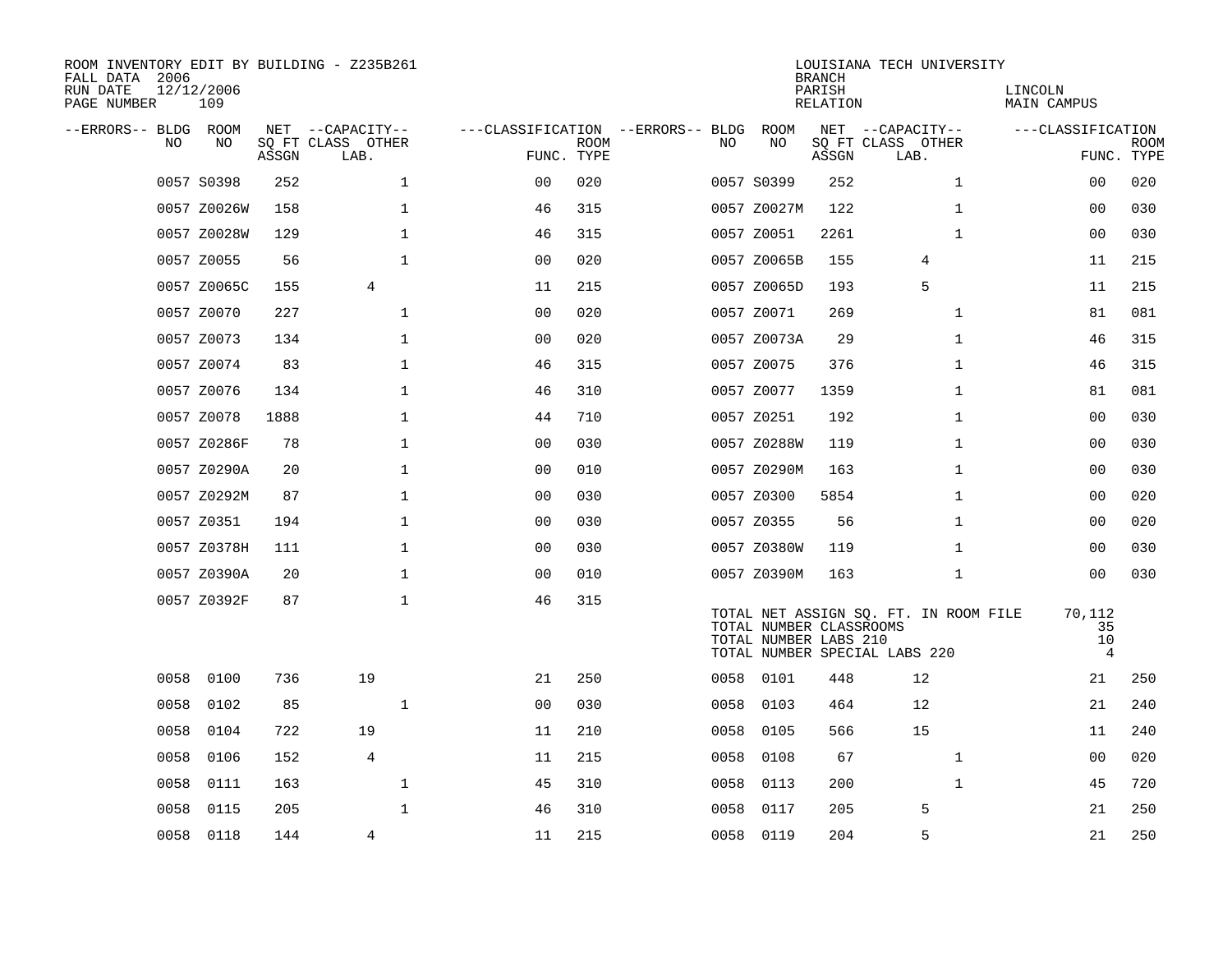| ROOM INVENTORY EDIT BY BUILDING - Z235B261<br>FALL DATA 2006<br>RUN DATE<br>PAGE NUMBER | 12/12/2006<br>110 |       |                                               |                |                           |                                         |            | <b>BRANCH</b><br>PARISH<br><b>RELATION</b> | LOUISIANA TECH UNIVERSITY                     |              | LINCOLN<br><b>MAIN CAMPUS</b> |                           |
|-----------------------------------------------------------------------------------------|-------------------|-------|-----------------------------------------------|----------------|---------------------------|-----------------------------------------|------------|--------------------------------------------|-----------------------------------------------|--------------|-------------------------------|---------------------------|
| --ERRORS-- BLDG ROOM<br>NO                                                              | NO                | ASSGN | NET --CAPACITY--<br>SQ FT CLASS OTHER<br>LAB. |                | <b>ROOM</b><br>FUNC. TYPE | ---CLASSIFICATION --ERRORS-- BLDG<br>NO | ROOM<br>NO | ASSGN                                      | NET --CAPACITY--<br>SQ FT CLASS OTHER<br>LAB. |              | ---CLASSIFICATION             | <b>ROOM</b><br>FUNC. TYPE |
| 0058                                                                                    | 0120              | 566   | 38                                            | 11             | 110                       | 0058                                    | 0121       | 203                                        |                                               | $\mathbf{1}$ | 46                            | 310                       |
| 0058                                                                                    | 0122              | 560   | 37                                            | 11             | 110                       | 0058                                    | 0123       | 206                                        |                                               | $\mathbf{1}$ | 46                            | 310                       |
| 0058                                                                                    | 0125              | 130   | $\mathbf 1$                                   | 46             | 315                       | 0058                                    | 0127       | 219                                        |                                               | $\mathbf{1}$ | 46                            | 310                       |
| 0058                                                                                    | 0128              | 108   | $\mathbf 1$                                   | 00             | 030                       | 0058                                    | 0130       | 27                                         |                                               | $\mathbf{1}$ | 00                            | 010                       |
| 0058                                                                                    | 0132              | 79    | $\mathbf 1$                                   | 00             | 030                       | 0058                                    | 0134       | 85                                         |                                               | $\mathbf{1}$ | 00                            | 030                       |
| 0058                                                                                    | 0136              | 373   | $\mathbf 1$                                   | 45             | 350                       | 0058                                    | 0136A      | 32                                         |                                               | $\mathbf{1}$ | 45                            | 355                       |
| 0058                                                                                    | 0138              | 274   | $\mathbf 1$                                   | 46             | 315                       | 0058                                    | 0140       | 1144                                       | 76                                            |              | 11                            | 110                       |
| 0058                                                                                    | 0141              | 209   | $\mathbf 1$                                   | 46             | 310                       | 0058                                    | 0142       | 662                                        | 17                                            |              | 21                            | 220                       |
| 0058                                                                                    | 0143              | 318   | 8                                             | 45             | 720                       | 0058                                    | 0144       | 387                                        |                                               | $\mathbf{1}$ | 45                            | 310                       |
| 0058                                                                                    | 0145              | 313   | 8                                             | 21             | 250                       | 0058                                    | 0146       | 479                                        | 13                                            |              | 21                            | 250                       |
| 0058                                                                                    | 0147              | 206   | 5                                             | 21             | 250                       | 0058                                    | 0148       | 42                                         |                                               | $\mathbf{1}$ | 46                            | 315                       |
| 0058                                                                                    | 0149              | 205   | $\mathbf{1}$                                  | 46             | 310                       | 0058                                    | 0151       | 363                                        | 10                                            |              | 21                            | 250                       |
| 0058                                                                                    | 0152              | 108   | $\mathbf{1}$                                  | 0 <sub>0</sub> | 030                       | 0058                                    | 0153       | 558                                        | 37                                            |              | 11                            | 110                       |
| 0058                                                                                    | 0154              | 355   | $\mathbf 1$                                   | 45             | 720                       | 0058                                    | 0155       | 275                                        | 7                                             |              | 21                            | 250                       |
| 0058                                                                                    | 0156              | 623   | $\mathbf 1$                                   | 45             | 720                       | 0058                                    | 0157       | 588                                        | 15                                            |              | 21                            | 250                       |
| 0058                                                                                    | 0158              | 307   | $\mathbf 1$                                   | 45             | 720                       | 0058                                    | 0159       | 56                                         | 1                                             |              | 21                            | 255                       |
| 0058                                                                                    | 0160              | 315   | $\mathbf{1}$                                  | 45             | 310                       | 0058                                    | 0200       | 631                                        | 17                                            |              | 11                            | 210                       |
| 0058                                                                                    | 0201              | 448   | 12                                            | 11             | 210                       | 0058                                    | 0202       | 409                                        | 11                                            |              | 21                            | 250                       |
| 0058                                                                                    | 0203              | 463   | 12                                            | 11             | 210                       | 0058                                    | 0204       | 209                                        | 6                                             |              | 11                            | 215                       |
| 0058                                                                                    | 0206              | 43    | $\mathbf{1}$                                  | 45             | 720                       | 0058                                    | 0208       | 105                                        |                                               | $\mathbf{1}$ | 45                            | 720                       |
| 0058                                                                                    | 0209              | 568   | 15                                            | 11             | 210                       | 0058                                    | 0210       | 101                                        | 3                                             |              | 11                            | 215                       |
| 0058                                                                                    | 0211              | 367   | 10                                            | 21             | 250                       | 0058                                    | 0212       | 66                                         |                                               | $\mathbf{1}$ | 0 <sub>0</sub>                | 020                       |
| 0058                                                                                    | 0213              | 205   | $\mathbf{1}$                                  | 46             | 310                       | 0058                                    | 0215       | 204                                        |                                               | $\mathbf{1}$ | 46                            | 310                       |
| 0058                                                                                    | 0216              | 486   | 32                                            | 11             | 110                       | 0058                                    | 0217       | 204                                        |                                               | $\mathbf{1}$ | 46                            | 310                       |
| 0058                                                                                    | 0218              | 481   | 13                                            | 11             | 210                       | 0058                                    | 0219       | 205                                        |                                               | $\mathbf{1}$ | 46                            | 310                       |
|                                                                                         | 0058 0220         | 481   | 13                                            | 11             | 210                       |                                         | 0058 0221  | 206                                        |                                               | $\mathbf{1}$ | 46                            | 310                       |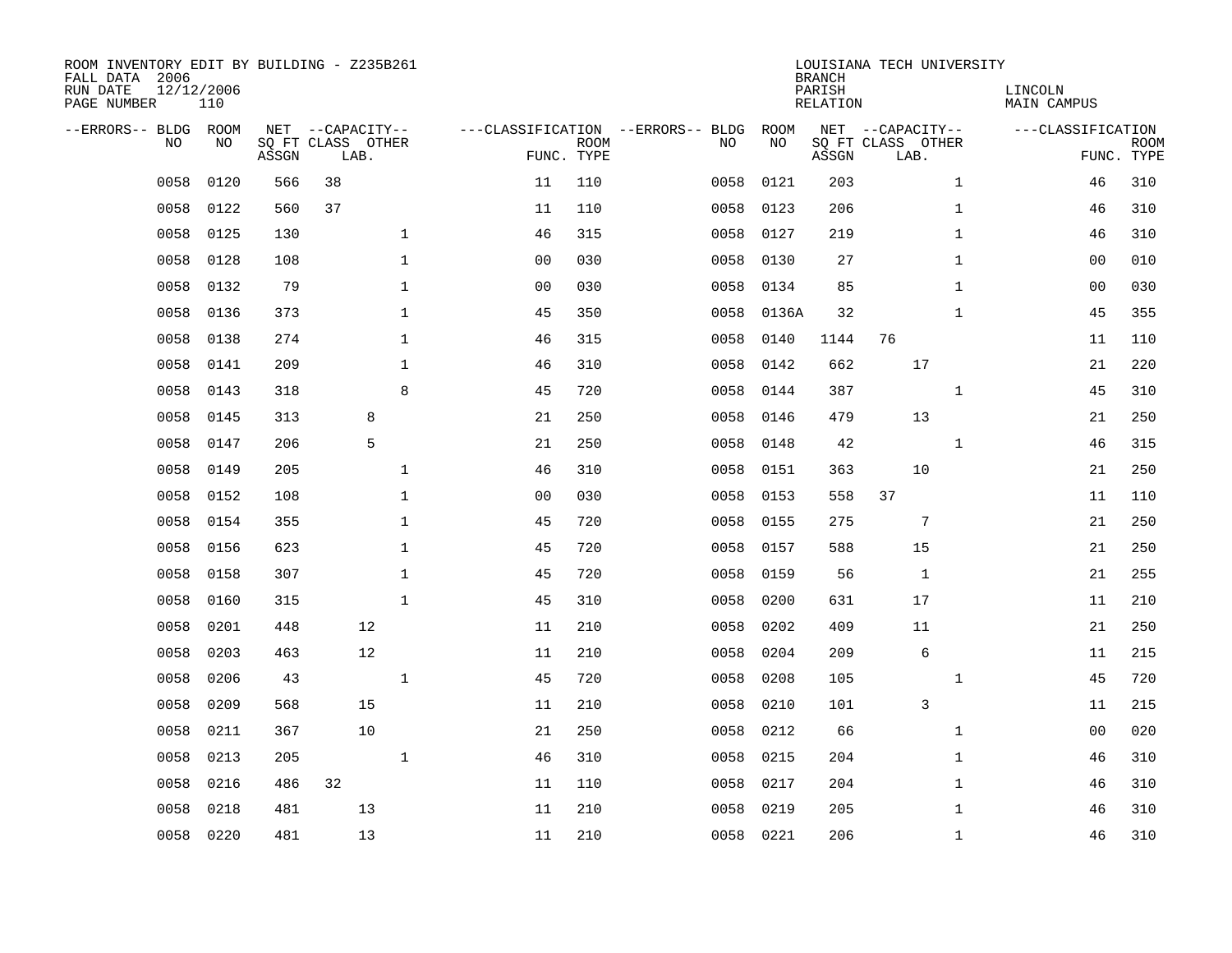| ROOM INVENTORY EDIT BY BUILDING - Z235B261<br>FALL DATA 2006<br>RUN DATE<br>PAGE NUMBER | 12/12/2006<br>111 |       |                                               |                |             |                                         |             | <b>BRANCH</b><br>PARISH<br><b>RELATION</b>       | LOUISIANA TECH UNIVERSITY                                              | LINCOLN<br><b>MAIN CAMPUS</b>    |                           |
|-----------------------------------------------------------------------------------------|-------------------|-------|-----------------------------------------------|----------------|-------------|-----------------------------------------|-------------|--------------------------------------------------|------------------------------------------------------------------------|----------------------------------|---------------------------|
| --ERRORS-- BLDG ROOM<br>NO                                                              | NO                | ASSGN | NET --CAPACITY--<br>SQ FT CLASS OTHER<br>LAB. | FUNC. TYPE     | <b>ROOM</b> | ---CLASSIFICATION --ERRORS-- BLDG<br>NO | ROOM<br>NO  | ASSGN                                            | NET --CAPACITY--<br>SQ FT CLASS OTHER<br>LAB.                          | ---CLASSIFICATION                | <b>ROOM</b><br>FUNC. TYPE |
| 0058                                                                                    | 0223              | 188   | $\mathbf{1}$                                  | 46             | 310         | 0058                                    | 0224        | 108                                              | $\mathbf{1}$                                                           | 0 <sub>0</sub>                   | 030                       |
| 0058                                                                                    | 0225              | 166   | $\overline{4}$                                | 21             | 250         | 0058                                    | 0226        | 98                                               | $\mathbf{1}$                                                           | 00                               | 010                       |
| 0058                                                                                    | 0227              | 209   | $\mathbf{1}$                                  | 46             | 310         | 0058                                    | 0228        | 251                                              | 7                                                                      | 11                               | 215                       |
| 0058                                                                                    | 0229              | 209   | $\mathbf{1}$                                  | 46             | 310         | 0058                                    | 0230        | 575                                              | 15                                                                     | 11                               | 210                       |
| 0058                                                                                    | 0231              | 318   | 8                                             | 21             | 250         | 0058                                    | 0232        | 563                                              | 15                                                                     | 21                               | 250                       |
| 0058                                                                                    | 0233              | 312   | $1\,$                                         | 46             | 310         | 0058                                    | 0234        | 569                                              | 15                                                                     | 11                               | 210                       |
| 0058                                                                                    | 0234A             | 64    | $\overline{a}$                                | 11             | 215         | 0058                                    | 0235        | 206                                              | $\mathbf{1}$                                                           | 46                               | 310                       |
| 0058                                                                                    | 0236              | 65    | $\mathbf 1$                                   | 0 <sub>0</sub> | 030         | 0058                                    | 0237        | 205                                              | $\mathbf{1}$                                                           | 46                               | 310                       |
| 0058                                                                                    | 0239              | 203   | $\mathbf{1}$                                  | 46             | 310         | 0058                                    | 0240        | 83                                               | $\mathbf{1}$                                                           | 00                               | 030                       |
| 0058                                                                                    | 0241              | 152   | $\overline{4}$                                | 21             | 250         | 0058                                    | 0242        | 197                                              | 5                                                                      | 21                               | 250                       |
| 0058                                                                                    | 0243              | 570   | 15                                            | 11             | 260         | 0058                                    | 0244        | 623                                              | 16                                                                     | 11                               | 240                       |
| 0058                                                                                    | 0245              | 275   | $\mathbf{1}$                                  | 46             | 310         | 0058                                    | 0247        | 266                                              | $\mathbf{1}$                                                           | 46                               | 310                       |
| 0058                                                                                    | 0248              | 555   | 15                                            | 11             | 240         | 0058                                    | 0249        | 315                                              | 8                                                                      | 21                               | 250                       |
|                                                                                         | 0058 0250         | 71    | 2                                             | 21             | 250         |                                         | 0058 0251   | 56                                               | $\mathbf{1}$                                                           | 21                               | 250                       |
|                                                                                         | 0058 Z0146A       | 77    | 2                                             | 21             | 255         |                                         | 0058 Z0161  | 19                                               | $\mathbf{1}$                                                           | 11                               | 115                       |
|                                                                                         | 0058 Z0162        | 19    | $\mathbf{1}$                                  | 0 <sub>0</sub> | 020         |                                         | 0058 Z0170  | 418                                              | $\mathbf{1}$                                                           | 00                               | 030                       |
|                                                                                         | 0058 Z0171        | 213   | $\mathbf{1}$                                  | 0 <sub>0</sub> | 030         |                                         | 0058 Z0171A | 40                                               | $\mathbf{1}$                                                           | 0 <sub>0</sub>                   | 030                       |
|                                                                                         | 0058 Z0172        | 4135  | $\mathbf{1}$                                  | 0 <sub>0</sub> | 020         |                                         | 0058 Z0181  | 133                                              | $\mathbf{1}$                                                           | 00                               | 020                       |
|                                                                                         | 0058 Z0182        | 132   | 1                                             | 00             | 020         |                                         | 0058 Z0183  | 135                                              | $\mathbf{1}$                                                           | 00                               | 020                       |
|                                                                                         | 0058 Z0184        | 128   | $\mathbf{1}$                                  | 00             | 020         |                                         | 0058 Z0185  | 137                                              | $\mathbf{1}$                                                           | 00                               | 020                       |
|                                                                                         | 0058 Z0252        | 81    | $\mathbf 1$                                   | 45             | 315         |                                         |             | TOTAL NUMBER CLASSROOMS<br>TOTAL NUMBER LABS 210 | TOTAL NET ASSIGN SQ. FT. IN ROOM FILE<br>TOTAL NUMBER SPECIAL LABS 220 | 27,288<br>5<br>9<br>$\mathbf{1}$ |                           |
| 0059                                                                                    | 0201              | 689   | 4                                             | 91             | 950         |                                         | 0059 0202   | 689                                              | 4                                                                      | 91                               | 950                       |
| 0059                                                                                    | 0203              | 689   | 4                                             | 91             | 950         | 0059                                    | 0204        | 689                                              | 4                                                                      | 91                               | 950                       |
|                                                                                         | 0059 0205         | 689   | $\overline{4}$                                | 91             | 950         |                                         | 0059 0206   | 689                                              | 4                                                                      | 91                               | 950                       |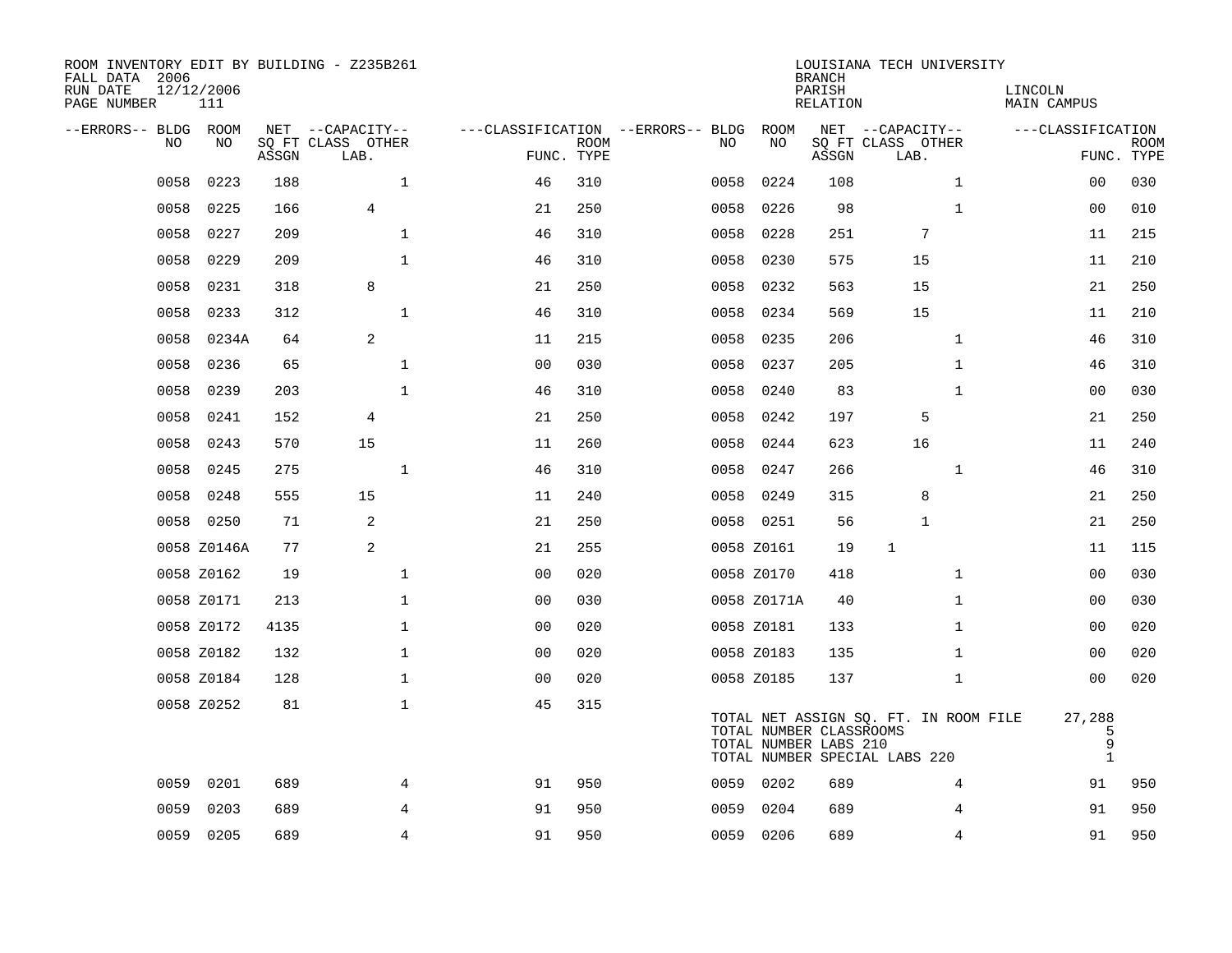| ROOM INVENTORY EDIT BY BUILDING - Z235B261<br>FALL DATA 2006<br>RUN DATE<br>PAGE NUMBER | 12/12/2006<br>112 |       |                                               |                                                                                           |      |           |    | <b>BRANCH</b><br>PARISH<br>RELATION              | LOUISIANA TECH UNIVERSITY                                                    | LINCOLN<br>MAIN CAMPUS |                    |
|-----------------------------------------------------------------------------------------|-------------------|-------|-----------------------------------------------|-------------------------------------------------------------------------------------------|------|-----------|----|--------------------------------------------------|------------------------------------------------------------------------------|------------------------|--------------------|
| --ERRORS-- BLDG ROOM<br>NO                                                              | NO                | ASSGN | NET --CAPACITY--<br>SQ FT CLASS OTHER<br>LAB. | ---CLASSIFICATION --ERRORS-- BLDG ROOM NET --CAPACITY-- -----CLASSIFICATION<br>FUNC. TYPE | ROOM | NO        | NO | ASSGN                                            | SQ FT CLASS OTHER<br>LAB.                                                    |                        | ROOM<br>FUNC. TYPE |
|                                                                                         | 0059 0207         | 689   | $4\overline{ }$                               | 91                                                                                        | 950  |           |    | TOTAL NUMBER CLASSROOMS<br>TOTAL NUMBER LABS 210 | TOTAL NET ASSIGN SQ. FT. IN ROOM FILE 4,823<br>TOTAL NUMBER SPECIAL LABS 220 |                        |                    |
|                                                                                         | 0060 0208         | 689   | 4                                             | 91                                                                                        | 950  | 0060 0209 |    | 689                                              | 4                                                                            | 91                     | 950                |
|                                                                                         | 0060 0210         | 689   | $\overline{4}$                                | 91                                                                                        | 950  | 0060 0211 |    | 689                                              | 4                                                                            | 91                     | 950                |
|                                                                                         | 0060 0212         | 689   | 4                                             | 91                                                                                        | 950  | 0060 0213 |    | 689                                              | $\overline{4}$                                                               | 91                     | 950                |
|                                                                                         | 0060 0214         | 689   | $\overline{4}$                                | 91                                                                                        | 950  |           |    | TOTAL NUMBER CLASSROOMS<br>TOTAL NUMBER LABS 210 | TOTAL NET ASSIGN SQ. FT. IN ROOM FILE<br>TOTAL NUMBER SPECIAL LABS 220       | 4,823                  |                    |
|                                                                                         | 0061 0215         | 689   | 4                                             | 91                                                                                        | 950  | 0061 0216 |    | 689                                              | $\overline{4}$                                                               | 91                     | 950                |
|                                                                                         | 0061 0217         | 689   | 4                                             | 91                                                                                        | 950  | 0061 0218 |    | 689                                              | 4                                                                            | 91                     | 950                |
|                                                                                         | 0061 0219         | 689   | $\overline{4}$                                | 91                                                                                        | 950  | 0061 0220 |    | 689                                              | $\overline{4}$                                                               | 91                     | 950                |
|                                                                                         | 0061 0221         | 689   | 4                                             | 91                                                                                        | 950  |           |    | TOTAL NUMBER CLASSROOMS<br>TOTAL NUMBER LABS 210 | TOTAL NET ASSIGN SQ. FT. IN ROOM FILE 4,823<br>TOTAL NUMBER SPECIAL LABS 220 |                        |                    |
|                                                                                         | 0062 0222         | 689   | 4                                             | 91                                                                                        | 950  | 0062 0223 |    | 689                                              | 4                                                                            | 91                     | 950                |
|                                                                                         | 0062 0224         | 689   | 4                                             | 91                                                                                        | 950  | 0062 0225 |    | 689                                              | 4                                                                            | 91                     | 950                |
|                                                                                         | 0062 0226         | 689   | 4                                             | 91                                                                                        | 950  | 0062 0227 |    | 689                                              | 4                                                                            | 91                     | 950                |
|                                                                                         | 0062 0228         | 689   | $\overline{4}$                                | 91                                                                                        | 950  |           |    | TOTAL NUMBER CLASSROOMS<br>TOTAL NUMBER LABS 210 | TOTAL NET ASSIGN SQ. FT. IN ROOM FILE<br>TOTAL NUMBER SPECIAL LABS 220       | 4,823                  |                    |
|                                                                                         | 0063 0229         | 689   | 4                                             | 91                                                                                        | 950  | 0063 0230 |    | 689                                              | 4                                                                            | 91                     | 950                |
|                                                                                         | 0063 0231         | 689   | 4                                             | 91                                                                                        | 950  | 0063 0232 |    | 689                                              | 4                                                                            | 91                     | 950                |
|                                                                                         | 0063 0233         | 689   | 4                                             | 91                                                                                        | 950  | 0063 0234 |    | 689                                              | $\overline{4}$                                                               | 91                     | 950                |
|                                                                                         | 0063 0235         | 689   | 4                                             | 91                                                                                        | 950  |           |    |                                                  | TOTAL NET ASSIGN SO. FT. IN ROOM FILE                                        | 4,823                  |                    |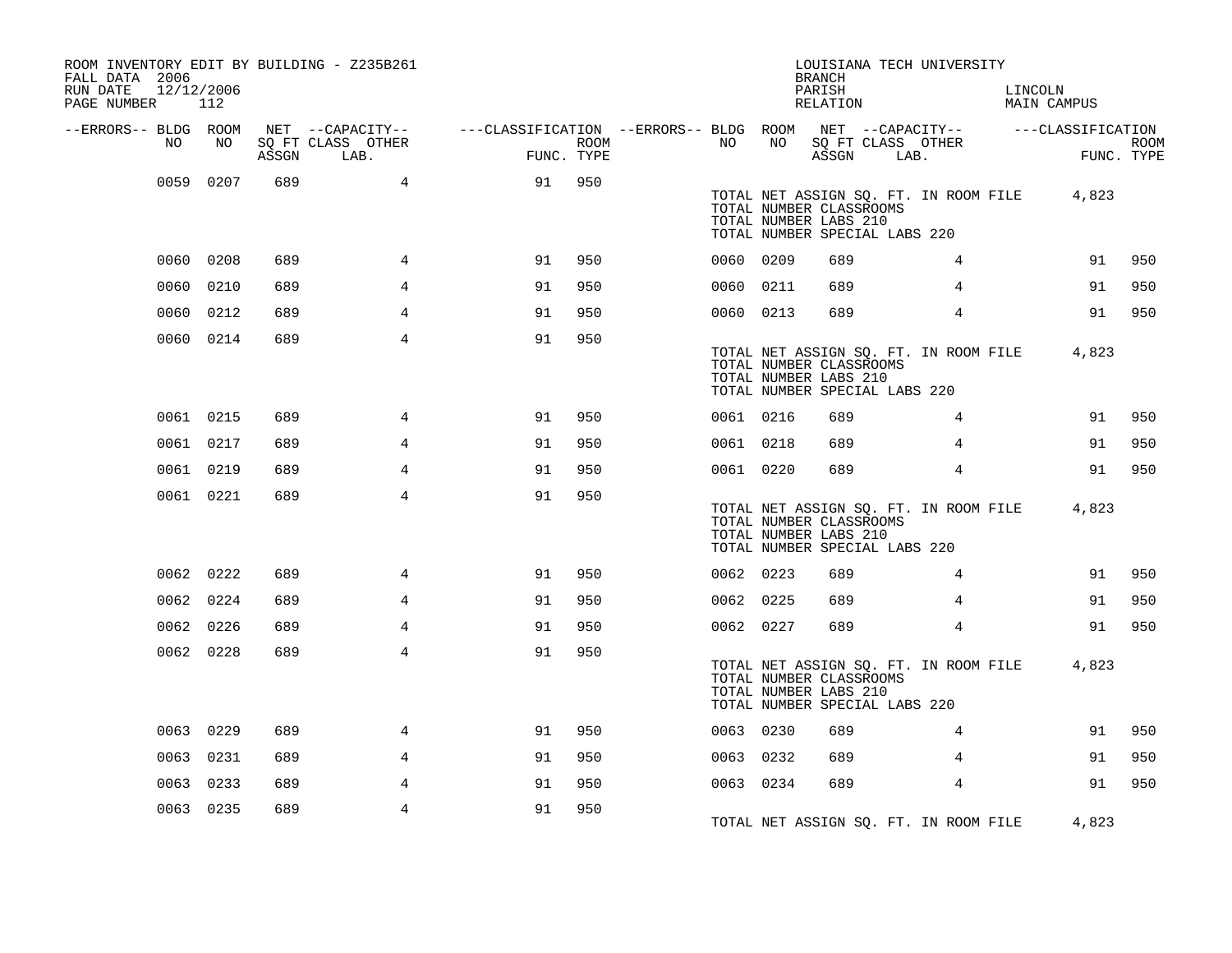| ROOM INVENTORY EDIT BY BUILDING - Z235B261<br>FALL DATA 2006<br>RUN DATE<br>12/12/2006<br>PAGE NUMBER | 113       |       |                                               |                                                                       |      |           |    | <b>BRANCH</b><br>PARISH<br>RELATION                       | LOUISIANA TECH UNIVERSITY                                              | LINCOLN<br><b>MAIN CAMPUS</b> |                    |
|-------------------------------------------------------------------------------------------------------|-----------|-------|-----------------------------------------------|-----------------------------------------------------------------------|------|-----------|----|-----------------------------------------------------------|------------------------------------------------------------------------|-------------------------------|--------------------|
| --ERRORS-- BLDG ROOM<br>NO                                                                            | NO.       | ASSGN | NET --CAPACITY--<br>SQ FT CLASS OTHER<br>LAB. | ---CLASSIFICATION --ERRORS-- BLDG ROOM NET --CAPACITY--<br>FUNC. TYPE | ROOM | NO .      | NO | ASSGN<br>TOTAL NUMBER CLASSROOMS<br>TOTAL NUMBER LABS 210 | SQ FT CLASS OTHER<br>LAB.<br>TOTAL NUMBER SPECIAL LABS 220             | ---CLASSIFICATION             | ROOM<br>FUNC. TYPE |
|                                                                                                       | 0064 0236 | 689   | $\overline{4}$                                | 91                                                                    | 950  | 0064 0237 |    | 689                                                       | 4                                                                      | 91                            | 950                |
|                                                                                                       | 0064 0238 | 689   | 4                                             | 91                                                                    | 950  | 0064 0239 |    | 689                                                       | 4                                                                      | 91                            | 950                |
|                                                                                                       | 0064 0240 | 689   | 4                                             | 91                                                                    | 950  | 0064 0241 |    | 689                                                       | $\overline{4}$                                                         | 91                            | 950                |
|                                                                                                       | 0064 0242 | 689   | $\overline{4}$                                | 91                                                                    | 950  |           |    | TOTAL NUMBER CLASSROOMS<br>TOTAL NUMBER LABS 210          | TOTAL NET ASSIGN SQ. FT. IN ROOM FILE<br>TOTAL NUMBER SPECIAL LABS 220 | 4,823                         |                    |
|                                                                                                       | 0065 0101 | 583   |                                               | 0 <sub>0</sub>                                                        | 020  | 0065 0102 |    | 717                                                       |                                                                        | 00                            | 020                |
|                                                                                                       | 0065 0103 | 152   | 6                                             | 51                                                                    | 310  | 0065 0105 |    | 88                                                        |                                                                        | 91                            | 935                |
|                                                                                                       | 0065 0109 | 194   | 2                                             | 91                                                                    | 920  | 0065 0110 |    | 201                                                       | 2                                                                      | 91                            | 920                |
|                                                                                                       | 0065 0111 | 9     |                                               | 91                                                                    | 935  | 0065 0112 |    | 9                                                         |                                                                        | 91                            | 935                |
|                                                                                                       | 0065 0113 | 49    | 3                                             | 91                                                                    | 919  | 0065 0114 |    | 10                                                        | $\mathbf{1}$                                                           | 91                            | 919                |
|                                                                                                       | 0065 0115 | 105   | $\overline{4}$                                | 91                                                                    | 919  | 0065 0116 |    | 122                                                       | 2                                                                      | 91                            | 919                |
|                                                                                                       | 0065 0118 | 154   |                                               | 91                                                                    | 935  | 0065 0119 |    | 199                                                       | 8                                                                      | 51                            | 315                |
|                                                                                                       | 0065 0120 | 347   | 20                                            | 51                                                                    | 315  | 0065 0121 |    | 290                                                       | 20                                                                     | 91                            | 935                |
|                                                                                                       | 0065 0122 | 1997  |                                               | 0 <sub>0</sub>                                                        | 030  | 0065 0123 |    | 156                                                       | 2                                                                      | 91                            | 950                |
| 0065                                                                                                  | 0124      | 188   | 2                                             | 91                                                                    | 950  | 0065 0125 |    | 264                                                       | 2                                                                      | 91                            | 950                |
|                                                                                                       | 0065 0126 | 153   | 2                                             | 91                                                                    | 950  | 0065 0127 |    | 84                                                        | 2                                                                      | 91                            | 950                |
|                                                                                                       | 0065 0128 | 53    |                                               | 91                                                                    | 955  | 0065 0129 |    | 9                                                         |                                                                        | 91                            | 955                |
| 0065                                                                                                  | 0130      | 9     |                                               | 91                                                                    | 955  | 0065 0131 |    | 22                                                        |                                                                        | 91                            | 955                |
| 0065                                                                                                  | 0132      | 3     |                                               | 91                                                                    | 955  | 0065 0135 |    | 60                                                        |                                                                        | 0 <sub>0</sub>                | 020                |
|                                                                                                       | 0065 0136 | 33    |                                               | 0 <sub>0</sub>                                                        | 020  | 0065 0137 |    | 43                                                        |                                                                        | 91                            | 955                |
| 0065                                                                                                  | 0138      | 29    |                                               | 91                                                                    | 955  | 0065 0141 |    | 114                                                       |                                                                        | 0 <sub>0</sub>                | 020                |
|                                                                                                       | 0065 0143 | 2549  |                                               | 51                                                                    | 650  | 0065 0145 |    | 176                                                       |                                                                        | 0 <sub>0</sub>                | 020                |
|                                                                                                       | 0065 0201 | 173   | 2                                             | 91                                                                    | 910  | 0065 0202 |    | 173                                                       | 2                                                                      | 91                            | 910                |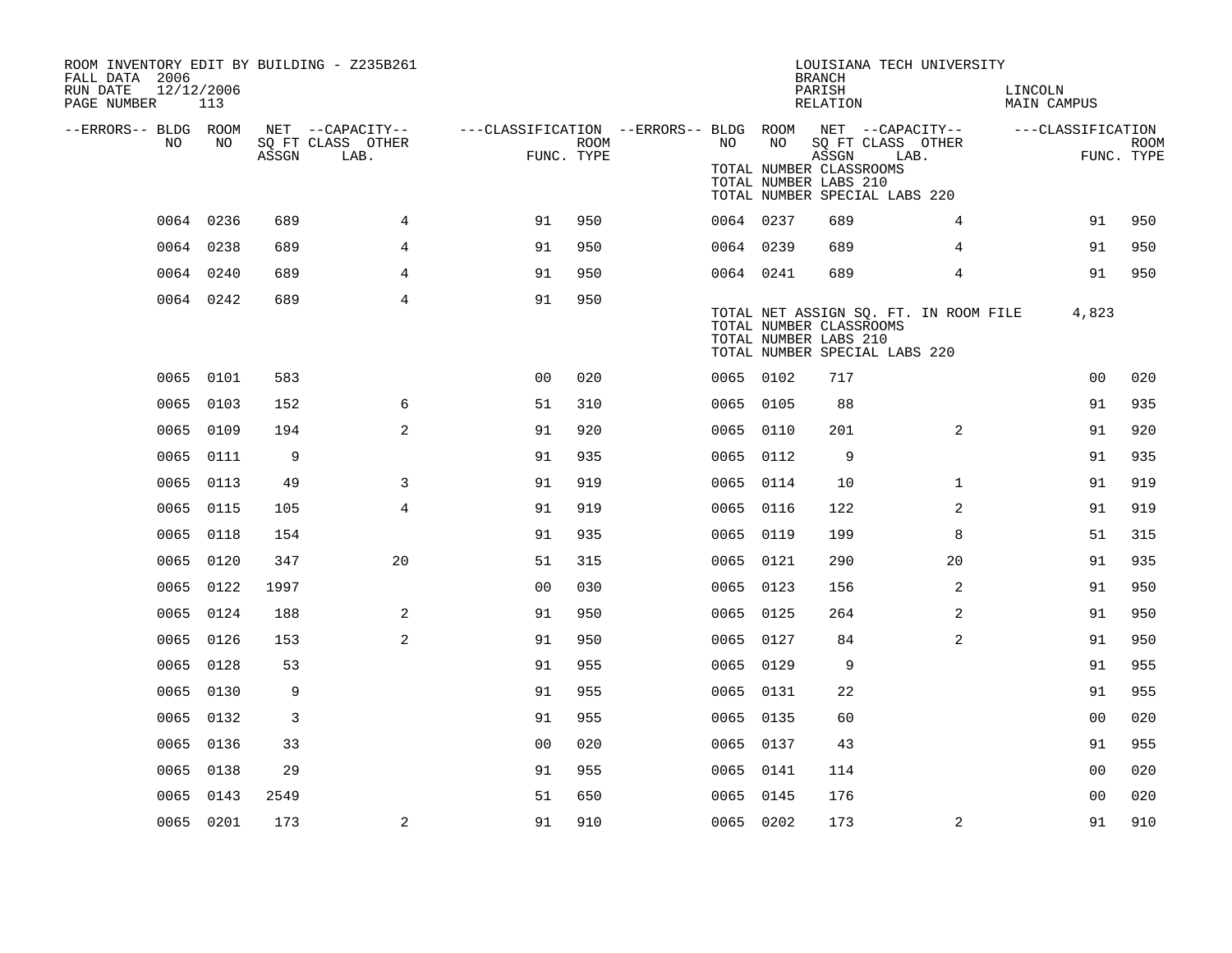| ROOM INVENTORY EDIT BY BUILDING - Z235B261<br>FALL DATA 2006<br>RUN DATE<br>12/12/2006<br>PAGE NUMBER |           |       |                                               |                |                           |                                         | <b>BRANCH</b><br>PARISH<br><b>RELATION</b> | LOUISIANA TECH UNIVERSITY | LINCOLN<br><b>MAIN CAMPUS</b>                 |                   |                           |
|-------------------------------------------------------------------------------------------------------|-----------|-------|-----------------------------------------------|----------------|---------------------------|-----------------------------------------|--------------------------------------------|---------------------------|-----------------------------------------------|-------------------|---------------------------|
| --ERRORS-- BLDG ROOM<br>NO                                                                            | NO        | ASSGN | NET --CAPACITY--<br>SQ FT CLASS OTHER<br>LAB. |                | <b>ROOM</b><br>FUNC. TYPE | ---CLASSIFICATION --ERRORS-- BLDG<br>NO | ROOM<br>NO                                 | ASSGN                     | NET --CAPACITY--<br>SQ FT CLASS OTHER<br>LAB. | ---CLASSIFICATION | <b>ROOM</b><br>FUNC. TYPE |
| 0065                                                                                                  | 0203      | 180   | 2                                             | 91             | 910                       | 0065                                    | 0204                                       | 180                       | 2                                             | 91                | 910                       |
| 0065                                                                                                  | 0205      | 180   | $\sqrt{2}$                                    | 91             | 910                       | 0065                                    | 0206                                       | 180                       | $\boldsymbol{2}$                              | 91                | 910                       |
| 0065                                                                                                  | 0207      | 180   | 2                                             | 91             | 910                       | 0065                                    | 0208                                       | 180                       | 2                                             | 91                | 910                       |
| 0065                                                                                                  | 0209      | 180   | 2                                             | 91             | 910                       | 0065                                    | 0210                                       | 180                       | 2                                             | 91                | 910                       |
| 0065                                                                                                  | 0211      | 180   | 2                                             | 91             | 910                       | 0065                                    | 0212                                       | 180                       | 2                                             | 91                | 910                       |
| 0065                                                                                                  | 0213      | 180   | 2                                             | 91             | 910                       |                                         | 0065 0214                                  | 180                       | 2                                             | 91                | 910                       |
| 0065                                                                                                  | 0215      | 180   | 2                                             | 91             | 910                       | 0065                                    | 0216                                       | 180                       | 2                                             | 91                | 910                       |
| 0065                                                                                                  | 0217      | 182   | 2                                             | 91             | 910                       | 0065                                    | 0218                                       | 180                       | 2                                             | 91                | 910                       |
| 0065                                                                                                  | 0219      | 180   | 2                                             | 91             | 910                       | 0065                                    | 0220                                       | 180                       | 2                                             | 91                | 910                       |
| 0065                                                                                                  | 0221      | 180   | 2                                             | 91             | 910                       | 0065                                    | 0222                                       | 180                       | 2                                             | 91                | 910                       |
| 0065                                                                                                  | 0223      | 180   | 2                                             | 91             | 910                       | 0065                                    | 0224                                       | 180                       | 2                                             | 91                | 910                       |
| 0065                                                                                                  | 0225      | 180   | 2                                             | 91             | 910                       | 0065                                    | 0226                                       | 180                       | 2                                             | 91                | 910                       |
| 0065                                                                                                  | 0227      | 180   | 2                                             | 91             | 910                       | 0065                                    | 0228                                       | 180                       | 2                                             | 91                | 910                       |
| 0065                                                                                                  | 0229      | 180   | 2                                             | 91             | 910                       | 0065                                    | 0230                                       | 180                       | 2                                             | 91                | 910                       |
| 0065                                                                                                  | 0231      | 180   | 2                                             | 91             | 910                       | 0065                                    | 0232                                       | 180                       | 2                                             | 91                | 910                       |
| 0065                                                                                                  | 0233      | 180   | 2                                             | 91             | 910                       | 0065                                    | 0234                                       | 180                       | $\overline{a}$                                | 91                | 910                       |
| 0065                                                                                                  | 0235      | 173   | 2                                             | 91             | 910                       | 0065                                    | 0236                                       | 180                       | 2                                             | 91                | 910                       |
| 0065                                                                                                  | 0238      | 180   | $\mathbf{2}$                                  | 91             | 910                       | 0065                                    | 0240                                       | 173                       | 2                                             | 91                | 910                       |
| 0065                                                                                                  | 0245      | 176   |                                               | 0 <sub>0</sub> | 020                       | 0065                                    | 0301                                       | 173                       | 2                                             | 91                | 910                       |
| 0065                                                                                                  | 0302      | 173   | 2                                             | 91             | 910                       | 0065                                    | 0303                                       | 180                       | 2                                             | 91                | 910                       |
| 0065                                                                                                  | 0304      | 180   | 2                                             | 91             | 910                       |                                         | 0065 0305                                  | 180                       | 2                                             | 91                | 910                       |
| 0065                                                                                                  | 0306      | 180   | 2                                             | 91             | 910                       | 0065                                    | 0307                                       | 180                       | 2                                             | 91                | 910                       |
| 0065                                                                                                  | 0308      | 180   | 2                                             | 91             | 910                       | 0065                                    | 0309                                       | 180                       | 2                                             | 91                | 910                       |
| 0065                                                                                                  | 0310      | 180   | 2                                             | 91             | 910                       | 0065                                    | 0311                                       | 180                       | $\overline{a}$                                | 91                | 910                       |
| 0065                                                                                                  | 0312      | 180   | 2                                             | 91             | 910                       | 0065                                    | 0313                                       | 180                       | 2                                             | 91                | 910                       |
|                                                                                                       | 0065 0314 | 180   | $\overline{c}$                                | 91             | 910                       |                                         | 0065 0315                                  | 180                       | $\boldsymbol{2}$                              | 91                | 910                       |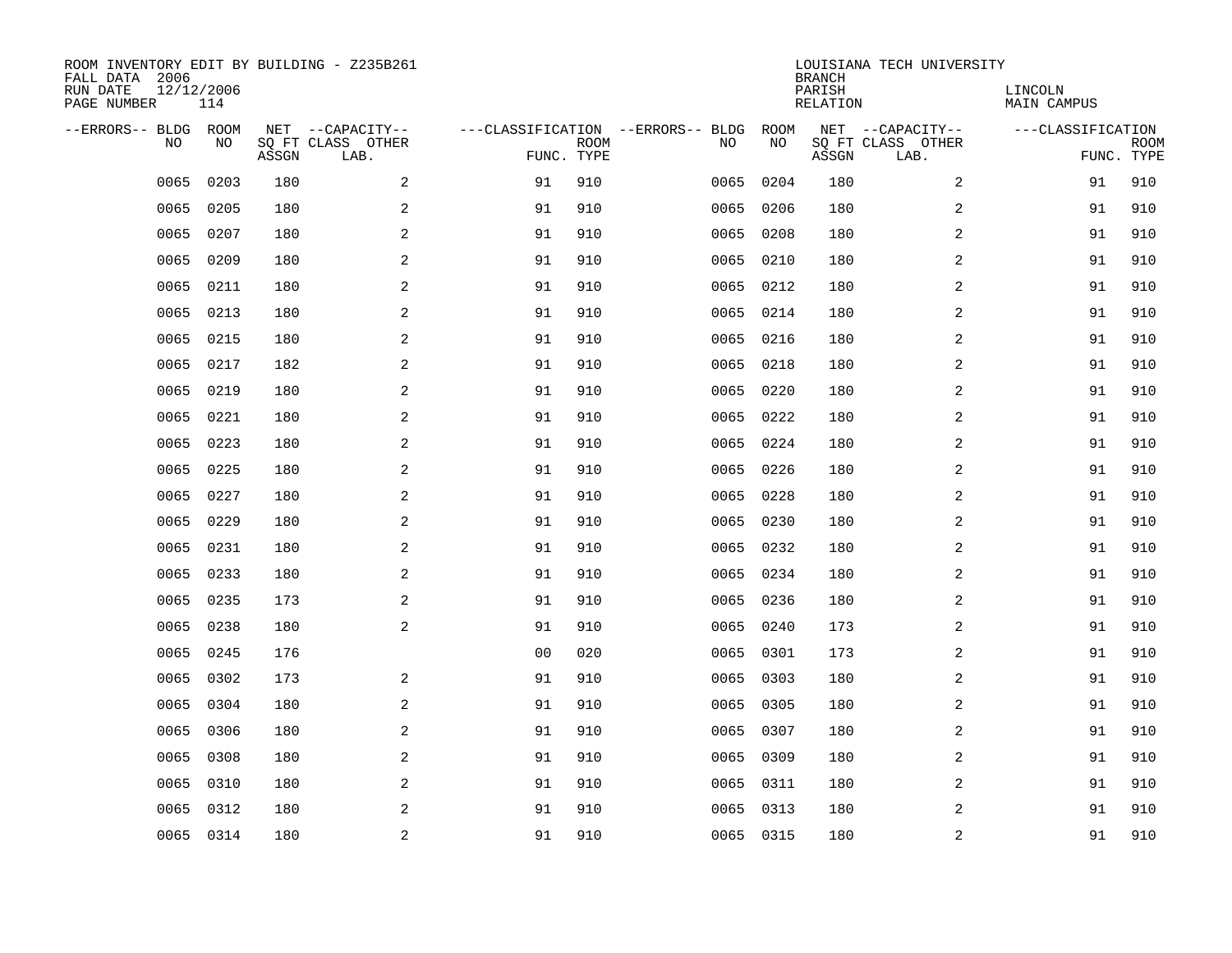| ROOM INVENTORY EDIT BY BUILDING - Z235B261<br>FALL DATA 2006<br>RUN DATE<br>12/12/2006<br>PAGE NUMBER |           |       |                                               |    |                           |                                         | <b>BRANCH</b><br>PARISH<br><b>RELATION</b> | LOUISIANA TECH UNIVERSITY | LINCOLN<br><b>MAIN CAMPUS</b>                 |                   |                           |
|-------------------------------------------------------------------------------------------------------|-----------|-------|-----------------------------------------------|----|---------------------------|-----------------------------------------|--------------------------------------------|---------------------------|-----------------------------------------------|-------------------|---------------------------|
| --ERRORS-- BLDG ROOM<br>NO                                                                            | NO        | ASSGN | NET --CAPACITY--<br>SQ FT CLASS OTHER<br>LAB. |    | <b>ROOM</b><br>FUNC. TYPE | ---CLASSIFICATION --ERRORS-- BLDG<br>NO | ROOM<br>NO                                 | ASSGN                     | NET --CAPACITY--<br>SQ FT CLASS OTHER<br>LAB. | ---CLASSIFICATION | <b>ROOM</b><br>FUNC. TYPE |
| 0065                                                                                                  | 0316      | 180   | 2                                             | 91 | 910                       | 0065                                    | 0317                                       | 182                       | 2                                             | 91                | 910                       |
| 0065                                                                                                  | 0318      | 180   | 2                                             | 91 | 910                       | 0065                                    | 0319                                       | 180                       | 2                                             | 91                | 910                       |
| 0065                                                                                                  | 0320      | 180   | $\mathbf{2}$                                  | 91 | 910                       | 0065                                    | 0321                                       | 180                       | 2                                             | 91                | 910                       |
| 0065                                                                                                  | 0322      | 180   | $\mathbf{2}$                                  | 91 | 910                       |                                         | 0065 0323                                  | 180                       | 2                                             | 91                | 910                       |
| 0065                                                                                                  | 0324      | 180   | 2                                             | 91 | 910                       | 0065                                    | 0325                                       | 180                       | 2                                             | 91                | 910                       |
| 0065                                                                                                  | 0326      | 180   | 2                                             | 91 | 910                       |                                         | 0065 0327                                  | 180                       | 2                                             | 91                | 910                       |
| 0065                                                                                                  | 0328      | 180   | 2                                             | 91 | 910                       | 0065                                    | 0329                                       | 180                       | 2                                             | 91                | 910                       |
| 0065                                                                                                  | 0330      | 180   | 2                                             | 91 | 910                       |                                         | 0065 0331                                  | 180                       | 2                                             | 91                | 910                       |
| 0065                                                                                                  | 0332      | 180   | 2                                             | 91 | 910                       | 0065                                    | 0333                                       | 180                       | 2                                             | 91                | 910                       |
| 0065                                                                                                  | 0334      | 180   | 2                                             | 91 | 910                       |                                         | 0065 0335                                  | 173                       | 2                                             | 91                | 910                       |
| 0065                                                                                                  | 0336      | 180   | 2                                             | 91 | 910                       | 0065                                    | 0338                                       | 180                       | 2                                             | 91                | 910                       |
| 0065                                                                                                  | 0340      | 173   | 2                                             | 91 | 910                       |                                         | 0065 0345                                  | 176                       |                                               | 0 <sub>0</sub>    | 020                       |
| 0065                                                                                                  | 0401      | 173   | 2                                             | 91 | 910                       | 0065                                    | 0402                                       | 173                       | 2                                             | 91                | 910                       |
| 0065                                                                                                  | 0403      | 180   | $\mathbf{2}$                                  | 91 | 910                       | 0065                                    | 0404                                       | 180                       | 2                                             | 91                | 910                       |
| 0065                                                                                                  | 0405      | 180   | $\mathbf{2}$                                  | 91 | 910                       | 0065                                    | 0406                                       | 180                       | 2                                             | 91                | 910                       |
| 0065                                                                                                  | 0407      | 180   | 2                                             | 91 | 910                       | 0065                                    | 0408                                       | 180                       | 2                                             | 91                | 910                       |
| 0065                                                                                                  | 0409      | 180   | 2                                             | 91 | 910                       | 0065                                    | 0410                                       | 180                       | 2                                             | 91                | 910                       |
| 0065                                                                                                  | 0411      | 180   | 2                                             | 91 | 910                       | 0065                                    | 0412                                       | 180                       | 2                                             | 91                | 910                       |
| 0065                                                                                                  | 0413      | 180   | 2                                             | 91 | 910                       |                                         | 0065 0414                                  | 180                       | 2                                             | 91                | 910                       |
| 0065                                                                                                  | 0415      | 180   | 2                                             | 91 | 910                       |                                         | 0065 0416                                  | 180                       | 2                                             | 91                | 910                       |
| 0065                                                                                                  | 0417      | 182   | 2                                             | 91 | 910                       |                                         | 0065 0418                                  | 180                       | 2                                             | 91                | 910                       |
| 0065                                                                                                  | 0419      | 180   | 2                                             | 91 | 910                       | 0065                                    | 0420                                       | 180                       | 2                                             | 91                | 910                       |
| 0065                                                                                                  | 0421      | 180   | 2                                             | 91 | 910                       |                                         | 0065 0422                                  | 180                       | 2                                             | 91                | 910                       |
| 0065                                                                                                  | 0423      | 180   | 2                                             | 91 | 910                       |                                         | 0065 0424                                  | 180                       | 2                                             | 91                | 910                       |
| 0065                                                                                                  | 0425      | 180   | 2                                             | 91 | 910                       | 0065                                    | 0426                                       | 180                       | 2                                             | 91                | 910                       |
|                                                                                                       | 0065 0427 | 180   | 2                                             | 91 | 910                       |                                         | 0065 0428                                  | 180                       | 2                                             | 91                | 910                       |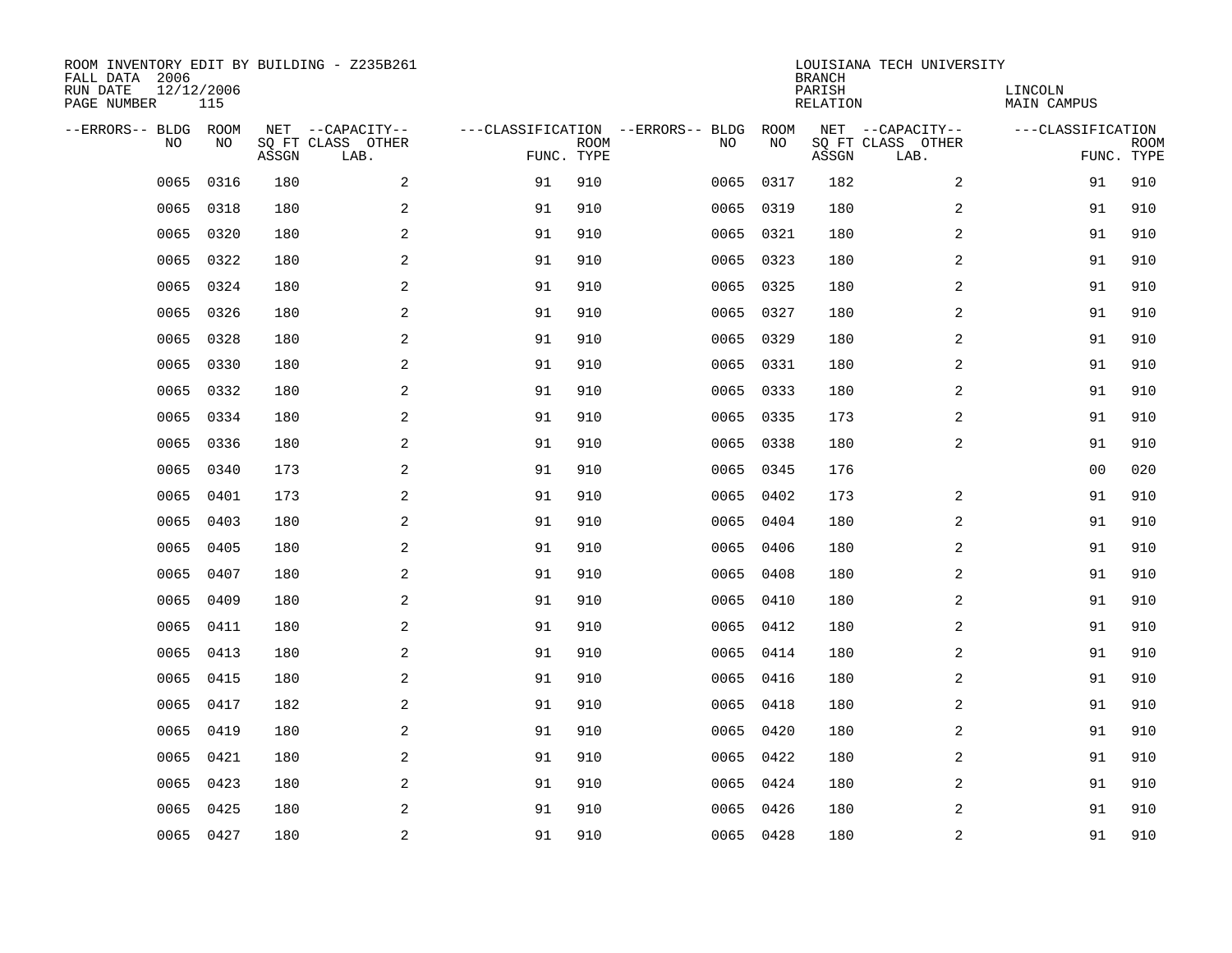| ROOM INVENTORY EDIT BY BUILDING - Z235B261<br>FALL DATA 2006<br>RUN DATE<br>PAGE NUMBER | 12/12/2006<br>116 |       |                                               |                |                           |                                         |            | <b>BRANCH</b><br>PARISH<br><b>RELATION</b> | LOUISIANA TECH UNIVERSITY                     | LINCOLN<br><b>MAIN CAMPUS</b> |                           |
|-----------------------------------------------------------------------------------------|-------------------|-------|-----------------------------------------------|----------------|---------------------------|-----------------------------------------|------------|--------------------------------------------|-----------------------------------------------|-------------------------------|---------------------------|
| --ERRORS-- BLDG ROOM<br>NO                                                              | NO                | ASSGN | NET --CAPACITY--<br>SQ FT CLASS OTHER<br>LAB. |                | <b>ROOM</b><br>FUNC. TYPE | ---CLASSIFICATION --ERRORS-- BLDG<br>NO | ROOM<br>NO | ASSGN                                      | NET --CAPACITY--<br>SQ FT CLASS OTHER<br>LAB. | ---CLASSIFICATION             | <b>ROOM</b><br>FUNC. TYPE |
| 0065                                                                                    | 0429              | 180   | 2                                             | 91             | 910                       | 0065                                    | 0430       | 180                                        | 2                                             | 91                            | 910                       |
| 0065                                                                                    | 0431              | 180   | $\sqrt{2}$                                    | 91             | 910                       | 0065                                    | 0432       | 180                                        | $\boldsymbol{2}$                              | 91                            | 910                       |
| 0065                                                                                    | 0433              | 180   | 2                                             | 91             | 910                       | 0065                                    | 0434       | 180                                        | 2                                             | 91                            | 910                       |
| 0065                                                                                    | 0435              | 173   | 2                                             | 91             | 910                       |                                         | 0065 0436  | 180                                        | 2                                             | 91                            | 910                       |
| 0065                                                                                    | 0438              | 180   | 2                                             | 91             | 910                       | 0065                                    | 0440       | 173                                        | 2                                             | 91                            | 910                       |
| 0065                                                                                    | 0445              | 176   |                                               | 0 <sub>0</sub> | 020                       |                                         | 0065 0501  | 173                                        | 2                                             | 91                            | 910                       |
| 0065                                                                                    | 0502              | 173   | 2                                             | 91             | 910                       | 0065                                    | 0503       | 180                                        | 2                                             | 91                            | 910                       |
| 0065                                                                                    | 0504              | 180   | 2                                             | 91             | 910                       |                                         | 0065 0505  | 180                                        | 2                                             | 91                            | 910                       |
| 0065                                                                                    | 0506              | 180   | 2                                             | 91             | 910                       | 0065                                    | 0507       | 180                                        | 2                                             | 91                            | 910                       |
| 0065                                                                                    | 0508              | 180   | 2                                             | 91             | 910                       | 0065                                    | 0509       | 180                                        | 2                                             | 91                            | 910                       |
| 0065                                                                                    | 0510              | 180   | 2                                             | 91             | 910                       | 0065                                    | 0511       | 180                                        | 2                                             | 91                            | 910                       |
| 0065                                                                                    | 0512              | 180   | 2                                             | 91             | 910                       | 0065                                    | 0513       | 180                                        | 2                                             | 91                            | 910                       |
| 0065                                                                                    | 0514              | 180   | 2                                             | 91             | 910                       | 0065                                    | 0515       | 180                                        | 2                                             | 91                            | 910                       |
| 0065                                                                                    | 0516              | 180   | 2                                             | 91             | 910                       | 0065                                    | 0517       | 180                                        | 2                                             | 91                            | 910                       |
| 0065                                                                                    | 0518              | 180   | 2                                             | 91             | 910                       | 0065                                    | 0519       | 180                                        | 2                                             | 91                            | 910                       |
| 0065                                                                                    | 0520              | 180   | 2                                             | 91             | 910                       | 0065                                    | 0521       | 180                                        | $\overline{a}$                                | 91                            | 910                       |
| 0065                                                                                    | 0522              | 180   | 2                                             | 91             | 910                       | 0065                                    | 0523       | 180                                        | 2                                             | 91                            | 910                       |
| 0065                                                                                    | 0524              | 180   | $\mathbf{2}$                                  | 91             | 910                       | 0065                                    | 0525       | 180                                        | 2                                             | 91                            | 910                       |
| 0065                                                                                    | 0526              | 180   | 2                                             | 91             | 910                       |                                         | 0065 0527  | 180                                        | 2                                             | 91                            | 910                       |
| 0065                                                                                    | 0528              | 180   | 2                                             | 91             | 910                       | 0065                                    | 0529       | 180                                        | 2                                             | 91                            | 910                       |
| 0065                                                                                    | 0530              | 180   | 2                                             | 91             | 910                       |                                         | 0065 0531  | 180                                        | 2                                             | 91                            | 910                       |
| 0065                                                                                    | 0532              | 180   | 2                                             | 91             | 910                       | 0065                                    | 0533       | 180                                        | 2                                             | 91                            | 910                       |
| 0065                                                                                    | 0534              | 180   | 2                                             | 91             | 910                       |                                         | 0065 0535  | 173                                        | 2                                             | 91                            | 910                       |
| 0065                                                                                    | 0536              | 180   | 2                                             | 91             | 910                       | 0065                                    | 0538       | 180                                        | $\overline{a}$                                | 91                            | 910                       |
| 0065                                                                                    | 0540              | 173   | 2                                             | 91             | 910                       | 0065                                    | 0545       | 176                                        |                                               | 0 <sub>0</sub>                | 020                       |
|                                                                                         | 0065 0601         | 173   | $\sqrt{2}$                                    | 91             | 910                       |                                         | 0065 0602  | 173                                        | 2                                             | 91                            | 910                       |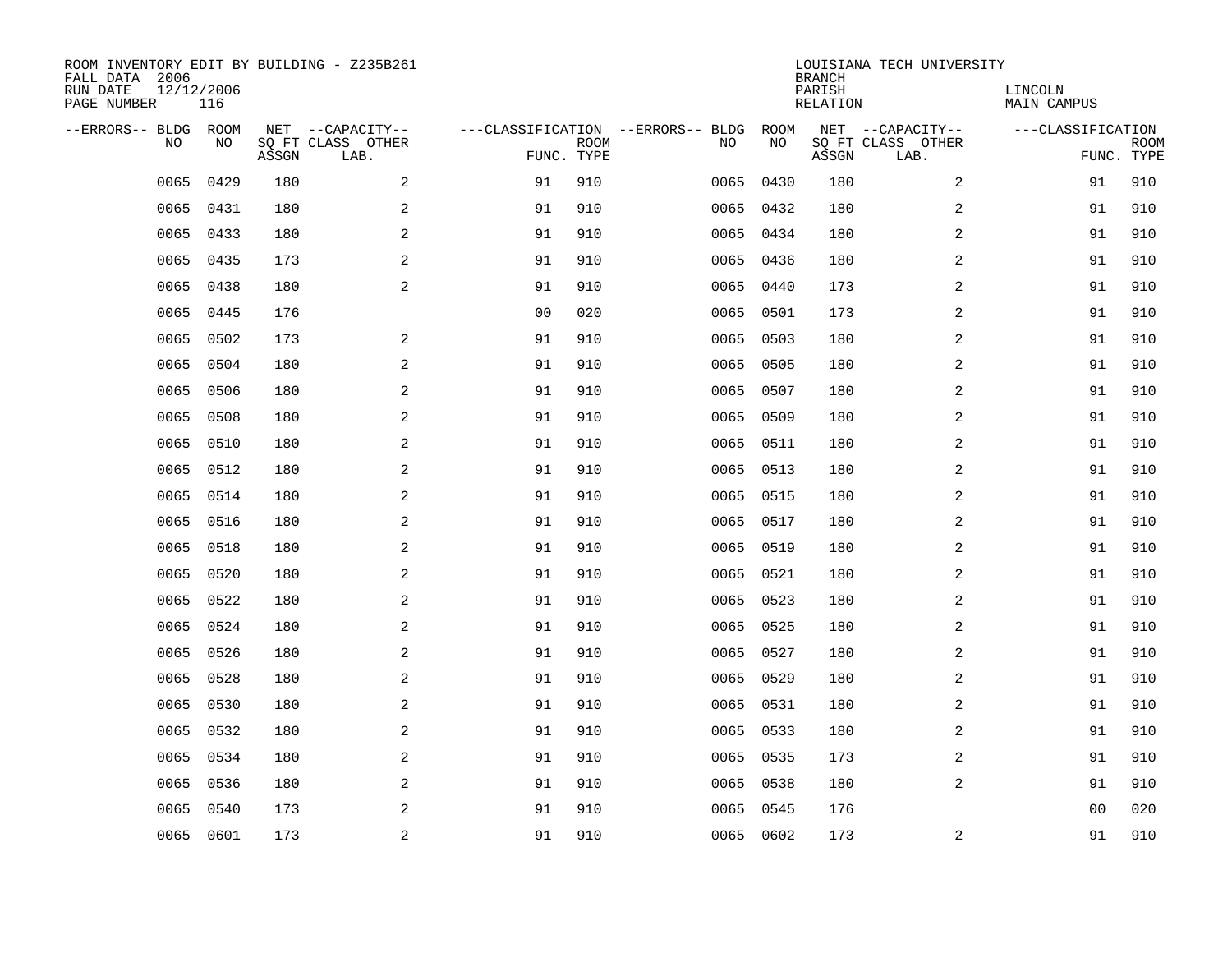| ROOM INVENTORY EDIT BY BUILDING - Z235B261<br>FALL DATA 2006<br>RUN DATE<br>PAGE NUMBER | 12/12/2006<br>117 |       |                                               |                |                           |                                         |            | <b>BRANCH</b><br>PARISH<br><b>RELATION</b> | LOUISIANA TECH UNIVERSITY                     | LINCOLN<br><b>MAIN CAMPUS</b> |                           |
|-----------------------------------------------------------------------------------------|-------------------|-------|-----------------------------------------------|----------------|---------------------------|-----------------------------------------|------------|--------------------------------------------|-----------------------------------------------|-------------------------------|---------------------------|
| --ERRORS-- BLDG<br>NO                                                                   | ROOM<br>NO        | ASSGN | NET --CAPACITY--<br>SQ FT CLASS OTHER<br>LAB. |                | <b>ROOM</b><br>FUNC. TYPE | ---CLASSIFICATION --ERRORS-- BLDG<br>NO | ROOM<br>NO | ASSGN                                      | NET --CAPACITY--<br>SQ FT CLASS OTHER<br>LAB. | ---CLASSIFICATION             | <b>ROOM</b><br>FUNC. TYPE |
| 0065                                                                                    | 0603              | 180   | 2                                             | 91             | 910                       | 0065                                    | 0604       | 180                                        | 2                                             | 91                            | 910                       |
| 0065                                                                                    | 0605              | 180   | $\sqrt{2}$                                    | 91             | 910                       | 0065                                    | 0606       | 180                                        | $\boldsymbol{2}$                              | 91                            | 910                       |
| 0065                                                                                    | 0607              | 180   | 2                                             | 91             | 910                       | 0065                                    | 0608       | 180                                        | 2                                             | 91                            | 910                       |
| 0065                                                                                    | 0609              | 180   | 2                                             | 91             | 910                       | 0065                                    | 0610       | 180                                        | 2                                             | 91                            | 910                       |
| 0065                                                                                    | 0611              | 180   | 2                                             | 91             | 910                       | 0065                                    | 0612       | 180                                        | 2                                             | 91                            | 910                       |
| 0065                                                                                    | 0613              | 180   | 2                                             | 91             | 910                       | 0065                                    | 0614       | 180                                        | 2                                             | 91                            | 910                       |
| 0065                                                                                    | 0615              | 180   | 2                                             | 91             | 910                       | 0065                                    | 0616       | 180                                        | 2                                             | 91                            | 910                       |
| 0065                                                                                    | 0617              | 180   | 2                                             | 91             | 910                       | 0065                                    | 0618       | 180                                        | 2                                             | 91                            | 910                       |
| 0065                                                                                    | 0619              | 180   | 2                                             | 91             | 910                       | 0065                                    | 0620       | 180                                        | 2                                             | 91                            | 910                       |
| 0065                                                                                    | 0621              | 180   | 2                                             | 91             | 910                       | 0065                                    | 0622       | 180                                        | 2                                             | 91                            | 910                       |
| 0065                                                                                    | 0623              | 180   | 2                                             | 91             | 910                       | 0065                                    | 0624       | 180                                        | 2                                             | 91                            | 910                       |
| 0065                                                                                    | 0625              | 180   | 2                                             | 91             | 910                       | 0065                                    | 0626       | 180                                        | 2                                             | 91                            | 910                       |
| 0065                                                                                    | 0627              | 180   | 2                                             | 91             | 910                       | 0065                                    | 0628       | 180                                        | 2                                             | 91                            | 910                       |
| 0065                                                                                    | 0629              | 180   | 2                                             | 91             | 910                       | 0065                                    | 0630       | 180                                        | 2                                             | 91                            | 910                       |
| 0065                                                                                    | 0631              | 180   | 2                                             | 91             | 910                       | 0065                                    | 0632       | 180                                        | 2                                             | 91                            | 910                       |
| 0065                                                                                    | 0633              | 180   | 2                                             | 91             | 910                       | 0065                                    | 0634       | 180                                        | $\overline{a}$                                | 91                            | 910                       |
| 0065                                                                                    | 0635              | 173   | 2                                             | 91             | 910                       | 0065                                    | 0636       | 180                                        | 2                                             | 91                            | 910                       |
| 0065                                                                                    | 0638              | 180   | $\mathbf{2}$                                  | 91             | 910                       | 0065                                    | 0640       | 173                                        | 2                                             | 91                            | 910                       |
| 0065                                                                                    | 0645              | 176   |                                               | 0 <sub>0</sub> | 020                       |                                         | 0065 0701  | 173                                        | 2                                             | 91                            | 910                       |
| 0065                                                                                    | 0702              | 173   | 2                                             | 91             | 910                       | 0065                                    | 0703       | 180                                        | 2                                             | 91                            | 910                       |
| 0065                                                                                    | 0704              | 180   | 2                                             | 91             | 910                       |                                         | 0065 0705  | 180                                        | 2                                             | 91                            | 910                       |
| 0065                                                                                    | 0706              | 180   | 2                                             | 91             | 910                       | 0065                                    | 0707       | 180                                        | 2                                             | 91                            | 910                       |
| 0065                                                                                    | 0708              | 180   | 2                                             | 91             | 910                       | 0065                                    | 0709       | 180                                        | 2                                             | 91                            | 910                       |
| 0065                                                                                    | 0710              | 180   | 2                                             | 91             | 910                       |                                         | 0065 0711  | 180                                        | $\overline{a}$                                | 91                            | 910                       |
| 0065                                                                                    | 0712              | 180   | 2                                             | 91             | 910                       | 0065                                    | 0713       | 180                                        | 2                                             | 91                            | 910                       |
|                                                                                         | 0065 0714         | 180   | $\overline{c}$                                | 91             | 910                       |                                         | 0065 0715  | 180                                        | $\boldsymbol{2}$                              | 91                            | 910                       |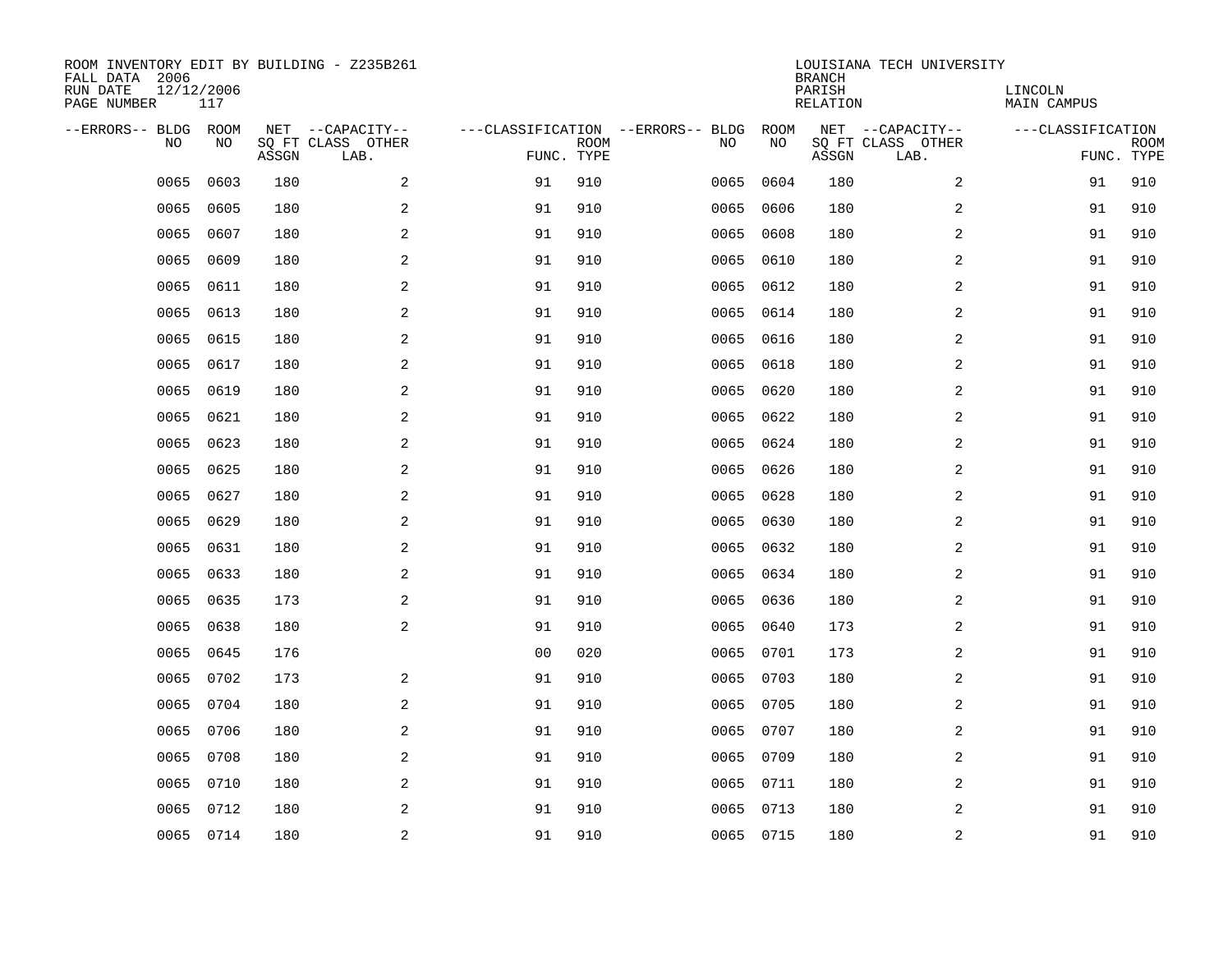| ROOM INVENTORY EDIT BY BUILDING - Z235B261<br>FALL DATA 2006<br>RUN DATE<br>PAGE NUMBER | 12/12/2006<br>118 |       |                                               |            |             |                                         |            | <b>BRANCH</b><br>PARISH<br><b>RELATION</b> | LOUISIANA TECH UNIVERSITY                     | LINCOLN<br><b>MAIN CAMPUS</b> |                           |
|-----------------------------------------------------------------------------------------|-------------------|-------|-----------------------------------------------|------------|-------------|-----------------------------------------|------------|--------------------------------------------|-----------------------------------------------|-------------------------------|---------------------------|
| --ERRORS-- BLDG ROOM<br>NO                                                              | NO                | ASSGN | NET --CAPACITY--<br>SQ FT CLASS OTHER<br>LAB. | FUNC. TYPE | <b>ROOM</b> | ---CLASSIFICATION --ERRORS-- BLDG<br>NO | ROOM<br>NO | ASSGN                                      | NET --CAPACITY--<br>SQ FT CLASS OTHER<br>LAB. | ---CLASSIFICATION             | <b>ROOM</b><br>FUNC. TYPE |
| 0065                                                                                    | 0716              | 180   | 2                                             | 91         | 910         | 0065                                    | 0717       | 180                                        | 2                                             | 91                            | 910                       |
| 0065                                                                                    | 0718              | 180   | 2                                             | 91         | 910         |                                         | 0065 0719  | 180                                        | 2                                             | 91                            | 910                       |
| 0065                                                                                    | 0720              | 180   | 2                                             | 91         | 910         |                                         | 0065 0721  | 180                                        | 2                                             | 91                            | 910                       |
| 0065                                                                                    | 0722              | 180   | 2                                             | 91         | 910         |                                         | 0065 0723  | 180                                        | 2                                             | 91                            | 910                       |
| 0065                                                                                    | 0724              | 180   | 2                                             | 91         | 910         |                                         | 0065 0725  | 180                                        | $\overline{a}$                                | 91                            | 910                       |
| 0065                                                                                    | 0726              | 180   | $\mathbf{2}$                                  | 91         | 910         |                                         | 0065 0727  | 180                                        | 2                                             | 91                            | 910                       |
| 0065                                                                                    | 0728              | 180   | 2                                             | 91         | 910         |                                         | 0065 0729  | 180                                        | $\overline{a}$                                | 91                            | 910                       |
| 0065                                                                                    | 0730              | 180   | $\mathbf{2}$                                  | 91         | 910         |                                         | 0065 0731  | 180                                        | 2                                             | 91                            | 910                       |
| 0065                                                                                    | 0732              | 180   | 2                                             | 91         | 910         | 0065                                    | 0733       | 180                                        | 2                                             | 91                            | 910                       |
| 0065                                                                                    | 0734              | 180   | 2                                             | 91         | 910         |                                         | 0065 0735  | 173                                        | 2                                             | 91                            | 910                       |
| 0065                                                                                    | 0736              | 180   | 2                                             | 91         | 910         |                                         | 0065 0738  | 180                                        | 2                                             | 91                            | 910                       |
| 0065                                                                                    | 0740              | 173   | 2                                             | 91         | 910         |                                         | 0065 0745  | 176                                        |                                               | 0 <sub>0</sub>                | 020                       |
| 0065                                                                                    | 0801              | 173   | 2                                             | 91         | 910         | 0065                                    | 0802       | 173                                        | 2                                             | 91                            | 910                       |
| 0065                                                                                    | 0803              | 180   | 2                                             | 91         | 910         | 0065                                    | 0804       | 180                                        | 2                                             | 91                            | 910                       |
| 0065                                                                                    | 0805              | 180   | 2                                             | 91         | 910         | 0065                                    | 0806       | 180                                        | 2                                             | 91                            | 910                       |
| 0065                                                                                    | 0807              | 180   | 2                                             | 91         | 910         | 0065                                    | 0808       | 180                                        | 2                                             | 91                            | 910                       |
| 0065                                                                                    | 0809              | 180   | $\mathbf{2}$                                  | 91         | 910         | 0065                                    | 0810       | 180                                        | 2                                             | 91                            | 910                       |
| 0065                                                                                    | 0811              | 180   | 2                                             | 91         | 910         | 0065                                    | 0812       | 180                                        | 2                                             | 91                            | 910                       |
| 0065                                                                                    | 0813              | 180   | 2                                             | 91         | 910         | 0065                                    | 0814       | 180                                        | 2                                             | 91                            | 910                       |
| 0065                                                                                    | 0815              | 180   | 2                                             | 91         | 910         | 0065                                    | 0816       | 180                                        | 2                                             | 91                            | 910                       |
| 0065                                                                                    | 0817              | 180   | 2                                             | 91         | 910         | 0065                                    | 0818       | 180                                        | 2                                             | 91                            | 910                       |
| 0065                                                                                    | 0819              | 180   | 2                                             | 91         | 910         | 0065                                    | 0820       | 180                                        | 2                                             | 91                            | 910                       |
| 0065                                                                                    | 0821              | 180   | 2                                             | 91         | 910         | 0065                                    | 0822       | 180                                        | 2                                             | 91                            | 910                       |
| 0065                                                                                    | 0823              | 180   | 2                                             | 91         | 910         | 0065                                    | 0824       | 180                                        | 2                                             | 91                            | 910                       |
| 0065                                                                                    | 0825              | 180   | 2                                             | 91         | 910         | 0065                                    | 0826       | 180                                        | 2                                             | 91                            | 910                       |
|                                                                                         | 0065 0827         | 180   | 2                                             | 91         | 910         |                                         | 0065 0828  | 180                                        | 2                                             | 91                            | 910                       |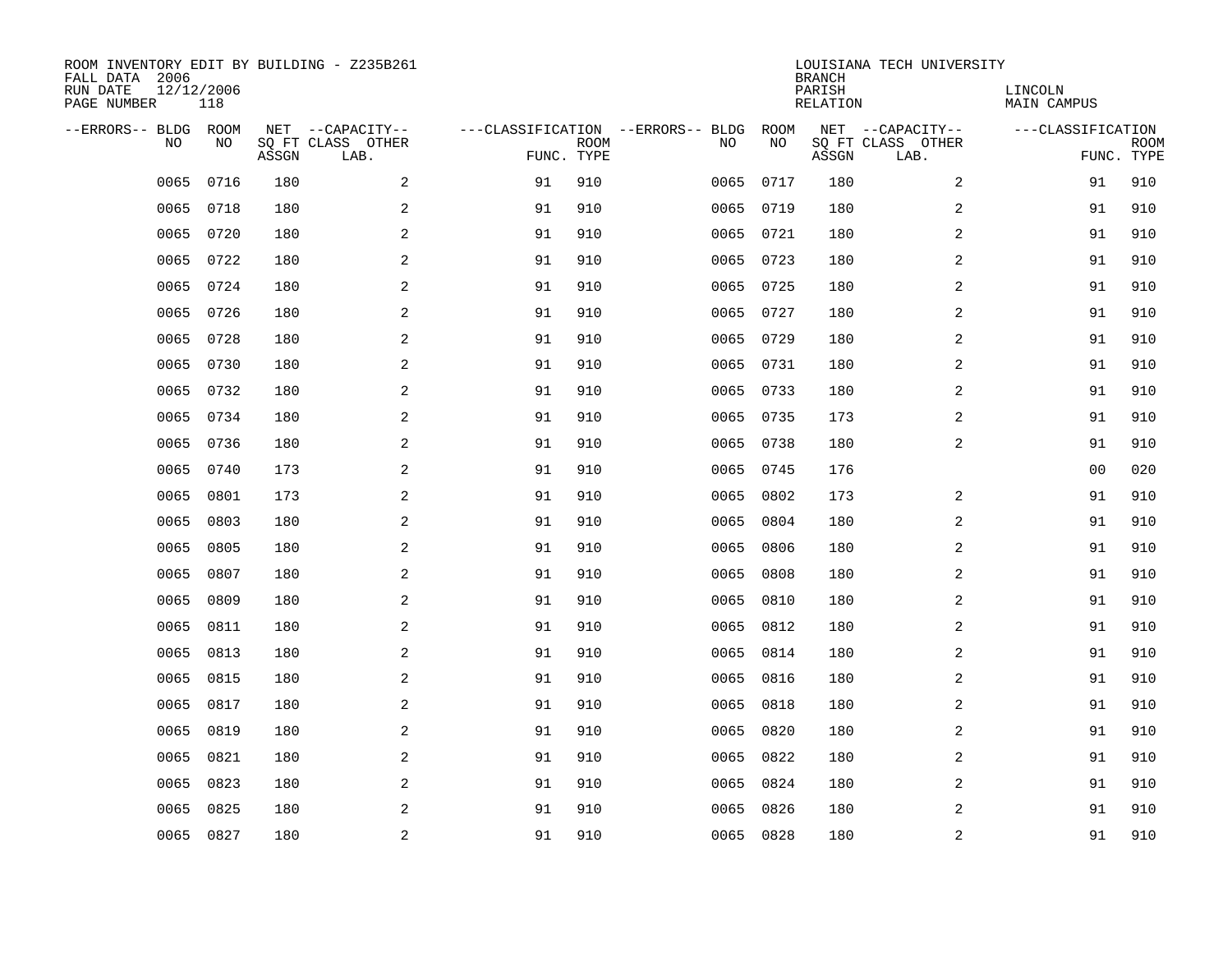| ROOM INVENTORY EDIT BY BUILDING - Z235B261<br>FALL DATA 2006<br>RUN DATE<br>PAGE NUMBER | 12/12/2006<br>119 |       |                                               |                |                           |                                         |            | <b>BRANCH</b><br>PARISH<br><b>RELATION</b> | LOUISIANA TECH UNIVERSITY                     | LINCOLN<br><b>MAIN CAMPUS</b> |                           |
|-----------------------------------------------------------------------------------------|-------------------|-------|-----------------------------------------------|----------------|---------------------------|-----------------------------------------|------------|--------------------------------------------|-----------------------------------------------|-------------------------------|---------------------------|
| --ERRORS-- BLDG ROOM<br>NO                                                              | NO                | ASSGN | NET --CAPACITY--<br>SQ FT CLASS OTHER<br>LAB. |                | <b>ROOM</b><br>FUNC. TYPE | ---CLASSIFICATION --ERRORS-- BLDG<br>NO | ROOM<br>NO | ASSGN                                      | NET --CAPACITY--<br>SQ FT CLASS OTHER<br>LAB. | ---CLASSIFICATION             | <b>ROOM</b><br>FUNC. TYPE |
| 0065                                                                                    | 0829              | 180   | 2                                             | 91             | 910                       | 0065                                    | 0830       | 180                                        | 2                                             | 91                            | 910                       |
| 0065                                                                                    | 0831              | 180   | 2                                             | 91             | 910                       | 0065                                    | 0832       | 180                                        | 2                                             | 91                            | 910                       |
| 0065                                                                                    | 0833              | 180   | $\mathbf{2}$                                  | 91             | 910                       | 0065                                    | 0834       | 180                                        | 2                                             | 91                            | 910                       |
| 0065                                                                                    | 0835              | 173   | $\mathbf{2}$                                  | 91             | 910                       |                                         | 0065 0836  | 180                                        | 2                                             | 91                            | 910                       |
| 0065                                                                                    | 0838              | 180   | 2                                             | 91             | 910                       | 0065                                    | 0840       | 180                                        | 2                                             | 91                            | 910                       |
| 0065                                                                                    | 0845              | 176   |                                               | 0 <sub>0</sub> | 020                       | 0065                                    | 0901       | 173                                        | 2                                             | 91                            | 910                       |
| 0065                                                                                    | 0902              | 173   | 2                                             | 91             | 910                       | 0065                                    | 0903       | 180                                        | 2                                             | 91                            | 910                       |
| 0065                                                                                    | 0904              | 180   | 2                                             | 91             | 910                       | 0065                                    | 0905       | 180                                        | 2                                             | 91                            | 910                       |
| 0065                                                                                    | 0906              | 180   | 2                                             | 91             | 910                       | 0065                                    | 0907       | 180                                        | 2                                             | 91                            | 910                       |
| 0065                                                                                    | 0908              | 180   | 2                                             | 91             | 910                       | 0065                                    | 0909       | 180                                        | 2                                             | 91                            | 910                       |
| 0065                                                                                    | 0910              | 180   | 2                                             | 91             | 910                       | 0065                                    | 0911       | 180                                        | 2                                             | 91                            | 910                       |
| 0065                                                                                    | 0912              | 180   | 2                                             | 91             | 910                       | 0065                                    | 0913       | 180                                        | 2                                             | 91                            | 910                       |
| 0065                                                                                    | 0914              | 180   | 2                                             | 91             | 910                       | 0065                                    | 0915       | 180                                        | 2                                             | 91                            | 910                       |
| 0065                                                                                    | 0916              | 180   | $\mathbf{2}$                                  | 91             | 910                       | 0065                                    | 0917       | 180                                        | 2                                             | 91                            | 910                       |
| 0065                                                                                    | 0918              | 180   | $\mathbf{2}$                                  | 91             | 910                       | 0065                                    | 0919       | 180                                        | 2                                             | 91                            | 910                       |
| 0065                                                                                    | 0920              | 180   | 2                                             | 91             | 910                       | 0065                                    | 0921       | 180                                        | 2                                             | 91                            | 910                       |
| 0065                                                                                    | 0922              | 180   | 2                                             | 91             | 910                       | 0065                                    | 0923       | 180                                        | 2                                             | 91                            | 910                       |
| 0065                                                                                    | 0924              | 180   | 2                                             | 91             | 910                       | 0065                                    | 0925       | 180                                        | 2                                             | 91                            | 910                       |
| 0065                                                                                    | 0926              | 180   | 2                                             | 91             | 910                       |                                         | 0065 0927  | 180                                        | 2                                             | 91                            | 910                       |
| 0065                                                                                    | 0928              | 180   | 2                                             | 91             | 910                       | 0065                                    | 0929       | 180                                        | 2                                             | 91                            | 910                       |
| 0065                                                                                    | 0930              | 180   | 2                                             | 91             | 910                       |                                         | 0065 0931  | 180                                        | 2                                             | 91                            | 910                       |
| 0065                                                                                    | 0932              | 180   | 2                                             | 91             | 910                       | 0065                                    | 0933       | 180                                        | 2                                             | 91                            | 910                       |
| 0065                                                                                    | 0934              | 180   | 2                                             | 91             | 910                       |                                         | 0065 0935  | 173                                        | 2                                             | 91                            | 910                       |
| 0065                                                                                    | 0936              | 180   | 2                                             | 91             | 910                       | 0065                                    | 0938       | 180                                        | 2                                             | 91                            | 910                       |
| 0065                                                                                    | 0940              | 173   | 2                                             | 91             | 910                       | 0065                                    | 0945       | 176                                        |                                               | 0 <sub>0</sub>                | 020                       |
|                                                                                         | 0065 1001         | 173   | 2                                             | 91             | 910                       |                                         | 0065 1002  | 173                                        | 2                                             | 91                            | 910                       |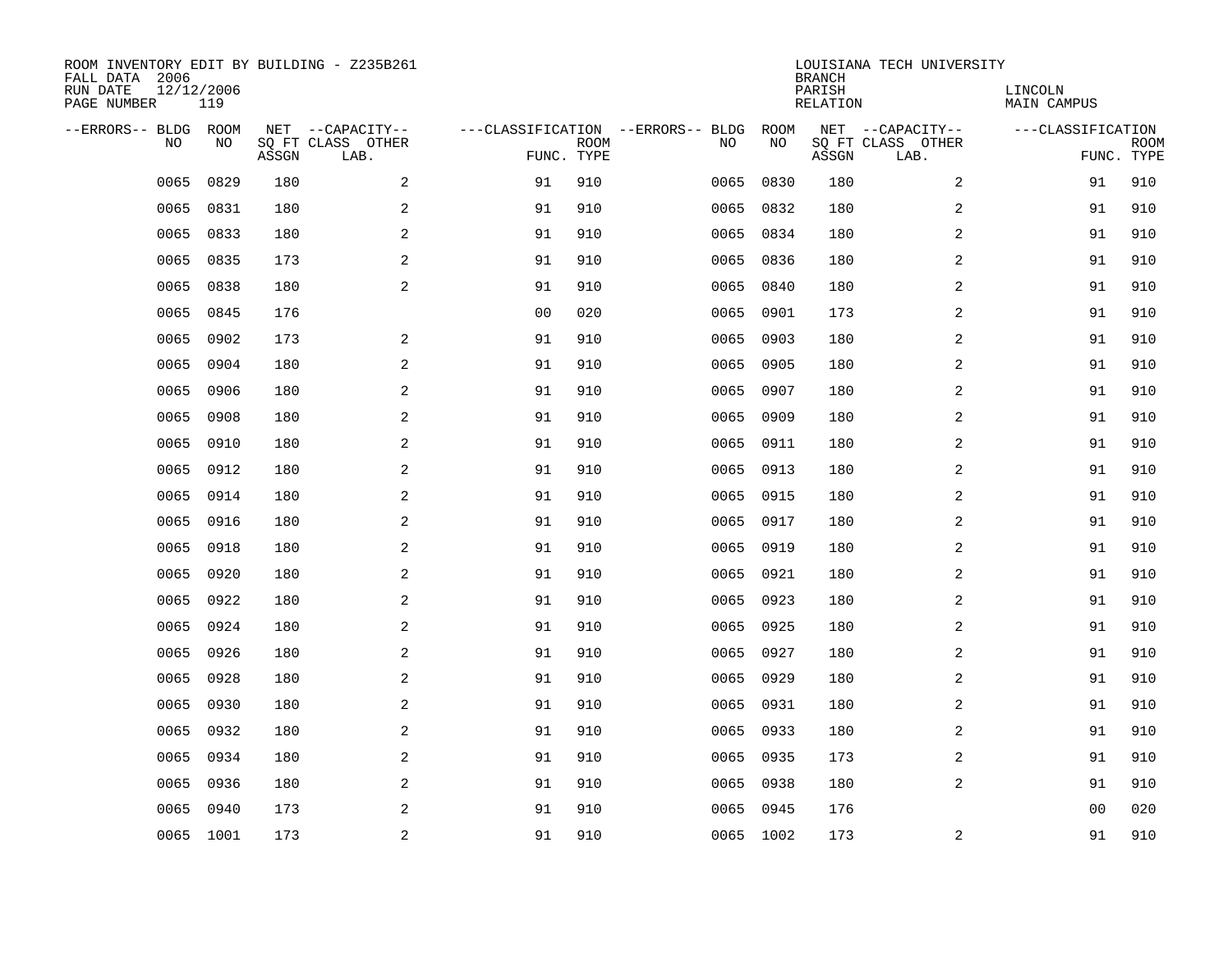| ROOM INVENTORY EDIT BY BUILDING - Z235B261<br>FALL DATA 2006<br>12/12/2006<br>RUN DATE<br>PAGE NUMBER |           |       |                                               |                |                           |                                         | <b>BRANCH</b><br>PARISH<br><b>RELATION</b> | LOUISIANA TECH UNIVERSITY | LINCOLN<br><b>MAIN CAMPUS</b>                 |                   |                           |
|-------------------------------------------------------------------------------------------------------|-----------|-------|-----------------------------------------------|----------------|---------------------------|-----------------------------------------|--------------------------------------------|---------------------------|-----------------------------------------------|-------------------|---------------------------|
| --ERRORS-- BLDG ROOM<br>NO                                                                            | NO        | ASSGN | NET --CAPACITY--<br>SQ FT CLASS OTHER<br>LAB. |                | <b>ROOM</b><br>FUNC. TYPE | ---CLASSIFICATION --ERRORS-- BLDG<br>NO | ROOM<br>NO                                 | ASSGN                     | NET --CAPACITY--<br>SQ FT CLASS OTHER<br>LAB. | ---CLASSIFICATION | <b>ROOM</b><br>FUNC. TYPE |
| 0065                                                                                                  | 1003      | 180   | 2                                             | 91             | 910                       | 0065                                    | 1004                                       | 180                       | 2                                             | 91                | 910                       |
| 0065                                                                                                  | 1005      | 180   | 2                                             | 91             | 910                       |                                         | 0065 1006                                  | 180                       | 2                                             | 91                | 910                       |
| 0065                                                                                                  | 1007      | 180   | $\overline{a}$                                | 91             | 910                       |                                         | 0065 1008                                  | 180                       | 2                                             | 91                | 910                       |
| 0065                                                                                                  | 1009      | 180   | $\overline{a}$                                | 91             | 910                       |                                         | 0065 1010                                  | 180                       | 2                                             | 91                | 910                       |
| 0065                                                                                                  | 1011      | 180   | 2                                             | 91             | 910                       |                                         | 0065 1012                                  | 180                       | 2                                             | 91                | 910                       |
| 0065                                                                                                  | 1013      | 180   | 2                                             | 91             | 910                       |                                         | 0065 1014                                  | 180                       | 2                                             | 91                | 910                       |
| 0065                                                                                                  | 1015      | 180   | 2                                             | 91             | 910                       |                                         | 0065 1016                                  | 180                       | 2                                             | 91                | 910                       |
| 0065                                                                                                  | 1017      | 180   | 2                                             | 91             | 910                       |                                         | 0065 1018                                  | 180                       | 2                                             | 91                | 910                       |
| 0065                                                                                                  | 1019      | 180   | 2                                             | 91             | 910                       |                                         | 0065 1020                                  | 180                       | 2                                             | 91                | 910                       |
|                                                                                                       | 0065 1021 | 180   | 2                                             | 91             | 910                       |                                         | 0065 1022                                  | 180                       | 2                                             | 91                | 910                       |
| 0065                                                                                                  | 1023      | 180   | 2                                             | 91             | 910                       |                                         | 0065 1024                                  | 180                       | 2                                             | 91                | 910                       |
|                                                                                                       | 0065 1025 | 180   | 2                                             | 91             | 910                       |                                         | 0065 1026                                  | 180                       | 2                                             | 91                | 910                       |
| 0065                                                                                                  | 1027      | 180   | 2                                             | 91             | 910                       |                                         | 0065 1028                                  | 180                       | 2                                             | 91                | 910                       |
| 0065                                                                                                  | 1029      | 180   | $\overline{a}$                                | 91             | 910                       |                                         | 0065 1030                                  | 180                       | 2                                             | 91                | 910                       |
| 0065                                                                                                  | 1031      | 180   | $\overline{a}$                                | 91             | 910                       |                                         | 0065 1032                                  | 180                       | 2                                             | 91                | 910                       |
|                                                                                                       | 0065 1033 | 180   | 2                                             | 91             | 910                       |                                         | 0065 1034                                  | 180                       | 2                                             | 91                | 910                       |
| 0065                                                                                                  | 1035      | 173   | 2                                             | 91             | 910                       |                                         | 0065 1036                                  | 180                       | 2                                             | 91                | 910                       |
|                                                                                                       | 0065 1038 | 180   | 2                                             | 91             | 910                       |                                         | 0065 1040                                  | 173                       | 2                                             | 91                | 910                       |
|                                                                                                       | 0065 1045 | 176   |                                               | 0 <sub>0</sub> | 020                       |                                         | 0065 1101                                  | 173                       | 2                                             | 91                | 910                       |
| 0065                                                                                                  | 1102      | 173   | 2                                             | 91             | 910                       |                                         | 0065 1103                                  | 180                       | 2                                             | 91                | 910                       |
|                                                                                                       | 0065 1104 | 180   | 2                                             | 91             | 910                       |                                         | 0065 1105                                  | 180                       | 2                                             | 91                | 910                       |
| 0065                                                                                                  | 1106      | 180   | 2                                             | 91             | 910                       |                                         | 0065 1107                                  | 180                       | 2                                             | 91                | 910                       |
|                                                                                                       | 0065 1108 | 180   | 2                                             | 91             | 910                       |                                         | 0065 1109                                  | 180                       | 2                                             | 91                | 910                       |
| 0065                                                                                                  | 1110      | 180   | 2                                             | 91             | 910                       |                                         | 0065 1111                                  | 180                       | 2                                             | 91                | 910                       |
|                                                                                                       | 0065 1112 | 180   | 2                                             | 91             | 910                       |                                         | 0065 1113                                  | 180                       | 2                                             | 91                | 910                       |
|                                                                                                       | 0065 1114 | 180   | 2                                             | 91             | 910                       |                                         | 0065 1115                                  | 180                       | 2                                             | 91                | 910                       |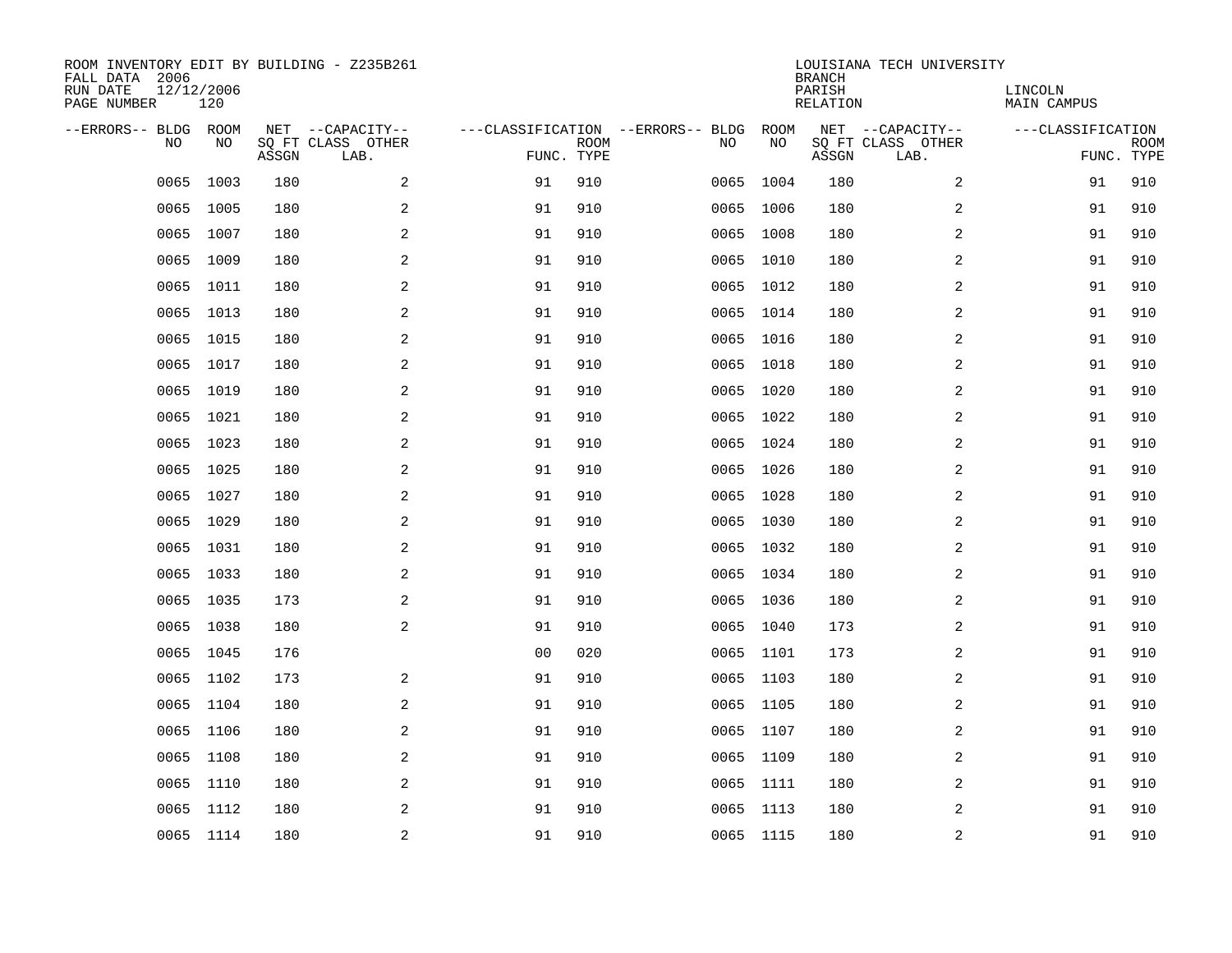| ROOM INVENTORY EDIT BY BUILDING - Z235B261<br>FALL DATA 2006<br>RUN DATE<br>PAGE NUMBER | 12/12/2006<br>121 |       |                                               |                |             |                                              |            | <b>BRANCH</b><br>PARISH<br><b>RELATION</b> | LOUISIANA TECH UNIVERSITY                     | LINCOLN<br><b>MAIN CAMPUS</b> |                           |
|-----------------------------------------------------------------------------------------|-------------------|-------|-----------------------------------------------|----------------|-------------|----------------------------------------------|------------|--------------------------------------------|-----------------------------------------------|-------------------------------|---------------------------|
| --ERRORS-- BLDG ROOM<br>NO                                                              | NO                | ASSGN | NET --CAPACITY--<br>SQ FT CLASS OTHER<br>LAB. | FUNC. TYPE     | <b>ROOM</b> | ---CLASSIFICATION --ERRORS-- BLDG ROOM<br>NO | NO         | ASSGN                                      | NET --CAPACITY--<br>SQ FT CLASS OTHER<br>LAB. | ---CLASSIFICATION             | <b>ROOM</b><br>FUNC. TYPE |
| 0065                                                                                    | 1116              | 180   | 2                                             | 91             | 910         |                                              | 0065 1117  | 180                                        | 2                                             | 91                            | 910                       |
|                                                                                         | 0065 1118         | 180   | 2                                             | 91             | 910         |                                              | 0065 1119  | 180                                        | 2                                             | 91                            | 910                       |
| 0065                                                                                    | 1120              | 180   | 2                                             | 91             | 910         |                                              | 0065 1121  | 180                                        | 2                                             | 91                            | 910                       |
|                                                                                         | 0065 1122         | 180   | 2                                             | 91             | 910         |                                              | 0065 1123  | 180                                        | 2                                             | 91                            | 910                       |
| 0065                                                                                    | 1124              | 180   | 2                                             | 91             | 910         |                                              | 0065 1125  | 180                                        | $\overline{a}$                                | 91                            | 910                       |
|                                                                                         | 0065 1126         | 180   | 2                                             | 91             | 910         |                                              | 0065 1127  | 180                                        | $\overline{a}$                                | 91                            | 910                       |
| 0065                                                                                    | 1128              | 180   | $\overline{a}$                                | 91             | 910         |                                              | 0065 1129  | 180                                        | $\overline{a}$                                | 91                            | 910                       |
|                                                                                         | 0065 1130         | 180   | 2                                             | 91             | 910         |                                              | 0065 1131  | 180                                        | 2                                             | 91                            | 910                       |
| 0065                                                                                    | 1132              | 180   | 2                                             | 91             | 910         |                                              | 0065 1133  | 180                                        | 2                                             | 91                            | 910                       |
|                                                                                         | 0065 1134         | 180   | 2                                             | 91             | 910         |                                              | 0065 1135  | 173                                        | 2                                             | 91                            | 910                       |
|                                                                                         | 0065 1136         | 180   | 2                                             | 91             | 910         |                                              | 0065 1138  | 180                                        | 2                                             | 91                            | 910                       |
|                                                                                         | 0065 1140         | 173   | 2                                             | 91             | 910         |                                              | 0065 1145  | 176                                        |                                               | 0 <sub>0</sub>                | 020                       |
|                                                                                         | 0065 1201         | 203   |                                               | 0 <sub>0</sub> | 020         |                                              | 0065 1202  | 131                                        |                                               | 0 <sub>0</sub>                | 030                       |
|                                                                                         | 0065 1203         | 267   |                                               | 0 <sub>0</sub> | 020         |                                              | 0065 1245  | 176                                        |                                               | 00                            | 020                       |
|                                                                                         | 0065 C0106        | 306   |                                               | 0 <sub>0</sub> | 020         |                                              | 0065 C0107 | 517                                        |                                               | 0 <sub>0</sub>                | 020                       |
|                                                                                         | 0065 C0200        | 2273  |                                               | 0 <sub>0</sub> | 020         |                                              | 0065 C0300 | 2273                                       |                                               | 00                            | 020                       |
|                                                                                         | 0065 C0400        | 2273  |                                               | 0 <sub>0</sub> | 020         |                                              | 0065 C0500 | 2273                                       |                                               | 00                            | 020                       |
|                                                                                         | 0065 C0600        | 2273  |                                               | 0 <sub>0</sub> | 020         |                                              | 0065 C0700 | 2273                                       |                                               | 0 <sub>0</sub>                | 020                       |
|                                                                                         | 0065 C0800        | 2273  |                                               | 0 <sub>0</sub> | 020         |                                              | 0065 C0900 | 2273                                       |                                               | 0 <sub>0</sub>                | 020                       |
|                                                                                         | 0065 C1000        | 2273  |                                               | 0 <sub>0</sub> | 020         |                                              | 0065 C1100 | 2273                                       |                                               | 0 <sub>0</sub>                | 020                       |
|                                                                                         | 0065 S0193        | 1337  |                                               | 0 <sub>0</sub> | 020         |                                              | 0065 S0194 | 808                                        |                                               | 00                            | 020                       |
|                                                                                         | 0065 S0195        | 698   |                                               | 0 <sub>0</sub> | 020         |                                              | 0065 S0198 | 110                                        |                                               | 00                            | 020                       |
|                                                                                         | 0065 S0199        | 174   |                                               | 0 <sub>0</sub> | 020         |                                              | 0065 S0296 | 216                                        |                                               | 00                            | 020                       |
|                                                                                         | 0065 S0297        | 121   |                                               | 0 <sub>0</sub> | 020         |                                              | 0065 S1298 | 88                                         |                                               | 00                            | 020                       |
|                                                                                         | 0065 Z0133        | 3     |                                               | 91             | 955         |                                              | 0065 Z0134 | 7                                          |                                               | 00                            | 020                       |
|                                                                                         | 0065 Z0135A       | 4     |                                               | 0 <sub>0</sub> | 020         |                                              | 0065 Z0139 | 11                                         |                                               | 91                            | 955                       |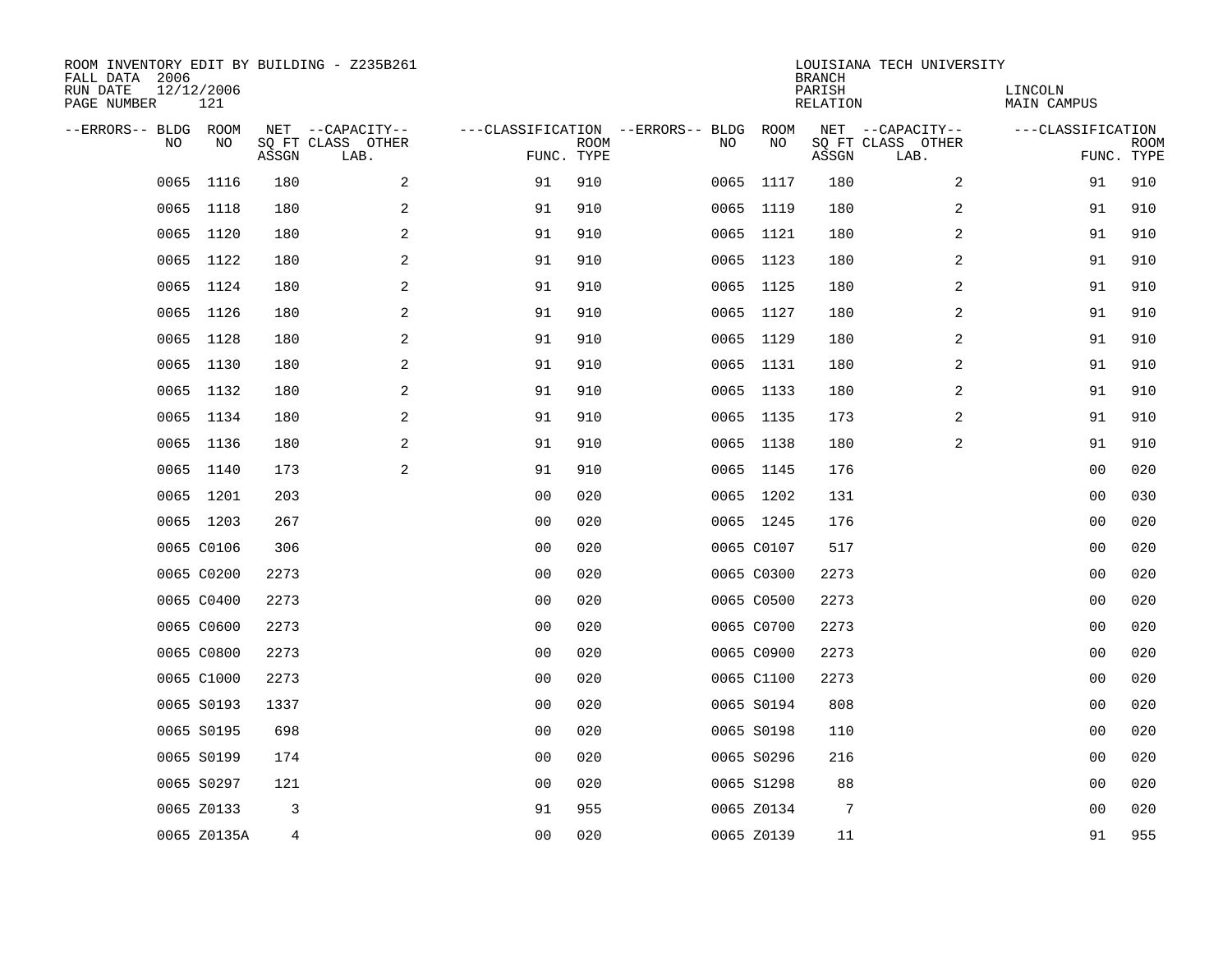| ROOM INVENTORY EDIT BY BUILDING - Z235B261<br>FALL DATA 2006 |                   |       |                           |                                   |             |     |            | <b>BRANCH</b>      | LOUISIANA TECH UNIVERSITY |                        |                           |
|--------------------------------------------------------------|-------------------|-------|---------------------------|-----------------------------------|-------------|-----|------------|--------------------|---------------------------|------------------------|---------------------------|
| RUN DATE<br>PAGE NUMBER                                      | 12/12/2006<br>122 |       |                           |                                   |             |     |            | PARISH<br>RELATION |                           | LINCOLN<br>MAIN CAMPUS |                           |
| --ERRORS-- BLDG ROOM                                         |                   |       | NET --CAPACITY--          | ---CLASSIFICATION --ERRORS-- BLDG |             |     | ROOM       |                    | NET --CAPACITY--          | ---CLASSIFICATION      |                           |
| <b>NO</b>                                                    | NO.               | ASSGN | SO FT CLASS OTHER<br>LAB. | FUNC. TYPE                        | <b>ROOM</b> | NO. | NO         | ASSGN              | SQ FT CLASS OTHER<br>LAB. |                        | <b>ROOM</b><br>FUNC. TYPE |
|                                                              | 0065 Z0140        | 36    |                           | 91                                | 955         |     | 0065 Z0142 | 58                 |                           | 51                     | 655                       |
|                                                              | 0065 Z0150        | 873   |                           | 0 <sub>0</sub>                    | 020         |     | 0065 Z0250 | 971                |                           | 0 <sub>0</sub>         | 030                       |
|                                                              | 0065 Z0251        | 694   | 50                        | 51                                | 650         |     | 0065 Z0260 | 64                 |                           | 91                     | 935                       |
|                                                              | 0065 Z0261        | 373   | 14                        | 91                                | 919         |     | 0065 Z0262 | 66                 |                           | 00                     | 020                       |
|                                                              | 0065 Z0263        | 62    |                           | 00                                | 010         |     | 0065 Z0264 | 95                 |                           | 91                     | 935                       |
|                                                              | 0065 Z0265        | 351   | 11                        | 91                                | 919         |     | 0065 Z0351 | 694                | 50                        | 51                     | 650                       |
|                                                              | 0065 Z0360        | 64    |                           | 91                                | 935         |     | 0065 Z0361 | 373                | 14                        | 91                     | 919                       |
|                                                              | 0065 Z0362        | 66    |                           | 0 <sub>0</sub>                    | 020         |     | 0065 Z0363 | 62                 |                           | 00                     | 010                       |
|                                                              | 0065 Z0364        | 95    |                           | 91                                | 935         |     | 0065 Z0365 | 351                | 14                        | 91                     | 919                       |
|                                                              | 0065 Z0451        | 694   | 50                        | 51                                | 650         |     | 0065 Z0460 | 64                 |                           | 91                     | 935                       |
|                                                              | 0065 Z0461        | 373   | 14                        | 91                                | 919         |     | 0065 Z0462 | 66                 |                           | 0 <sub>0</sub>         | 020                       |
|                                                              | 0065 Z0463        | 62    |                           | 0 <sub>0</sub>                    | 010         |     | 0065 Z0464 | 95                 |                           | 91                     | 935                       |
|                                                              | 0065 Z0465        | 351   | 14                        | 91                                | 919         |     | 0065 Z0551 | 694                | 50                        | 51                     | 650                       |
|                                                              | 0065 Z0560        | 64    |                           | 91                                | 935         |     | 0065 Z0561 | 373                | 14                        | 91                     | 919                       |
|                                                              | 0065 Z0562        | 66    |                           | 0 <sub>0</sub>                    | 020         |     | 0065 Z0563 | 62                 |                           | 0 <sub>0</sub>         | 010                       |
|                                                              | 0065 Z0564        | 95    |                           | 91                                | 935         |     | 0065 Z0565 | 351                | 14                        | 91                     | 919                       |
|                                                              | 0065 Z0651        | 694   | 50                        | 51                                | 650         |     | 0065 Z0660 | 64                 |                           | 91                     | 935                       |
|                                                              | 0065 Z0661        | 373   | 14                        | 91                                | 919         |     | 0065 Z0662 | 66                 |                           | 00                     | 020                       |
|                                                              | 0065 Z0663        | 62    |                           | 0 <sub>0</sub>                    | 010         |     | 0065 Z0664 | 95                 |                           | 91                     | 935                       |
|                                                              | 0065 Z0665        | 351   | 14                        | 91                                | 919         |     | 0065 Z0751 | 694                | 50                        | 51                     | 650                       |
|                                                              | 0065 Z0760        | 64    |                           | 91                                | 935         |     | 0065 Z0761 | 373                | 14                        | 91                     | 919                       |
|                                                              | 0065 Z0762        | 66    |                           | 0 <sub>0</sub>                    | 020         |     | 0065 Z0763 | 62                 |                           | 00                     | 010                       |
|                                                              | 0065 Z0764        | 95    |                           | 91                                | 935         |     | 0065 Z0765 | 351                | 14                        | 91                     | 919                       |
|                                                              | 0065 Z0770        | 95    |                           | 51                                | 650         |     | 0065 Z0771 | 7                  |                           | 91                     | 935                       |
|                                                              | 0065 Z0772        | 190   |                           | 51                                | 650         |     | 0065 Z0773 | 5                  |                           | 91                     | 935                       |
|                                                              | 0065 Z0774        | 136   |                           | 91                                | 950         |     | 0065 Z0775 | 6                  |                           | 91                     | 935                       |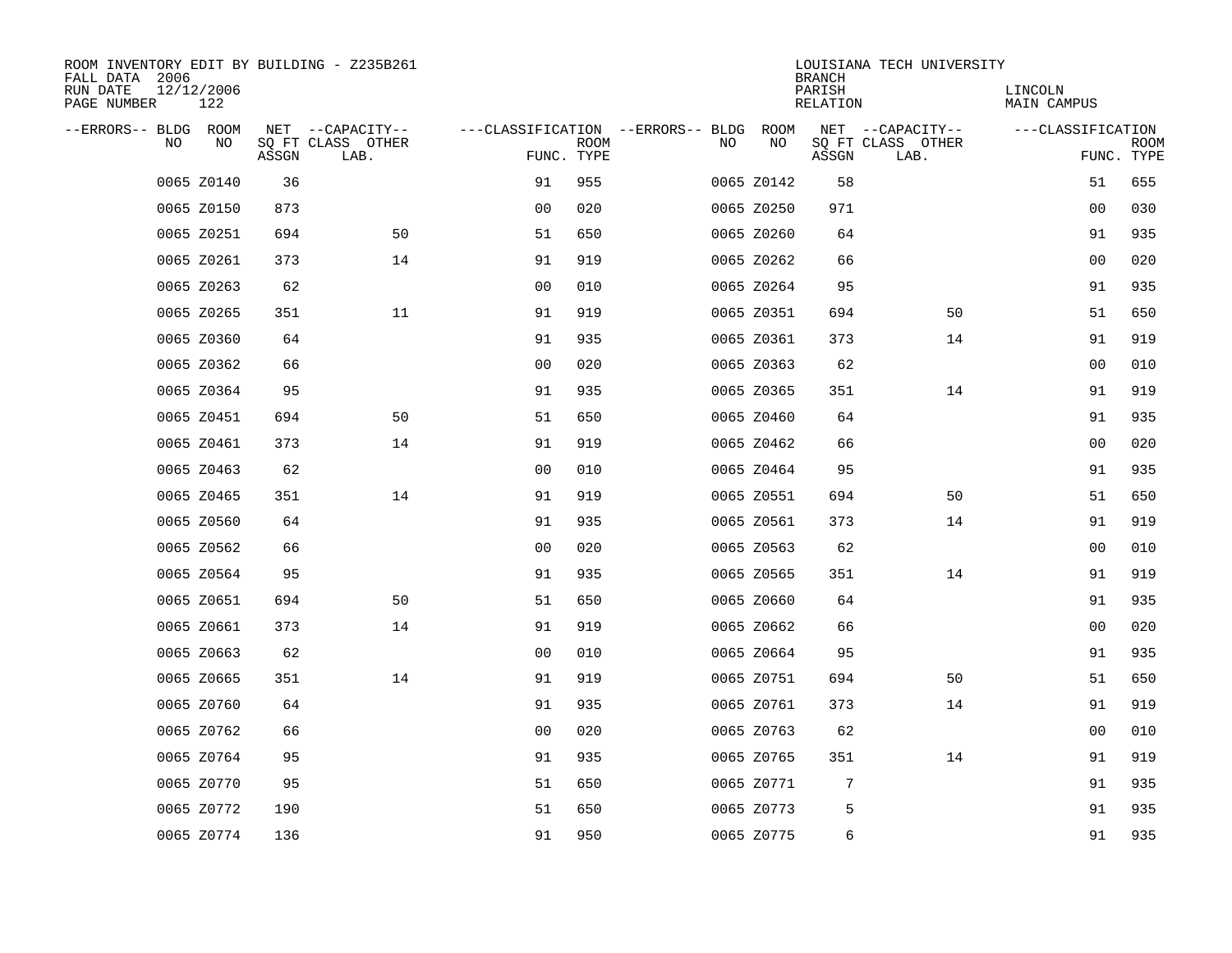| ROOM INVENTORY EDIT BY BUILDING - Z235B261<br>FALL DATA 2006 |                   |       |                           |                                        |             |      |            | <b>BRANCH</b>                                           | LOUISIANA TECH UNIVERSITY                                                    |                        |                           |
|--------------------------------------------------------------|-------------------|-------|---------------------------|----------------------------------------|-------------|------|------------|---------------------------------------------------------|------------------------------------------------------------------------------|------------------------|---------------------------|
| RUN DATE<br>PAGE NUMBER                                      | 12/12/2006<br>123 |       |                           |                                        |             |      |            | PARISH<br>RELATION                                      |                                                                              | LINCOLN<br>MAIN CAMPUS |                           |
| --ERRORS-- BLDG ROOM                                         |                   |       | NET --CAPACITY--          | ---CLASSIFICATION --ERRORS-- BLDG ROOM |             |      |            |                                                         | NET --CAPACITY--                                                             | ---CLASSIFICATION      |                           |
| NO                                                           | NO                | ASSGN | SQ FT CLASS OTHER<br>LAB. | FUNC. TYPE                             | <b>ROOM</b> | NO.  | NO         | ASSGN                                                   | SQ FT CLASS OTHER<br>LAB.                                                    |                        | <b>ROOM</b><br>FUNC. TYPE |
|                                                              | 0065 Z0851        | 694   | 50                        | 51                                     | 650         |      | 0065 Z0860 | 64                                                      |                                                                              | 91                     | 935                       |
|                                                              | 0065 Z0861        | 373   | 14                        | 91                                     | 919         |      | 0065 Z0862 | 66                                                      |                                                                              | 00                     | 020                       |
|                                                              | 0065 Z0863        | 62    |                           | 0 <sub>0</sub>                         | 010         |      | 0065 Z0864 | 95                                                      |                                                                              | 91                     | 935                       |
|                                                              | 0065 Z0865        | 351   | 14                        | 91                                     | 919         |      | 0065 Z0951 | 694                                                     | 50                                                                           | 51                     | 650                       |
|                                                              | 0065 Z0960        | 64    |                           | 91                                     | 935         |      | 0065 Z0961 | 373                                                     | 14                                                                           | 91                     | 919                       |
|                                                              | 0065 Z0962        | 66    |                           | 0 <sub>0</sub>                         | 020         |      | 0065 Z0963 | 62                                                      |                                                                              | 00                     | 010                       |
|                                                              | 0065 Z0964        | 95    |                           | 91                                     | 935         |      | 0065 Z0965 | 351                                                     | 14                                                                           | 91                     | 919                       |
|                                                              | 0065 Z1051        | 694   | 50                        | 51                                     | 650         |      | 0065 Z1060 | 64                                                      |                                                                              | 91                     | 935                       |
|                                                              | 0065 Z1061        | 373   | 14                        | 91                                     | 919         |      | 0065 Z1062 | 66                                                      |                                                                              | 00                     | 020                       |
|                                                              | 0065 Z1063        | 62    |                           | 0 <sub>0</sub>                         | 010         |      | 0065 Z1064 | 95                                                      |                                                                              | 91                     | 935                       |
|                                                              | 0065 Z1065        | 351   | 14                        | 91                                     | 919         |      | 0065 Z1151 | 694                                                     | 50                                                                           | 51                     | 650                       |
|                                                              | 0065 Z1160        | 64    |                           | 91                                     | 935         |      | 0065 Z1161 | 373                                                     | 14                                                                           | 91                     | 919                       |
|                                                              | 0065 Z1162        | 66    |                           | 0 <sub>0</sub>                         | 020         |      | 0065 Z1163 | 62                                                      |                                                                              | 0 <sub>0</sub>         | 010                       |
|                                                              | 0065 Z1164        | 95    |                           | 91                                     | 935         |      | 0065 Z1165 | 351<br>TOTAL NUMBER CLASSROOMS<br>TOTAL NUMBER LABS 210 | 14<br>TOTAL NET ASSIGN SQ. FT. IN ROOM FILE<br>TOTAL NUMBER SPECIAL LABS 220 | 91<br>89,941           | 919                       |
|                                                              | 0066 0101         | 105   | $\mathbf{1}$              | 45                                     | 310         |      | 0066 0102  | 104                                                     |                                                                              | 00                     | 020                       |
| 0066                                                         | 0103              | 51    |                           | 45                                     | 315         |      | 0066 0104  | 236                                                     |                                                                              | 52                     | 525                       |
|                                                              | 0066 0105         | 21    |                           | 45                                     | 315         |      | 0066 0106  | 31                                                      |                                                                              | 0 <sub>0</sub>         | 020                       |
| 0066                                                         | 0107              | 326   |                           | 0 <sub>0</sub>                         | 020         |      | 0066 0109  | 153                                                     | $\overline{4}$                                                               | 0 <sub>0</sub>         | 030                       |
| 0066                                                         | 0110              | 24    |                           | 0 <sub>0</sub>                         | 010         |      | 0066 0111  | 261                                                     |                                                                              | 52                     | 525                       |
| 0066                                                         | 0112              | 134   |                           | 0 <sub>0</sub>                         | 030         | 0066 | 0113       | 104                                                     | $\mathbf{1}$                                                                 | 45                     | 310                       |
| 0066                                                         | 0114              | 105   |                           | 0 <sub>0</sub>                         | 020         |      | 0066 0115  | 51                                                      |                                                                              | 45                     | 315                       |
| 0066                                                         | 0116              | 236   |                           | 52                                     | 525         |      | 0066 0117  | 21                                                      |                                                                              | 45                     | 315                       |
| 0066                                                         | 0118              | 33    |                           | 0 <sub>0</sub>                         | 020         |      | 0066 0119  | 330                                                     |                                                                              | 00                     | 020                       |
|                                                              | 0066 0120         | 9     |                           | 52                                     | 525         |      | 0066 0121  | 153                                                     |                                                                              | 0 <sub>0</sub>         | 030                       |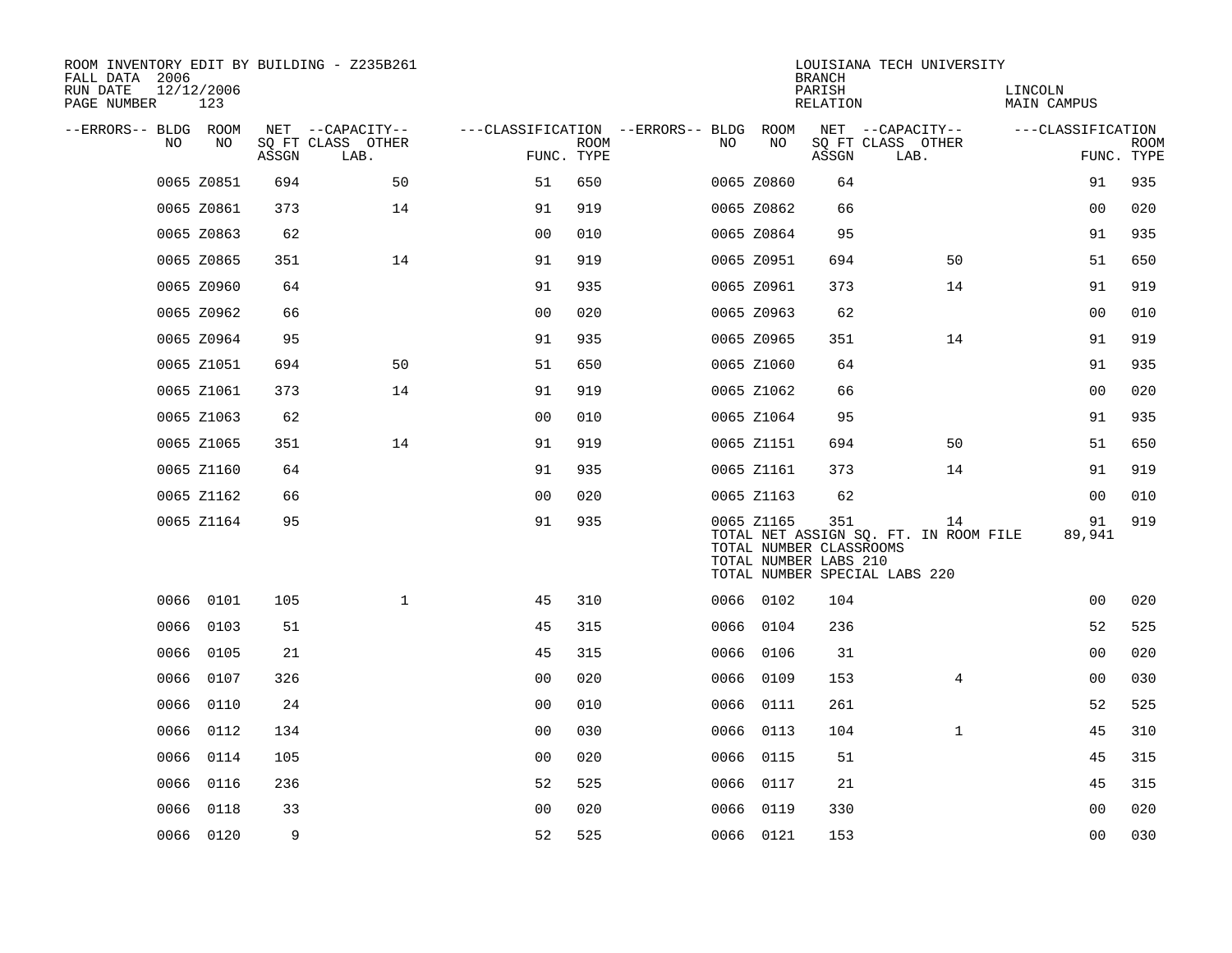| ROOM INVENTORY EDIT BY BUILDING - Z235B261<br>FALL DATA 2006 |                   |       |                           |                                        |             |      |                 | <b>BRANCH</b>                                            | LOUISIANA TECH UNIVERSITY                                              |                        |                           |
|--------------------------------------------------------------|-------------------|-------|---------------------------|----------------------------------------|-------------|------|-----------------|----------------------------------------------------------|------------------------------------------------------------------------|------------------------|---------------------------|
| RUN DATE<br>PAGE NUMBER                                      | 12/12/2006<br>124 |       |                           |                                        |             |      |                 | PARISH<br>RELATION                                       |                                                                        | LINCOLN<br>MAIN CAMPUS |                           |
| --ERRORS-- BLDG ROOM                                         |                   |       | NET --CAPACITY--          | ---CLASSIFICATION --ERRORS-- BLDG ROOM |             |      |                 |                                                          | NET --CAPACITY--                                                       | ---CLASSIFICATION      |                           |
| NO.                                                          | NO.               | ASSGN | SQ FT CLASS OTHER<br>LAB. | FUNC. TYPE                             | <b>ROOM</b> | NO.  | NO              | ASSGN                                                    | SQ FT CLASS OTHER<br>LAB.                                              |                        | <b>ROOM</b><br>FUNC. TYPE |
| 0066                                                         | 0122              | 24    |                           | 0 <sub>0</sub>                         | 010         | 0066 | 0123            | 257                                                      |                                                                        | 52                     | 525                       |
| 0066                                                         | 0124              | 93    |                           | 45                                     | 525         |      | 0066 0125 11902 |                                                          |                                                                        | 52                     | 520                       |
| 0066                                                         | 0127              | 228   |                           | 52                                     | 525         |      | 0066 0128       | 271                                                      |                                                                        | 0 <sub>0</sub>         | 030                       |
|                                                              | 0066 0129         | 224   |                           | 0 <sub>0</sub>                         | 030         |      | 0066 0130 12583 |                                                          |                                                                        | 52                     | 520                       |
|                                                              | 0066 Z0108        | 9     |                           | 52                                     | 525         |      | 0066 Z0140      | 664                                                      |                                                                        | 00                     | 020                       |
|                                                              | 0066 Z0201        | 1040  |                           | 52                                     | 525         |      | 0066 Z0202      | 1038<br>TOTAL NUMBER CLASSROOMS<br>TOTAL NUMBER LABS 210 | TOTAL NET ASSIGN SQ. FT. IN ROOM FILE<br>TOTAL NUMBER SPECIAL LABS 220 | 52<br>28,245           | 525                       |
| 0068                                                         | 0100              | 413   | $\mathbf{1}$              | 93                                     | 523         |      | 0068 0101       | 429                                                      | 25                                                                     | 93                     | 523                       |
| 0068                                                         | 0102              | 102   | 8                         | 93                                     | 523         | 0068 | 0103            | 25                                                       | 24                                                                     | 93                     | 523                       |
| 0068                                                         | 0104              | 102   | 11                        | 93                                     | 523         | 0068 | 0105            | 53                                                       | $\mathbf{1}$                                                           | 0 <sub>0</sub>         | 020                       |
| 0068                                                         | 0106              | 58    | $\mathbf 1$               | 93                                     | 630         | 0068 | 0107            | 59                                                       | $\mathbf{1}$                                                           | 00                     | 030                       |
| 0068                                                         | 0111              | 19    | $\mathbf{1}$              | 93                                     | 523         | 0068 | 0112            | 53                                                       | $\mathbf{1}$                                                           | 00                     | 020                       |
| 0068                                                         | 0200              | 333   | $\mathbf 1$               | 93                                     | 523         | 0068 | 0201            | 159                                                      | $\mathbf{1}$                                                           | 00                     | 020                       |
| 0068                                                         | 0202              | 99    | $\mathbf{1}$              | 0 <sub>0</sub>                         | 030         | 0068 | 0203            | 78                                                       | $\mathbf{1}$                                                           | 00                     | 020                       |
| 0068                                                         | 0204              | 26    | $\mathbf{1}$              | 93                                     | 731         | 0068 | 0205            | 58                                                       | 4                                                                      | 93                     | 523                       |
| 0068                                                         | 0206              | 57    | 4                         | 93                                     | 523         | 0068 | 0207            | 57                                                       | 4                                                                      | 93                     | 523                       |
| 0068                                                         | 0208              | 57    | 2                         | 93                                     | 523         | 0068 | 0209            | 159                                                      | $\mathbf{1}$                                                           | 00                     | 020                       |
| 0068                                                         | 0210              | 57    | 2                         | 93                                     | 523         | 0068 | 0211            | 57                                                       | 2                                                                      | 93                     | 523                       |
| 0068                                                         | 0212              | 57    | $\overline{4}$            | 93                                     | 523         | 0068 | 0213            | 58                                                       | $\overline{4}$                                                         | 93                     | 523                       |
| 0068                                                         | 0214              | 26    | $\mathbf{1}$              | 93                                     | 731         | 0068 | 0215            | 78                                                       | $\mathbf{1}$                                                           | 0 <sub>0</sub>         | 020                       |
| 0068                                                         | 0216              | 99    | $\mathbf 1$               | 0 <sub>0</sub>                         | 030         | 0068 | 0300            | 837                                                      | 30                                                                     | 93                     | 523                       |
| 0068                                                         | 0301              | 918   | 150                       | 93                                     | 523         | 0068 | 0302            | 21                                                       | $\mathbf{1}$                                                           | 00                     | 020                       |
| 0068                                                         | 0303              | 57    | $\mathbf 1$               | 00                                     | 020         | 0068 | 0304            | 90                                                       | $\mathbf{1}$                                                           | 00                     | 030                       |
| 0068                                                         | 0305              | 56    | $\mathbf 1$               | 0 <sub>0</sub>                         | 030         |      | 0068 0306       | 90                                                       | $\mathbf{1}$                                                           | 00                     | 030                       |
|                                                              | 0068 0307         | 57    | $\mathbf{1}$              | 93                                     | 523         |      | 0068 E0100      | 475                                                      | $\mathbf{1}$                                                           | 0 <sub>0</sub>         | 030                       |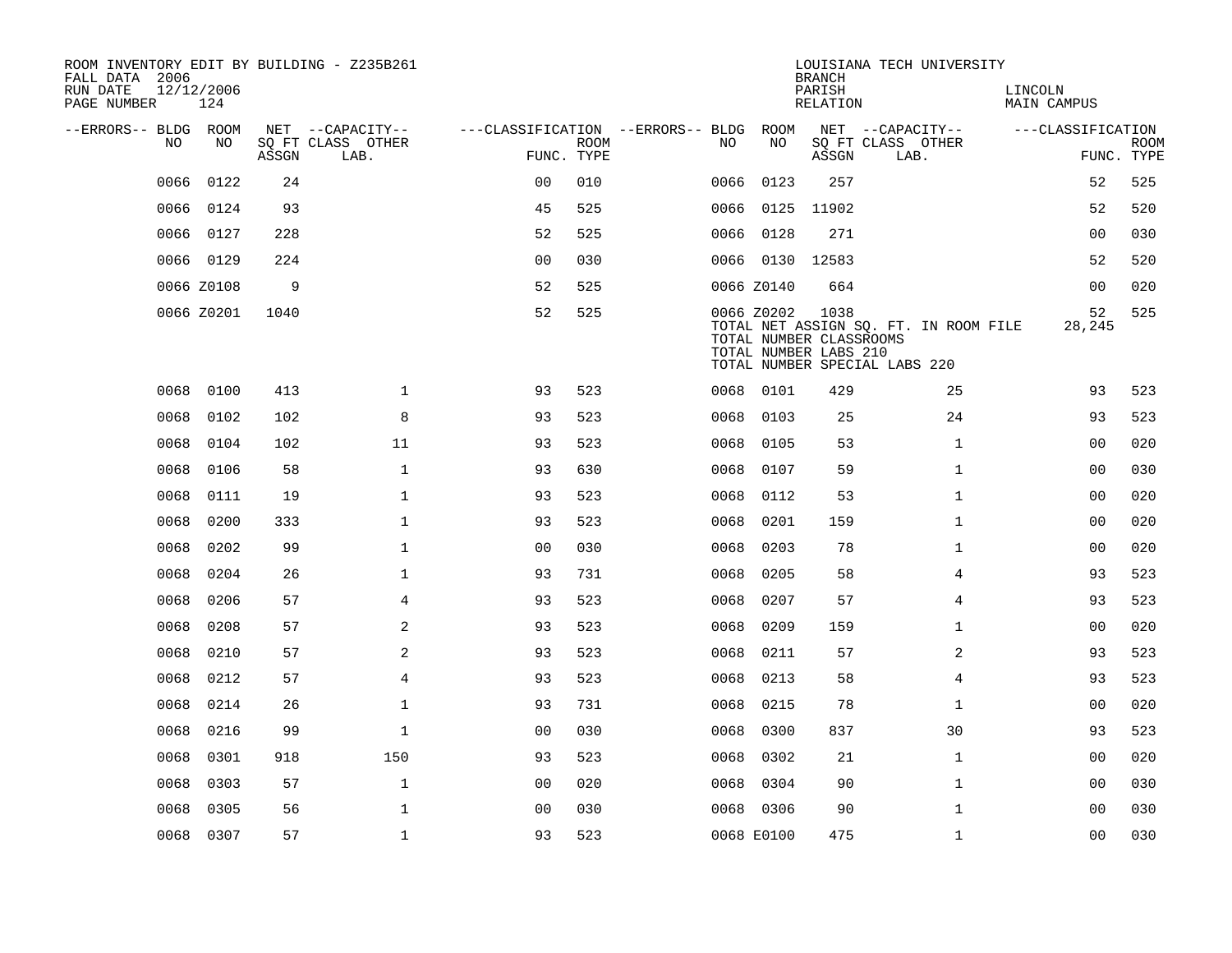| ROOM INVENTORY EDIT BY BUILDING - Z235B261<br>FALL DATA 2006<br>RUN DATE<br>PAGE NUMBER | 12/12/2006<br>125 |       |                                               |                                                 |             |    |                                                                | <b>BRANCH</b><br>PARISH<br><b>RELATION</b> | LOUISIANA TECH UNIVERSITY                                                              | LINCOLN<br><b>MAIN CAMPUS</b> |                           |
|-----------------------------------------------------------------------------------------|-------------------|-------|-----------------------------------------------|-------------------------------------------------|-------------|----|----------------------------------------------------------------|--------------------------------------------|----------------------------------------------------------------------------------------|-------------------------------|---------------------------|
| --ERRORS-- BLDG ROOM<br>NO.                                                             | NO                | ASSGN | NET --CAPACITY--<br>SQ FT CLASS OTHER<br>LAB. | ---CLASSIFICATION --ERRORS-- BLDG<br>FUNC. TYPE | <b>ROOM</b> | NO | ROOM<br>NO                                                     | ASSGN                                      | NET --CAPACITY--<br>SQ FT CLASS OTHER<br>LAB.                                          | ---CLASSIFICATION             | <b>ROOM</b><br>FUNC. TYPE |
|                                                                                         | 0068 E0101        | 275   | $\mathbf 1$                                   | 93                                              | 731         |    | 0068 E0102                                                     | 100                                        | $\mathbf{1}$                                                                           | 93                            | 731                       |
|                                                                                         | 0068 E0103        | 1716  | $\mathbf 1$                                   | 93                                              | 635         |    | 0068 E0104                                                     | 457                                        | $\mathbf{1}$                                                                           | 93                            | 523                       |
|                                                                                         | 0068 E0105        | 236   | $\mathbf 1$                                   | 93                                              | 523         |    | 0068 E0106                                                     | 223                                        | $\mathbf{1}$                                                                           | 93                            | 660                       |
|                                                                                         | 0068 E0107        | 548   | $\mathbf 1$                                   | 93                                              | 523         |    | 0068 E0108                                                     | 1835                                       | $\mathbf{1}$                                                                           | 93                            | 523                       |
|                                                                                         | 0068 E0109        | 766   | $\mathbf{1}$                                  | 93                                              | 523         |    | 0068 E0110                                                     | 126                                        | $\mathbf{1}$                                                                           | 93                            | 660                       |
|                                                                                         | 0068 E0111        | 126   | $\mathbf 1$                                   | 93                                              | 660         |    | 0068 E0112                                                     | 515                                        | $\mathbf{1}$                                                                           | 0 <sub>0</sub>                | 020                       |
|                                                                                         | 0068 E0113        | 478   | $\mathbf 1$                                   | 0 <sub>0</sub>                                  | 020         |    | 0068 E0114                                                     | 515                                        | $\mathbf{1}$                                                                           | 00                            | 020                       |
|                                                                                         | 0068 E0115        | 478   | $\mathbf 1$                                   | 0 <sub>0</sub>                                  | 020         |    | 0068 E0116                                                     | 343                                        | $\mathbf{1}$                                                                           | 00                            | 030                       |
|                                                                                         | 0068 E0117        | 343   | $\mathbf 1$                                   | 00                                              | 030         |    | 0068 E0118                                                     | 28                                         | $\mathbf{1}$                                                                           | 93                            | 523                       |
|                                                                                         | 0068 E0119        | 28    | $\mathbf 1$                                   | 93                                              | 523         |    | 0068 E0120                                                     | 28                                         | $\mathbf{1}$                                                                           | 93                            | 523                       |
|                                                                                         | 0068 E0121        | 28    | $\mathbf 1$                                   | 93                                              | 523         |    | 0068 E0122                                                     | 132                                        | $\mathbf{1}$                                                                           | 93                            | 523                       |
|                                                                                         | 0068 E0123        | 30    | $\mathbf{1}$                                  | 93                                              | 523         |    | 0068 E0124                                                     | 30                                         | $\mathbf{1}$                                                                           | 93                            | 523                       |
|                                                                                         | 0068 W0100        | 768   | $\mathbf 1$                                   | 93                                              | 731         |    | 0068 W0101                                                     | 1024                                       | 25                                                                                     | 93                            | 680                       |
|                                                                                         | 0068 W0101A       | 28    | 25                                            | 93                                              | 680         |    | 0068 W0102                                                     | 797                                        | 25                                                                                     | 93                            | 680                       |
|                                                                                         | 0068 W0102A       | 126   | 10                                            | 93                                              | 680         |    | 0068 W0103                                                     | 550                                        | $\mathbf{1}$                                                                           | 93                            | 635                       |
|                                                                                         | 0068 W0104        | 235   | $\mathbf 1$                                   | 93                                              | 630         |    | 0068 W0105                                                     | 233                                        | $\mathbf{1}$                                                                           | 93                            | 630                       |
|                                                                                         | 0068 W0106        | 458   | $\mathbf 1$                                   | 93                                              | 635         |    | 0068 W0107                                                     | 1837                                       | $\mathbf{1}$                                                                           | 93                            | 635                       |
|                                                                                         | 0068 W0108        | 766   | $\mathbf 1$                                   | 0 <sub>0</sub>                                  | 030         |    | 0068 W0108A                                                    | 126                                        | $\mathbf{1}$                                                                           | 93                            | 730                       |
|                                                                                         | 0068 W0111        | 478   | $\overline{4}$                                | 0 <sub>0</sub>                                  | 030         |    | 0068 W0112                                                     | 515                                        | 4                                                                                      | 00                            | 030                       |
|                                                                                         | 0068 W0113        | 478   | 4                                             | 0 <sub>0</sub>                                  | 030         |    | 0068 W0114                                                     | 515                                        | $\mathbf{1}$                                                                           | 0 <sub>0</sub>                | 030                       |
|                                                                                         | 0068 W0115        | 343   | 1                                             | 0 <sub>0</sub>                                  | 030         |    | 0068 W0116                                                     | 343                                        | $\mathbf{1}$                                                                           | 00                            | 030                       |
|                                                                                         | 0068 W0123        | 163   | $\mathbf 1$                                   | 93                                              | 850         |    | 0068 W0124                                                     | 30                                         | $\mathbf{1}$                                                                           | 00                            | 030                       |
|                                                                                         | 0068 W0125        | 56    | $\mathbf 1$                                   | 93                                              | 523         |    | 0068 W0130<br>TOTAL NUMBER CLASSROOMS<br>TOTAL NUMBER LABS 210 | 56                                         | $\mathbf{1}$<br>TOTAL NET ASSIGN SQ. FT. IN ROOM FILE<br>TOTAL NUMBER SPECIAL LABS 220 | 93<br>16,972                  | 523                       |
|                                                                                         | 0069 0053         | 135   | $\overline{a}$                                | 00                                              | 030         |    | 0069 0054                                                      | 135                                        | 2                                                                                      | 00                            | 030                       |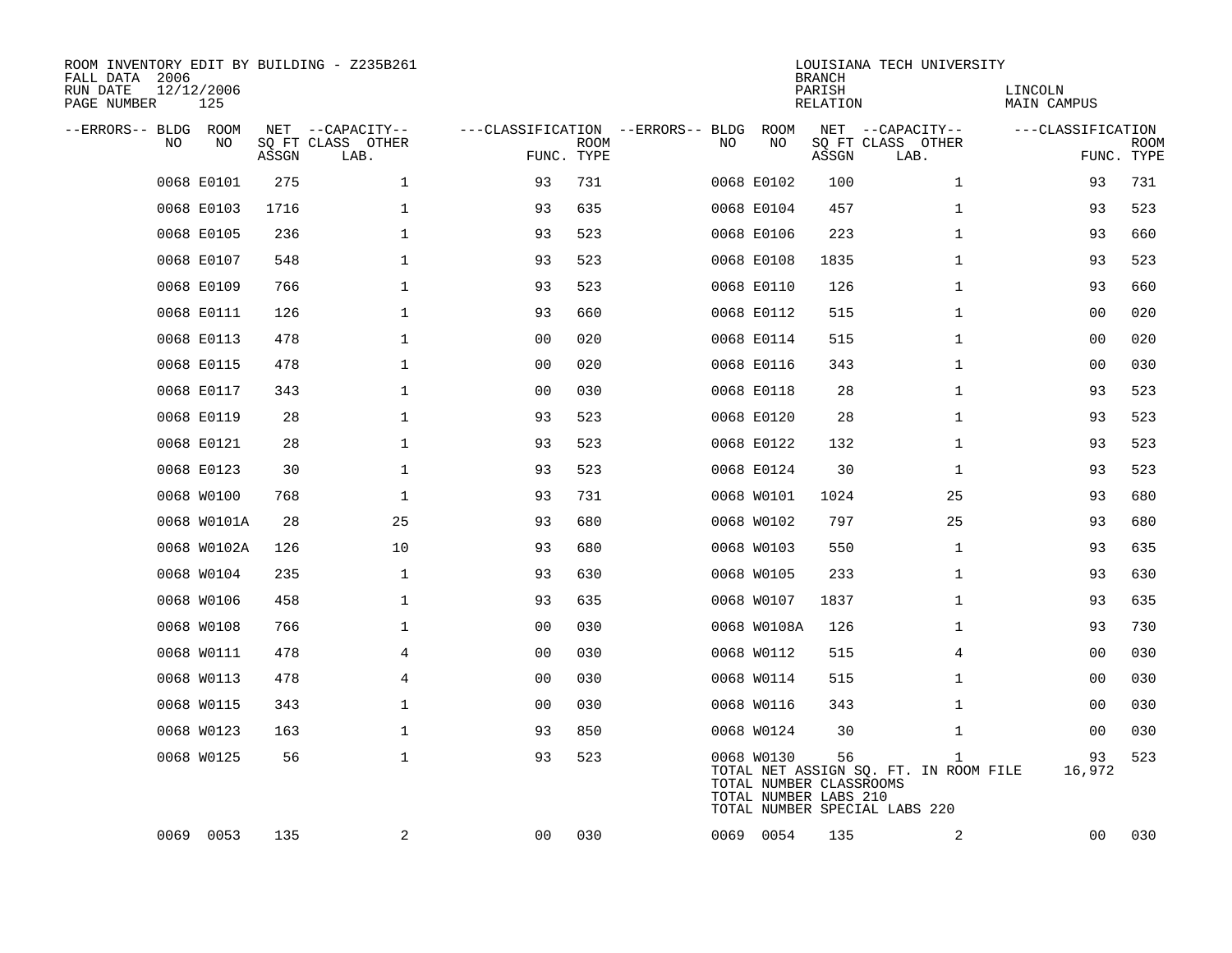| ROOM INVENTORY EDIT BY BUILDING - Z235B261<br>FALL DATA 2006<br>RUN DATE<br>PAGE NUMBER | 12/12/2006<br>126 |       |                                       |                |             |                                          |                   | <b>BRANCH</b><br>PARISH<br><b>RELATION</b> | LOUISIANA TECH UNIVERSITY             | LINCOLN<br><b>MAIN CAMPUS</b> |             |
|-----------------------------------------------------------------------------------------|-------------------|-------|---------------------------------------|----------------|-------------|------------------------------------------|-------------------|--------------------------------------------|---------------------------------------|-------------------------------|-------------|
|                                                                                         |                   |       |                                       |                |             |                                          |                   |                                            |                                       |                               |             |
| --ERRORS-- BLDG<br>N <sub>O</sub>                                                       | ROOM<br>NO.       |       | NET --CAPACITY--<br>SO FT CLASS OTHER |                | <b>ROOM</b> | ---CLASSIFICATION --ERRORS-- BLDG<br>NO. | <b>ROOM</b><br>NO |                                            | NET --CAPACITY--<br>SQ FT CLASS OTHER | ---CLASSIFICATION             | <b>ROOM</b> |
|                                                                                         |                   | ASSGN | LAB.                                  | FUNC. TYPE     |             |                                          |                   | ASSGN                                      | LAB.                                  |                               | FUNC. TYPE  |
| 0069                                                                                    | 0055              | 107   |                                       | 11             | 555         | 0069                                     | 0056              | 176                                        | 12                                    | 11                            | 550         |
| 0069                                                                                    | 0101              | 257   |                                       | 45             | 731         | 0069                                     | 0102              | 1216                                       |                                       | 00                            | 030         |
| 0069                                                                                    | 0103              | 3365  | 225                                   | 51             | 630         | 0069                                     | 0104              | 388                                        |                                       | 51                            | 635         |
| 0069                                                                                    | 0105              | 70    | 2                                     | 0 <sub>0</sub> | 030         | 0069                                     | 0106              | 17                                         |                                       | 0 <sub>0</sub>                | 010         |
| 0069                                                                                    | 0107              | 83    | 2                                     | 0 <sub>0</sub> | 030         | 0069                                     | 0108              | 39                                         |                                       | 45                            | 315         |
| 0069                                                                                    | 0109              | 676   |                                       | 0 <sub>0</sub> | 020         | 0069                                     | 0110              | 94                                         | $\mathbf{1}$                          | 45                            | 310         |
| 0069                                                                                    | 0111              | 37    | $\mathbf{1}$                          | 0 <sub>0</sub> | 030         | 0069                                     | 0112              | 27                                         | $\mathbf{1}$                          | 00                            | 030         |
| 0069                                                                                    | 0113              | 36    |                                       | 45             | 315         | 0069                                     | 0114              | 300                                        |                                       | 45                            | 350         |
| 0069                                                                                    | 0115              | 55    | $\mathbf{1}$                          | 57             | 810         | 0069                                     | 0116              | 90                                         | 2                                     | 45                            | 310         |
| 0069                                                                                    | 0117              | 156   |                                       | 45             | 315         | 0069                                     | 0118              | 143                                        |                                       | 41                            | 440         |
| 0069                                                                                    | 0119              | 167   | $\mathbf{1}$                          | 45             | 310         | 0069                                     | 0120              | 244                                        |                                       | 45                            | 315         |
| 0069                                                                                    | 0121              | 168   |                                       | 45             | 315         | 0069                                     | 0122              | 2865                                       | 63                                    | 41                            | 420         |
| 0069                                                                                    | 0123              | 118   | $\mathbf{1}$                          | 45             | 310         | 0069                                     | 0124              | 1120                                       | 75                                    | 11                            | 550         |
| 0069                                                                                    | 0124A             | 48    |                                       | 45             | 315         | 0069                                     | 0124B             | 145                                        | $\mathbf{1}$                          | 11                            | 310         |
| 0069                                                                                    | 0124C             | 95    |                                       | 45             | 315         | 0069                                     | 0125              | 292                                        | 19                                    | 11                            | 550         |
| 0069                                                                                    | 0125A             | 70    | $\mathbf 1$                           | 45             | 310         | 0069                                     | 0125B             | 103                                        |                                       | 45                            | 315         |
| 0069                                                                                    | 0126              | 1515  | 101                                   | 11             | 550         | 0069                                     | 0126A             | 79                                         |                                       | 11                            | 555         |
| 0069                                                                                    | 0126B             | 100   | $\mathbf{1}$                          | 45             | 310         | 0069                                     | 0130              | 5502                                       | 200                                   | 52                            | 520         |
| 0069                                                                                    | 0131              | 483   | 20                                    | 52             | 525         | 0069                                     | 0132              | 478                                        | 20                                    | 52                            | 525         |
| 0069                                                                                    | 0133              | 161   | $\mathbf 1$                           | 45             | 310         | 0069                                     | 0133A             | 66                                         | $\mathbf{1}$                          | 00                            | 030         |
| 0069                                                                                    | 0134              | 719   |                                       | 45             | 731         | 0069                                     | 0135              | 64                                         |                                       | 0 <sub>0</sub>                | 030         |
| 0069                                                                                    | 0140              | 1719  | 115                                   | 11             | 550         | 0069                                     | 0140A             | 153                                        |                                       | 11                            | 555         |
| 0069                                                                                    | 0140B             | 163   | $\mathbf{1}$                          | 45             | 310         | 0069                                     | 0141              | 1732                                       | 115                                   | 11                            | 550         |
| 0069                                                                                    | 0141A             | 163   |                                       | 11             | 555         | 0069                                     | 0141B             | 163                                        | $\mathbf{1}$                          | 45                            | 310         |
| 0069                                                                                    | 0142              | 273   | 7                                     | 21             | 550         | 0069                                     | 0143              | 1731                                       | 115                                   | 11                            | 550         |
|                                                                                         | 0069 0143A        | 142   |                                       | 11             | 555         |                                          | 0069 0143B        | 163                                        | $\mathbf{1}$                          | 45                            | 310         |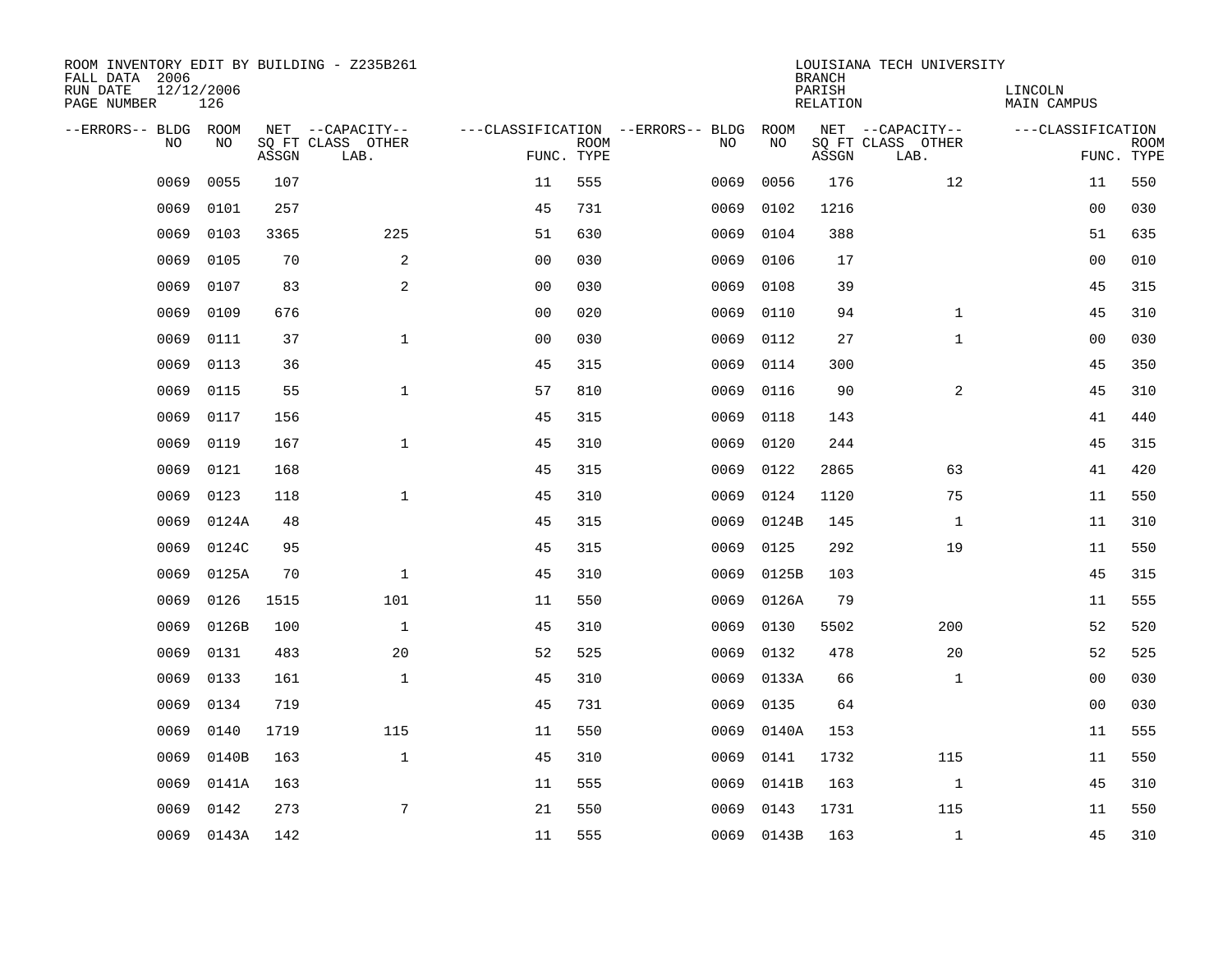| ROOM INVENTORY EDIT BY BUILDING - Z235B261<br>FALL DATA 2006 |                   |       |                           |                |             |                                        |                                                               | <b>BRANCH</b>      | LOUISIANA TECH UNIVERSITY                                              |                          |                           |
|--------------------------------------------------------------|-------------------|-------|---------------------------|----------------|-------------|----------------------------------------|---------------------------------------------------------------|--------------------|------------------------------------------------------------------------|--------------------------|---------------------------|
| RUN DATE<br>PAGE NUMBER                                      | 12/12/2006<br>127 |       |                           |                |             |                                        |                                                               | PARISH<br>RELATION |                                                                        | LINCOLN<br>MAIN CAMPUS   |                           |
| --ERRORS-- BLDG ROOM                                         |                   |       | NET --CAPACITY--          |                |             | ---CLASSIFICATION --ERRORS-- BLDG ROOM |                                                               |                    | NET --CAPACITY--                                                       | ---CLASSIFICATION        |                           |
| NO                                                           | NO                | ASSGN | SQ FT CLASS OTHER<br>LAB. | FUNC. TYPE     | <b>ROOM</b> | NO                                     | NO                                                            | ASSGN              | SQ FT CLASS OTHER<br>LAB.                                              |                          | <b>ROOM</b><br>FUNC. TYPE |
| 0069                                                         | 0144              | 1731  | 115                       | 11             | 550         | 0069                                   | 0144A                                                         | 142                |                                                                        | 11                       | 555                       |
| 0069                                                         | 0144B             | 163   | 2                         | 45             | 310         | 0069                                   | 0145                                                          | 382                |                                                                        | 00                       | 020                       |
| 0069                                                         | 0146              | 180   |                           | 0 <sub>0</sub> | 020         | 0069                                   | 0150                                                          | 1865               | 124                                                                    | 11                       | 550                       |
| 0069                                                         | 0150A             | 178   | $\overline{a}$            | 45             | 310         | 0069                                   | 0151                                                          | 1839               | 123                                                                    | 11                       | 550                       |
| 0069                                                         | 0151A             | 176   | 2                         | 45             | 310         | 0069                                   | 0152                                                          | 1194               | 80                                                                     | 11                       | 550                       |
| 0069                                                         | 0152A             | 85    | 2                         | 45             | 310         |                                        | 0069 0152B                                                    | 120                |                                                                        | 11                       | 555                       |
| 0069                                                         | 0153              | 1278  | 85                        | 11             | 550         | 0069                                   | 0153A                                                         | 95                 |                                                                        | 11                       | 555                       |
| 0069                                                         | 0153B             | 72    | 2                         | 45             | 310         | 0069                                   | 0154                                                          | 826                | 55                                                                     | 11                       | 550                       |
| 0069                                                         | 0154A             | 125   |                           | 11             | 555         | 0069                                   | 0155                                                          | 19                 |                                                                        | 00                       | 010                       |
| 0069                                                         | 0156              | 25    | $\mathbf{1}$              | 0 <sub>0</sub> | 030         | 0069                                   | 0157                                                          | 108                | 4                                                                      | 0 <sub>0</sub>           | 030                       |
| 0069                                                         | 0158              | 100   | 4                         | 0 <sub>0</sub> | 030         | 0069                                   | 0159                                                          | 1879               | 125                                                                    | 11                       | 550                       |
| 0069                                                         | 0159A             | 178   | $\mathbf 1$               | 45             | 310         | 0069                                   | 0160                                                          | 1787               | 100                                                                    | 42                       | 620                       |
| 0069                                                         | 0160A             | 104   |                           | 0 <sub>0</sub> | 020         | 0069                                   | 0160B                                                         | 145                |                                                                        | 42                       | 625                       |
| 0069                                                         | 0160C             | 104   |                           | 42             | 625         |                                        | 0069 0161<br>TOTAL NUMBER CLASSROOMS<br>TOTAL NUMBER LABS 210 | 1151               | TOTAL NET ASSIGN SQ. FT. IN ROOM FILE<br>TOTAL NUMBER SPECIAL LABS 220 | 0 <sub>0</sub><br>40,062 | 020                       |
|                                                              | 0071 0101         | 436   | $\overline{4}$            | 46             | 310         |                                        | 0071 0102                                                     | 492                | 10                                                                     | 46                       | 310                       |
|                                                              | 0071 0103         | 486   | 20                        | 21             | 310         |                                        | 0071 0104                                                     | 482                | 13                                                                     | 45                       | 731                       |
|                                                              | 0071 0105         | 110   | 3                         | 45             | 731         |                                        | 0071 0106                                                     | 430                | 2                                                                      | 46                       | 315                       |
|                                                              | 0071 0108         | 1703  | 45                        | 11             | 210         |                                        | 0071 0109                                                     | 4572               | 120                                                                    | 11                       | 210                       |
|                                                              | 0071 0200         | 481   | $\mathbf 1$               | 46             | 310         |                                        | 0071 0201                                                     | 382                | 4                                                                      | 46                       | 310                       |
|                                                              | 0071 0202         | 383   | 12                        | 11             | 650         |                                        | 0071 0203                                                     | 476                | 10                                                                     | 21                       | 731                       |
|                                                              | 0071 0204         | 417   | 11                        | 11             | 215         |                                        | 0071 0205                                                     | 201                | 5                                                                      | 21                       | 220                       |
|                                                              | 0071 0206         | 39    | $\mathbf{1}$              | 21             | 220         |                                        | 0071 0207                                                     | 40                 | $\mathbf{1}$                                                           | 21                       | 220                       |
|                                                              | 0071 0208         | 39    | $\mathbf{1}$              | 21             | 220         |                                        | 0071 0209                                                     | 33                 | 1                                                                      | 21                       | 220                       |
|                                                              | 0071 0210         | 73    | $\mathbf{1}$              | 46             | 731         |                                        | 0071 0211                                                     | 46                 | $\mathbf{1}$                                                           | 21                       | 220                       |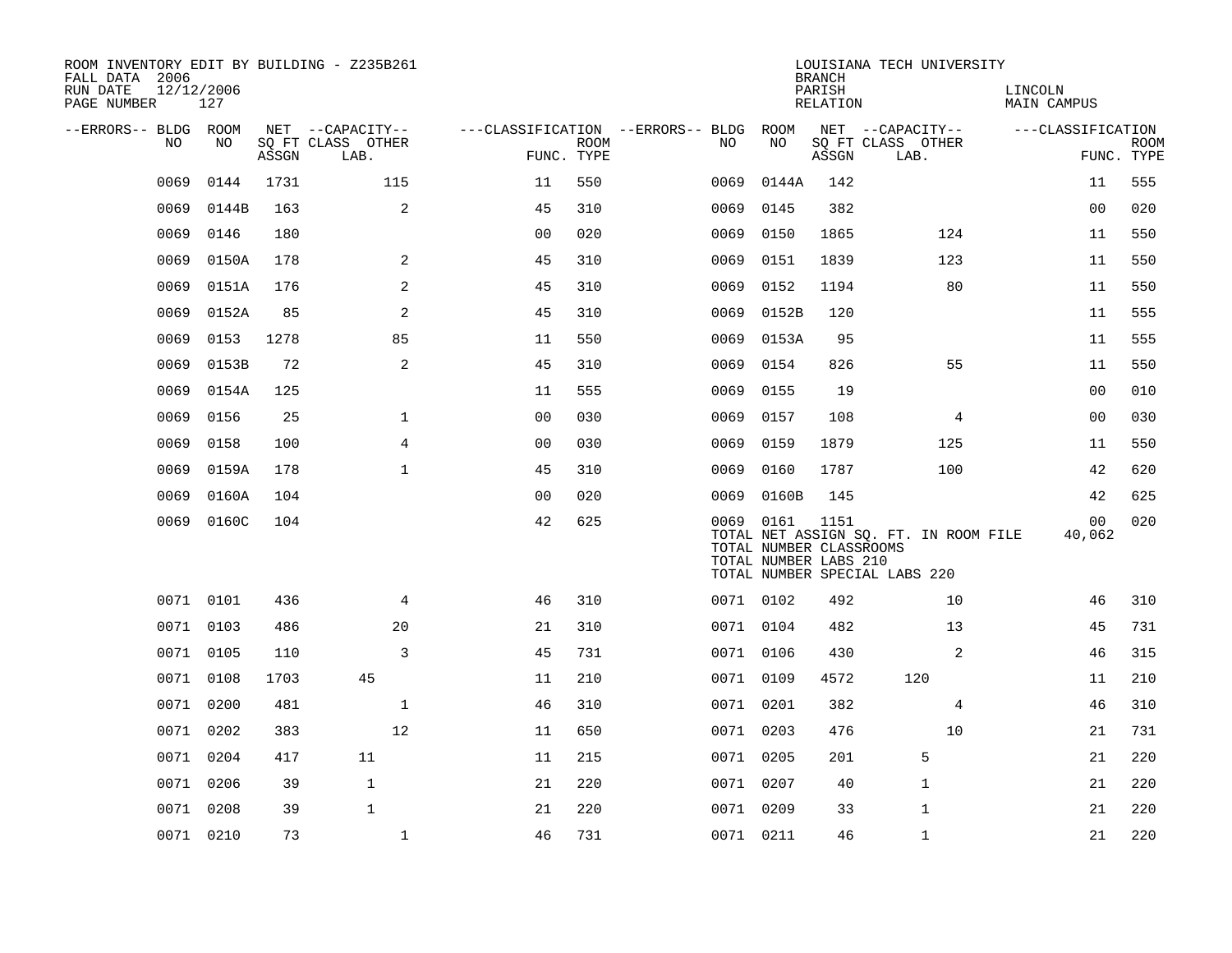| ROOM INVENTORY EDIT BY BUILDING - Z235B261<br>FALL DATA 2006<br>RUN DATE<br>PAGE NUMBER | 12/12/2006<br>128 |       |                           |                |             |                                   |                                                                | <b>BRANCH</b><br>PARISH<br>RELATION | LOUISIANA TECH UNIVERSITY                                                              | LINCOLN<br>MAIN CAMPUS          |                           |
|-----------------------------------------------------------------------------------------|-------------------|-------|---------------------------|----------------|-------------|-----------------------------------|----------------------------------------------------------------|-------------------------------------|----------------------------------------------------------------------------------------|---------------------------------|---------------------------|
| --ERRORS-- BLDG ROOM                                                                    |                   |       | NET --CAPACITY--          |                |             | ---CLASSIFICATION --ERRORS-- BLDG | ROOM                                                           |                                     | NET --CAPACITY--                                                                       | ---CLASSIFICATION               |                           |
| N <sub>O</sub>                                                                          | NO.               | ASSGN | SO FT CLASS OTHER<br>LAB. | FUNC. TYPE     | <b>ROOM</b> | NO.                               | NO.                                                            | ASSGN                               | SQ FT CLASS OTHER<br>LAB.                                                              |                                 | <b>ROOM</b><br>FUNC. TYPE |
| 0071                                                                                    | 0212              | 43    | $\mathbf{1}$              | 21             | 220         |                                   | 0071 0213                                                      | 99                                  | 3                                                                                      | 21                              | 315                       |
|                                                                                         | 0071 0214         | 38    | $\mathbf{1}$              | 45             | 315         |                                   | 0071 0215                                                      | 38                                  | $\mathbf{1}$                                                                           | 45                              | 315                       |
|                                                                                         | 0071 0216         | 46    | $\mathbf 1$               | 46             | 315         |                                   | 0071 C0100                                                     | 1641                                | $\mathbf{1}$                                                                           | 00                              | 020                       |
|                                                                                         | 0071 C0220        | 537   | 1                         | 0 <sub>0</sub> | 020         |                                   | 0071 C0220A                                                    | 268                                 | $\mathbf{1}$                                                                           | 00                              | 020                       |
|                                                                                         | 0071 S0197        | 970   | $\mathbf 1$               | 00             | 020         |                                   | 0071 S0198                                                     | 117                                 | $\mathbf{1}$                                                                           | 00                              | 020                       |
|                                                                                         | 0071 S0199        | 231   | $\mathbf{1}$              | 0 <sub>0</sub> | 020         |                                   | 0071 S0297                                                     | 62                                  | $\mathbf{1}$                                                                           | 0 <sub>0</sub>                  | 020                       |
|                                                                                         | 0071 S0298        | 194   | $\mathbf{1}$              | 0 <sub>0</sub> | 020         |                                   | 0071 S0299                                                     | 156                                 | $\mathbf{1}$                                                                           | 0 <sub>0</sub>                  | 020                       |
|                                                                                         | 0071 Z0101A       | 92    | $\mathbf{1}$              | 46             | 310         |                                   | 0071 Z0101B                                                    | 91                                  | $\mathbf{1}$                                                                           | 46                              | 315                       |
|                                                                                         | 0071 Z0101C       | 135   | $\mathbf 1$               | 46             | 310         |                                   | 0071 Z0101D                                                    | 287                                 | $\mathbf{1}$                                                                           | 46                              | 310                       |
|                                                                                         | 0071 Z0102A       | 24    | $\mathbf{1}$              | 0 <sub>0</sub> | 020         |                                   | 0071 Z0102B                                                    | 186                                 | $\mathbf{1}$                                                                           | 46                              | 315                       |
|                                                                                         | 0071 Z0104A       | 202   | 5                         | 45             | 731         |                                   | 0071 Z0109A                                                    | 468                                 | 6                                                                                      | 21                              | 731                       |
|                                                                                         | 0071 Z0109B       | 167   | $\overline{4}$            | 45             | 731         |                                   | 0071 Z0110                                                     | 200                                 | $\mathbf{1}$                                                                           | 0 <sub>0</sub>                  | 030                       |
|                                                                                         | 0071 Z0111        | 185   | $\mathbf 1$               | 0 <sub>0</sub> | 030         |                                   | 0071 Z0112                                                     | 20                                  | $\mathbf{1}$                                                                           | 00                              | 010                       |
|                                                                                         | 0071 Z0113        | 13    | $\mathbf 1$               | 0 <sub>0</sub> | 010         |                                   | 0071 Z0221<br>TOTAL NUMBER CLASSROOMS<br>TOTAL NUMBER LABS 210 | 687                                 | $\mathbf{1}$<br>TOTAL NET ASSIGN SQ. FT. IN ROOM FILE<br>TOTAL NUMBER SPECIAL LABS 220 | 00<br>13,213<br>$\sqrt{2}$<br>7 | 030                       |
|                                                                                         | 0072 0101         | 1134  | $\mathbf{1}$              | 65             | 650         |                                   | 0072 0101A                                                     | 117                                 | $\mathbf{1}$                                                                           | 65                              | 310                       |
|                                                                                         | 0072 0102         | 718   | $\mathbf 1$               | 65             | 650         |                                   | 0072 0103                                                      | 382                                 | $\mathbf{1}$                                                                           | 65                              | 350                       |
|                                                                                         | 0072 0104         | 397   | $\mathbf 1$               | 65             | 630         |                                   | 0072 0104A                                                     | 45                                  | $\mathbf{1}$                                                                           | 65                              | 635                       |
|                                                                                         | 0072 0104B        | 65    | $\mathbf{1}$              | 65             | 635         |                                   | 0072 0104C                                                     | 23                                  | $\mathbf{1}$                                                                           | 65                              | 635                       |
|                                                                                         | 0072 0105         | 174   | $\mathbf{1}$              | 65             | 310         |                                   | 0072 0106                                                      | 149                                 | $\mathbf{1}$                                                                           | 00                              | 030                       |
| 0072                                                                                    | 0107              | 174   | $\mathbf 1$               | 65             | 310         |                                   | 0072 0108                                                      | 38                                  | $\mathbf{1}$                                                                           | 00                              | 010                       |
| 0072                                                                                    | 0109              | 174   | 1                         | 65             | 310         |                                   | 0072 0110                                                      | 123                                 | $\mathbf{1}$                                                                           | 00                              | 030                       |
| 0072                                                                                    | 0111              | 235   | $\mathbf 1$               | 65             | 310         |                                   | 0072 0112                                                      | 250                                 | $\mathbf{1}$                                                                           | 65                              | 731                       |
|                                                                                         | 0072 0113         | 453   | $\mathbf{1}$              | 0 <sub>0</sub> | 020         |                                   | 0072 0113A                                                     | 12                                  | $\mathbf{1}$                                                                           | 0 <sub>0</sub>                  | 030                       |
|                                                                                         | 0072 0114         | 185   | $\mathbf{1}$              | 65             | 310         |                                   | 0072 0115                                                      | 483                                 | $\mathbf{1}$                                                                           | 0 <sub>0</sub>                  | 020                       |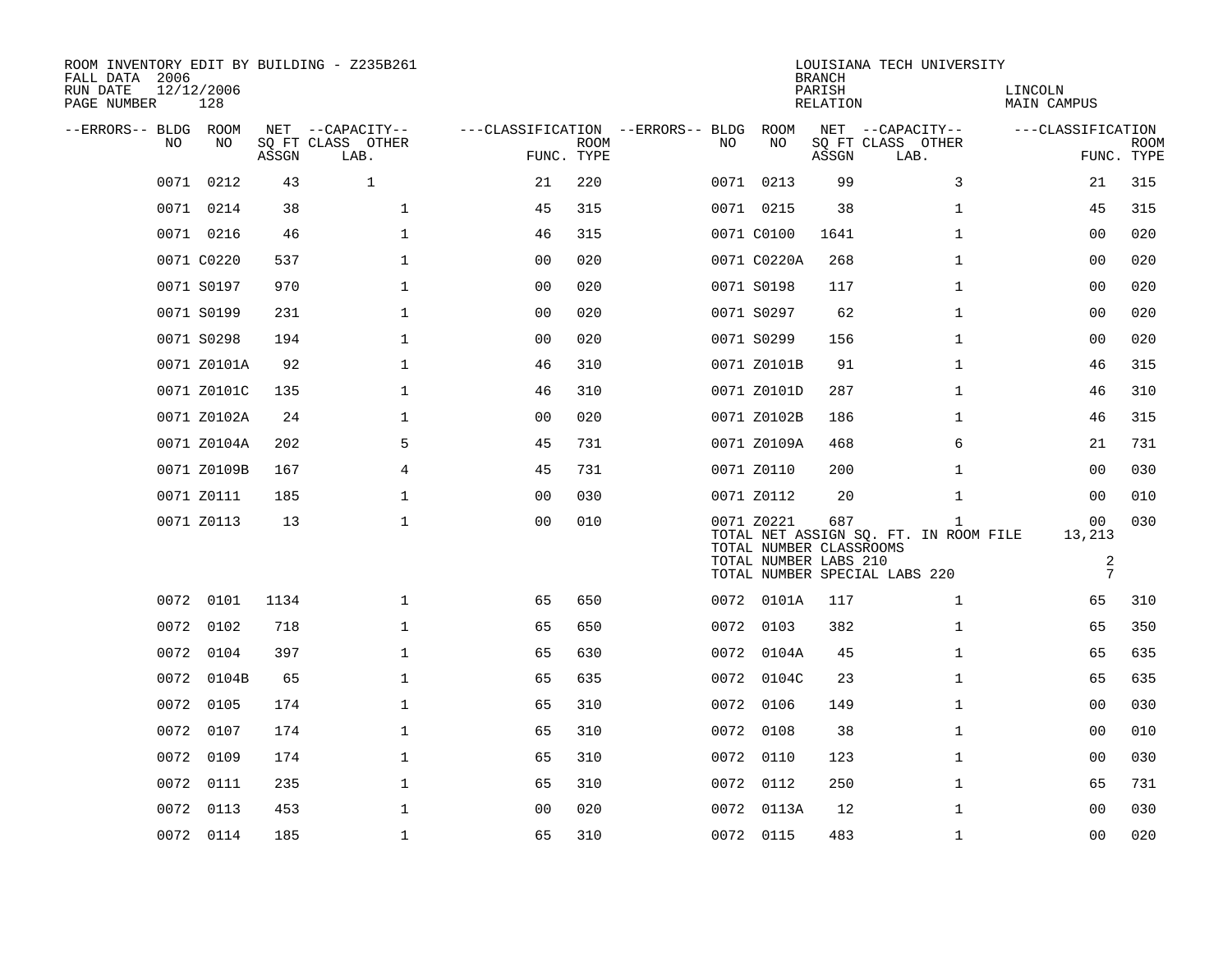| ROOM INVENTORY EDIT BY BUILDING - Z235B261<br>FALL DATA 2006 |                   |       |                           |                                        |             |      |            | <b>BRANCH</b>                                    | LOUISIANA TECH UNIVERSITY                                              |                        |                           |
|--------------------------------------------------------------|-------------------|-------|---------------------------|----------------------------------------|-------------|------|------------|--------------------------------------------------|------------------------------------------------------------------------|------------------------|---------------------------|
| RUN DATE<br>PAGE NUMBER                                      | 12/12/2006<br>129 |       |                           |                                        |             |      |            | PARISH<br>RELATION                               |                                                                        | LINCOLN<br>MAIN CAMPUS |                           |
| --ERRORS-- BLDG ROOM                                         |                   |       | NET --CAPACITY--          | ---CLASSIFICATION --ERRORS-- BLDG ROOM |             |      |            |                                                  | NET --CAPACITY--                                                       | ---CLASSIFICATION      |                           |
| NO.                                                          | NO.               | ASSGN | SQ FT CLASS OTHER<br>LAB. | FUNC. TYPE                             | <b>ROOM</b> | NO.  | NO         | ASSGN                                            | SQ FT CLASS OTHER<br>LAB.                                              |                        | <b>ROOM</b><br>FUNC. TYPE |
| 0072                                                         | 0115A             | 23    | $\mathbf{1}$              | 0 <sub>0</sub>                         | 020         |      | 0072 0116  | 178                                              | $\mathbf{1}$                                                           | 65                     | 315                       |
|                                                              | 0072 0117         | 361   | $\mathbf{1}$              | 65                                     | 310         |      | 0072 0118  | 179                                              | $\mathbf{1}$                                                           | 65                     | 310                       |
|                                                              | 0072 0119         | 167   | $\mathbf 1$               | 65                                     | 310         |      | 0072 0120  | 236                                              | $\mathbf{1}$                                                           | 65                     | 315                       |
|                                                              | 0072 0121         | 163   | $\mathbf 1$               | 65                                     | 310         |      | 0072 0122  | 171                                              | $\mathbf{1}$                                                           | 65                     | 310                       |
| 0072                                                         | 0123              | 171   | $\mathbf{1}$              | 65                                     | 310         |      | 0072 0124  | 154                                              | $\mathbf{1}$                                                           | 65                     | 310                       |
|                                                              | 0072 0125         | 154   | $\mathbf 1$               | 65                                     | 310         |      | 0072 0126  | 158                                              | $\mathbf{1}$                                                           | 65                     | 310                       |
| 0072                                                         | 0127              | 247   | $\mathbf{1}$              | 65                                     | 310         |      | 0072 0128  | 118                                              | $\mathbf{1}$                                                           | 0 <sub>0</sub>         | 030                       |
| 0072                                                         | 0129              | 505   | $\mathbf 1$               | 63                                     | 350         |      | 0072 0130  | 95                                               | $\mathbf{1}$                                                           | 00                     | 030                       |
| 0072                                                         | 0131              | 369   | $\mathbf{1}$              | 0 <sub>0</sub>                         | 020         |      | 0072 0132  | 132                                              | $\mathbf{1}$                                                           | 0 <sub>0</sub>         | 030                       |
|                                                              | 0072 0134         | 131   | $\mathbf{1}$              | 63                                     | 731         |      |            | TOTAL NUMBER CLASSROOMS<br>TOTAL NUMBER LABS 210 | TOTAL NET ASSIGN SQ. FT. IN ROOM FILE<br>TOTAL NUMBER SPECIAL LABS 220 | 7,048                  |                           |
|                                                              | 0073 0101         | 891   | 25                        | 93                                     | 680         |      | 0073 0102  | 1200                                             | 45                                                                     | 93                     | 680                       |
| 0073                                                         | 0103              | 164   | 3                         | 0 <sub>0</sub>                         | 030         |      | 0073 0104  | 158                                              | 3                                                                      | 00                     | 030                       |
| 0073                                                         | 0105              | 1220  | $\mathbf{1}$              | 0 <sub>0</sub>                         | 020         | 0073 | 0106       | 206                                              | $\mathbf{1}$                                                           | 0 <sub>0</sub>         | 020                       |
| 0073                                                         | 0106B             | 26    | $\mathbf{1}$              | 93                                     | 315         |      | 0073 0106C | 27                                               | $\mathbf{1}$                                                           | 93                     | 315                       |
| 0073                                                         | 0107              | 668   | $\mathbf 1$               | 93                                     | 850         | 0073 | 0108       | 1063                                             | $\mathbf{1}$                                                           | 93                     | 850                       |
| 0073                                                         | 0109              | 163   | $\mathbf 1$               | 93                                     | 850         | 0073 | 0110       | 168                                              | $\mathbf{1}$                                                           | 93                     | 520                       |
|                                                              | 0073 0111         | 113   | $\mathbf{1}$              | 93                                     | 310         |      | 0073 0112  | 120                                              | $\mathbf{1}$                                                           | 93                     | 310                       |
|                                                              | 0073 0113         | 128   | $\mathbf{1}$              | 93                                     | 310         |      | 0073 0114  | 45                                               | $\mathbf{1}$                                                           | 0 <sub>0</sub>         | 010                       |
|                                                              | 0073 0114A        | 120   | $\mathbf{1}$              | 93                                     | 315         |      | 0073 0115  | 1162                                             | $\mathbf{1}$                                                           | 0 <sub>0</sub>         | 020                       |
| 0073                                                         | 0116              | 712   | $\mathbf 1$               | 0 <sub>0</sub>                         | 020         | 0073 | 0117       | 340                                              | $\mathbf{1}$                                                           | 93                     | 310                       |
| 0073                                                         | 0118              | 206   | $\mathbf 1$               | 93                                     | 310         |      | 0073 0119  | 161                                              | $\mathbf{1}$                                                           | 93                     | 310                       |
| 0073                                                         | 0120              | 113   | $\mathbf 1$               | 93                                     | 310         |      | 0073 0121  | 83                                               | $\mathbf{1}$                                                           | 93                     | 310                       |
| 0073                                                         | 0122              | 196   | $\mathbf{1}$              | 93                                     | 310         |      | 0073 0122A | 40                                               | $\mathbf{1}$                                                           | 00                     | 030                       |
|                                                              | 0073 0123         | 113   | $\mathbf{1}$              | 93                                     | 310         |      | 0073 0124  | 98                                               | $\mathbf{1}$                                                           | 93                     | 310                       |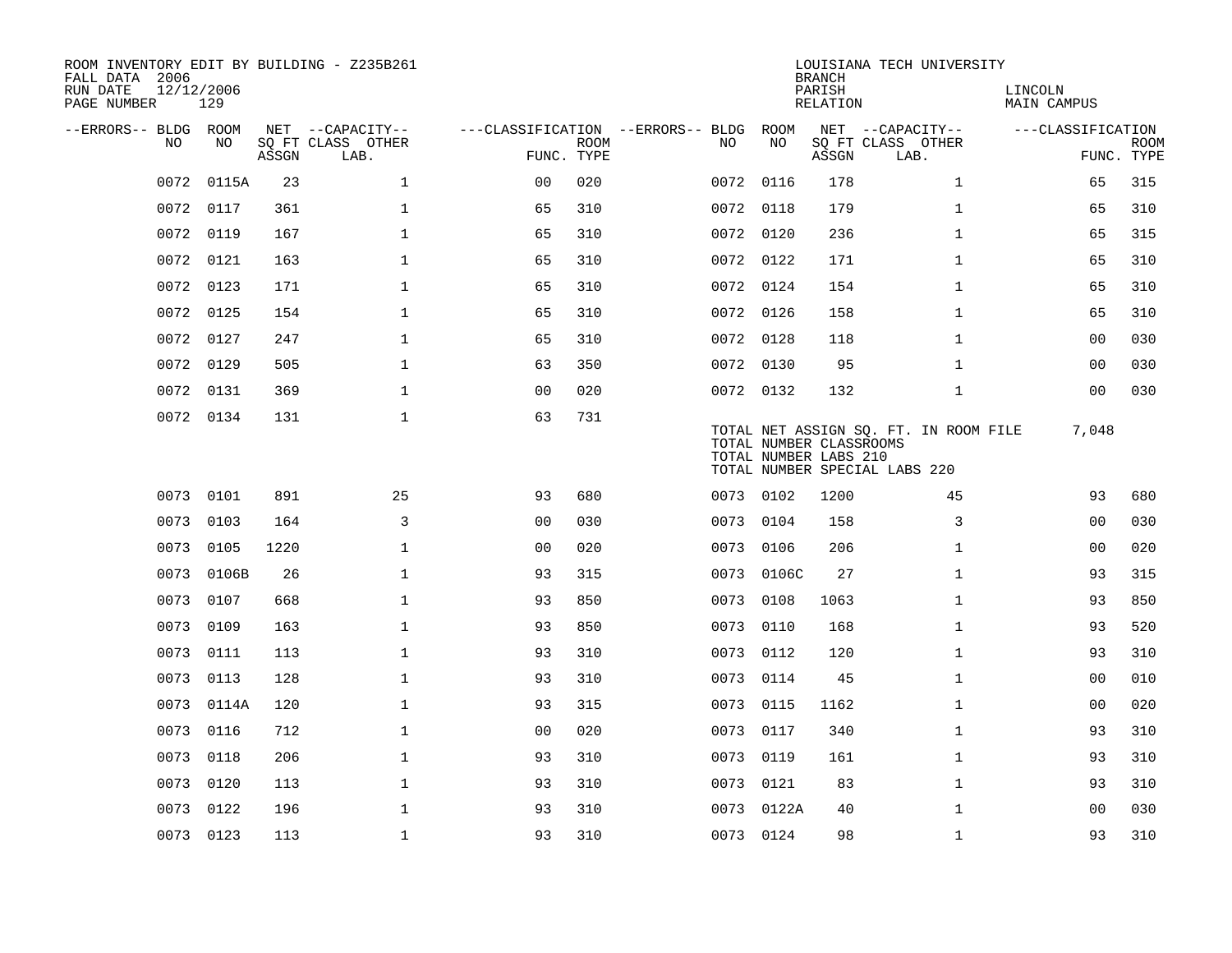| ROOM INVENTORY EDIT BY BUILDING - Z235B261<br>FALL DATA 2006<br>RUN DATE<br>PAGE NUMBER | 12/12/2006<br>130 |       |                                               |                |             |                                         |            | <b>BRANCH</b><br>PARISH<br><b>RELATION</b> | LOUISIANA TECH UNIVERSITY                     | LINCOLN<br><b>MAIN CAMPUS</b> |                           |
|-----------------------------------------------------------------------------------------|-------------------|-------|-----------------------------------------------|----------------|-------------|-----------------------------------------|------------|--------------------------------------------|-----------------------------------------------|-------------------------------|---------------------------|
| --ERRORS-- BLDG ROOM<br>NO                                                              | NO                | ASSGN | NET --CAPACITY--<br>SQ FT CLASS OTHER<br>LAB. | FUNC. TYPE     | <b>ROOM</b> | ---CLASSIFICATION --ERRORS-- BLDG<br>NO | ROOM<br>NO | ASSGN                                      | NET --CAPACITY--<br>SQ FT CLASS OTHER<br>LAB. | ---CLASSIFICATION             | <b>ROOM</b><br>FUNC. TYPE |
| 0073                                                                                    | 0125              | 98    | $\mathbf 1$                                   | 93             | 310         | 0073                                    | 0126       | 83                                         | $\mathbf{1}$                                  | 93                            | 310                       |
| 0073                                                                                    | 0127              | 113   | 1                                             | 93             | 310         | 0073                                    | 0128       | 2582                                       | $\mathbf{1}$                                  | 93                            | 520                       |
| 0073                                                                                    | 0128A             | 85    | $\mathbf 1$                                   | 93             | 520         | 0073                                    | 0128B      | 42                                         | $\mathbf{1}$                                  | 00                            | 030                       |
| 0073                                                                                    | 0128C             | 49    | $\mathbf 1$                                   | 93             | 525         | 0073                                    | 0129       | 95                                         | $\mathbf{1}$                                  | 00                            | 030                       |
| 0073                                                                                    | 0130              | 24    | $\mathbf{1}$                                  | 00             | 010         | 0073                                    | 0131       | 61                                         | $\mathbf{1}$                                  | 0 <sub>0</sub>                | 030                       |
| 0073                                                                                    | 0132              | 249   | $\mathbf 1$                                   | 93             | 310         |                                         | 0073 0132A | 48                                         | $\mathbf{1}$                                  | 93                            | 315                       |
| 0073                                                                                    | 0133              | 192   | $\mathbf{1}$                                  | 93             | 310         | 0073                                    | 0134       | 407                                        | $\mathbf{1}$                                  | 93                            | 350                       |
| 0073                                                                                    | 0135              | 396   | $\mathbf{1}$                                  | 93             | 650         |                                         | 0073 0136  | 334                                        | $\mathbf{1}$                                  | 93                            | 310                       |
| 0073                                                                                    | 0137              | 334   | $\mathbf{1}$                                  | 93             | 310         | 0073                                    | 0138       | 48                                         | $\mathbf{1}$                                  | 93                            | 525                       |
| 0073                                                                                    | 0139              | 53    | $\mathbf 1$                                   | 93             | 525         | 0073                                    | 0140       | 365                                        | $\mathbf{1}$                                  | 93                            | 520                       |
| 0073                                                                                    | 0141              | 447   | $\mathbf 1$                                   | 93             | 520         | 0073                                    | 0141A      | 51                                         | $\mathbf{1}$                                  | 93                            | 525                       |
| 0073                                                                                    | 0142              | 399   | $\mathbf 1$                                   | 93             | 525         |                                         | 0073 0143A | 86                                         | $\mathbf{1}$                                  | 93                            | 310                       |
| 0073                                                                                    | 0144              | 553   | $\mathbf{1}$                                  | 0 <sub>0</sub> | 030         | 0073                                    | 0146       | 427                                        | $\mathbf{1}$                                  | 93                            | 520                       |
| 0073                                                                                    | 0147              | 314   | $\mathbf 1$                                   | 93             | 520         | 0073                                    | 0148       | 573                                        | $\mathbf{1}$                                  | 00                            | 030                       |
| 0073                                                                                    | 0149              | 93    | $\mathbf{1}$                                  | 93             | 525         | 0073                                    | 0149A      | 24                                         | $\mathbf{1}$                                  | 93                            | 525                       |
| 0073                                                                                    | 0150              | 57    | $\mathbf{1}$                                  | 93             | 525         | 0073                                    | 0150A      | 42                                         | $\mathbf{1}$                                  | 93                            | 525                       |
| 0073                                                                                    | 0200              | 4357  | $\mathbf{1}$                                  | 93             | 520         | 0073                                    | 0200A      | 50                                         | $\mathbf{1}$                                  | 93                            | 310                       |
| 0073                                                                                    | 0200B             | 106   | $\mathbf 1$                                   | 93             | 310         | 0073                                    | 0201       | 465                                        | $\mathbf{1}$                                  | 00                            | 020                       |
| 0073                                                                                    | 0202              | 106   | $\mathbf 1$                                   | 93             | 310         | 0073                                    | 0203       | 69                                         | $\mathbf{1}$                                  | 93                            | 315                       |
| 0073                                                                                    | 0204              | 459   | $\mathbf 1$                                   | 93             | 350         | 0073                                    | 0205       | 444                                        | $\mathbf{1}$                                  | 93                            | 350                       |
| 0073                                                                                    | 0206              | 98    | $\mathbf{1}$                                  | 0 <sub>0</sub> | 030         | 0073                                    | 0207       | 45                                         | $\mathbf{1}$                                  | 0 <sub>0</sub>                | 030                       |
| 0073                                                                                    | 0208              | 33    | $\mathbf{1}$                                  | 93             | 315         | 0073                                    | 0209       | 163                                        | $\mathbf{1}$                                  | 93                            | 310                       |
| 0073                                                                                    | 0210              | 211   | $\mathbf{1}$                                  | 93             | 310         |                                         | 0073 0211  | 146                                        | $\mathbf{1}$                                  | 93                            | 350                       |
| 0073                                                                                    | 0212              | 161   | $\mathbf 1$                                   | 93             | 310         | 0073                                    | 0213       | 172                                        | $\mathbf{1}$                                  | 93                            | 310                       |
| 0073                                                                                    | 0214              | 57    | $\mathbf{1}$                                  | 93             | 315         |                                         | 0073 0215  | 492                                        | $\mathbf{1}$                                  | 93                            | 310                       |
|                                                                                         | 0073 0216         | 211   | $\mathbf 1$                                   | 00             | 030         |                                         | 0073 0217  | 136                                        | $\mathbf{1}$                                  | 00                            | 030                       |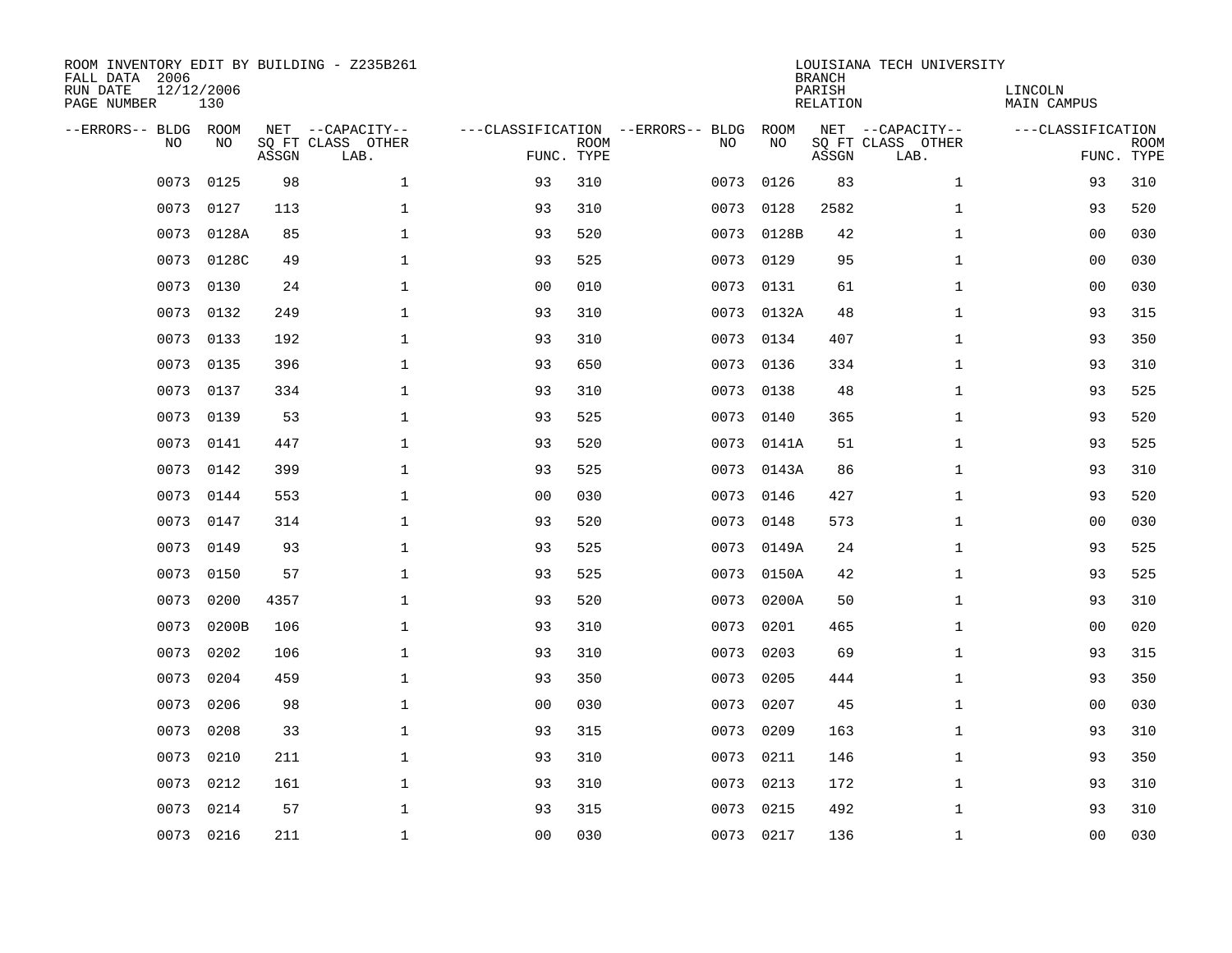| ROOM INVENTORY EDIT BY BUILDING - Z235B261<br>FALL DATA 2006<br>RUN DATE<br>PAGE NUMBER | 12/12/2006<br>131 |       |                           |                                        |             |    |            | <b>BRANCH</b><br>PARISH<br>RELATION                    | LOUISIANA TECH UNIVERSITY                                              |                | LINCOLN | <b>MAIN CAMPUS</b> |                           |
|-----------------------------------------------------------------------------------------|-------------------|-------|---------------------------|----------------------------------------|-------------|----|------------|--------------------------------------------------------|------------------------------------------------------------------------|----------------|---------|--------------------|---------------------------|
| --ERRORS-- BLDG ROOM                                                                    |                   |       | NET --CAPACITY--          | ---CLASSIFICATION --ERRORS-- BLDG ROOM |             |    |            |                                                        | NET --CAPACITY--                                                       |                |         | ---CLASSIFICATION  |                           |
| NO                                                                                      | NO                | ASSGN | SQ FT CLASS OTHER<br>LAB. | FUNC. TYPE                             | <b>ROOM</b> | NO | NO         | ASSGN                                                  | SQ FT CLASS OTHER<br>LAB.                                              |                |         |                    | <b>ROOM</b><br>FUNC. TYPE |
|                                                                                         | 0073 s0203        | 108   | $\mathbf{1}$              | 0 <sup>0</sup>                         | 020         |    | 0073 C0102 | 24                                                     |                                                                        | $\mathbf{1}$   |         | 0 <sub>0</sub>     | 020                       |
|                                                                                         | 0073 C0118        | 115   | $\mathbf{1}$              | 0 <sub>0</sub>                         | 020         |    | 0073 M0205 | 2547                                                   |                                                                        | $\mathbf{1}$   |         | 00                 | 030                       |
|                                                                                         | 0073 S0103        | 137   | $\mathbf 1$               | 0 <sub>0</sub>                         | 020         |    | 0073 S0130 | 103                                                    |                                                                        | $\mathbf{1}$   |         | 0 <sub>0</sub>     | 020                       |
|                                                                                         | 0073 S0230        | 108   | $\mathbf{1}$              | 0 <sub>0</sub>                         | 020         |    |            | TOTAL NUMBER CLASSROOMS<br>TOTAL NUMBER LABS 210       | TOTAL NET ASSIGN SQ. FT. IN ROOM FILE<br>TOTAL NUMBER SPECIAL LABS 220 |                |         | 20,399             |                           |
|                                                                                         | 0074 0101         | 391   |                           | 45                                     | 525         |    | 0074 0102  | 78<br>TOTAL NUMBER CLASSROOMS<br>TOTAL NUMBER LABS 210 | TOTAL NET ASSIGN SQ. FT. IN ROOM FILE<br>TOTAL NUMBER SPECIAL LABS 220 |                |         | 45<br>469          | 525                       |
|                                                                                         | 0075 0102         | 401   | 5                         | 52                                     | 520         |    | 0075 0103  | 640                                                    |                                                                        | 30             |         | 52                 | 520                       |
|                                                                                         | 0075 0104         | 321   | $\mathbf{1}$              | 57                                     | 850         |    | 0075 0105  | 469                                                    |                                                                        | $\mathbf{1}$   |         | 00                 | 020                       |
|                                                                                         | 0075 0106         | 104   | $\mathbf{1}$              | 00                                     | 030         |    | 0075 0107  | 151                                                    |                                                                        | $\overline{2}$ |         | 00                 | 030                       |
|                                                                                         | 0075 0108         | 219   | $\mathbf{1}$              | 45                                     | 525         |    | 0075 0109  | 215                                                    |                                                                        | $\mathbf{1}$   |         | 0 <sub>0</sub>     | 030                       |
|                                                                                         | 0075 0110         | 289   | $\mathbf 1$               | 0 <sub>0</sub>                         | 030         |    | 0075 0111  | 28                                                     |                                                                        | $\mathbf{1}$   |         | 0 <sub>0</sub>     | 020                       |
|                                                                                         | 0075 0112         | 323   | 1                         | 45                                     | 525         |    | 0075 0113  | 523                                                    |                                                                        | $\mathbf{1}$   |         | 52                 | 520                       |
|                                                                                         | 0075 0114         | 96    | $\mathbf 1$               | 93                                     | 310         |    | 0075 0115  | 141                                                    |                                                                        | $\mathbf{1}$   |         | 93                 | 310                       |
|                                                                                         | 0075 0116         | 321   | $\mathbf{1}$              | 52                                     | 520         |    | 0075 0117  | 469                                                    |                                                                        | $\mathbf{1}$   |         | 0 <sub>0</sub>     | 020                       |
|                                                                                         | 0075 0118         | 144   | $\mathbf 1$               | 00                                     | 030         |    | 0075 0119  | 124                                                    |                                                                        | $\mathbf{1}$   |         | 0 <sub>0</sub>     | 030                       |
|                                                                                         | 0075 0120         | 289   | $\mathbf{1}$              | 00                                     | 030         |    | 0075 0121  | 89                                                     |                                                                        | $\mathbf{1}$   |         | 45                 | 525                       |
|                                                                                         | 0075 0122         | 28    | $\mathbf 1$               | 0 <sub>0</sub>                         | 020         |    | 0075 0123  | 220                                                    |                                                                        | $\mathbf{1}$   |         | 45                 | 525                       |
|                                                                                         | 0075 0124         | 65    | $\mathbf{1}$              | 51                                     | 630         |    | 0075 0125  | 33                                                     |                                                                        | $\mathbf{1}$   |         | 51                 | 635                       |
|                                                                                         | 0075 0130         | 480   | $\mathbf 1$               | 52                                     | 520         |    | 0075 0131  | 480                                                    |                                                                        | $\mathbf{1}$   |         | 52                 | 520                       |
| 0075                                                                                    | 0140              | 193   | $\mathbf{1}$              | 0 <sub>0</sub>                         | 030         |    | 0075 0141  | 191                                                    |                                                                        | $\mathbf{1}$   |         | 0 <sub>0</sub>     | 030                       |
|                                                                                         | 0075 0200         | 323   | 12                        | 93                                     | 530         |    | 0075 C0100 | 234                                                    |                                                                        | $\mathbf{1}$   |         | 00                 | 020                       |
|                                                                                         | 0075 C0101        | 242   | $\mathbf{1}$              | 0 <sub>0</sub>                         | 020         |    |            |                                                        | TOTAL NET ASSIGN SQ. FT. IN ROOM FILE                                  |                |         | 4,675              |                           |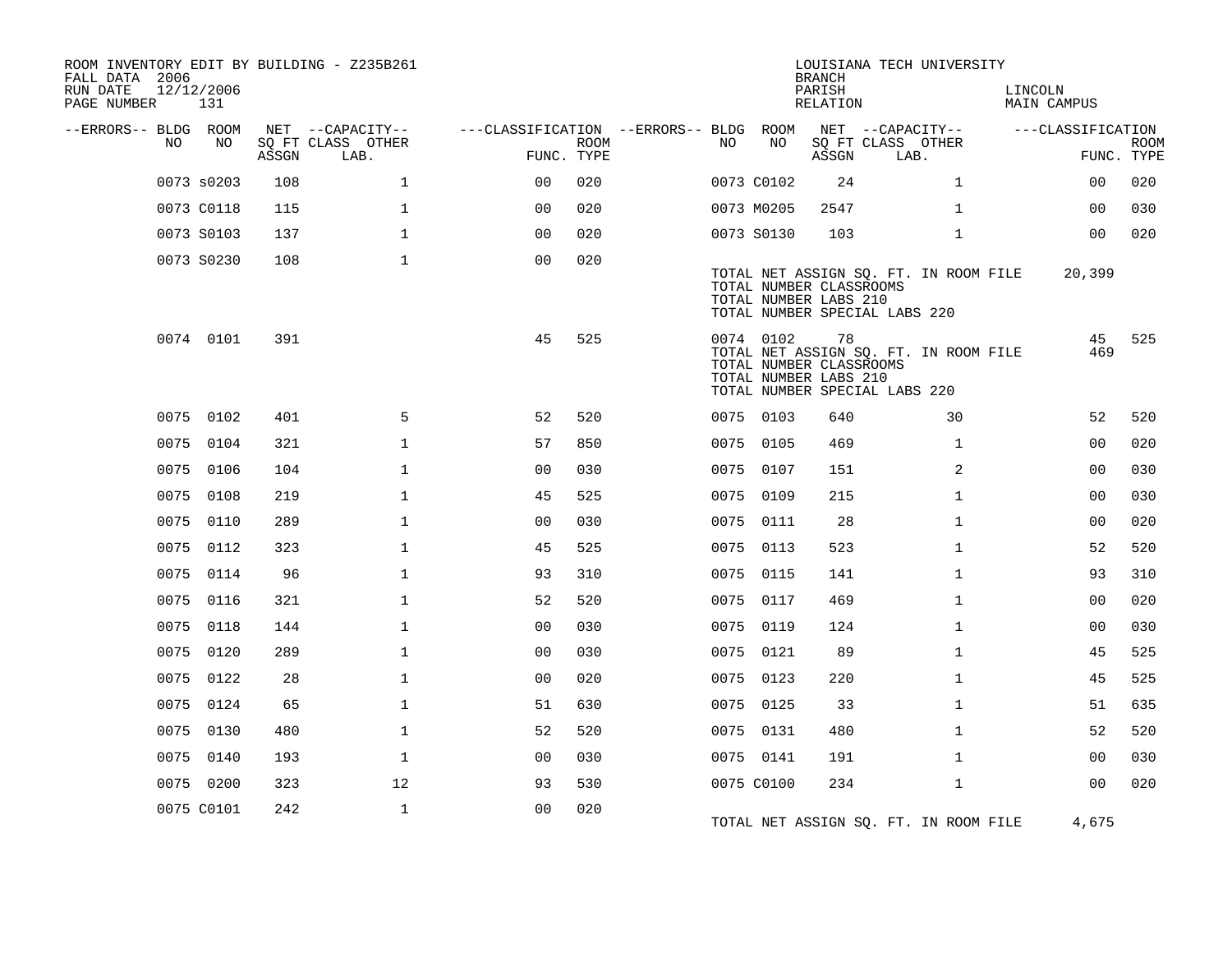| ROOM INVENTORY EDIT BY BUILDING - Z235B261<br>FALL DATA 2006<br>RUN DATE<br>PAGE NUMBER | 12/12/2006<br>132 |       |                           |                |      |                                                         |            | <b>BRANCH</b><br>PARISH<br>RELATION                       | LOUISIANA TECH UNIVERSITY                                                    | LINCOLN<br>MAIN CAMPUS |                           |
|-----------------------------------------------------------------------------------------|-------------------|-------|---------------------------|----------------|------|---------------------------------------------------------|------------|-----------------------------------------------------------|------------------------------------------------------------------------------|------------------------|---------------------------|
| --ERRORS-- BLDG ROOM<br>NO                                                              | NO.               |       | NET --CAPACITY--          |                |      | ---CLASSIFICATION --ERRORS-- BLDG ROOM NET --CAPACITY-- | NO         |                                                           |                                                                              | ---CLASSIFICATION      |                           |
|                                                                                         |                   | ASSGN | SQ FT CLASS OTHER<br>LAB. | FUNC. TYPE     | ROOM | NO                                                      |            | ASSGN<br>TOTAL NUMBER CLASSROOMS<br>TOTAL NUMBER LABS 210 | SQ FT CLASS OTHER<br>LAB.<br>TOTAL NUMBER SPECIAL LABS 220                   |                        | <b>ROOM</b><br>FUNC. TYPE |
|                                                                                         | 0076 0100         | 197   | 5                         | 71             | 310  |                                                         | 0076 0101  | 376                                                       | 3                                                                            | 71                     | 310                       |
| 0076                                                                                    | 0102              | 224   | 4                         | 71             | 310  |                                                         | 0076 0103  | 531                                                       | 24                                                                           | 45                     | 350                       |
|                                                                                         | 0076 0103A        | 74    | $\mathbf 1$               | 71             | 315  |                                                         | 0076 0103B | 49                                                        | $\mathbf{1}$                                                                 | 71                     | 315                       |
|                                                                                         | 0076 0104         | 104   | 2                         | 71             | 310  |                                                         | 0076 0105  | 155                                                       | 3                                                                            | 71                     | 310                       |
| 0076                                                                                    | 0106              | 156   | 3                         | 71             | 310  |                                                         | 0076 0107  | 92                                                        | $\overline{a}$                                                               | 0 <sub>0</sub>         | 030                       |
|                                                                                         | 0076 0108         | 88    | 2                         | 0 <sub>0</sub> | 030  |                                                         | 0076 0109  | 81                                                        | $\mathbf{1}$                                                                 | 00                     | 020                       |
|                                                                                         | 0076 0110         | 315   | $\mathbf 1$               | 0 <sub>0</sub> | 020  |                                                         | 0076 0110A | 20                                                        | $\mathbf{1}$                                                                 | 0 <sub>0</sub>         | 030                       |
|                                                                                         | 0076 0111         | 4128  | $\mathbf{1}$              | 52             | 750  |                                                         | 0076 0111A | 47                                                        | $\mathbf{1}$                                                                 | 0 <sub>0</sub>         | 010                       |
| 0076                                                                                    | 0111B             | 85    | 2                         | 71             | 310  |                                                         | 0076 0112  | 4129                                                      | 2                                                                            | 45                     | 730                       |
|                                                                                         | 0076 0112A        | 53    | $\mathbf 1$               | 45             | 730  |                                                         | 0076 0112B | 85                                                        | 2                                                                            | 71                     | 310                       |
|                                                                                         | 0076 0200         | 467   | 5                         | 71             | 310  |                                                         | 0076 0201  | 297                                                       | $\mathbf{1}$                                                                 | 71                     | 315                       |
|                                                                                         | 0076 0202         | 542   | $\mathbf 1$               | 52             | 750  |                                                         |            | TOTAL NUMBER CLASSROOMS<br>TOTAL NUMBER LABS 210          | TOTAL NET ASSIGN SQ. FT. IN ROOM FILE<br>TOTAL NUMBER SPECIAL LABS 220       | 11,652                 |                           |
|                                                                                         | 0077 0001         | 4600  | $\mathbf{1}$              | 65             | 970  |                                                         | 0077 Z0100 | 858<br>TOTAL NUMBER CLASSROOMS<br>TOTAL NUMBER LABS 210   | 23<br>TOTAL NET ASSIGN SQ. FT. IN ROOM FILE<br>TOTAL NUMBER SPECIAL LABS 220 | 11<br>5,458            | 215                       |
|                                                                                         | 0078 0100         | 1851  | $\mathbf{1}$              | 0 <sup>0</sup> | 020  |                                                         | 0078 0101  | 2590                                                      | 148                                                                          | 21                     | 610                       |
|                                                                                         | 0078 0102         | 141   | $\mathbf 1$               | 21             | 615  |                                                         | 0078 0103  | 639                                                       | 17                                                                           | 21                     | 240                       |
|                                                                                         | 0078 0104         | 389   | 2                         | 21             | 310  |                                                         | 0078 0105  | 101                                                       | $\mathbf{1}$                                                                 | 21                     | 315                       |
| 0078                                                                                    | 0106              | 358   | $\mathbf{1}$              | 21             | 310  | 0078                                                    | 0107       | 162                                                       | $\mathbf{1}$                                                                 | 00                     | 030                       |
| 0078                                                                                    | 0108              | 144   | $\mathbf 1$               | 0 <sub>0</sub> | 030  |                                                         | 0078 0109  | 190                                                       | $\mathbf{1}$                                                                 | 0 <sub>0</sub>         | 030                       |
| 0078                                                                                    | 0110              | 151   | $\mathbf{1}$              | 21             | 310  | 0078                                                    | 0111       | 151                                                       | $\mathbf{1}$                                                                 | 21                     | 310                       |
|                                                                                         | 0078 0112         | 151   | $\mathbf 1$               | 21             | 310  |                                                         | 0078 0113  | 151                                                       | $\mathbf{1}$                                                                 | 21                     | 310                       |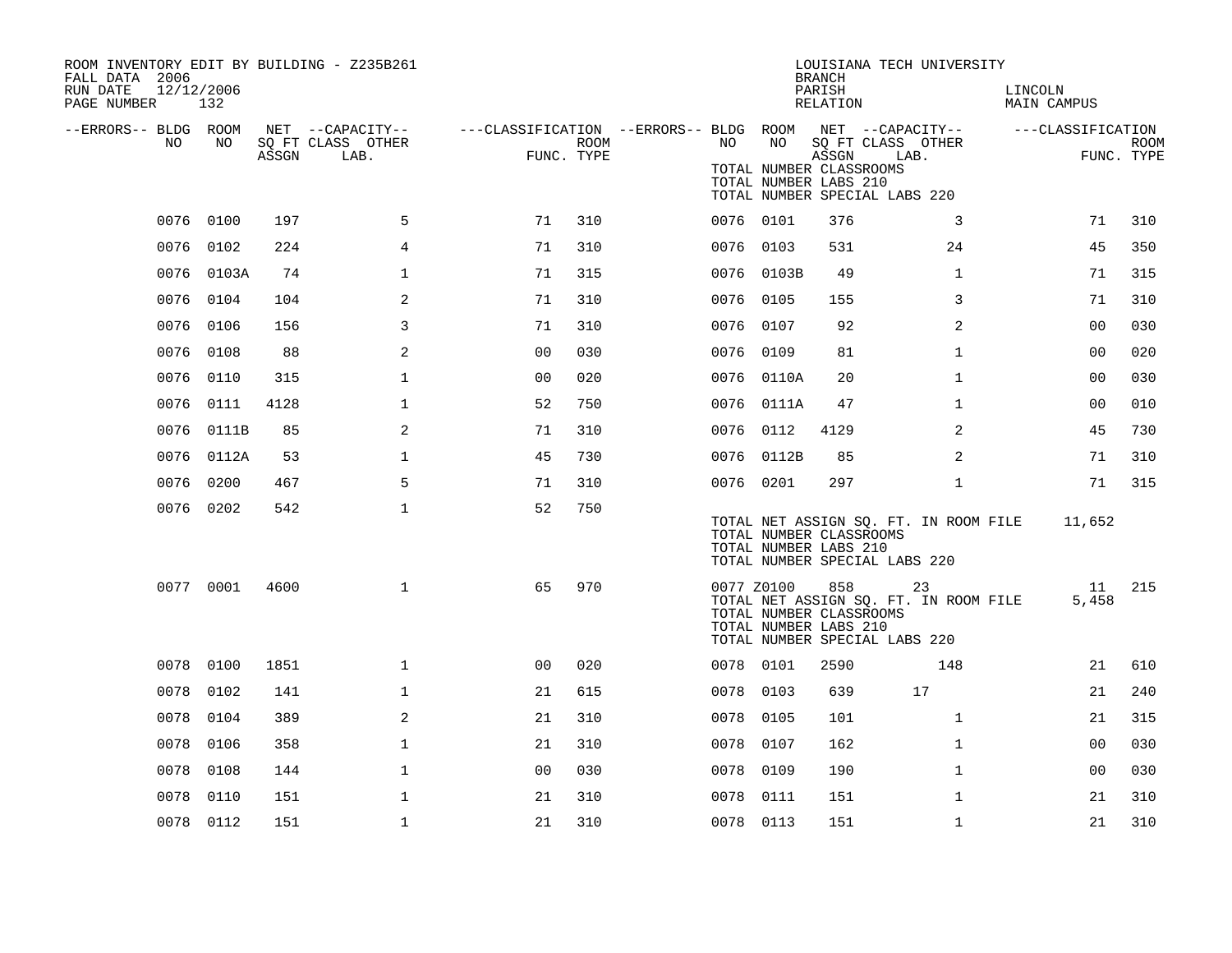| FALL DATA 2006<br>RUN DATE<br>PAGE NUMBER |           | 12/12/2006<br>133 |       | ROOM INVENTORY EDIT BY BUILDING - Z235B261    |                                                 |             |      |            | <b>BRANCH</b><br>PARISH<br>RELATION | LOUISIANA TECH UNIVERSITY                     | LINCOLN<br><b>MAIN CAMPUS</b> |                           |
|-------------------------------------------|-----------|-------------------|-------|-----------------------------------------------|-------------------------------------------------|-------------|------|------------|-------------------------------------|-----------------------------------------------|-------------------------------|---------------------------|
| --ERRORS-- BLDG                           | <b>NO</b> | ROOM<br>NO        | ASSGN | NET --CAPACITY--<br>SO FT CLASS OTHER<br>LAB. | ---CLASSIFICATION --ERRORS-- BLDG<br>FUNC. TYPE | <b>ROOM</b> | NO   | ROOM<br>NO | ASSGN                               | NET --CAPACITY--<br>SQ FT CLASS OTHER<br>LAB. | ---CLASSIFICATION             | <b>ROOM</b><br>FUNC. TYPE |
|                                           | 0078      | 0114              | 151   | $\mathbf{1}$                                  | 21                                              | 310         | 0078 | 0115       | 151                                 | $\mathbf{1}$                                  | 21                            | 310                       |
|                                           | 0078      | 0116              | 151   | $\mathbf 1$                                   | 21                                              | 310         | 0078 | 0117       | 151                                 | $\mathbf{1}$                                  | 21                            | 310                       |
|                                           | 0078      | 0118              | 151   | $\mathbf 1$                                   | 21                                              | 310         | 0078 | 0119       | 151                                 | $\mathbf{1}$                                  | 21                            | 310                       |
|                                           | 0078      | 0120              | 151   | $\mathbf 1$                                   | 21                                              | 310         | 0078 | 0121       | 154                                 | $\mathbf{1}$                                  | 21                            | 310                       |
| 9                                         | 0078      | 0122              | 535   | $\mathbf{1}$                                  | 51                                              | 410         | 0078 | 0123       | 4597                                | 100                                           | 21                            | 310                       |
|                                           | 0078      | 0124              | 281   | $\mathbf{1}$                                  | 0 <sub>0</sub>                                  | 020         | 0078 | 0125       | 21                                  | $\mathbf{1}$                                  | 0 <sub>0</sub>                | 010                       |
|                                           | 0078      | 0140              | 1168  | 78                                            | 21                                              | 550         | 0078 | 0156       | 39                                  | $\mathbf{1}$                                  | 0 <sub>0</sub>                | 020                       |
|                                           | 0078      | 0157              | 402   | $\mathbf{1}$                                  | 0 <sub>0</sub>                                  | 030         | 0078 | 0158       | 1757                                | $\mathbf{1}$                                  | 0 <sub>0</sub>                | 030                       |
|                                           | 0078      | 0159              | 174   | $\mathbf{1}$                                  | 0 <sub>0</sub>                                  | 020         | 0078 | 0160       | 26                                  | $\mathbf{1}$                                  | 0 <sub>0</sub>                | 020                       |
|                                           | 0078      | 0161              | 81    | $\mathbf 1$                                   | 0 <sub>0</sub>                                  | 030         | 0078 | 0170       | 165                                 | $\mathbf{1}$                                  | 21                            | 740                       |
|                                           | 0078      | 0171              | 40    | $\mathbf 1$                                   | 21                                              | 760         | 0078 | 0172       | 76                                  | $\mathbf{1}$                                  | 21                            | 760                       |
|                                           | 0078      | 0173              | 94    | $\mathbf 1$                                   | 21                                              | 760         | 0078 | 0174       | 38                                  | $\mathbf{1}$                                  | 21                            | 760                       |
|                                           | 0078      | 0175              | 41    | $\mathbf 1$                                   | 0 <sub>0</sub>                                  | 020         | 0078 | 0200       | 54                                  | $\mathbf{1}$                                  | 21                            | 315                       |
|                                           | 0078      | 0201              | 610   | 25                                            | 21                                              | 310         | 0078 | 0203       | 407                                 | $\mathbf{1}$                                  | 21                            | 310                       |
|                                           | 0078      | 0204              | 198   | $\mathbf 1$                                   | 21                                              | 310         | 0078 | 0205       | 214                                 | $\mathbf{1}$                                  | 21                            | 310                       |
|                                           | 0078      | 0206              | 157   | $\mathbf 1$                                   | 0 <sub>0</sub>                                  | 030         | 0078 | 0207       | 144                                 | $\mathbf{1}$                                  | 00                            | 030                       |
|                                           | 0078      | 0208              | 195   | $\mathbf{1}$                                  | 0 <sub>0</sub>                                  | 030         | 0078 | 0209       | 155                                 | $\mathbf{1}$                                  | 21                            | 310                       |
|                                           | 0078      | 0210              | 155   | $\mathbf{1}$                                  | 21                                              | 310         | 0078 | 0211       | 155                                 | $\mathbf{1}$                                  | 21                            | 310                       |
|                                           | 0078      | 0212              | 155   | $\mathbf{1}$                                  | 21                                              | 310         | 0078 | 0213       | 155                                 | $\mathbf{1}$                                  | 21                            | 310                       |
|                                           | 0078      | 0214              | 240   | $\mathbf{1}$                                  | 21                                              | 310         | 0078 | 0215       | 229                                 | $\mathbf{1}$                                  | 21                            | 310                       |
|                                           | 0078      | 0216              | 155   | $\mathbf{1}$                                  | 21                                              | 310         | 0078 | 0217       | 155                                 | $\mathbf{1}$                                  | 21                            | 310                       |
|                                           | 0078      | 0218              | 155   | $\mathbf{1}$                                  | 21                                              | 310         | 0078 | 0219       | 157                                 | $\mathbf{1}$                                  | 21                            | 310                       |
|                                           | 0078      | 0220              | 152   | $\mathbf{1}$                                  | 21                                              | 310         | 0078 | 0221       | 318                                 | 12                                            | 21                            | 350                       |
|                                           | 0078      | 0226              | 87    | $\mathbf{1}$                                  | 00                                              | 020         | 0078 | 0228       | 115                                 | $\mathbf{1}$                                  | 21                            | 315                       |
|                                           | 0078      | 0229              | 225   | 1                                             | 0 <sub>0</sub>                                  | 020         | 0078 | 0230       | 66                                  | $\mathbf{1}$                                  | 0 <sub>0</sub>                | 010                       |
|                                           | 0078      | 0231              | 176   | $\mathbf 1$                                   | 21                                              | 315         |      | 0078 C0146 | 2196                                | $\mathbf{1}$                                  | 00                            | 020                       |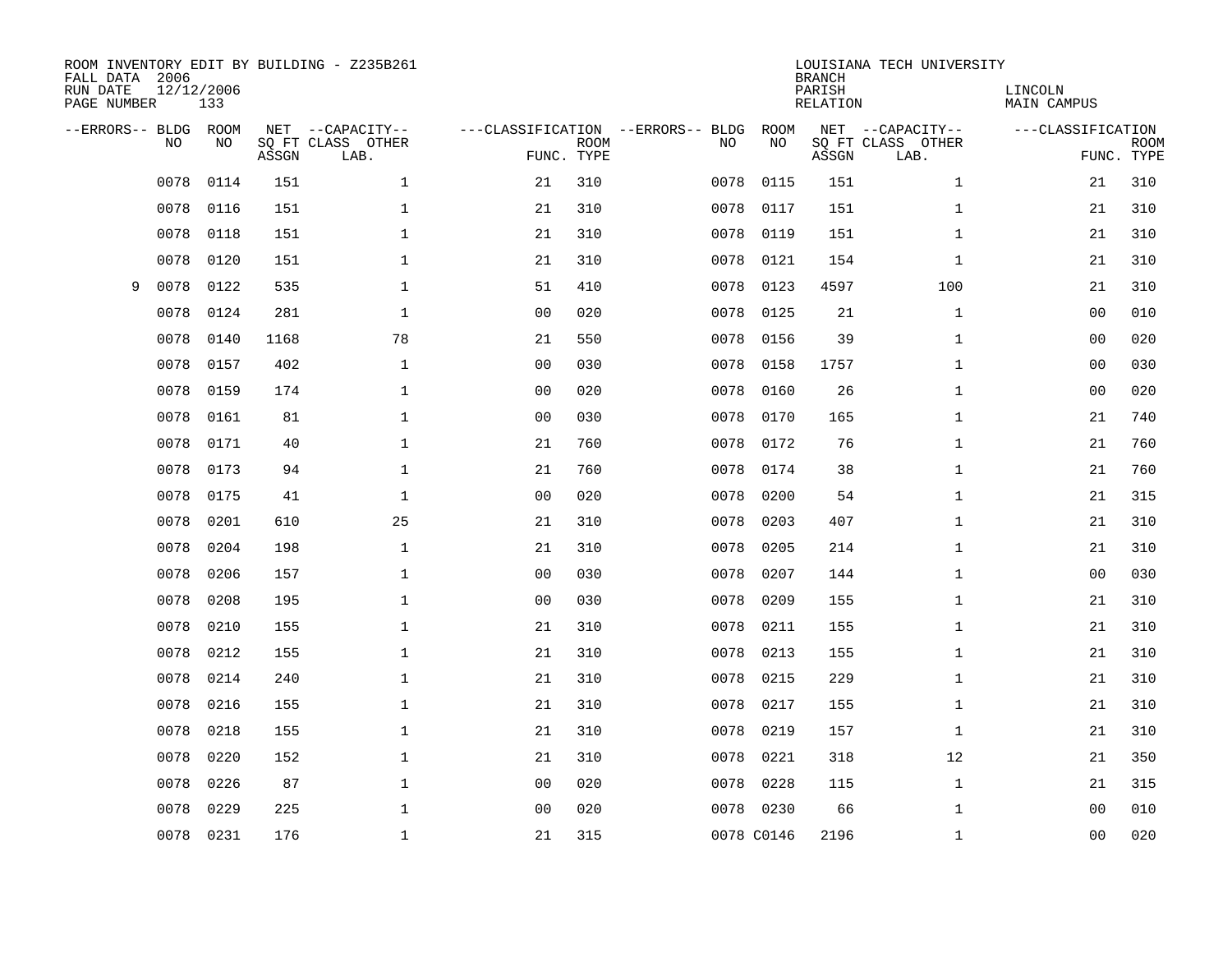| ROOM INVENTORY EDIT BY BUILDING - Z235B261<br>FALL DATA 2006<br>RUN DATE<br>PAGE NUMBER | 12/12/2006<br>134 |       |                           |                                        |             |     |                                                  | <b>BRANCH</b><br>PARISH<br><b>RELATION</b> | LOUISIANA TECH UNIVERSITY                                              | LINCOLN<br><b>MAIN CAMPUS</b> |                           |
|-----------------------------------------------------------------------------------------|-------------------|-------|---------------------------|----------------------------------------|-------------|-----|--------------------------------------------------|--------------------------------------------|------------------------------------------------------------------------|-------------------------------|---------------------------|
| --ERRORS-- BLDG ROOM                                                                    |                   |       | NET --CAPACITY--          | ---CLASSIFICATION --ERRORS-- BLDG ROOM |             |     |                                                  |                                            | NET --CAPACITY--                                                       | ---CLASSIFICATION             |                           |
| NO.                                                                                     | NO.               | ASSGN | SO FT CLASS OTHER<br>LAB. | FUNC. TYPE                             | <b>ROOM</b> | NO. | NO                                               | ASSGN                                      | SQ FT CLASS OTHER<br>LAB.                                              |                               | <b>ROOM</b><br>FUNC. TYPE |
|                                                                                         | 0078 C0147        | 300   | $\mathbf{1}$              | 0 <sub>0</sub>                         | 020         |     | 0078 C0148                                       | 382                                        | $\mathbf{1}$                                                           | 0 <sub>0</sub>                | 020                       |
|                                                                                         | 0078 C0222        | 1929  | 9                         | 0 <sub>0</sub>                         | 020         |     | 0078 L0001                                       | 291                                        | 8                                                                      | 21                            | 250                       |
|                                                                                         | 0078 L00010       | 589   | 16                        | 21                                     | 250         |     | 0078 L0002                                       | 177                                        | 5                                                                      | 21                            | 250                       |
|                                                                                         | 0078 L0003        | 293   | 8                         | 21                                     | 250         |     | 0078 L0004                                       | 172                                        | 5                                                                      | 21                            | 250                       |
|                                                                                         | 0078 L0005        | 291   | 8                         | 21                                     | 250         |     | 0078 L0006                                       | 177                                        | 5                                                                      | 21                            | 250                       |
|                                                                                         | 0078 L0007        | 956   | 25                        | 21                                     | 250         |     | 0078 L0007A                                      | 66                                         | 2                                                                      | 21                            | 310                       |
|                                                                                         | 0078 L0007B       | 116   | 3                         | 21                                     | 250         |     | 0078 L0007C                                      | 110                                        | 3                                                                      | 21                            | 250                       |
|                                                                                         | 0078 L0008        | 1497  | 39                        | 21                                     | 250         |     | 0078 L0008A                                      | 376                                        | 10                                                                     | 21                            | 250                       |
|                                                                                         | 0078 L0008B       | 133   | 4                         | 21                                     | 255         |     | 0078 L0008C                                      | 185                                        | 5                                                                      | 21                            | 250                       |
|                                                                                         | 0078 L0008D       | 121   | 3                         | 21                                     | 250         |     | 0078 L0009                                       | 885                                        | 23                                                                     | 21                            | 255                       |
|                                                                                         | 0078 L0010A       | 134   | 4                         | 21                                     | 250         |     | 0078 L0010B                                      | 134                                        | 4                                                                      | 21                            | 250                       |
|                                                                                         | 0078 L0010C       | 156   | 4                         | 21                                     | 250         |     | 0078 L0010D                                      | 117                                        | 3                                                                      | 21                            | 250                       |
|                                                                                         | 0078 L0011        | 1145  | 30                        | 21                                     | 260         |     | 0078 L0011A                                      | 84                                         | $\mathbf{1}$                                                           | 21                            | 310                       |
|                                                                                         | 0078 L0011B       | 84    | 2                         | 21                                     | 310         |     | 0078 L0012                                       | 360                                        | 9                                                                      | 21                            | 250                       |
|                                                                                         | 0078 L0013        | 320   | 8                         | 21                                     | 250         |     | 0078 L0014                                       | 360                                        | 9                                                                      | 21                            | 250                       |
|                                                                                         | 0078 L0015        | 309   | 8                         | 21                                     | 250         |     | 0078 L0016                                       | 191                                        | 5                                                                      | 21                            | 255                       |
|                                                                                         | 0078 L0017        | 360   | 9                         | 21                                     | 250         |     | 0078 L0018                                       | 360                                        | 9                                                                      | 21                            | 250                       |
|                                                                                         | 0078 L0019        | 668   | 2                         | 21                                     | 720         |     | 0078 L0020                                       | 61                                         | $\mathbf{1}$                                                           | 00                            | 020                       |
|                                                                                         | 0078 L0021        | 313   | 8                         | 21                                     | 250         |     | 0078 L0022                                       | 101                                        | $\mathbf{1}$                                                           | 00                            | 030                       |
|                                                                                         | 0078 L0023        | 145   | $\mathbf{1}$              | 0 <sub>0</sub>                         | 030         |     | 0078 L0024                                       | 145                                        | $\mathbf{1}$                                                           | 0 <sub>0</sub>                | 030                       |
|                                                                                         | 0078 L0025        | 168   | $\mathbf{1}$              | 00                                     | 030         |     | TOTAL NUMBER CLASSROOMS<br>TOTAL NUMBER LABS 210 |                                            | TOTAL NET ASSIGN SQ. FT. IN ROOM FILE<br>TOTAL NUMBER SPECIAL LABS 220 | 28,386                        |                           |
|                                                                                         | 0090 0100         | 9540  | 32                        | 91                                     | 910         |     | TOTAL NUMBER CLASSROOMS<br>TOTAL NUMBER LABS 210 |                                            | TOTAL NET ASSIGN SQ. FT. IN ROOM FILE                                  | 9,540                         |                           |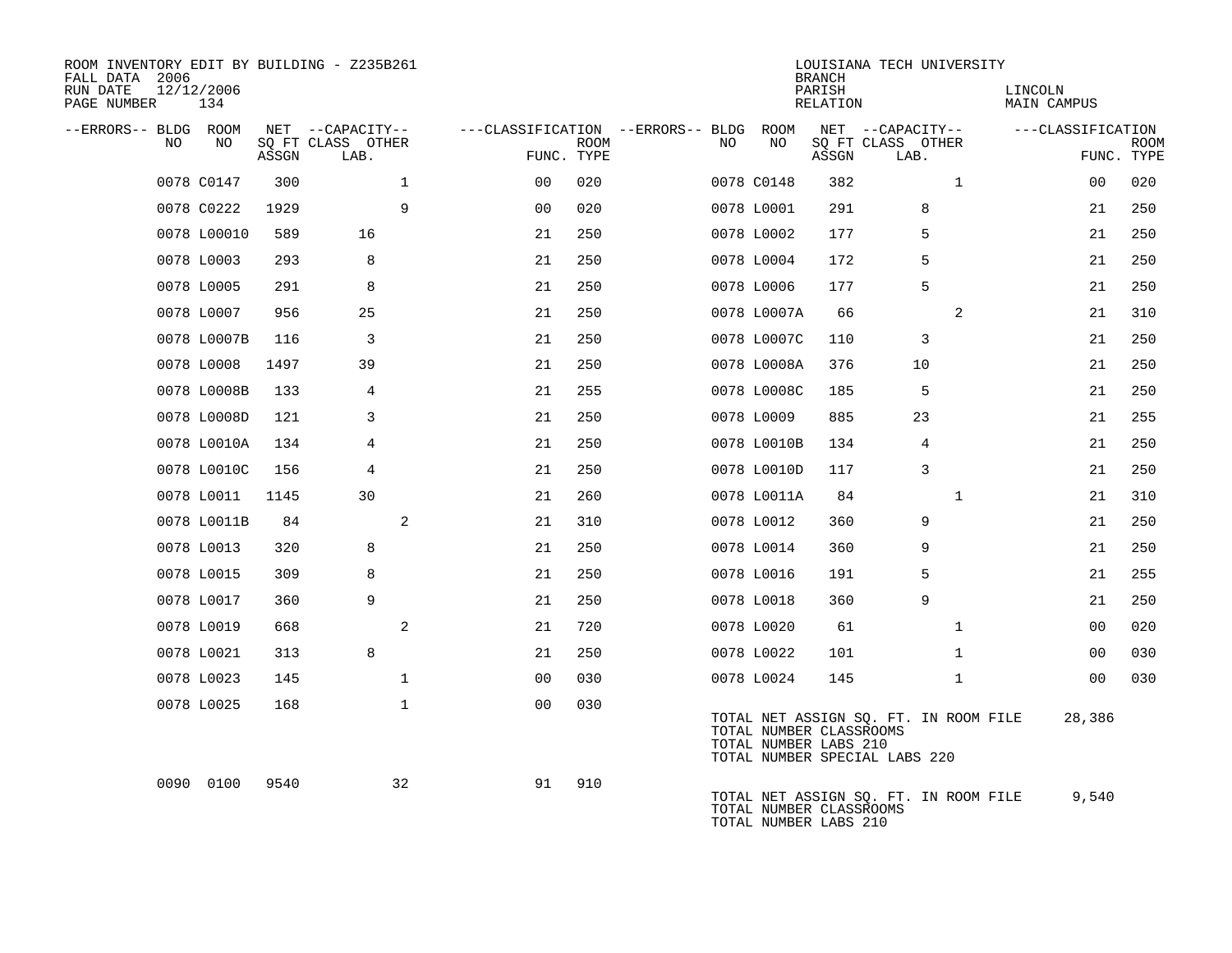| ROOM INVENTORY EDIT BY BUILDING - Z235B261<br>FALL DATA 2006<br>RUN DATE<br>12/12/2006<br>PAGE NUMBER 135 |                |                      |          |        | LOUISIANA TECH UNIVERSITY<br>BRANCH<br>PARISH<br>LINCOLN<br>MAIN CAMPUS<br>RELATION                                                                                                                                                                          |
|-----------------------------------------------------------------------------------------------------------|----------------|----------------------|----------|--------|--------------------------------------------------------------------------------------------------------------------------------------------------------------------------------------------------------------------------------------------------------------|
|                                                                                                           |                |                      |          |        | ERRORS-- BLDG ROOM NET --CAPACITY--- --CLASSIFICATION --ERRORS-- BLDG ROOM NET --CAPACITY--------------------<br>NO NO SQ FT CLASS OTHER ROOM ROOM NO SQ FT CLASS OTHER ROOM ROOM ROOM NO SQ FT CLASS OTHER ROOM ASSGN LAB.<br>TOTAL NUMBER SPECIAL LABS 220 |
|                                                                                                           |                | 0091 0100 12347 40   |          | 91 910 | TOTAL NET ASSIGN SQ. FT. IN ROOM FILE 12,347<br>TOTAL NUMBER CLASSROOMS<br>TOTAL NUMBER LABS 210<br>TOTAL NUMBER SPECIAL LABS 220                                                                                                                            |
|                                                                                                           |                | 0092 0100 11907 40   |          | 91 910 | TOTAL NET ASSIGN SQ. FT. IN ROOM FILE 11,907<br>TOTAL NUMBER CLASSROOMS<br>TOTAL NUMBER LABS 210<br>TOTAL NUMBER SPECIAL LABS 220                                                                                                                            |
|                                                                                                           |                | 0093 0100 16113 54   | 91       | 910    | TOTAL NET ASSIGN SQ. FT. IN ROOM FILE<br>16,113<br>TOTAL NUMBER CLASSROOMS<br>TOTAL NUMBER LABS 210<br>TOTAL NUMBER SPECIAL LABS 220                                                                                                                         |
|                                                                                                           |                | 0094 0100 8844<br>31 | 91       | 910    | TOTAL NET ASSIGN SQ. FT. IN ROOM FILE<br>8,844<br>TOTAL NUMBER CLASSROOMS<br>TOTAL NUMBER LABS 210<br>TOTAL NUMBER SPECIAL LABS 220                                                                                                                          |
|                                                                                                           | 0095 0100 9540 |                      | 32<br>91 | 910    | 9,540<br>TOTAL NET ASSIGN SQ. FT. IN ROOM FILE<br>TOTAL NUMBER CLASSROOMS<br>TOTAL NUMBER LABS 210<br>TOTAL NUMBER SPECIAL LABS 220                                                                                                                          |
|                                                                                                           | 0096 0100 9540 | 32                   | 91       | 910    | 9,540<br>TOTAL NET ASSIGN SQ. FT. IN ROOM FILE<br>TOTAL NUMBER CLASSROOMS<br>TOTAL NUMBER LABS 210<br>TOTAL NUMBER SPECIAL LABS 220                                                                                                                          |
|                                                                                                           | 0097 0100 9780 | 32                   | 91       | 910    | 9,780<br>TOTAL NET ASSIGN SQ. FT. IN ROOM FILE<br>TOTAL NUMBER CLASSROOMS<br>TOTAL NUMBER LABS 210<br>TOTAL NUMBER SPECIAL LABS 220                                                                                                                          |
|                                                                                                           | 0098 0100 7732 | 26                   | 91       | 910    | TOTAL NET ASSIGN SQ. FT. IN ROOM FILE 7,732<br>TOTAL NUMBER CLASSROOMS<br>TOTAL NUMBER LABS 210<br>TOTAL NUMBER SPECIAL LABS 220                                                                                                                             |
|                                                                                                           | 0099 0100 9540 | 32                   |          | 91 910 | TOTAL NET ASSIGN SO. FT. IN ROOM FILE<br>9,540                                                                                                                                                                                                               |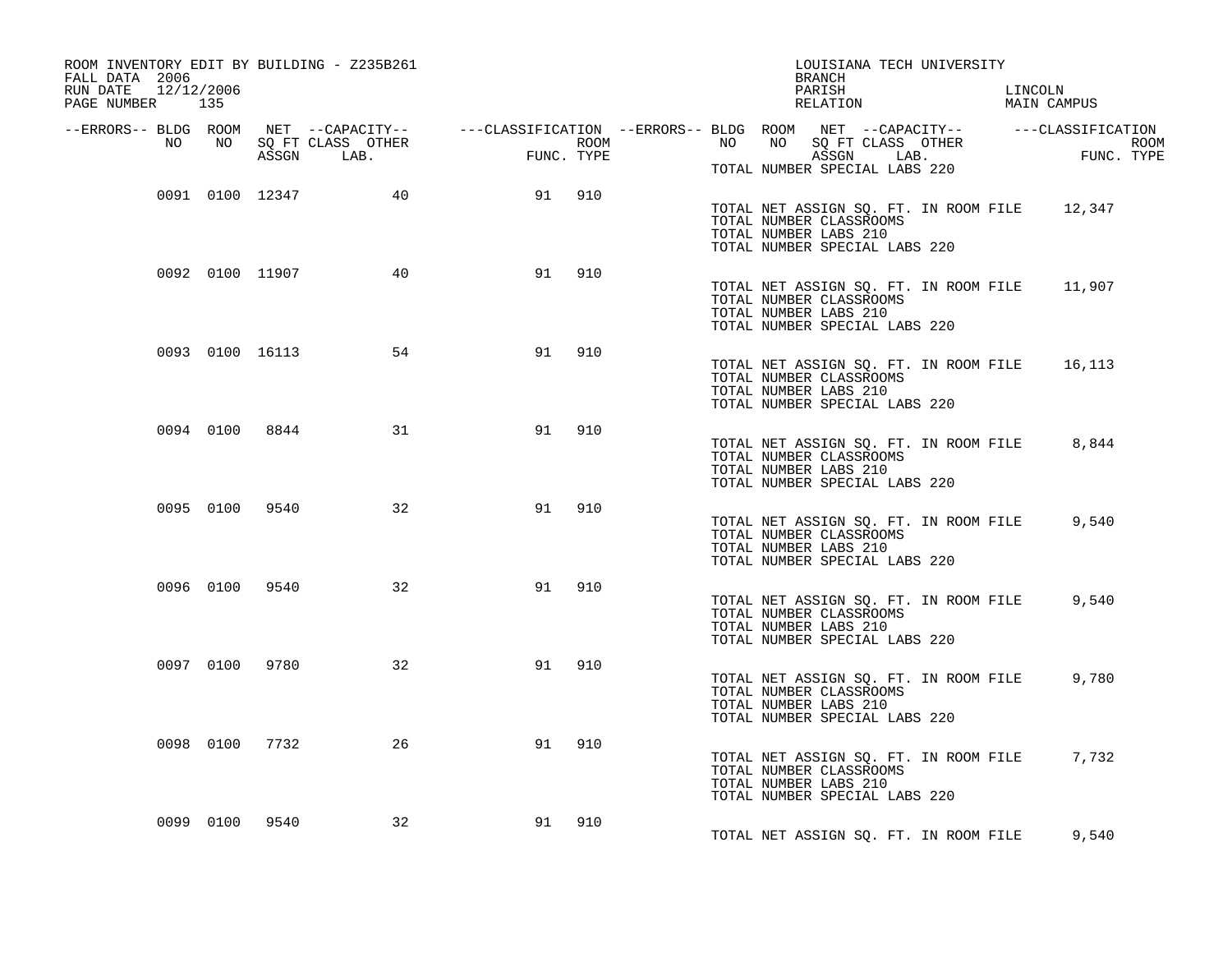| ROOM INVENTORY EDIT BY BUILDING - Z235B261<br>FALL DATA 2006<br>RUN DATE<br>12/12/2006<br>PAGE NUMBER 136 |           |                 |                           |                                                                                                |                    |           | LOUISIANA TECH UNIVERSITY<br><b>BRANCH</b><br>PARISH<br>RELATION                                                           |  | LINCOLN<br>MAIN CAMPUS |                    |
|-----------------------------------------------------------------------------------------------------------|-----------|-----------------|---------------------------|------------------------------------------------------------------------------------------------|--------------------|-----------|----------------------------------------------------------------------------------------------------------------------------|--|------------------------|--------------------|
| --ERRORS-- BLDG ROOM<br>NO                                                                                | NO.       | ASSGN           | SQ FT CLASS OTHER<br>LAB. | NET --CAPACITY-- - ---CLASSIFICATION --ERRORS-- BLDG ROOM NET --CAPACITY-- - ---CLASSIFICATION | ROOM<br>FUNC. TYPE | NO        | NO SQ FT CLASS OTHER<br>ASSGN LAB.<br>TOTAL NUMBER CLASSROOMS<br>TOTAL NUMBER LABS 210<br>TOTAL NUMBER SPECIAL LABS 220    |  |                        | ROOM<br>FUNC. TYPE |
|                                                                                                           | 0100 0100 | 4250            | 12                        | 91                                                                                             | 910                |           | TOTAL NET ASSIGN SQ. FT. IN ROOM FILE<br>TOTAL NUMBER CLASSROOMS<br>TOTAL NUMBER LABS 210<br>TOTAL NUMBER SPECIAL LABS 220 |  | 4,250                  |                    |
|                                                                                                           | 0101 0100 | 9540            | 32                        | 91                                                                                             | 910                |           | TOTAL NET ASSIGN SQ. FT. IN ROOM FILE<br>TOTAL NUMBER CLASSROOMS<br>TOTAL NUMBER LABS 210<br>TOTAL NUMBER SPECIAL LABS 220 |  | 9,540                  |                    |
|                                                                                                           |           | 0102 0100 16089 | 54                        | 91                                                                                             | 910                |           | TOTAL NET ASSIGN SQ. FT. IN ROOM FILE<br>TOTAL NUMBER CLASSROOMS<br>TOTAL NUMBER LABS 210<br>TOTAL NUMBER SPECIAL LABS 220 |  | 16,089                 |                    |
|                                                                                                           | 0103 0100 | 806             |                           | 0 <sup>0</sup>                                                                                 | 020                | 0103 0101 | 493                                                                                                                        |  | 31                     | 650                |
|                                                                                                           | 0103 0102 | 115             |                           | 31                                                                                             | 590                | 0103 0103 | 115                                                                                                                        |  | 31                     | 590                |
|                                                                                                           | 0103 0104 | 92              |                           | 31                                                                                             | 590                | 0103 0105 | 92                                                                                                                         |  | 31                     | 590                |
|                                                                                                           | 0103 0106 | 158             |                           | 31                                                                                             | 590                | 0103 0107 | 121                                                                                                                        |  | 31                     | 590                |
|                                                                                                           | 0103 0108 | 111             |                           | 31                                                                                             | 590                | 0103 0109 | 119                                                                                                                        |  | 31                     | 590                |
|                                                                                                           | 0103 0110 | 493             |                           | 0 <sub>0</sub>                                                                                 | 020                | 0103 0111 | 209                                                                                                                        |  | 31                     | 590                |
|                                                                                                           | 0103 0112 | 255             |                           | 31                                                                                             | 590                | 0103 0113 | 476                                                                                                                        |  | 31                     | 590                |
|                                                                                                           | 0103 0114 | 191             |                           | 31                                                                                             | 590                | 0103 0115 | 369                                                                                                                        |  | 31                     | 590                |
|                                                                                                           | 0103 0116 | 1285            |                           | 31                                                                                             | 590                | 0103 0117 | 66                                                                                                                         |  | 31                     | 590                |
|                                                                                                           | 0103 0118 | 66              |                           | 31                                                                                             | 590                | 0103 0119 | 66                                                                                                                         |  | 31                     | 590                |
|                                                                                                           | 0103 0120 | 66              |                           | 31                                                                                             | 590                | 0103 0121 | 66                                                                                                                         |  | 31                     | 590                |
|                                                                                                           | 0103 0122 | 381             |                           | 31                                                                                             | 590                | 0103 0123 | 431                                                                                                                        |  | 31                     | 590                |
|                                                                                                           | 0103 0124 | 266             |                           | 31                                                                                             | 590                | 0103 0125 | 102                                                                                                                        |  | 31                     | 590                |
|                                                                                                           | 0103 0126 | 109             |                           | 31                                                                                             | 590                | 0103 0127 | 417                                                                                                                        |  | 31                     | 590                |
|                                                                                                           | 0103 0128 | 120             |                           | 31                                                                                             | 590                | 0103 0129 | 173                                                                                                                        |  | 31                     | 590                |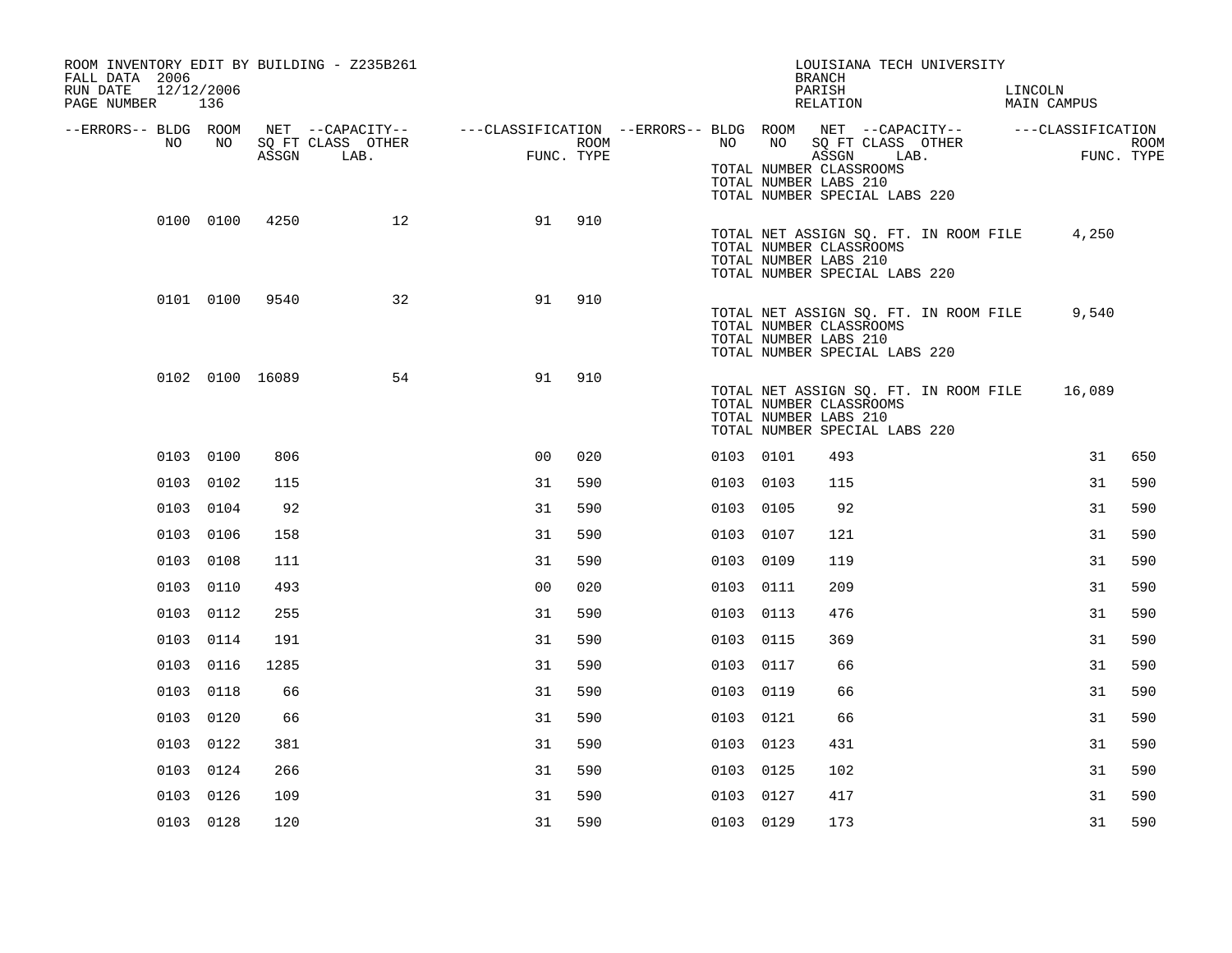| ROOM INVENTORY EDIT BY BUILDING - Z235B261<br>FALL DATA 2006 |            |       |                           |                                        |             |           |            | <b>BRANCH</b>                                                      | LOUISIANA TECH UNIVERSITY                                                                |                        |                           |
|--------------------------------------------------------------|------------|-------|---------------------------|----------------------------------------|-------------|-----------|------------|--------------------------------------------------------------------|------------------------------------------------------------------------------------------|------------------------|---------------------------|
| RUN DATE<br>12/12/2006<br>PAGE NUMBER                        | 137        |       |                           |                                        |             |           |            | PARISH<br>RELATION                                                 |                                                                                          | LINCOLN<br>MAIN CAMPUS |                           |
| --ERRORS-- BLDG ROOM                                         |            |       | NET --CAPACITY--          | ---CLASSIFICATION --ERRORS-- BLDG ROOM |             |           |            |                                                                    | NET --CAPACITY-- ---CLASSIFICATION                                                       |                        |                           |
| NO                                                           | NO         | ASSGN | SQ FT CLASS OTHER<br>LAB. | FUNC. TYPE                             | <b>ROOM</b> | NO        | NO         | ASSGN                                                              | SQ FT CLASS OTHER<br>LAB.                                                                |                        | <b>ROOM</b><br>FUNC. TYPE |
| 0103                                                         | 0130       | 237   |                           | 31                                     | 590         | 0103      | 0131       | 158                                                                |                                                                                          | 31                     | 590                       |
|                                                              | 0103 0132  | 173   |                           | 31                                     | 590         | 0103 0133 |            | 54                                                                 |                                                                                          | 0 <sub>0</sub>         | 010                       |
|                                                              | 0103 0134  | 166   |                           | 31                                     | 590         | 0103 0135 |            | 56                                                                 |                                                                                          | 0 <sub>0</sub>         | 030                       |
|                                                              | 0103 0136  | 52    |                           | 31                                     | 590         | 0103 0137 |            | 162                                                                |                                                                                          | 31                     | 590                       |
|                                                              | 0103 0138  | 103   |                           | 31                                     | 590         | 0103      | 0139       | 107                                                                |                                                                                          | 31                     | 590                       |
|                                                              | 0103 0140  | 395   |                           | 31                                     | 590         | 0103 0141 |            | 58                                                                 |                                                                                          | 31                     | 650                       |
|                                                              | 0103 0142  | 65    |                           | 0 <sub>0</sub>                         | 030         | 0103 0143 |            | 65                                                                 |                                                                                          | 0 <sub>0</sub>         | 030                       |
|                                                              | 0103 0144  | 601   |                           | 31                                     | 590         | 0103 0145 |            | 615<br>TOTAL NUMBER CLASSROOMS<br>TOTAL NUMBER LABS 210            | TOTAL NET ASSIGN SQ. FT. IN ROOM FILE<br>TOTAL NUMBER SPECIAL LABS 220                   | 31<br>9,357            | 590                       |
|                                                              | 0113 0100  | 1321  | $\mathbf{1}$              | 11                                     | 580         | 0113 0101 |            | 376                                                                | $\mathbf{1}$                                                                             | 11                     | 585                       |
|                                                              | 0113 0102  | 525   | $\mathbf{1}$              | 11                                     | 585         |           | 0113 0102A | 56                                                                 | $\mathbf{1}$                                                                             | 11                     | 585                       |
|                                                              | 0113 0102B | 38    | $\mathbf{1}$              | 11                                     | 585         | 0113 0103 |            | 447                                                                | $\mathbf{1}$                                                                             | 11                     | 585                       |
|                                                              | 0113 0104  | 1942  | $\mathbf{1}$              | 11                                     | 580         | 0113 0105 |            | 2185                                                               | $\mathbf{1}$                                                                             | 11                     | 580                       |
|                                                              | 0113 0106  | 2006  | $\mathbf 1$               | 11                                     | 580         |           |            | TOTAL NUMBER CLASSROOMS<br>TOTAL NUMBER LABS 210                   | TOTAL NET ASSIGN SQ. FT. IN ROOM FILE<br>TOTAL NUMBER SPECIAL LABS 220                   | 8,896                  |                           |
|                                                              | 0114 z0100 | 1712  | $\mathbf 1$               | 11                                     | 580         |           |            | TOTAL NUMBER CLASSROOMS<br>TOTAL NUMBER LABS 210                   | TOTAL NET ASSIGN SQ. FT. IN ROOM FILE<br>TOTAL NUMBER SPECIAL LABS 220                   | 1,712                  |                           |
|                                                              | 0115 0101  | 600   | $\mathbf{1}$              | 11                                     | 555         |           |            | 0115 0102 2884<br>TOTAL NUMBER CLASSROOMS<br>TOTAL NUMBER LABS 210 | $\overline{1}$<br>TOTAL NET ASSIGN SQ. FT. IN ROOM FILE<br>TOTAL NUMBER SPECIAL LABS 220 | 11<br>3,484            | 550                       |
|                                                              | 0117 0101  | 4021  | $\mathbf{1}$              | 11                                     | 720         | 0117 0102 |            | 198                                                                | $\mathbf{1}$                                                                             | 46                     | 725                       |
|                                                              | 0117 0103  | 237   | 1                         | 11                                     | 310         | 0117 0104 |            | 465                                                                | $\mathbf{1}$                                                                             | 11                     | 725                       |
|                                                              | 0117 0105  | 3167  | $\mathbf{1}$              | 11                                     | 720         |           |            |                                                                    | TOTAL NET ASSIGN SQ. FT. IN ROOM FILE                                                    | 8,088                  |                           |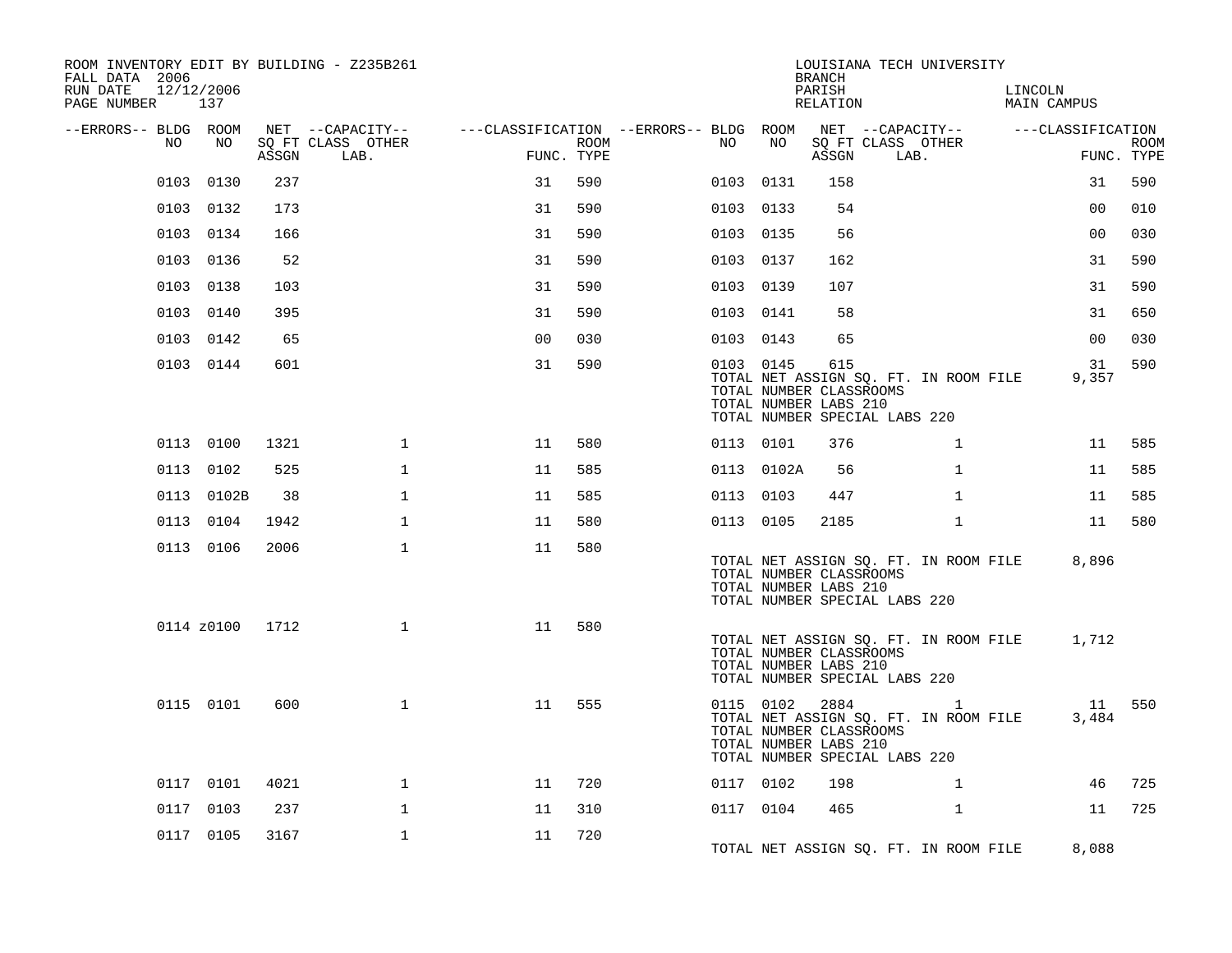| ROOM INVENTORY EDIT BY BUILDING - Z235B261<br>FALL DATA 2006<br>RUN DATE<br>PAGE NUMBER 138 | 12/12/2006  |       |                           |                                                                                                                            |                    |           |                 | BRANCH<br>PARISH<br>RELATION                     | LOUISIANA TECH UNIVERSITY                                                     |                | LINCOLN<br>MAIN CAMPUS                      |                     |
|---------------------------------------------------------------------------------------------|-------------|-------|---------------------------|----------------------------------------------------------------------------------------------------------------------------|--------------------|-----------|-----------------|--------------------------------------------------|-------------------------------------------------------------------------------|----------------|---------------------------------------------|---------------------|
| NO                                                                                          | NO 11       | ASSGN | SQ FT CLASS OTHER<br>LAB. | --ERRORS-- BLDG ROOM NET --CAPACITY-- ----CLASSIFICATION --ERRORS-- BLDG ROOM NET --CAPACITY-- -----CLASSIFICATION<br>FUNC | ROOM<br>FUNC. TYPE |           |                 | TOTAL NUMBER CLASSROOMS                          | NO NO SQ FT CLASS OTHER<br>ASSGN LAB.                                         |                |                                             | ROOM<br>FUNC. TYPE  |
|                                                                                             |             |       |                           |                                                                                                                            |                    |           |                 | TOTAL NUMBER LABS 210                            | TOTAL NUMBER SPECIAL LABS 220                                                 |                |                                             |                     |
|                                                                                             | 0120 0101   | 2879  | 76                        | 11                                                                                                                         | 210                |           | 0120 0102       | 259                                              |                                                                               | $\mathbf{1}$   | 45                                          | 725                 |
|                                                                                             | 0120 0103   | 56    | $\mathbf{1}$              | 45                                                                                                                         | 725                |           | 0120 0201       | TOTAL NUMBER CLASSROOMS<br>TOTAL NUMBER LABS 210 | 801<br>TOTAL NET ASSIGN SQ. FT. IN ROOM FILE<br>TOTAL NUMBER SPECIAL LABS 220 | $\overline{1}$ | 45<br>3,995                                 | 725<br>$\mathbf{1}$ |
|                                                                                             | 0121 0101   | 4552  | $\mathbf{1}$              | 11                                                                                                                         | 570                |           | 0121 0102       | 184                                              |                                                                               | $\mathbf{1}$   |                                             | 11 570              |
|                                                                                             | 0121 0103   | 184   | $\mathbf{1}$              | 11                                                                                                                         | 570                | 0121 0104 |                 | 184                                              |                                                                               | $\mathbf{1}$   | 11                                          | 570                 |
|                                                                                             | 0121 0105   | 184   | $\mathbf{1}$              | 11                                                                                                                         | 570                | 0121 0106 |                 | 184                                              |                                                                               | $\mathbf{1}$   | 11                                          | 570                 |
|                                                                                             | 0121 0107   | 184   | $\mathbf{1}$              | 11                                                                                                                         | 570                |           | 0121 0108       | 184                                              |                                                                               | $\mathbf{1}$   | 11                                          | 570                 |
|                                                                                             | 0121 0109   | 184   | $\mathbf{1}$              | 11                                                                                                                         | 570                |           |                 |                                                  |                                                                               |                |                                             |                     |
|                                                                                             |             |       |                           |                                                                                                                            |                    |           |                 | TOTAL NUMBER CLASSROOMS<br>TOTAL NUMBER LABS 210 | TOTAL NET ASSIGN SQ. FT. IN ROOM FILE<br>TOTAL NUMBER SPECIAL LABS 220        |                | 6,024                                       |                     |
|                                                                                             | 0126 0100   | 365   | 10                        | 21                                                                                                                         | 250                |           | 0126 0101       | 482                                              | 13                                                                            |                |                                             | 21 250              |
|                                                                                             | 0126 0102   | 485   | 13 <sup>°</sup>           | 21                                                                                                                         | 250                |           |                 | TOTAL NUMBER CLASSROOMS<br>TOTAL NUMBER LABS 210 | TOTAL NUMBER SPECIAL LABS 220                                                 |                | TOTAL NET ASSIGN SQ. FT. IN ROOM FILE 1,332 |                     |
|                                                                                             | 0130 z0106  | 160   | $\mathbf{1}$              | 52                                                                                                                         | 665                |           | 0130 Z0101      | 1379                                             |                                                                               | $\mathbf{1}$   | 52                                          | 660                 |
|                                                                                             | 0130 Z0102  | 121   | $\mathbf{1}$              | 52                                                                                                                         | 665                |           | 0130 Z0103      | 233                                              |                                                                               | $\mathbf{1}$   | 52                                          | 665                 |
|                                                                                             | 0130 Z0104  | 413   | $\mathbf{1}$              | 52                                                                                                                         | 665                |           | 0130 Z0105      | 603                                              |                                                                               | $\mathbf{1}$   | 11                                          | 580                 |
|                                                                                             | 0130 Z0106B | 62    | $\mathbf{1}$              | 0 <sub>0</sub>                                                                                                             | 030                |           | 0130 Z0106C 195 | TOTAL NUMBER CLASSROOMS<br>TOTAL NUMBER LABS 210 | TOTAL NET ASSIGN SQ. FT. IN ROOM FILE<br>TOTAL NUMBER SPECIAL LABS 220        | $\mathbf{1}$   | 52<br>3,104                                 | 665                 |
|                                                                                             | 0138 z0100  | 4097  | $\mathbf{1}$              | 11                                                                                                                         | 560                |           |                 | TOTAL NUMBER CLASSROOMS<br>TOTAL NUMBER LABS 210 | TOTAL NET ASSIGN SQ. FT. IN ROOM FILE<br>TOTAL NUMBER SPECIAL LABS 220        |                | 4,097                                       |                     |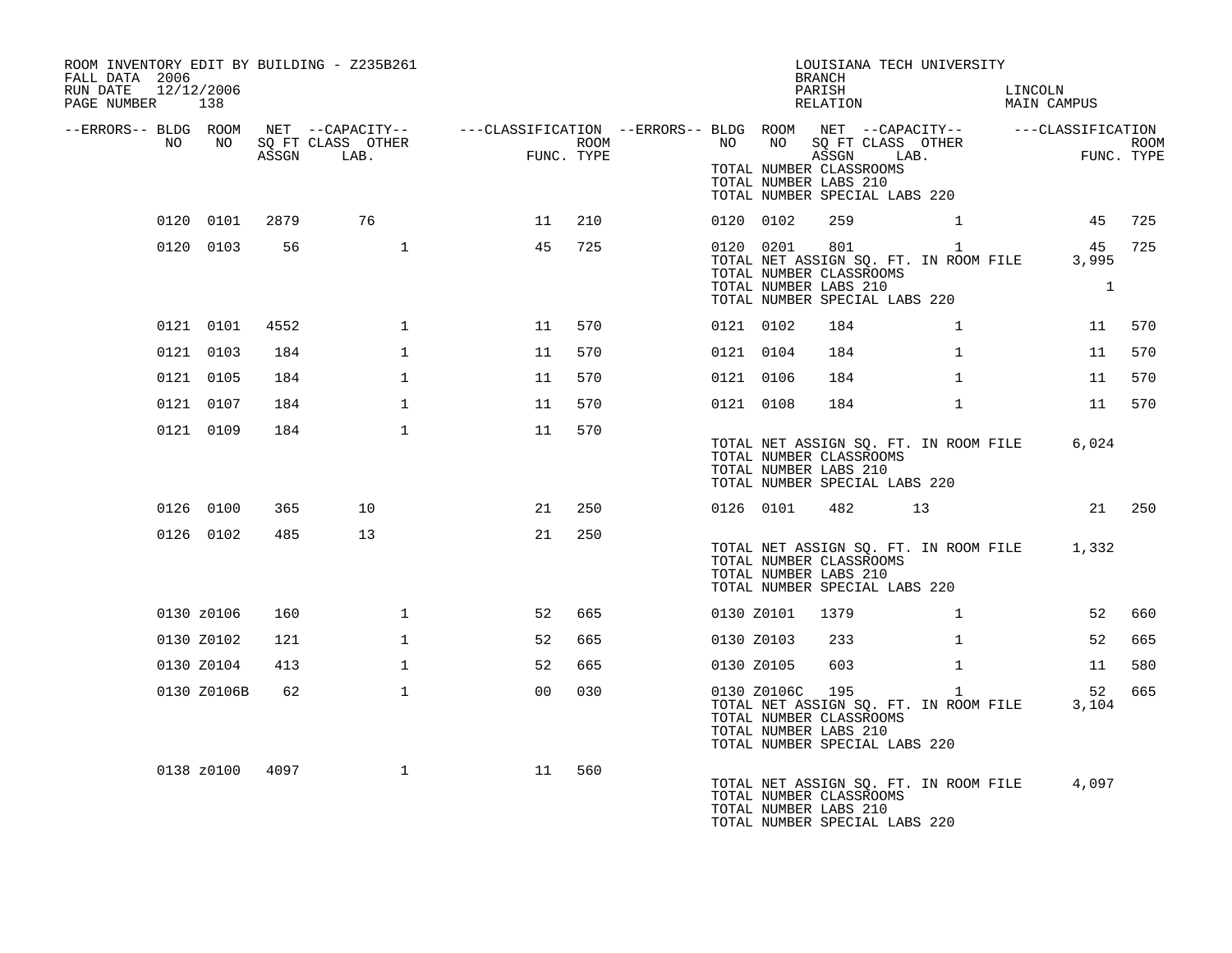| ROOM INVENTORY EDIT BY BUILDING - Z235B261<br>FALL DATA 2006<br>RUN DATE<br>PAGE NUMBER | 12/12/2006<br>139 |       |                           |                                        |      |     |            | <b>BRANCH</b><br>PARISH<br>RELATION              | LOUISIANA TECH UNIVERSITY                                              | LINCOLN<br>MAIN CAMPUS |                           |
|-----------------------------------------------------------------------------------------|-------------------|-------|---------------------------|----------------------------------------|------|-----|------------|--------------------------------------------------|------------------------------------------------------------------------|------------------------|---------------------------|
| --ERRORS-- BLDG ROOM                                                                    |                   |       | NET --CAPACITY--          | ---CLASSIFICATION --ERRORS-- BLDG ROOM |      |     |            |                                                  | NET --CAPACITY--                                                       | ---CLASSIFICATION      |                           |
| NO.                                                                                     | NO                | ASSGN | SQ FT CLASS OTHER<br>LAB. | FUNC. TYPE                             | ROOM | NO. | NO         | ASSGN                                            | SQ FT CLASS OTHER<br>LAB.                                              |                        | <b>ROOM</b><br>FUNC. TYPE |
|                                                                                         | 0140 Z0101        | 133   | $\mathbf{1}$              | 11                                     | 570  |     | 0140 Z0102 | 133                                              | $\mathbf{1}$                                                           | 11                     | 570                       |
|                                                                                         | 0140 Z0103        | 133   | $\mathbf 1$               | 11                                     | 570  |     | 0140 Z0104 | 133                                              | $\mathbf{1}$                                                           | 11                     | 570                       |
|                                                                                         | 0140 Z0105        | 133   | $\mathbf 1$               | 11                                     | 570  |     | 0140 Z0106 | 133                                              | $\mathbf{1}$                                                           | 11                     | 570                       |
|                                                                                         | 0140 Z0107        | 133   | $\mathbf 1$               | 11                                     | 570  |     | 0140 Z0108 | 133                                              | $\mathbf{1}$                                                           | 11                     | 570                       |
|                                                                                         | 0140 Z0109        | 133   | $\mathbf{1}$              | 11                                     | 731  |     | 0140 Z0110 | 133                                              | $\mathbf{1}$                                                           | 11                     | 731                       |
|                                                                                         | 0140 Z0111        | 133   | $\mathbf{1}$              | 11                                     | 570  |     | 0140 Z0112 | 133                                              | $\mathbf{1}$                                                           | 11                     | 570                       |
|                                                                                         | 0140 Z0113        | 133   | $\mathbf 1$               | 11                                     | 570  |     | 0140 Z0114 | 133                                              | $\mathbf{1}$                                                           | 11                     | 570                       |
|                                                                                         | 0140 Z0115        | 133   | $\mathbf 1$               | 11                                     | 570  |     | 0140 Z0116 | 133                                              | $\mathbf{1}$                                                           | 11                     | 570                       |
|                                                                                         | 0140 Z0117        | 131   | $\mathbf{1}$              | 11                                     | 570  |     | 0140 Z0118 | 131                                              | $\mathbf{1}$                                                           | 11                     | 570                       |
|                                                                                         | 0140 Z0119        | 1299  | $\mathbf 1$               | 0 <sub>0</sub>                         | 020  |     |            | TOTAL NUMBER CLASSROOMS<br>TOTAL NUMBER LABS 210 | TOTAL NET ASSIGN SQ. FT. IN ROOM FILE<br>TOTAL NUMBER SPECIAL LABS 220 | 2,390                  |                           |
|                                                                                         | 0141 Z0100        | 1156  | $\mathbf{1}$              | 11                                     | 570  |     |            | TOTAL NUMBER CLASSROOMS<br>TOTAL NUMBER LABS 210 | TOTAL NET ASSIGN SQ. FT. IN ROOM FILE<br>TOTAL NUMBER SPECIAL LABS 220 | 1,156                  |                           |
|                                                                                         | 0144 0100         | 1191  | $\mathbf{1}$              | 45                                     | 731  |     |            | TOTAL NUMBER CLASSROOMS<br>TOTAL NUMBER LABS 210 | TOTAL NET ASSIGN SQ. FT. IN ROOM FILE<br>TOTAL NUMBER SPECIAL LABS 220 | 1,191                  |                           |
|                                                                                         | 0148 Z0100        | 1683  | $\mathbf{1}$              | 81                                     | 081  |     |            | TOTAL NUMBER CLASSROOMS<br>TOTAL NUMBER LABS 210 | TOTAL NET ASSIGN SQ. FT. IN ROOM FILE<br>TOTAL NUMBER SPECIAL LABS 220 | 1,683                  |                           |
|                                                                                         | 0152 0101         | 2000  |                           | 11                                     | 560  |     | 0152 0201  | 2263                                             |                                                                        | 11                     | 560                       |
|                                                                                         | 0152 C0100        | 240   |                           | 11                                     | 560  |     |            | TOTAL NUMBER CLASSROOMS<br>TOTAL NUMBER LABS 210 | TOTAL NET ASSIGN SQ. FT. IN ROOM FILE<br>TOTAL NUMBER SPECIAL LABS 220 | 4,503                  |                           |
|                                                                                         | 0157 0100 14486   |       |                           | 93                                     | 520  |     | 0157 0101  | 607                                              |                                                                        | 00                     | 030                       |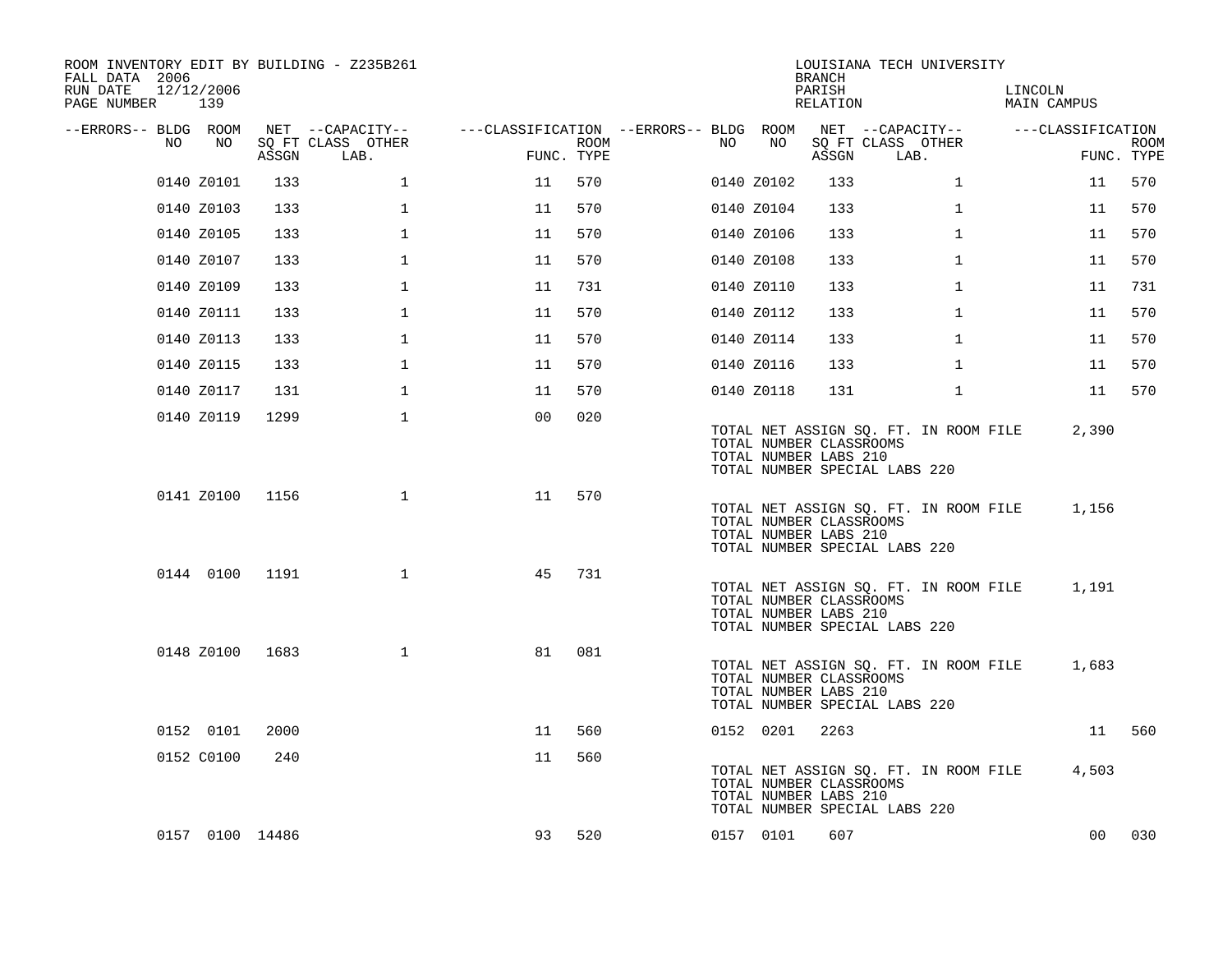| ROOM INVENTORY EDIT BY BUILDING - Z235B261<br>FALL DATA 2006<br>RUN DATE<br>PAGE NUMBER | 12/12/2006<br>140 |       |                                               |                |             |                                         |            | <b>BRANCH</b><br>PARISH<br><b>RELATION</b> | LOUISIANA TECH UNIVERSITY                     | LINCOLN<br><b>MAIN CAMPUS</b> |                           |
|-----------------------------------------------------------------------------------------|-------------------|-------|-----------------------------------------------|----------------|-------------|-----------------------------------------|------------|--------------------------------------------|-----------------------------------------------|-------------------------------|---------------------------|
| --ERRORS-- BLDG ROOM<br><b>NO</b>                                                       | NO.               | ASSGN | NET --CAPACITY--<br>SQ FT CLASS OTHER<br>LAB. | FUNC. TYPE     | <b>ROOM</b> | ---CLASSIFICATION --ERRORS-- BLDG<br>NO | ROOM<br>NO | ASSGN                                      | NET --CAPACITY--<br>SQ FT CLASS OTHER<br>LAB. | ---CLASSIFICATION             | <b>ROOM</b><br>FUNC. TYPE |
| 9<br>0157                                                                               | 0102              | 2639  | 50                                            | 93             | 410         | 0157                                    | 0102A      | 386                                        | 15                                            | 93                            | 410                       |
| 0157                                                                                    | 0102B             | 200   | $\mathbf{1}$                                  | 93             | 310         |                                         | 0157 0102C | 123                                        | $\mathbf{1}$                                  | 93                            | 310                       |
| 0157                                                                                    | 0102D             | 124   | $\mathbf{1}$                                  | 93             | 310         | 0157                                    | 0103       | 1355                                       |                                               | 93                            | 731                       |
|                                                                                         | 0157 0104         | 554   | $\mathbf{1}$                                  | 93             | 310         |                                         | 0157 0105  | 107                                        | $\mathbf{1}$                                  | 93                            | 310                       |
| 0157                                                                                    | 0106              | 129   | $\mathbf{1}$                                  | 93             | 310         | 0157                                    | 0107       | 205                                        | $\mathbf{1}$                                  | 93                            | 310                       |
|                                                                                         | 0157 0108         | 289   | $\mathbf{1}$                                  | 93             | 310         |                                         | 0157 0109  | 96                                         |                                               | 0 <sub>0</sub>                | 010                       |
| 0157                                                                                    | 0110              | 2850  | 100                                           | 93             | 680         | 0157                                    | 0112       | 932                                        |                                               | 0 <sub>0</sub>                | 030                       |
|                                                                                         | 0157 0113         | 316   | $\mathbf 1$                                   | 93             | 310         |                                         | 0157 0114  | 252                                        | $\mathbf{1}$                                  | 93                            | 310                       |
|                                                                                         | 0157 0115         | 498   | $\mathbf{1}$                                  | 93             | 310         | 0157                                    | 0116       | 439                                        |                                               | 93                            | 350                       |
|                                                                                         | 0157 0116A        | 66    |                                               | 93             | 355         |                                         | 0157 0117  | 75                                         | $\mathbf{1}$                                  | 93                            | 310                       |
|                                                                                         | 0157 0118         | 2454  |                                               | 93             | 520         | 0157                                    | 0119       | 621                                        | 15                                            | 93                            | 525                       |
|                                                                                         | 0157 0120         | 806   | 20                                            | 93             | 680         |                                         | 0157 0120A | 281                                        |                                               | 93                            | 731                       |
|                                                                                         | 0157 0121         | 97    | $\mathbf{1}$                                  | 93             | 310         |                                         | 0157 0121A | 36                                         |                                               | 93                            | 315                       |
|                                                                                         | 0157 0122         | 306   |                                               | 93             | 650         |                                         | 0157 0123  | 122                                        | $\mathbf{1}$                                  | 93                            | 310                       |
|                                                                                         | 0157 0124         | 306   | $\mathbf 1$                                   | 93             | 310         |                                         | 0157 0125  | 44                                         | $\mathbf{1}$                                  | 93                            | 310                       |
|                                                                                         | 0157 0126         | 135   | $\mathbf{1}$                                  | 93             | 310         |                                         | 0157 0127  | 385                                        | $\mathbf{1}$                                  | 93                            | 310                       |
|                                                                                         | 0157 0127A        | 69    |                                               | 93             | 315         |                                         | 0157 0129  | 233                                        | $\mathbf{1}$                                  | 93                            | 310                       |
|                                                                                         | 0157 0130         | 1409  |                                               | 93             | 731         |                                         | 0157 0131  | 162                                        |                                               | 00                            | 030                       |
| 0157                                                                                    | 0132              | 160   |                                               | 0 <sub>0</sub> | 030         | 0157                                    | 0133       | 71                                         |                                               | 93                            | 731                       |
| 0157                                                                                    | 0134              | 831   | 15                                            | 93             | 525         |                                         | 0157 0134A | 178                                        |                                               | 0 <sub>0</sub>                | 030                       |
| 0157                                                                                    | 0134B             | 194   |                                               | 0 <sub>0</sub> | 030         |                                         | 0157 0137  | 109                                        | $\mathbf{1}$                                  | 93                            | 310                       |
| 0157                                                                                    | 0137A             | 135   |                                               | 0 <sub>0</sub> | 030         |                                         | 0157 0138  | 223                                        |                                               | 93                            | 525                       |
| 0157                                                                                    | 0139              | 562   |                                               | 93             | 850         |                                         | 0157 0140  | 215                                        |                                               | 93                            | 731                       |
| 0157                                                                                    | 0141              | 302   | $\mathbf 1$                                   | 93             | 310         |                                         | 0157 0141A | 41                                         |                                               | 0 <sub>0</sub>                | 030                       |
|                                                                                         | 0157 0142         | 505   | 15                                            | 0 <sub>0</sub> | 030         |                                         | 0157 0142A | 233                                        |                                               | 00                            | 030                       |
|                                                                                         | 0157 0143         | 386   |                                               | 93             | 650         |                                         | 0157 0144  | 595                                        |                                               | 93                            | 731                       |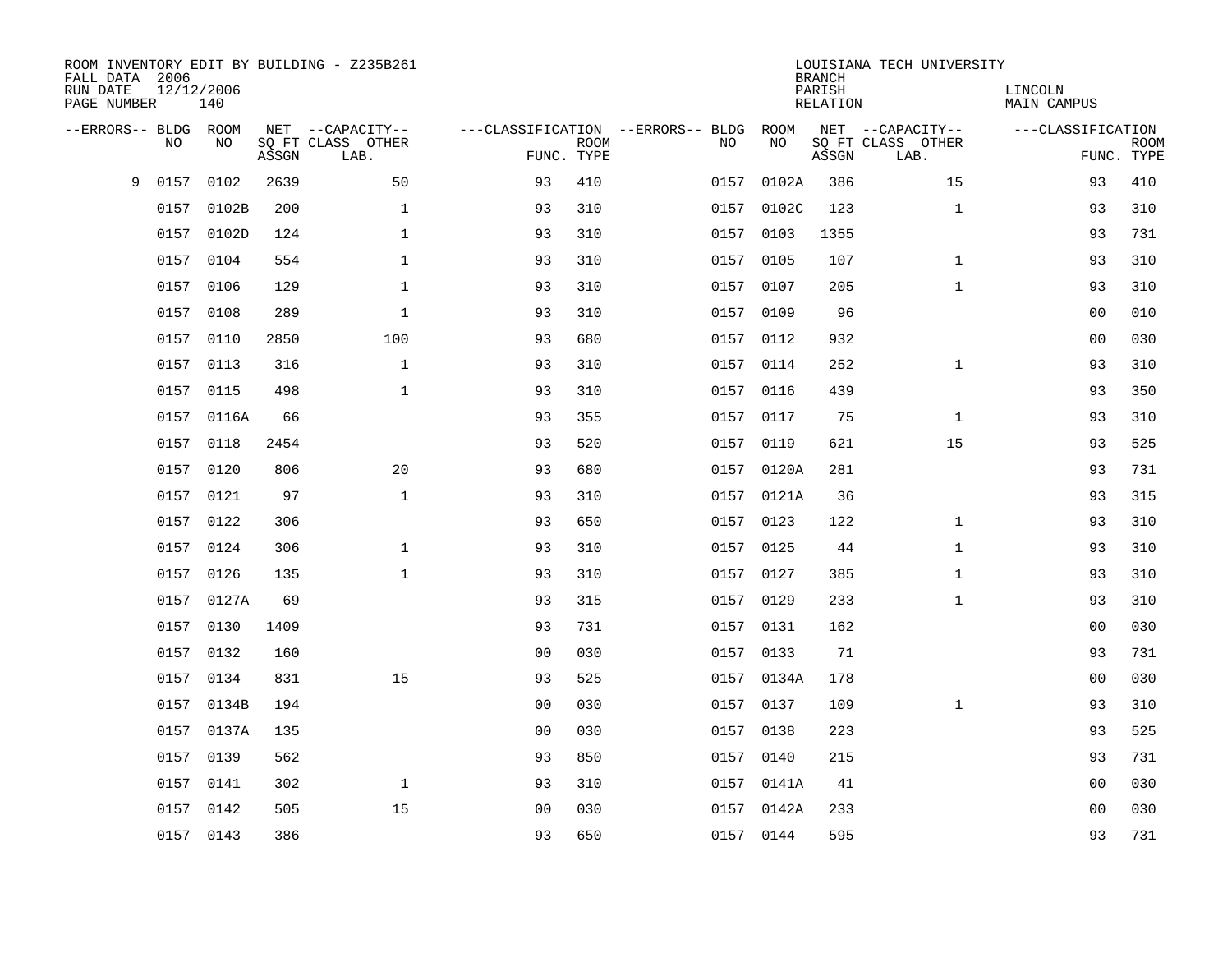| ROOM INVENTORY EDIT BY BUILDING - Z235B261<br>FALL DATA 2006<br>RUN DATE<br>PAGE NUMBER | 12/12/2006<br>141 |       |                                               |                |             |                                              |            | <b>BRANCH</b><br>PARISH<br><b>RELATION</b> | LOUISIANA TECH UNIVERSITY                     | LINCOLN<br><b>MAIN CAMPUS</b> |                           |
|-----------------------------------------------------------------------------------------|-------------------|-------|-----------------------------------------------|----------------|-------------|----------------------------------------------|------------|--------------------------------------------|-----------------------------------------------|-------------------------------|---------------------------|
| --ERRORS-- BLDG ROOM<br>NO                                                              | NO                | ASSGN | NET --CAPACITY--<br>SQ FT CLASS OTHER<br>LAB. | FUNC. TYPE     | <b>ROOM</b> | ---CLASSIFICATION --ERRORS-- BLDG ROOM<br>NO | NO         | ASSGN                                      | NET --CAPACITY--<br>SQ FT CLASS OTHER<br>LAB. | ---CLASSIFICATION             | <b>ROOM</b><br>FUNC. TYPE |
| 0157                                                                                    | 0145              | 151   |                                               | 93             | 731         |                                              | 0157 0146  | 231                                        | 11                                            | 93                            | 525                       |
|                                                                                         | 0157 0147         | 834   |                                               | 0 <sub>0</sub> | 030         |                                              | 0157 0148  | 304                                        | $\mathbf{1}$                                  | 93                            | 310                       |
| 0157                                                                                    | 0149              | 136   | $\mathbf 1$                                   | 93             | 310         |                                              | 0157 0150  | 170                                        | $\mathbf{1}$                                  | 93                            | 310                       |
|                                                                                         | 0157 0151         | 120   | $\mathbf 1$                                   | 93             | 310         |                                              | 0157 0152  | 208                                        | $\mathbf{1}$                                  | 93                            | 310                       |
| 0157                                                                                    | 0153              | 230   | $\mathbf{1}$                                  | 93             | 310         |                                              | 0157 0154  | 461                                        | $\mathbf{1}$                                  | 93                            | 310                       |
|                                                                                         | 0157 0155         | 156   | $\mathbf{1}$                                  | 93             | 310         |                                              | 0157 0156  | 75                                         |                                               | 93                            | 315                       |
|                                                                                         | 0157 0157         | 153   | $\mathbf{1}$                                  | 93             | 310         |                                              | 0157 0158  | 129                                        | $\mathbf{1}$                                  | 93                            | 310                       |
|                                                                                         | 0157 0159         | 277   | $\mathbf{1}$                                  | 93             | 310         |                                              | 0157 0160  | 287                                        | $\mathbf{1}$                                  | 93                            | 310                       |
|                                                                                         | 0157 0161         | 117   | $\mathbf{1}$                                  | 93             | 310         | 0157                                         | 0162       | 137                                        | $\mathbf{1}$                                  | 93                            | 310                       |
|                                                                                         | 0157 0163         | 232   | $\mathbf{1}$                                  | 93             | 310         |                                              | 0157 0164  | 62                                         |                                               | 93                            | 315                       |
|                                                                                         | 0157 0165         | 606   |                                               | 93             | 315         |                                              | 0157 0165A | 15                                         |                                               | 93                            | 315                       |
|                                                                                         | 0157 0166         | 290   |                                               | 0 <sub>0</sub> | 030         |                                              | 0157 0167  | 207                                        |                                               | 0 <sub>0</sub>                | 020                       |
|                                                                                         | 0157 0168         | 3123  | 150                                           | 93             | 680         |                                              | 0157 0168A | 160                                        |                                               | 93                            | 685                       |
|                                                                                         | 0157 0170         | 566   | 24                                            | 93             | 350         |                                              | 0157 0171  | 68                                         |                                               | 00                            | 030                       |
|                                                                                         | 0157 0172         | 157   |                                               | 0 <sub>0</sub> | 030         |                                              | 0157 0173  | 97                                         |                                               | 0 <sub>0</sub>                | 030                       |
|                                                                                         | 0157 0174         | 39    |                                               | 0 <sub>0</sub> | 010         |                                              | 0157 0175  | 807                                        |                                               | 93                            | 630                       |
|                                                                                         | 0157 0175A        | 138   |                                               | 93             | 635         |                                              | 0157 0175B | 66                                         |                                               | 93                            | 635                       |
| 0157                                                                                    | 0176              | 952   |                                               | 93             | 731         |                                              | 0157 0177  | 104                                        |                                               | 93                            | 735                       |
|                                                                                         | 0157 0178         | 482   | 15                                            | 93             | 525         |                                              | 0157 0179  | 530                                        | 15                                            | 93                            | 525                       |
| 0157                                                                                    | 0180              | 60    |                                               | 0 <sub>0</sub> | 030         |                                              | 0157 0181  | 72                                         |                                               | 0 <sub>0</sub>                | 030                       |
| 0157                                                                                    | 0195              | 8465  |                                               | 0 <sub>0</sub> | 020         |                                              | 0157 0200A | 44                                         |                                               | 00                            | 020                       |
| 0157                                                                                    | 0200B             | 44    |                                               | 0 <sub>0</sub> | 020         | 0157                                         | 0201       | 449                                        |                                               | 00                            | 030                       |
| 0157                                                                                    | 0202              | 89    |                                               | 93             | 731         |                                              | 0157 0202A | 113                                        |                                               | 0 <sub>0</sub>                | 010                       |
| 0157                                                                                    | 0203              | 444   |                                               | 93             | 630         | 0157                                         | 0204       | 609                                        |                                               | 93                            | 660                       |
|                                                                                         | 0157 0204A        | 201   |                                               | 93             | 665         |                                              | 0157 0205  | 596                                        | $\mathbf{1}$                                  | 93                            | 310                       |
|                                                                                         | 0157 0205A        | 240   |                                               | 93             | 315         |                                              | 0157 0206  | 436                                        |                                               | 93                            | 731                       |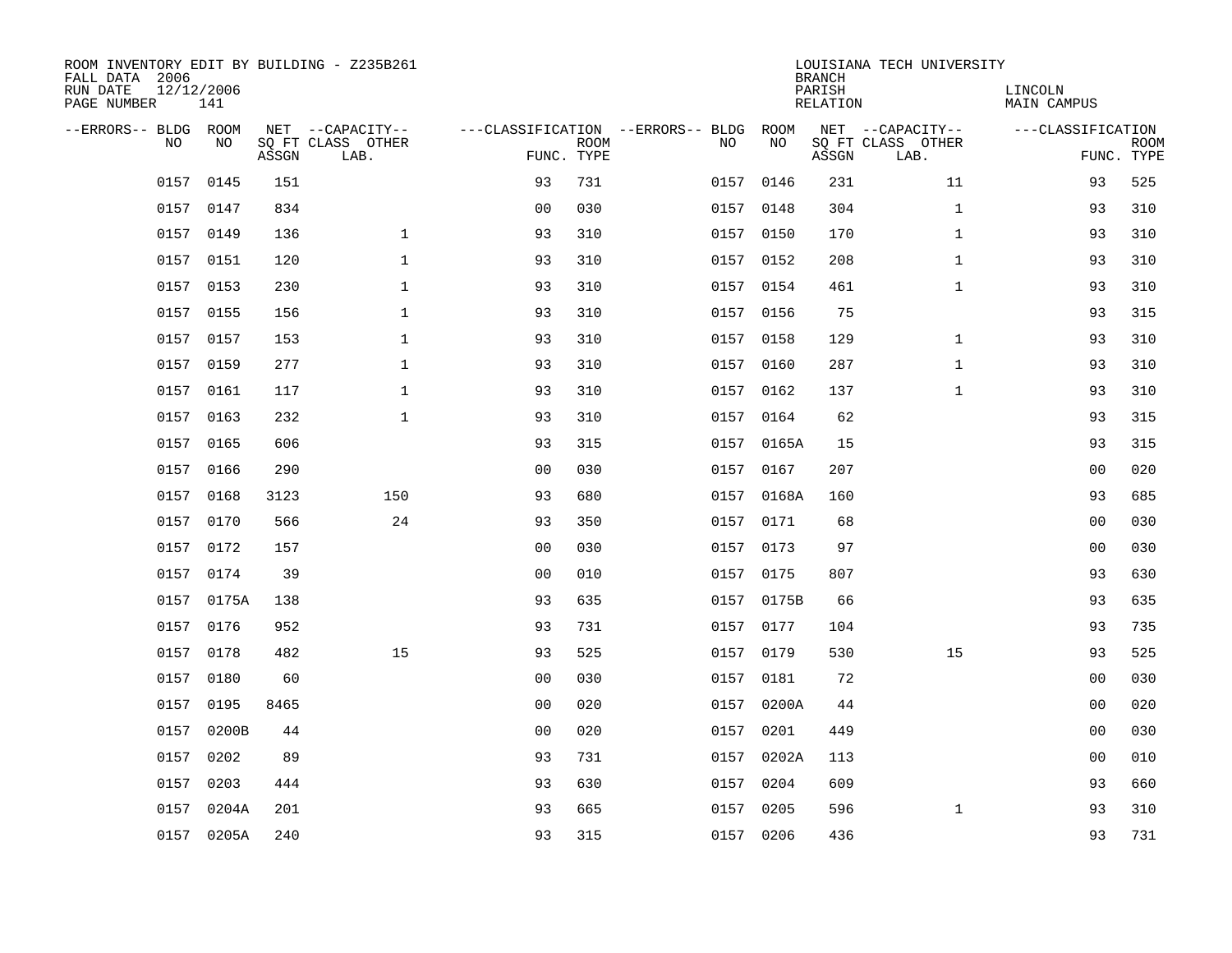| ROOM INVENTORY EDIT BY BUILDING - Z235B261<br>FALL DATA 2006 |                   |       |                           |                |             |                                   |             | <b>BRANCH</b>      | LOUISIANA TECH UNIVERSITY |                        |                           |
|--------------------------------------------------------------|-------------------|-------|---------------------------|----------------|-------------|-----------------------------------|-------------|--------------------|---------------------------|------------------------|---------------------------|
| RUN DATE<br>PAGE NUMBER                                      | 12/12/2006<br>142 |       |                           |                |             |                                   |             | PARISH<br>RELATION |                           | LINCOLN<br>MAIN CAMPUS |                           |
| --ERRORS-- BLDG ROOM                                         |                   |       | NET --CAPACITY--          |                |             | ---CLASSIFICATION --ERRORS-- BLDG | ROOM        |                    | NET --CAPACITY--          | ---CLASSIFICATION      |                           |
| NO.                                                          | N <sub>O</sub>    | ASSGN | SQ FT CLASS OTHER<br>LAB. | FUNC. TYPE     | <b>ROOM</b> | NO.                               | NO          | ASSGN              | SQ FT CLASS OTHER<br>LAB. |                        | <b>ROOM</b><br>FUNC. TYPE |
| 0157                                                         | 0207              | 89    |                           | 93             | 630         | 0157                              | 0207A       | 117                |                           | 93                     | 635                       |
| 0157                                                         | 0208              | 451   |                           | 0 <sub>0</sub> | 030         | 0157                              | 0209        | 447                |                           | 0 <sub>0</sub>         | 030                       |
| 0157                                                         | 0210              | 97    |                           | 93             | 731         |                                   | 0157 0210A  | 107                |                           | 93                     | 735                       |
| 0157                                                         | 0211              | 442   |                           | 93             | 630         |                                   | 0157 0212   | 111                |                           | 00                     | 020                       |
| 0157                                                         | 0213              | 688   |                           | 93             | 520         |                                   | 0157 0213A  | 77                 |                           | 93                     | 525                       |
| 0157                                                         | 0214              | 145   | $\mathbf{1}$              | 93             | 310         |                                   | 0157 0215   | 199                |                           | 0 <sub>0</sub>         | 020                       |
| 0157                                                         | 0216              | 315   |                           | 93             | 731         | 0157                              | 0217        | 440                |                           | 93                     | 731                       |
|                                                              | 0157 0218         | 89    |                           | 0 <sub>0</sub> | 030         |                                   | 0157 0218A  | 113                |                           | 93                     | 635                       |
| 0157                                                         | 0219              | 452   |                           | 0 <sub>0</sub> | 030         | 0157                              | 0225        | 25                 |                           | 0 <sub>0</sub>         | 020                       |
|                                                              | 0157 0301         | 265   | $\mathbf{1}$              | 93             | 310         |                                   | 0157 0302   | 265                |                           | 93                     | 731                       |
|                                                              | 0157 0400         | 19897 |                           | 0 <sub>0</sub> | 030         |                                   | 0157 A0250  | 8044               |                           | 0 <sub>0</sub>         | 020                       |
|                                                              | 0157 A0251        | 9764  |                           | 0 <sub>0</sub> | 020         |                                   | 0157 CS001  | 271                |                           | 93                     | 630                       |
|                                                              | 0157 CS002        | 271   |                           | 93             | 630         |                                   | 0157 CS003  | 271                |                           | 93                     | 630                       |
|                                                              | 0157 CS004        | 271   |                           | 93             | 630         |                                   | 0157 C0200  | 22612              |                           | 00                     | 020                       |
|                                                              | 0157 S0001        | 175   | 34                        | 93             | 523         |                                   | 0157 S0002  | 175                | 34                        | 93                     | 523                       |
|                                                              | 0157 S0003        | 87    | 17                        | 93             | 523         |                                   | 0157 S0009  | 87                 | 17                        | 93                     | 523                       |
|                                                              | 0157 S0010        | 175   | 34                        | 93             | 523         |                                   | 0157 S0011  | 175                | 34                        | 93                     | 523                       |
|                                                              | 0157 S0012        | 175   | 34                        | 93             | 523         |                                   | 0157 S0013  | 87                 | 17                        | 93                     | 523                       |
|                                                              | 0157 S0018        | 87    | 17                        | 93             | 523         |                                   | 0157 S0019  | 175                | 34                        | 93                     | 523                       |
|                                                              | 0157 S0101        | 538   | 97                        | 93             | 523         |                                   | 0157 S0102  | 538                | 97                        | 93                     | 523                       |
|                                                              | 0157 S0103        | 536   | 97                        | 93             | 523         |                                   | 0157 S0104  | 538                | 110                       | 93                     | 523                       |
|                                                              | 0157 S0105        | 516   | 110                       | 93             | 523         |                                   | 0157 S0106  | 398                | 82                        | 93                     | 523                       |
|                                                              | 0157 S0107        | 516   | 110                       | 93             | 523         |                                   | 0157 S0108  | 538                | 110                       | 93                     | 523                       |
|                                                              | 0157 S0109        | 536   | 87                        | 93             | 523         |                                   | 0157 S0110  | 538                | 87                        | 93                     | 523                       |
|                                                              | 0157 S0111        | 201   | 37                        | 93             | 523         |                                   | 0157 S0111M | 212                |                           | 93                     | 523                       |
|                                                              | 0157 S0111T       | 131   |                           | 93             | 523         |                                   | 0157 S0112  | 538                | 97                        | 93                     | 523                       |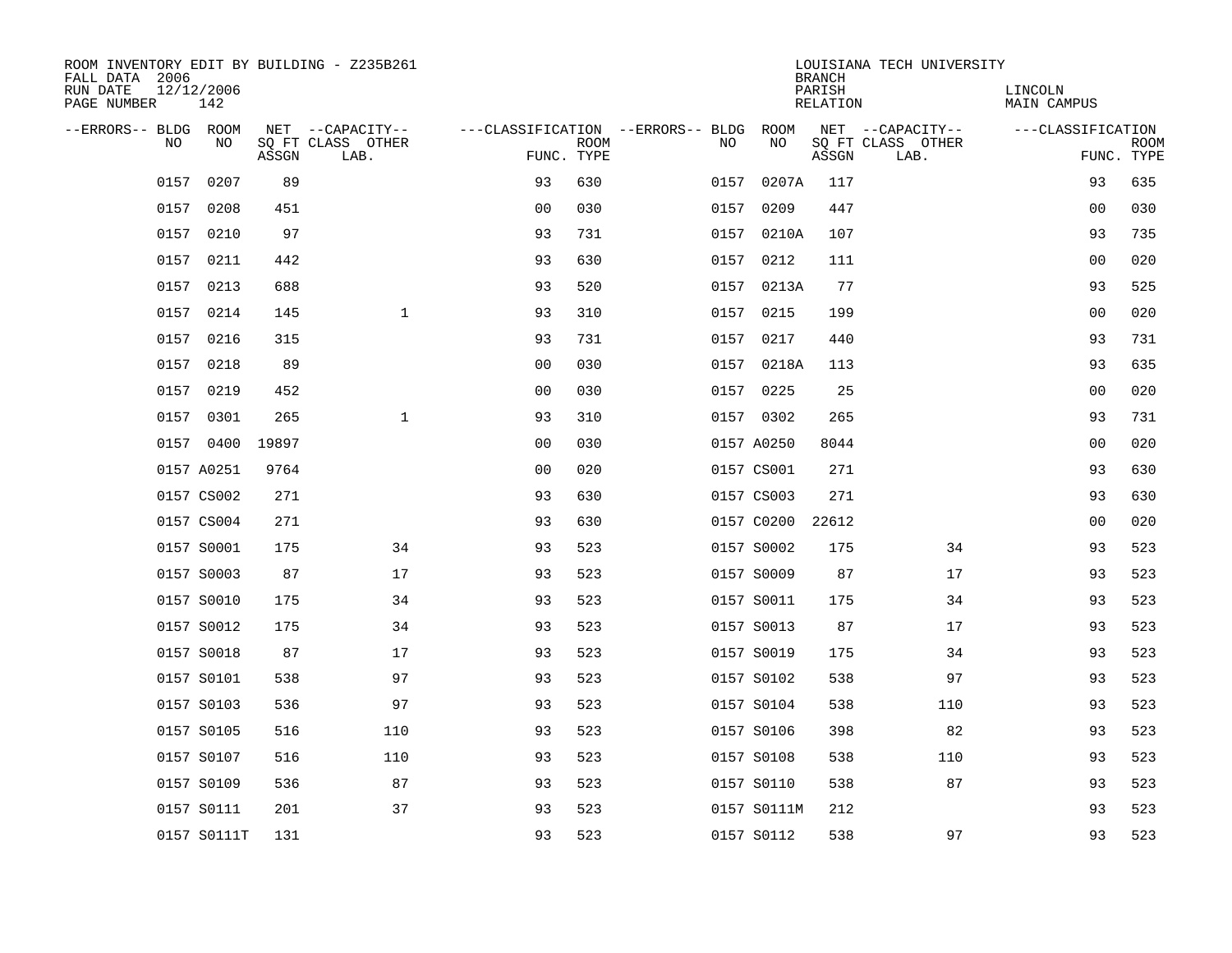| ROOM INVENTORY EDIT BY BUILDING - Z235B261<br>FALL DATA 2006<br>RUN DATE<br>PAGE NUMBER | 12/12/2006<br>143 |       |                                               |                                                 |             |    |             | <b>BRANCH</b><br>PARISH<br><b>RELATION</b> | LOUISIANA TECH UNIVERSITY                     | LINCOLN<br><b>MAIN CAMPUS</b> |                           |
|-----------------------------------------------------------------------------------------|-------------------|-------|-----------------------------------------------|-------------------------------------------------|-------------|----|-------------|--------------------------------------------|-----------------------------------------------|-------------------------------|---------------------------|
| --ERRORS-- BLDG ROOM<br>NO                                                              | NO                | ASSGN | NET --CAPACITY--<br>SQ FT CLASS OTHER<br>LAB. | ---CLASSIFICATION --ERRORS-- BLDG<br>FUNC. TYPE | <b>ROOM</b> | NO | ROOM<br>NO  | ASSGN                                      | NET --CAPACITY--<br>SQ FT CLASS OTHER<br>LAB. | ---CLASSIFICATION             | <b>ROOM</b><br>FUNC. TYPE |
|                                                                                         | 0157 S0113        | 536   | 97                                            | 93                                              | 523         |    | 0157 S0114  | 538                                        | 110                                           | 93                            | 523                       |
|                                                                                         | 0157 S0115        | 516   | 110                                           | 93                                              | 523         |    | 0157 S0116  | 516                                        | 110                                           | 93                            | 523                       |
|                                                                                         | 0157 S0116A       | 134   | 25                                            | 93                                              | 523         |    | 0157 S0117  | 538                                        | 110                                           | 93                            | 523                       |
|                                                                                         | 0157 S0118        | 536   | 97                                            | 93                                              | 523         |    | 0157 S0119  | 538                                        | 97                                            | 93                            | 523                       |
|                                                                                         | 0157 S0201        | 667   | 149                                           | 93                                              | 523         |    | 0157 S0201V | 30                                         | 11                                            | 93                            | 523                       |
|                                                                                         | 0157 S0202        | 839   | 191                                           | 93                                              | 523         |    | 0157 S0203  | 673                                        | 154                                           | 93                            | 523                       |
|                                                                                         | 0157 S0204        | 722   | 152                                           | 93                                              | 523         |    | 0157 S0204V | 41                                         | 16                                            | 93                            | 523                       |
|                                                                                         | 0157 S0205        | 722   | 152                                           | 93                                              | 523         |    | 0157 S0206  | 673                                        | 154                                           | 93                            | 523                       |
|                                                                                         | 0157 S0207        | 839   | 191                                           | 93                                              | 523         |    | 0157 S0207V | 31                                         | 11                                            | 93                            | 523                       |
|                                                                                         | 0157 S0208        | 758   | 169                                           | 93                                              | 523         |    | 0157 S0209  | 758                                        | 169                                           | 93                            | 523                       |
|                                                                                         | 0157 S0209V       | 31    | 11                                            | 93                                              | 523         |    | 0157 S0210  | 839                                        | 191                                           | 93                            | 523                       |
|                                                                                         | 0157 S0211        | 673   | 154                                           | 93                                              | 523         |    | 0157 S0212  | 722                                        | 152                                           | 93                            | 523                       |
|                                                                                         | 0157 S0212V       | 41    | 16                                            | 93                                              | 523         |    | 0157 S0213  | 422                                        | 152                                           | 93                            | 523                       |
|                                                                                         | 0157 S0214        | 673   | 154                                           | 93                                              | 523         |    | 0157 S0215  | 839                                        | 191                                           | 93                            | 523                       |
|                                                                                         | 0157 S0215V       | 30    | 11                                            | 93                                              | 523         |    | 0157 S0216  | 667                                        | 148                                           | 93                            | 523                       |
|                                                                                         | 0157 S0217        | 667   | 149                                           | 93                                              | 523         |    | 0157 S0217V | 30                                         | 11                                            | 93                            | 523                       |
|                                                                                         | 0157 S0218        | 839   | 191                                           | 93                                              | 523         |    | 0157 S0219  | 673                                        | 154                                           | 93                            | 523                       |
|                                                                                         | 0157 S0220        | 722   | 152                                           | 93                                              | 523         |    | 0157 S0220V | 41                                         | 16                                            | 93                            | 523                       |
|                                                                                         | 0157 S0221        | 722   | 152                                           | 93                                              | 523         |    | 0157 S0222  | 673                                        | 154                                           | 93                            | 523                       |
|                                                                                         | 0157 S0223        | 839   | 191                                           | 93                                              | 523         |    | 0157 S0223V | 31                                         | 11                                            | 93                            | 523                       |
|                                                                                         | 0157 S0224        | 758   | 169                                           | 93                                              | 523         |    | 0157 S0225  | 758                                        | 169                                           | 93                            | 523                       |
|                                                                                         | 0157 S0225V       | 31    | 11                                            | 93                                              | 523         |    | 0157 S0226  | 839                                        | 191                                           | 93                            | 523                       |
|                                                                                         | 0157 S0227        | 673   | 154                                           | 93                                              | 523         |    | 0157 S0228  | 722                                        | 152                                           | 93                            | 523                       |
|                                                                                         | 0157 S0228V       | 41    | 16                                            | 93                                              | 523         |    | 0157 S0229  | 722                                        | 152                                           | 93                            | 523                       |
|                                                                                         | 0157 S0230        | 673   | 154                                           | 93                                              | 523         |    | 0157 S0231  | 839                                        | 191                                           | 93                            | 523                       |
|                                                                                         | 0157 S0231V       | 30    | 11                                            | 93                                              | 523         |    | 0157 S0232  | 667                                        | 148                                           | 93                            | 523                       |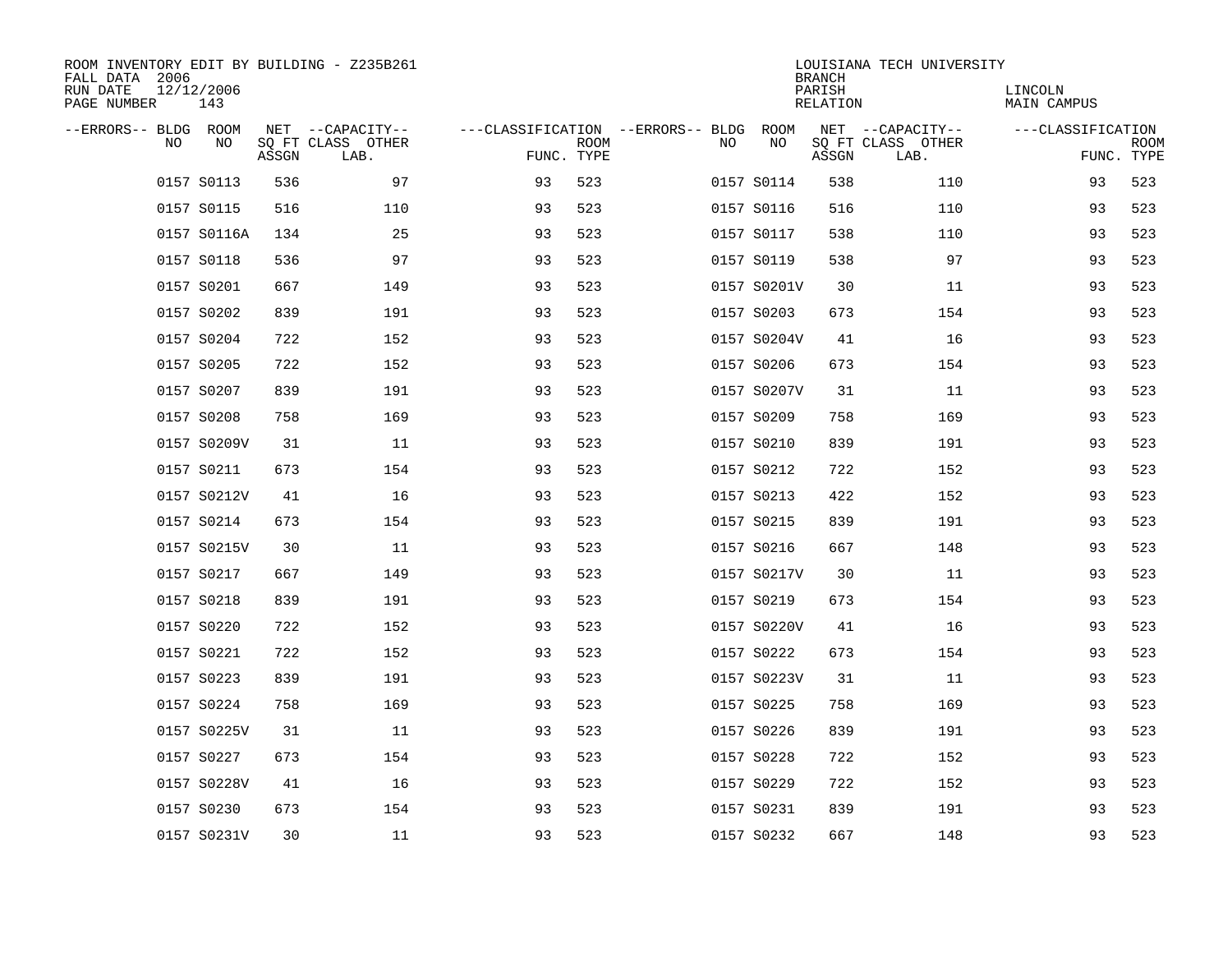| ROOM INVENTORY EDIT BY BUILDING - Z235B261<br>FALL DATA 2006<br>RUN DATE<br>PAGE NUMBER | 12/12/2006<br>144 |       |                                               |                |             |           |      | <b>BRANCH</b><br>PARISH<br>RELATION                       | LOUISIANA TECH UNIVERSITY                                                                                                                                      | LINCOLN<br>MAIN CAMPUS      |                           |
|-----------------------------------------------------------------------------------------|-------------------|-------|-----------------------------------------------|----------------|-------------|-----------|------|-----------------------------------------------------------|----------------------------------------------------------------------------------------------------------------------------------------------------------------|-----------------------------|---------------------------|
| --ERRORS-- BLDG ROOM<br>NO                                                              | NO                | ASSGN | NET --CAPACITY--<br>SQ FT CLASS OTHER<br>LAB. | FUNC. TYPE     | <b>ROOM</b> | NO        | NO   | ASSGN<br>TOTAL NUMBER CLASSROOMS<br>TOTAL NUMBER LABS 210 | ---CLASSIFICATION --ERRORS-- BLDG ROOM NET --CAPACITY--<br>SQ FT CLASS OTHER<br>LAB.<br>TOTAL NET ASSIGN SQ. FT. IN ROOM FILE<br>TOTAL NUMBER SPECIAL LABS 220 | ---CLASSIFICATION<br>88,939 | <b>ROOM</b><br>FUNC. TYPE |
| 0158                                                                                    | 0101              | 62    | $\mathbf{1}$                                  | 52             | 525         | 0158 0102 |      | 4715                                                      | $\mathbf{1}$                                                                                                                                                   | 0 <sub>0</sub>              | 020                       |
| 0158                                                                                    | 0103              | 1680  | $\mathbf{1}$                                  | 0 <sub>0</sub> | 020         | 0158 0104 |      | 149                                                       | $\mathbf{1}$                                                                                                                                                   | 00                          | 030                       |
| 0158                                                                                    | 0105              | 107   | $\mathbf{1}$                                  | 52             | 525         | 0158      | 0106 | 1794                                                      | $\mathbf{1}$                                                                                                                                                   | 52                          | 520                       |
| 0158                                                                                    | 0107              | 13    | $\mathbf 1$                                   | 52             | 525         | 0158 0108 |      | 515                                                       | $\mathbf{1}$                                                                                                                                                   | 52                          | 525                       |
| 0158                                                                                    | 0109              | 74    | $\mathbf{1}$                                  | 52             | 525         | 0158      | 0110 | 147                                                       | 10                                                                                                                                                             | 52                          | 525                       |
|                                                                                         | 0158 0111         | 52    | $\mathbf{1}$                                  | 0 <sub>0</sub> | 030         | 0158 0112 |      | 115                                                       | 10                                                                                                                                                             | 52                          | 525                       |
| 0158                                                                                    | 0113              | 627   | $\mathbf 1$                                   | 52             | 525         | 0158      | 0114 | 261                                                       | 11                                                                                                                                                             | 52                          | 525                       |
| 0158                                                                                    | 0115              | 37    | $\mathbf 1$                                   | 52             | 525         | 0158      | 0116 | 805                                                       | $\mathbf{1}$                                                                                                                                                   | 52                          | 525                       |
| 0158                                                                                    | 0117              | 184   | 4                                             | 0 <sub>0</sub> | 030         | 0158      | 0118 | 37                                                        | $\mathbf{1}$                                                                                                                                                   | 74                          | 315                       |
| 0158                                                                                    | 0119              | 113   | $\mathbf 1$                                   | 45             | 310         | 0158      | 0120 | 124                                                       | $\mathbf{1}$                                                                                                                                                   | 00                          | 010                       |
| 0158                                                                                    | 0121              | 327   | $\mathbf 1$                                   | 0 <sub>0</sub> | 030         | 0158      | 0122 | 233                                                       | 3                                                                                                                                                              | 00                          | 030                       |
| 0158                                                                                    | 0123              | 1448  | $\mathbf 1$                                   | 52             | 525         | 0158      | 0124 | 40                                                        | $\mathbf{1}$                                                                                                                                                   | 52                          | 525                       |
|                                                                                         | 0158 0125         | 211   | 18                                            | 52             | 525         | 0158      | 0126 | 395                                                       | $\mathbf{1}$                                                                                                                                                   | 52                          | 525                       |
|                                                                                         | 0158 0127         | 98    | $\mathbf{1}$                                  | 52             | 525         | 0158      | 0128 | 60                                                        | $\mathbf{1}$                                                                                                                                                   | 0 <sub>0</sub>              | 030                       |
|                                                                                         | 0158 0129         | 147   | $\mathbf{1}$                                  | 52             | 525         | 0158      | 0130 | 68                                                        | $\mathbf{1}$                                                                                                                                                   | 52                          | 525                       |
| 0158                                                                                    | 0131              | 713   | 25                                            | 52             | 520         | 0158      | 0132 | 186                                                       | 5                                                                                                                                                              | 00                          | 030                       |
| 0158                                                                                    | 0133              | 212   | 6                                             | 0 <sub>0</sub> | 030         | 0158 0134 |      | 92                                                        | $\mathbf{1}$                                                                                                                                                   | 52                          | 525                       |
| 0158                                                                                    | 0135              | 7489  | 50                                            | 52             | 520         | 0158      | 0136 | 2042                                                      | $\mathbf{1}$                                                                                                                                                   | 00                          | 020                       |
| 0158                                                                                    | 0137              | 100   | $\mathbf 1$                                   | 0 <sub>0</sub> | 020         | 0158 0138 |      | 111                                                       | $\mathbf{1}$                                                                                                                                                   | 00                          | 020                       |
| 0158                                                                                    | 0139              | 252   | $\mathbf 1$                                   | 52             | 525         | 0158      | 0140 | 947                                                       | $\mathbf{1}$                                                                                                                                                   | 0 <sub>0</sub>              | 030                       |
| 0158                                                                                    | 0141              | 810   | 2                                             | 52             | 520         | 0158 0142 |      | 810                                                       | 2                                                                                                                                                              | 52                          | 520                       |
| 0158                                                                                    | 0143              | 810   | 2                                             | 52             | 520         | 0158      | 0144 | 810                                                       | 2                                                                                                                                                              | 52                          | 520                       |
| 0158                                                                                    | 0145              | 810   | 2                                             | 52             | 520         | 0158 0146 |      | 810                                                       | 2                                                                                                                                                              | 52                          | 520                       |
|                                                                                         | 0158 0147         | 810   | $\overline{a}$                                | 52             | 520         | 0158 0148 |      | 810                                                       | 2                                                                                                                                                              | 52                          | 520                       |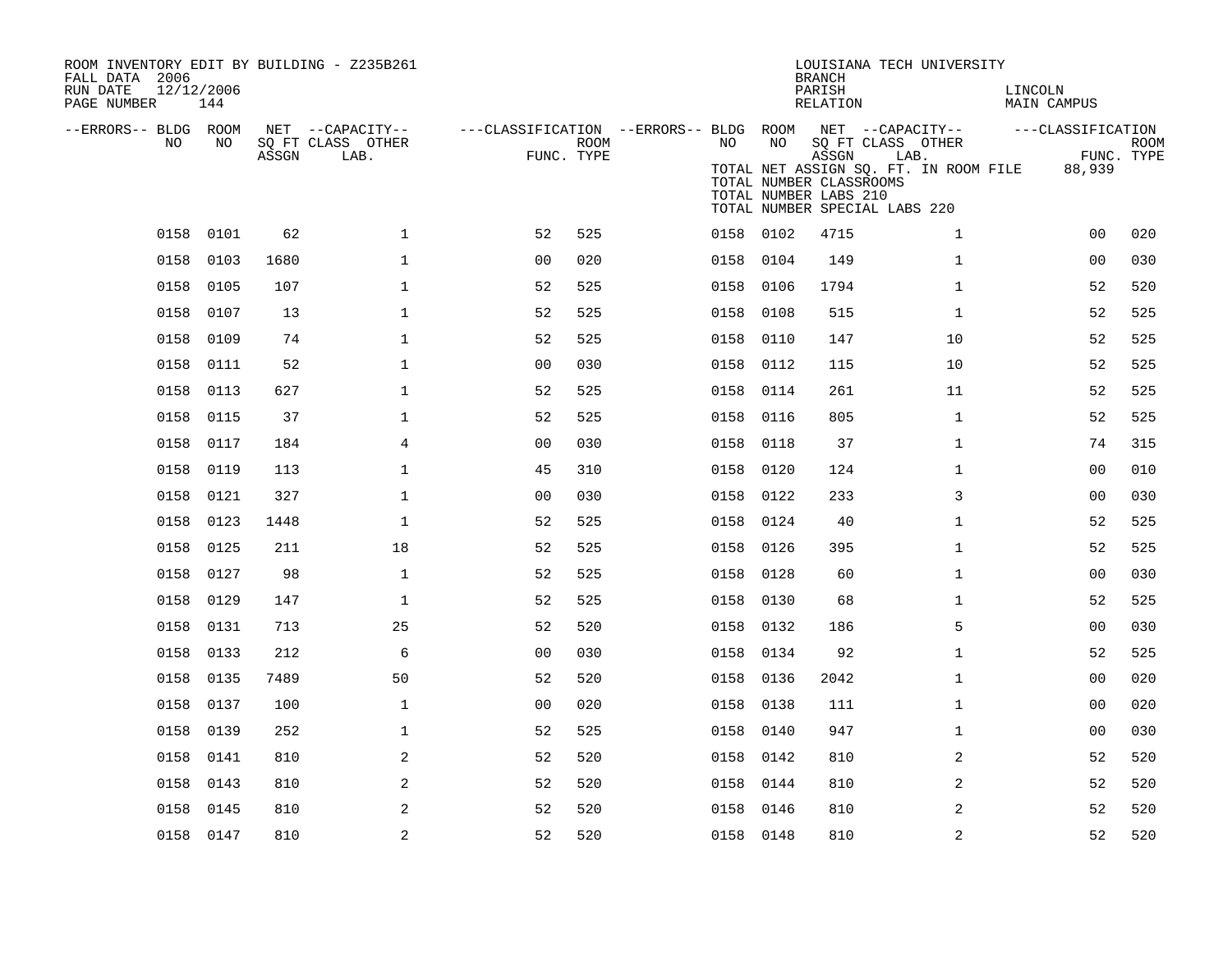| ROOM INVENTORY EDIT BY BUILDING - Z235B261<br>FALL DATA 2006 |                   |            |                           |                |             |                                        |                                                               | <b>BRANCH</b>      | LOUISIANA TECH UNIVERSITY                                                              |                        |                    |
|--------------------------------------------------------------|-------------------|------------|---------------------------|----------------|-------------|----------------------------------------|---------------------------------------------------------------|--------------------|----------------------------------------------------------------------------------------|------------------------|--------------------|
| RUN DATE<br>PAGE NUMBER                                      | 12/12/2006<br>145 |            |                           |                |             |                                        |                                                               | PARISH<br>RELATION |                                                                                        | LINCOLN<br>MAIN CAMPUS |                    |
| --ERRORS-- BLDG ROOM                                         |                   |            | NET --CAPACITY--          |                |             | ---CLASSIFICATION --ERRORS-- BLDG ROOM |                                                               |                    | NET --CAPACITY--                                                                       | ---CLASSIFICATION      |                    |
| NO.                                                          | NO.               | ASSGN      | SQ FT CLASS OTHER<br>LAB. | FUNC. TYPE     | <b>ROOM</b> | NO.                                    | NO                                                            | ASSGN              | SQ FT CLASS OTHER<br>LAB.                                                              |                        | ROOM<br>FUNC. TYPE |
| 0158                                                         | 0149              | 810        | 2                         | 52             | 520         | 0158                                   | 0150                                                          | 810                | 2                                                                                      | 52                     | 520                |
| 0158                                                         | 0151              | 810        | 2                         | 52             | 520         | 0158                                   | 0152                                                          | 810                | 2                                                                                      | 52                     | 520                |
| 0158                                                         | 0153              | 58         | $\mathbf{1}$              | 0 <sub>0</sub> | 030         | 0158                                   | 0154                                                          | 299                | 10                                                                                     | 51                     | 310                |
| 0158                                                         | 0155              | 330        | 15                        | 45             | 350         |                                        | 0158 0156                                                     | 163                | $\mathbf{1}$                                                                           | 45                     | 315                |
| 0158                                                         | 0157              | 242        | $\mathbf 1$               | 00             | 020         | 0158                                   | 0158                                                          | 141                | 2                                                                                      | 51                     | 310                |
| 0158                                                         | 0159              | 99         | 2                         | 51             | 310         | 0158                                   | 0160                                                          | 147                | 2                                                                                      | 51                     | 310                |
| 0158                                                         | 0161              | 100        | 2                         | 51             | 310         | 0158                                   | 0162                                                          | 183                | 5                                                                                      | 51                     | 310                |
| 0158                                                         | 0163              | 36         | 3                         | 0 <sub>0</sub> | 030         | 0158                                   | 0164                                                          | 60                 | 3                                                                                      | 0 <sub>0</sub>         | 030                |
| 0158                                                         | 0165              | 109        | $\mathbf{1}$              | 0 <sub>0</sub> | 030         | 0158                                   | 0166                                                          | 17076              | $\mathbf{1}$                                                                           | 52                     | 520                |
| 0158                                                         |                   | 0167 17101 | $\mathbf 1$               | 52             | 520         | 0158                                   | 0201                                                          | 1302               | $\mathbf{1}$                                                                           | 00                     | 020                |
|                                                              | 0158 0202         | 2921       | $\mathbf{1}$              | 52             | 520         |                                        | 0158 0203<br>TOTAL NUMBER CLASSROOMS<br>TOTAL NUMBER LABS 210 | 1545               | $\mathbf{1}$<br>TOTAL NET ASSIGN SQ. FT. IN ROOM FILE<br>TOTAL NUMBER SPECIAL LABS 220 | 52<br>65,485           | 525                |
| 0159                                                         | 0001              | 991        | 26                        | 11             | 210         |                                        | 0159 0002                                                     | 1701               | 45                                                                                     | 11                     | 210                |
| 0159                                                         | 0003              | 972        | 26                        | 11             | 210         | 0159                                   | 0004                                                          | 279                | $\mathbf{1}$                                                                           | 46                     | 310                |
| 0159                                                         | 0005              | 201        | $\mathbf 1$               | 46             | 310         | 0159                                   | 0006                                                          | 64                 | 2                                                                                      | 11                     | 215                |
| 0159                                                         | 0007              | 2079 139   |                           | 11             | 110         | 0159                                   | 0007A                                                         | 298                | $\mathbf{1}$                                                                           | 45                     | 310                |
| 0159                                                         | 0008              | 882        | 23                        | 21             | 250         | 0159                                   | 0009                                                          | 799                | 21                                                                                     | 21                     | 250                |
| 0159                                                         | 0010              | 822        | 22                        | 21             | 250         | 0159                                   | 0011                                                          | 827                | 22                                                                                     | 11                     | 250                |
| 0159                                                         | 0012              | 845        | 22                        | 21             | 250         | 0159                                   | 0013                                                          | 1132               | $\mathbf{1}$                                                                           | 46                     | 310                |
| 0159                                                         | 0014              | 137        | $\mathbf 1$               | 46             | 310         | 0159                                   | 0015                                                          | 246                | 6                                                                                      | 11                     | 310                |
| 0159                                                         | 0016              | 124        | $\mathbf{1}$              | 46             | 310         |                                        | 0159 0018                                                     | 124                | $\mathbf{1}$                                                                           | 46                     | 310                |
|                                                              | 0159 0020         | 130        | $\mathbf{1}$              | 46             | 310         |                                        | 0159 A0001                                                    | 500                | $\mathbf{1}$                                                                           | 11                     | 580                |
|                                                              | 0159 A0002        | 959        | $\mathbf{1}$              | 11             | 580         |                                        | 0159 A0003                                                    | 470                | 12                                                                                     | 11                     | 210                |
|                                                              | 0159 A0004        | 466        | $\mathbf{1}$              | 11             | 580         |                                        | 0159 A0005                                                    | 1199               | $\mathbf{1}$                                                                           | 46                     | 310                |
|                                                              | 0159 A0006        | 1232       | $\mathbf{1}$              | 46             | 310         |                                        | 0159 B0001                                                    | 1232               | $\mathbf{1}$                                                                           | 11                     | 580                |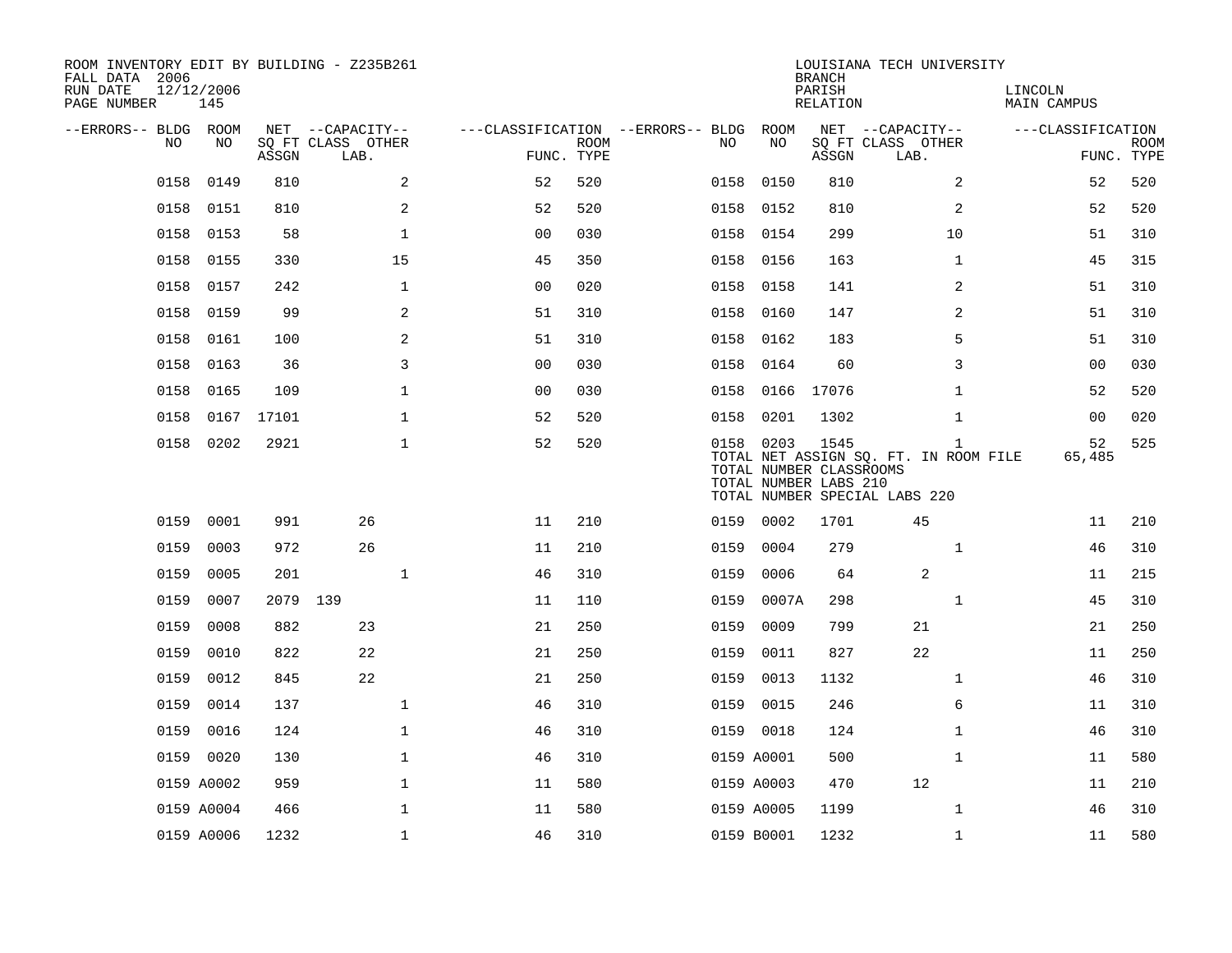| ROOM INVENTORY EDIT BY BUILDING - Z235B261<br>FALL DATA 2006<br>RUN DATE<br>PAGE NUMBER | 12/12/2006<br>146 |       |                                               |                |             |                                         |             | <b>BRANCH</b><br>PARISH<br><b>RELATION</b> | LOUISIANA TECH UNIVERSITY                     | LINCOLN<br><b>MAIN CAMPUS</b> |                           |
|-----------------------------------------------------------------------------------------|-------------------|-------|-----------------------------------------------|----------------|-------------|-----------------------------------------|-------------|--------------------------------------------|-----------------------------------------------|-------------------------------|---------------------------|
| --ERRORS-- BLDG<br>NO.                                                                  | ROOM<br>NO        | ASSGN | NET --CAPACITY--<br>SQ FT CLASS OTHER<br>LAB. | FUNC. TYPE     | <b>ROOM</b> | ---CLASSIFICATION --ERRORS-- BLDG<br>NO | ROOM<br>NO  | ASSGN                                      | NET --CAPACITY--<br>SQ FT CLASS OTHER<br>LAB. | ---CLASSIFICATION             | <b>ROOM</b><br>FUNC. TYPE |
|                                                                                         | 0159 B0002        | 1208  | $\mathbf 1$                                   | 11             | 580         |                                         | 0159 C0001  | 500                                        | $\mathbf{1}$                                  | 11                            | 580                       |
|                                                                                         | 0159 C0002        | 959   | $\mathbf 1$                                   | 11             | 580         |                                         | 0159 C0003  | 470                                        | $\mathbf{1}$                                  | 11                            | 580                       |
|                                                                                         | 0159 C0004        | 466   | $\mathbf 1$                                   | 11             | 580         |                                         | 0159 C0005  | 1199                                       | $\mathbf{1}$                                  | 11                            | 580                       |
|                                                                                         | 0159 C0006        | 1232  | $\mathbf 1$                                   | 11             | 580         |                                         | 0159 D0001  | 500                                        | $\mathbf{1}$                                  | 11                            | 580                       |
|                                                                                         | 0159 D0002        | 959   | $\mathbf 1$                                   | 11             | 580         |                                         | 0159 D0003  | 470                                        | $\mathbf{1}$                                  | 11                            | 580                       |
|                                                                                         | 0159 D0004        | 466   | $\mathbf 1$                                   | 11             | 580         |                                         | 0159 D0005  | 466                                        | $\mathbf{1}$                                  | 11                            | 580                       |
|                                                                                         | 0159 D0006        | 470   | $\mathbf{1}$                                  | 11             | 580         |                                         | 0159 D0007  | 959                                        | $\mathbf{1}$                                  | 11                            | 580                       |
|                                                                                         | 0159 D0008        | 500   | $\mathbf 1$                                   | 11             | 580         |                                         | 0159 E0001  | 1232                                       | $\mathbf{1}$                                  | 11                            | 580                       |
|                                                                                         | 0159 E0002        | 1208  | $\mathbf{1}$                                  | 11             | 580         |                                         | 0159 Z0001A | 371                                        | 10                                            | 11                            | 215                       |
|                                                                                         | 0159 Z0001B       | 48    | $\mathbf{1}$                                  | 11             | 215         |                                         | 0159 Z0001C | 48                                         | 1                                             | 11                            | 215                       |
|                                                                                         | 0159 Z0002A       | 47    | $\mathbf{1}$                                  | 11             | 215         |                                         | 0159 Z0002B | 39                                         | 1                                             | 11                            | 215                       |
|                                                                                         | 0159 Z0005A       | 21    | $\mathbf 1$                                   | 0 <sub>0</sub> | 020         |                                         | 0159 Z0006A | 54                                         | $\mathbf{1}$                                  | 45                            | 731                       |
|                                                                                         | 0159 Z0007B       | 152   | $\mathbf{1}$                                  | 11             | 115         |                                         | 0159 Z0007C | 58                                         | $\mathbf{1}$                                  | 11                            | 115                       |
|                                                                                         | 0159 Z0008A       | 296   | 8                                             | 21             | 255         |                                         | 0159 Z0008B | 60                                         | 2                                             | 21                            | 255                       |
|                                                                                         | 0159 Z0009A       | 49    | 1                                             | 11             | 215         |                                         | 0159 Z0011A | 52                                         | 1                                             | 11                            | 215                       |
|                                                                                         | 0159 Z0011B       | 52    | 1                                             | 11             | 215         |                                         | 0159 Z0012A | 296                                        | 8                                             | 21                            | 255                       |
|                                                                                         | 0159 Z0012B       | 60    | 2                                             | 21             | 255         |                                         | 0159 Z0017  | 140                                        | 1                                             | 00                            | 030                       |
|                                                                                         | 0159 Z0019        | 108   | 3                                             | 11             | 215         |                                         | 0159 Z0021  | 197                                        | $\mathbf{1}$                                  | 0 <sub>0</sub>                | 030                       |
|                                                                                         | 0159 Z0022        | 231   | $\mathbf 1$                                   | 0 <sub>0</sub> | 030         |                                         | 0159 Z0023  | 147                                        | $\mathbf{1}$                                  | 00                            | 030                       |
|                                                                                         | 0159 Z0024        | 80    | $\mathbf 1$                                   | 00             | 030         |                                         | 0159 Z0025  | 200                                        | $\mathbf{1}$                                  | 74                            | 731                       |
|                                                                                         | 0159 Z0026        | 242   | $\mathbf 1$                                   | 73             | 731         |                                         | 0159 Z0027  | 106                                        | $\mathbf{1}$                                  | 00                            | 010                       |
|                                                                                         | 0159 Z0028        | 276   | $\mathbf 1$                                   | 0 <sub>0</sub> | 030         |                                         | 0159 Z0029  | 280                                        | $\mathbf{1}$                                  | 0 <sub>0</sub>                | 030                       |
|                                                                                         | 0159 Z0030        | 4994  | $\mathbf 1$                                   | 74             | 580         |                                         | 0159 Z0051  | 402                                        | $\mathbf{1}$                                  | 0 <sub>0</sub>                | 020                       |
|                                                                                         | 0159 Z0052        | 1892  | $\mathbf 1$                                   | 0 <sub>0</sub> | 020         |                                         | 0159 Z0053  | 361                                        | $\mathbf{1}$                                  | 00                            | 020                       |
|                                                                                         | 0159 Z0054        | 6161  | 162                                           | 11             | 215         |                                         | 0159 Z0055  | 1012                                       | $\mathbf{1}$                                  | 0 <sub>0</sub>                | 030                       |
|                                                                                         | 0159 Z0056        | 571   | $\mathbf 1$                                   | 0 <sub>0</sub> | 020         |                                         |             |                                            | TOTAL NET ASSIGN SQ. FT. IN ROOM FILE         | 45,362                        |                           |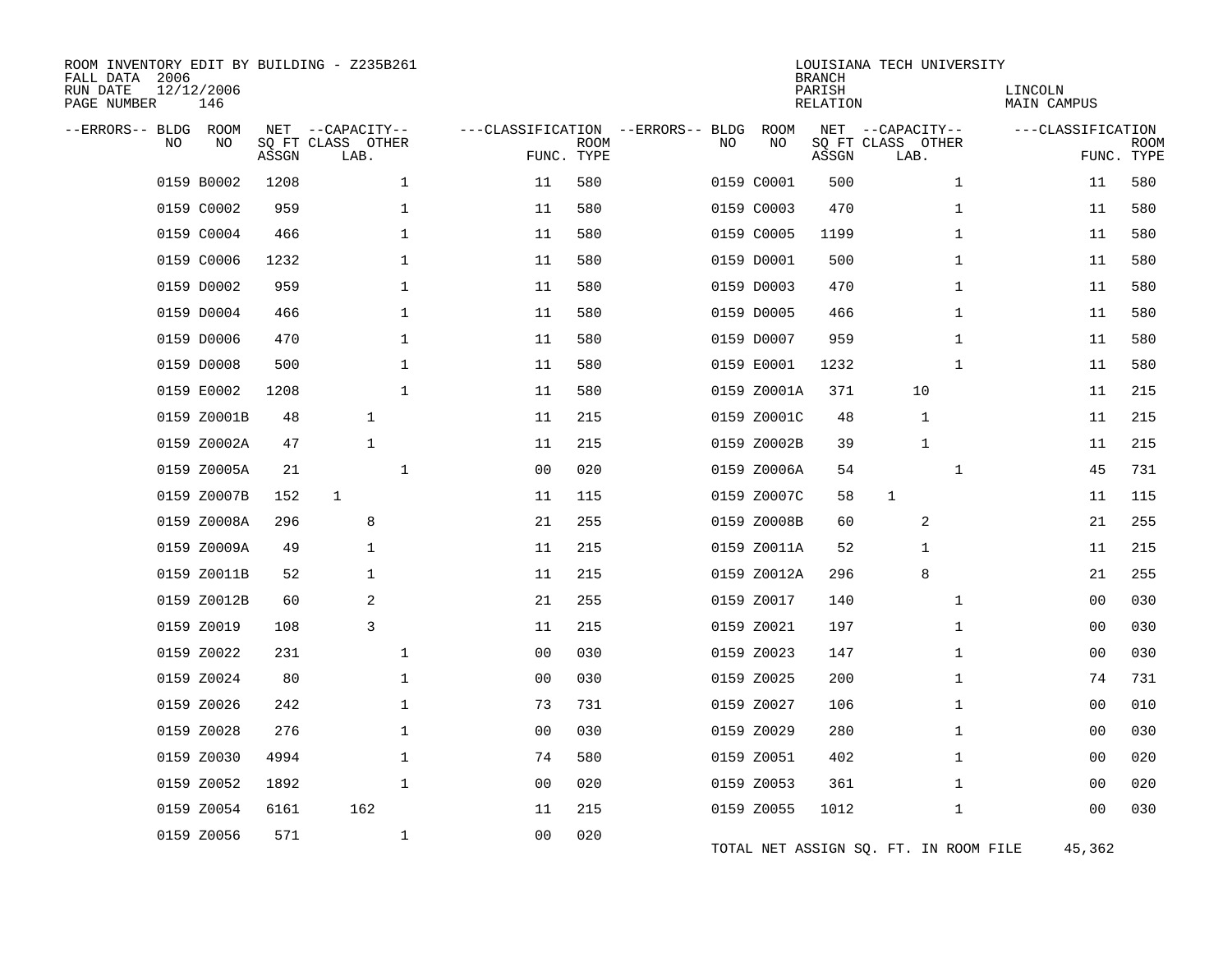| ROOM INVENTORY EDIT BY BUILDING - Z235B261<br>FALL DATA 2006<br>RUN DATE<br>PAGE NUMBER 147 | 12/12/2006 |       |                   |                                                                                                |      |    |            | <b>BRANCH</b><br>PARISH<br>RELATION                                                                | LOUISIANA TECH UNIVERSITY                             | LINCOLN<br>MAIN CAMPUS         |            |
|---------------------------------------------------------------------------------------------|------------|-------|-------------------|------------------------------------------------------------------------------------------------|------|----|------------|----------------------------------------------------------------------------------------------------|-------------------------------------------------------|--------------------------------|------------|
| --ERRORS-- BLDG ROOM<br>NO                                                                  | NO         |       | SQ FT CLASS OTHER | NET --CAPACITY-- - ---CLASSIFICATION --ERRORS-- BLDG ROOM NET --CAPACITY-- - ---CLASSIFICATION | ROOM | NO | NO         | SQ FT CLASS OTHER                                                                                  |                                                       |                                | ROOM       |
|                                                                                             |            | ASSGN | LAB.              | FUNC. TYPE                                                                                     |      |    |            | ASSGN LAB.<br>TOTAL NUMBER CLASSROOMS<br>TOTAL NUMBER LABS 210<br>TOTAL NUMBER SPECIAL LABS 220    |                                                       | $\mathbf{1}$<br>$\overline{4}$ | FUNC. TYPE |
|                                                                                             | 0160 A0000 | 154   | $\mathbf{1}$      | 11                                                                                             | 585  |    | 0160 B0000 | 69                                                                                                 | $\mathbf{1}$                                          | 11                             | 585        |
|                                                                                             | 0160 C0000 | 65    | $\mathbf{1}$      | 11                                                                                             | 585  |    | 0160 D0001 | 98                                                                                                 | 1                                                     | 21                             | 760        |
|                                                                                             | 0160 D0002 | 98    | 1                 | 21                                                                                             | 760  |    | 0160 E0000 | 446                                                                                                | $\mathbf{1}$                                          | 45                             | 585        |
|                                                                                             | 0160 F0000 | 199   | $\mathbf{1}$      | 11                                                                                             | 585  |    | 0160 G0000 | 431                                                                                                | $\mathbf{1}$                                          | 11                             | 585        |
|                                                                                             | 0160 H0001 | 224   | 1                 | 21                                                                                             | 760  |    | 0160 Z0106 | 2591                                                                                               | $\mathbf{1}$                                          | 11                             | 585        |
|                                                                                             | 0160 Z0108 | 520   | $\mathbf{1}$      | 45                                                                                             | 740  |    | 0160 Z0110 | 116                                                                                                | $\mathbf{1}$                                          | 21                             | 760        |
|                                                                                             | 0160 Z0111 | 116   | $\mathbf{1}$      | 21                                                                                             | 760  |    | 0160 Z0112 | 520<br>TOTAL NUMBER CLASSROOMS<br>TOTAL NUMBER LABS 210<br>TOTAL NUMBER SPECIAL LABS 220           | $\mathbf{1}$<br>TOTAL NET ASSIGN SQ. FT. IN ROOM FILE | 45<br>5,647                    | 740        |
|                                                                                             | 0162 0101  | 462   | 1                 | 52                                                                                             | 670  |    | 0162 0102  | 40                                                                                                 | $\mathbf{1}$                                          | 00                             | 030        |
|                                                                                             | 0162 0103  | 67    | $\mathbf 1$       | 0 <sub>0</sub>                                                                                 | 030  |    | 0162 0104  | 13                                                                                                 | $\mathbf{1}$                                          | 00                             | 030        |
|                                                                                             | 0162 0105  | 11    | $\mathbf{1}$      | 0 <sub>0</sub>                                                                                 | 030  |    | 0162 0106  | 16<br>TOTAL NUMBER CLASSROOMS<br>TOTAL NUMBER LABS 210<br>TOTAL NUMBER SPECIAL LABS 220            | $\mathbf{1}$<br>TOTAL NET ASSIGN SQ. FT. IN ROOM FILE | 00 <sub>o</sub><br>462         | 030        |
|                                                                                             | 0163 0100  | 1076  | $\mathbf{1}$      | 45                                                                                             | 730  |    | 0163 0100A | 64                                                                                                 | $\mathbf{1}$                                          | 45                             | 730        |
|                                                                                             | 0163 0101  | 1170  | $\mathbf{1}$      | 45                                                                                             | 730  |    |            | TOTAL NUMBER CLASSROOMS<br>TOTAL NUMBER LABS 210<br>TOTAL NUMBER SPECIAL LABS 220                  | TOTAL NET ASSIGN SQ. FT. IN ROOM FILE                 | 2,310                          |            |
|                                                                                             | 0165 0100  | 193   | $\mathbf{1}$      | 75                                                                                             | 580  |    |            | TOTAL NUMBER CLASSROOMS<br>TOTAL NUMBER LABS 210<br>TOTAL NUMBER SPECIAL LABS 220                  | TOTAL NET ASSIGN SQ. FT. IN ROOM FILE                 | 193                            |            |
|                                                                                             | 0166 0001  | 109   | $\mathbf{3}$      | 0 <sup>0</sup>                                                                                 | 030  |    |            | 0166 0002 109<br>TOTAL NUMBER CLASSROOMS<br>TOTAL NUMBER LABS 210<br>TOTAL NUMBER SPECIAL LABS 220 | 3<br>TOTAL NET ASSIGN SQ. FT. IN ROOM FILE            | 0 <sub>0</sub>                 | 030        |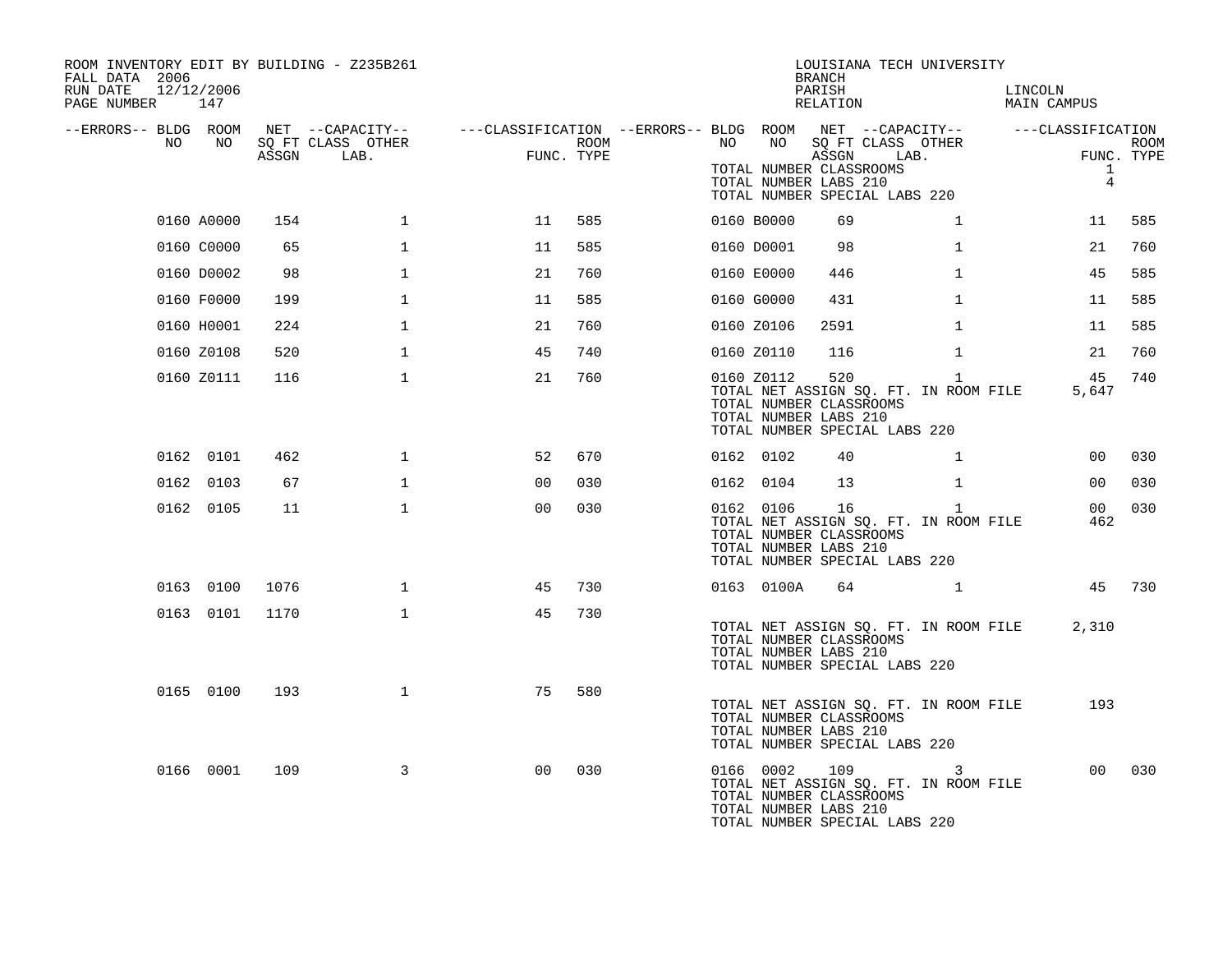| ROOM INVENTORY EDIT BY BUILDING - Z235B261<br>FALL DATA 2006<br>12/12/2006<br>RUN DATE<br>PAGE NUMBER | 148        |       |                           |                                        |                    |           |                                                               | <b>BRANCH</b><br>PARISH<br>RELATION |                               | LOUISIANA TECH UNIVERSITY                             | LINCOLN | MAIN CAMPUS       |                           |
|-------------------------------------------------------------------------------------------------------|------------|-------|---------------------------|----------------------------------------|--------------------|-----------|---------------------------------------------------------------|-------------------------------------|-------------------------------|-------------------------------------------------------|---------|-------------------|---------------------------|
| --ERRORS-- BLDG ROOM                                                                                  |            |       | NET --CAPACITY--          | ---CLASSIFICATION --ERRORS-- BLDG ROOM |                    |           |                                                               |                                     | NET --CAPACITY--              |                                                       |         | ---CLASSIFICATION |                           |
| NO.                                                                                                   | NO         | ASSGN | SQ FT CLASS OTHER<br>LAB. |                                        | ROOM<br>FUNC. TYPE | NO        | NO                                                            | ASSGN                               | SQ FT CLASS OTHER<br>LAB.     |                                                       |         |                   | <b>ROOM</b><br>FUNC. TYPE |
| 0167                                                                                                  | 0101       | 2908  | $\mathbf{1}$              | 45                                     | 720                | 0167 0102 |                                                               | 1455                                |                               | $\mathbf{1}$                                          |         | 45                | 720                       |
|                                                                                                       | 0167 0103  | 531   | $\mathbf{1}$              | 45                                     | 720                |           | TOTAL NUMBER CLASSROOMS<br>TOTAL NUMBER LABS 210              |                                     | TOTAL NUMBER SPECIAL LABS 220 | TOTAL NET ASSIGN SQ. FT. IN ROOM FILE                 |         | 4,894             |                           |
|                                                                                                       | 0169 0100  | 495   | $\mathbf{1}$              | 65                                     | 970                |           | 0169 0100A                                                    | 16                                  |                               | $\mathbf{1}$                                          |         | 65                | 970                       |
|                                                                                                       | 0169 0100B | 4     | $\mathbf{1}$              | 65                                     | 970                | 0169 0101 |                                                               | 102                                 |                               | $\mathbf{1}$                                          |         | 0 <sub>0</sub>    | 030                       |
|                                                                                                       | 0169 0102  | 19    | $\mathbf{1}$              | 65                                     | 970                |           | 0169 0102A                                                    | $\overline{4}$                      |                               | $\mathbf{1}$                                          |         | 65                | 970                       |
|                                                                                                       | 0169 0103  | 36    | $\mathbf 1$               | 45                                     | 970                |           | 0169 0103A                                                    | 16                                  |                               | $\mathbf{1}$                                          |         | 65                | 970                       |
| 0169                                                                                                  | 0103B      | 4     | $\mathbf{1}$              | 65                                     | 970                | 0169      | 0104                                                          | 24                                  |                               | $\mathbf{1}$                                          |         | 65                | 970                       |
|                                                                                                       | 0169 0105  | 81    | $\mathbf{1}$              | 65                                     | 970                |           | 0169 0106<br>TOTAL NUMBER CLASSROOMS<br>TOTAL NUMBER LABS 210 | 8                                   | TOTAL NUMBER SPECIAL LABS 220 | $\mathbf{1}$<br>TOTAL NET ASSIGN SQ. FT. IN ROOM FILE |         | 65<br>707         | 970                       |
|                                                                                                       | 0170 0100  | 123   | $\mathbf{1}$              | 45                                     | 970                |           | 0170 0100A                                                    | 16                                  |                               | $\mathbf{1}$                                          |         | 45                | 970                       |
|                                                                                                       | 0170 0100B | 4     | $\mathbf{1}$              | 45                                     | 970                | 0170 0101 |                                                               | 43                                  |                               | $\mathbf{1}$                                          |         | 00                | 030                       |
|                                                                                                       | 0170 0102  | 361   | $\mathbf{1}$              | 45                                     | 970                |           | 0170 0102A                                                    | 4                                   |                               | $\mathbf{1}$                                          |         | 45                | 970                       |
|                                                                                                       | 0170 0103  | 123   | $\mathbf{1}$              | 45                                     | 970                |           | 0170 0103A                                                    | 16                                  |                               | $\mathbf{1}$                                          |         | 45                | 970                       |
|                                                                                                       | 0170 0103B | 4     | $\mathbf 1$               | 45                                     | 970                |           | TOTAL NUMBER CLASSROOMS<br>TOTAL NUMBER LABS 210              |                                     | TOTAL NUMBER SPECIAL LABS 220 | TOTAL NET ASSIGN SQ. FT. IN ROOM FILE                 |         | 651               |                           |
|                                                                                                       | 0171 0100  | 295   | $\mathbf{1}$              | 45                                     | 731                | 0171 0101 |                                                               | 126                                 |                               | $\mathbf{1}$                                          |         | 45                | 731                       |
|                                                                                                       | 0171 0102  | 131   | $\mathbf 1$               | 45                                     | 731                |           | TOTAL NUMBER CLASSROOMS<br>TOTAL NUMBER LABS 210              |                                     | TOTAL NUMBER SPECIAL LABS 220 | TOTAL NET ASSIGN SQ. FT. IN ROOM FILE                 |         | 552               |                           |
|                                                                                                       | 0172 0100  | 1062  | $\mathbf{1}$              | 76                                     | 725                | 0172 0101 |                                                               | 191                                 |                               | $\mathbf{1}$                                          |         | 76                | 310                       |
|                                                                                                       | 0172 0102  | 138   | $\mathbf{1}$              | 76                                     | 570                | 0172 0103 |                                                               | 138                                 |                               | $\mathbf{1}$                                          |         | 76                | 570                       |
|                                                                                                       | 0172 0104  | 138   | $\mathbf 1$               | 76                                     | 570                | 0172 0105 |                                                               | 138                                 |                               | $\mathbf{1}$                                          |         | 76                | 570                       |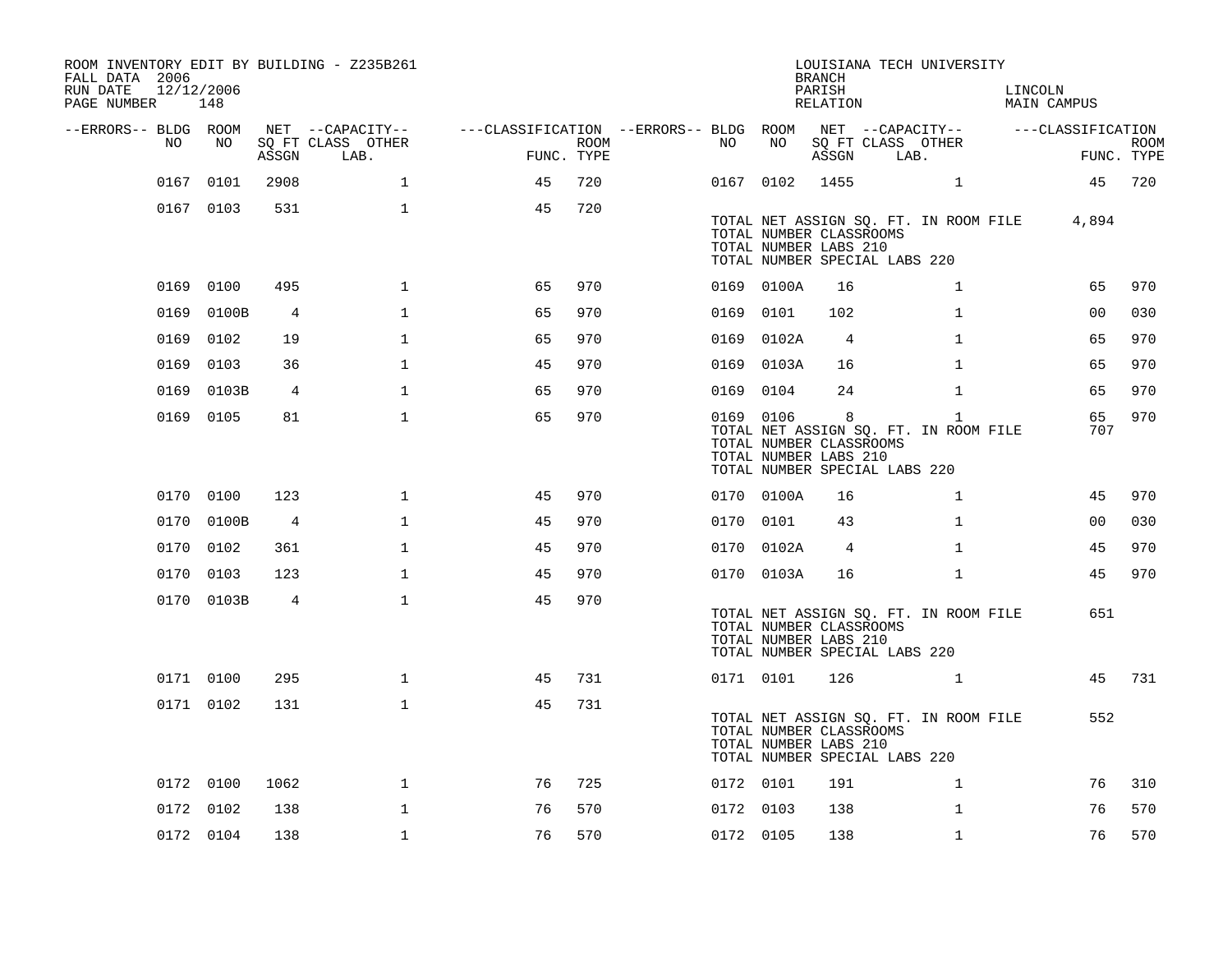| ROOM INVENTORY EDIT BY BUILDING - Z235B261<br>FALL DATA 2006<br>RUN DATE<br>PAGE NUMBER 149 | 12/12/2006 |       |                           |                                                                                                                      |                    |    |            | <b>BRANCH</b><br>PARISH<br>RELATION                                                      | LOUISIANA TECH UNIVERSITY                             | LINCOLN<br>MAIN CAMPUS                                      |                           |
|---------------------------------------------------------------------------------------------|------------|-------|---------------------------|----------------------------------------------------------------------------------------------------------------------|--------------------|----|------------|------------------------------------------------------------------------------------------|-------------------------------------------------------|-------------------------------------------------------------|---------------------------|
|                                                                                             |            |       |                           | --ERRORS-- BLDG ROOM NET --CAPACITY-- -----CLASSIFICATION --ERRORS-- BLDG ROOM NET --CAPACITY-- ------CLASSIFICATION |                    |    |            |                                                                                          |                                                       |                                                             |                           |
| NO                                                                                          | NO 11      | ASSGN | SQ FT CLASS OTHER<br>LAB. |                                                                                                                      | ROOM<br>FUNC. TYPE | NO | NO         | ASSGN LAB.                                                                               | SQ FT CLASS OTHER                                     |                                                             | <b>ROOM</b><br>FUNC. TYPE |
|                                                                                             | 0172 0106  | 147   | $\mathbf{1}$              | 76                                                                                                                   | 570                |    | 0172 0107  | 147                                                                                      | $\mathbf{1}$                                          | 76                                                          | 570                       |
|                                                                                             | 0172 0108  | 141   | $\mathbf{1}$              | 76                                                                                                                   | 570                |    | 0172 0109  | 72                                                                                       | $\mathbf{1}$                                          |                                                             | 76 731                    |
|                                                                                             | 0172 0110  | 181   | 5                         | 11                                                                                                                   | 220                |    |            |                                                                                          |                                                       |                                                             |                           |
|                                                                                             |            |       |                           |                                                                                                                      |                    |    |            | TOTAL NUMBER CLASSROOMS<br>TOTAL NUMBER LABS 210                                         | TOTAL NUMBER SPECIAL LABS 220                         | TOTAL NET ASSIGN SQ. FT. IN ROOM FILE 2,493<br>$\mathbf{1}$ |                           |
|                                                                                             | 0173 0100  | 2081  |                           | 51                                                                                                                   | 570                |    | 0173 0101  |                                                                                          | $52$ 2                                                |                                                             | 00 030                    |
|                                                                                             | 0173 0102  | 52    | $\overline{a}$            | 00                                                                                                                   | 030                |    |            | TOTAL NUMBER CLASSROOMS<br>TOTAL NUMBER LABS 210<br>TOTAL NUMBER SPECIAL LABS 220        | TOTAL NET ASSIGN SQ. FT. IN ROOM FILE                 | 2,081                                                       |                           |
|                                                                                             | 0174 0100  | 243   | $\mathbf{1}$              | 11                                                                                                                   | 560                |    |            | TOTAL NUMBER CLASSROOMS<br>TOTAL NUMBER LABS 210<br>TOTAL NUMBER SPECIAL LABS 220        | TOTAL NET ASSIGN SQ. FT. IN ROOM FILE                 | 243                                                         |                           |
|                                                                                             | 0177 Z0100 | 858   | 23                        | 11                                                                                                                   | 215                |    |            | TOTAL NUMBER CLASSROOMS<br>TOTAL NUMBER LABS 210<br>TOTAL NUMBER SPECIAL LABS 220        | TOTAL NET ASSIGN SQ. FT. IN ROOM FILE                 | 858                                                         |                           |
|                                                                                             | 0178 Z0100 | 378   | $\mathbf{1}$              | 11                                                                                                                   | 585                |    | 0178 Z0101 | 456                                                                                      |                                                       |                                                             | 11 580                    |
|                                                                                             | 0178 Z0102 | 209   | $\mathbf{1}$              | 11                                                                                                                   | 585                |    | 0178 Z0103 | 458<br>TOTAL NUMBER CLASSROOMS<br>TOTAL NUMBER LABS 210<br>TOTAL NUMBER SPECIAL LABS 220 | $\mathbf{1}$<br>TOTAL NET ASSIGN SQ. FT. IN ROOM FILE | 1,501                                                       | 11 580                    |
|                                                                                             | 0179 Z0100 | 134   | $\mathbf{1}$              | 11                                                                                                                   | 570                |    |            | TOTAL NUMBER CLASSROOMS<br>TOTAL NUMBER LABS 210<br>TOTAL NUMBER SPECIAL LABS 220        | TOTAL NET ASSIGN SQ. FT. IN ROOM FILE                 | 134                                                         |                           |
|                                                                                             | 0180 Z0100 | 132   | $\mathbf{1}$              | 11                                                                                                                   | 570                |    |            | TOTAL NUMBER CLASSROOMS<br>TOTAL NUMBER LABS 210<br>TOTAL NUMBER SPECIAL LABS 220        | TOTAL NET ASSIGN SQ. FT. IN ROOM FILE                 | 132                                                         |                           |
|                                                                                             | 0181 Z0100 | 138   | $\mathbf{1}$              | 11 570                                                                                                               |                    |    |            |                                                                                          | TOTAL NET ASSIGN SQ. FT. IN ROOM FILE                 | 138                                                         |                           |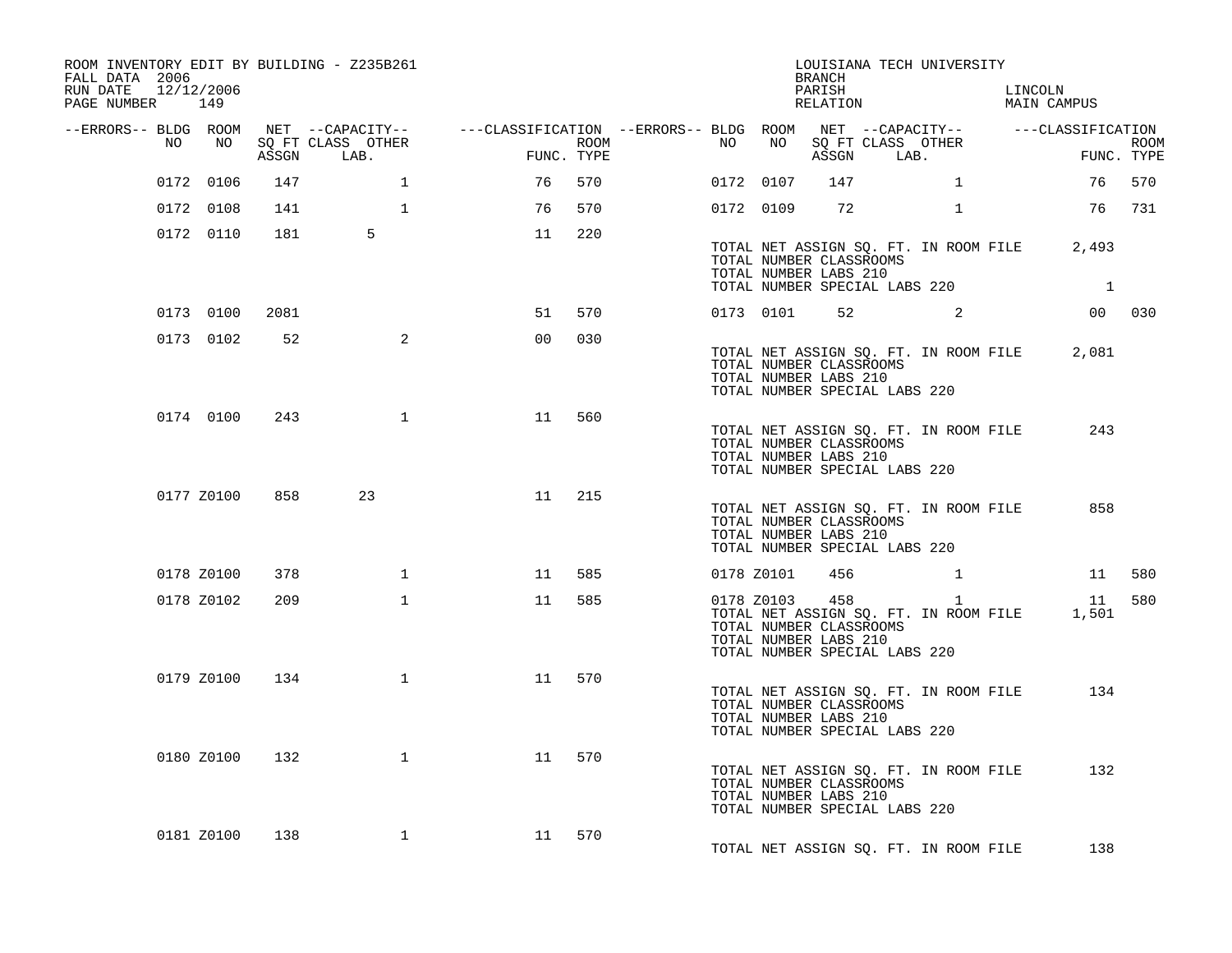| ROOM INVENTORY EDIT BY BUILDING - Z235B261<br>FALL DATA 2006<br>RUN DATE<br>12/12/2006<br>PAGE NUMBER 150 |            |       |                           |                                                                                                                   |                    |           |            | LOUISIANA TECH UNIVERSITY<br><b>BRANCH</b><br>PARISH<br>RELATION                                                                   |              | LINCOLN<br>MAIN CAMPUS |             |      |
|-----------------------------------------------------------------------------------------------------------|------------|-------|---------------------------|-------------------------------------------------------------------------------------------------------------------|--------------------|-----------|------------|------------------------------------------------------------------------------------------------------------------------------------|--------------|------------------------|-------------|------|
| --ERRORS-- BLDG ROOM<br>NO                                                                                | NO .       | ASSGN | SQ FT CLASS OTHER<br>LAB. | NET --CAPACITY-- - ---CLASSIFICATION --ERRORS-- BLDG ROOM NET --CAPACITY-- - ---CLASSIFICATION<br><b>EXECUTE:</b> | ROOM<br>FUNC. TYPE | NO        |            | NO SQ FT CLASS OTHER<br>ASSGN LAB.                                                                                                 |              |                        | FUNC. TYPE  | ROOM |
|                                                                                                           |            |       |                           |                                                                                                                   |                    |           |            | TOTAL NUMBER CLASSROOMS<br>TOTAL NUMBER LABS 210<br>TOTAL NUMBER SPECIAL LABS 220                                                  |              |                        |             |      |
|                                                                                                           | 0182 Z0100 | 136   | $\mathbf{1}$              | 11                                                                                                                | 570                |           |            | TOTAL NET ASSIGN SQ. FT. IN ROOM FILE<br>TOTAL NUMBER CLASSROOMS<br>TOTAL NUMBER LABS 210<br>TOTAL NUMBER SPECIAL LABS 220         |              |                        | 136         |      |
|                                                                                                           | 0183 0101  | 125   | $\mathbf{1}$              | 11                                                                                                                | 570                |           |            | TOTAL NET ASSIGN SQ. FT. IN ROOM FILE<br>TOTAL NUMBER CLASSROOMS<br>TOTAL NUMBER LABS 210<br>TOTAL NUMBER SPECIAL LABS 220         |              |                        | 125         |      |
|                                                                                                           | 0185 0101  | 98    |                           | 00                                                                                                                | 020                | 0185 0102 |            | 139                                                                                                                                | $\mathbf{1}$ |                        | 63          | 310  |
|                                                                                                           | 0185 0103  | 247   | $\mathbf{1}$              | 63                                                                                                                | 310                | 0185      | 0103A      | 11                                                                                                                                 |              |                        | 63          | 315  |
|                                                                                                           | 0185 0104  | 139   |                           | 63                                                                                                                | 315                | 0185 0105 |            | 21                                                                                                                                 |              |                        | 00          | 030  |
|                                                                                                           | 0185 0106  | 200   |                           | 00                                                                                                                | 020                | 0185      | 0107       | 189                                                                                                                                |              |                        | 00          | 020  |
|                                                                                                           | 0185 0108  | 130   |                           | 63                                                                                                                | 315                | 0185 0109 |            | 130                                                                                                                                | $\mathbf{1}$ |                        | 63          | 310  |
|                                                                                                           | 0185 0110  | 261   | $\mathbf 1$               | 63                                                                                                                | 310                | 0185      | 0111       | 46                                                                                                                                 | $\mathbf{1}$ |                        | 63          | 310  |
|                                                                                                           | 0185 0112  | 58    |                           | 63                                                                                                                | 315                | 0185 0113 |            | 231                                                                                                                                |              |                        | 63          | 650  |
|                                                                                                           | 0185 0114  | 67    |                           | 00                                                                                                                | 030                |           | 0185 0114B | 22                                                                                                                                 | $\mathbf{1}$ |                        | 00          | 030  |
|                                                                                                           | 0185 0115  | 96    |                           | 0 <sub>0</sub>                                                                                                    | 030                |           | 0185 0115B | 22                                                                                                                                 | $\mathbf{1}$ |                        | 00          | 030  |
|                                                                                                           | 0185 0116  | 130   | $\mathbf 1$               | 63                                                                                                                | 310                | 0185      | 0117       | 54                                                                                                                                 |              |                        | 63          | 315  |
|                                                                                                           | 0185 0118  | 55    |                           | 63                                                                                                                | 315                | 0185 0119 |            | 542                                                                                                                                |              |                        | 63          | 315  |
|                                                                                                           | 0185 0120  | 185   |                           | 63                                                                                                                | 530                | 0185 0121 |            | 2473                                                                                                                               |              |                        | 63          | 530  |
|                                                                                                           | 0185 0122  | 567   |                           | 63                                                                                                                | 535                | 0185 0123 |            | 47                                                                                                                                 |              |                        | 00          | 030  |
|                                                                                                           | 0185 0124  | 674   |                           | 63                                                                                                                | 535                |           | 0185 0125  | 1176<br>TOTAL NET ASSIGN SQ. FT. IN ROOM FILE<br>TOTAL NUMBER CLASSROOMS<br>TOTAL NUMBER LABS 210<br>TOTAL NUMBER SPECIAL LABS 220 |              |                        | 63<br>7,248 | 535  |
|                                                                                                           | 0187 0001  | 109   | 3                         | 0 <sub>0</sub>                                                                                                    | 030                | 0187 0002 |            | 109<br>TOTAL NET ASSIGN SQ. FT. IN ROOM FILE<br>TOTAL NUMBER CLASSROOMS                                                            |              |                        | 00          | 030  |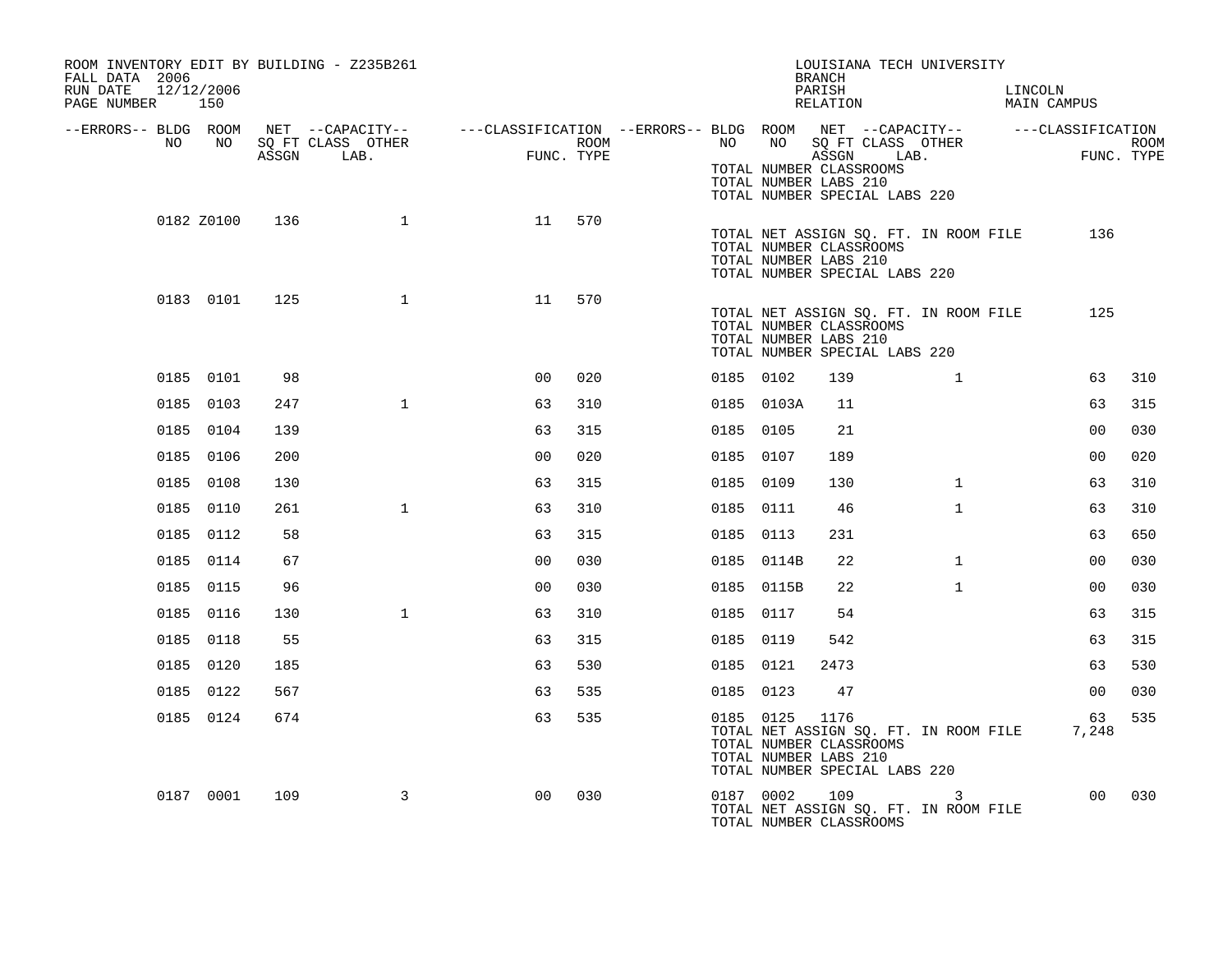| ROOM INVENTORY EDIT BY BUILDING - Z235B261<br>FALL DATA 2006<br>RUN DATE<br>12/12/2006<br>PAGE NUMBER 151                                                                                                                   |           |                |                 |                |     |  |                | BRANCH<br>PARISH                                                                                     | LOUISIANA TECH UNIVERSITY             | LINCOLN<br>PARISH LINCOLN<br>RELATION MAIN CAMPUS |        |
|-----------------------------------------------------------------------------------------------------------------------------------------------------------------------------------------------------------------------------|-----------|----------------|-----------------|----------------|-----|--|----------------|------------------------------------------------------------------------------------------------------|---------------------------------------|---------------------------------------------------|--------|
|                                                                                                                                                                                                                             |           |                |                 |                |     |  |                |                                                                                                      |                                       |                                                   |        |
| ERRORS-- BLDG ROOM NET --CAPACITY--- --CLASSIFICATION --ERRORS-- BLDG ROOM NET --CAPACITY--------------------<br>NO NO SQ FT CLASS OTHER ROOM ROOM NO SQ FT CLASS OTHER ROOM ROOM ROOM NO SQ FT CLASS OTHER ROOM ASSGN LAB. |           |                |                 |                |     |  |                | TOTAL NUMBER LABS 210<br>TOTAL NUMBER SPECIAL LABS 220                                               |                                       |                                                   |        |
|                                                                                                                                                                                                                             | 0188 0100 | 221            | $6\overline{6}$ | 21             | 731 |  |                | TOTAL NUMBER CLASSROOMS<br>TOTAL NUMBER LABS 210<br>TOTAL NUMBER SPECIAL LABS 220                    | TOTAL NET ASSIGN SQ. FT. IN ROOM FILE | 221                                               |        |
|                                                                                                                                                                                                                             |           | 0189 0100 1907 | 50              | 21             | 740 |  |                | TOTAL NUMBER CLASSROOMS<br>TOTAL NUMBER LABS 210<br>TOTAL NUMBER SPECIAL LABS 220                    |                                       | TOTAL NET ASSIGN SQ. FT. IN ROOM FILE 1,907       |        |
| 0191 0100                                                                                                                                                                                                                   |           | 1314           | $\mathbf{1}$    | 11             | 560 |  | 0191 0101 1338 |                                                                                                      | $\mathbf{1}$                          | 11 560                                            |        |
| 0191 0102                                                                                                                                                                                                                   |           | 408            | $\mathbf 1$     | 11             | 560 |  |                | TOTAL NUMBER CLASSROOMS<br>TOTAL NUMBER LABS 210<br>TOTAL NUMBER SPECIAL LABS 220                    |                                       | TOTAL NET ASSIGN SQ. FT. IN ROOM FILE 3,060       |        |
| 0192 0100                                                                                                                                                                                                                   |           | 290            | $\mathbf 1$     | 00             | 030 |  | 0192 0200      | 329                                                                                                  | $\mathbf{1}$                          |                                                   | 00 030 |
| 0192 0300                                                                                                                                                                                                                   |           | 286            | $\mathbf{1}$    | 0 <sup>0</sup> | 030 |  |                | TOTAL NUMBER CLASSROOMS<br>TOTAL NUMBER LABS 210<br>TOTAL NUMBER SPECIAL LABS 220                    | TOTAL NET ASSIGN SQ. FT. IN ROOM FILE |                                                   |        |
| 0193 0100                                                                                                                                                                                                                   |           | 525            | $\mathbf{1}$    | 11             | 570 |  |                | TOTAL NUMBER CLASSROOMS<br>TOTAL NUMBER LABS 210<br>TOTAL NUMBER SPECIAL LABS 220                    | TOTAL NET ASSIGN SQ. FT. IN ROOM FILE | 525                                               |        |
|                                                                                                                                                                                                                             | 0194 0100 | 171            | $\mathbf{1}$    | 11             | 560 |  |                | 0194 0101 127 1<br>TOTAL NUMBER CLASSROOMS<br>TOTAL NUMBER LABS 210<br>TOTAL NUMBER SPECIAL LABS 220 | TOTAL NET ASSIGN SQ. FT. IN ROOM FILE | 298                                               | 11 560 |
|                                                                                                                                                                                                                             | 0195 0100 | 259            | $\mathbf{1}$    | 11             | 570 |  |                | 0195 0101 74 1<br>TOTAL NUMBER CLASSROOMS<br>TOTAL NUMBER LABS 210<br>TOTAL NUMBER SPECIAL LABS 220  | TOTAL NET ASSIGN SQ. FT. IN ROOM FILE | 333                                               | 11 570 |
| 0197 0002                                                                                                                                                                                                                   |           | 1590           | 42              | 11             | 210 |  | 0197 0003      | 1706                                                                                                 | 45                                    | 11                                                | 210    |
|                                                                                                                                                                                                                             |           | 0197 0101 1450 | 38              | 11             | 210 |  |                | 0197 0103 866 58                                                                                     |                                       | 11                                                | 110    |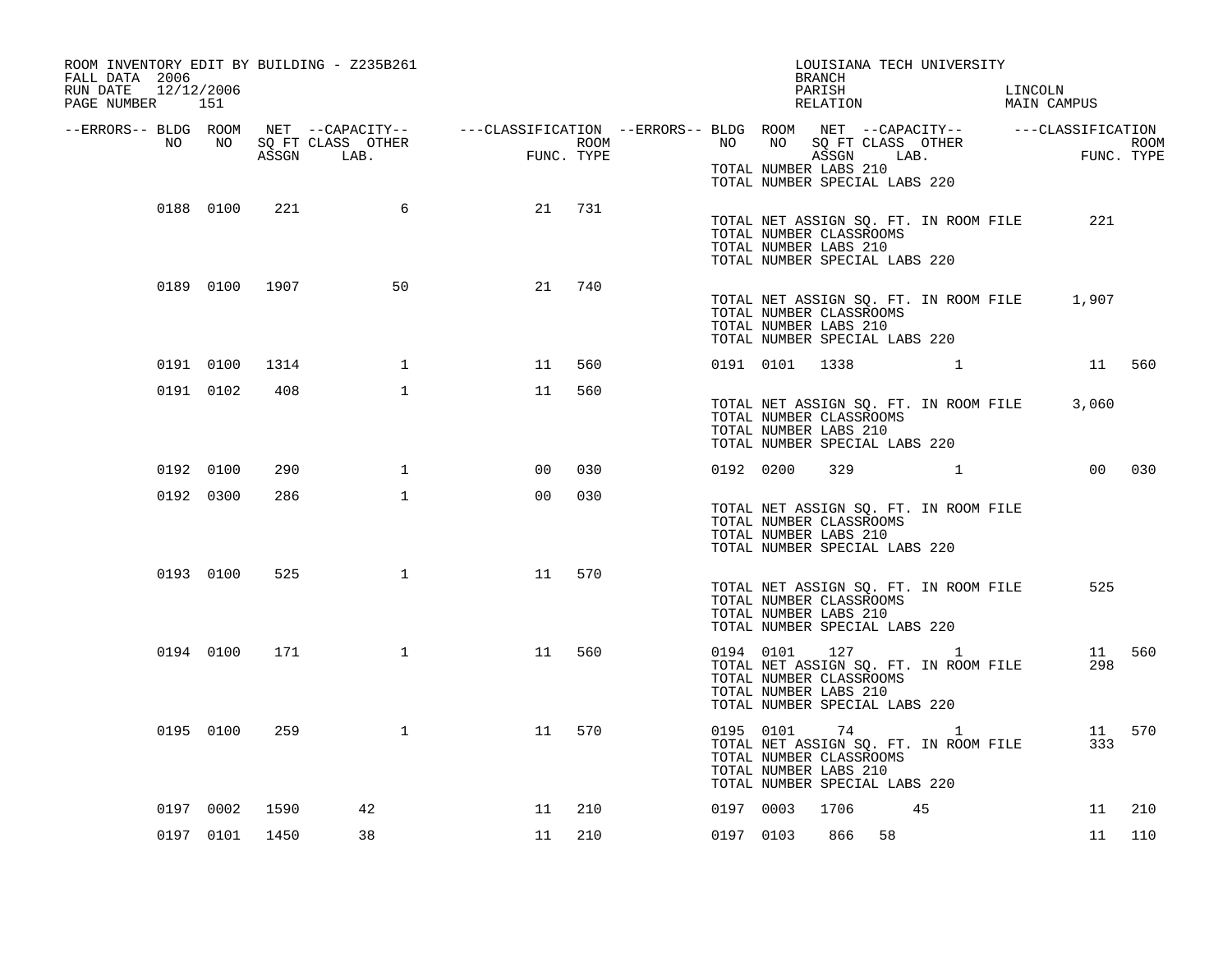| ROOM INVENTORY EDIT BY BUILDING - Z235B261<br>FALL DATA 2006<br>RUN DATE<br>PAGE NUMBER 152 | 12/12/2006      |       |                           |                                                                                                                    |                    |    |             | BRANCH<br>PARISH<br>RELATION                     |                               | LOUISIANA TECH UNIVERSITY                                                        | LINCOLN<br>MAIN CAMPUS                        |                           |
|---------------------------------------------------------------------------------------------|-----------------|-------|---------------------------|--------------------------------------------------------------------------------------------------------------------|--------------------|----|-------------|--------------------------------------------------|-------------------------------|----------------------------------------------------------------------------------|-----------------------------------------------|---------------------------|
| NO                                                                                          | NO <sub>N</sub> | ASSGN | SQ FT CLASS OTHER<br>LAB. | --ERRORS-- BLDG ROOM NET --CAPACITY-- ----CLASSIFICATION --ERRORS-- BLDG ROOM NET --CAPACITY-- -----CLASSIFICATION | ROOM<br>FUNC. TYPE | NO | NO          | ASSGN                                            | LAB.                          | SQ FT CLASS OTHER                                                                |                                               | <b>ROOM</b><br>FUNC. TYPE |
|                                                                                             | 0197 S0101      | 105   | $\mathbf{1}$              | 46                                                                                                                 | 310                |    | 0197 S0104  | 301                                              |                               | 8                                                                                | 11                                            | 215                       |
|                                                                                             | 0197 S0105      | 198   | 5                         | 11                                                                                                                 | 215                |    | 0197 S0105A | 112                                              |                               | $\overline{3}$                                                                   | 11                                            | 215                       |
|                                                                                             | 0197 S0106      | 150   | $\mathbf{1}$              | 0 <sub>0</sub>                                                                                                     | 030                |    | 0197 S0107  | 105                                              |                               | $\mathbf{1}$                                                                     | 0 <sub>0</sub>                                | 020                       |
|                                                                                             | 0197 S0108      | 150   | $\mathbf{1}$              | 0 <sub>0</sub>                                                                                                     | 030                |    | 0197 S0111  | 86                                               |                               | 2                                                                                | 11                                            | 215                       |
|                                                                                             | 0197 S0112      | 862   | 23                        | 11                                                                                                                 | 215                |    | 0197 S0113  | 147                                              |                               | $\mathbf{1}$                                                                     | 46                                            | 310                       |
|                                                                                             | 0197 S0114      | 1710  | 45                        | 11                                                                                                                 | 210                |    | 0197 S0115  | 231                                              |                               | $\mathbf{1}$                                                                     | 00 <sub>o</sub>                               | 020                       |
|                                                                                             | 0197 S0116      | 23    | $\mathbf{1}$              | 0 <sub>0</sub>                                                                                                     | 010                |    | 0197 S0117  | 56<br>TOTAL NUMBER LABS 210                      | TOTAL NUMBER SPECIAL LABS 220 | $\mathbf{1}$<br>TOTAL NET ASSIGN SQ. FT. IN ROOM FILE<br>TOTAL NUMBER CLASSROOMS | 00<br>9,133<br>$\mathbf{1}$<br>$\overline{4}$ | 020                       |
|                                                                                             | 0198 0100       | 420   | 1                         | 45                                                                                                                 | 525                |    |             | TOTAL NUMBER CLASSROOMS<br>TOTAL NUMBER LABS 210 | TOTAL NUMBER SPECIAL LABS 220 | TOTAL NET ASSIGN SQ. FT. IN ROOM FILE                                            | 420                                           |                           |
|                                                                                             | 0210 0100 1680  |       | 44                        | 21                                                                                                                 | 220                |    |             | TOTAL NUMBER CLASSROOMS<br>TOTAL NUMBER LABS 210 | TOTAL NUMBER SPECIAL LABS 220 | TOTAL NET ASSIGN SQ. FT. IN ROOM FILE                                            | 1,680<br>$\blacksquare$                       |                           |
|                                                                                             | 0212 0100       | 618   | $\mathbf{1}$              | 45                                                                                                                 | 731                |    |             | TOTAL NUMBER CLASSROOMS<br>TOTAL NUMBER LABS 210 | TOTAL NUMBER SPECIAL LABS 220 | TOTAL NET ASSIGN SQ. FT. IN ROOM FILE                                            | 618                                           |                           |
|                                                                                             | 0215 0100       | 302   | $\mathbf{1}$              | 11                                                                                                                 | 560                |    |             | TOTAL NUMBER CLASSROOMS<br>TOTAL NUMBER LABS 210 | TOTAL NUMBER SPECIAL LABS 220 | TOTAL NET ASSIGN SQ. FT. IN ROOM FILE                                            | 302                                           |                           |
|                                                                                             | 0218 0100       | 250   |                           | 11                                                                                                                 | 560                |    |             | TOTAL NUMBER CLASSROOMS<br>TOTAL NUMBER LABS 210 | TOTAL NUMBER SPECIAL LABS 220 | TOTAL NET ASSIGN SQ. FT. IN ROOM FILE                                            | 250                                           |                           |
|                                                                                             | 0220 Z0101      | 129   | $\mathbf{1}$              | 11 560                                                                                                             |                    |    |             |                                                  |                               | TOTAL NET ASSIGN SO. FT. IN ROOM FILE                                            | 129                                           |                           |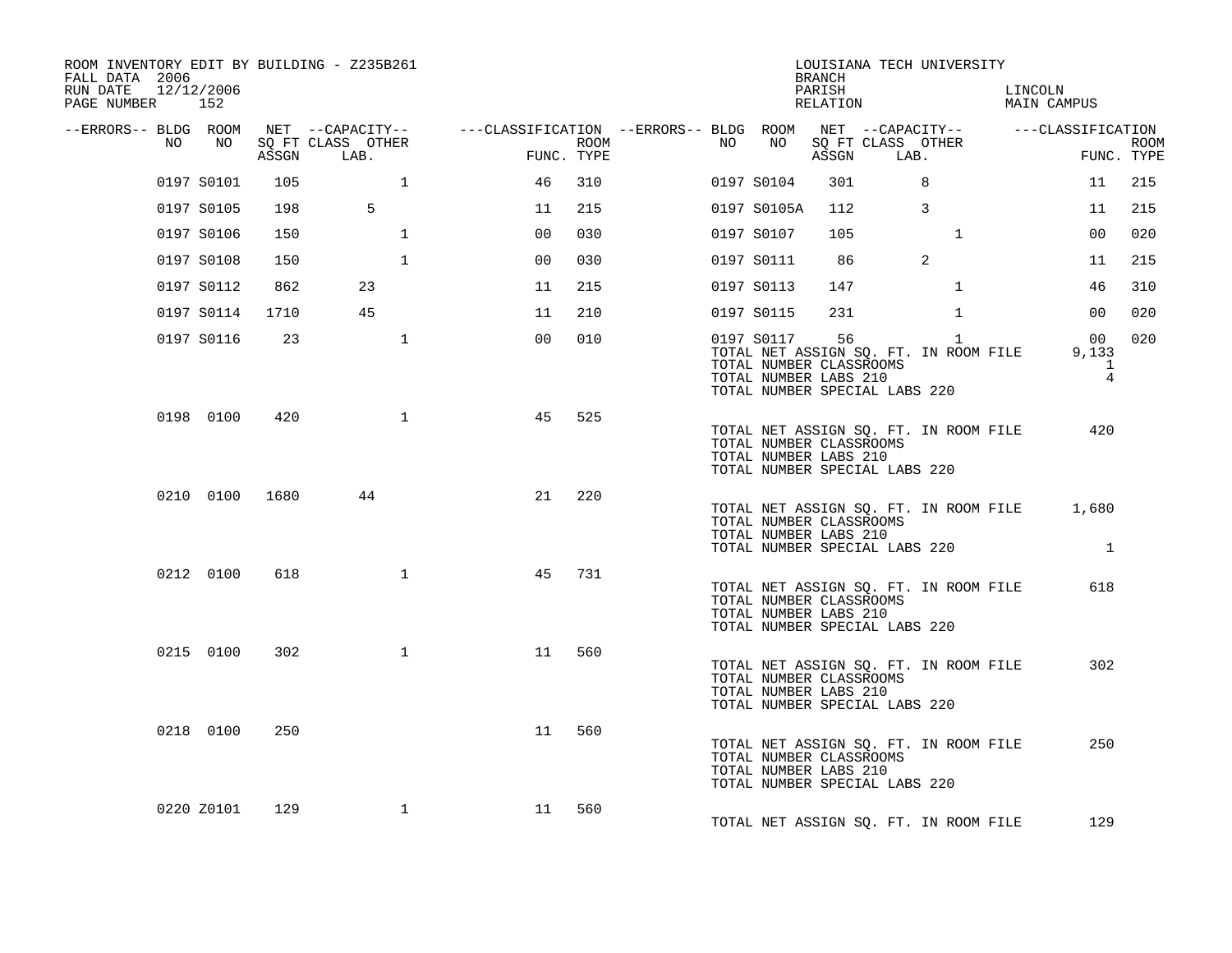| ROOM INVENTORY EDIT BY BUILDING - Z235B261<br>FALL DATA 2006<br>12/12/2006<br>RUN DATE<br>PAGE NUMBER 153 |                 |      |              |                                                                                                                    |                    |           |            | LOUISIANA TECH UNIVERSITY<br>BRANCH<br>PARISH<br>RELATION                                                                                        |    |                | LINCOLN | LINCOLN<br>MAIN CAMPUS                                 |                    |
|-----------------------------------------------------------------------------------------------------------|-----------------|------|--------------|--------------------------------------------------------------------------------------------------------------------|--------------------|-----------|------------|--------------------------------------------------------------------------------------------------------------------------------------------------|----|----------------|---------|--------------------------------------------------------|--------------------|
| NO                                                                                                        | NO 11           |      |              | --ERRORS-- BLDG ROOM NET --CAPACITY-- ----CLASSIFICATION --ERRORS-- BLDG ROOM NET --CAPACITY-- -----CLASSIFICATION | ROOM<br>FUNC. TYPE |           |            | NO NO SQ FT CLASS OTHER<br>ASSGN LAB.<br>TOTAL NUMBER CLASSROOMS<br>TOTAL NUMBER LABS 210<br>TOTAL NUMBER SPECIAL LABS 220                       |    |                |         | FUNC.                                                  | ROOM<br>FUNC. TYPE |
|                                                                                                           | 0221 0100 28927 |      | $\mathbf{1}$ | 11                                                                                                                 | 560                |           | 0221 0101  | 3813                                                                                                                                             |    |                |         |                                                        | 11 560             |
|                                                                                                           | 0221 0102 3813  |      | $\mathbf{1}$ | 11                                                                                                                 | 560                |           |            | 0221 0103 2258 1<br>TOTAL NUMBER CLASSROOMS<br>TOTAL NUMBER LABS 210<br>TOTAL NUMBER SPECIAL LABS 220                                            |    |                |         | 11 560<br>TOTAL NET ASSIGN SQ. FT. IN ROOM FILE 38,811 |                    |
|                                                                                                           | 0223 0101       | 88   | $\mathbf{1}$ | 74                                                                                                                 | 731                |           |            | 0223 0102 23 1<br>TOTAL NET ASSIGN SQ. FT. IN ROOM FILE<br>TOTAL NUMBER CLASSROOMS<br>TOTAL NUMBER LABS 210<br>TOTAL NUMBER SPECIAL LABS 220     |    |                |         | 111                                                    | 74 731             |
|                                                                                                           | 0226 0001       | 182  | 11           | 52                                                                                                                 | 520                |           |            | TOTAL NET ASSIGN SQ. FT. IN ROOM FILE<br>TOTAL NUMBER CLASSROOMS<br>TOTAL NUMBER LABS 210<br>TOTAL NUMBER SPECIAL LABS 220                       |    |                |         | 182                                                    |                    |
|                                                                                                           | 0227 0001       | 182  | 11           | 52                                                                                                                 | 520                |           |            | TOTAL NET ASSIGN SQ. FT. IN ROOM FILE<br>TOTAL NUMBER CLASSROOMS<br>TOTAL NUMBER LABS 210<br>TOTAL NUMBER SPECIAL LABS 220                       |    |                |         | 182                                                    |                    |
|                                                                                                           | 1111 Z0100      | 79   | $\mathbf{1}$ | 0 <sub>0</sub>                                                                                                     | 030                |           |            | 1111 $z$ 0101 58 1<br>TOTAL NET ASSIGN SQ. FT. IN ROOM FILE<br>TOTAL NUMBER CLASSROOMS<br>TOTAL NUMBER LABS 210<br>TOTAL NUMBER SPECIAL LABS 220 |    |                |         |                                                        | 00 030             |
|                                                                                                           | 7777 0001       | 3531 | $\mathbf{1}$ | 00                                                                                                                 | 020                |           | 7777 0001B | 540                                                                                                                                              |    | $\mathbf{1}$   |         | 00                                                     | 020                |
|                                                                                                           | 7777 0001C      | 436  | 1            | 00                                                                                                                 | 020                | 7777 0002 |            | 3765                                                                                                                                             | 99 |                |         | 21                                                     | 250                |
|                                                                                                           | 7777 0002A      | 399  | 11           | 21                                                                                                                 | 255                | 7777 0003 |            | 60                                                                                                                                               |    | 2              |         | 21                                                     | 255                |
|                                                                                                           | 7777 0004       | 192  | 5            | 21                                                                                                                 | 255                | 7777 0005 |            | 197                                                                                                                                              |    | 5              |         | 21                                                     | 250                |
|                                                                                                           | 7777 0006       | 125  | 3            | 21                                                                                                                 | 255                | 7777 0007 |            | 64                                                                                                                                               |    | $\overline{2}$ |         | 21                                                     | 255                |
|                                                                                                           | 7777 0008       | 93   | $\mathbf{1}$ | 0 <sup>0</sup>                                                                                                     | 020                | 7777 0009 |            | 99                                                                                                                                               |    | 3              |         | 21                                                     | 255                |
|                                                                                                           | 7777 0010       | 419  | $\mathbf{1}$ | 00                                                                                                                 | 020                | 7777 0011 |            | 107                                                                                                                                              |    | 3              |         | 21                                                     | 250                |
|                                                                                                           | 7777 0012       | 107  | 3            | 21                                                                                                                 | 250                | 7777 0013 |            | 87                                                                                                                                               |    | $\mathbf{1}$   |         | 0 <sub>0</sub>                                         | 020                |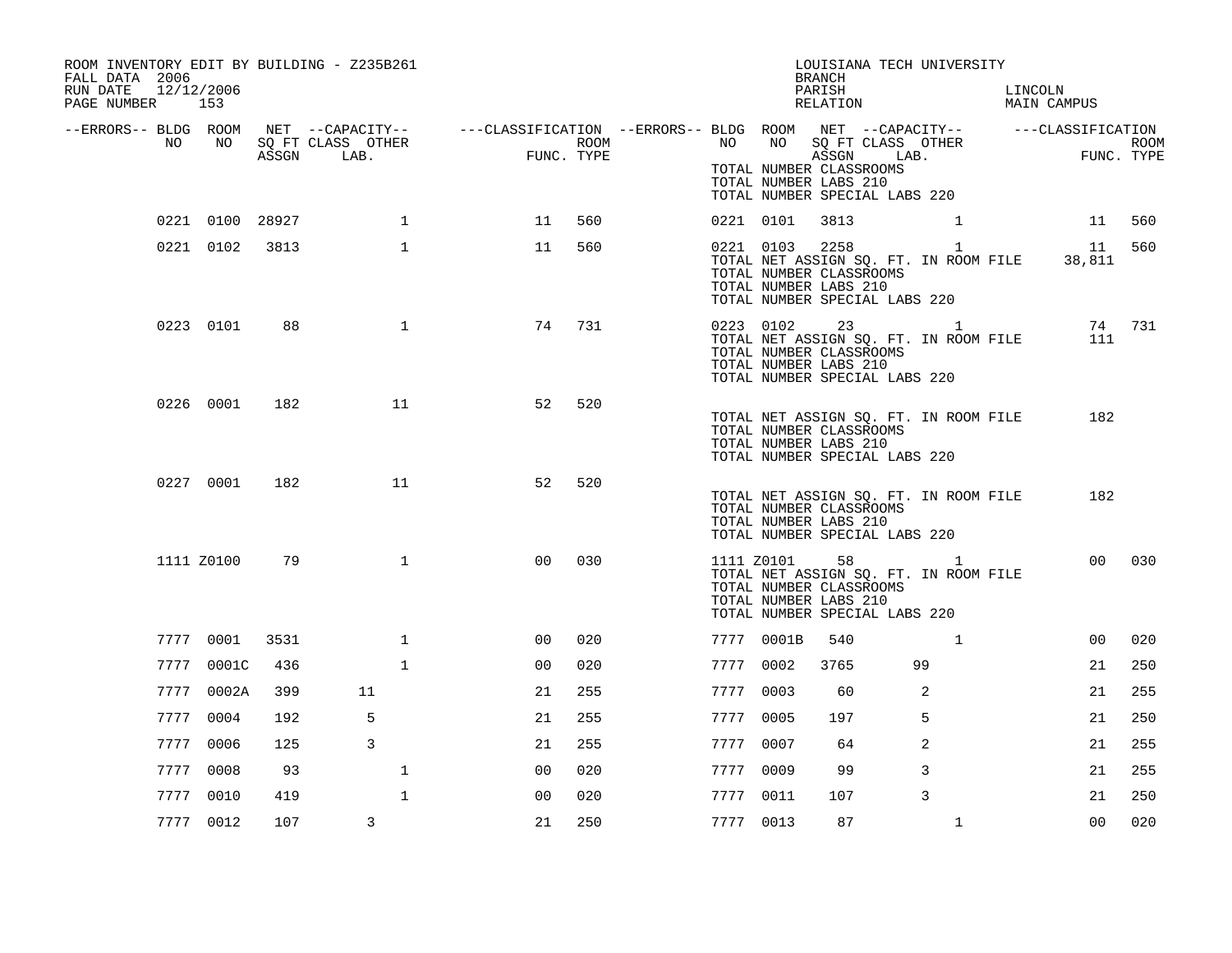| ROOM INVENTORY EDIT BY BUILDING - Z235B261<br>FALL DATA 2006<br>RUN DATE<br>PAGE NUMBER | 12/12/2006<br>154 |       |                           |              |                                        |                           |           |      | <b>BRANCH</b><br>PARISH<br>RELATION              | LOUISIANA TECH UNIVERSITY                                              |              | LINCOLN<br><b>MAIN CAMPUS</b> |                   |             |
|-----------------------------------------------------------------------------------------|-------------------|-------|---------------------------|--------------|----------------------------------------|---------------------------|-----------|------|--------------------------------------------------|------------------------------------------------------------------------|--------------|-------------------------------|-------------------|-------------|
| --ERRORS-- BLDG ROOM                                                                    |                   |       | NET --CAPACITY--          |              | ---CLASSIFICATION --ERRORS-- BLDG ROOM |                           |           |      |                                                  | NET --CAPACITY--                                                       |              |                               | ---CLASSIFICATION |             |
| NO                                                                                      | NO                | ASSGN | SQ FT CLASS OTHER<br>LAB. |              |                                        | <b>ROOM</b><br>FUNC. TYPE | NO        | NO   | ASSGN                                            | SQ FT CLASS OTHER<br>LAB.                                              |              |                               | FUNC. TYPE        | <b>ROOM</b> |
| 7777                                                                                    | 0013A             | 18    | $\mathbf{1}$              |              | 21                                     | 250                       | 7777      | 0014 | 108                                              | 3                                                                      |              |                               | 21                | 250         |
| 7777                                                                                    | 0015              | 108   | 3                         |              | 21                                     | 250                       | 7777 0016 |      | 180                                              | 5                                                                      |              |                               | 21                | 250         |
| 7777                                                                                    | 0017              | 204   |                           | 5            | 46                                     | 310                       | 7777      | 0018 | 151                                              |                                                                        | $\mathbf{1}$ |                               | 00                | 020         |
|                                                                                         | 7777 0019         | 155   | 4                         |              | 21                                     | 250                       | 7777 0020 |      | 429                                              | 11                                                                     |              |                               | 21                | 250         |
| 7777                                                                                    | 0020A             | 67    | 2                         |              | 21                                     | 255                       | 7777      | 0021 | 60                                               | 2                                                                      |              |                               | 21                | 255         |
|                                                                                         | 7777 0022         | 488   | 13                        |              | 21                                     | 255                       | 7777 0023 |      | 161                                              |                                                                        | $\mathbf{1}$ |                               | 00                | 020         |
|                                                                                         | 7777 0024         | 60    | 2                         |              | 21                                     | 250                       | 7777      | 0025 | 229                                              |                                                                        | $\mathbf{1}$ |                               | 0 <sub>0</sub>    | 030         |
|                                                                                         | 7777 0026         | 225   |                           | $\mathbf{1}$ | 0 <sub>0</sub>                         | 030                       | 7777 0027 |      | 103                                              |                                                                        | $\mathbf{1}$ |                               | 0 <sub>0</sub>    | 020         |
| 7777                                                                                    | 0028              | 467   | 12                        |              | 21                                     | 250                       | 7777      | 0029 | 637                                              | 17                                                                     |              |                               | 21                | 250         |
|                                                                                         | 7777 0030         | 637   | 17                        |              | 21                                     | 250                       | 7777 0031 |      | 647                                              | 17                                                                     |              |                               | 21                | 250         |
|                                                                                         | 7777 0032         | 647   | 17                        |              | 21                                     | 250                       | 7777 0033 |      | 455                                              |                                                                        | $\mathbf{1}$ |                               | 00                | 020         |
|                                                                                         | 7777 0034         | 105   | 3                         |              | 21                                     | 250                       |           |      | TOTAL NUMBER CLASSROOMS<br>TOTAL NUMBER LABS 210 | TOTAL NET ASSIGN SQ. FT. IN ROOM FILE<br>TOTAL NUMBER SPECIAL LABS 220 |              |                               | 10,132            |             |
|                                                                                         | 7888 0100         | 416   |                           | $\mathbf{1}$ | 0 <sub>0</sub>                         | 030                       |           |      | TOTAL NUMBER CLASSROOMS<br>TOTAL NUMBER LABS 210 | TOTAL NET ASSIGN SQ. FT. IN ROOM FILE<br>TOTAL NUMBER SPECIAL LABS 220 |              |                               |                   |             |
| 8888                                                                                    | 0100              | 927   |                           | $\mathbf{1}$ | 45                                     | 680                       | 8888      | 0101 | 26                                               |                                                                        | $\mathbf{1}$ |                               | 45                | 680         |
| 8888                                                                                    | 0102              | 31    |                           | $\mathbf{1}$ | 45                                     | 680                       | 8888      | 0103 | 43                                               |                                                                        | $\mathbf{1}$ |                               | 00                | 020         |
| 8888                                                                                    | 0104              | 141   |                           | $\mathbf{1}$ | 45                                     | 680                       | 8888      | 0105 | 21                                               |                                                                        | $\mathbf{1}$ |                               | 00                | 030         |
| 8888                                                                                    | 0106              | 26    |                           | $\mathbf{1}$ | 45                                     | 680                       | 8888      | 0107 | 43                                               |                                                                        | $\mathbf{1}$ |                               | 45                | 680         |
| 8888                                                                                    | 0108              | 53    |                           | $\mathbf{1}$ | 0 <sub>0</sub>                         | 030                       | 8888      | 0109 | 62                                               |                                                                        | $\mathbf{1}$ |                               | 0 <sub>0</sub>    | 020         |
| 8888                                                                                    | 0110              | 72    |                           | $\mathbf{1}$ | 45                                     | 680                       | 8888      | 0111 | 49                                               |                                                                        | $\mathbf{1}$ |                               | 00                | 020         |
| 8888                                                                                    | 0200              | 740   |                           | $\mathbf 1$  | 45                                     | 680                       | 8888      | 0201 | 35                                               |                                                                        | $\mathbf{1}$ |                               | 45                | 680         |
| 8888                                                                                    | 0202              | 16    |                           | 1            | 45                                     | 680                       | 8888      | 0203 | $7\phantom{.0}$                                  |                                                                        | $\mathbf{1}$ |                               | 45                | 680         |
|                                                                                         | 8888 0204         | 6     |                           | $\mathbf 1$  | 45                                     | 680                       | 8888 0205 |      | 16                                               |                                                                        | $\mathbf{1}$ |                               | 45                | 680         |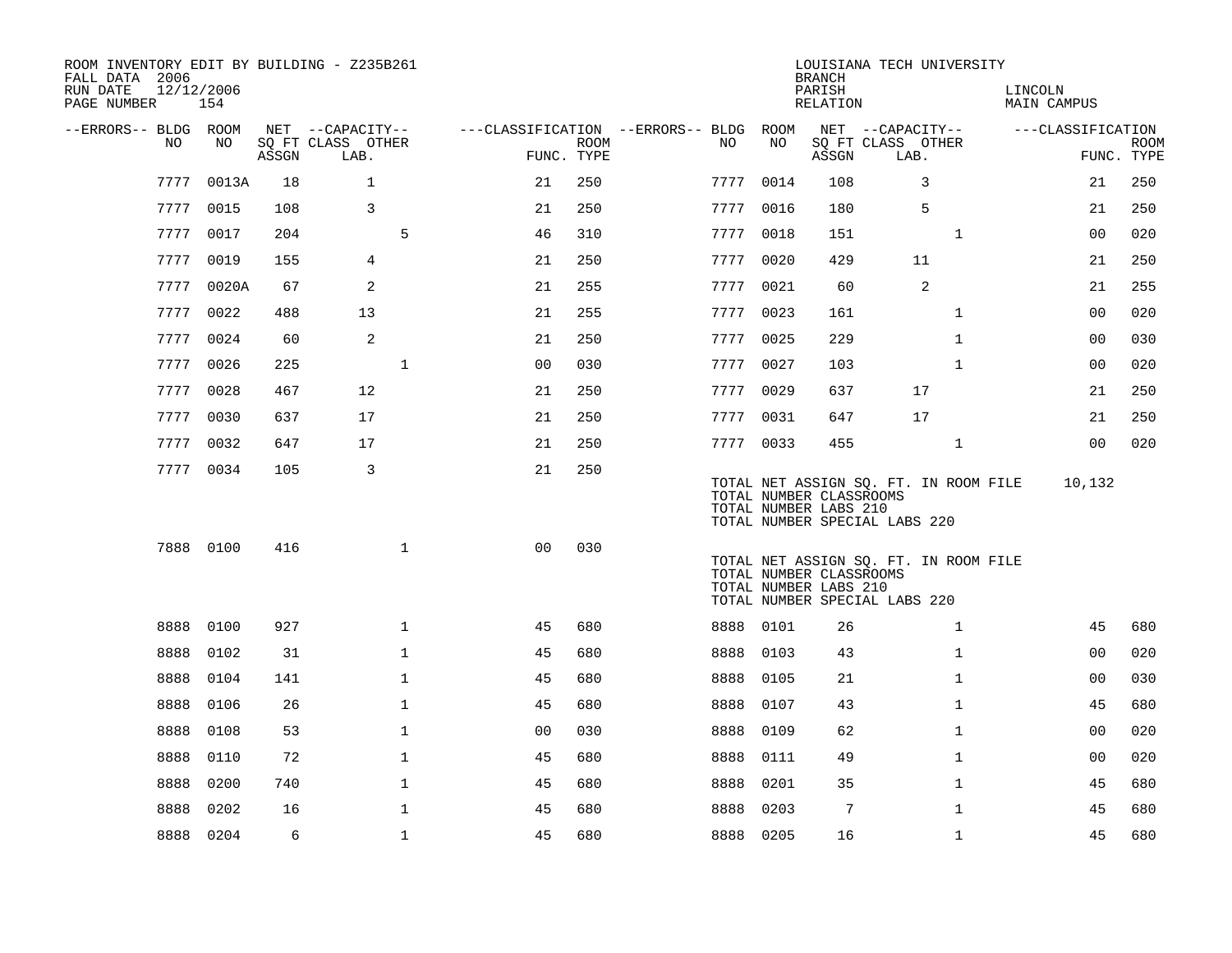| ROOM INVENTORY EDIT BY BUILDING - Z235B261<br>FALL DATA 2006<br>RUN DATE<br>12/12/2006<br>PAGE NUMBER | 155       |       |                                               |                                                                                           |      |      |           | <b>BRANCH</b><br>PARISH<br>RELATION                      | LOUISIANA TECH UNIVERSITY                                                                | LINCOLN<br>MAIN CAMPUS      |                           |
|-------------------------------------------------------------------------------------------------------|-----------|-------|-----------------------------------------------|-------------------------------------------------------------------------------------------|------|------|-----------|----------------------------------------------------------|------------------------------------------------------------------------------------------|-----------------------------|---------------------------|
| --ERRORS-- BLDG ROOM<br>NO                                                                            | NO        | ASSGN | NET --CAPACITY--<br>SQ FT CLASS OTHER<br>LAB. | ---CLASSIFICATION --ERRORS-- BLDG ROOM NET --CAPACITY--   ---CLASSIFICATION<br>FUNC. TYPE | ROOM | NO   | NO        |                                                          | SQ FT CLASS OTHER<br>ASSGN LAB.                                                          |                             | <b>ROOM</b><br>FUNC. TYPE |
| 8888                                                                                                  | 0206      | 31    | $\mathbf{1}$                                  | 45                                                                                        | 680  |      | 8888 0207 | 33<br>TOTAL NUMBER CLASSROOMS<br>TOTAL NUMBER LABS 210   | $\mathbf{1}$<br>TOTAL NET ASSIGN SQ. FT. IN ROOM FILE<br>TOTAL NUMBER SPECIAL LABS 220   | 2,150                       | 45 680                    |
|                                                                                                       | 8889 0101 | 82    | $\mathbf{1}$                                  | 0 <sub>0</sub>                                                                            | 020  |      | 8889 0102 | 452                                                      | $\mathbf{1}$                                                                             | 0 <sub>0</sub>              | 020                       |
| 8889                                                                                                  | 0103      | 35    | $\mathbf{1}$                                  | 00                                                                                        | 020  | 8889 | 0104      | 620                                                      | $\mathbf{1}$                                                                             | 0 <sub>0</sub>              | 020                       |
| 8889                                                                                                  | 0105      | 1845  | $\mathbf 1$                                   | 0 <sub>0</sub>                                                                            | 020  | 8889 | 0106      | 353                                                      | 24                                                                                       | 11                          | 550                       |
| 8889                                                                                                  | 0107      | 403   | 27                                            | 11                                                                                        | 550  | 8889 | 0108      | 56                                                       | 4                                                                                        | 11                          | 555                       |
| 8889                                                                                                  | 0109      | 904   | 20                                            | 51                                                                                        | 410  |      | 8889 0110 | 58                                                       | 4                                                                                        | 51                          | 410                       |
| 8889                                                                                                  | 0111      | 285   | 4                                             | 46                                                                                        | 310  | 8889 | 0112      | 302                                                      | $\mathbf{1}$                                                                             | 0 <sub>0</sub>              | 020                       |
| 8889                                                                                                  | 0113      | 265   | 4                                             | 46                                                                                        | 310  |      | 8889 0114 | 98                                                       | $\mathbf{1}$                                                                             | 11                          | 315                       |
| 8889                                                                                                  | 0115      | 766   | 20                                            | 11                                                                                        | 550  |      | 8889 0116 | 109                                                      | $7\phantom{.0}$                                                                          | 11                          | 555                       |
| 8889                                                                                                  | 0117      | 919   | 2                                             | 0 <sub>0</sub>                                                                            | 030  |      | 8889 0118 | 154                                                      | 2                                                                                        | 0 <sub>0</sub>              | 030                       |
| 8889                                                                                                  | 0119      | 63    | $\mathbf{1}$                                  | 0 <sub>0</sub>                                                                            | 010  | 8889 | 0120      | 740                                                      | 40                                                                                       | 45                          | 350                       |
| 8889                                                                                                  | 0121      | 57    | 2                                             | 45                                                                                        | 355  |      | 8889 0122 | 52                                                       | 2                                                                                        | 11                          | 355                       |
|                                                                                                       | 8889 0123 | 49    | 2                                             | 11                                                                                        | 310  |      | 8889 0126 | 84                                                       | $\overline{2}$                                                                           | 11                          | 310                       |
|                                                                                                       | 8889 0127 | 46    | 2                                             | 11                                                                                        | 310  |      | 8889 0134 | 49                                                       | $\overline{2}$                                                                           | 11                          | 310                       |
|                                                                                                       | 8889 0156 | 81    | 2                                             | 11                                                                                        | 310  |      | 8889 0157 | 55<br>TOTAL NUMBER CLASSROOMS<br>TOTAL NUMBER LABS 210   | $\overline{a}$<br>TOTAL NET ASSIGN SQ. FT. IN ROOM FILE<br>TOTAL NUMBER SPECIAL LABS 220 | 11<br>4,510                 | 310                       |
|                                                                                                       | 9990 0100 | 2611  | 69                                            | 11                                                                                        | 210  |      | 9990 0101 | 361                                                      | 10                                                                                       | 11                          | 215                       |
|                                                                                                       | 9990 0102 | 228   | 6                                             | 11                                                                                        | 215  |      | 9990 0103 | 1600<br>TOTAL NUMBER CLASSROOMS<br>TOTAL NUMBER LABS 210 | $\mathbf{1}$<br>TOTAL NET ASSIGN SQ. FT. IN ROOM FILE<br>TOTAL NUMBER SPECIAL LABS 220   | 00<br>3,200<br>$\mathbf{1}$ | 020                       |
|                                                                                                       | 9992 0100 | 34    | $\mathbf 1$                                   | 0 <sub>0</sub>                                                                            | 020  |      | 9992 0101 | 548                                                      | $\mathbf{1}$                                                                             | 52                          | 520                       |
|                                                                                                       | 9992 0102 | 86    | $\mathbf{1}$                                  | 0 <sub>0</sub>                                                                            | 030  |      | 9992 0103 | 135                                                      | $\mathbf{1}$                                                                             | 00                          | 030                       |
|                                                                                                       | 9992 0104 | 590   | $\mathbf{1}$                                  | 52                                                                                        | 520  |      | 9992 0105 | 86                                                       | $\mathbf{1}$                                                                             | 00                          | 030                       |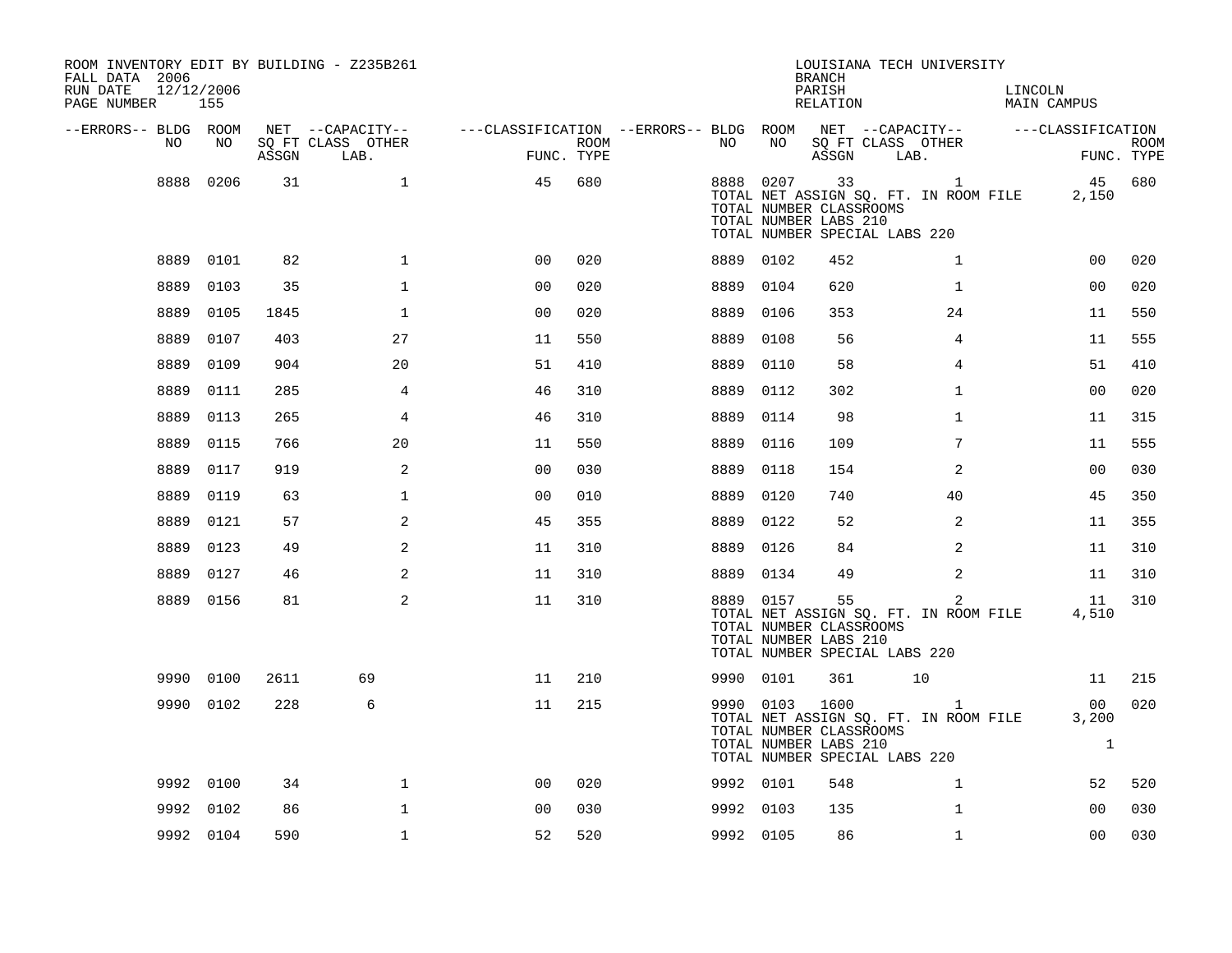| ROOM INVENTORY EDIT BY BUILDING - Z235B261<br>FALL DATA 2006<br>12/12/2006<br>RUN DATE<br>PAGE NUMBER 156 |                 |      |                                 |                                                                                                |            |             |           |                                                                                                 | <b>BRANCH</b><br>PARISH<br>RELATION |      | LOUISIANA TECH UNIVERSITY                             | LINCOLN<br>MAIN CAMPUS                      |                    |
|-----------------------------------------------------------------------------------------------------------|-----------------|------|---------------------------------|------------------------------------------------------------------------------------------------|------------|-------------|-----------|-------------------------------------------------------------------------------------------------|-------------------------------------|------|-------------------------------------------------------|---------------------------------------------|--------------------|
| --ERRORS-- BLDG ROOM                                                                                      |                 |      |                                 | NET --CAPACITY-- - ---CLASSIFICATION --ERRORS-- BLDG ROOM NET --CAPACITY-- - ---CLASSIFICATION |            |             |           |                                                                                                 |                                     |      |                                                       |                                             |                    |
| NO.                                                                                                       | NO              |      | SQ FT CLASS OTHER<br>ASSGN LAB. |                                                                                                | FUNC. TYPE | <b>ROOM</b> | NO        | NO                                                                                              | ASSGN                               | LAB. | SQ FT CLASS OTHER                                     |                                             | ROOM<br>FUNC. TYPE |
|                                                                                                           | 9992 0106       | 135  | 1                               | 00                                                                                             | 030        |             |           | TOTAL NUMBER CLASSROOMS<br>TOTAL NUMBER LABS 210<br>TOTAL NUMBER SPECIAL LABS 220               |                                     |      |                                                       | TOTAL NET ASSIGN SQ. FT. IN ROOM FILE 1,138 |                    |
|                                                                                                           | 9993 0100       | 3780 | $\mathbf{1}$                    | 52                                                                                             | 520        |             |           | TOTAL NUMBER CLASSROOMS<br>TOTAL NUMBER LABS 210<br>TOTAL NUMBER SPECIAL LABS 220               |                                     |      | TOTAL NET ASSIGN SQ. FT. IN ROOM FILE                 | 3,780                                       |                    |
|                                                                                                           | 9994 0100n 1192 |      | 31                              | 21                                                                                             | 250        |             |           | TOTAL NUMBER CLASSROOMS<br>TOTAL NUMBER LABS 210<br>TOTAL NUMBER SPECIAL LABS 220               |                                     |      | TOTAL NET ASSIGN SQ. FT. IN ROOM FILE                 | 1,192                                       |                    |
|                                                                                                           | 9995 0100       | 3630 | $\mathbf{1}$                    | 45                                                                                             | 731        |             |           | TOTAL NUMBER CLASSROOMS<br>TOTAL NUMBER LABS 210<br>TOTAL NUMBER SPECIAL LABS 220               |                                     |      | TOTAL NET ASSIGN SQ. FT. IN ROOM FILE                 | 3,630                                       |                    |
|                                                                                                           | 9996 0150       | 3610 | $\mathbf 1$                     | 21                                                                                             | 760        |             |           | 9996 0150B                                                                                      | 175                                 |      | -5                                                    | 21                                          | 765                |
|                                                                                                           | 9996 0150D      | 65   | $\mathbf{1}$                    | 0 <sub>0</sub>                                                                                 | 030        |             |           | 9996 0150E<br>TOTAL NUMBER CLASSROOMS<br>TOTAL NUMBER LABS 210<br>TOTAL NUMBER SPECIAL LABS 220 | 350                                 |      | $\mathbf{1}$<br>TOTAL NET ASSIGN SQ. FT. IN ROOM FILE | 21<br>4,135                                 | 760                |
|                                                                                                           | 9997 0100       | 288  | $\mathbf 1$                     | 11                                                                                             | 585        |             |           | TOTAL NUMBER CLASSROOMS<br>TOTAL NUMBER LABS 210<br>TOTAL NUMBER SPECIAL LABS 220               |                                     |      | TOTAL NET ASSIGN SQ. FT. IN ROOM FILE                 | 288                                         |                    |
|                                                                                                           | 9998 0102       | 684  | $\mathbf{1}$                    | 0 <sub>0</sub>                                                                                 | 020        |             | 9998 0103 |                                                                                                 | 706                                 |      | $\mathbf{1}$                                          | 0 <sub>0</sub>                              | 020                |
|                                                                                                           | 9998 0104       | 263  | $\mathbf{1}$                    | 00                                                                                             | 030        |             | 9998 0105 |                                                                                                 | 733                                 | 49   |                                                       | 11                                          | 110                |
|                                                                                                           | 9998 0106       | 717  | 48                              | 11                                                                                             | 110        |             | 9998      | 0107                                                                                            | 994                                 | 24   |                                                       | 11                                          | 140                |
| 9998                                                                                                      | 0108            | 219  | $\mathbf{1}$                    | 0 <sub>0</sub>                                                                                 | 020        |             | 9998      | 0109                                                                                            | 1088                                |      | $\mathbf{1}$                                          | 46                                          | 310                |
| 9998                                                                                                      | 0110            | 878  | 1                               | 46                                                                                             | 310        |             | 9998      | 0111                                                                                            | 138                                 |      | 4                                                     | 11                                          | 315                |
| 9998                                                                                                      | 0112            | 1041 | $\mathbf{1}$                    | 0 <sub>0</sub>                                                                                 | 020        |             | 9998      | 0113                                                                                            | 2282 152                            |      |                                                       | 11                                          | 110                |
|                                                                                                           | 9998 0114       | 68   | $\mathbf{1}$                    | 0 <sub>0</sub>                                                                                 | 010        |             | 9998 0115 |                                                                                                 | 641                                 |      | $\mathbf{1}$                                          | 0 <sub>0</sub>                              | 020                |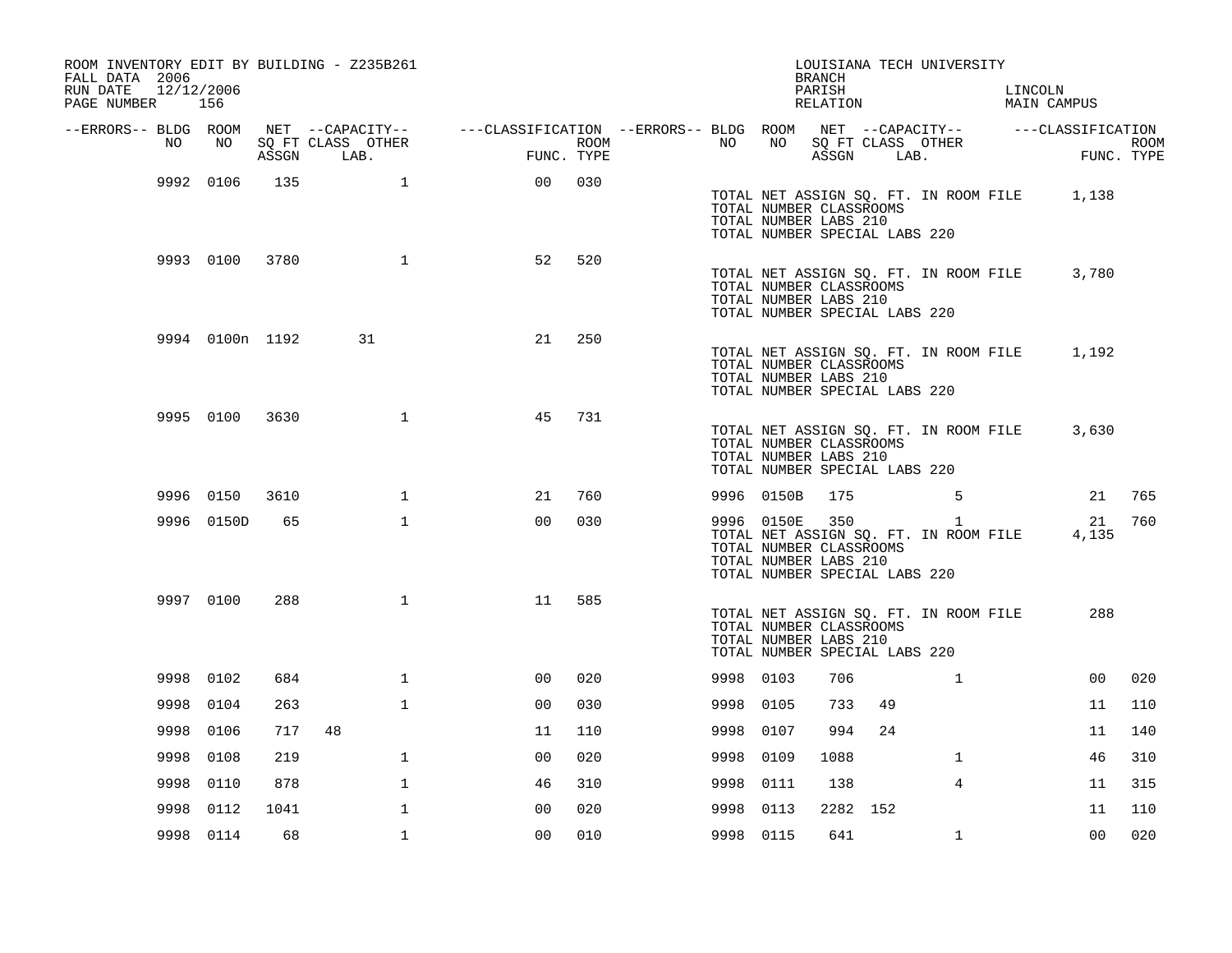| ROOM INVENTORY EDIT BY BUILDING - Z235B261<br>FALL DATA 2006<br>RUN DATE<br>PAGE NUMBER | 12/12/2006<br>157 |       |             |                                               |                | LOUISIANA TECH UNIVERSITY<br><b>BRANCH</b><br>PARISH<br><b>RELATION</b> |                                         |            |       |      |                                       |                   |                           |
|-----------------------------------------------------------------------------------------|-------------------|-------|-------------|-----------------------------------------------|----------------|-------------------------------------------------------------------------|-----------------------------------------|------------|-------|------|---------------------------------------|-------------------|---------------------------|
| --ERRORS-- BLDG ROOM<br>NO                                                              | NO                | ASSGN |             | NET --CAPACITY--<br>SQ FT CLASS OTHER<br>LAB. |                | <b>ROOM</b><br>FUNC. TYPE                                               | ---CLASSIFICATION --ERRORS-- BLDG<br>NO | ROOM<br>NO | ASSGN | LAB. | NET --CAPACITY--<br>SQ FT CLASS OTHER | ---CLASSIFICATION | <b>ROOM</b><br>FUNC. TYPE |
| 9998                                                                                    | 0116              | 191   |             | 3                                             | 0 <sub>0</sub> | 030                                                                     | 9998                                    | 0117       | 61    |      | 2                                     | 46                | 630                       |
| 9998                                                                                    | 0118              | 39    |             | $\mathbf{1}$                                  | 0 <sub>0</sub> | 010                                                                     | 9998                                    | 0119       | 183   |      | 3                                     | 00                | 030                       |
| 9998                                                                                    | 0120              | 138   |             | 4                                             | 11             | 215                                                                     | 9998                                    | 0121       | 1181  |      | $\mathbf{1}$                          | 0 <sub>0</sub>    | 030                       |
| 9998                                                                                    | 0122              | 878   |             | 23                                            | 11             | 210                                                                     | 9998                                    | 0123       | 208   |      | $\mathbf{1}$                          | 00                | 030                       |
| 9998                                                                                    | 0124              | 820   |             | 22                                            | 11             | 210                                                                     | 9998                                    | 0125       | 526   |      | 14                                    | 11                | 210                       |
| 9998                                                                                    | 0126              | 220   |             | $\mathbf 1$                                   | 0 <sub>0</sub> | 030                                                                     | 9998                                    | 0130       | 51    |      | $\mathbf{1}$                          | 0 <sub>0</sub>    | 020                       |
| 9998                                                                                    | 0131              | 92    |             | $\mathbf{1}$                                  | 0 <sub>0</sub> | 020                                                                     | 9998                                    | 0201       | 568   |      | $\mathbf{1}$                          | 0 <sub>0</sub>    | 020                       |
| 9998                                                                                    | 0202              | 692   |             | $\mathbf{1}$                                  | 0 <sub>0</sub> | 020                                                                     | 9998                                    | 0203       | 826   |      | $\mathbf{1}$                          | 0 <sub>0</sub>    | 020                       |
| 9998                                                                                    | 0205              | 733   | 49          |                                               | 11             | 110                                                                     | 9998                                    | 0206       | 1023  | 68   |                                       | 11                | 110                       |
| 9998                                                                                    | 0207              | 1401  | 93          |                                               | 11             | 110                                                                     | 9998                                    | 0209       | 1489  | 99   |                                       | 11                | 110                       |
| 9998                                                                                    | 0210              | 1144  |             | 30                                            | 11             | 210                                                                     | 9998                                    | 0211       | 138   |      | 4                                     | 11                | 215                       |
| 9998                                                                                    | 0212              | 709   |             | $\mathbf{1}$                                  | 0 <sub>0</sub> | 020                                                                     | 9998                                    | 0213       | 2467  | 164  |                                       | 11                | 110                       |
| 9998                                                                                    | 0214              | 68    | $\mathbf 1$ |                                               | 11             | 115                                                                     | 9998                                    | 0215       | 832   |      | $\mathbf{1}$                          | 00                | 020                       |
| 9998                                                                                    | 0216              | 198   |             | 3                                             | 0 <sub>0</sub> | 030                                                                     | 9998                                    | 0217       | 60    |      | $\mathbf{1}$                          | 51                | 630                       |
| 9998                                                                                    | 0218              | 39    |             | $\mathbf{1}$                                  | 0 <sub>0</sub> | 010                                                                     | 9998                                    | 0219       | 193   |      | 3                                     | 00                | 030                       |
| 9998                                                                                    | 0220              | 130   |             | 3                                             | 11             | 215                                                                     | 9998                                    | 0221       | 449   |      | $\mathbf{1}$                          | 00                | 030                       |
| 9998                                                                                    | 0222              | 1145  |             | 30                                            | 11             | 210                                                                     | 9998                                    | 0223       | 1025  | 68   |                                       | 11                | 110                       |
| 9998                                                                                    | 0224              | 1119  | 67          |                                               | 11             | 140                                                                     | 9998                                    | 0225       | 1059  |      | 28                                    | 11                | 210                       |
| 9998                                                                                    | 0302              | 677   |             | $\mathbf 1$                                   | 0 <sub>0</sub> | 020                                                                     | 9998                                    | 0305       | 732   | 49   |                                       | 11                | 110                       |
| 9998                                                                                    | 0306              | 2293  | 40          |                                               | 11             | 140                                                                     | 9998                                    | 0307       | 359   |      | 20                                    | 45                | 350                       |
| 9998                                                                                    | 0309              | 267   |             | 5                                             | 46             | 310                                                                     | 9998                                    | 0310       | 1342  | 89   |                                       | 11                | 110                       |
| 9998                                                                                    | 0311              | 131   | 1           |                                               | 11             | 115                                                                     | 9998                                    | 0312       | 128   | 1    |                                       | 11                | 115                       |
| 9998                                                                                    | 0314              | 68    |             | $\mathbf{1}$                                  | 0 <sub>0</sub> | 010                                                                     | 9998                                    | 0315       | 564   |      | $\mathbf{1}$                          | 0 <sub>0</sub>    | 020                       |
| 9998                                                                                    | 0316              | 192   |             | 3                                             | 0 <sub>0</sub> | 030                                                                     | 9998                                    | 0317       | 61    |      | $\mathbf{1}$                          | 51                | 630                       |
| 9998                                                                                    | 0318              | 39    |             | $\mathbf{1}$                                  | 0 <sub>0</sub> | 010                                                                     | 9998                                    | 0319       | 184   |      | 3                                     | 0 <sub>0</sub>    | 030                       |
| 9998                                                                                    | 0320              | 425   |             | 6                                             | 46             | 310                                                                     |                                         | 9998 0321  | 448   |      | $\mathbf{1}$                          | 0 <sub>0</sub>    | 030                       |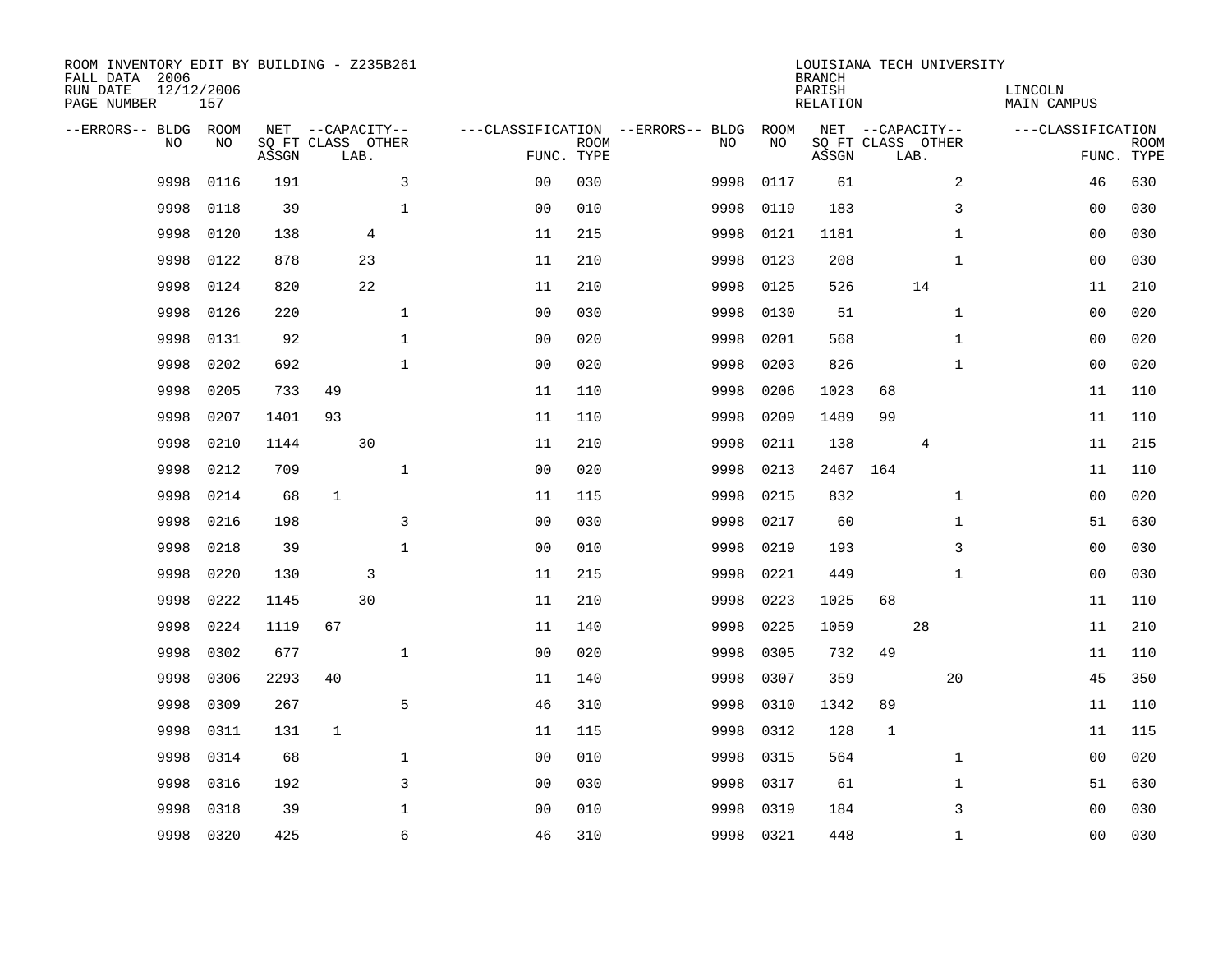| ROOM INVENTORY EDIT BY BUILDING - Z235B261<br>FALL DATA 2006<br>RUN DATE<br>12/12/2006 |            |                 |                           |                                   |      |           |            | <b>BRANCH</b><br>PARISH                                 | LOUISIANA TECH UNIVERSITY                                                   | LINCOLN                 |                           |
|----------------------------------------------------------------------------------------|------------|-----------------|---------------------------|-----------------------------------|------|-----------|------------|---------------------------------------------------------|-----------------------------------------------------------------------------|-------------------------|---------------------------|
| PAGE NUMBER                                                                            | 158        |                 |                           |                                   |      |           |            | <b>RELATION</b>                                         |                                                                             | <b>MAIN CAMPUS</b>      |                           |
| --ERRORS-- BLDG ROOM                                                                   |            |                 | NET --CAPACITY--          | ---CLASSIFICATION --ERRORS-- BLDG |      |           | ROOM       |                                                         | NET --CAPACITY--                                                            | ---CLASSIFICATION       |                           |
| NO.                                                                                    | NO.        | ASSGN           | SQ FT CLASS OTHER<br>LAB. | FUNC. TYPE                        | ROOM | NO.       | NO.        | ASSGN                                                   | SQ FT CLASS OTHER<br>LAB.                                                   |                         | <b>ROOM</b><br>FUNC. TYPE |
| 9998                                                                                   | 0322       | 610             | 4                         | 46                                | 310  | 9998      | 0323       | 18                                                      | $\mathbf{1}$                                                                | 46                      | 315                       |
| 9998                                                                                   | 0324       | 52              | $\mathbf 1$               | 46                                | 315  | 9998      | 0325       | 18                                                      | $\mathbf{1}$                                                                | 46                      | 315                       |
| 9998                                                                                   | 0327       | 17              | $\mathbf 1$               | 46                                | 315  | 9998      | 0328       | 17                                                      | $\mathbf{1}$                                                                | 46                      | 315                       |
| 9998                                                                                   | 0329       | 114             | 2                         | 46                                | 310  | 9998      | 0330       | 117                                                     | 2                                                                           | 46                      | 310                       |
| 9998                                                                                   | 0331       | 114             | 2                         | 46                                | 310  | 9998      | 0332       | 117                                                     | 2                                                                           | 46                      | 310                       |
| 9998                                                                                   | 0333       | 113             | 2                         | 46                                | 310  | 9998      | 0334       | 117                                                     | 2                                                                           | 46                      | 310                       |
| 9998                                                                                   | 0335       | 114             | 2                         | 46                                | 310  | 9998      | 0336       | 117                                                     | 2                                                                           | 46                      | 310                       |
| 9998                                                                                   | 0337       | 114             | 2                         | 46                                | 310  | 9998      | 0338       | 117                                                     | 2                                                                           | 46                      | 310                       |
|                                                                                        | 9998 0339  | 121             | 2                         | 46                                | 310  | 9998 0340 |            | 124<br>TOTAL NUMBER CLASSROOMS<br>TOTAL NUMBER LABS 210 | 2<br>TOTAL NET ASSIGN SQ. FT. IN ROOM FILE<br>TOTAL NUMBER SPECIAL LABS 220 | 46<br>30,123<br>11<br>6 | 310                       |
| 9999                                                                                   | 0100       | 120             | $\mathbf{1}$              | 63                                | 310  | 9999 0101 |            | 120                                                     | $\mathbf{1}$                                                                | 63                      | 310                       |
| 9999                                                                                   | 0102       | 181             | $\mathbf 1$               | 44                                | 710  | 9999      | 0103       | 109                                                     | $\mathbf{1}$                                                                | 0 <sub>0</sub>          | 030                       |
| 9999                                                                                   | 0104       | 109             | $\mathbf 1$               | 00                                | 030  | 9999      | 0105       | 54                                                      | $\mathbf{1}$                                                                | 0 <sub>0</sub>          | 030                       |
| 9999                                                                                   | 0106       | 57              | $\mathbf{1}$              | 63                                | 315  | 9999      | 0107       | 263                                                     | $\mathbf{1}$                                                                | 45                      | 350                       |
| 9999                                                                                   | 0108       | 134             | $\mathbf{1}$              | 63                                | 310  | 9999      | 0109       | 134                                                     | $\mathbf{1}$                                                                | 63                      | 310                       |
| 9999                                                                                   | 0110       | 223             | $\mathbf{1}$              | 63                                | 315  | 9999      | 0111A      | $7\phantom{.0}$                                         | $\mathbf{1}$                                                                | 63                      | 315                       |
|                                                                                        | 9999 0111B | $7\phantom{.0}$ | $\mathbf{1}$              | 63                                | 315  |           | 9999 0111C | 14                                                      | $\mathbf{1}$                                                                | 63                      | 315                       |
|                                                                                        | 9999 C0111 | 314             | $\mathbf 1$               | 0 <sub>0</sub>                    | 020  |           |            | TOTAL NUMBER CLASSROOMS<br>TOTAL NUMBER LABS 210        | TOTAL NET ASSIGN SQ. FT. IN ROOM FILE<br>TOTAL NUMBER SPECIAL LABS 220      | 1,260                   |                           |